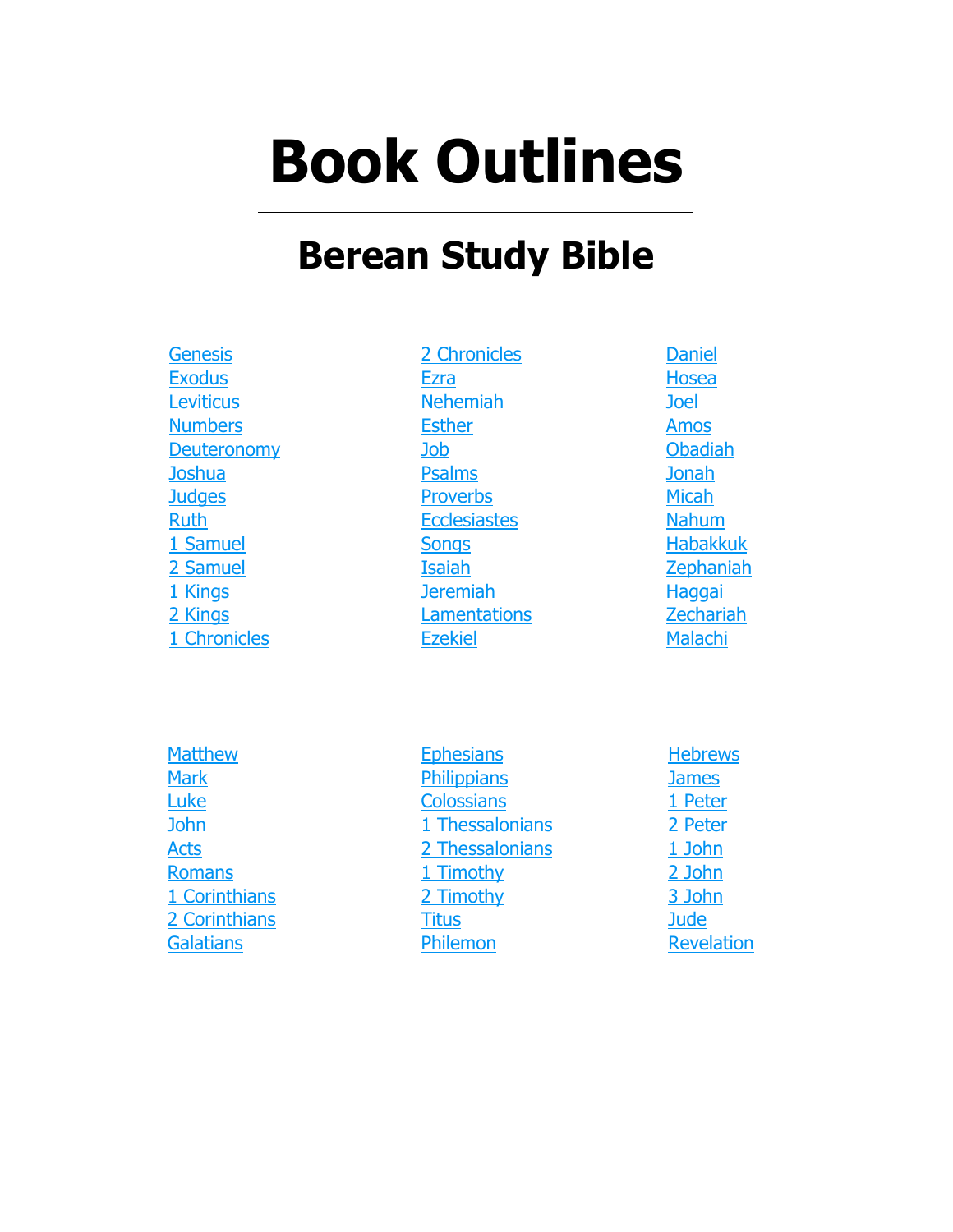The Holy Bible, Berean Study Bible, BSB Copyright © 2016, 2020 by Bible Hub. All Rights Reserved Worldwide.

The BSB text may be quoted in any form (written, visual, audio, or electronic) up to two thousand (2,000) verses without written permission of the publisher.

Also without requirement of written permission, you are free to make up to 200 copies of any portion of this text, or the full text itself, for personal use or free distribution in a church, ministry, or missions setting.

Notice of copyright must appear on the title page as follows:

The Holy Bible, Berean Study Bible, BSB Copyright © 2016, 2020 by Bible Hub. Used by Permission. All Rights Reserved Worldwide.

Free licensing of the full text is available for many additional uses. This permission may be quickly obtained through the licensing form at these Berean Bible websites: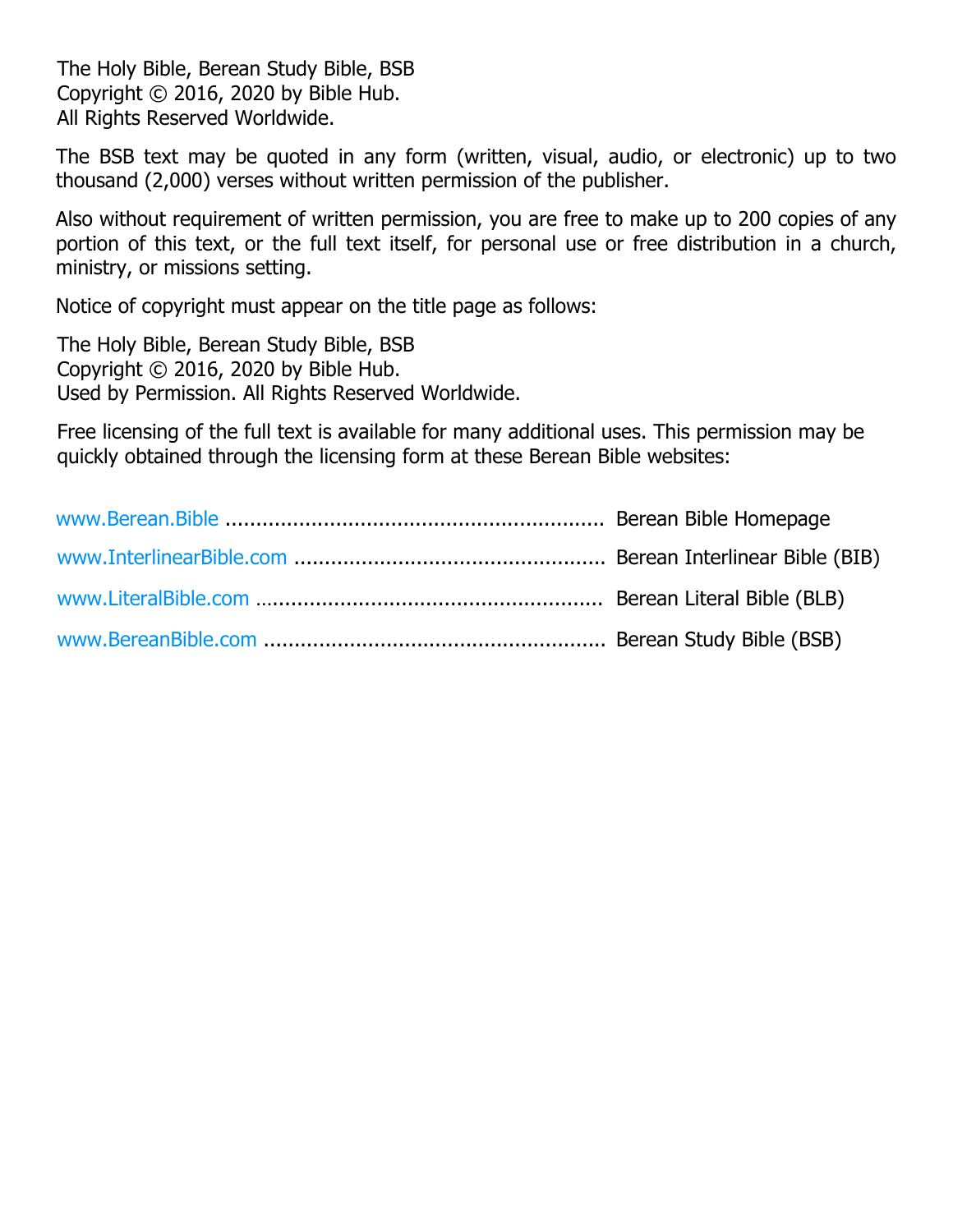# **Genesis**

# **Outline**

```
1. God and the World ( 1:1–10:32 )
   a. The Creation of the Heavens and the Earth ( 1:1–2:3 )
   b. Human Sin and the Ruin of God's World ( 2:4–5:32 )
      i. Adam and Eve in the Garden of Eden ( 2:4–25 )
      ii. The Fall of Man ( 3:1–24 )
      iii. The Descendants of Adam ( 4:1–5:32 )
   c. The Universal Flood ( 6:1–9:29 )
      i. Corruption on the Earth ( 6:1–7 )
      ii. The Call of Noah ( 6:8–7:9 )
      iii. The Flood ( 7:10–8:19 )
      iv. The Noahic Covenant ( 8:20–9:17 )
      v. The Descendants of Noah ( 9:18–29 )
   d. The Table of Nations ( 10:1–32 )
2. God and the Nation of Israel ( 11:1–50:26 )
   a. The Tower of Babel ( 11:1–9 )
   b. Abraham ( 11:10–25:11 )
      i. The Genealogy of Abram ( 11:10–32 )
      ii. The Call of Abram ( 12:1–9 )
      iii. Abram and Sarai in Egypt ( 12:10–20 )
      iv. Abram and Lot ( 13:1–18 )
      v. War of the Four Kings vs. the Five Kings ( 14:1–16 )
      vi. Melchizedek Blesses Abram ( 14:17–24 )
      vii. The Covenant Between the Parts ( 15:1–21 )
      viii. Hagar and Ishmael ( 16:1–16 )
      ix. The Covenant of Circumcision ( 17:1–27 )
      x. The Three Visitors ( 18:1–15 )
      xi. Sodom and Gomorrah ( 18:16–19:38 )
      xii. Abraham, Sarah, and Abimelech ( 20:1–18 )
      xiii. Isaac ( 21:1–34 )
          1. The Birth of Isaac ( 21:1–8 )
         2. The Casting Out of Hagar and Ishmael ( 21:9–21 )
          3. The Covenant at Beersheba ( 21:22–34 )
      xiv. The Binding of Isaac ( 22:1–19 )
      xv. The Genealogy of Rebekah ( 22:20–24 )
      xvi. The Death and Burial of Sarah ( 23:1–20 )
```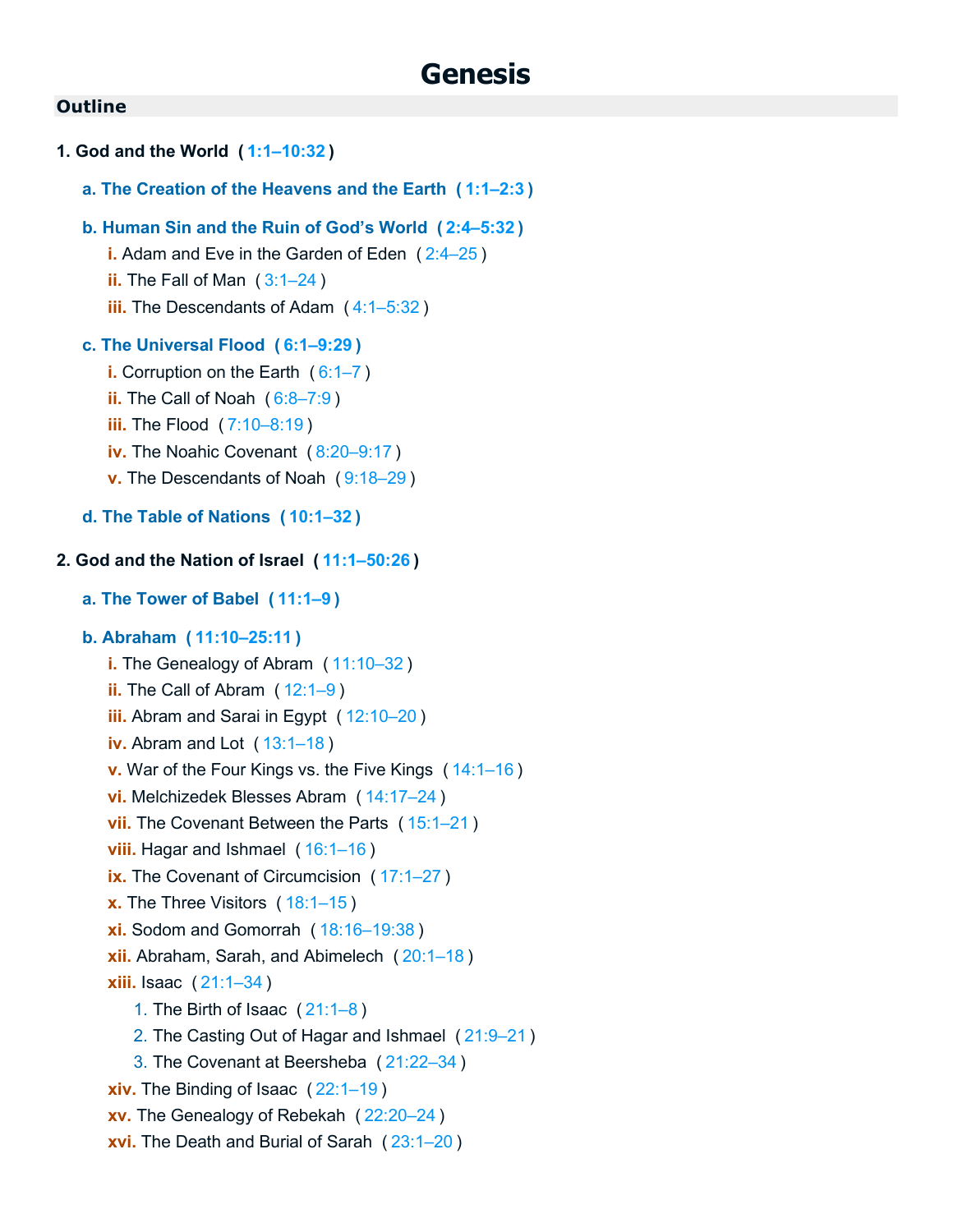**xvii.** Isaac and Rebekah ( [24:1–67](https://biblehub.com/bsb/genesis/24.htm#1) )

- 1. Abraham Sends His Servant ( [24:1–14](https://biblehub.com/bsb/genesis/24.htm#1) )
- 2. Rebekah is Chosen ( [24:15–61](https://biblehub.com/bsb/genesis/24.htm#15) )
- 3. Isaac Marries Rebekah ( [24:62–67](https://biblehub.com/bsb/genesis/24.htm#62) )

**xviii.** Abraham and Keturah ( [25:1–6](https://biblehub.com/bsb/genesis/25.htm#1) )

**xix.** The Death and Burial of Abraham ( [25:7–11](https://biblehub.com/bsb/genesis/25.htm#7) )

# **c. The Descendants of Ishmael ( [25:12–18](https://biblehub.com/bsb/genesis/25.htm#12) )**

### **d. Isaac ( [25:19–26:35](https://biblehub.com/bsb/genesis/25.htm#19) )**

- **i.** Jacob and Esau ( [25:19–34](https://biblehub.com/bsb/genesis/25.htm#19) )
	- 1. Birth of Jacob and Esau ( [24:19–28](https://biblehub.com/bsb/genesis/24.htm#19) )
	- 2. Esau Sells His Birthright ( [24:29–34](https://biblehub.com/bsb/genesis/24.htm#29) )
- **ii.** God's Promise to Isaac ( [26:1–35](https://biblehub.com/bsb/genesis/26.htm#1) )
	- 1. Isaac and Abimelech ( [26:1–11](https://biblehub.com/bsb/genesis/26.htm#1) )
	- 2. The Three Wells ( [26:12–25](https://biblehub.com/bsb/genesis/26.htm#12) )
	- 3. The Covenant at Beersheba ( [26:26–33](https://biblehub.com/bsb/genesis/26.htm#26) )
	- 4. Esau's Wives ( [26:34–35](https://biblehub.com/bsb/genesis/26.htm#34) )

### **e. Jacob ( [27:1–35:29](https://biblehub.com/bsb/genesis/27.htm#1) )**

```
i. The Deception for the Blessing ( 27:1–40 )
```
- **ii.** Jacob and Laban ( [27:41–31:55](https://biblehub.com/bsb/genesis/27.htm#41) )
	- 1. Jacob sent to Laban ( [27:41–28:9](https://biblehub.com/bsb/genesis/27.htm#41) )
	- 2. Jacob's Ladder ( [28:10–22](https://biblehub.com/bsb/genesis/28.htm#10) )
	- 3. Jacob, Rachel, and Leah ( [29:1–30](https://biblehub.com/bsb/genesis/29.htm#1) )
	- 4. Eleven Sons of Jacob ( [29:31–30:24](https://biblehub.com/bsb/genesis/29.htm#31) )
	- 5. Six More Years for Laban's Flocks ( [30:25–43](https://biblehub.com/bsb/genesis/30.htm#25) )
	- 6. Jacob Leaves Laban ( [31:1–55](https://biblehub.com/bsb/genesis/31.htm#1) )
		- a. Jacob Flees ( [31:1–21](https://biblehub.com/bsb/genesis/31.htm#1) )
		- b. Laban Pursues ( [31:22–42](https://biblehub.com/bsb/genesis/31.htm#22) )
		- c. Jacob's Covenant with Laban ( [31:43–55](https://biblehub.com/bsb/genesis/31.htm#43) )
- **iii.** Jacob Wrestles with God ( [32:1–32](https://biblehub.com/bsb/genesis/32.htm#1) )
- **iv.** Jacob's Reunion with Esau ( [33:1–17](https://biblehub.com/bsb/genesis/33.htm#1) )
- **v.** Jacob at Shechem ( [33:18–34:31](https://biblehub.com/bsb/genesis/33.htm#18) )
	- 1. The Purchase of Land ( [33:18–20](https://biblehub.com/bsb/genesis/33.htm#18) )
	- 2. The Defiling of Dinah ( [34:1–12](https://biblehub.com/bsb/genesis/34.htm#1) )
	- 3. The Revenge of Dinah's Brothers ( [34:13–31](https://biblehub.com/bsb/genesis/34.htm#13) )
- **vi.** Jacob Returns to Bethel ( [35:1–15](https://biblehub.com/bsb/genesis/35.htm#1) )
- **vii.** Benjamin Born, Rachel Dies ( [35:16–26](https://biblehub.com/bsb/genesis/35.htm#16) )
- **viii.** The Death and Burial of Isaac ( [35:27–29](https://biblehub.com/bsb/genesis/35.htm#27) )

# **f. The Descendants of Esau ( [36:1–43](https://biblehub.com/bsb/genesis/36.htm#1) )**

- **g. Joseph ( [37:1–50:26](https://biblehub.com/bsb/genesis/37.htm#1) )**
	- **i.** Joseph's Dreams ( [37:1–11](https://biblehub.com/bsb/genesis/37.htm#1) )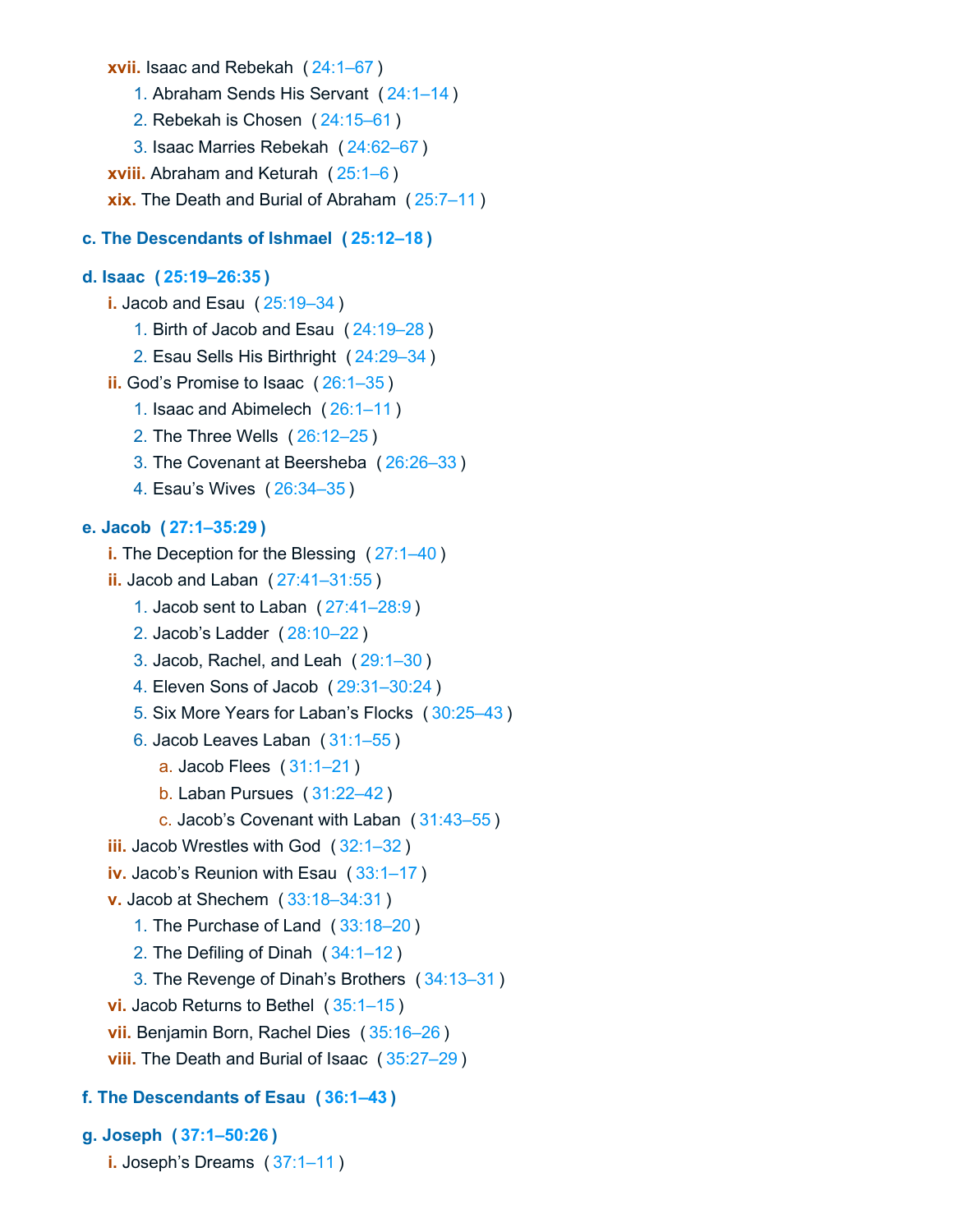- **ii.** Joseph Sold into Egypt ( [37:12–36](https://biblehub.com/bsb/genesis/37.htm#12) )
- **iii.** Judah and Tamar (38:1-30)
- **iv.** Joseph in Egypt ( [39:1–41:57](https://biblehub.com/bsb/genesis/39.htm#1) )
	- 1. Joseph and Potiphar ( [39:1–23](https://biblehub.com/bsb/genesis/39.htm#1) )
	- 2. Joseph in Prison ( [40:1–23](https://biblehub.com/bsb/genesis/40.htm#1) )
	- 3. Pharaoh's Dreams ( [41:1–36](https://biblehub.com/bsb/genesis/41.htm#1) )
	- 4. Joseph Made Second-in-Command ( [41:37–57](https://biblehub.com/bsb/genesis/41.htm#37) )
- **v.** Joseph's Reunion with His Brothers ( [42:1–45:28](https://biblehub.com/bsb/genesis/42.htm#1) )
	- 1. The Brothers Go Down to Egypt ( [42:1–38](https://biblehub.com/bsb/genesis/42.htm#1) )
	- 2. Benjamin Goes Down to Egypt ( [43:1–44:17](https://biblehub.com/bsb/genesis/43.htm#1) )
	- 3. Judah Pleads for Benjamin ( [44:18–34](https://biblehub.com/bsb/genesis/44.htm#18) )
	- 4. Joseph Reveals His Identity ( [45:1–15](https://biblehub.com/bsb/genesis/45.htm#1) )
	- 5. Joseph Sends for Jacob ( [45:16–28](https://biblehub.com/bsb/genesis/45.htm#16) )
- **vi.** The Nation of Israel Goes Down to Egypt ( [46:1–50:26](https://biblehub.com/bsb/genesis/46.htm#1) )
	- 1. Jacob Goes Down to Egypt ( [46:1–27](https://biblehub.com/bsb/genesis/46.htm#1) )
	- 2. Israel Settles in Goshen ( [46:28–47:31](https://biblehub.com/bsb/genesis/46.htm#28) )
	- 3. Jacob Blesses Ephraim and Manasseh ( [48:1–22](https://biblehub.com/bsb/genesis/48.htm#1) )
	- 4. Jacob Blesses His Sons ( [49:1–28](https://biblehub.com/bsb/genesis/49.htm#1) )
	- 5. The Death and Burial of Jacob ( [49:29–50:14](https://biblehub.com/bsb/genesis/49.htm#29) )
	- 6. The Death of Joseph ( [50:15–26](https://biblehub.com/bsb/genesis/50.htm#15) )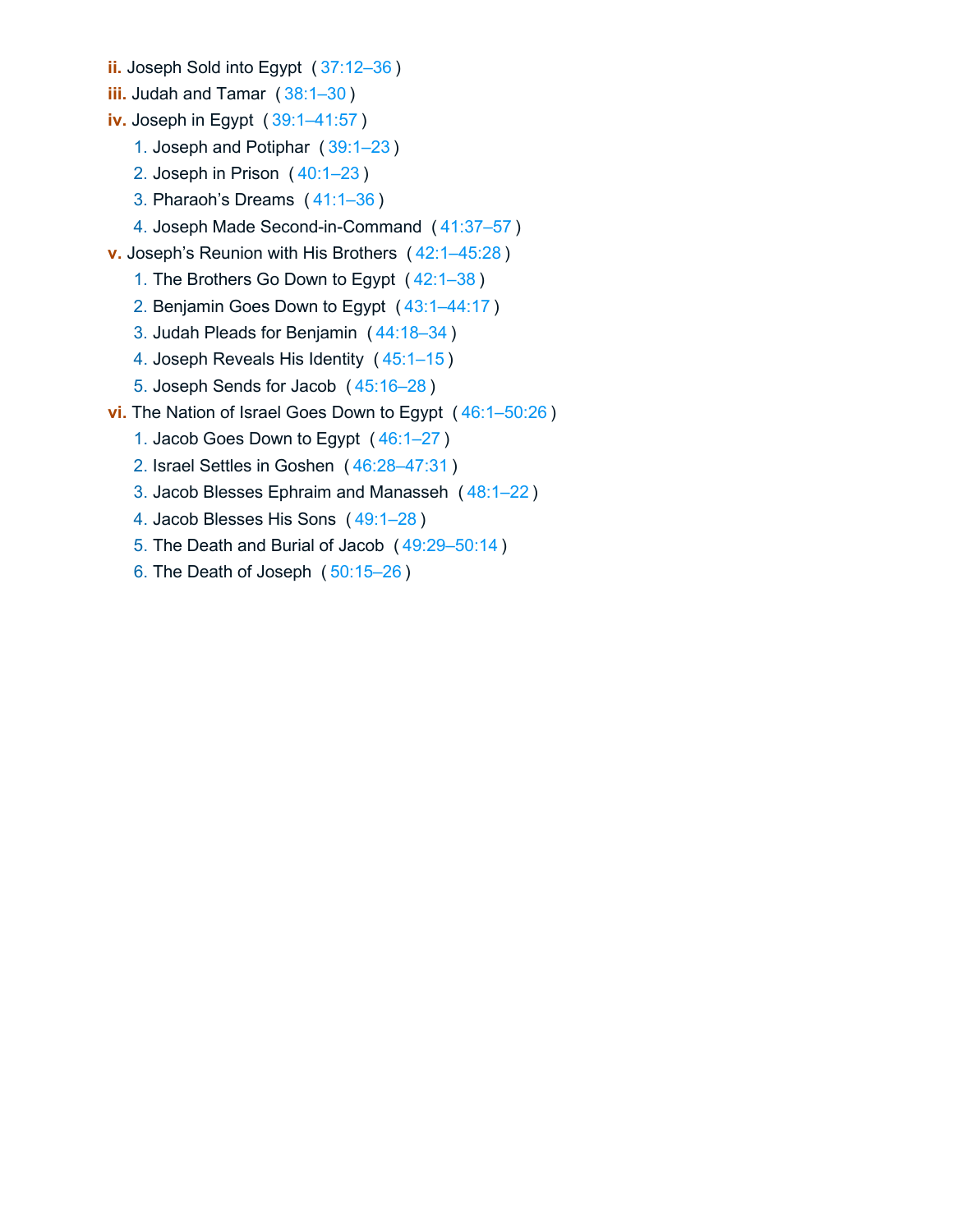# **Exodus**

### <span id="page-5-0"></span>**Outline**

- **1. Israel in Egypt ( [1:1–2:25](https://biblehub.com/bsb/exodus/1.htm#1) )**
	- **a. Israel Multiplies ( [1:1–7](https://biblehub.com/bsb/exodus/1.htm#1) )**
	- **b. Israel is Oppressed ( [1:8–22](https://biblehub.com/bsb/exodus/1.htm#8) )**

### **c. Moses in Egypt ( [2:1–25](https://biblehub.com/bsb/exodus/2.htm#1) )**

- **i.** Birth and Adoption of Moses ( [2:1–10](https://biblehub.com/bsb/exodus/2.htm#1) )
- **ii.** The Rejection and Flight of Moses ( [2:11–25](https://biblehub.com/bsb/exodus/2.htm#11) )

### **2. God's Deliverance of Israel ( [3:1–18:27](https://biblehub.com/bsb/exodus/3.htm#1) )**

### **a. The Burning Bush ( [3:1–4:31](https://biblehub.com/bsb/exodus/3.htm#1) )**

**i.** God calls Moses ( [3:1–22](https://biblehub.com/bsb/exodus/3.htm#1) ) **ii.** The Three Signs ([4:1–9](https://biblehub.com/bsb/exodus/4.htm#1)) 1. The Staff ( [4:1–5](https://biblehub.com/bsb/exodus/4.htm#1) ) 2. The Leprous Hand ( [4:6–7](https://biblehub.com/bsb/exodus/4.htm#6) ) 3. Water to Blood ( [4:8–9](https://biblehub.com/bsb/exodus/4.htm#8) ) **iii.** The Appointment of Aaron ( [4:10–17](https://biblehub.com/bsb/exodus/4.htm#10) ) **iv.** Moses Returns to Egypt ( [4:18–31](https://biblehub.com/bsb/exodus/4.htm#18) )

# **b. Pharaoh Refuses ( [5:1–6:13](https://biblehub.com/bsb/exodus/5.htm#1) )**

- **i.** Bricks and Straw ( [5:1–23](https://biblehub.com/bsb/exodus/5.htm#1) )
- **ii.** God Promises Deliverance ( [6:1–13](https://biblehub.com/bsb/exodus/6.htm#1) )

### **c. Moses and Aaron ( [6:14–7:13](https://biblehub.com/bsb/exodus/6.htm#14) )**

- **i.** The Genealogies of Moses and Aaron ( [6:14–27](https://biblehub.com/bsb/exodus/6.htm#14) )
- **ii.** God Commands Moses and Aaron ( [7:1–7](https://biblehub.com/bsb/exodus/7.htm#1) )
- **iii.** Aaron's Staff ( [7:8–13](https://biblehub.com/bsb/exodus/7.htm#8) )

### **d. The Ten Plagues ( [7:14–11:10](https://biblehub.com/bsb/exodus/7.htm#14) )**

**i.** The First Plague: Blood ( [7:14–25](https://biblehub.com/bsb/exodus/7.htm#14) ) **ii.** The Second Plague: Frogs ( [8:1–15](https://biblehub.com/bsb/exodus/8.htm#1) ) **iii.** The Third Plague: Gnats ( [8:16–19](https://biblehub.com/bsb/exodus/8.htm#16) ) **iv.** The Fourth Plague: Flies ( [8:20–32](https://biblehub.com/bsb/exodus/8.htm#20) ) **v.** The Fifth Plague: Cattle Disease ( [9:1–7](https://biblehub.com/bsb/exodus/9.htm#1) ) **vi.** The Sixth Plague: Boils ( [9:8–12](https://biblehub.com/bsb/exodus/9.htm#8) ) **vii.** The Seventh Plague: Hail ( [9:13–35](https://biblehub.com/bsb/exodus/9.htm#13) ) **viii.** The Eighth Plague: Locusts ( [10:1–20](https://biblehub.com/bsb/exodus/10.htm#1) ) **ix.** The Ninth Plague: Darkness ( [10:21–29](https://biblehub.com/bsb/exodus/10.htm#21) ) **x.** The Tenth Plague Announced ( [11:1–10](https://biblehub.com/bsb/exodus/11.htm#1) )

# **e. The Passover ( [12:1–30](https://biblehub.com/bsb/exodus/12.htm#1) )**

**i.** The Passover Lamb ( [12:1–13](https://biblehub.com/bsb/exodus/12.htm#1) )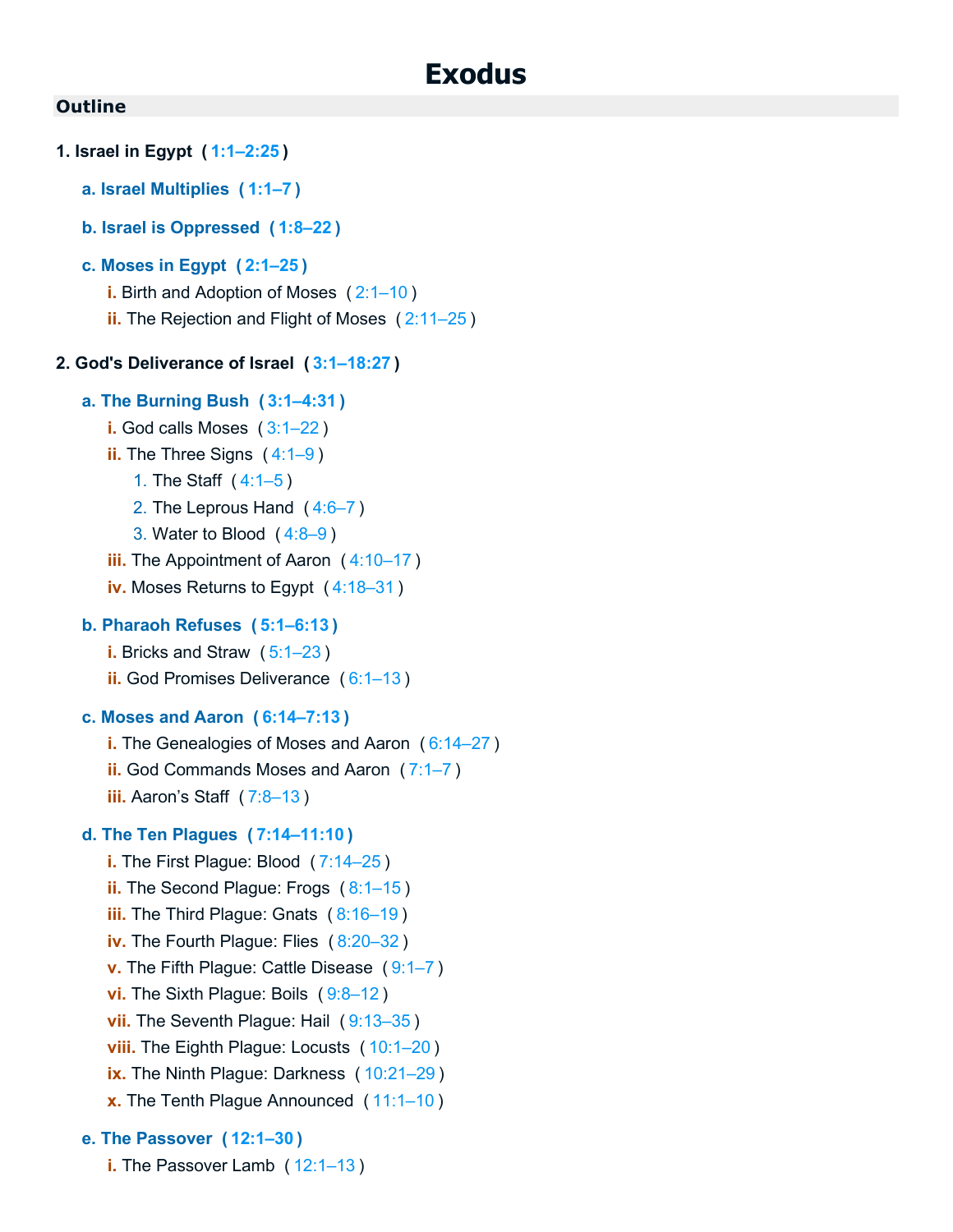**ii.** The Feast of Unleavened Bread ( [12:14–28](https://biblehub.com/bsb/exodus/12.htm#14) ) **iii.** The Tenth Plague: Death of the Firstborn ( [12:29–30](https://biblehub.com/bsb/exodus/12.htm#29) )

# **f. The Exodus from Egypt ( [12:31–13:22](https://biblehub.com/bsb/exodus/12.htm#31) )**

**i.** Pharaoh Lets the People Go ( [12:31–42](https://biblehub.com/bsb/exodus/12.htm#31) ) **ii.** Instructions for the Passover ( [12:43–51](https://biblehub.com/bsb/exodus/12.htm#43) ) **iii.** The Dedication of the Firstborn ([13:1–16](https://biblehub.com/bsb/exodus/13.htm#1)) **iv.** The Bones of Joseph ( [13:17–19](https://biblehub.com/bsb/exodus/13.htm#17) ) **v.** The Pillar of Cloud and Fire ( [13:20–22](https://biblehub.com/bsb/exodus/13.htm#20) )

# **g. The Red Sea ( [14:1–15:21](https://biblehub.com/bsb/exodus/14.htm#1) )**

- **i.** Pharaoh Pursues the Israelites ( [14:1–14](https://biblehub.com/bsb/exodus/14.htm#1) )
- **ii.** The Crossing of the Red Sea ( [14:15–31](https://biblehub.com/bsb/exodus/14.htm#15) )
- **iii.** The Song at the Sea ([15:1–21](https://biblehub.com/bsb/exodus/15.htm#1))

# **h. Journey to Sinai ( [15:22–18:27](https://biblehub.com/bsb/exodus/15.htm#22) )**

- **i.** The Bitter Waters of Marah ( [15:22–27](https://biblehub.com/bsb/exodus/15.htm#22) )
- **ii.** The Manna from Heaven ( [16:1–36](https://biblehub.com/bsb/exodus/16.htm#1) )
- **iii.** Water from the Rock ([17:1–7](https://biblehub.com/bsb/exodus/17.htm#1))
- **iv.** The Amalekites Attack ( [17:8–16](https://biblehub.com/bsb/exodus/17.htm#8) )
- **v.** Jethro's Advice ( [18:1–27](https://biblehub.com/bsb/exodus/18.htm#1) )

# **3. The Covenant at Sinai ( [19:1–24:18](https://biblehub.com/bsb/exodus/19.htm#1) )**

# **a. God and Israel Meet at Mount Sinai ( [19:1–25](https://biblehub.com/bsb/exodus/19.htm#1) )**

**b. The Ten Commandments ( [20:1–17](https://biblehub.com/bsb/exodus/20.htm#1) )**

# **c. Moses Mediates Between God and Israel ( [20:18–21](https://biblehub.com/bsb/exodus/20.htm#18) )**

# **d. The Book of the Covenant ( [20:22–23:33](https://biblehub.com/bsb/exodus/20.htm#22) )**

- **i.** Idolatry Forbidden ( [20:22–26](https://biblehub.com/bsb/exodus/20.htm#22) )
- **ii.** Legal Prescriptions ( [21:1–22:15](https://biblehub.com/bsb/exodus/21.htm#1) )
	- 1. Hebrew Servants ( [21:1–11](https://biblehub.com/bsb/exodus/21.htm#1) )
	- 2. Personal Injury Law ( [21:12–36](https://biblehub.com/bsb/exodus/21.htm#12) )
	- 3. Property Laws ( [22:1–15](https://biblehub.com/bsb/exodus/22.htm#1) )
- **iii.** Religious, Moral, and Cultic Instructions ( [22:16–23:19](https://biblehub.com/bsb/exodus/22.htm#16) )
	- 1. Laws of Social Responsibility ( [22:16–31](https://biblehub.com/bsb/exodus/22.htm#16) )
	- 2. Justice and Mercy ( [23:1–9](https://biblehub.com/bsb/exodus/23.htm#1) )
	- 3. Sabbath Laws ( [23:10–13](https://biblehub.com/bsb/exodus/23.htm#10) )
	- 4. The Three Feasts of Pilgrimage ( [23:14–19](https://biblehub.com/bsb/exodus/23.htm#14) )
- **iv.** Epilogue ( [23:20–33](https://biblehub.com/bsb/exodus/23.htm#20) )
- **e. The Covenant Sealed ( [24:1–18](https://biblehub.com/bsb/exodus/24.htm#1) )**

# **4. The Wilderness Tabernacle ( [25:1–40:38](https://biblehub.com/bsb/exodus/25.htm#1) )**

**a. The Instructions for the Tabernacle ( [25:1–31:18](https://biblehub.com/bsb/exodus/25.htm#1) )**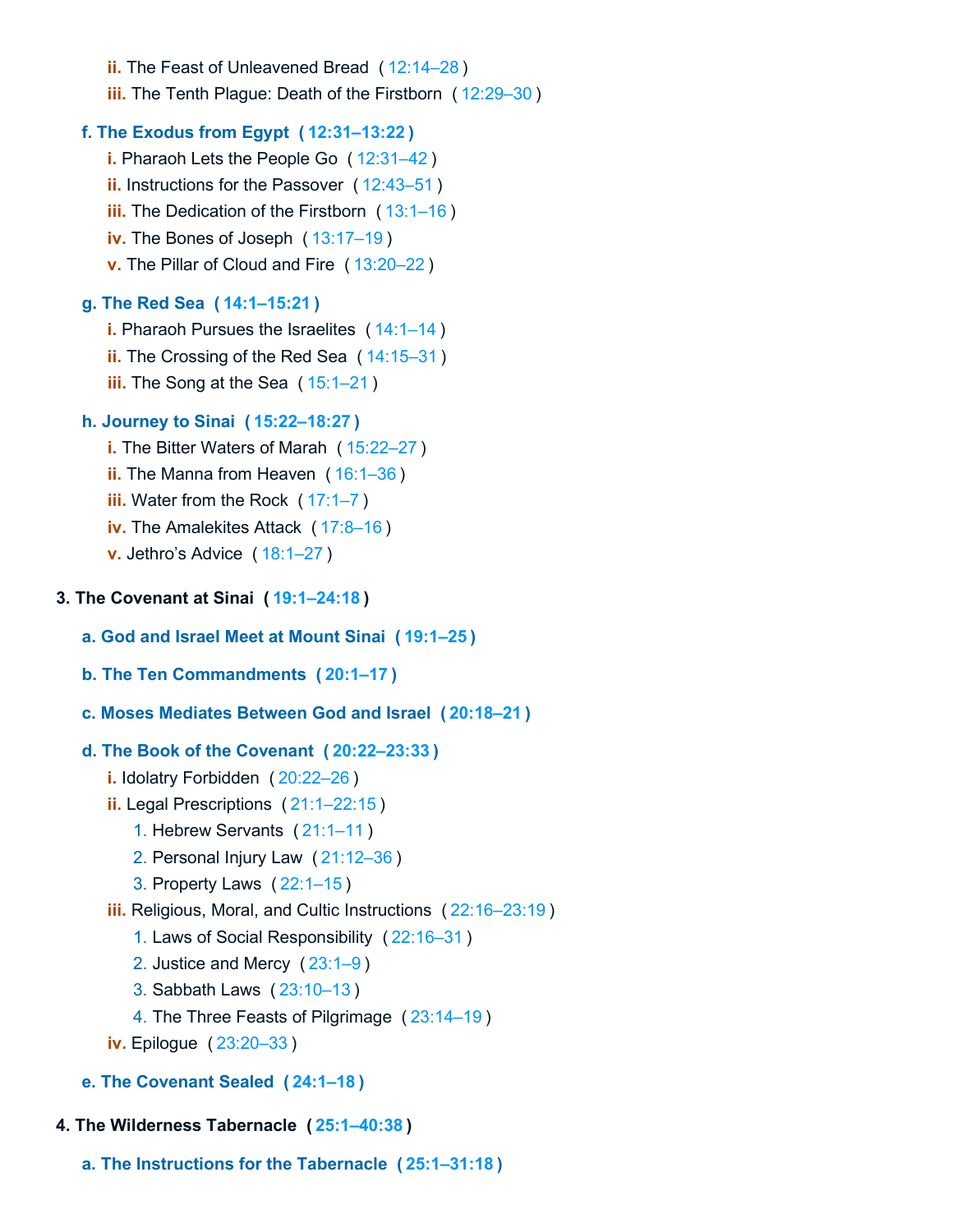- **i.** The Collection of Materials ( [25:1–9](https://biblehub.com/bsb/exodus/25.htm#1) )
- **ii.** Furnishings for the Tabernacle ( [25:10–40](https://biblehub.com/bsb/exodus/25.htm#10) )
	- 1. The Ark of the Covenant ( [25:10–16](https://biblehub.com/bsb/exodus/25.htm#10) )
	- 2. The Mercy Seat ( [25:17–22](https://biblehub.com/bsb/exodus/25.htm#17) )
	- 3. The Table of Showbread ( [25:23–30](https://biblehub.com/bsb/exodus/25.htm#23) )
	- 4. The Lampstand ( [25:31–40](https://biblehub.com/bsb/exodus/25.htm#31) )
- **iii.** The Tabernacle and Its Courtyard ( [26:1–27:21](https://biblehub.com/bsb/exodus/26.htm#1) )
	- 1. Curtains and Frames for the Tabernacle ( [26:1–37](https://biblehub.com/bsb/exodus/26.htm#1) )
	- 2. The Bronze Altar ( [27:1–8](https://biblehub.com/bsb/exodus/27.htm#1) )
	- 3. Curtains and Posts for the Courtyard ( [27:9–19](https://biblehub.com/bsb/exodus/27.htm#9) )
	- 4. Oil for the Lamps ( [27:20–21](https://biblehub.com/bsb/exodus/27.htm#20) )
- **iv.** The Tabernacle's Personnel ( [28:1–29:46](https://biblehub.com/bsb/exodus/28.htm#1) )
	- 1. The Aaronic Priesthood ( [28:1–5](https://biblehub.com/bsb/exodus/28.htm#1) )
	- 2. The Priestly Garments ( [28:6–43](https://biblehub.com/bsb/exodus/28.htm#6) )
	- 3. Consecration of the Priests ( [29:1–46](https://biblehub.com/bsb/exodus/29.htm#1) )
- **v.** Other Elements in the Tabernacle ( [30:1–38](https://biblehub.com/bsb/exodus/30.htm#1) )
	- 1. The Altar of Incense ( [30:1–10](https://biblehub.com/bsb/exodus/30.htm#1) )
	- 2. The Census ( [30:11–16](https://biblehub.com/bsb/exodus/30.htm#11) )
	- 3. The Bronze Basin ( [30:17–21](https://biblehub.com/bsb/exodus/30.htm#17) )
	- 4. The Anointing Oil ( [32:22–33](https://biblehub.com/bsb/exodus/32.htm#22) )
	- 5. The Incense ( [30:34–38](https://biblehub.com/bsb/exodus/30.htm#34) )
- **vi.** Bezalel and Oholiab ( [31:1–11](https://biblehub.com/bsb/exodus/31.htm#1) )
- **vii.** Observance of the Sabbath ( [31:12–18](https://biblehub.com/bsb/exodus/31.htm#12) )

### **b. Israel Rebels ( [32:1–34:35](https://biblehub.com/bsb/exodus/32.htm#1) )**

- **i.** The Golden Calf ( [32:1–29](https://biblehub.com/bsb/exodus/32.htm#1) )
- **ii.** Moses Intercedes for the People ( [32:30–35](https://biblehub.com/bsb/exodus/32.htm#30) )
- **iii.** God's Presence and the Israelites ([33:1–23](https://biblehub.com/bsb/exodus/33.htm#1))
- **iv.** The Second Set of Tablets ( [34:1–9](https://biblehub.com/bsb/exodus/34.htm#1) )
- **v.** God Renews the Covenant ( [34:10–35](https://biblehub.com/bsb/exodus/34.htm#10) )

### **c. The Construction of the Tabernacle ( [35:1–40:38](https://biblehub.com/bsb/exodus/35.htm#1) )**

- **i.** The Sabbath Established ( [35:1–3](https://biblehub.com/bsb/exodus/35.htm#1) )
- **ii.** The Collection of Materials ( [35:4–29](https://biblehub.com/bsb/exodus/35.htm#4) )
- **iii.** Bezalel and Oholiab ( [35:30–36:7](https://biblehub.com/bsb/exodus/35.htm#30) )
- **iv.** Curtains and Frames for the Tabernacle ( [36:8–38](https://biblehub.com/bsb/exodus/36.htm#8) )
- **v.** Furnishings for the Tabernacle ( [37:1–29](https://biblehub.com/bsb/exodus/37.htm#1) )
	- 1. The Ark of the Covenant ( [37:1–5](https://biblehub.com/bsb/exodus/37.htm#1) )
	- 2. The Mercy Seat ( [37:6–9](https://biblehub.com/bsb/exodus/37.htm#6) )
	- 3. The Table of Showbread ( [37:10–16](https://biblehub.com/bsb/exodus/37.htm#10) )
	- 4. The Lampstand ( [37:17–24](https://biblehub.com/bsb/exodus/37.htm#17) )
	- 5. The Altar of Incense ( [37:25–29](https://biblehub.com/bsb/exodus/37.htm#25) )
- **vi.** The Courtyard ( [38:1–20](https://biblehub.com/bsb/exodus/38.htm#1) )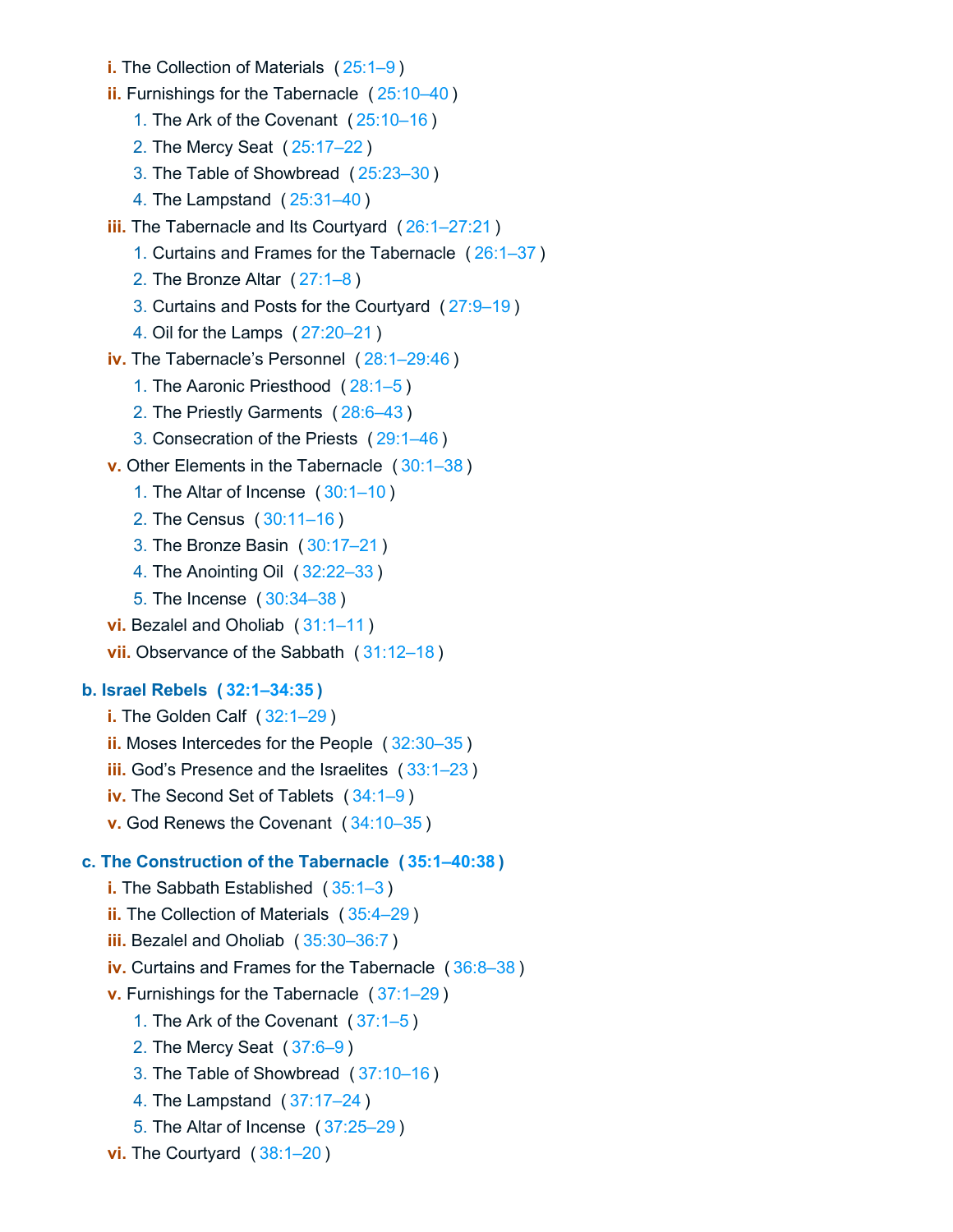1. The Bronze Altar ( [38:1–7](https://biblehub.com/bsb/exodus/38.htm#1) )

- 2. The Bronze Basin ( [38:8](https://biblehub.com/bsb/exodus/38.htm#8) )
- 3. Curtains and Posts for the Courtyard ( [38:9–20](https://biblehub.com/bsb/exodus/38.htm#9) )
- **vii.** Inventory of Materials ( [38:21–31](https://biblehub.com/bsb/exodus/38.htm#21) )
- **viii.** The Priestly Garments (39:1-31)
- **ix.** Moses Approves the Work ( [39:32–43](https://biblehub.com/bsb/exodus/39.htm#32) )
- **x.** The Inauguration of the Tabernacle ( [40:1–33](https://biblehub.com/bsb/exodus/40.htm#1) )
- **xi.** God's Presence Fills the Tabernacle ( [40:34–38](https://biblehub.com/bsb/exodus/40.htm#34) )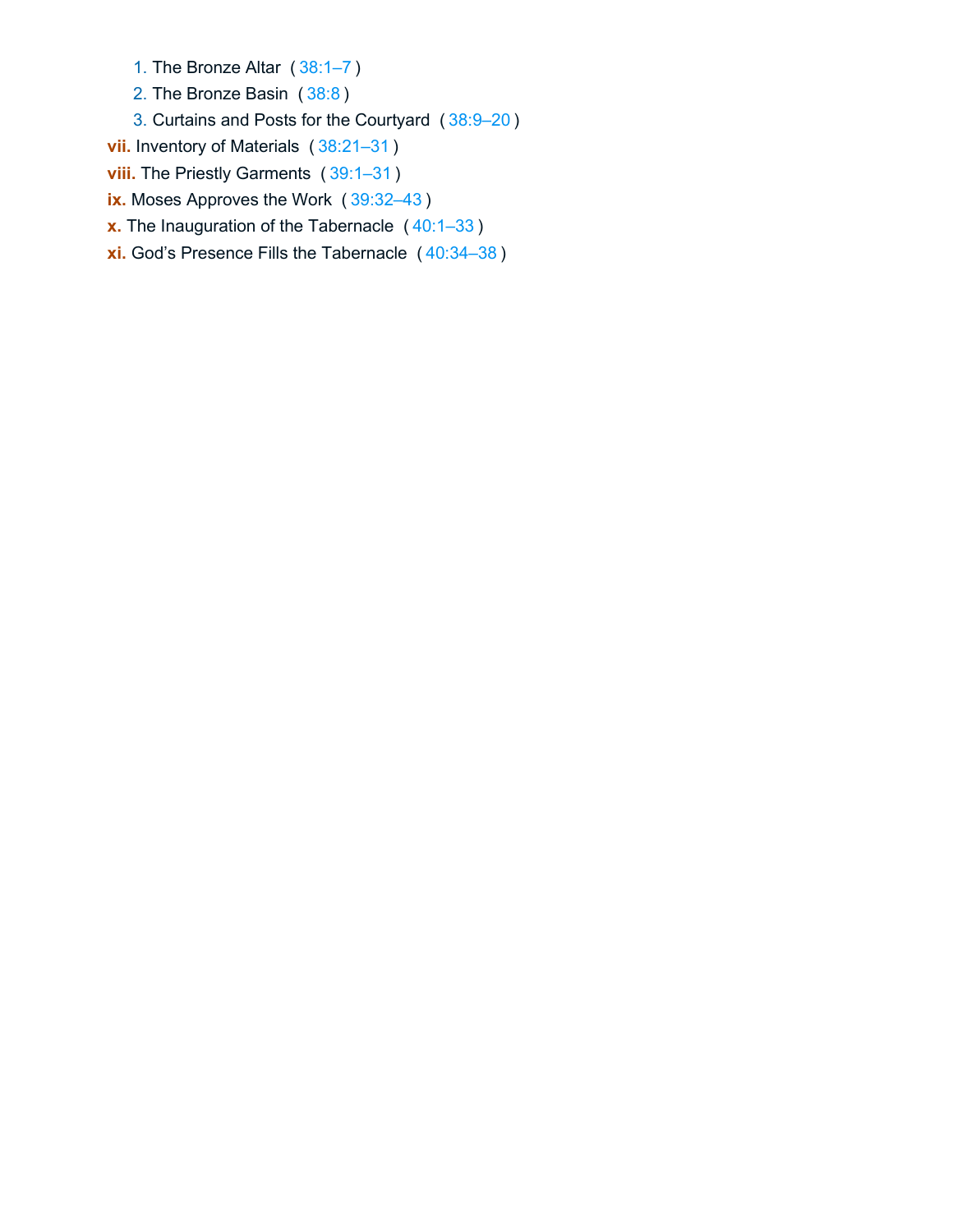# <span id="page-9-0"></span>**1. The Five Major Offerings ( [1:1–7:38](https://biblehub.com/bsb/leviticus/1.htm#1) )**

# **a. Laws for the People ( [1:1–6:7](https://biblehub.com/bsb/leviticus/1.htm#1) )**

- **i.** The Burnt Offering ([1:1–17](https://biblehub.com/bsb/leviticus/1.htm#1))
- **ii.** The Grain Offering (2:1-16)
- **iii.** The Peace Offering (3:1-17)
- **iv.** The Sin Offering ( [4:1–5:13](https://biblehub.com/bsb/leviticus/4.htm#1) )
- **v.** The Guilt Offering ( [5:14–6:7](https://biblehub.com/bsb/leviticus/5.htm#14) )

# **b. Laws for the Aaronic Priesthood ( [6:8–7:38](https://biblehub.com/bsb/leviticus/6.htm#8) )**

- **i.** The Burnt Offering (6:8-13)
- **ii.** The Grain Offering ([6:14–23](https://biblehub.com/bsb/leviticus/6.htm#14))
- **iii.** The Sin Offering ( [6:24–30](https://biblehub.com/bsb/leviticus/6.htm#24) )
- **iv.** The Guilt Offering ( [7:1–10](https://biblehub.com/bsb/leviticus/7.htm#1) )
- **v.** The Peace Offering ( [7:11–36](https://biblehub.com/bsb/leviticus/7.htm#11) )
- **vi.** Conclusion of Offerings ( [7:37–38](https://biblehub.com/bsb/leviticus/7.htm#37) )

# **2. The Aaronic Priesthood ( [8:1–10:20](https://biblehub.com/bsb/leviticus/8.htm#1) )**

# **a. Moses Consecrates Aaron and His Sons ( [8:1–36](https://biblehub.com/bsb/leviticus/8.htm#1) )**

# **b. First Service of Aaron ( [9:1–24](https://biblehub.com/bsb/leviticus/9.htm#1) )**

# **c. Nadab and Abihu ( [10:1–20](https://biblehub.com/bsb/leviticus/10.htm#1) )**

- **i.** Sin of Nadab and Abihu ( [10:1–7](https://biblehub.com/bsb/leviticus/10.htm#1) )
- **ii.** Restrictions for Priests ( [10:8–20](https://biblehub.com/bsb/leviticus/10.htm#8) )

# **3. Uncleanness and Purification ( [11:1–15:33](https://biblehub.com/bsb/leviticus/11.htm#1) )**

- **a. Clean and Unclean Animals ( [11:1–47](https://biblehub.com/bsb/leviticus/11.htm#1) )**
- **b. Purification after Childbirth ( [12:1–8](https://biblehub.com/bsb/leviticus/12.htm#1) )**

# **c. Laws of Tzaraath ( [13:1–14:57](https://biblehub.com/bsb/leviticus/13.htm#1) )**

- **i.** Skin Disease ( [13:1–46](https://biblehub.com/bsb/leviticus/13.htm#1) )
- **ii.** Mildew ( [13:47–59](https://biblehub.com/bsb/leviticus/13.htm#47) )
- **iii.** Cleansing of Skin Disease ( [14:1–32](https://biblehub.com/bsb/leviticus/14.htm#1) )
- **iv.** Cleansing of Mildew ( [14:33–57](https://biblehub.com/bsb/leviticus/14.htm#33) )

# **d. Unclean Discharges ( [15:1–33](https://biblehub.com/bsb/leviticus/15.htm#1) )**

```
i. Men ( 15:1–18 )
```
- 1. Uncleanness ( [15:1–12](https://biblehub.com/bsb/leviticus/15.htm#1) )
- 2. Cleansing ( [15:13–18](https://biblehub.com/bsb/leviticus/15.htm#13) )
- **ii.** Women ( [15:19–33](https://biblehub.com/bsb/leviticus/15.htm#19) )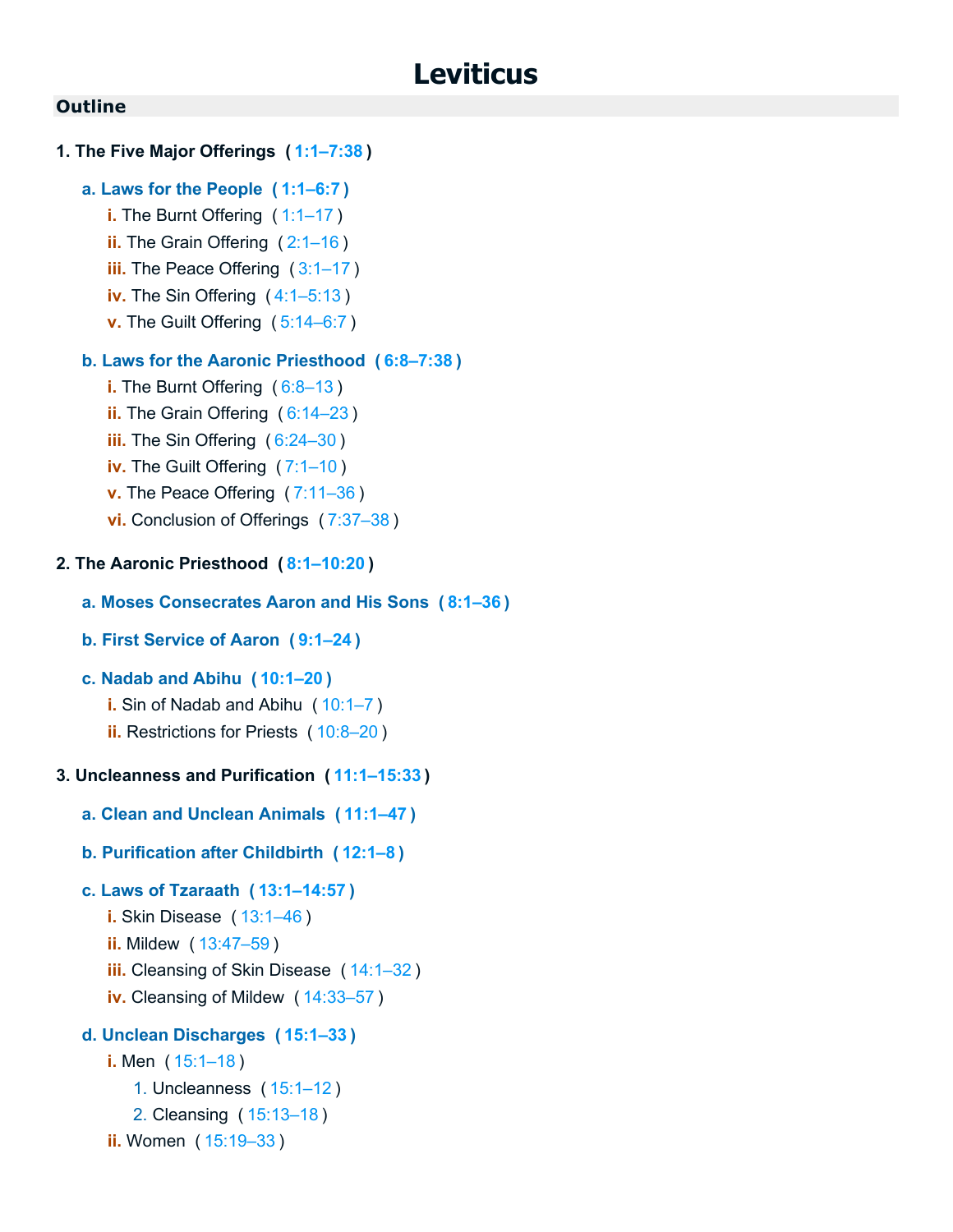- 1. Uncleanness ( [15:19–27](https://biblehub.com/bsb/leviticus/15.htm#19) )
- 2. Cleansing ( [15:28–33](https://biblehub.com/bsb/leviticus/15.htm#28) )
- **4. The Day of Atonement ( [16:1–17:16](https://biblehub.com/bsb/leviticus/16.htm#1) )**
	- **a. Purification of the Priesthood ( [16:1–15](https://biblehub.com/bsb/leviticus/16.htm#1) )**
	- **b. Purification of the Tabernacle ( [16:16–19](https://biblehub.com/bsb/leviticus/16.htm#16) )**
	- **c. Purification of the Nation ( [16:20–28](https://biblehub.com/bsb/leviticus/16.htm#20) )**
	- **d. Laws for Annual Day of Atonement ( [16:29–34](https://biblehub.com/bsb/leviticus/16.htm#29) )**
	- **e. The Place of Sacrifice ( [17:1–9](https://biblehub.com/bsb/leviticus/17.htm#1) )**
	- **f. The Life is in the Blood ( [17:10–16](https://biblehub.com/bsb/leviticus/17.htm#10) )**

# **5. Laws for Holy Living ( [18:1–20:27](https://biblehub.com/bsb/leviticus/18.htm#1) )**

- **a. Unlawful Sexual Relations ( [18:1–30](https://biblehub.com/bsb/leviticus/18.htm#1) )**
- **b. Commandments for Holiness ( [19:1–37](https://biblehub.com/bsb/leviticus/19.htm#1) )**
- **c. Punishments for Disobedience ( [20:1–27](https://biblehub.com/bsb/leviticus/20.htm#1) )**
	- **i.** Capitol Offenses ( [20:1–9](https://biblehub.com/bsb/leviticus/20.htm#1) )
	- **ii.** Punishments for Sexual Immorality ( [20:10–21](https://biblehub.com/bsb/leviticus/20.htm#10) )
	- **iii.** Distinguish Between Clean and Unclean ( [20:22–27](https://biblehub.com/bsb/leviticus/20.htm#22) )

# **6. Holiness Required of Priests ( [21:1–22:33](https://biblehub.com/bsb/leviticus/21.htm#1) )**

- **a. Requirements for Priests ( [21–22:16](https://biblehub.com/bsb/leviticus/21) )**
	- **i.** Behavioral Requirements ( [21:1–15](https://biblehub.com/bsb/leviticus/21.htm#1) )
	- **ii.** Physical Requirements ( [21:16–24](https://biblehub.com/bsb/leviticus/21.htm#16) )
	- **iii.** Restrictions against Uncleanness ( [22:1–16](https://biblehub.com/bsb/leviticus/22.htm#1) )
- **b. Requirements for the Offerings ( [22:17–33](https://biblehub.com/bsb/leviticus/22.htm#17) )**

# **7. The Biblical Calendar ( [23:1–25:55](https://biblehub.com/bsb/leviticus/23.htm#1) )**

# **a. The Festivals ( [23:1–44](https://biblehub.com/bsb/leviticus/23.htm#1) )**

**i.** The Sabbath ( [23:1–3](https://biblehub.com/bsb/leviticus/23.htm#1) ) **ii.** Passover ( $23:4-5$ ) **iii.** The Feast of Unleavened Bread ( [23:6–8](https://biblehub.com/bsb/leviticus/23.htm#6) ) **iv.** The Feast of Firstfruits ( [23:9–14](https://biblehub.com/bsb/leviticus/23.htm#9) ) **v.** The Feast of Weeks ( [23:15–22](https://biblehub.com/bsb/leviticus/23.htm#15) ) **vi.** The Feast of Trumpets ( [23:23–25](https://biblehub.com/bsb/leviticus/23.htm#23) ) **vii.** The Day of Atonement ( [23:26–32](https://biblehub.com/bsb/leviticus/23.htm#26) ) **viii.** The Feast of Tabernacles ( [23:33–44](https://biblehub.com/bsb/leviticus/23.htm#33) )

# **b. The Tabernacle ( [24:1–9](https://biblehub.com/bsb/leviticus/24.htm#1) )**

**i.** The Oil for the Lamps ( $24:1-4$ )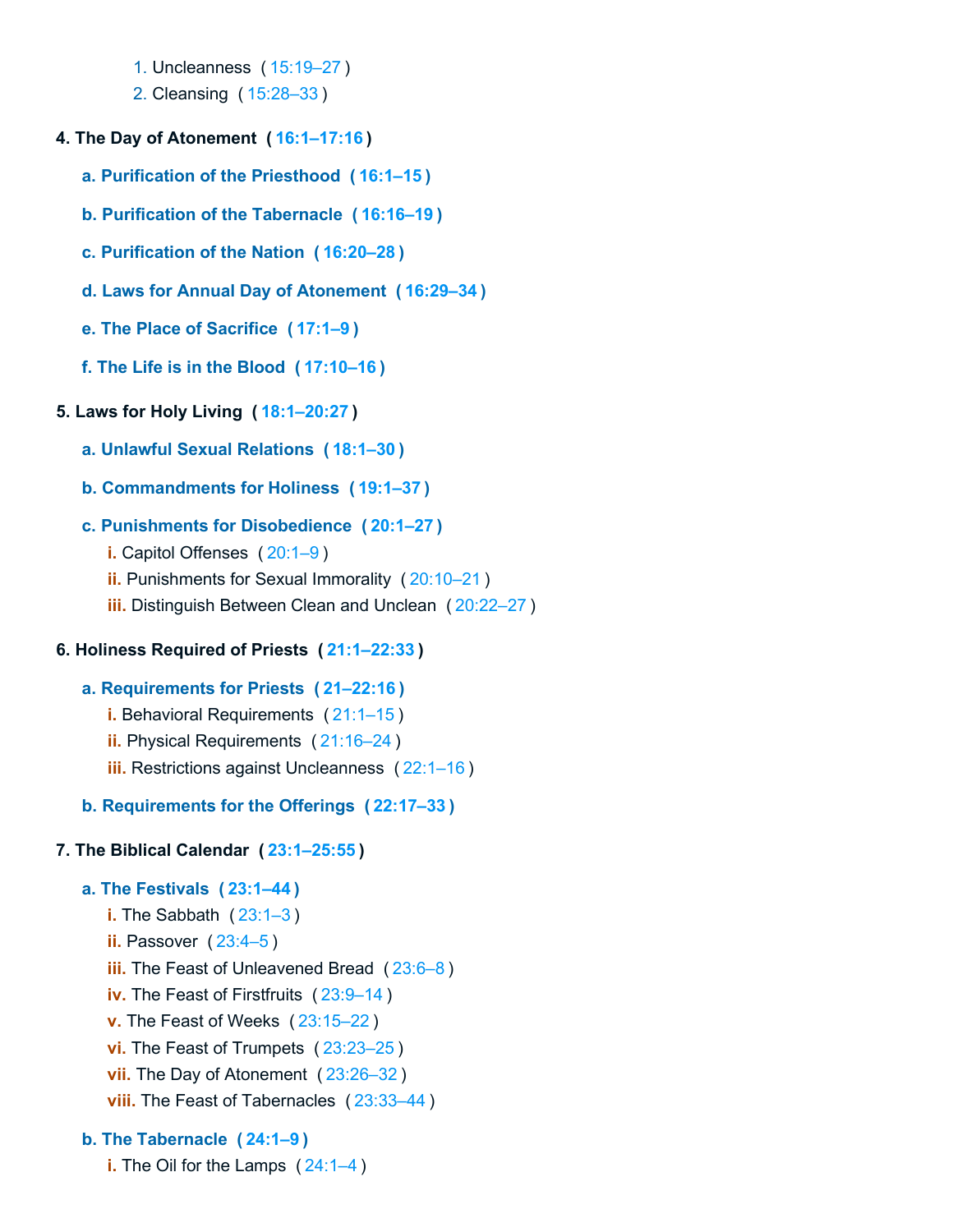- **ii.** The Showbread ( $24:5-9$ )
- **c. Blasphemy of the Name ( [24:10–23](https://biblehub.com/bsb/leviticus/24.htm#10) )**

# **d. The Sabbatical Year and the Year of Jubilee ( [25:1–55](https://biblehub.com/bsb/leviticus/25.htm#1) )**

# **8. Epilogue ( [26:1–27:34](https://biblehub.com/bsb/leviticus/26.htm#1) )**

- **i.** Blessings of Obedience ( [26:1–13](https://biblehub.com/bsb/leviticus/26.htm#1) )
- **ii.** Punishments for Disobedience ( [26:14–39](https://biblehub.com/bsb/leviticus/26.htm#14) )
- **iii.** Repentance ( [26:40–46](https://biblehub.com/bsb/leviticus/26.htm#40) )
- **iv.** Voluntary Contributions ( [27:1–34](https://biblehub.com/bsb/leviticus/27.htm#1) )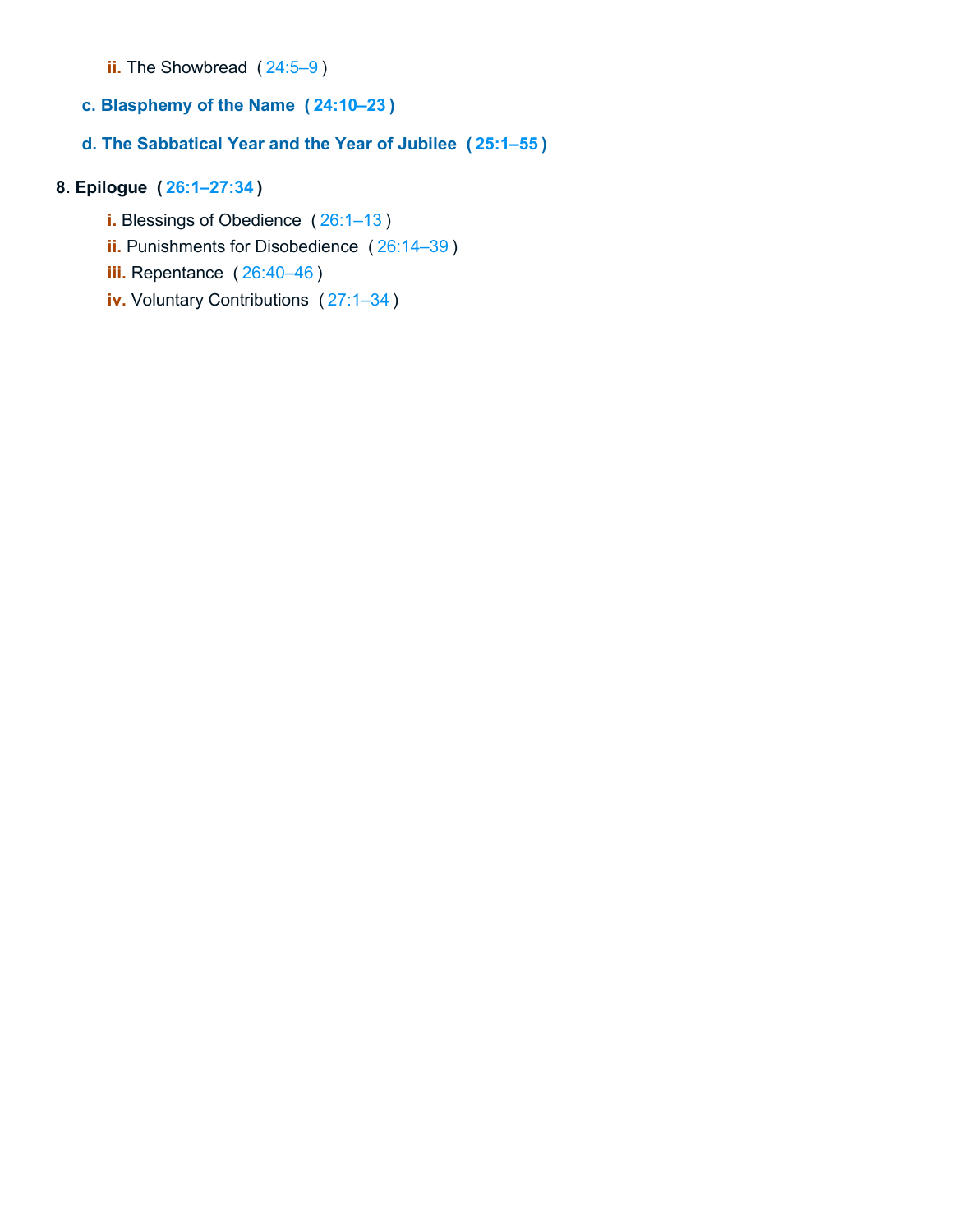# <span id="page-12-0"></span>**1. Israel at Mount Sinai ( [1:1–10:10](https://biblehub.com/bsb/numbers/1.htm#1) )**

# **a. Israel Numbered and Arranged ( [1:1–4:49](https://biblehub.com/bsb/numbers/1.htm#1) )**

- **i.** The Census of Israel's Warriors ( [1:1–54](https://biblehub.com/bsb/numbers/1.htm#1) )
- **ii.** The Order of the Camps ( [2:1–34](https://biblehub.com/bsb/numbers/2.htm#1) )
- **iii.** The Levites ( $3:1-4:49$ )
	- 1. The Sons of Aaron ( [3:1–4](https://biblehub.com/bsb/numbers/3.htm#1) )
	- 2. The Duties of the Levites ( [3:5–13](https://biblehub.com/bsb/numbers/3.htm#5) )

# 3. The Registration of the Levites from One Month Old ( [3:14–39](https://biblehub.com/bsb/numbers/3.htm#14) )

- a. The Gershonites ( [3:21–26](https://biblehub.com/bsb/numbers/3.htm#21) )
- b. The Kohathites ( [3:27–32](https://biblehub.com/bsb/numbers/3.htm#27) )
- c. The Merarites ( [3:33–36](https://biblehub.com/bsb/numbers/3.htm#33) )
- d. Moses and Aaron ( [3:37–39](https://biblehub.com/bsb/numbers/3.htm#37) )
- 4. The Redemption of the Firstborn ( [3:40–51](https://biblehub.com/bsb/numbers/3.htm#40) )
- 5. The Duties of the Clans of Levi ( [4:1–33](https://biblehub.com/bsb/numbers/4.htm#1) )
	- a. The Kohathites ( [4:1–20](https://biblehub.com/bsb/numbers/4.htm#1) )
	- b. The Gershonites ( [4:21–28](https://biblehub.com/bsb/numbers/4.htm#21) )
	- c. The Merarites ( [4:29–33](https://biblehub.com/bsb/numbers/4.htm#29) )
- 6. The Numbering of the Levites from Thirty to Fifty ( [4:34–49](https://biblehub.com/bsb/numbers/4.htm#34) )

# **b. Purification of the Camp ( [5:1–10:10](https://biblehub.com/bsb/numbers/5.htm#1) )**

- **i.** Ritually Unclean Excluded from the Camp ( [5:1–4](https://biblehub.com/bsb/numbers/5.htm#1) )
- **ii.** Confession and Restitution ( [5:5–10](https://biblehub.com/bsb/numbers/5.htm#5) )
- **iii.** The Adultery Test ([5:11–31](https://biblehub.com/bsb/numbers/5.htm#11))
- **iv.** The Nazirite Vow (6:1-21)
- **v.** The Aaronic Blessing ( [6:22–27](https://biblehub.com/bsb/numbers/6.htm#22) )
- **vi.** The Offerings of Dedication from the Twelve Tribes ( [7:1–89](https://biblehub.com/bsb/numbers/7.htm#1) )
- **vii.** The Lampstand ([8:1–4](https://biblehub.com/bsb/numbers/8.htm#1))
- **viii.** The Cleansing of the Levites ([8:5–26](https://biblehub.com/bsb/numbers/8.htm#5))
- **ix.** The Second Passover (9:1-14)
- **x.** The Cloud Above the Tabernacle ( [9:15–23](https://biblehub.com/bsb/numbers/9.htm#15) )
- **xi.** The Two Silver Trumpets ( [10:1–10](https://biblehub.com/bsb/numbers/10.htm#1) )

# **2. The Journey from Sinai to Paran ( [10:11–12:16](https://biblehub.com/bsb/numbers/10.htm#11) )**

# **a. Israel Leaves Mount Sinai ( [10:11–36](https://biblehub.com/bsb/numbers/10.htm#11) )**

# **b. The People Complain ( [11:1–35](https://biblehub.com/bsb/numbers/11.htm#1) )**

- **i.** The Burning at Taberah ( [11:1–3](https://biblehub.com/bsb/numbers/11.htm#1) )
- **ii.** The Complaints About Food ( [11:4–35](https://biblehub.com/bsb/numbers/11.htm#4) )
	- 1. Israel Eats Manna ( [11:4–9](https://biblehub.com/bsb/numbers/11.htm#4) )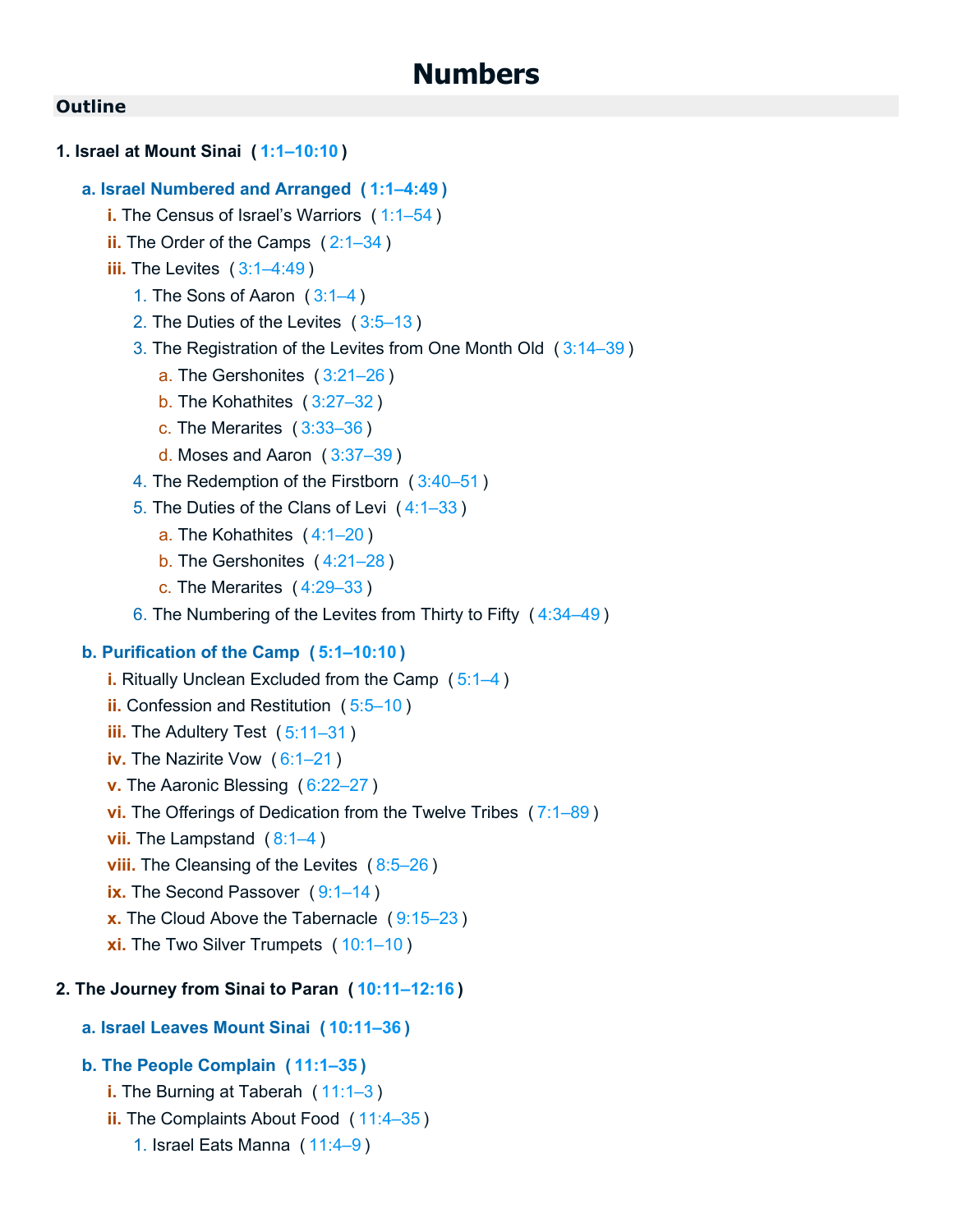- 2. Seventy Elders Anointed ( [11:10–17](https://biblehub.com/bsb/numbers/11.htm#10) )
- 3. The Quail and the Plague ( [11:18–35](https://biblehub.com/bsb/numbers/11.htm#18) )

# **c. The Complaint of Miriam and Aaron ( [12:1–16](https://biblehub.com/bsb/numbers/12.htm#1) )**

# **3. Israel in the Wilderness of Paran ( [13:1–19:22](https://biblehub.com/bsb/numbers/13.htm#1) )**

# **a. The Twelve Spies ( [13:1–15:41](https://biblehub.com/bsb/numbers/13.htm#1) )**

- **i.** The Spies Explore Canaan ( [13:1–24](https://biblehub.com/bsb/numbers/13.htm#1) )
- **ii.** The Report of the Spies ( [13:25–33](https://biblehub.com/bsb/numbers/13.htm#25) )
- **iii.** Israel's Rebellion ( [14:1–45](https://biblehub.com/bsb/numbers/14.htm#1) )
	- 1. Joshua and Caleb Intercede ( [14:1–12](https://biblehub.com/bsb/numbers/14.htm#1) )
	- 2. Moses Intercedes ( [14:13–19](https://biblehub.com/bsb/numbers/14.htm#13) )
	- 3. God's Forgiveness and Judgement ( [14:20–39](https://biblehub.com/bsb/numbers/14.htm#20) )
	- 4. The Defeat at Hormah ( [14:40–45](https://biblehub.com/bsb/numbers/14.htm#40) )
- **iv.** God's Call to Obedience ( [15:1–41](https://biblehub.com/bsb/numbers/15.htm#1) )
	- 1. The Drink Offerings ( [15:1–21](https://biblehub.com/bsb/numbers/15.htm#1) )
	- 2. Offerings for Unintentional Sins ( [15:22–31](https://biblehub.com/bsb/numbers/15.htm#22) )
	- 3. The Sabbath-Breaker Stoned ( [15:32–36](https://biblehub.com/bsb/numbers/15.htm#32) )
	- 4. The Law of Tassels ( [15:37–41](https://biblehub.com/bsb/numbers/15.htm#37) )

# **b. Korah's Rebellion ( [16:1–18:32](https://biblehub.com/bsb/numbers/16.htm#1) )**

- **i.** Korah, Dathan, and Abiram ( [16:1–37](https://biblehub.com/bsb/numbers/16.htm#1) )
- **ii.** The Earth Swallows and Fire Consumes ( [16:28–40](https://biblehub.com/bsb/numbers/16.htm#28) )
- **iii.** Aaron Halts the Plague ( [16:41–50](https://biblehub.com/bsb/numbers/16.htm#41) )
- **iv.** Aaron's Staff Buds ( [17:1–13](https://biblehub.com/bsb/numbers/17.htm#1) )
- **v.** Priests and Levites' Duties ( [18:1–32](https://biblehub.com/bsb/numbers/18.htm#1) )

# **c. The Red Heifer ( [19:1–22](https://biblehub.com/bsb/numbers/19.htm#1) )**

- **i.** The Offering of the Red Heifer ([19:1–10](https://biblehub.com/bsb/numbers/19.htm#1))
- **ii.** The Water of Purification ( [19:11–22](https://biblehub.com/bsb/numbers/19.htm#11) )

# **4. The Journey from Paran to the Plains of Moab ( [20:1–21:35](https://biblehub.com/bsb/numbers/20.htm#1) )**

- **a. The Death of Miriam ( [20:1](https://biblehub.com/bsb/numbers/20.htm#1) )**
- **b. The Sin of Moses and Aaron ( [20:2–13](https://biblehub.com/bsb/numbers/20.htm#2) )**
- **c. Edom Refuses Passage ( [20:14–21](https://biblehub.com/bsb/numbers/20.htm#14) )**
- **d. The Death of Aaron ( [20:22–29](https://biblehub.com/bsb/numbers/20.htm#22) )**
- **e. The Defeat of Arad ( [21:1–3](https://biblehub.com/bsb/numbers/21.htm#1) )**
- **f. The Bronze Serpent ( [21:4–9](https://biblehub.com/bsb/numbers/21.htm#4) )**
- **g. The Journey to Moab ( [21:10–20](https://biblehub.com/bsb/numbers/21.htm#10) )**
- **h. The Defeat of Sihon ( [21:21–30](https://biblehub.com/bsb/numbers/21.htm#21) )**
- **i. The Defeat of Og ( [21:31–35](https://biblehub.com/bsb/numbers/21.htm#31) )**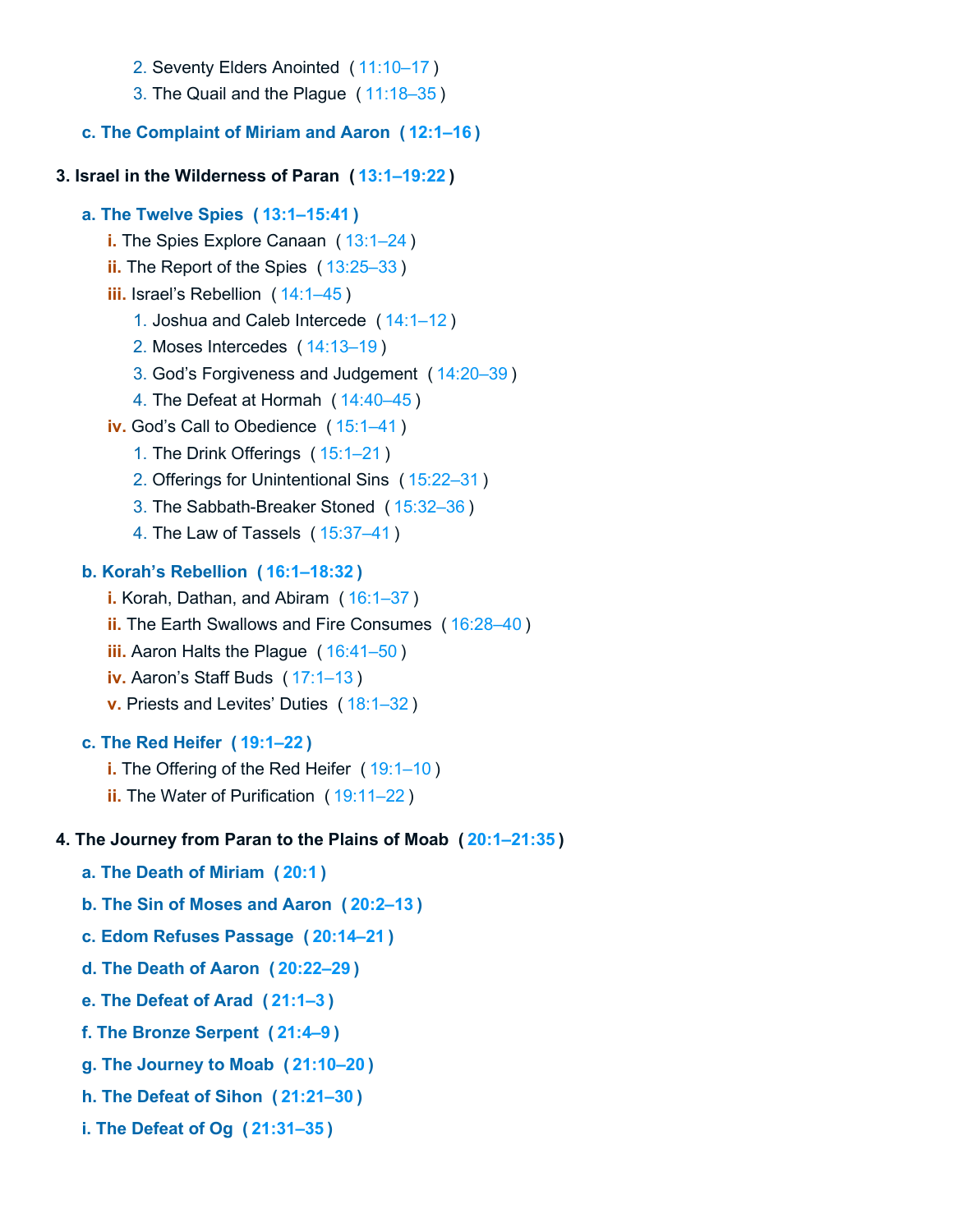# **5. Israel in the Plains of Moab ( [22:1–36:13](https://biblehub.com/bsb/numbers/22.htm#1) )**

# **a. Balaam and the King of Moab ( [22:1–25:18](https://biblehub.com/bsb/numbers/22.htm#1) )**

- **i.** Balak, King of Moab, hires Balaam ( [22:1–21](https://biblehub.com/bsb/numbers/22.htm#1) )
- **ii.** The Angel and Balaam's Donkey ( [22:22–41](https://biblehub.com/bsb/numbers/22.htm#22) )
- **iii.** Balaam Blesses Israel ( [23:1–24:25](https://biblehub.com/bsb/numbers/23.htm#1) )
- **iv.** The Baal of Peor Incident ( [25:1–18](https://biblehub.com/bsb/numbers/25.htm#1) )
	- 1. Moab Seduces Israel ( [25:1–5](https://biblehub.com/bsb/numbers/25.htm#1) )
	- 2. The Zeal of Phinehas ( [25:6–18](https://biblehub.com/bsb/numbers/25.htm#6) )

# **b. The Second Census ( [26:1–65](https://biblehub.com/bsb/numbers/26.htm#1) )**

# **c. Instructions for the Second Generation ( [27:1–30:16](https://biblehub.com/bsb/numbers/27.htm#1) )**

- **i.** The Daughters of Zelophehad ( [27:1–11](https://biblehub.com/bsb/numbers/27.htm#1) )
- **ii.** Moses' Successor ( [27:12–23](https://biblehub.com/bsb/numbers/27.htm#12) )
- **iii.** The Offerings ( [28:1–29:40](https://biblehub.com/bsb/numbers/28.htm#1) )
	- 1. Daily Offerings ( [28:1–8](https://biblehub.com/bsb/numbers/28.htm#1) )
	- 2. The Sabbath Offerings ( [28:9–10](https://biblehub.com/bsb/numbers/28.htm#9) )
	- 3. The Monthly Offerings ( [28:11–15](https://biblehub.com/bsb/numbers/28.htm#11) )
	- 4. The Festival Offerings ( [28:16–29:40](https://biblehub.com/bsb/numbers/28.htm#16) )
		- a. Passover and the Feast of Unleavened Bread ( [28:16–25](https://biblehub.com/bsb/numbers/28.htm#16) )
		- b. The Feast of Weeks ( [28:26–31](https://biblehub.com/bsb/numbers/28.htm#26) )
		- c. The Feast of Trumpets ( [29:1–6](https://biblehub.com/bsb/numbers/29.htm#1) )
		- d. The Day of Atonement ( [29:7–11](https://biblehub.com/bsb/numbers/29.htm#7) )
		- e. The Feast of Tabernacles ( [29:12–40](https://biblehub.com/bsb/numbers/29.htm#12) )
- **iv.** Laws about Vows ( [30:1–16](https://biblehub.com/bsb/numbers/30.htm#1) )
	- 1. Vengeance on Midian ( [31:1–54](https://biblehub.com/bsb/numbers/31.htm#1) )
	- 2. The Tribes East of the Jordan ( [32:1–42](https://biblehub.com/bsb/numbers/32.htm#1) )
	- 3. Final Preparations to Enter the Promised Land ( [33:1–36:13](https://biblehub.com/bsb/numbers/33.htm#1) )
- **v.** Summary of the Wilderness Journeys ( [33:1–49](https://biblehub.com/bsb/numbers/33.htm#1) )
- **vi.** Instructions for Occupying Canaan ( [33:50–56](https://biblehub.com/bsb/numbers/33.htm#50) )
- **vii.** The Boundaries of Canaan ( [34:1–29](https://biblehub.com/bsb/numbers/34.htm#1) )
- **viii.** The Inheritance of the Levites ([35:1–34](https://biblehub.com/bsb/numbers/35.htm#1))
	- 1. The Forty-Eight Levitical Cities ( [35:1–8](https://biblehub.com/bsb/numbers/35.htm#1) )
	- 2. The Six Cities of Refuge ( [35:9–34](https://biblehub.com/bsb/numbers/35.htm#9) )
- <span id="page-14-0"></span>**ix.** The Inheritance of the Daughters of Zelophehad ( [36:1–13](https://biblehub.com/bsb/numbers/36.htm#1) )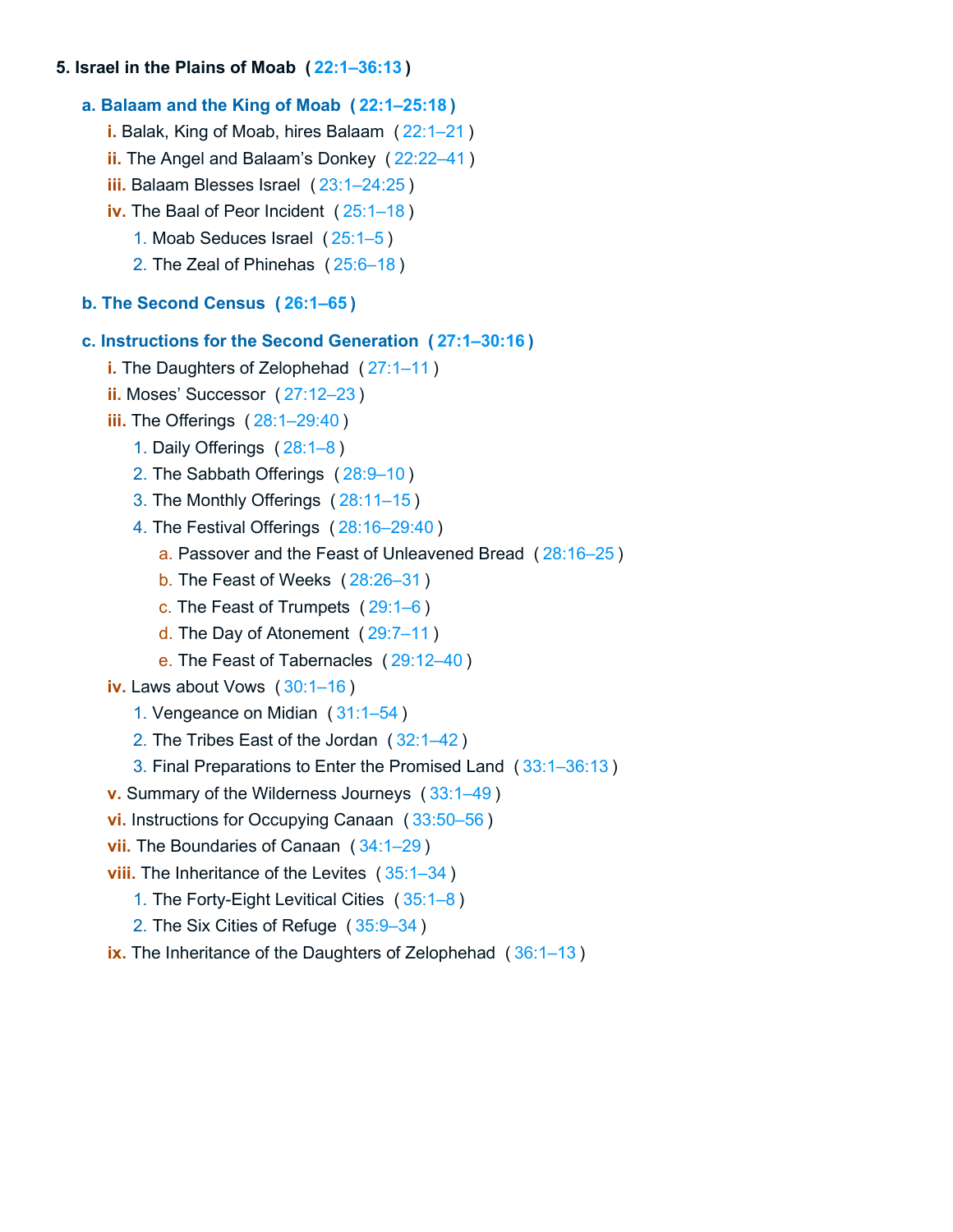```
1. Moses' First Address: A Historical Summary ( 1:1–4:49 )
   a. Introduction ( 1:1–4 )
   b. The Summary of Events in the Wilderness ( 1:5–4:49 )
      i. The Call to Leave Sinai (Horeb) ( 1:5–8 )
      ii. Moses Appoints Leaders ( 1:9–18 )
      iii.1:19–46)
         1. Spies Sent Out ( 1:19–25 )
         2. Israel's Rebellion ( 1:26–33 )
         3. Israel's Penalty ( 1:34–40 )
         4. The Defeat at Hormah ( 1:41–46 )
      iv. The Journey from the Wilderness to the Plains of Moab ( 2:1–3:11 )
         1. The Edomites, Moabites, and Ammonites ( 2:1–23 )
         2. The Defeat of Sihon ( 2:24–37 )
         3. The Defeat of Og ( 3:1–11 )
      v. In the Plains of Moab ( 3:12–4:49 )
         1. Land Division East of the Jordan ( 3:12–22 )
         2. Moses Forbidden to Cross the Jordan ( 3:23–29 )
         3. An Exhortation to Obedience ( 4:1–40 )
         4. The Cities of Refuge ( 4:41–43 )
         5. Conclusion ( 4:44–49 )
2. Moses' Second Address: The Terms of the Covenant ( 5:1–26:19 )
   a. The Basic Stipulations ( 5:1–11:32 )
      i. Remembering Mount Sinai ( 5:1–33 )
         1. The Covenant at Sinai ( 5:1–4 )
         2. The Ten Commandments ( 5:5–21 )
         3. Moses Mediates Between God and Israel ( 5:22–33 )
      ii. The Greatest Commandment ( 6:1–25 )
      iii. When You Go into the Land ( 7:1–10:11 )
         1. Do Not Assimilate into the Nations ( 7:1–11 )
         2. God will Fight for Israel ( 7:12–26 )
         3. Warning Against Becoming Proud ( 8:1–10:11 )
             a. God has Provided All ( 8:1–20 )
             b. Not Because of Your Righteousness ( 9:1–6 )
             c. Remember the Golden Calf ( 9:7–29 )
```
- d. The New Tablets of Stone ( [10:1–11](https://biblehub.com/bsb/deuteronomy/10.htm#1) )
- **iv.** Call to Obedience ( [10:12–11:32](https://biblehub.com/bsb/deuteronomy/10.htm#12) )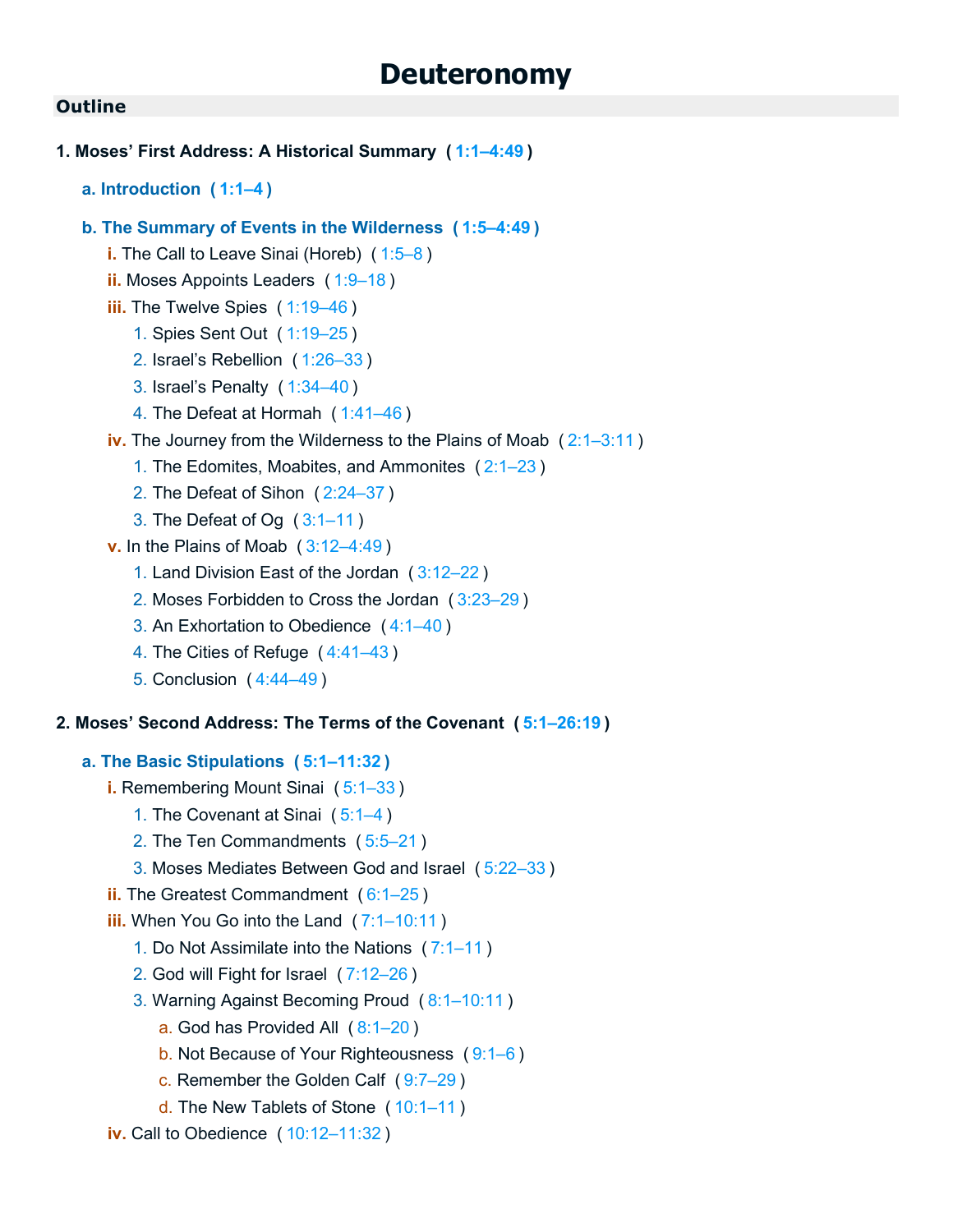### **b. The Specific Stipulations ( [12:1–26:19](https://biblehub.com/bsb/deuteronomy/12.htm#1) )**

- **i.** Israel's Worship ( [12:1–16:17](https://biblehub.com/bsb/deuteronomy/12.htm#1) )
	- 1. One Place for Worship ( [12:1–28](https://biblehub.com/bsb/deuteronomy/12.htm#1) )
	- 2. Warning against Idolatry ( [12:29–13:18](https://biblehub.com/bsb/deuteronomy/12.htm#29) )
		- a. Do Not Inquire about Other Nations gods ( [12:29–32](https://biblehub.com/bsb/deuteronomy/12.htm#29) )
		- b. Idolaters to be Put to Death ( [13:1–11](https://biblehub.com/bsb/deuteronomy/13.htm#1) )
		- c. Idolatrous Cities to be Destroyed ( [13:12–18](https://biblehub.com/bsb/deuteronomy/13.htm#12) )
	- 3. Clean and Unclean Animals ( [14:1–21](https://biblehub.com/bsb/deuteronomy/14.htm#1) )
	- 4. Treatment of the Needy ( [14:22–15:23](https://biblehub.com/bsb/deuteronomy/14.htm#22) )
		- a. Tithing to the Tabernacle ( [14:22–29](https://biblehub.com/bsb/deuteronomy/14.htm#22) )
		- b. Cancel Depts in the Seventh Year ( [15:1–6](https://biblehub.com/bsb/deuteronomy/15.htm#1) )
		- c. Generosity in Lending and Giving ( [15:7–11](https://biblehub.com/bsb/deuteronomy/15.htm#7) )
		- d. Release of Hebrew Servants ( [15:12–18](https://biblehub.com/bsb/deuteronomy/15.htm#12) )
		- e. Firstborn Animals ( [15:19–23](https://biblehub.com/bsb/deuteronomy/15.htm#19) )
	- 5. The Pilgrimage Festivals ( [16:1–17](https://biblehub.com/bsb/deuteronomy/16.htm#1) )
		- a. Passover and the Feast of Unleavened Bread ( [16:1–8](https://biblehub.com/bsb/deuteronomy/16.htm#1) )
		- b. The Feast of Weeks ( [16:9–12](https://biblehub.com/bsb/deuteronomy/16.htm#9) )
		- c. The Feast of Tabernacles ( [16:13–17](https://biblehub.com/bsb/deuteronomy/16.htm#13) )
- **ii.** Israel's Leaders ( [16:18–18:22](https://biblehub.com/bsb/deuteronomy/16.htm#18) )
	- 1. Judges and Justice ( [16:18–20](https://biblehub.com/bsb/deuteronomy/16.htm#18) )
	- 2. Forbidden Forms of Worship ( [16:21–17:7](https://biblehub.com/bsb/deuteronomy/16.htm#21) )
		- a. Forbidden Locations ( [16:21–22](https://biblehub.com/bsb/deuteronomy/16.htm#21) )
		- b. Detestable Sacrifices ( [17:1](https://biblehub.com/bsb/deuteronomy/17.htm#1) )
		- c. Purge the Idolater ( [17:2–7](https://biblehub.com/bsb/deuteronomy/17.htm#2) )
	- 3. Courts of Law ( [17:8–13](https://biblehub.com/bsb/deuteronomy/17.htm#8) )
	- 4. Guidelines for a King ( [17:14–20](https://biblehub.com/bsb/deuteronomy/17.htm#14) )
	- 5. Provisions for Priests and Levites ( [18:1–8](https://biblehub.com/bsb/deuteronomy/18.htm#1) )
	- 6. Sorcery Forbidden ( [18:9–14](https://biblehub.com/bsb/deuteronomy/18.htm#9) )
	- 7. The Prophet like Moses ( [18:15–22](https://biblehub.com/bsb/deuteronomy/18.htm#15) )
- **iii.** Civil Laws and Social Justice ( [19:1–26:19](https://biblehub.com/bsb/deuteronomy/19.htm#1) )
	- 1. Cities of Refuge ( [19:1–14](https://biblehub.com/bsb/deuteronomy/19.htm#1) )
	- 2. The Testimony of Two or Three Witnesses ( [19:15–21](https://biblehub.com/bsb/deuteronomy/19.htm#15) )
	- 3. The Laws of Warfare ( [20:1–20](https://biblehub.com/bsb/deuteronomy/20.htm#1) )
	- 4. Atonement for an Unsolved Murder ( [21:1–9](https://biblehub.com/bsb/deuteronomy/21.htm#1) )
	- 5. Marrying a Captive Woman ( [21:10–14](https://biblehub.com/bsb/deuteronomy/21.htm#10) )
	- 6. Inheritance Rights of the Firstborn ( [21:15–17](https://biblehub.com/bsb/deuteronomy/21.htm#15) )
	- 7. A Rebellious Son ( [21:18–21](https://biblehub.com/bsb/deuteronomy/21.htm#18) )
	- 8. Cursed is Anyone Hung on a Tree ( [21:22–23](https://biblehub.com/bsb/deuteronomy/21.htm#22) )
	- 9. Various Laws ( [22:1–12](https://biblehub.com/bsb/deuteronomy/22.htm#1) )
	- 10. Marriage Violations ( [22:13–30](https://biblehub.com/bsb/deuteronomy/22.htm#13) )
	- 11. Exclusion from the Congregation ( [23:1–8](https://biblehub.com/bsb/deuteronomy/23.htm#1) )
	- 12. Uncleanness in the Camp ( [23:9–14](https://biblehub.com/bsb/deuteronomy/23.htm#9) )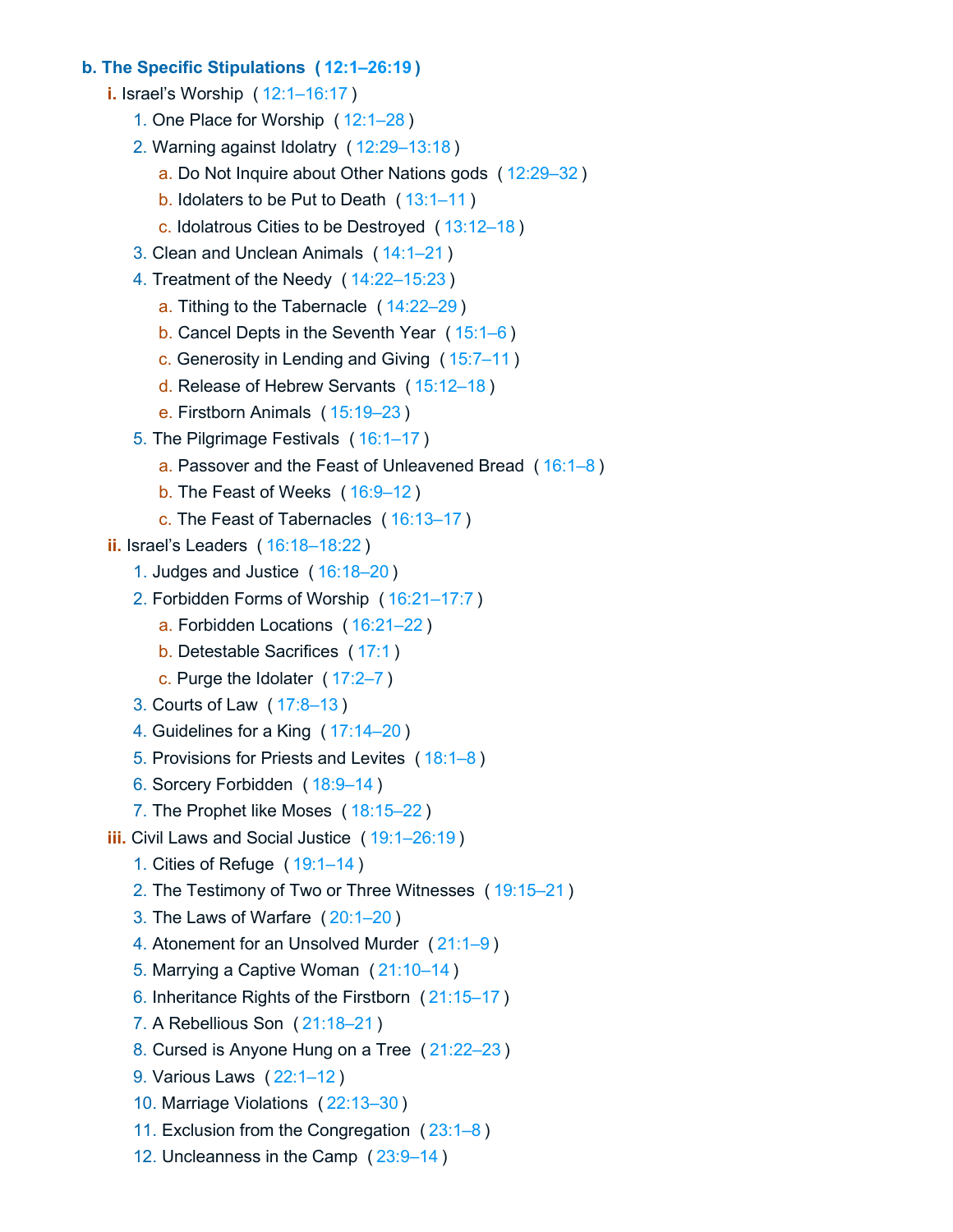- 13. Miscellaneous Laws ( [23:15–25](https://biblehub.com/bsb/deuteronomy/23.htm#15) )
- 14. Marriage and Divorce Laws ( [24:1–5](https://biblehub.com/bsb/deuteronomy/24.htm#1) )
- 15. Additional Laws ( [24:6–22](https://biblehub.com/bsb/deuteronomy/24.htm#6) )
- 16. Fairness and Mercy ( [25:1–4](https://biblehub.com/bsb/deuteronomy/25.htm#1) )
- 17. Widowhood and Marriage ( [25:5–12](https://biblehub.com/bsb/deuteronomy/25.htm#5) )
- 18. Standard Weights and Measures ( [25:13–16](https://biblehub.com/bsb/deuteronomy/25.htm#13) )
- 19. Revenge on the Amalekites ( [25:17–19](https://biblehub.com/bsb/deuteronomy/25.htm#17) )
- 20. Offering Firstfruits and Tithes ( [26:1–15](https://biblehub.com/bsb/deuteronomy/26.htm#1) )
- 21. Call to Obedience ( [26:16–19](https://biblehub.com/bsb/deuteronomy/26.htm#16) )

### **3. Moses' Third Address: A Look into the Future ( [27:1–34:12](https://biblehub.com/bsb/deuteronomy/27.htm#1) )**

# **a. When You Enter the Land ( [27:1–28:68](https://biblehub.com/bsb/deuteronomy/27.htm#1) )**

- **i.** The Altar on Mount Ebal ( [27:1–10](https://biblehub.com/bsb/deuteronomy/27.htm#1) )
- **ii.** Call and Response Curses ( [27:11–26](https://biblehub.com/bsb/deuteronomy/27.htm#11) )
- **iii.** The Blessings of Obedience ( $28:1-14$ )
- **iv.** The Curses of Disobedience ( [28:15–68](https://biblehub.com/bsb/deuteronomy/28.htm#15) )

# **b. The Covenant in Moab ( [29:1–30:20](https://biblehub.com/bsb/deuteronomy/29.htm#1) )**

- **i.** The Covenant with the Second Generation ( [29:1–29](https://biblehub.com/bsb/deuteronomy/29.htm#1) )
- **ii.** The Promise of Restoration ( [30:1–10](https://biblehub.com/bsb/deuteronomy/30.htm#1) )
- **iii.** The Choice of Life or Death ( [30:11–20](https://biblehub.com/bsb/deuteronomy/30.htm#11) )

# **c. The Future Leadership of Israel ( [31:1–30](https://biblehub.com/bsb/deuteronomy/31.htm#1) )**

- **i.** Joshua to Succeed Moses ( [31:1–8](https://biblehub.com/bsb/deuteronomy/31.htm#1) )
- **ii.** The Reading of the Law ( [31:9–13](https://biblehub.com/bsb/deuteronomy/31.htm#9) )
- **iii.** God Commissions Joshua ( [31:14–23](https://biblehub.com/bsb/deuteronomy/31.htm#14) )
- **iv.** The Law Placed in the Ark of the Covenant ( [31:24–27](https://biblehub.com/bsb/deuteronomy/31.htm#24) )
- **v.** Leadership Gathers to Hear the Song of Moses ( [31:28–30](https://biblehub.com/bsb/deuteronomy/31.htm#28) )

# **d. The Song of Moses ( [32:1–47](https://biblehub.com/bsb/deuteronomy/32.htm#1) )**

#### **e. The Death of Moses ( [32:48–34:12](https://biblehub.com/bsb/deuteronomy/32.htm#48) )**

- **i.** Moses' Death Foretold ( [32:48–52](https://biblehub.com/bsb/deuteronomy/32.htm#48) )
- **ii.** Moses Blesses the Twelve Tribes ( [33:1–29](https://biblehub.com/bsb/deuteronomy/33.htm#1) )
- **iii.** The Death of Moses ([34:1–12](https://biblehub.com/bsb/deuteronomy/34.htm#1))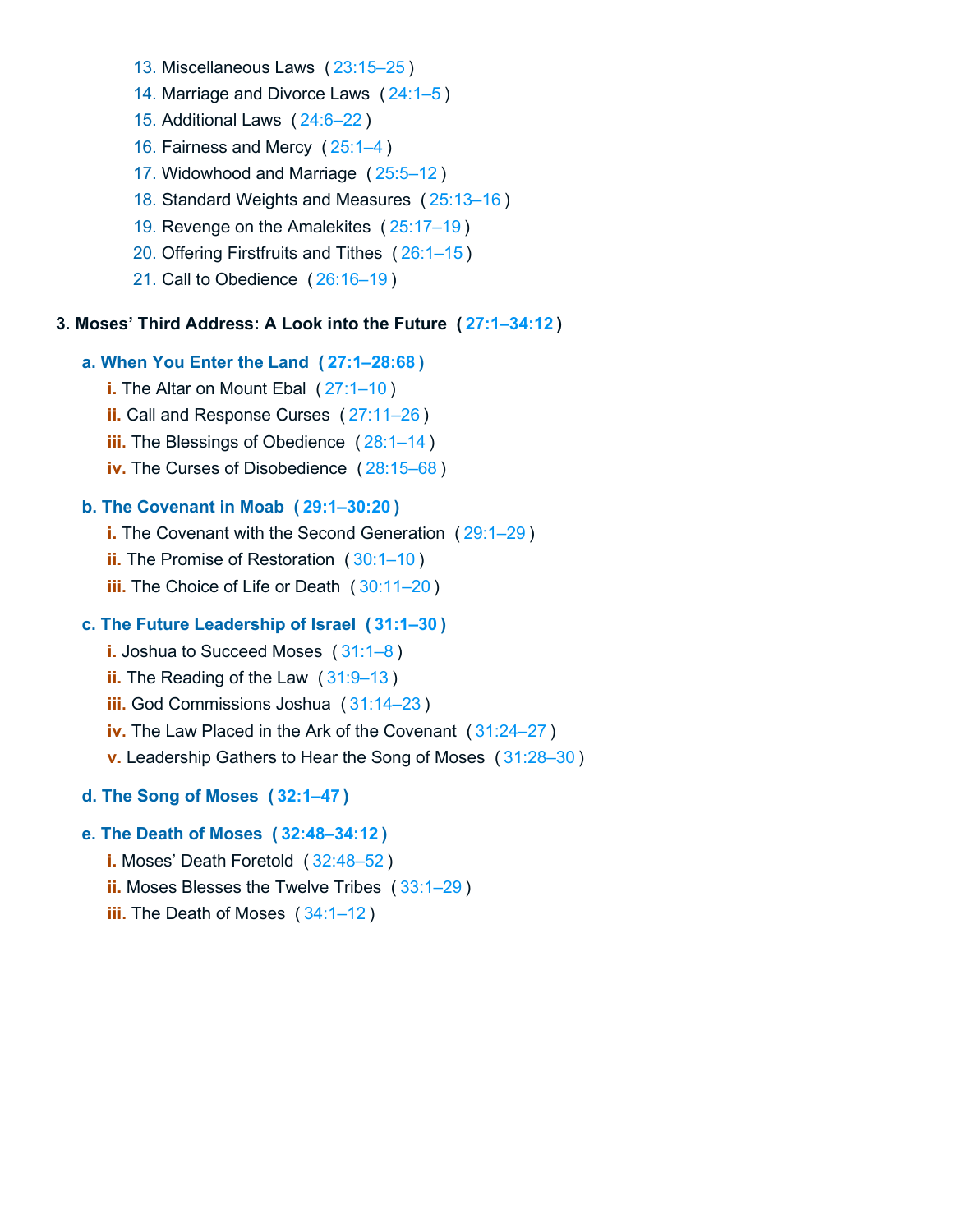# **Joshua**

### <span id="page-18-0"></span>**Outline**

- **1. Entering the Promised Land ( [1:1–5:15](https://biblehub.com/bsb/joshua/1.htm#1) )**
	- **a. Joshua Takes Charge ( [1:1–18](https://biblehub.com/bsb/joshua/1.htm#1) )**
	- **b. Rahab and the Spies ( [2:1–24](https://biblehub.com/bsb/joshua/2.htm#1) )**
	- **c. The Crossing of the Jordan ( [3:1–4:24](https://biblehub.com/bsb/joshua/3.htm#1) )**
	- **d. The Circumcision and Passover at Gilgal ( [5:1–12](https://biblehub.com/bsb/joshua/5.htm#1) )**
	- **e. The Commander of the LORD's Army ( [5:13–15](https://biblehub.com/bsb/joshua/5.htm#13) )**
- **2. The Conquest of the Promised Land ( [6:1–12:24](https://biblehub.com/bsb/joshua/6.htm#1) )**

#### **a. The Initial Battles ( [6:1–8:35](https://biblehub.com/bsb/joshua/6.htm#1) )**

- **i.** The Battle of Jericho ([6:1–27](https://biblehub.com/bsb/joshua/6.htm#1))
- **ii.** The Battle of Ai ( [7:1–8:29](https://biblehub.com/bsb/joshua/7.htm#1) )
	- 1. The Defeat at Ai ( [7:1–15](https://biblehub.com/bsb/joshua/7.htm#1) )
	- 2. The Sin of Achan ( [7:16–26](https://biblehub.com/bsb/joshua/7.htm#16) )
	- 3. The Conquest of Ai ( [8:1–29](https://biblehub.com/bsb/joshua/8.htm#1) )
- **iii.** Mount Ebal and Mount Gerizim ( [8:30–35](https://biblehub.com/bsb/joshua/8.htm#30) )

#### **b. The Conquest of the South ( [9:1–10:43](https://biblehub.com/bsb/joshua/9.htm#1) )**

- **i.** The Gibeonites ([9:1–27](https://biblehub.com/bsb/joshua/9.htm#1))
- **ii.** The Battle of Beth-horon ( [10:1–28](https://biblehub.com/bsb/joshua/10.htm#1) )
	- 1. The Five Kings Assemble Against Joshua ( [10:1–5](https://biblehub.com/bsb/joshua/10.htm#1) )
	- 2. The Day the Sun Stood Still ( [10:6–15](https://biblehub.com/bsb/joshua/10.htm#6) )
	- 3. The Victory at Makkedah ( [10:16–28](https://biblehub.com/bsb/joshua/10.htm#16) )
- **iii.** Conquest of the Southern Cities ([10:29–43](https://biblehub.com/bsb/joshua/10.htm#29))
- **c. Conquest of the Northern Cities ( [11:1–15](https://biblehub.com/bsb/joshua/11.htm#1) )**
- **d. Joshua Takes the Whole Land ( [11:16–23](https://biblehub.com/bsb/joshua/11.htm#16) )**

### **e. The Defeated Kings ( [12:1–24](https://biblehub.com/bsb/joshua/12.htm#1) )**

- **i.** The Kings East of the Jordan ( [12:1–6](https://biblehub.com/bsb/joshua/12.htm#1) )
- **ii.** The Kings West of the Jordan ( [12:7–24](https://biblehub.com/bsb/joshua/12.htm#7) )

### **3. The Distribution of the Promised Land ( [13:1–21:45](https://biblehub.com/bsb/joshua/13.htm#1) )**

**a. Lands Yet Unconquered ( [13:1–7](https://biblehub.com/bsb/joshua/13.htm#1) )**

### **b. The Inheritance East of the Jordan ( [13:8–33](https://biblehub.com/bsb/joshua/13.htm#8) )**

- **i.** Lands East of the Jordan ( [13:8–14](https://biblehub.com/bsb/joshua/13.htm#8) )
- **ii.** Reuben's Inheritance ( [13:15–23](https://biblehub.com/bsb/joshua/13.htm#15) )
- **iii.** Gad's Inheritance ( [13:24–28](https://biblehub.com/bsb/joshua/13.htm#24) )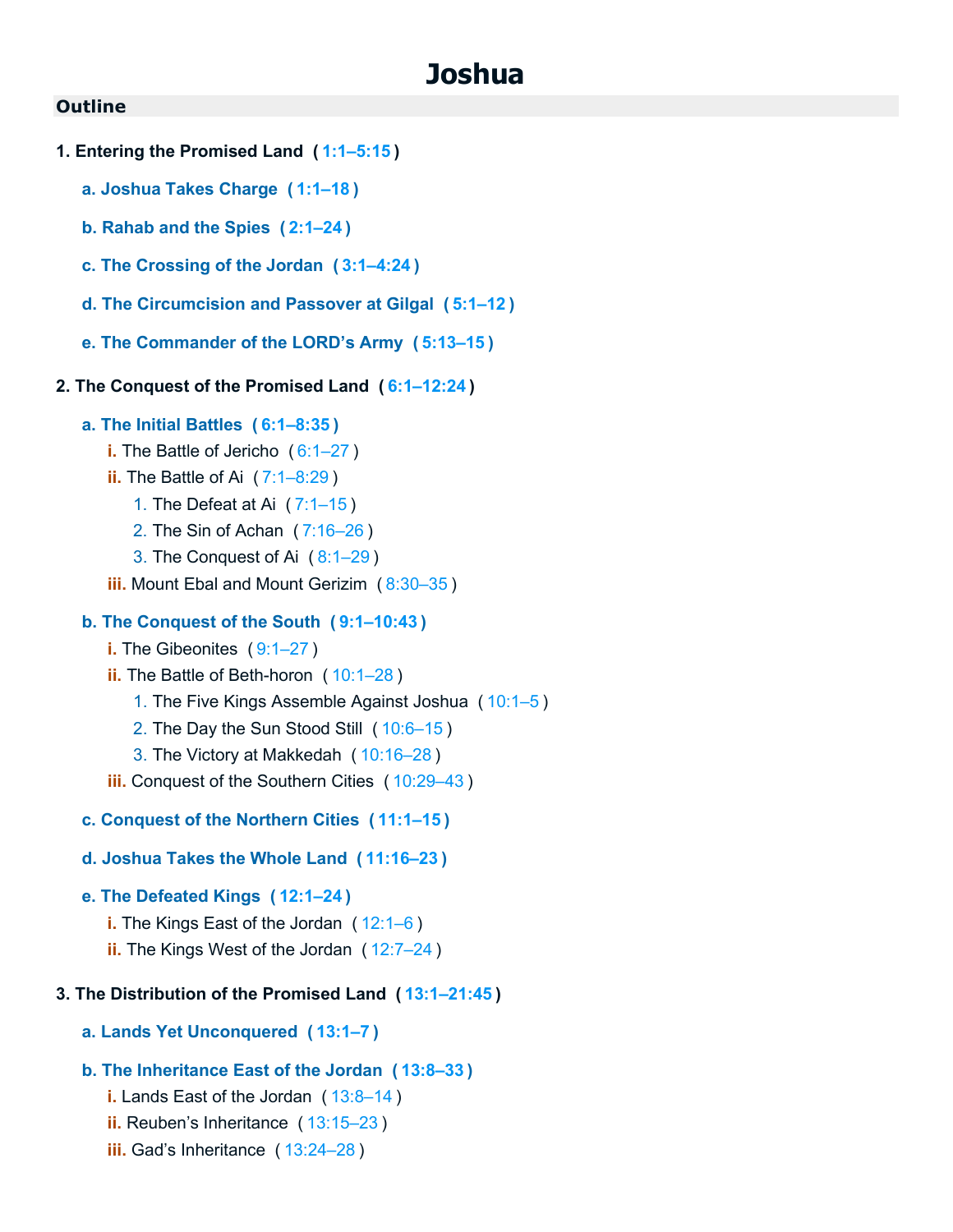**iv.** Manasseh's Eastern Inheritance ( [13:29–33](https://biblehub.com/bsb/joshua/13.htm#29) )

# **c. The Inheritance West of the Jordan ( [14:1–19:51](https://biblehub.com/bsb/joshua/14.htm#1) )**

**i.** Introduction ( [14:1–5](https://biblehub.com/bsb/joshua/14.htm#1) )

- **ii.** Caleb Requests Hebron ( [14:6–15](https://biblehub.com/bsb/joshua/14.htm#6) )
- **iii.** Judah's Inheritance ( [15:1–63](https://biblehub.com/bsb/joshua/15.htm#1) )
	- 1. The Land ( [15:1–12](https://biblehub.com/bsb/joshua/15.htm#1) )
	- 2. Caleb's Portion and Conquest ( [15:13–19](https://biblehub.com/bsb/joshua/15.htm#13) )
	- 3. The Cities of Judah ( [15:20–63](https://biblehub.com/bsb/joshua/15.htm#20) )
- **iv.** Joseph's Sons' Inheritance ( [16:1–17:18](https://biblehub.com/bsb/joshua/16.htm#1) )
	- 1. Ephraim's Inheritance ( [16:1–10](https://biblehub.com/bsb/joshua/16.htm#1) )
	- 2. Manasseh's Western Inheritance ( [17:1–18](https://biblehub.com/bsb/joshua/17.htm#1) )
- **v.** The Rest of the Tribes Receive Their Inheritance ( [18:1–19:48](https://biblehub.com/bsb/joshua/18.htm#1) )
	- 1. Distribution from Shiloh ( [18:1–10](https://biblehub.com/bsb/joshua/18.htm#1) )
	- 2. Benjamin's Inheritance ( [18:11–28](https://biblehub.com/bsb/joshua/18.htm#11) )
	- 3. Simeon's Inheritance ( [19:1–9](https://biblehub.com/bsb/joshua/19.htm#1) )
	- 4. Zebulun's Inheritance ( [19:10–16](https://biblehub.com/bsb/joshua/19.htm#10) )
	- 5. Issachar's Inheritance ( [19:17–23](https://biblehub.com/bsb/joshua/19.htm#17) )
	- 6. Asher's Inheritance ( [19:24–31](https://biblehub.com/bsb/joshua/19.htm#24) )
	- 7. Naphtali's Inheritance ( [19:32–39](https://biblehub.com/bsb/joshua/19.htm#32) )
	- 8. Dan's Inheritance ( [19:40–48](https://biblehub.com/bsb/joshua/19.htm#40) )
- **vi.** Joshua's Inheritance ( [19:49–51](https://biblehub.com/bsb/joshua/19.htm#49) )

# **d. The Levite's Inheritance ( [20:1—21:45](https://biblehub.com/bsb/joshua/20.htm#1%E2%80%9421.htm#45) )**

- **i.** The Six Cities of Refuge ( [20:1–9](https://biblehub.com/bsb/joshua/20.htm#1) )
- **ii.** The Forty-Eight Cities of the Levites ( [21:1–45](https://biblehub.com/bsb/joshua/21.htm#1) )

# **4. Epilogue: Settling in the Land ( [22:1—24:33](https://biblehub.com/bsb/joshua/22.htm#1%E2%80%9424.htm#33) )**

- **a. The Eastern Tribes Return Home ( [22:1–8](https://biblehub.com/bsb/joshua/22.htm#1) )**
- **b. The Altar of Witness ( [22:9–33](https://biblehub.com/bsb/joshua/22.htm#9) )**
- **c. Joshua's Charge to Leaders ( [23:1–16](https://biblehub.com/bsb/joshua/23.htm#1) )**
- **d. The Covenant at Shechem ( [24:1–28](https://biblehub.com/bsb/joshua/24.htm#1) )**
- **e. The Death and Burial of Joshua ( [24:29–33](https://biblehub.com/bsb/joshua/24.htm#29) )**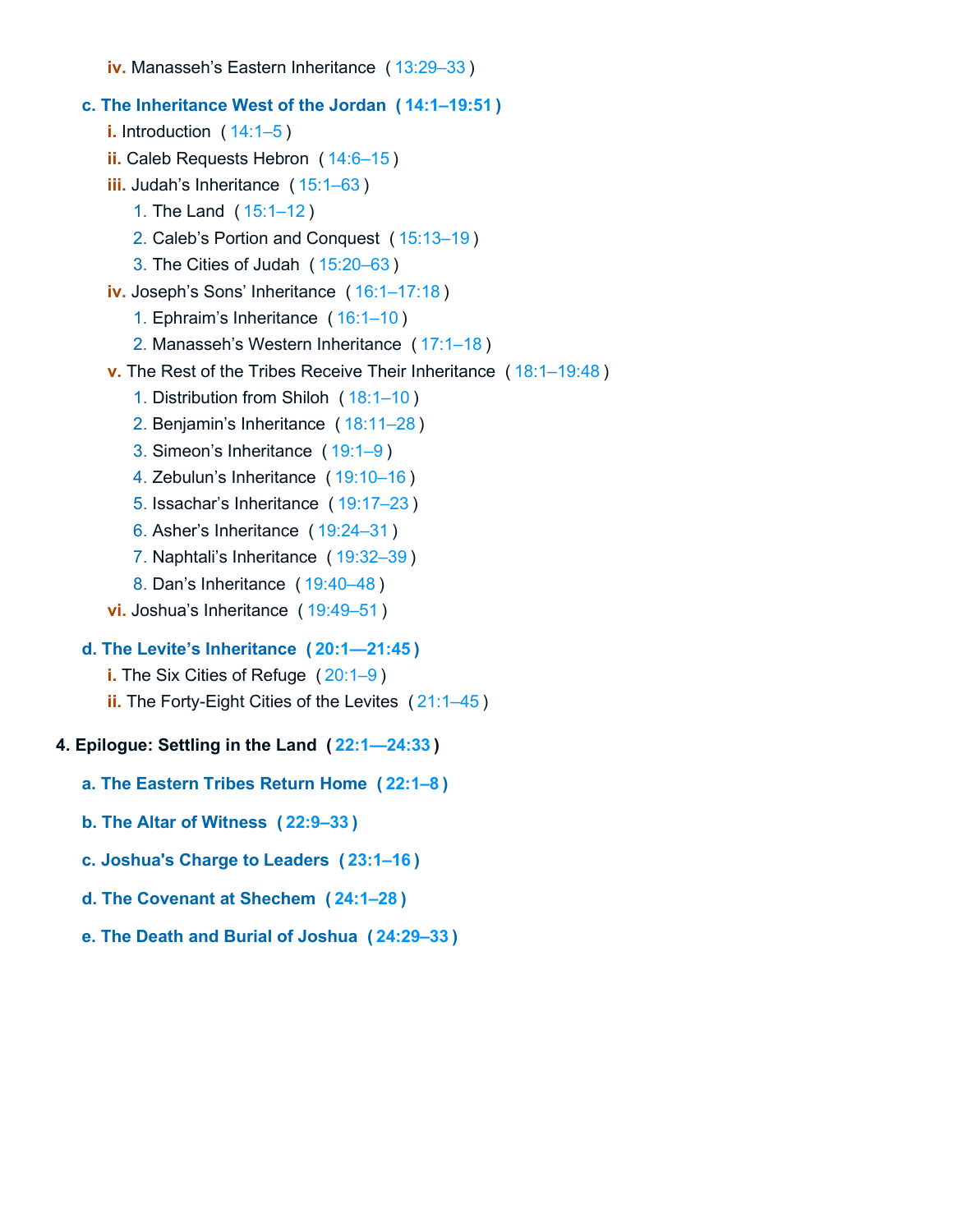# **Judges**

### <span id="page-20-0"></span>**Outline**

- **1. Introduction: Israel's Disobedience and Failure ( [1:1–3:6](https://biblehub.com/bsb/judges/1.htm#1) )**
	- **a. The Conquest of Canaan Proceeds ( [1:1–7](https://biblehub.com/bsb/judges/1.htm#1) )**
	- **b. The Capture of Jerusalem and Hebron ( [1:8–26](https://biblehub.com/bsb/judges/1.htm#8) )**
	- **c. The Failure to Complete the Conquest ( [1:27–36](https://biblehub.com/bsb/judges/1.htm#27) )**
	- **d. Israel Rebuked at Bochim ( [2:1–5](https://biblehub.com/bsb/judges/2.htm#1) )**
	- **e. The Death and Burial of Joshua ( [2:6–9](https://biblehub.com/bsb/judges/2.htm#6) )**
	- **f. Israel's Unfaithfulness ( [2:10–15](https://biblehub.com/bsb/judges/2.htm#10) )**
	- **g. Judges Raised Up ( [2:16–23](https://biblehub.com/bsb/judges/2.htm#16) )**
	- **h. Nations Left to Test Israel ( [3:1–6](https://biblehub.com/bsb/judges/3.htm#1) )**
- **2. The History of the Judges ( [3:7–16:31](https://biblehub.com/bsb/judges/3.htm#7) )**
	- **a. Othniel ( [3:7–11](https://biblehub.com/bsb/judges/3.htm#7) )**
	- **b. Ehud ( [3:12–30](https://biblehub.com/bsb/judges/3.htm#12) )**
	- **c. Shamgar ( [3:31](https://biblehub.com/bsb/judges/3.htm#31) )**
	- **d. Deborah ( [4:1–5:31](https://biblehub.com/bsb/judges/4.htm#1) )**
		- **i.** Barak ( [4:1–16](https://biblehub.com/bsb/judges/4.htm#1) )
		- **ii.** Jael Kills Sisera ( [4:17–23](https://biblehub.com/bsb/judges/4.htm#17) )
		- **iii.** The Song of Deborah and Barak ( [5:1–31](https://biblehub.com/bsb/judges/5.htm#1) )

### **e. Gideon ( [6:1–8:35](https://biblehub.com/bsb/judges/6.htm#1) )**

- **i.** Midian Oppresses Israel ( [6:1–10](https://biblehub.com/bsb/judges/6.htm#1) )
- **ii.** God Raises Up a Judge ( [6:11–40](https://biblehub.com/bsb/judges/6.htm#11) )
	- 1. The Call of Gideon ( [6:11–24](https://biblehub.com/bsb/judges/6.htm#11) )
	- 2. Gideon Destroys Baal's Altar ( [6:25–32](https://biblehub.com/bsb/judges/6.htm#25) )
	- 3. The Sign of the Fleece ( [6:33–40](https://biblehub.com/bsb/judges/6.htm#33) )
- **iii.** The Battle with the Midianites ([7:1–8:21](https://biblehub.com/bsb/judges/7.htm#1))
	- 1. Gideon's Army of Three Hundred ( [7:1–8](https://biblehub.com/bsb/judges/7.htm#1) )
	- 2. The Sword of Gideon ( [7:9–14](https://biblehub.com/bsb/judges/7.htm#9) )
	- 3. Gideon Defeats Midian ( [7:15–25](https://biblehub.com/bsb/judges/7.htm#15) )
	- 4. Gideon Defeats Zebah and Zalmunna ( [8:1–21](https://biblehub.com/bsb/judges/8.htm#1) )
- **iv.** Gideon's Ephod ( [8:22–27](https://biblehub.com/bsb/judges/8.htm#22) )
- **v.** Forty Years of Peace ( [8:28–31](https://biblehub.com/bsb/judges/8.htm#28) )
- **vi.** The Death of Gideon ([8:32–35](https://biblehub.com/bsb/judges/8.htm#32))
- **f. Abimelech son of Jerubbaal ( [9:1–57](https://biblehub.com/bsb/judges/9.htm#1) )**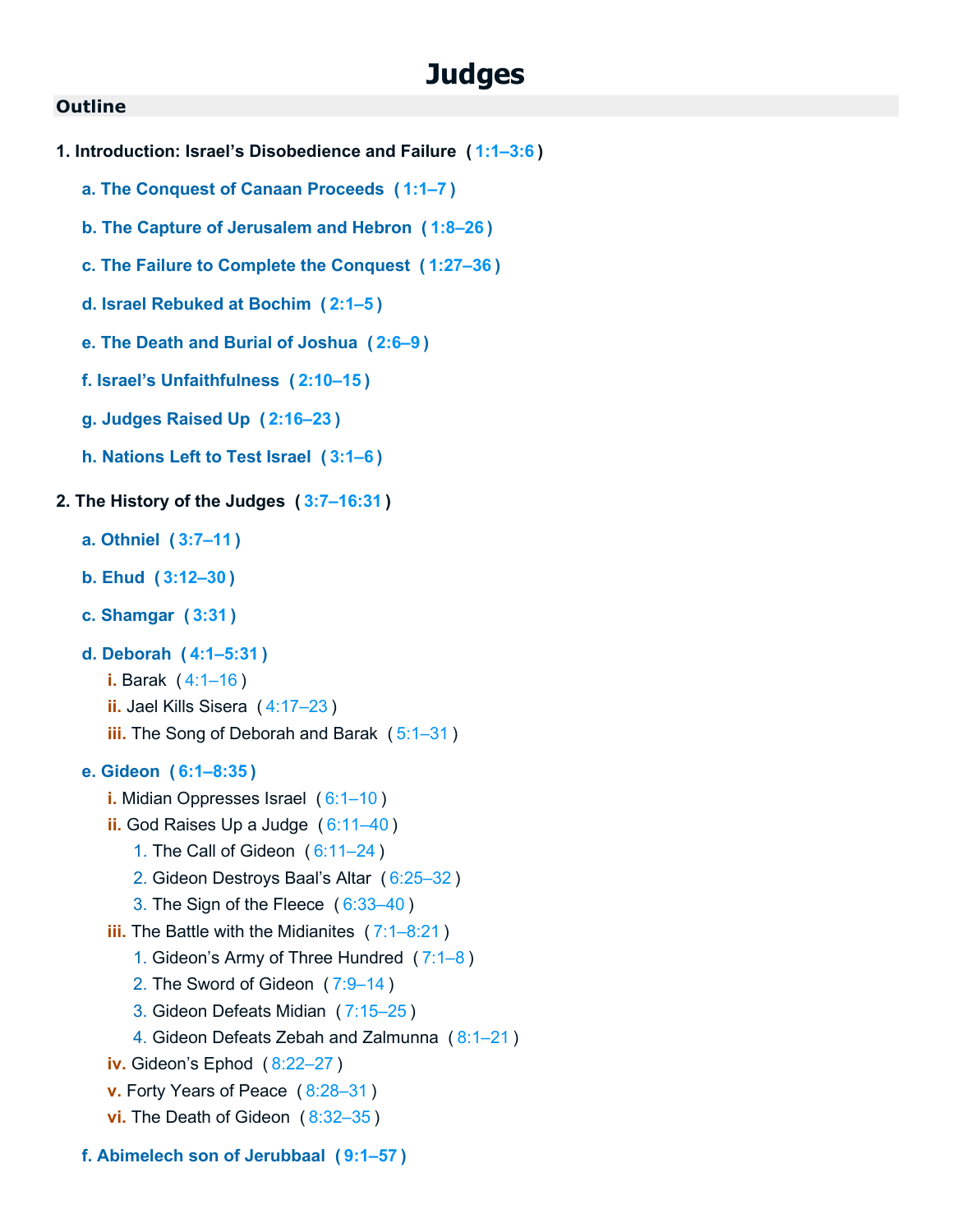**i.** Abimelech's Conspiracy ( [9:1–6](https://biblehub.com/bsb/judges/9.htm#1) ) **ii.** Jotham's Parable (9:7-21) **iii.** Gaal Conspires with the Shechemites ([9:22–29](https://biblehub.com/bsb/judges/9.htm#22)) **iv.** The Fall of Shechem ( [9:30–49](https://biblehub.com/bsb/judges/9.htm#30) ) **v.** Abimelech's Punishment ( [9:50–57](https://biblehub.com/bsb/judges/9.htm#50) )

# **g. Tola ( [10:1–2](https://biblehub.com/bsb/judges/10.htm#1) )**

### **h. Jair ( [10:3–5](https://biblehub.com/bsb/judges/10.htm#3) )**

### **i. Jephthah ( [10:6–12:7](https://biblehub.com/bsb/judges/10.htm#6) )**

**i.** Oppression by the Philistines and Ammonites ( [10:6–18](https://biblehub.com/bsb/judges/10.htm#6) ) **ii.** Jephthah Delivers Israel ( [11:1–28](https://biblehub.com/bsb/judges/11.htm#1) ) **iii.** Jephthah's Tragic Vow ( [11:29–40](https://biblehub.com/bsb/judges/11.htm#29) ) **iv.** Jephthah Defeats Ephraim ( [12:1–7](https://biblehub.com/bsb/judges/12.htm#1) )

# **j. Ibzan, Elon, and Abdon ( [12:8–15](https://biblehub.com/bsb/judges/12.htm#8) )**

# **k. Samson ( [13:1–16:31](https://biblehub.com/bsb/judges/13.htm#1) )**

- **i.** The Birth of Samson ([13:1–25](https://biblehub.com/bsb/judges/13.htm#1))
- **ii.** Samson's Marriage ( [14:1–7](https://biblehub.com/bsb/judges/14.htm#1) )
- **iii.** Samson's Riddle ( [14:8–20](https://biblehub.com/bsb/judges/14.htm#8) )
- **iv.** Samson's Revenge ( [15:1–20](https://biblehub.com/bsb/judges/15.htm#1) )
- **v.** Samson Escapes Gaza ( [16:1–3](https://biblehub.com/bsb/judges/16.htm#1) )
- **vi.** Samson and Delilah ( [16:4–22](https://biblehub.com/bsb/judges/16.htm#4) )
- **vii.** Samson's Vengeance and Death ( [16:23–31](https://biblehub.com/bsb/judges/16.htm#23) )

### **3. Epilogue: The Further Corruption of Israel ( [17:1–21:25](https://biblehub.com/bsb/judges/17.htm#1) )**

### **a. Micah ( [17:1–18:31](https://biblehub.com/bsb/judges/17.htm#1) )**

- **i.** Micah's Idolatry ( [17:1–13](https://biblehub.com/bsb/judges/17.htm#1) )
- **ii.** The Danites Settle in Laish ( [8:1–13](https://biblehub.com/bsb/judges/8.htm#1) )
- **iii.** The Danites Take Micah's Idols (8:14-31)

### **b. The Crime of the Benjamites ( [19:1–21:25](https://biblehub.com/bsb/judges/19.htm#1) )**

- **i.** The Levite and His Concubine ([19:1–29](https://biblehub.com/bsb/judges/19.htm#1))
- **ii.** The Decree of the Assembly ( $20:1-17$ )
- **iii.** Civil War Against Benjamin ( [20:18–48](https://biblehub.com/bsb/judges/20.htm#18) )
- **iv.** Wives for the Benjamites ( [21:1–25](https://biblehub.com/bsb/judges/21.htm#1) )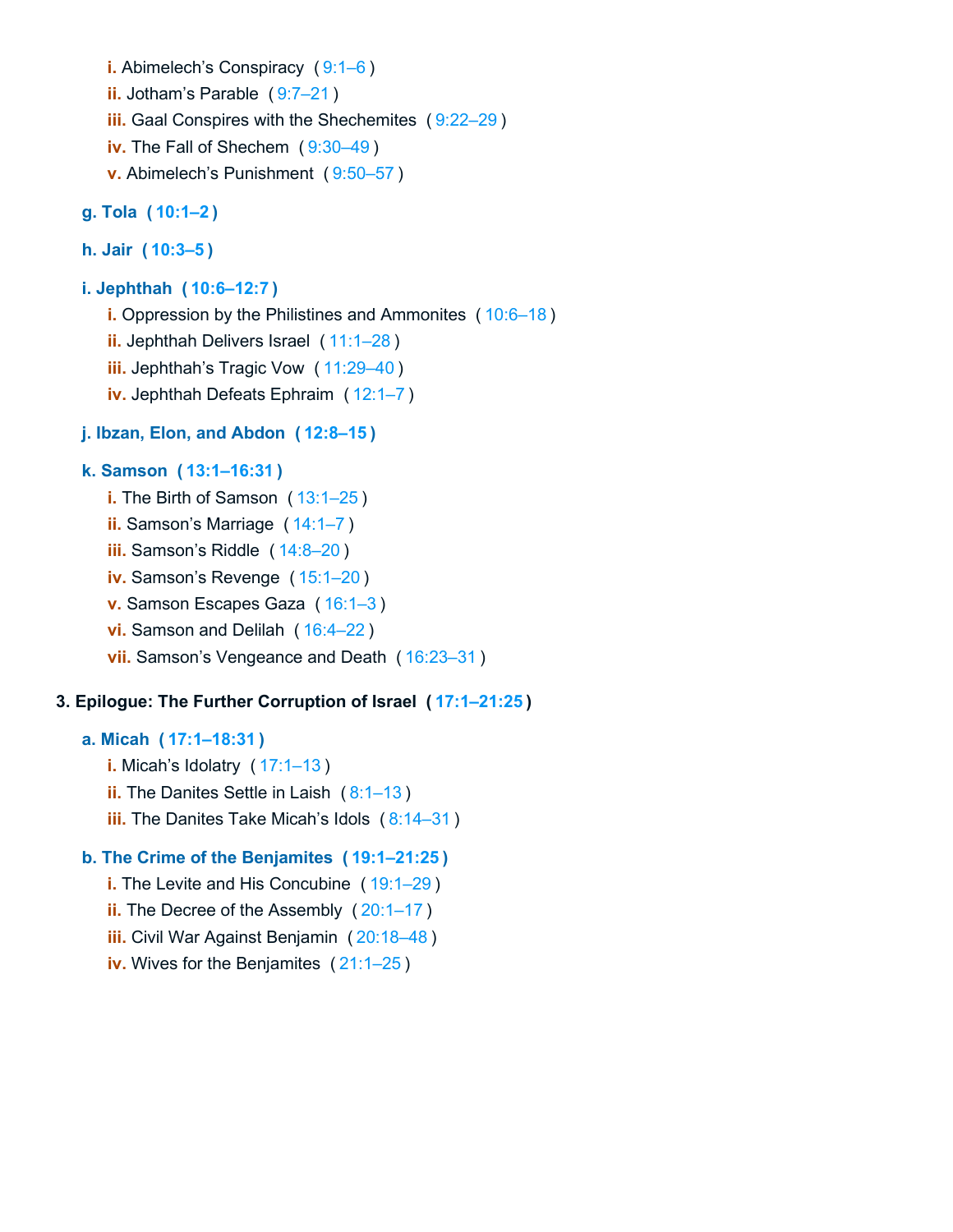# **Ruth**

# <span id="page-22-0"></span>**Outline**

- **1. The Return from Moab ( [1:1–22](https://biblehub.com/bsb/ruth/1.htm#1) )**
	- **a. Naomi Becomes a Widow ( [1:1–5](https://biblehub.com/bsb/ruth/1.htm#1) )**
	- **b. Ruth's Loyalty to Naomi ( [1:6–18](https://biblehub.com/bsb/ruth/1.htm#6) )**
	- **c. The Return to Bethlehem ( [1:19–22](https://biblehub.com/bsb/ruth/1.htm#19) )**

### **2. Ruth Meets Boaz ( [2:1–23](https://biblehub.com/bsb/ruth/2.htm#1) )**

- **a. Ruth Gleans in the Fields ( [2:1–7](https://biblehub.com/bsb/ruth/2.htm#1) )**
- **b. Boaz Shows Kindness to Ruth ( [2:8–16](https://biblehub.com/bsb/ruth/2.htm#8) )**
- **c. Ruth Returns to Naomi ( [2:17–23](https://biblehub.com/bsb/ruth/2.htm#17) )**

### **3. Ruth's Redemption Assured ( [3:1–18](https://biblehub.com/bsb/ruth/3.htm#1) )**

- **a. Naomi Advises Ruth ( [3:1–5](https://biblehub.com/bsb/ruth/3.htm#1) )**
- **b. The Kinsman-Redeemer ( [3:6–15](https://biblehub.com/bsb/ruth/3.htm#6) )**
- **c. Ruth Returns to Naomi ( [3:16–18](https://biblehub.com/bsb/ruth/3.htm#16) )**

# **4. Boaz Redeems Ruth ( [4:1–22](https://biblehub.com/bsb/ruth/4.htm#1) )**

- **a. Boaz Secures the Right of Redemption ( [4:1–12](https://biblehub.com/bsb/ruth/4.htm#1) )**
- **b. Boaz Marries Ruth ( [4:13–17](https://biblehub.com/bsb/ruth/4.htm#13) )**
- **c. The Line of David ( [4:18–22](https://biblehub.com/bsb/ruth/4.htm#18) )**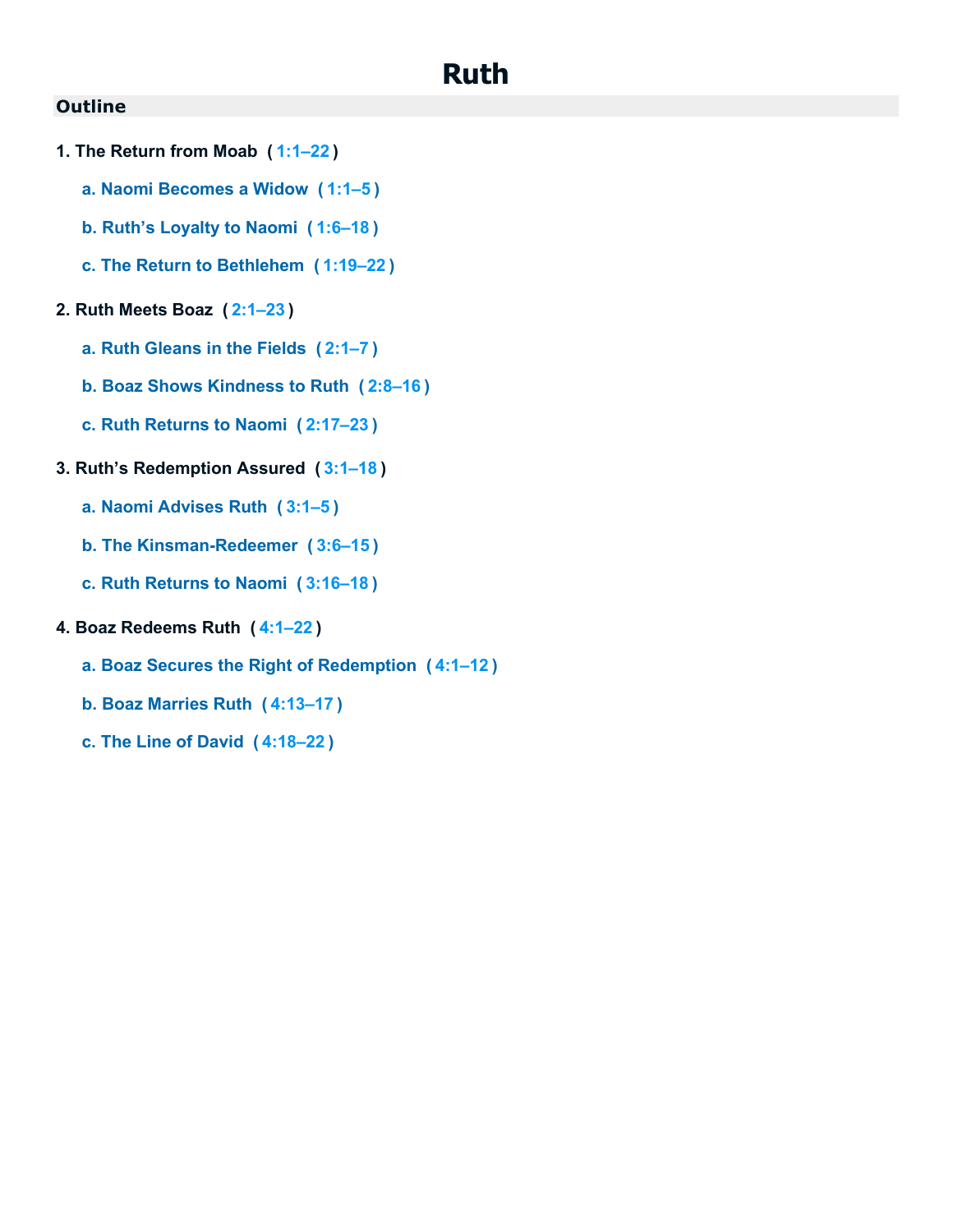### <span id="page-23-0"></span>**1. Samuel, the Last Judge of Israel ( [1:1–7:17](https://biblehub.com/bsb/1_samuel/1.htm#1) )**

### **a. Samuel the Prophet ( [1:1–3:21](https://biblehub.com/bsb/1_samuel/1.htm#1) )**

- **i.** The Birth of Samuel ( [1:1–2:10](https://biblehub.com/bsb/1_samuel/1.htm#1) )
	- 1. Elkanah and His Wives ( [1:1–8](https://biblehub.com/bsb/1_samuel/1.htm#1) )
	- 2. Hannah Prays for a Son ( [1:9–18](https://biblehub.com/bsb/1_samuel/1.htm#9) )
	- 3. Hannah has a Son ( [1:19–28](https://biblehub.com/bsb/1_samuel/1.htm#19) )
	- 4. Hannah's Prayer of Thanksgiving ( [2:1–11](https://biblehub.com/bsb/1_samuel/2.htm#1) )
- **ii.** Eli the Priest ( [2:12–3:21](https://biblehub.com/bsb/1_samuel/2.htm#12) )
	- 1. Eli's Wicked Sons ( [2:12–26](https://biblehub.com/bsb/1_samuel/2.htm#12) )
	- 2. A Prophecy against the House of Eli ( [2:27–36](https://biblehub.com/bsb/1_samuel/2.htm#27) )
	- 3. The LORD Calls Samuel ( [3:1–14](https://biblehub.com/bsb/1_samuel/3.htm#1) )
	- 4. Samuel Shares the Vision with Eli ( [3:15–21](https://biblehub.com/bsb/1_samuel/3.htm#15) )

# **b. Philistines vs. Israel ( [4:1–7:17](https://biblehub.com/bsb/1_samuel/4.htm#1) )**

- **i.** The Ark of the Covenant ( [4:1–7:2](https://biblehub.com/bsb/1_samuel/4.htm#1) )
	- 1. The Philistines Capture the Ark ( [4:1–11](https://biblehub.com/bsb/1_samuel/4.htm#1) )
	- 2. The Death of Eli ( [4:12–22](https://biblehub.com/bsb/1_samuel/4.htm#12) )
	- 3. The Ark Afflicts the Philistines ( [5:1–12](https://biblehub.com/bsb/1_samuel/5.htm#1) )
	- 4. The Ark Returned to Israel ( [6:1–7:2](https://biblehub.com/bsb/1_samuel/6.htm#1) )
- **ii.** Samuel Subdues the Philistines ( [7:3–17](https://biblehub.com/bsb/1_samuel/7.htm#3) )

### **2. Saul, the First King of Israel ( [8:1–15:35](https://biblehub.com/bsb/1_samuel/8.htm#1) )**

### **a. A King Like the Other Nations ( [8:1–22](https://biblehub.com/bsb/1_samuel/8.htm#1) )**

- **i.** Israel Demands a King ( $8:1-9$ )
- **ii.** Samuel's Warning ( [8:10–18](https://biblehub.com/bsb/1_samuel/8.htm#10) )
- **iii.** God Grants the Request ( [8:19–22](https://biblehub.com/bsb/1_samuel/8.htm#19) )

### **b. Saul Rises as King ( [9:1–12:25](https://biblehub.com/bsb/1_samuel/9.htm#1) )**

- **i.** Saul Chosen as King ([9:1–27](https://biblehub.com/bsb/1_samuel/9.htm#1))
- **ii.** Samuel Anoints Saul (10:1-16)
- **iii.** Saul Proclaimed King ( [10:17–27](https://biblehub.com/bsb/1_samuel/10.htm#17) )
- **iv.** Saul Defeats the Ammonites ( [11:1–11](https://biblehub.com/bsb/1_samuel/11.htm#1) )
- **v.** Saul Confirmed as King ( [11:12–15](https://biblehub.com/bsb/1_samuel/11.htm#12) )
- **vi.** Samuel's Farewell Address ( [12:1–25](https://biblehub.com/bsb/1_samuel/12.htm#1) )

# **c. Saul Fails as King ( [13:1–15:35](https://biblehub.com/bsb/1_samuel/13.htm#1) )**

- **i.** Saul vs. the Philistines ( [13:1–14:46](https://biblehub.com/bsb/1_samuel/13.htm#1) )
	- 1. War with the Philistines ( [13:1–7](https://biblehub.com/bsb/1_samuel/13.htm#1) )
	- 2. Saul's Unlawful Sacrifice ( [13:8–15](https://biblehub.com/bsb/1_samuel/13.htm#8) )
	- 3. Israel without Weapons ( [13:16–23](https://biblehub.com/bsb/1_samuel/13.htm#16) )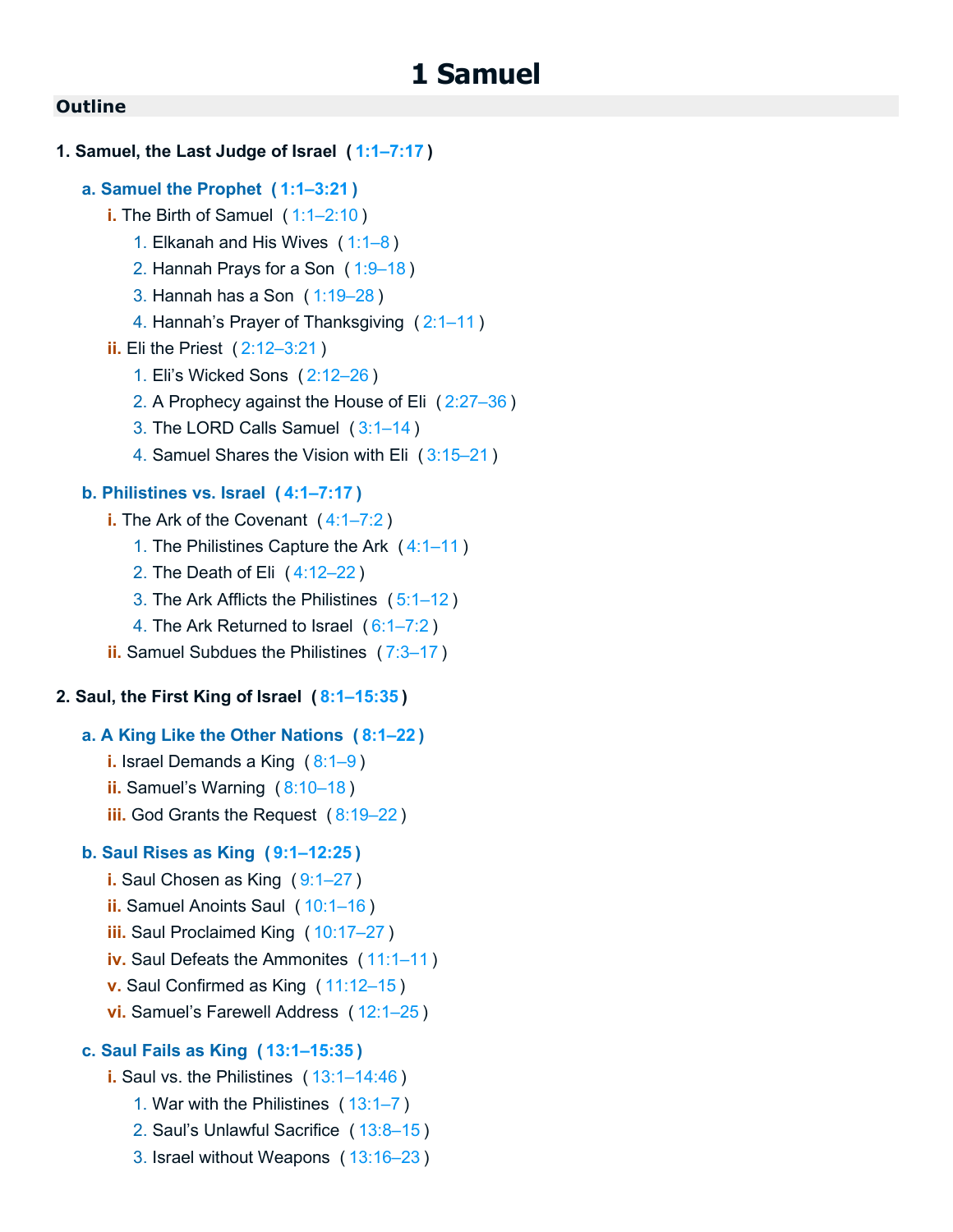- 4. Jonathan, Saul's Son ( [14:1–46](https://biblehub.com/bsb/1_samuel/14.htm#1) )
	- a. Jonathan's Victory over the Philistines ( [14:1–23](https://biblehub.com/bsb/1_samuel/14.htm#1) )
	- b. Jonathan Eats the Honey ( [14:24–36](https://biblehub.com/bsb/1_samuel/14.htm#24) )
	- c. The People Save Jonathan ( [14:37–46](https://biblehub.com/bsb/1_samuel/14.htm#37) )
- **ii.** Saul's Victories ( [14:47–52](https://biblehub.com/bsb/1_samuel/14.htm#47) )
- **iii.** Saul vs. the Amalekites ( [15:1–35](https://biblehub.com/bsb/1_samuel/15.htm#1) )
	- 1. Saul's Disobedience ( [15:1–9](https://biblehub.com/bsb/1_samuel/15.htm#1) )
	- 2. Samuel Denounces Saul ( [15:10–23](https://biblehub.com/bsb/1_samuel/15.htm#10) )
	- 3. Saul's Confession ( [15:24–31](https://biblehub.com/bsb/1_samuel/15.htm#24) )
	- 4. Samuel and Agag ( [15:32–35](https://biblehub.com/bsb/1_samuel/15.htm#32) )

# **3. David, the Next King of Israel ( [16:1–31:13](https://biblehub.com/bsb/1_samuel/16.htm#1) )**

# **a. The Rise of David ( [16:1–17:58](https://biblehub.com/bsb/1_samuel/16.htm#1) )**

- **i.** Samuel Anoints David (16:1-13)
- **ii.** David Serves Saul ( [16:14–23](https://biblehub.com/bsb/1_samuel/16.htm#14) )
- **iii.** David and Goliath ( [17:1–58](https://biblehub.com/bsb/1_samuel/17.htm#1) )
	- 1. Goliath's Challenge ( [17:1–11](https://biblehub.com/bsb/1_samuel/17.htm#1) )
	- 2. David Accepts the Challenge ( [17:12–37](https://biblehub.com/bsb/1_samuel/17.htm#12) )
	- 3. David Slays Goliath ( [17:38–58](https://biblehub.com/bsb/1_samuel/17.htm#38) )

# **b. Saul's Hatred of David ( [18:1–20:42](https://biblehub.com/bsb/1_samuel/18.htm#1) )**

- **i.** Jonathan Befriends David (18:1-4)
- **ii.** Saul Envies David ( [18:5–16](https://biblehub.com/bsb/1_samuel/18.htm#5) )
- **iii.** David Marries Michal ([18:17–30](https://biblehub.com/bsb/1_samuel/18.htm#17))
- **iv.** Saul Tries to Kill David ( [19:1–24](https://biblehub.com/bsb/1_samuel/19.htm#1) )
- **v.** David and Jonathan ( [20:1–42](https://biblehub.com/bsb/1_samuel/20.htm#1) )
	- 1. Jonathan Helps David ( [20:1–9](https://biblehub.com/bsb/1_samuel/20.htm#1) )
	- 2. Jonathan and David Renew Their Covenant ( [20:10–29](https://biblehub.com/bsb/1_samuel/20.htm#10) )
	- 3. Saul Seeks to Kill Jonathan ( [20:30–42](https://biblehub.com/bsb/1_samuel/20.htm#30) )

# **c. Saul Hunts David ( [21:1–27:12](https://biblehub.com/bsb/1_samuel/21.htm#1) )**

- **i.** David Takes the Consecrated Bread ( [21:1–7](https://biblehub.com/bsb/1_samuel/21.htm#1) )
- **ii.** David Flees to Gath (21:8-15)
- **iii.** David Flees to Adullah and Mizpeh ( [22:1–5](https://biblehub.com/bsb/1_samuel/22.htm#1) )
- **iv.** Saul Slays the Priests of Nob ( [22:6–23](https://biblehub.com/bsb/1_samuel/22.htm#6) )
- **v.** David Delivers Keilah ( [23:1–6](https://biblehub.com/bsb/1_samuel/23.htm#1) )
- **vi.** Saul Pursues David ( [23:7–29](https://biblehub.com/bsb/1_samuel/23.htm#7) )
- **vii.** David Spares Saul ( [24:1–15](https://biblehub.com/bsb/1_samuel/24.htm#1) )
- **viii.** David's Oath to Saul ( [24:16–22](https://biblehub.com/bsb/1_samuel/24.htm#16) )
- **ix.** The Death of Samuel ([25:1](https://biblehub.com/bsb/1_samuel/25.htm#1))
- **x.** David, Nabal, and Abigail ( [25:2–44](https://biblehub.com/bsb/1_samuel/25.htm#2) )
	- 1. Nabal Refuses David ( [25:2–17](https://biblehub.com/bsb/1_samuel/25.htm#2) )
	- 2. Abigail Intercedes for Nabal ( [25:18–38](https://biblehub.com/bsb/1_samuel/25.htm#18) )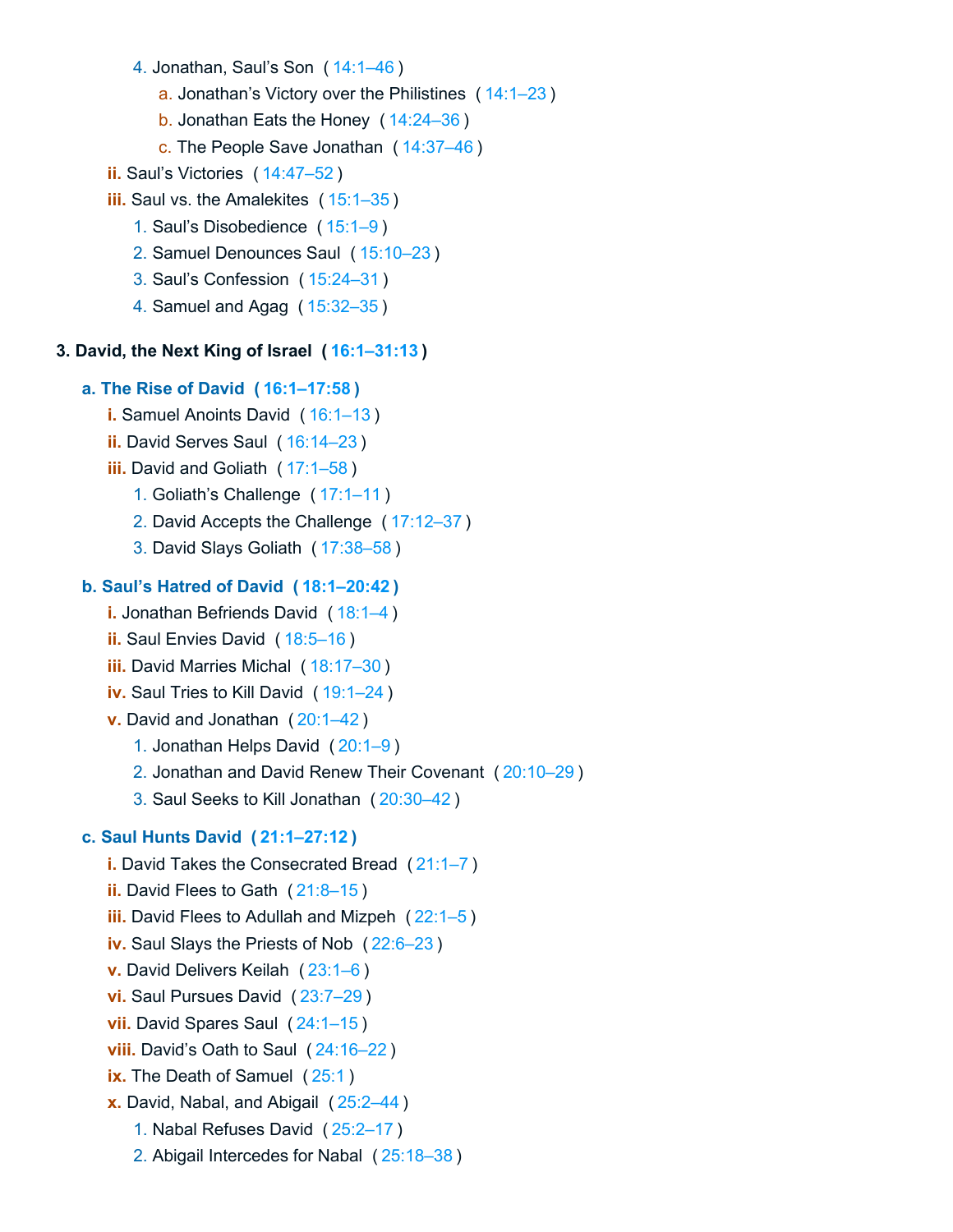- 3. David Marries Abigail ( [25:39–44](https://biblehub.com/bsb/1_samuel/25.htm#39) )
- **xi.** David Again Spares Saul ( [26:1–25](https://biblehub.com/bsb/1_samuel/26.htm#1) )
- **xii.** David and the Philistines ( [27:1–12](https://biblehub.com/bsb/1_samuel/27.htm#1) )

# **d. The End of Saul's Kingship ( [28:1–31:13](https://biblehub.com/bsb/1_samuel/28.htm#1) )**

- **i.** The Philistines Gather against Israel ( [28:1–6](https://biblehub.com/bsb/1_samuel/28.htm#1) )
- **ii.** Saul and the Medium of Endor ( [28:7–25](https://biblehub.com/bsb/1_samuel/28.htm#7) )
- **iii.** The Philistines Reject David (29:1-11)
- **iv.** David Destroys the Amalekites at Ziklag ( [30:1–31](https://biblehub.com/bsb/1_samuel/30.htm#1) )
- **v.** Saul's Overthrow and Death ( [31:1–13](https://biblehub.com/bsb/1_samuel/31.htm#1) )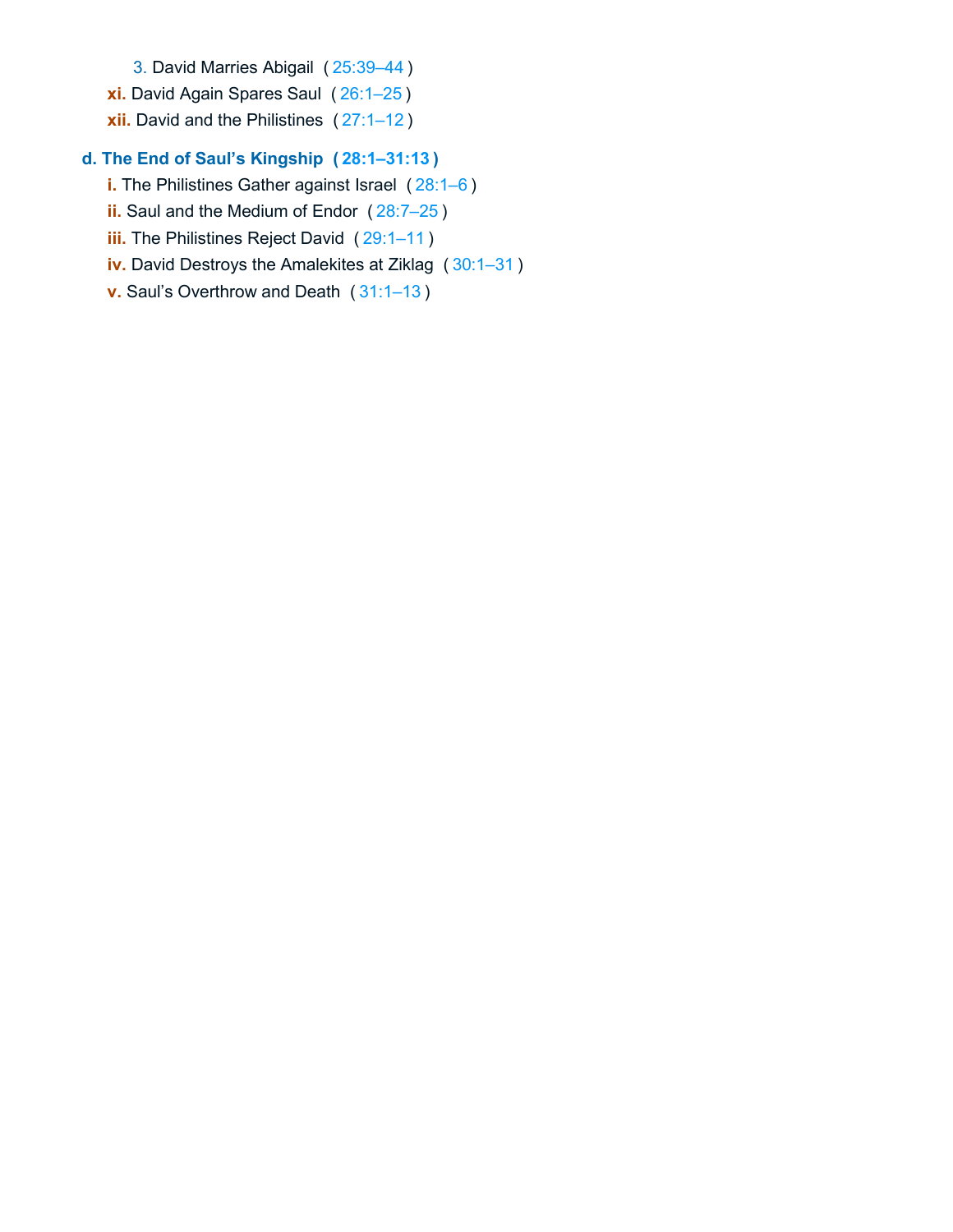# <span id="page-26-0"></span>**1. David as King ( [1:1–20:26](https://biblehub.com/bsb/2_samuel/1.htm#1) )**

# **a. David's Rise to King of Judah ( [1:1–3:5](https://biblehub.com/bsb/2_samuel/1.htm#1) )**

- **i.** Saul's Death Reported to David ( [1:1–16](https://biblehub.com/bsb/2_samuel/1.htm#1) )
- **ii.** David's Song for Saul and Jonathan ( [1:17–27](https://biblehub.com/bsb/2_samuel/1.htm#17) )
- **iii.** David Anointed King of Judah ( [2:1–7](https://biblehub.com/bsb/2_samuel/2.htm#1) )
- **iv.** Ish-bosheth Made King of Israel ( [2:8–11](https://biblehub.com/bsb/2_samuel/2.htm#8) )
- **v.** Civil War ( [2:12–3:1](https://biblehub.com/bsb/2_samuel/2.htm#12) )
- **vi.** David's Sons in Hebron ( [3:2–5](https://biblehub.com/bsb/2_samuel/3.htm#2) )

### **b. David's Rise to King of All Israel ( [3:6–5:5](https://biblehub.com/bsb/2_samuel/3.htm#6) )**

- **i.** Abner, Saul's Former General ( [3:6–39](https://biblehub.com/bsb/2_samuel/3.htm#6) )
	- 1. Abner Joins David ( [3:6–21](https://biblehub.com/bsb/2_samuel/3.htm#6) )
	- 2. Joab Murders Abner ( [3:22–30](https://biblehub.com/bsb/2_samuel/3.htm#22) )
	- 3. David Mourns Abner ( [3:31–39](https://biblehub.com/bsb/2_samuel/3.htm#31) )
- **ii.** The Murder of Ish-bosheth ( [4:1–12](https://biblehub.com/bsb/2_samuel/4.htm#1) )
- **iii.** David Anointed of All Israel ( [5:1–5](https://biblehub.com/bsb/2_samuel/5.htm#1) )

### **c. David's Victories as King ( [5:6–10:19](https://biblehub.com/bsb/2_samuel/5.htm#6) )**

- **i.** David Conquers Jerusalem ( [5:6–12](https://biblehub.com/bsb/2_samuel/5.htm#6) )
- **ii.** David's Sons in Jerusalem ( [5:13–16](https://biblehub.com/bsb/2_samuel/5.htm#13) )
- **iii.** David's victories over the Philistines ( [5:17–25](https://biblehub.com/bsb/2_samuel/5.htm#17) )
- **iv.** David Brings the Ark of the Covenant to Jerusalem ( [6:1–7:29](https://biblehub.com/bsb/2_samuel/6.htm#1) )
	- 1. David Fetches the Ark ( [6:1–4](https://biblehub.com/bsb/2_samuel/6.htm#1) )
	- 2. Uzzah Touches the Ark ( [6:5–11](https://biblehub.com/bsb/2_samuel/6.htm#5) )
	- 3. The Ark Brought to Jerusalem ( [6:12–15](https://biblehub.com/bsb/2_samuel/6.htm#12) )
	- 4. Michal's Contempt for David ( [6:16–23](https://biblehub.com/bsb/2_samuel/6.htm#16) )
	- 5. The Temple and the Kingship ( [7:1–29](https://biblehub.com/bsb/2_samuel/7.htm#1) )
		- a. David Plans a Temple ( [7:1–3](https://biblehub.com/bsb/2_samuel/7.htm#1) )
		- b. God's Covenant with David ( [7:4–17](https://biblehub.com/bsb/2_samuel/7.htm#4) )
		- c. David's Prayer of Thanksgiving ( [7:18–29](https://biblehub.com/bsb/2_samuel/7.htm#18) )
- **v.** David's Triumphs ( [8:1–18](https://biblehub.com/bsb/2_samuel/8.htm#1) )
- **vi.** David and Mephibosheth ( [9:1–13](https://biblehub.com/bsb/2_samuel/9.htm#1) )
- **vii.** David and the Ammonites ( [10:1–19](https://biblehub.com/bsb/2_samuel/10.htm#1) )
	- 1. David's Messengers Disgraced ( [10:1–8](https://biblehub.com/bsb/2_samuel/10.htm#1) )
	- 2. David Defeats Ammon and Aram ( [10:9–19](https://biblehub.com/bsb/2_samuel/10.htm#9) )

### **d. David's Troubled Reign ( [11:1–20:26](https://biblehub.com/bsb/2_samuel/11.htm#1) )**

- **i.** David Commits Adultery ( [11:1–12:31](https://biblehub.com/bsb/2_samuel/11.htm#1) )
	- 1. David and Bethsheba ( [11:1–13](https://biblehub.com/bsb/2_samuel/11.htm#1) )
	- 2. David Arranges Uriah's Death ( [11:14–25](https://biblehub.com/bsb/2_samuel/11.htm#14) )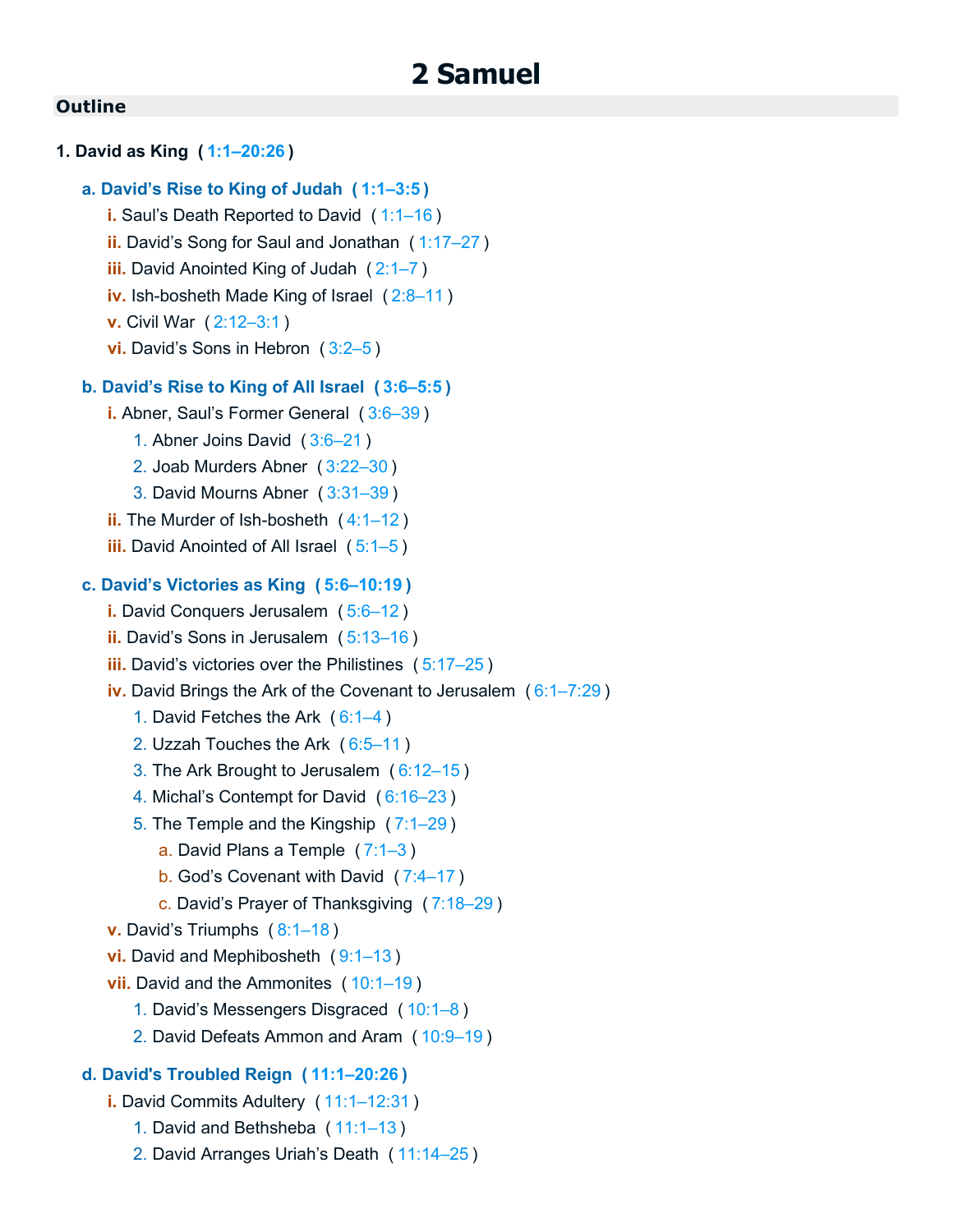- 3. David Marries Bathsheba ( [11:26–27](https://biblehub.com/bsb/2_samuel/11.htm#26) )
- 4. Nathan Rebukes David ( [12:1–12](https://biblehub.com/bsb/2_samuel/12.htm#1) )
- 5. David's Loss and Repentance ( [12:13–23](https://biblehub.com/bsb/2_samuel/12.htm#13) )
- 6. The Birth of Solomon ( [12:24–25](https://biblehub.com/bsb/2_samuel/12.htm#24) )
- 7. The Capture of Rabbah ( [12:26–31](https://biblehub.com/bsb/2_samuel/12.htm#26) )
- **ii.** David's Family Issues ( [13:1–14:33](https://biblehub.com/bsb/2_samuel/13.htm#1) )
	- 1. Amnon and Tamar ( [13:1–39](https://biblehub.com/bsb/2_samuel/13.htm#1) )
		- a. The Rape of Tamar ( [13:1–22](https://biblehub.com/bsb/2_samuel/13.htm#1) )
		- b. Absalom's Revenge on Amnon ( [13:23–33](https://biblehub.com/bsb/2_samuel/13.htm#23) )
		- c. Absalom Flees to Geshur ( [13:34–39](https://biblehub.com/bsb/2_samuel/13.htm#34) )
	- 2. Absalom's Return to Jerusalem ( [14:1–33](https://biblehub.com/bsb/2_samuel/14.htm#1) )
		- a. Joab Brings Absalom to Jerusalem (14:1-27)
		- b. Absalom Reconciled to David ( [14:28–33](https://biblehub.com/bsb/2_samuel/14.htm#28) )
- **iii.** The Rebellions against David ( [15:1–20:26](https://biblehub.com/bsb/2_samuel/15.htm#1) )
	- 1. The Rebellion of Absalom ( [15:1–19:43](https://biblehub.com/bsb/2_samuel/15.htm#1) )
	- 2. The Rebellion of Sheba ( [20:1–26](https://biblehub.com/bsb/2_samuel/20.htm#1) )

# **2. Epilogue ( [21:1–24:25](https://biblehub.com/bsb/2_samuel/21.htm#1) )**

- **a. David Avenges the Gibeonites ( [21:1–14](https://biblehub.com/bsb/2_samuel/21.htm#1) )**
- **b. Four Battles against the Philistines ( [21:15–22](https://biblehub.com/bsb/2_samuel/21.htm#15) )**
- **c. David's Song of Deliverance ( [22:1–51](https://biblehub.com/bsb/2_samuel/22.htm#1) )**
- **d. David's Last Song ( [23:1–7](https://biblehub.com/bsb/2_samuel/23.htm#1) )**
- **e. David's Mighty Men ( [23:8–39](https://biblehub.com/bsb/2_samuel/23.htm#8) )**
- **f. David's Failed Census ( [24:1–25](https://biblehub.com/bsb/2_samuel/24.htm#1) )**
	- **i.** David's Military Census ( [24:1–9](https://biblehub.com/bsb/2_samuel/24.htm#1) )
	- **ii.** Judgment for David's Sin ( [24:10–14](https://biblehub.com/bsb/2_samuel/24.htm#10) )
	- **iii.** A Plague on Israel ( [24:15–17](https://biblehub.com/bsb/2_samuel/24.htm#15) )
	- **iv.** David Builds an Altar ( [24:18–25](https://biblehub.com/bsb/2_samuel/24.htm#18) )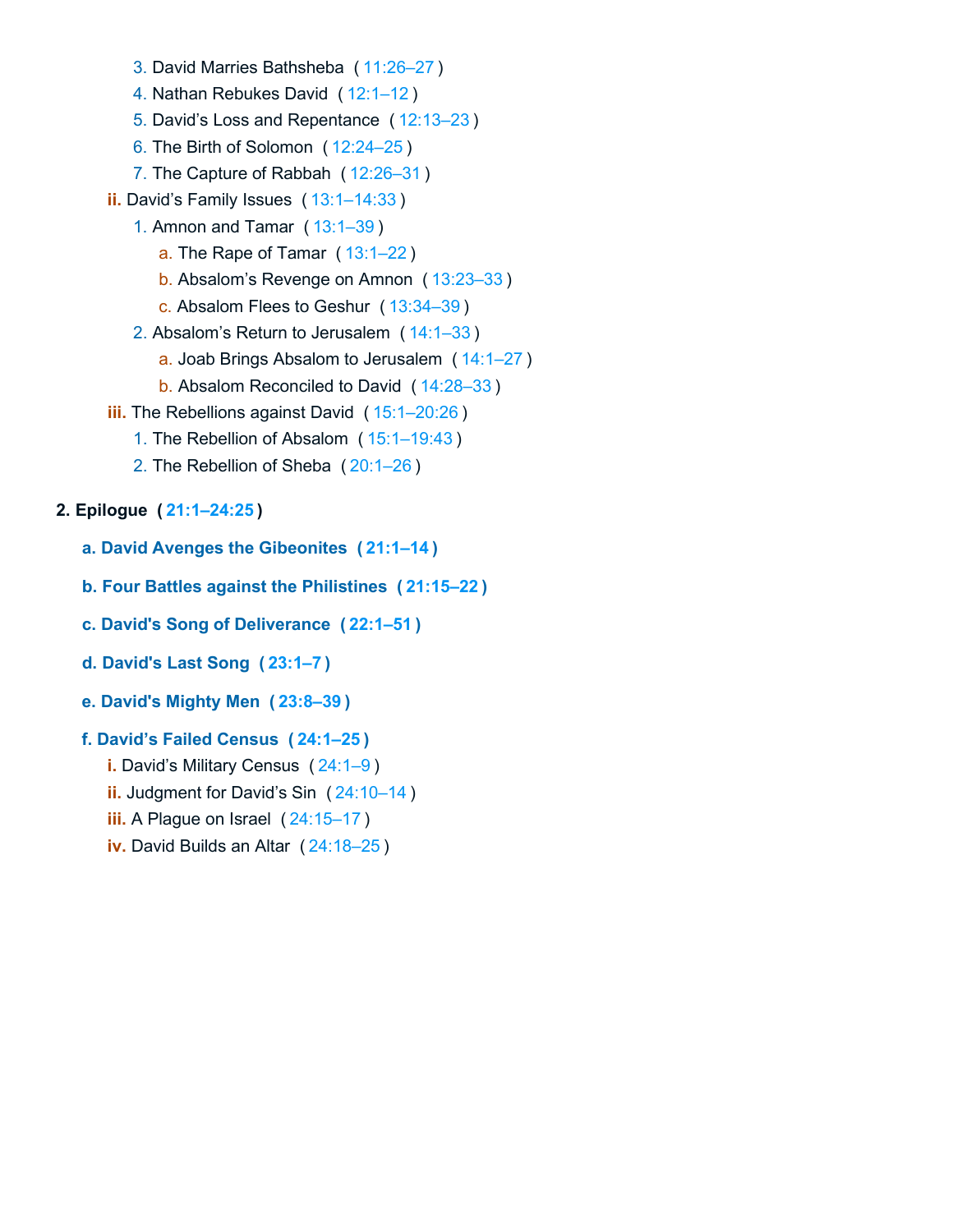### <span id="page-28-0"></span>**1. The Last Days of King David ( [1:1–2:12](https://biblehub.com/bsb/1_kings/1.htm#1) )**

# **a. Adonijah's Rebellion ( [1:1–53](https://biblehub.com/bsb/1_kings/1.htm#1) )**

- **i.** David and Abishag ( [1:1–4](https://biblehub.com/bsb/1_kings/1.htm#1) )
- **ii.** Adonijah Usurps the Kingdom ( [1:5–10](https://biblehub.com/bsb/1_kings/1.htm#5) )
- **iii.** Nathan and Bathsheba before David ( [1:11–31](https://biblehub.com/bsb/1_kings/1.htm#11) )
- **iv.** Solomon Anointed King ( [1:32–40](https://biblehub.com/bsb/1_kings/1.htm#32) )
- **v.** Adonijah Learns of Solomon's Kingship ( [1:41–53](https://biblehub.com/bsb/1_kings/1.htm#41) )

# **b. The Rise of Solomon to King ( [2:1–12](https://biblehub.com/bsb/1_kings/2.htm#1) )**

- **i.** David Instructs Solomon ( [2:1–9](https://biblehub.com/bsb/1_kings/2.htm#1) )
- **ii.** David's Reign and Death ( [2:10–12](https://biblehub.com/bsb/1_kings/2.htm#10) )

# **2. Solomon the King ( [2:13–11:43](https://biblehub.com/bsb/1_kings/2.htm#13) )**

# **a. Solomon Establishes His Kingship ( [2:13–2:46](https://biblehub.com/bsb/1_kings/2.htm#13) )**

- **i.** The Execution of Adonijah ( [2:13–27](https://biblehub.com/bsb/1_kings/2.htm#13) )
- **ii.** The Execution of Joan ( [2:28–35](https://biblehub.com/bsb/1_kings/2.htm#28) )
- **iii.** The Execution of Shimei (2:36-46)

# **b. Solomon the Wise ( [3:1–28](https://biblehub.com/bsb/1_kings/3.htm#1) )**

- **i.** Solomon's Prayer for Wisdom ( [3:1–15](https://biblehub.com/bsb/1_kings/3.htm#1) )
- **ii.** Solomon Judges Wisely ( [3:16–28](https://biblehub.com/bsb/1_kings/3.htm#16) )

# **c. Solomon's Kingdom, Wealth, and Wisdom ( [4:1–34](https://biblehub.com/bsb/1_kings/4.htm#1) )**

### **d. Solomon's Building Projects ( [5:1–9:28](https://biblehub.com/bsb/1_kings/5.htm#1) )**

- **i.** The Temple ( [5:1–6:38](https://biblehub.com/bsb/1_kings/5.htm#1) )
	- 1. Preparation for The Temple ( [5:1–18](https://biblehub.com/bsb/1_kings/5.htm#1) )
		- a. The Cedars of Lebanon ( [5:1–12](https://biblehub.com/bsb/1_kings/5.htm#1) )
		- b. The Labor Force ( [5:13–18](https://biblehub.com/bsb/1_kings/5.htm#13) )
	- 2. Building the Temple ( [6:1–38](https://biblehub.com/bsb/1_kings/6.htm#1) )
		- a. Construction Begins ( [6:1–4](https://biblehub.com/bsb/1_kings/6.htm#1) )
		- b. The Chambers ( [6:5–10](https://biblehub.com/bsb/1_kings/6.htm#5) )
		- c. God's Promise to Solomon ( [6:11–13](https://biblehub.com/bsb/1_kings/6.htm#11) )
		- d. The Temple's Interior ( [6:14–22](https://biblehub.com/bsb/1_kings/6.htm#14) )
		- e. The Cherubim ( [6:23–30](https://biblehub.com/bsb/1_kings/6.htm#23) )
		- f. The Doors ( [6:31–35](https://biblehub.com/bsb/1_kings/6.htm#31) )
		- g. The Courtyard ( [6:36–38](https://biblehub.com/bsb/1_kings/6.htm#36) )
- **ii.** The Palace (7:1-12)
- **iii.** Furnishings for the Temple ( [7:13–51](https://biblehub.com/bsb/1_kings/7.htm#13) )
	- 1. The Pillars and Capitals ( [7:13–22](https://biblehub.com/bsb/1_kings/7.htm#13) )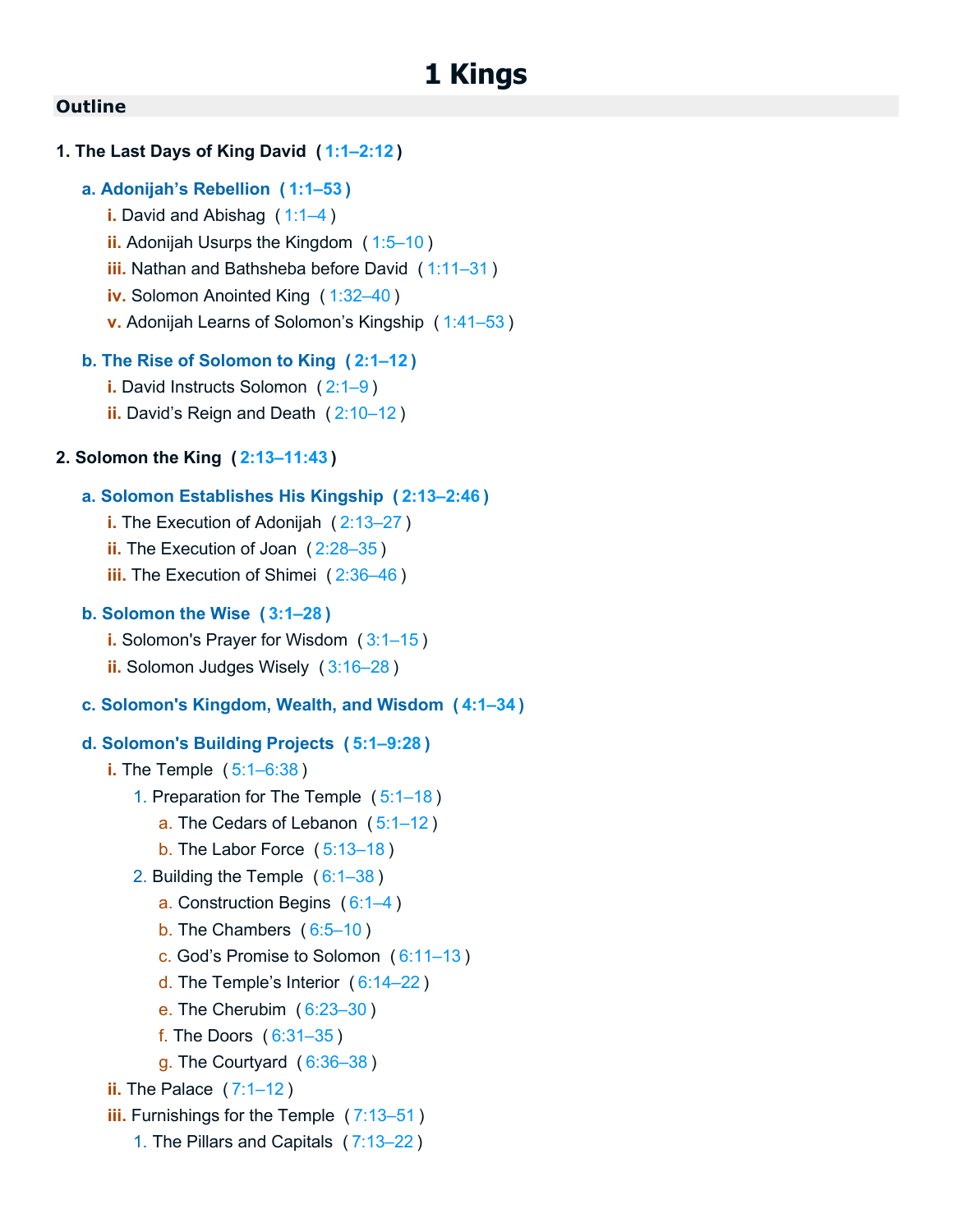- 2. The Molten Sea ( [7:23–26](https://biblehub.com/bsb/1_kings/7.htm#23) )
- 3. The Ten Bronze Stands ( [7:27–37](https://biblehub.com/bsb/1_kings/7.htm#27) )
- 4. The Ten Bronze Basins ( [7:38–39](https://biblehub.com/bsb/1_kings/7.htm#38) )
- 5. Completion of the Bronze works ( [7:40–47](https://biblehub.com/bsb/1_kings/7.htm#40) )
- 6. Completion of the Gold Furnishings ( [7:48–51](https://biblehub.com/bsb/1_kings/7.htm#48) )
- **iv.** Dedication of the Temple ( [8:1–9:9](https://biblehub.com/bsb/1_kings/8.htm#1) )
	- 1. The Ark Enters the Temple ( [8:1–11](https://biblehub.com/bsb/1_kings/8.htm#1) )
	- 2. Solomon Speaks at the Dedication Ceremony ( [8:12–61](https://biblehub.com/bsb/1_kings/8.htm#12) )
		- a. Solomon Blesses the LORD ( [8:12–21](https://biblehub.com/bsb/1_kings/8.htm#12) )
		- b. Solomon's Prayer of Dedication ( [8:22–53](https://biblehub.com/bsb/1_kings/8.htm#22) )
		- c. Solomon's Benediction ( [8:54–61](https://biblehub.com/bsb/1_kings/8.htm#54) )
	- 3. The LORD's Response to Solomon ( [9:1–9](https://biblehub.com/bsb/1_kings/9.htm#1) )
- **v.** Solomon's Further Building Projects ( [9:10–28](https://biblehub.com/bsb/1_kings/9.htm#10) )
- **e. The Queen of Sheba ( [10:1–13](https://biblehub.com/bsb/1_kings/10.htm#1) )**
- **f. Solomon's Wealth and Splendor ( [10:14–29](https://biblehub.com/bsb/1_kings/10.htm#14) )**

### **g. The End of Solomon's Kingship ( [11:1–43](https://biblehub.com/bsb/1_kings/11.htm#1) )**

- **i.** Solomon's Foreign Wives ( [11:1–8](https://biblehub.com/bsb/1_kings/11.htm#1) )
- **ii.** God's Anger against Solomon ( [11:9–13](https://biblehub.com/bsb/1_kings/11.htm#9) )
- **iii.** Hadad's Return ( [11:14–22](https://biblehub.com/bsb/1_kings/11.htm#14) )
- **iv.** Rezon's Hostility ( [11:23–25](https://biblehub.com/bsb/1_kings/11.htm#23) )
- **v.** Jeroboam's Rebellion ( [11:26–40](https://biblehub.com/bsb/1_kings/11.htm#26) )
- **vi.** The Death of Solomon ( [11:41–43](https://biblehub.com/bsb/1_kings/11.htm#41) )

### **3. A Nation Divided ( [12:1–16:34](https://biblehub.com/bsb/1_kings/12.htm#1) )**

### **a. Rehoboam of Judah and Jeroboam of Israel ( [12:1–14:31](https://biblehub.com/bsb/1_kings/12.htm#1) )**

- **i.** Rebellion against Rehoboam ( [12:1–24](https://biblehub.com/bsb/1_kings/12.htm#1) )
- **ii.** Jeroboam's Idolatry ( [12:25–13:34](https://biblehub.com/bsb/1_kings/12.htm#25) )
	- 1. The Golden Calves ( [12:25–33](https://biblehub.com/bsb/1_kings/12.htm#25) )
	- 2. Jeroboam's Hand Withers ( [13:1–10](https://biblehub.com/bsb/1_kings/13.htm#1) )
	- 3. The Old Prophet and the Man of God ( [13:11–34](https://biblehub.com/bsb/1_kings/13.htm#11) )
- **iii.** The End of Jeroboam of Israel ( [14:1–20](https://biblehub.com/bsb/1_kings/14.htm#1) )
- **iv.** The End of Rehoboam of Judah ( [14:21–31](https://biblehub.com/bsb/1_kings/14.htm#21) )

# **b. The Kings of Judah and Israel ( [15:1–16:34](https://biblehub.com/bsb/1_kings/15.htm#1) )**

- **i.** Abijam of Judah ( [15:1–8](https://biblehub.com/bsb/1_kings/15.htm#1) )
	- 1. Abijam the Wicked King ( [15:1–7](https://biblehub.com/bsb/1_kings/15.htm#1) )
	- 2. Asa Succeeds Abijam ( [15:8](https://biblehub.com/bsb/1_kings/15.htm#8) )

# **ii.** Asa of Judah ( [15:9–24](https://biblehub.com/bsb/1_kings/15.htm#9) )

- 1. Good King Asa ( [15:9–15](https://biblehub.com/bsb/1_kings/15.htm#9) )
- 2. War between Asa of Judah and Baasha of Israel ( [15:16–23](https://biblehub.com/bsb/1_kings/15.htm#16) )
- 3. Jehoshaphat Succeeds Asa ( [15:24](https://biblehub.com/bsb/1_kings/15.htm#24) )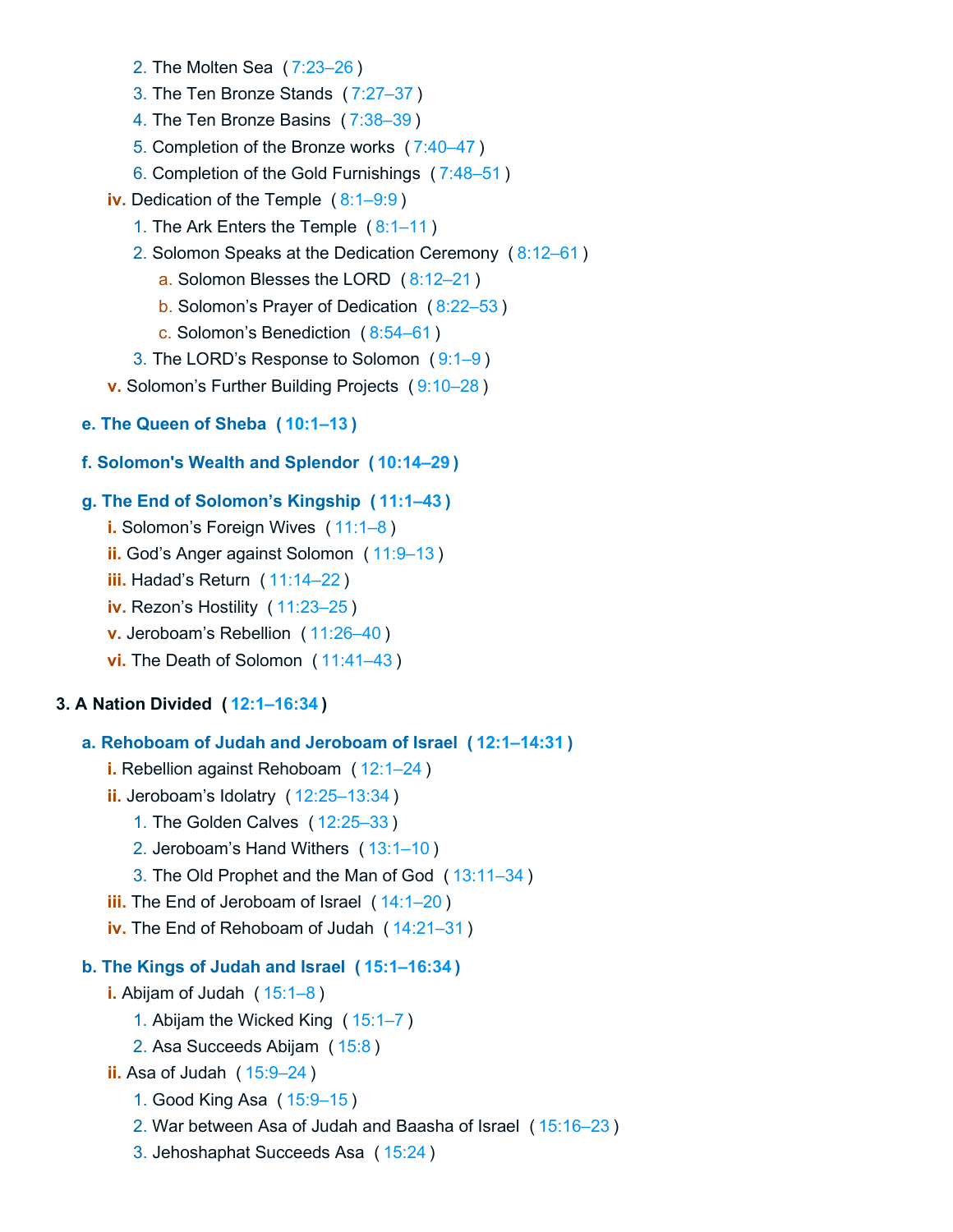- **iii.** Nadab of Israel ( [15:25–32](https://biblehub.com/bsb/1_kings/15.htm#25) )
	- 1. Nadab The Evil King ( [15:25–26](https://biblehub.com/bsb/1_kings/15.htm#25) )
	- 2. Nadab Assassinated and Succeeded by Baasha ( [15:27–32](https://biblehub.com/bsb/1_kings/15.htm#27) )
- **iv.** Baasha of Israel ( [15:33–16:7](https://biblehub.com/bsb/1_kings/15.htm#33) )
	- 1. Baasha the Evil King ( [15:33–6:5](https://biblehub.com/bsb/1_kings/15.htm#33) )
	- 2. Elah Succeeds Baasha ( [16:6](https://biblehub.com/bsb/1_kings/16.htm#6) )
	- 3. Jehu's Prophecy against the House of Baasha ( [16:7](https://biblehub.com/bsb/1_kings/16.htm#7) )
- **v.** Elah of Israel ( [16:8–14](https://biblehub.com/bsb/1_kings/16.htm#8) )
	- 1. Elah Reigns Two Years ( [16:8](https://biblehub.com/bsb/1_kings/16.htm#8) )
	- 2. Elah is Assassinated and Succeeded by Zimri ( [16:9–10](https://biblehub.com/bsb/1_kings/16.htm#9) )
	- 3. Zimri Strikes Down the House of Baasha ( [16:11–14](https://biblehub.com/bsb/1_kings/16.htm#11) )
- **vi.** Zimri of Israel ( [16:15–20](https://biblehub.com/bsb/1_kings/16.htm#15) )
	- 1. Zimri Reigns Seven Days ( [16:15](https://biblehub.com/bsb/1_kings/16.htm#15) )
	- 2. Omri is Proclaimed King by the People ( [16:16](https://biblehub.com/bsb/1_kings/16.htm#16) )
	- 3. Zimri is Evil and Dies in a Fire ( [16:17–20](https://biblehub.com/bsb/1_kings/16.htm#17) )
- **vii.** Omri of Israel ( [16:21–28](https://biblehub.com/bsb/1_kings/16.htm#21) )
	- 1. Omri the Evil King ( [16:21–27](https://biblehub.com/bsb/1_kings/16.htm#21) )
	- 2. Ahab Succeeds Omri ( [16:28](https://biblehub.com/bsb/1_kings/16.htm#28) )
- **viii.** Ahab of Israel ( [16:29–34](https://biblehub.com/bsb/1_kings/16.htm#29) )
	- 1. Ahab the Evil King Reigns Twenty-Two Years ( [16:29–30](https://biblehub.com/bsb/1_kings/16.htm#29) )
	- 2. Ahab Marries Jezebel ( [16:31–34](https://biblehub.com/bsb/1_kings/16.htm#31) )

# **4. Elijah the Prophet ( [17:1–22:53](https://biblehub.com/bsb/1_kings/17.htm#1) )**

### **a. Elijah and the Reign of Ahab ( [17:1–22:40](https://biblehub.com/bsb/1_kings/17.htm#1) )**

- **i.** Elijah Stops the Rain ( [17:1–18:46](https://biblehub.com/bsb/1_kings/17.htm#1) )
	- 1. The Ravens Feed Elijah ( [17:1–7](https://biblehub.com/bsb/1_kings/17.htm#1) )
	- 2. The Widow of Zarephath ( [17:8–24](https://biblehub.com/bsb/1_kings/17.htm#8) )
		- a. The Widow Provides for Elijah ( [17:8–16](https://biblehub.com/bsb/1_kings/17.htm#8) )
		- b. Elijah Raises the Widow's Son ( [17:17–24](https://biblehub.com/bsb/1_kings/17.htm#17) )
	- 3. Elijah Meets Obadiah ( [18:1–15](https://biblehub.com/bsb/1_kings/18.htm#1) )
	- 4. Elijah on Mount Carmel ( [18:16–46](https://biblehub.com/bsb/1_kings/18.htm#16) )
		- a. Elijah Confronts Ahab ( [18:16–21](https://biblehub.com/bsb/1_kings/18.htm#16) )
		- b. The Prophets of Baal ( [18:22–35](https://biblehub.com/bsb/1_kings/18.htm#22) )
		- c. Elijah's Prayer ( [18:36–40](https://biblehub.com/bsb/1_kings/18.htm#36) )
		- d. The LORD Sends Rain ( [18:41–46](https://biblehub.com/bsb/1_kings/18.htm#41) )
- **ii.** Elijah on Mount Horeb ( [19:1–21](https://biblehub.com/bsb/1_kings/19.htm#1) )
	- 1. Elijah Flees Jezebel ( [19:1–8](https://biblehub.com/bsb/1_kings/19.htm#1) )
	- 2. The LORD Speaks to Elijah ( [19:9–18](https://biblehub.com/bsb/1_kings/19.htm#9) )
	- 3. The Call of Elisha ( [19:19–21](https://biblehub.com/bsb/1_kings/19.htm#19) )
- **iii.** Ahab and Ben-hadad King of Aram ( [20:1–43](https://biblehub.com/bsb/1_kings/20.htm#1) )
	- 1. Ben-hadad Attacks Samaria ( [20:1–12](https://biblehub.com/bsb/1_kings/20.htm#1) )
	- 2. Ahab Defeats Ben-hadad ( [20:13–25](https://biblehub.com/bsb/1_kings/20.htm#13) )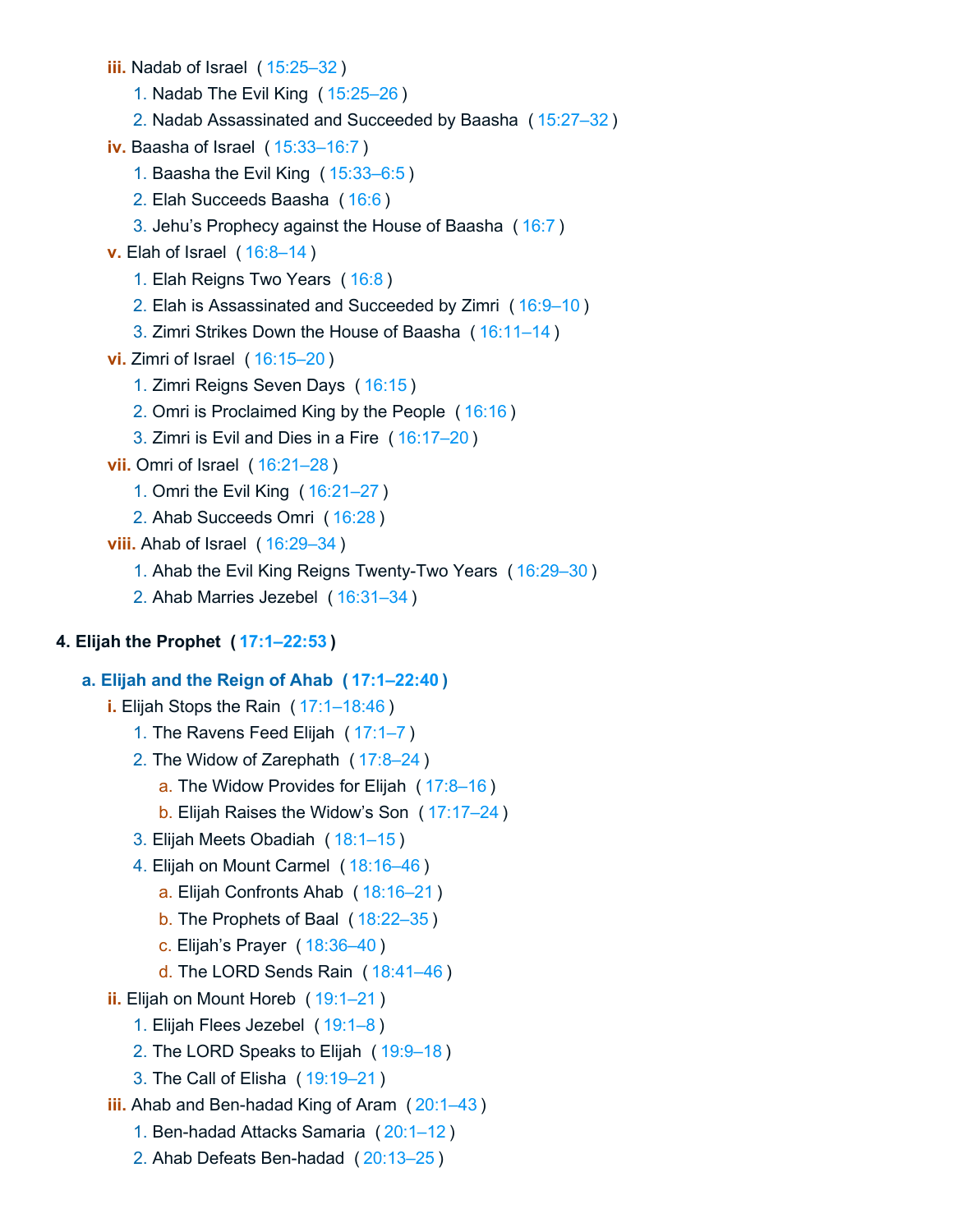- 3. Another War with Ben-hadad ( [20:26–30](https://biblehub.com/bsb/1_kings/20.htm#26) )
- 4. Ahab Spares Ben-hadad ( [20:31–34](https://biblehub.com/bsb/1_kings/20.htm#31) )
- 5. A Prophet Reproves Ahab ( [20:35–43](https://biblehub.com/bsb/1_kings/20.htm#35) )
- **iv.** Ahab and Naboth's Vineyard ( [21:1–29](https://biblehub.com/bsb/1_kings/21.htm#1) )
	- 1. Naboth Refuses Ahab ( [21:1–7](https://biblehub.com/bsb/1_kings/21.htm#1) )
	- 2. Jezebel's Plot ( [21:8–16](https://biblehub.com/bsb/1_kings/21.htm#8) )
	- 3. Elijah Denounces Ahab and Jezebel ( [21:17–24](https://biblehub.com/bsb/1_kings/21.htm#17) )
	- 4. Ahab's Repentance ( [21:25–29](https://biblehub.com/bsb/1_kings/21.htm#25) )
- **v.** The End of Ahab of Israel ( [22:1–40](https://biblehub.com/bsb/1_kings/22.htm#1) )
	- 1. Ahab and the False Prophets ( [22:1–12](https://biblehub.com/bsb/1_kings/22.htm#1) )
	- 2. Micaiah Prophesies against Ahab ( [22:13–28](https://biblehub.com/bsb/1_kings/22.htm#13) )
	- 3. Ahab's Defeat and Death ( [22:29–40](https://biblehub.com/bsb/1_kings/22.htm#29) )

# **b. Jehoshaphat of Judah ( [22:41–50](https://biblehub.com/bsb/1_kings/22.htm#41) )**

- **i.** Jehoshaphat the Good King ( [22:41–43](https://biblehub.com/bsb/1_kings/22.htm#41) )
- **ii.** Jehoshaphat Makes Peace with Israel ( [22:44–49](https://biblehub.com/bsb/1_kings/22.htm#44) )
- **iii.** Jehoram Succeeds Jehoshaphat ( [22:50](https://biblehub.com/bsb/1_kings/22.htm#50) )

# **c. Ahaziah the Wicked King of Israel ( [22:51–53](https://biblehub.com/bsb/1_kings/22.htm#51) )**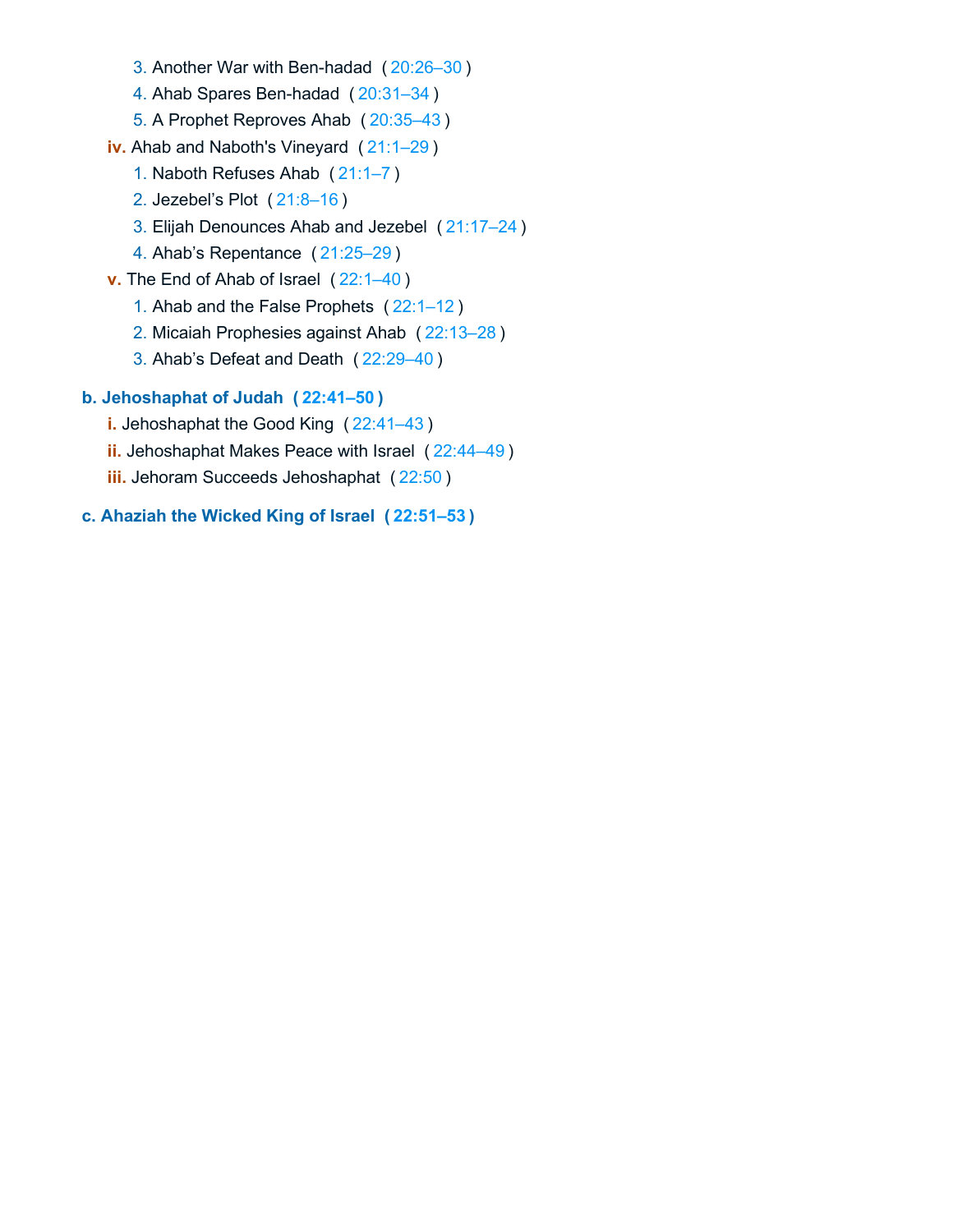# <span id="page-32-0"></span>**1. Elijah the Prophet ( [1:1–2:14](https://biblehub.com/bsb/2_kings/1.htm#1) )**

### **a. Ahaziah the Wicked King of Israel ( [1:1–18](https://biblehub.com/bsb/2_kings/1.htm#1) )**

- **i.** Ahaziah Inquires of Baal ( [1:1–2](https://biblehub.com/bsb/2_kings/1.htm#1) )
- **ii.** Elijah Denounces Ahaziah ( [1:3–16](https://biblehub.com/bsb/2_kings/1.htm#3) )
- **iii.** Jehoram Succeeds Ahaziah ( [1:17–18](https://biblehub.com/bsb/2_kings/1.htm#17) )
- **b. Elijah Taken Up to Heaven ( [2:1–14](https://biblehub.com/bsb/2_kings/2.htm#1) )**

### **2. Elisha the Prophet ( [2:15–13:25](https://biblehub.com/bsb/2_kings/2.htm#15) )**

### **a. Elisha Succeeds Elijah ( [2:15–25](https://biblehub.com/bsb/2_kings/2.htm#15) )**

- **i.** The Spirit of Elijah Rests on Elisha ( [2:15–18](https://biblehub.com/bsb/2_kings/2.htm#15) )
- **ii.** Elisha Heals the Waters of Jericho ( [2:19–22](https://biblehub.com/bsb/2_kings/2.htm#19) )
- **iii.** Elisha Mocked ( [2:23–25](https://biblehub.com/bsb/2_kings/2.htm#23) )

### **b. Jehoram of Israel ( [3:1–8:15](https://biblehub.com/bsb/2_kings/3.htm#1) )**

- **i.** Moab's Rebellion ( [3:1–27](https://biblehub.com/bsb/2_kings/3.htm#1) )
- **ii.** Elisha's Ministry ( [4:1–6:7](https://biblehub.com/bsb/2_kings/4.htm#1) )
	- 1. The Widows' Oil ( [4:1–7](https://biblehub.com/bsb/2_kings/4.htm#1) )
	- 2. The Shunammite Woman ( [4:8–37](https://biblehub.com/bsb/2_kings/4.htm#8) )
		- a. The Woman Provides for Elisha (4:8-17)
		- b. Elisha Raises the Shunammite's Son ( [4:19–37](https://biblehub.com/bsb/2_kings/4.htm#19) )
	- 3. Elisha Purifies the Poisonous Stew ( [4:38–41](https://biblehub.com/bsb/2_kings/4.htm#38) )
	- 4. Elisha Feeds a Hundred Men ( [4:42–44](https://biblehub.com/bsb/2_kings/4.htm#42) )
	- 5. Elisha and Naaman ( [5:1–27](https://biblehub.com/bsb/2_kings/5.htm#1) )
		- a. Naaman Cured of Leprosy ( [5:1–14](https://biblehub.com/bsb/2_kings/5.htm#1) )
		- b. Gehazi's Greed and Leprosy ( [5:15–27](https://biblehub.com/bsb/2_kings/5.htm#15) )
	- 6. The Axe Head Floats ( [6:1–7](https://biblehub.com/bsb/2_kings/6.htm#1) )
- **iii.** Ben-hadad King of Aram ( [6:8–8:15](https://biblehub.com/bsb/2_kings/6.htm#8) )
	- 1. The Arameans Plot to Capture Elisha ( [6:8–23](https://biblehub.com/bsb/2_kings/6.htm#8) )
	- 2. Aram Sieges Samaria ( [6:24–7:20](https://biblehub.com/bsb/2_kings/6.htm#24) )
		- a. The Famine of Samaria ( [6:24–33](https://biblehub.com/bsb/2_kings/6.htm#24) )
		- b. Elisha Prophesies Plenty in Samaria ( [7:1–2](https://biblehub.com/bsb/2_kings/7.htm#1) )
		- c. The Four Lepers Relate Arameans' Flight ( [7:3–14](https://biblehub.com/bsb/2_kings/7.htm#3) )
		- d. The Prophesy Fulfilled ( [7:15–20](https://biblehub.com/bsb/2_kings/7.htm#15) )
	- 3. The Shunammite's Land Restored ( [8:1–6](https://biblehub.com/bsb/2_kings/8.htm#1) )
	- 4. Hazael Murders Ben-hadad ( [8:7–15](https://biblehub.com/bsb/2_kings/8.htm#7) )

# **c. Jehoram of Judah ( [8:16–24](https://biblehub.com/bsb/2_kings/8.htm#16) )**

- **i.** Jehoram the Evil King ([8:16–19](https://biblehub.com/bsb/2_kings/8.htm#16))
- **ii.** Edom and Libnah Rebel ( [8:20–22](https://biblehub.com/bsb/2_kings/8.htm#20) )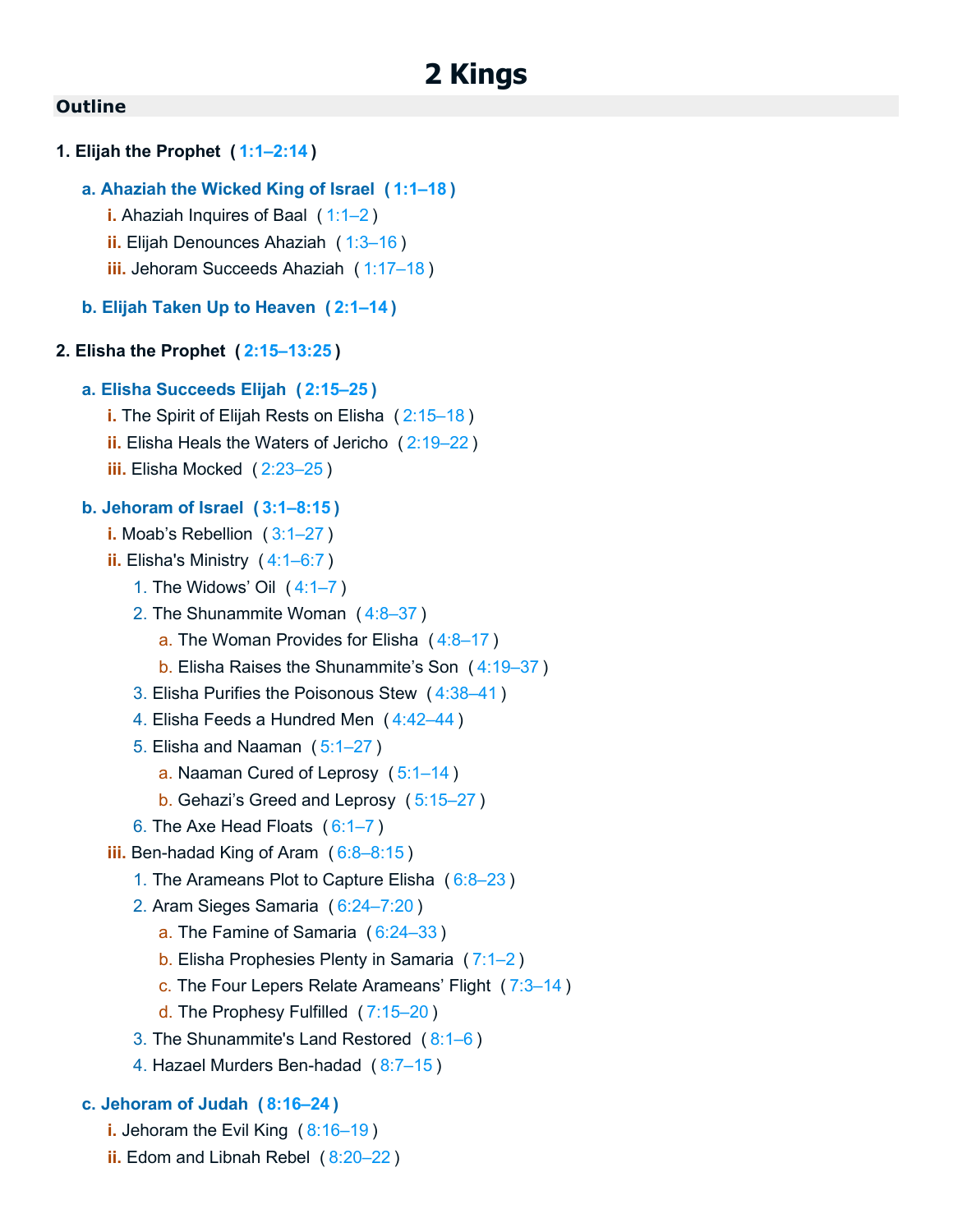**iii.** Ahaziah Succeeds Jehoram ( [8:23–24](https://biblehub.com/bsb/2_kings/8.htm#23) )

### **d. Ahaziah of Judah ( [8:25–29](https://biblehub.com/bsb/2_kings/8.htm#25) )**

**i.** Ahaziah the Evil King ( [8:25–27](https://biblehub.com/bsb/2_kings/8.htm#25) ) **ii.** Ahaziah and Joram son of Ahab Fight Hazael ( [8:28–29](https://biblehub.com/bsb/2_kings/8.htm#28) )

### **e. Jehu of Israel ( [9:1–10:36](https://biblehub.com/bsb/2_kings/9.htm#1) )**

**i.** Elisha Anoints Jehu King of Israel (9:1-13) **ii.** Jehu Kills Joram and Ahaziah ( [9:14–29](https://biblehub.com/bsb/2_kings/9.htm#14) ) **iii.** Jezebel's Violent Death ( [9:30–37](https://biblehub.com/bsb/2_kings/9.htm#30) ) **iv.** Ahab's Seventy Sons Killed ( [10:1–17](https://biblehub.com/bsb/2_kings/10.htm#1) ) **v.** Jehu Kills the Priests of Baal ( [10:18–27](https://biblehub.com/bsb/2_kings/10.htm#18) ) **vi.** Jehu Repeats Jeroboam's Sins ( [10:28–33](https://biblehub.com/bsb/2_kings/10.htm#28) ) **vii.** Jehoahaz Succeeds Jehu ( [10:34–36](https://biblehub.com/bsb/2_kings/10.htm#34) )

### **f. Joash of Judah ( [11:1–12:21](https://biblehub.com/bsb/2_kings/11.htm#1) )**

**i.** Athaliah and Joash ( [11:1–16](https://biblehub.com/bsb/2_kings/11.htm#1) )

- 1. Joash Hidden from Athaliah ( [11:1–3](https://biblehub.com/bsb/2_kings/11.htm#1) )
- 2. Joash Anointed King of Judah ( [11:4–12](https://biblehub.com/bsb/2_kings/11.htm#4) )
- 3. The Death of Athaliah ( [11:13–16](https://biblehub.com/bsb/2_kings/11.htm#13) )

**ii.** Jehoiada Restores the Worship of the LORD ( [11:17–21](https://biblehub.com/bsb/2_kings/11.htm#17) )

- **iii.** Joash Repairs the Temple ( [12:1–16](https://biblehub.com/bsb/2_kings/12.htm#1) )
- **iv.** The Death of Joash ( [12:17–20](https://biblehub.com/bsb/2_kings/12.htm#17) )
- **v.** Amaziah Succeeds Joash ( [12:21](https://biblehub.com/bsb/2_kings/12.htm#21) )

# **g. Jehoahaz of Israel ( [13:1–9](https://biblehub.com/bsb/2_kings/13.htm#1) )**

**i.** Jehoahaz the Evil King ( [13:1–8](https://biblehub.com/bsb/2_kings/13.htm#1) ) **ii.** Jehoash Succeeds Jehoahaz ( [13:9](https://biblehub.com/bsb/2_kings/13.htm#9) )

### **h. Jehoash of Israel ( [13:10–25](https://biblehub.com/bsb/2_kings/13.htm#10) )**

**i.** Jehoash the Evil King ( [13:10–12](https://biblehub.com/bsb/2_kings/13.htm#10) ) **ii.** Jeroboam Succeeds Jehoash ([13:13](https://biblehub.com/bsb/2_kings/13.htm#13)) **iii.** Elisha's Death and Final Prophecy ( [13:14–25](https://biblehub.com/bsb/2_kings/13.htm#14) )

### **3. The Path to Exile ( [14:1–17:41](https://biblehub.com/bsb/2_kings/14.htm#1) )**

### **a. Amaziah of Judah and Jehoash of Israel ( [14:1–22](https://biblehub.com/bsb/2_kings/14.htm#1) )**

**i.** Amaziah the Mostly Good King ( [14:1–7](https://biblehub.com/bsb/2_kings/14.htm#1) ) **ii.** Jehoash of Israel Defeats Amaziah of Judah ( [14:8–14](https://biblehub.com/bsb/2_kings/14.htm#8) ) **iii.** Jeroboam II Succeeds Jehoash of Israel ( [14:15–16](https://biblehub.com/bsb/2_kings/14.htm#15) ) **iv.** The Death of Amaziah of Judah ( [14:17–20](https://biblehub.com/bsb/2_kings/14.htm#17) ) **v.** Azariah Succeeds Amaziah of Judah ( [14:21–22](https://biblehub.com/bsb/2_kings/14.htm#21) )

### **b. Jeroboam II of Israel ( [14:23–29](https://biblehub.com/bsb/2_kings/14.htm#23) )**

- **i.** Jeroboam II the Evil King ( [14:23–28](https://biblehub.com/bsb/2_kings/14.htm#23) )
- **ii.** Zechariah Succeeds Jeroboam II ( [14:29](https://biblehub.com/bsb/2_kings/14.htm#29) )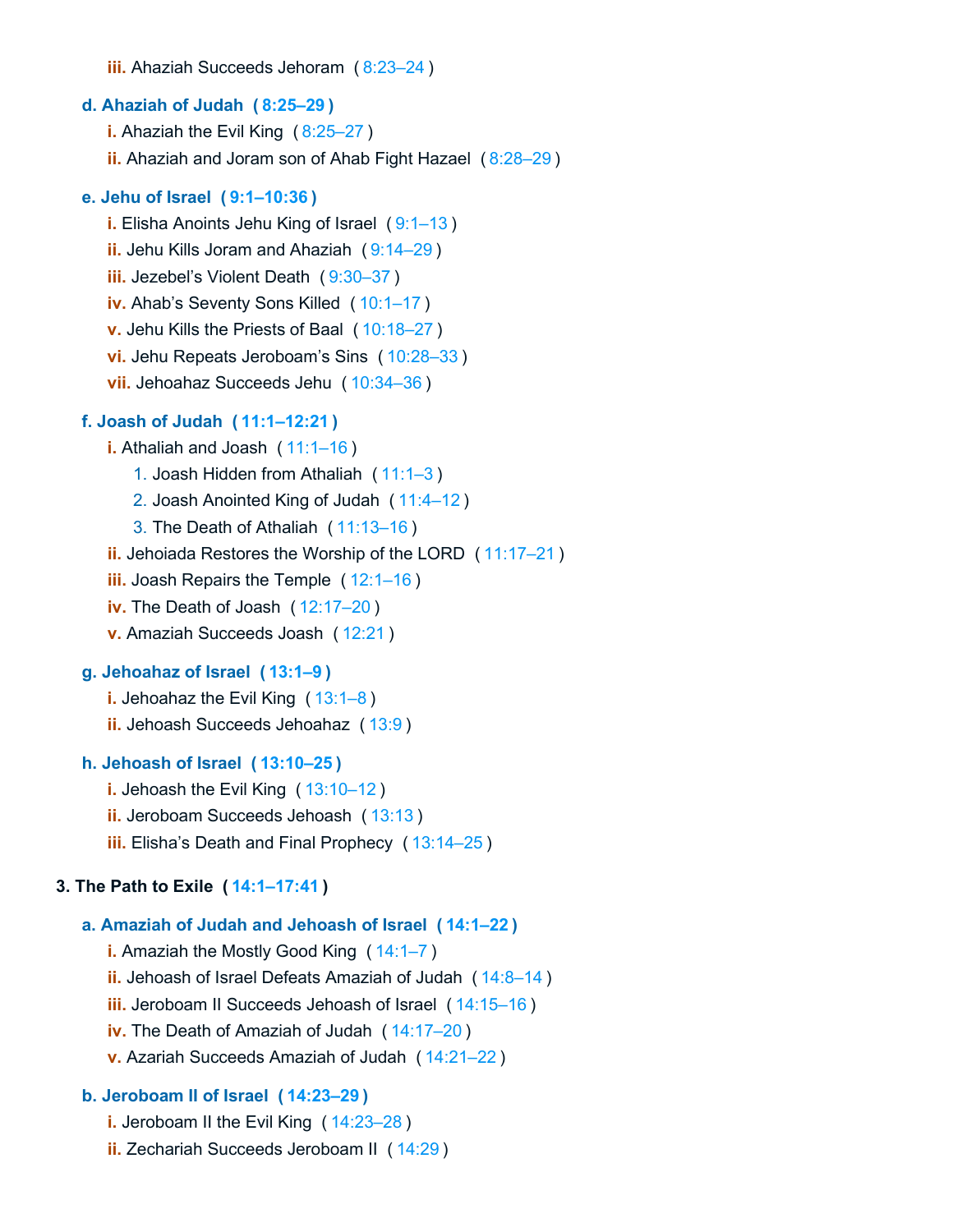### **c. Azariah of Judah ( [15:1–7](https://biblehub.com/bsb/2_kings/15.htm#1) )**

- **i.** Azariah the Mostly Good King ( [15:1–6](https://biblehub.com/bsb/2_kings/15.htm#1) )
- **ii.** Jotham Succeeds Azariah ( [15:7](https://biblehub.com/bsb/2_kings/15.htm#7) )

### **d. Zechariah of Israel ( [15:8–12](https://biblehub.com/bsb/2_kings/15.htm#8) )**

**i.** Zechariah the Evil King ( [15:8–9](https://biblehub.com/bsb/2_kings/15.htm#8) ) **ii.** Shallum Kills and Succeeds Zechariah ( [15:10–12](https://biblehub.com/bsb/2_kings/15.htm#10) )

# **e. Shallum of Israel ( [15:13–16](https://biblehub.com/bsb/2_kings/15.htm#13) )**

- **i.** Shallum Reigns One Month ( [15:13](https://biblehub.com/bsb/2_kings/15.htm#13) )
- **ii.** Menahem Kills and Succeeds Shallum ( [15:14–16](https://biblehub.com/bsb/2_kings/15.htm#14) )

### **f. Menahem of Israel ( [15:17–22](https://biblehub.com/bsb/2_kings/15.htm#17) )**

- **i.** Menahem the Evil King ( [15:17–18](https://biblehub.com/bsb/2_kings/15.htm#17) ) **ii.** Menahem Pays Pul King of Assyria ( [15:19–21](https://biblehub.com/bsb/2_kings/15.htm#19) )
- **iii.** Pekahiah Succeeds Menahem ( [15:22](https://biblehub.com/bsb/2_kings/15.htm#22) )

### **g. Pekahiah of Israel ( [15:23–26](https://biblehub.com/bsb/2_kings/15.htm#23) )**

**i.** Pekahiah the Evil King ( [15:23–24](https://biblehub.com/bsb/2_kings/15.htm#23) ) **ii.** Pekah Kills and Succeeds Pekahiah ( [15:25–26](https://biblehub.com/bsb/2_kings/15.htm#25) )

### **h. Pekah of Israel ( [15:27–31](https://biblehub.com/bsb/2_kings/15.htm#27) )**

**i.** Pekah the Evil King ( [15:27–28](https://biblehub.com/bsb/2_kings/15.htm#27) ) **ii.** Assyria Take Land from Israel ( [15:29](https://biblehub.com/bsb/2_kings/15.htm#29) ) **iii.** Hoshea Kills and Succeeds Pekah ( [15:30–31](https://biblehub.com/bsb/2_kings/15.htm#30) )

### **i. Jotham of Judah ( [15:32–38](https://biblehub.com/bsb/2_kings/15.htm#32) )**

**i.** Jotham the Mostly Good King ( [15:32–37](https://biblehub.com/bsb/2_kings/15.htm#32) ) **ii.** Ahaz Succeeds Jotham ( [15:38](https://biblehub.com/bsb/2_kings/15.htm#38) )

### **j. Ahaz of Judah ( [16:1–20](https://biblehub.com/bsb/2_kings/16.htm#1) )**

**i.** Ahaz the Evil King ([16:1–9](https://biblehub.com/bsb/2_kings/16.htm#1)) **ii.** The Idolatry of Ahaz ( [16:10–19](https://biblehub.com/bsb/2_kings/16.htm#10) ) **iii.** Hezekiah Succeeds Ahaz ( [16:20](https://biblehub.com/bsb/2_kings/16.htm#20) )

### **k. Hoshea of Israel ( [17:1–41](https://biblehub.com/bsb/2_kings/17.htm#1) )**

**i.** Hoshea the Evil and Last King of Israel ( [17:1–2](https://biblehub.com/bsb/2_kings/17.htm#1) ) **ii.** Israel Exiled to Assyria ( [17:3–23](https://biblehub.com/bsb/2_kings/17.htm#3) ) **iii.** Israel Resettled by Foreigners ( [17:24–41](https://biblehub.com/bsb/2_kings/17.htm#24) )

### **4. Jerusalem's Demise and the Babylonian Exile ( [18:1–25:30](https://biblehub.com/bsb/2_kings/18.htm#1) )**

### **a. Hezekiah of Judah ( [18:1–20:21](https://biblehub.com/bsb/2_kings/18.htm#1) )**

- **i.** Hezekiah Destroys Idolatry in Judah ([18:1–8](https://biblehub.com/bsb/2_kings/18.htm#1))
- **ii.** Sennacherib King of Assyria Threatens Jerusalem ( [18:9–19:37](https://biblehub.com/bsb/2_kings/18.htm#9) )
	- 1. Assyria Invades Israel ( [8:9–12](https://biblehub.com/bsb/2_kings/8.htm#9) )
	- 2. Assyria Invades Judah ( [18:13–16](https://biblehub.com/bsb/2_kings/18.htm#13) )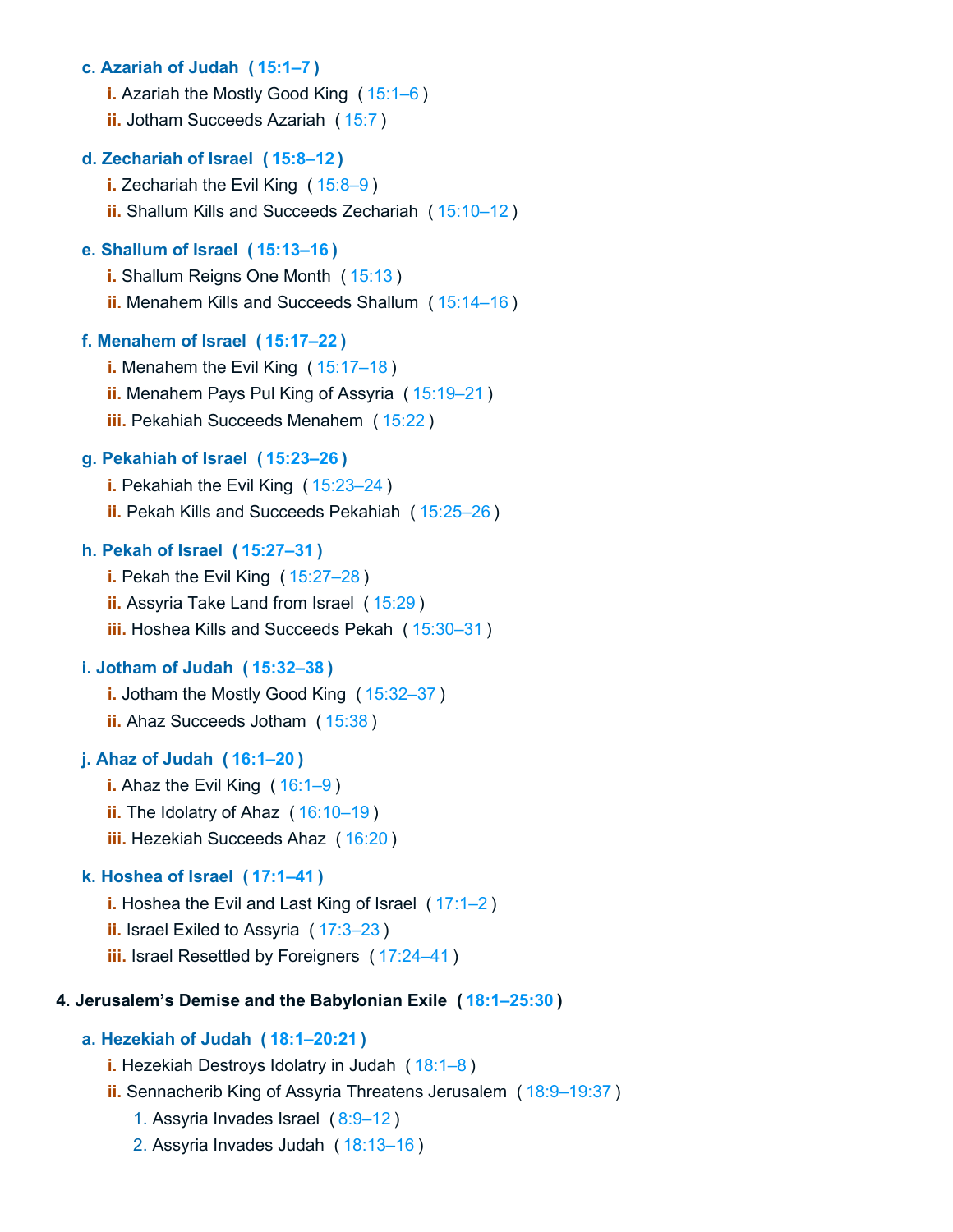- 3. Assyria Sieges Jerusalem ( [18:17–37](https://biblehub.com/bsb/2_kings/18.htm#17) )
- 4. Isaiah's Prophecy and Jerusalem's Deliverance ( [19:1–37](https://biblehub.com/bsb/2_kings/19.htm#1) )
- **iii.** Hezekiah's Illness and Recovery ([20:1–11](https://biblehub.com/bsb/2_kings/20.htm#1))
- **iv.** Hezekiah Shows His Treasures to Babylon ( [20:12–19](https://biblehub.com/bsb/2_kings/20.htm#12) )
- **v.** Manasseh Succeeds Hezekiah ( [20:20–21](https://biblehub.com/bsb/2_kings/20.htm#20) )

### **b. Manasseh of Judah ( [21:1–18](https://biblehub.com/bsb/2_kings/21.htm#1) )**

**i.** Manasseh the Evil King ( [21:1–9](https://biblehub.com/bsb/2_kings/21.htm#1) ) **ii.** Manasseh's Idolatries Rebuked ( [21:10–17](https://biblehub.com/bsb/2_kings/21.htm#10) ) **iii.** Amon Succeeds Manasseh ( [21:18](https://biblehub.com/bsb/2_kings/21.htm#18) )

### **c. Amon of Judah ( [21:19–26](https://biblehub.com/bsb/2_kings/21.htm#19) )**

**i.** Amon the Evil King ( [21:19–22](https://biblehub.com/bsb/2_kings/21.htm#19) ) **ii.** Amon's Murder and Avenging ( [21:23–24](https://biblehub.com/bsb/2_kings/21.htm#23) ) **iii.** Josiah Succeeds Amon ( [21:25–26](https://biblehub.com/bsb/2_kings/21.htm#25) )

### **d. Josiah of Judah ( [22:1–23:30](https://biblehub.com/bsb/2_kings/22.htm#1) )**

- **i.** Josiah the Good King ( $22:1-2$ )
- **ii.** Funding the Temple Repairs ( [22:3–7](https://biblehub.com/bsb/2_kings/22.htm#3) )
- **iii.** Finding the Book of the Law ( [22:8–20](https://biblehub.com/bsb/2_kings/22.htm#8) )
- **iv.** Josiah Returns the People to the LORD ( [23:1–27](https://biblehub.com/bsb/2_kings/23.htm#1) )
	- 1. Josiah Renews the Covenant ( [23:1–3](https://biblehub.com/bsb/2_kings/23.htm#1) )
	- 2. Josiah Destroys Idolatry ( [23:4–20](https://biblehub.com/bsb/2_kings/23.htm#4) )
	- 3. Josiah Restores the Passover ( [23:21–27](https://biblehub.com/bsb/2_kings/23.htm#21) )
- **v.** The Death of Josiah ( [23:28–29](https://biblehub.com/bsb/2_kings/23.htm#28) )
- **vi.** Jehoahaz Succeeds Josiah ( [23:30](https://biblehub.com/bsb/2_kings/23.htm#30) )

### **e. Jehoahaz of Judah ( [23:31–35](https://biblehub.com/bsb/2_kings/23.htm#31) )**

- **i.** Jehoahaz the Evil King ( [23:31–32](https://biblehub.com/bsb/2_kings/23.htm#31) )
- **ii.** Jehoahaz Exiled to Egypt ( [23:33](https://biblehub.com/bsb/2_kings/23.htm#33) )
- **iii.** Jehoiakim Succeeds Jehoahaz ( [23:34–35](https://biblehub.com/bsb/2_kings/23.htm#34) )

### **f. Jehoiakim of Judah ( [23:36–24:7](https://biblehub.com/bsb/2_kings/23.htm#36) )**

- **i.** Jehoiakim the Evil King ( [23:36–37](https://biblehub.com/bsb/2_kings/23.htm#36) )
- **ii.** Babylon Controls Jehoiakim ( [24:1–5](https://biblehub.com/bsb/2_kings/24.htm#1) )
- **iii.** Jehoiachin Succeeds Jehoiakim ( [24:6–7](https://biblehub.com/bsb/2_kings/24.htm#6) )

### **g. Jehoiachin of Judah ( [24:8–17](https://biblehub.com/bsb/2_kings/24.htm#8) )**

- **i.** Jehoiachin the Evil King ( [24:8–9](https://biblehub.com/bsb/2_kings/24.htm#8) )
- **ii.** The Captivity of Jerusalem ( [24:10–16](https://biblehub.com/bsb/2_kings/24.htm#10) )
- **iii.** The King of Babylon Makes Zedekiah King of Judah ( [24:17](https://biblehub.com/bsb/2_kings/24.htm#17) )

# **h. Zedekiah of Judah ( [24:18–25:21](https://biblehub.com/bsb/2_kings/24.htm#18) )**

- **i.** Zedekiah the Evil King ( [24:18–20](https://biblehub.com/bsb/2_kings/24.htm#18) ) **ii.** Nebuchadnezzar Besieges Jerusalem ( [25:1–7](https://biblehub.com/bsb/2_kings/25.htm#1) )
- **iii.** The Temple Destroyed ([25:8–17](https://biblehub.com/bsb/2_kings/25.htm#8))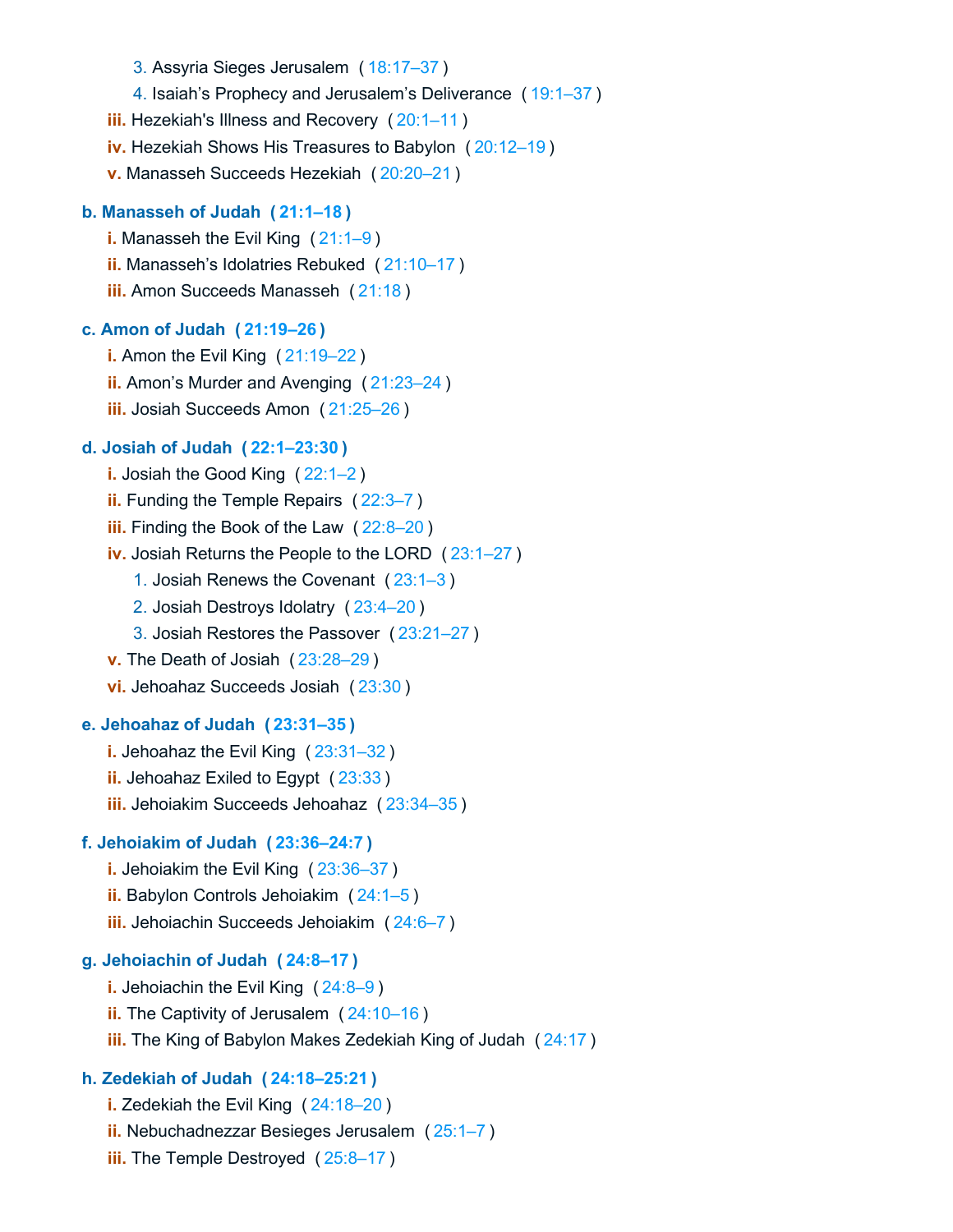**iv.** Captives Carried to Babylon ( [25:18–21](https://biblehub.com/bsb/2_kings/25.htm#18) )

- **i. Gedaliah Governs in Judah ( [25:22–26](https://biblehub.com/bsb/2_kings/25.htm#22) )**
	- **i.** Gedaliah Appointed by Nebuchadnezzar ( [25:22–24](https://biblehub.com/bsb/2_kings/25.htm#22) )
	- **ii.** The People Rebel and Flee to Egypt ( [25:25–26](https://biblehub.com/bsb/2_kings/25.htm#25) )

## **j. Jehoiachin Released from Prison in Babylon ( [25:27–30](https://biblehub.com/bsb/2_kings/25.htm#27) )**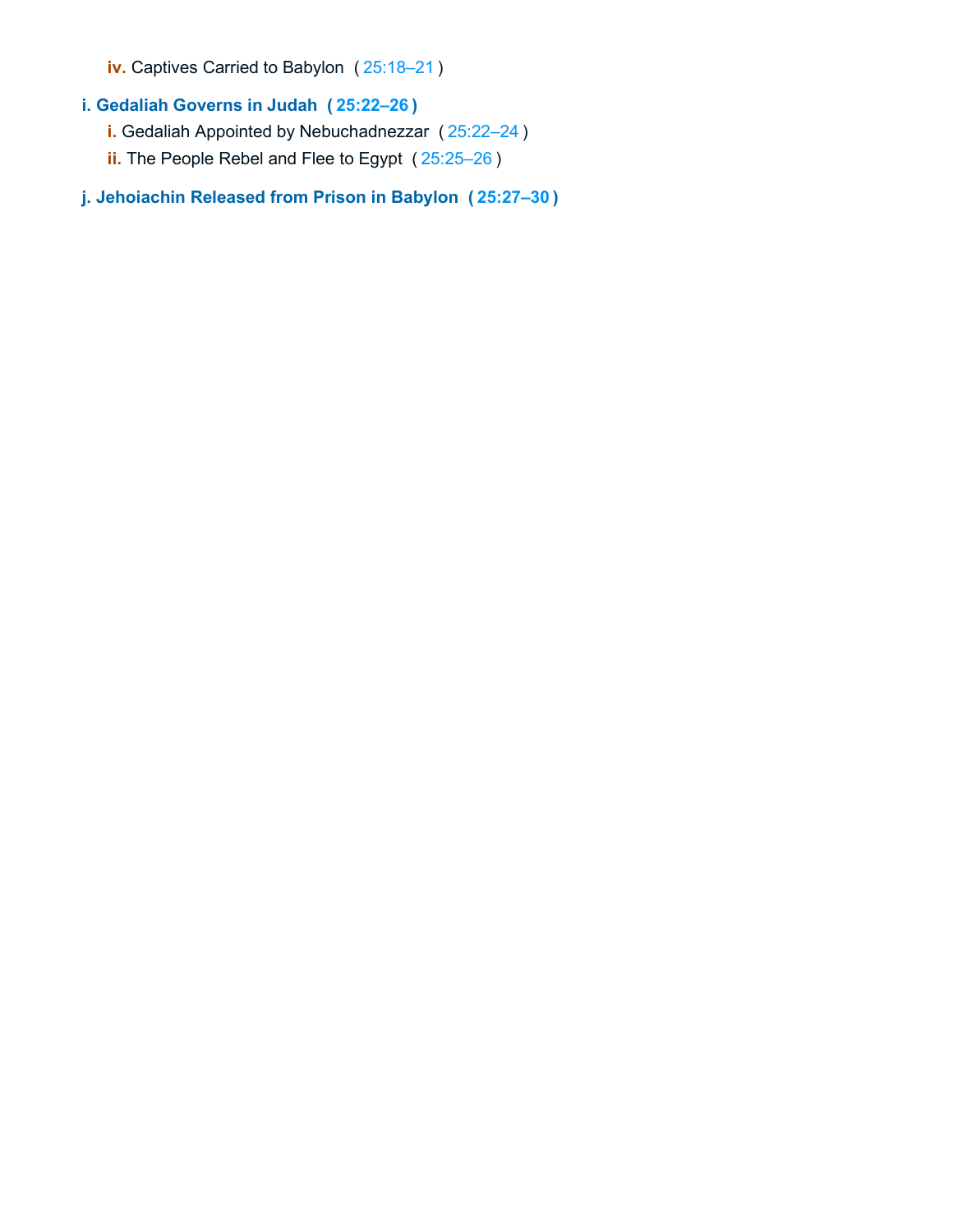```
1. Genealogies ( 1:1–9:44 )
   a. The Patriarchs ( 1:1–54 )
      i. From Adam to Abraham ( 1:1–27 )
      ii. The Descendants of Abraham ( 1:28–54 )
         1. Sons of Abraham ( 1:28–42 )
         2. The Rulers of Edom ( 1:43–54 )
   b. The Sons of Israel ( 2:1–7:40 )
      i. The Twelve Sons of Israel ( 2:1–2 )
      ii. The Sons of Judah (2:3-4:23)
         1. From Judah to David ( 2:3–55 )
         2. From David to the Babylonian Exile ( 3:1–24 )
         3. Other Descendants of Judah ( 4:1–23 )
      iii.4:24–43)
      iv. The Descendants of the Trans-Jordan Tribes ( 5:1–26 )
         1. The Sons of Reuben ( 5:1–10 )
         2. The Sons of Gad ( 5:11–22 )
         3. The Sons of the Half-Tribe of Manasseh ( 5:23–26 )
      v. The Sons of Levi ( 6:1–81 )
         1. The Descendants of Levi ( 6:1–30 )
         2. The Temple Musicians ( 6:31–47 )
         3. The Descendants of Aaron ( 6:48–52 )
         4. The Territory of the Levites ( 6:53–81 )
      vi. The Sons of Issachar ( 7:1–5 )
      vii. The Sons of Benjamin ( 7:6–12 )
      viii.7:13)
      ix. The Sons of Joseph (7:14-29)
         1. The Sons of Manasseh ( 7:14–19 )
         2. The Sons of Ephraim ( 7:20–29 )
      x. The Sons of Asher ( 7:30–40 )
   c. Saul the First King of Israel ( 8:1–40 )
      i. From Benjamin to Saul ( 8:1–32 )
      ii.8:33–40)
   d. The People of Jerusalem ( 9:1–44 )
2. The Reign of David ( 10:1–29:30 )
```
**a. The Overthrow and Death of Saul ( [10:1–14](https://biblehub.com/bsb/1_chronicles/10.htm#1) )**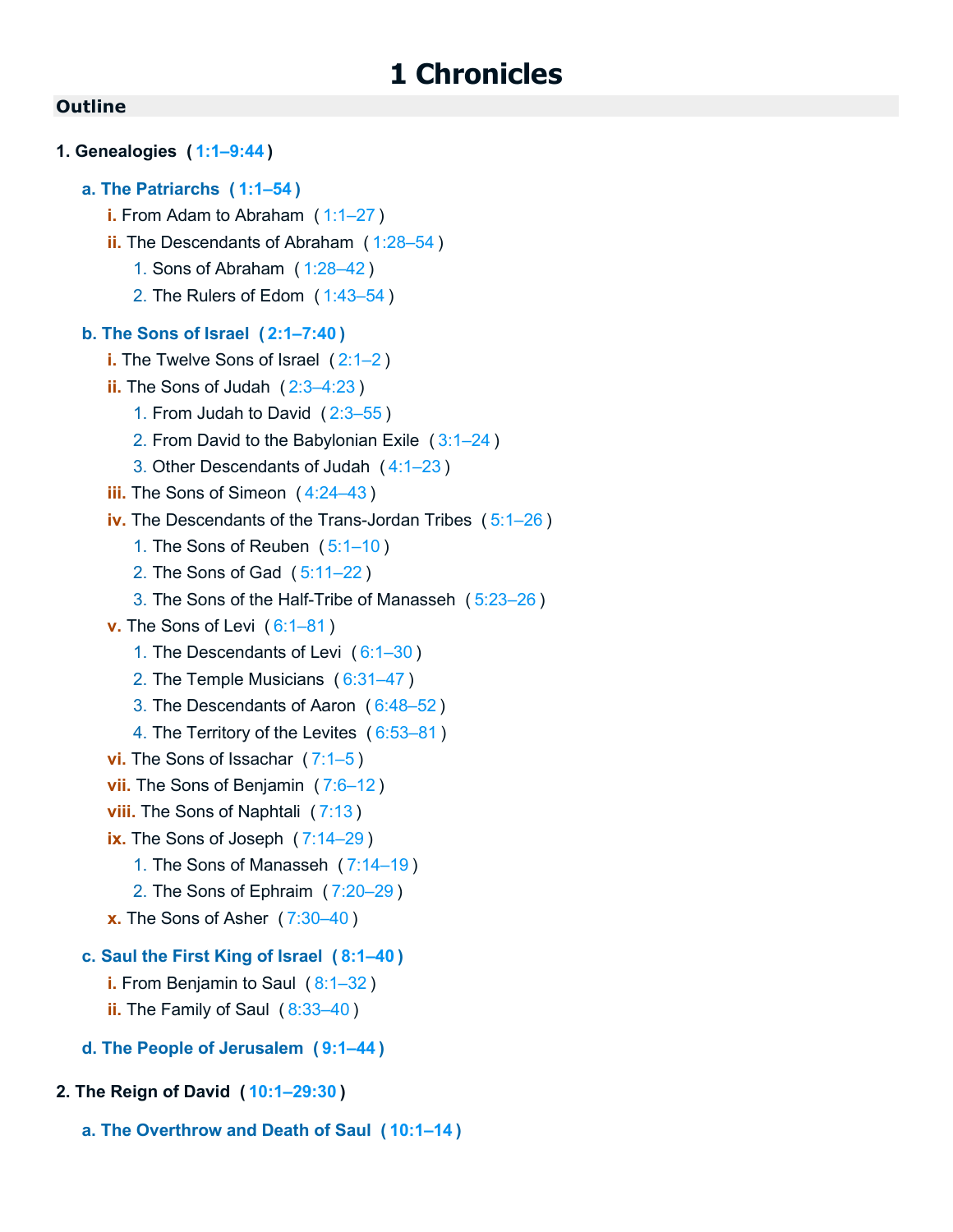## **b. Transition to King David ( [11:1–9](https://biblehub.com/bsb/1_chronicles/11.htm#1) )**

- **i.** David Anointed King of Israel ( [11:1–3](https://biblehub.com/bsb/1_chronicles/11.htm#1) )
- **ii.** David Conquers Jerusalem ( [11:4–9](https://biblehub.com/bsb/1_chronicles/11.htm#4) )

## **c. David's Mighty Men ( [11:10–12:40](https://biblehub.com/bsb/1_chronicles/11.htm#10) )**

- **i.** The Mighty Men ( [11:10–47](https://biblehub.com/bsb/1_chronicles/11.htm#10) )
- **ii.** The Mighty Men Join David at Ziklag ( [12:1–22](https://biblehub.com/bsb/1_chronicles/12.htm#1) )
- **iii.** David's Army Grows at Hebron ( [12:23–40](https://biblehub.com/bsb/1_chronicles/12.htm#23) )

## **d. The Ark of the Covenant ( [13:1–16:43](https://biblehub.com/bsb/1_chronicles/13.htm#1) )**

- **i.** David Fetches the Ark ( [13:1–7](https://biblehub.com/bsb/1_chronicles/13.htm#1) )
- **ii.** Uzzah Touches the Ark ( [13:8–14](https://biblehub.com/bsb/1_chronicles/13.htm#8) )
- **iii.** David's Family Grows ( [14:1–7](https://biblehub.com/bsb/1_chronicles/14.htm#1) )
- **iv.** Two Victories over the Philistines ( [14:8–17](https://biblehub.com/bsb/1_chronicles/14.htm#8) )
- **v.** Transporting the Ark to Jerusalem ( [15:1–16:43](https://biblehub.com/bsb/1_chronicles/15.htm#1) )
	- 1. Procedure for Moving the Ark ( [15:1–28](https://biblehub.com/bsb/1_chronicles/15.htm#1) )
	- 2. Michal's Contempt for David ( [15:29](https://biblehub.com/bsb/1_chronicles/15.htm#29) )
	- 3. A Tent for the Ark ( [16:1–6](https://biblehub.com/bsb/1_chronicles/16.htm#1) )
	- 4. David's Psalm of Thanksgiving ( [16:7–36](https://biblehub.com/bsb/1_chronicles/16.htm#7) )
	- 5. Worship Before the Ark ( [16:37–43](https://biblehub.com/bsb/1_chronicles/16.htm#37) )

## **e. The Davidic Covenant ( [17:1–27](https://biblehub.com/bsb/1_chronicles/17.htm#1) )**

## **f. David's Military Conquests ( [18:1–20:8](https://biblehub.com/bsb/1_chronicles/18.htm#1) )**

- **i.** David's Triumphs ( [18:1–17](https://biblehub.com/bsb/1_chronicles/18.htm#1) )
- **ii.** David and the Ammonites ([19:1–20:3](https://biblehub.com/bsb/1_chronicles/19.htm#1))
- **iii.** Battles Against the Philistines ( $20:4-8$ )

## **g. The Sin of the Census ( [21:1–30](https://biblehub.com/bsb/1_chronicles/21.htm#1) )**

- **i.** David Takes a Census ( [21:1–6](https://biblehub.com/bsb/1_chronicles/21.htm#1) )
- **ii.** Judgement for David's Sin ( [21:7–13](https://biblehub.com/bsb/1_chronicles/21.htm#7) )
- **iii.** A Plague on Israel ( [21:14–17](https://biblehub.com/bsb/1_chronicles/21.htm#14) )
- **iv.** David Purchases the Threshing Floor ( [21:18–30](https://biblehub.com/bsb/1_chronicles/21.htm#18) )

## **h. The Temple ( [22:1–29:20](https://biblehub.com/bsb/1_chronicles/22.htm#1) )**

- **i.** Preparations for the Temple ( [22:1–19](https://biblehub.com/bsb/1_chronicles/22.htm#1) )
- **ii.** The Temple Service ( [23:1—26:32](https://biblehub.com/bsb/1_chronicles/23.htm#1%E2%80%9426.htm#32) )
	- 1. The Levites ( [23:1–32](https://biblehub.com/bsb/1_chronicles/23.htm#1) )
		- a. The Division of the Levites ( [23:1–6](https://biblehub.com/bsb/1_chronicles/23.htm#1) )
		- b. The Gershonites ( [23:7–11](https://biblehub.com/bsb/1_chronicles/23.htm#7) )
		- c. The Kohathites ( [23:12–20](https://biblehub.com/bsb/1_chronicles/23.htm#12) )
		- d. The Merarites ( [23:21–23](https://biblehub.com/bsb/1_chronicles/23.htm#21) )
		- e. Levites Duties Revised ( [23:24–32](https://biblehub.com/bsb/1_chronicles/23.htm#24) )
	- 2. The Divisions of the Priests ( [24:1–31](https://biblehub.com/bsb/1_chronicles/24.htm#1) )
	- 3. The Divisions of the Musicians ( [25:1–31](https://biblehub.com/bsb/1_chronicles/25.htm#1) )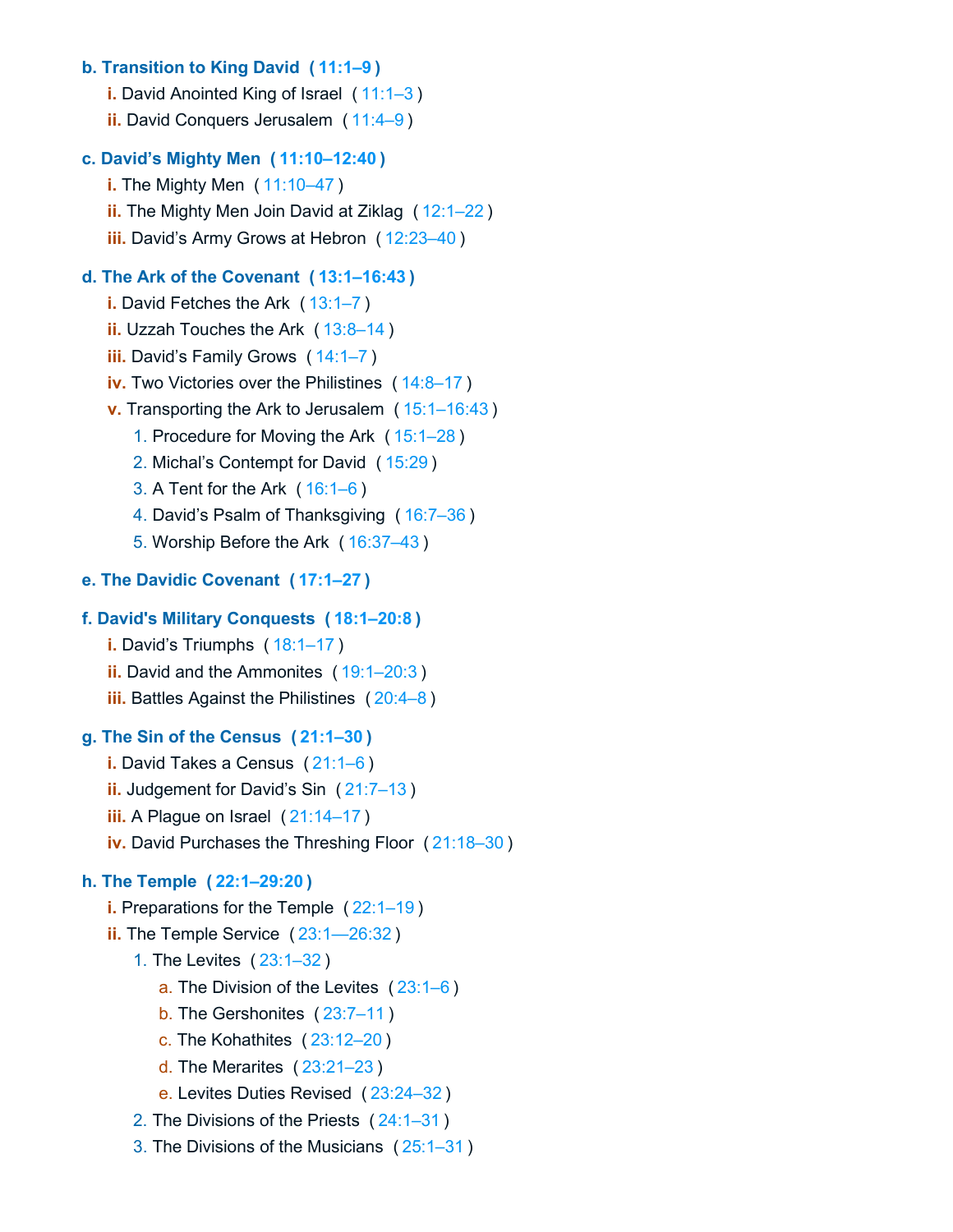- 4. The Division on the Gatekeepers ( [26:1–19](https://biblehub.com/bsb/1_chronicles/26.htm#1) )
- 5. The Treasurers, Officers, and Judges ( [26:20–32](https://biblehub.com/bsb/1_chronicles/26.htm#20) )
- **iii.** Leadership Structure of the Kingdom ( $27:1-34$ )
- **iv.** Solomon and the Temple ( [28:1–29:20](https://biblehub.com/bsb/1_chronicles/28.htm#1) )
	- 1. David Commissions Solomon ( [28:1–10](https://biblehub.com/bsb/1_chronicles/28.htm#1) )
	- 2. The Plans for the Temple ( [28:11–21](https://biblehub.com/bsb/1_chronicles/28.htm#11) )
	- 3. Offerings for the Temple ( [29:1–9](https://biblehub.com/bsb/1_chronicles/29.htm#1) )
	- 4. David's Prayer of Blessing ( [29:10–20](https://biblehub.com/bsb/1_chronicles/29.htm#10) )

## **i. Solomon Succeeds David ( [29:21–30](https://biblehub.com/bsb/1_chronicles/29.htm#21) )**

- **i.** Solomon Anointed King ( [29:21–25](https://biblehub.com/bsb/1_chronicles/29.htm#21) )
- **ii.** David's Reign and Death ( [29:26–30](https://biblehub.com/bsb/1_chronicles/29.htm#26) )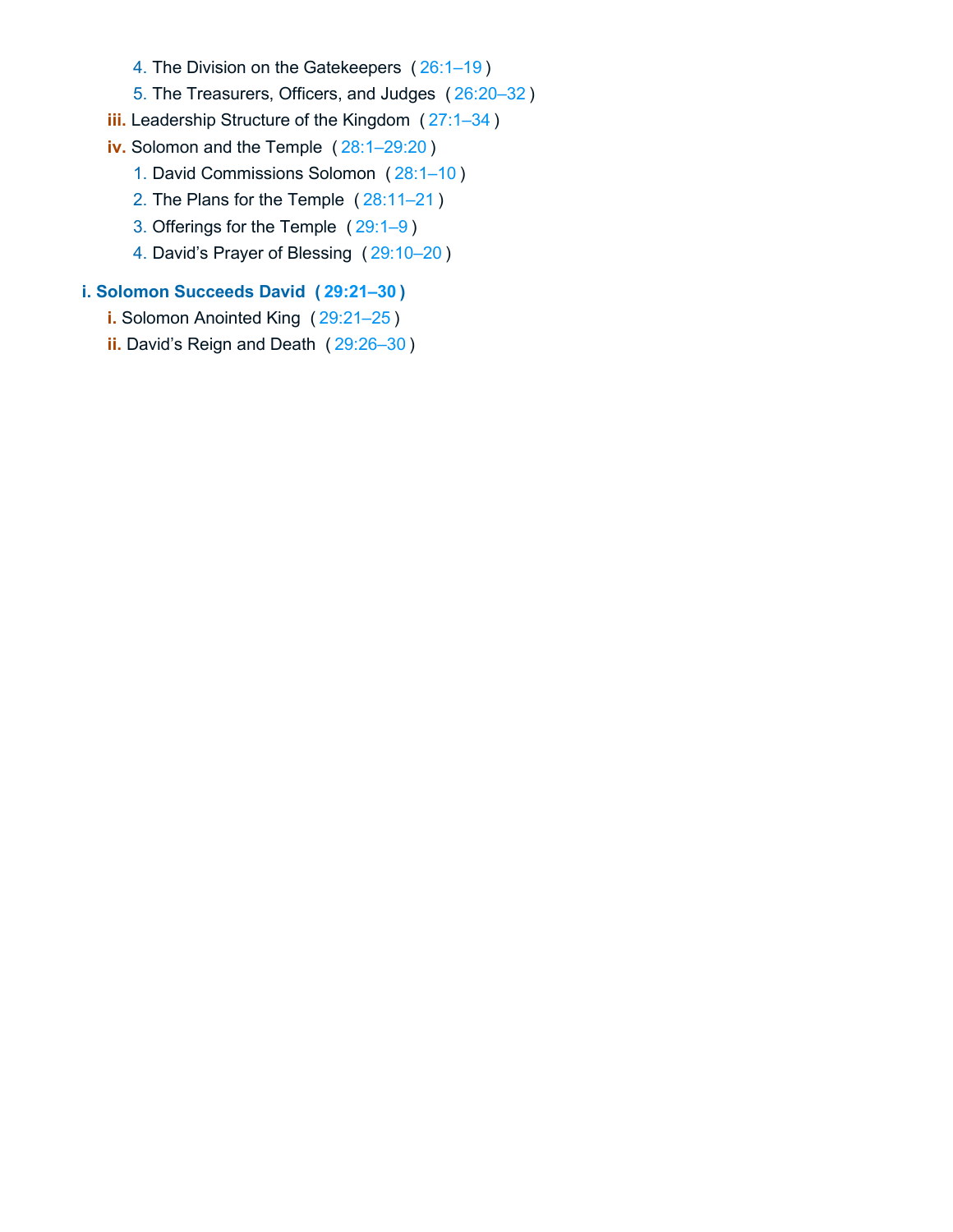# **2 Chronicles**

## **Outline**

- **1. The Reign of Solomon ( [1:1–9:31](https://biblehub.com/bsb/2_chronicles/1.htm#1) )**
	- **a. Solomon's Prayer for Wisdom ( [1:1–13](https://biblehub.com/bsb/2_chronicles/1.htm#1) )**
	- **b. Solomon's Riches ( [1:14–17](https://biblehub.com/bsb/2_chronicles/1.htm#14) )**

#### **c. The Temple ( [2:1–7:22](https://biblehub.com/bsb/2_chronicles/2.htm#1) )**

- **i.** Preparations for the Temple ([2:1–18](https://biblehub.com/bsb/2_chronicles/2.htm#1))
- **ii.** Construction of the Temple ([3:1–5:1](https://biblehub.com/bsb/2_chronicles/3.htm#1))
	- 1. Construction Begins ( [3:1–4](https://biblehub.com/bsb/2_chronicles/3.htm#1) )
	- 2. The Temple's Interior ( [3:5–9](https://biblehub.com/bsb/2_chronicles/3.htm#5) )
	- 3. The Cherubim ( [3:10–13](https://biblehub.com/bsb/2_chronicles/3.htm#10) )
	- 4. The Veil and Pillars ( [3:14–17](https://biblehub.com/bsb/2_chronicles/3.htm#14) )
	- 5. The Bronze Altar and Molten Sea ( [4:1–5](https://biblehub.com/bsb/2_chronicles/4.htm#1) )
	- 6. The Ten Basins, Lampstands, and Tables ( [4:6–8](https://biblehub.com/bsb/2_chronicles/4.htm#6) )
	- 7. The Courts ( [4:9–10](https://biblehub.com/bsb/2_chronicles/4.htm#9) )
	- 8. Completion of the Bronze Works ( [4:11–18](https://biblehub.com/bsb/2_chronicles/4.htm#11) )
	- 9. Completion of the Gold Furnishings ( [4:19–5:1](https://biblehub.com/bsb/2_chronicles/4.htm#19) )
- **iii.** Dedication of the Temple ( [5:2–7:22](https://biblehub.com/bsb/2_chronicles/5.htm#2) )
	- 1. The Ark Enters the Temple ( [5:1–14](https://biblehub.com/bsb/2_chronicles/5.htm#1) )
	- 2. Solomon Blesses the LORD ( [6:1–11](https://biblehub.com/bsb/2_chronicles/6.htm#1) )
	- 3. Solomon's Prayer of Dedication ( [6:12–42](https://biblehub.com/bsb/2_chronicles/6.htm#12) )
	- 4. The LORD's Presence Fills the Temple ( [7:1–3](https://biblehub.com/bsb/2_chronicles/7.htm#1) )
	- 5. Sacrifices of Dedication ( [7:4–10](https://biblehub.com/bsb/2_chronicles/7.htm#4) )
	- 6. The LORD's Response to Solomon ( [7:11–22](https://biblehub.com/bsb/2_chronicles/7.htm#11) )

#### **d. Solomon's Additional Achievements ( [8:1–18](https://biblehub.com/bsb/2_chronicles/8.htm#1) )**

### **e. Solomon's Reputation ( [9:1–28](https://biblehub.com/bsb/2_chronicles/9.htm#1) )**

- **i.** The Queen of Sheba (9:1-12)
- **ii.** Solomon's Wealth and Splendor ( [9:13–28](https://biblehub.com/bsb/2_chronicles/9.htm#13) )

## **f. The Death of Solomon ( [9:29–31](https://biblehub.com/bsb/2_chronicles/9.htm#29) )**

- **i.** Solomon's Reign ( [9:29–30](https://biblehub.com/bsb/2_chronicles/9.htm#29) )
- **ii.** Rehoboam Succeeds Solomon ( [9:31](https://biblehub.com/bsb/2_chronicles/9.htm#31) )

#### **2. The Rest of the Kings of Judah ( [10:1–36:23](https://biblehub.com/bsb/2_chronicles/10.htm#1) )**

## **a. Rehoboam ( [10:1–12:16](https://biblehub.com/bsb/2_chronicles/10.htm#1) )**

- **i.** Rebellion against Rehoboam ( [10:1–15](https://biblehub.com/bsb/2_chronicles/10.htm#1) )
- **ii.** The Kingdom Divided ( [10:16–12:12](https://biblehub.com/bsb/2_chronicles/10.htm#16) )
- **iii.** Rehoboam's Reign and Death ( [12:13–16](https://biblehub.com/bsb/2_chronicles/12.htm#13) )
	- 1. Rehoboam the Evil King ( [12:13–15](https://biblehub.com/bsb/2_chronicles/12.htm#13) )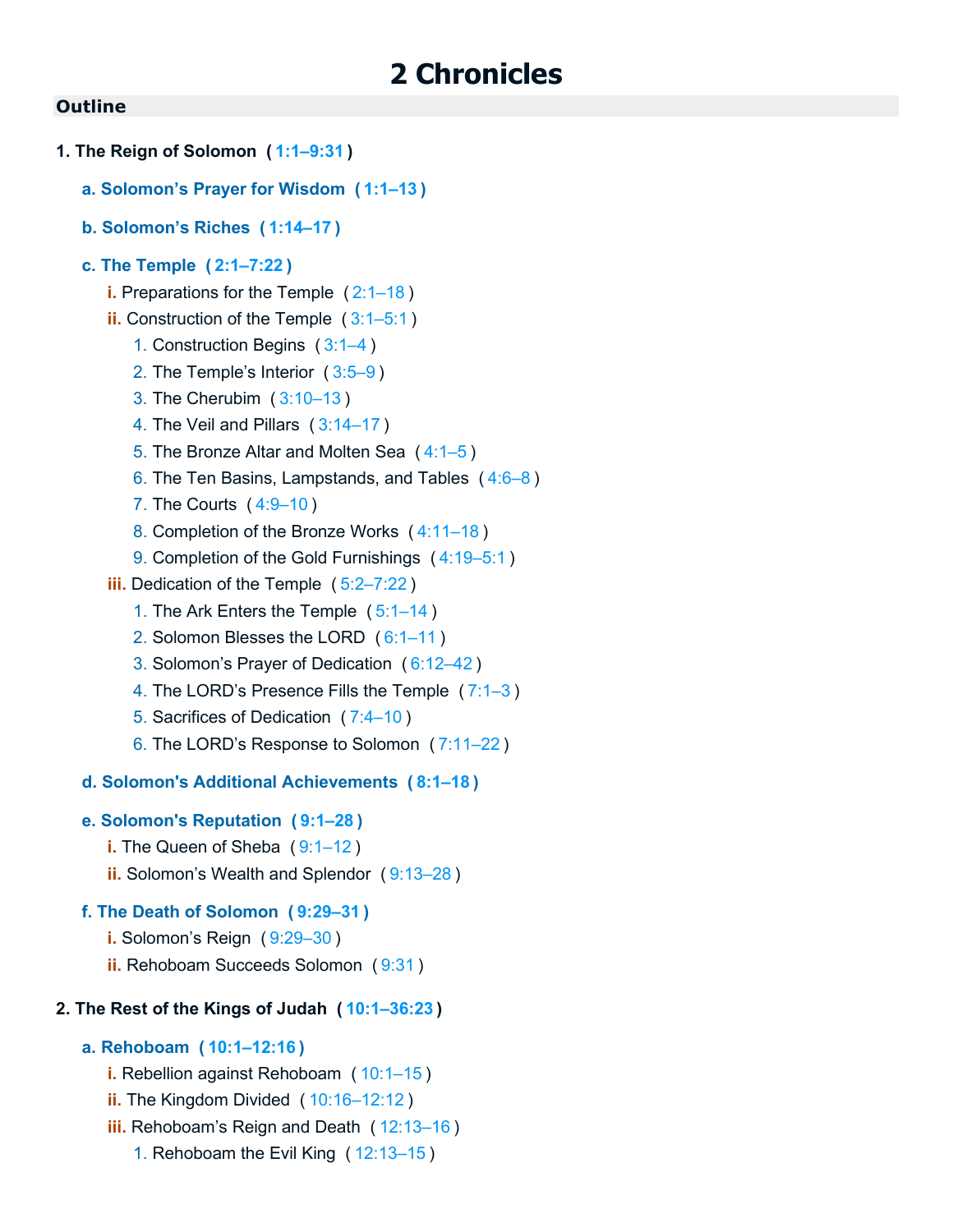#### 2. Abijah Succeeded Rehoboam ( [12:16](https://biblehub.com/bsb/2_chronicles/12.htm#16) )

## **b. Abijah ( [13:1–22](https://biblehub.com/bsb/2_chronicles/13.htm#1) )**

**i.** Abijah Reigns in Judah ( [13:1–3](https://biblehub.com/bsb/2_chronicles/13.htm#1) ) **ii.** Civil War against Jeroboam ( [13:4–22](https://biblehub.com/bsb/2_chronicles/13.htm#4) )

## **c. Asa ( [14:1–16:14](https://biblehub.com/bsb/2_chronicles/14.htm#1) )**

**i.** Good King Asa ( [14:1–15](https://biblehub.com/bsb/2_chronicles/14.htm#1) ) **ii.** Asa's Reforms ( [15:1–19](https://biblehub.com/bsb/2_chronicles/15.htm#1) ) **iii.** War between Asa and Baasha ( [16:1–10](https://biblehub.com/bsb/2_chronicles/16.htm#1) ) **iv.** Asa's Death and Burial ( [16:11–14](https://biblehub.com/bsb/2_chronicles/16.htm#11) )

#### **d. Jehoshaphat ( [17:1–20:37](https://biblehub.com/bsb/2_chronicles/17.htm#1) )**

- **i.** Good King Jehoshaphat ( [17:1–19](https://biblehub.com/bsb/2_chronicles/17.htm#1) )
- **ii.** Jehoshaphat of Judah and Ahab of Israel ( [18:1–34](https://biblehub.com/bsb/2_chronicles/18.htm#1) )
	- 1. Jehoshaphat Allies with Ahab ( [18:1–11](https://biblehub.com/bsb/2_chronicles/18.htm#1) )
	- 2. Micaiah Prophesies against Ahab ( [18:12–27](https://biblehub.com/bsb/2_chronicles/18.htm#12) )
	- 3. Ahab's Defeat and Death ( [18:28–34](https://biblehub.com/bsb/2_chronicles/18.htm#28) )
- **iii.** Jehoshaphat's Reforms ( [19:1–11](https://biblehub.com/bsb/2_chronicles/19.htm#1) )
- **iv.** War against Jehoshaphat ( [20:1–37](https://biblehub.com/bsb/2_chronicles/20.htm#1) )

#### **e. Jehoram ( [21:1–20](https://biblehub.com/bsb/2_chronicles/21.htm#1) )**

**i.** Jehoram Succeeds Jehoshaphat ( [21:1–3](https://biblehub.com/bsb/2_chronicles/21.htm#1) ) **ii.** Jehoram the Evil King ( [21:4–15](https://biblehub.com/bsb/2_chronicles/21.htm#4) )

**iii.** Jehoram's Disease and Death ( [21:16–20](https://biblehub.com/bsb/2_chronicles/21.htm#16) )

## **f. Ahaziah ( [22:1–9](https://biblehub.com/bsb/2_chronicles/22.htm#1) )**

**i.** Ahaziah the Evil King ([22:1–7](https://biblehub.com/bsb/2_chronicles/22.htm#1)) **ii.** Jehu Kills Ahaziah ( [22:8–9](https://biblehub.com/bsb/2_chronicles/22.htm#8) )

#### **g. Joash ( [22:10–24:27](https://biblehub.com/bsb/2_chronicles/22.htm#10) )**

**i.** Joash Hidden from Athaliah ( [22:10–12](https://biblehub.com/bsb/2_chronicles/22.htm#10) ) **ii.** Joash Anointed King of Judah ( [23:1–11](https://biblehub.com/bsb/2_chronicles/23.htm#1) ) **iii.** The Death of Athaliah ( [23:12–15](https://biblehub.com/bsb/2_chronicles/23.htm#12) ) **iv.** Jehoiada the Priest Restores the Worship of the LORD ( [23:16–21](https://biblehub.com/bsb/2_chronicles/23.htm#16) ) **v.** Joash Repairs the Temple ( [24:1–14](https://biblehub.com/bsb/2_chronicles/24.htm#1) ) **vi.** Jehoiada the Priest's Death and Burial ( [24:15–16](https://biblehub.com/bsb/2_chronicles/24.htm#15) ) **vii.** The Wickedness of Joash ( [24:17–22](https://biblehub.com/bsb/2_chronicles/24.htm#17) ) **viii.** The Death of Joash ( [24:23–27](https://biblehub.com/bsb/2_chronicles/24.htm#23) )

#### **h. Amaziah ( [25:1–28](https://biblehub.com/bsb/2_chronicles/25.htm#1) )**

- **i.** Good King Amaziah ( [25:1–4](https://biblehub.com/bsb/2_chronicles/25.htm#1) )
- **ii.** Amaziah's Victories ( [25:5–13](https://biblehub.com/bsb/2_chronicles/25.htm#5) )
- **iii.** Amaziah Rebuked for Idolatry ( [25:14–16](https://biblehub.com/bsb/2_chronicles/25.htm#14) )
- **iv.** Jehoash of Israel Defeats Amaziah ( [25:17–24](https://biblehub.com/bsb/2_chronicles/25.htm#17) )
- **v.** The Death of Amaziah ( [25:25–28](https://biblehub.com/bsb/2_chronicles/25.htm#25) )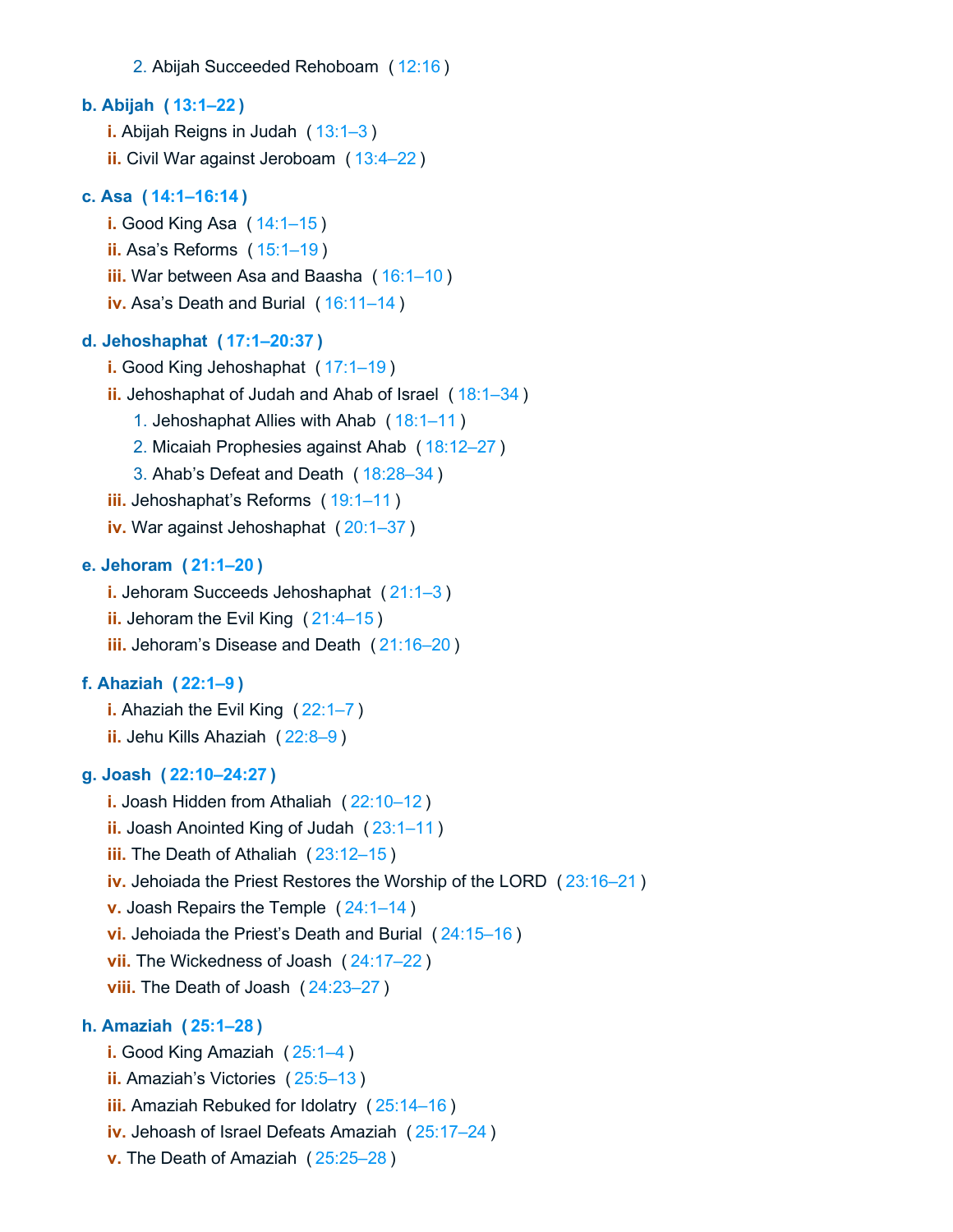## **i. Uzziah ( [26:1–23](https://biblehub.com/bsb/2_chronicles/26.htm#1) )**

- **i.** Good King Uzziah ( [26:1–5](https://biblehub.com/bsb/2_chronicles/26.htm#1) )
- **ii.** Uzziah's Victories ( [26:6–15](https://biblehub.com/bsb/2_chronicles/26.htm#6) )
- **iii.** Uzziah's Pride, Punishment, and Death ( [26:16–23](https://biblehub.com/bsb/2_chronicles/26.htm#16) )

## **j. Jotham ( [27:1–9](https://biblehub.com/bsb/2_chronicles/27.htm#1) )**

## **k. Ahaz ( [28:1–27](https://biblehub.com/bsb/2_chronicles/28.htm#1) )**

- **i.** Ahaz the Evil King ( $28:1-4$ )
- **ii.** Aram Defeats Ahaz ( [28:5–15](https://biblehub.com/bsb/2_chronicles/28.htm#5) )
- **iii.** The Idolatry of Ahaz ( [28:16–27](https://biblehub.com/bsb/2_chronicles/28.htm#16) )

#### **l. Hezekiah ( [29:1–32:33](https://biblehub.com/bsb/2_chronicles/29.htm#1) )**

- **i.** The Temple ( [29:1–36](https://biblehub.com/bsb/2_chronicles/29.htm#1) )
	- 1. Hezekiah Cleanses the Temple ( [29:1–19](https://biblehub.com/bsb/2_chronicles/29.htm#1) )
	- 2. Hezekiah Restores the Temple ( [29:20–36](https://biblehub.com/bsb/2_chronicles/29.htm#20) )
- **ii.** The Passover (30:1-27)
	- 1. Hezekiah Proclaims a Passover in Israel and Judah ( [30:1–12](https://biblehub.com/bsb/2_chronicles/30.htm#1) )
	- 2. Hezekiah Celebrates the Passover ( [30:13–27](https://biblehub.com/bsb/2_chronicles/30.htm#13) )
- **iii.** The People Return to the LORD ( [31:1–21](https://biblehub.com/bsb/2_chronicles/31.htm#1) )
	- 1. The Destruction of Idols ( [31:1–2](https://biblehub.com/bsb/2_chronicles/31.htm#1) )
	- 2. Contributions for Worship ( [31:3–10](https://biblehub.com/bsb/2_chronicles/31.htm#3) )
	- 3. Hezekiah Organizes the Priests ( [31:11–21](https://biblehub.com/bsb/2_chronicles/31.htm#11) )
- **iv.** Assyria Invades Judah ( [32:1–23](https://biblehub.com/bsb/2_chronicles/32.htm#1) )
	- 1. Sennacherib King of Assyria Threatens Jerusalem ( [32:1–19](https://biblehub.com/bsb/2_chronicles/32.htm#1) )
	- 2. Jerusalem Delivered from the Assyrians ( [32:20–23](https://biblehub.com/bsb/2_chronicles/32.htm#20) )
- **v.** Hezekiah's Illness and Recovery ( [32:24–31](https://biblehub.com/bsb/2_chronicles/32.htm#24) )
- **vi.** Hezekiah's Death ( [32:32–33](https://biblehub.com/bsb/2_chronicles/32.htm#32) )

## **m. Manasseh ( [33:1–20](https://biblehub.com/bsb/2_chronicles/33.htm#1) )**

- **i.** Manasseh the Evil King ( [33:1–9](https://biblehub.com/bsb/2_chronicles/33.htm#1) )
- **ii.** Manasseh's Repentance and Restoration ( [33:10–20](https://biblehub.com/bsb/2_chronicles/33.htm#10) )

## **n. Amon ( [33:21–25](https://biblehub.com/bsb/2_chronicles/33.htm#21) )**

#### **o. Josiah ( [34:1–35:26](https://biblehub.com/bsb/2_chronicles/34.htm#1) )**

**i.** Good King Josiah ( [34:1–2](https://biblehub.com/bsb/2_chronicles/34.htm#1) ) **ii.** Josiah Destroys Idolatry ( [34:3–7](https://biblehub.com/bsb/2_chronicles/34.htm#3) ) **iii.** Josiah Repairs the Temple ( [34:8–28](https://biblehub.com/bsb/2_chronicles/34.htm#8) ) **iv.** Josiah Renews the Covenant ( [34:29–33](https://biblehub.com/bsb/2_chronicles/34.htm#29) ) **v.** Josiah Restores the Passover ( [35:1–19](https://biblehub.com/bsb/2_chronicles/35.htm#1) ) **vi.** The Death of Josiah ( [35:20–26](https://biblehub.com/bsb/2_chronicles/35.htm#20) )

## **p. The Path to Exile ( [36:1–14](https://biblehub.com/bsb/2_chronicles/36.htm#1) )**

- **i.** Jehoahaz Succeeds Josiah ( [36:1–4](https://biblehub.com/bsb/2_chronicles/36.htm#1) )
- **ii.** Jehoiakim Reigns in Judah ( [36:5–8](https://biblehub.com/bsb/2_chronicles/36.htm#5) )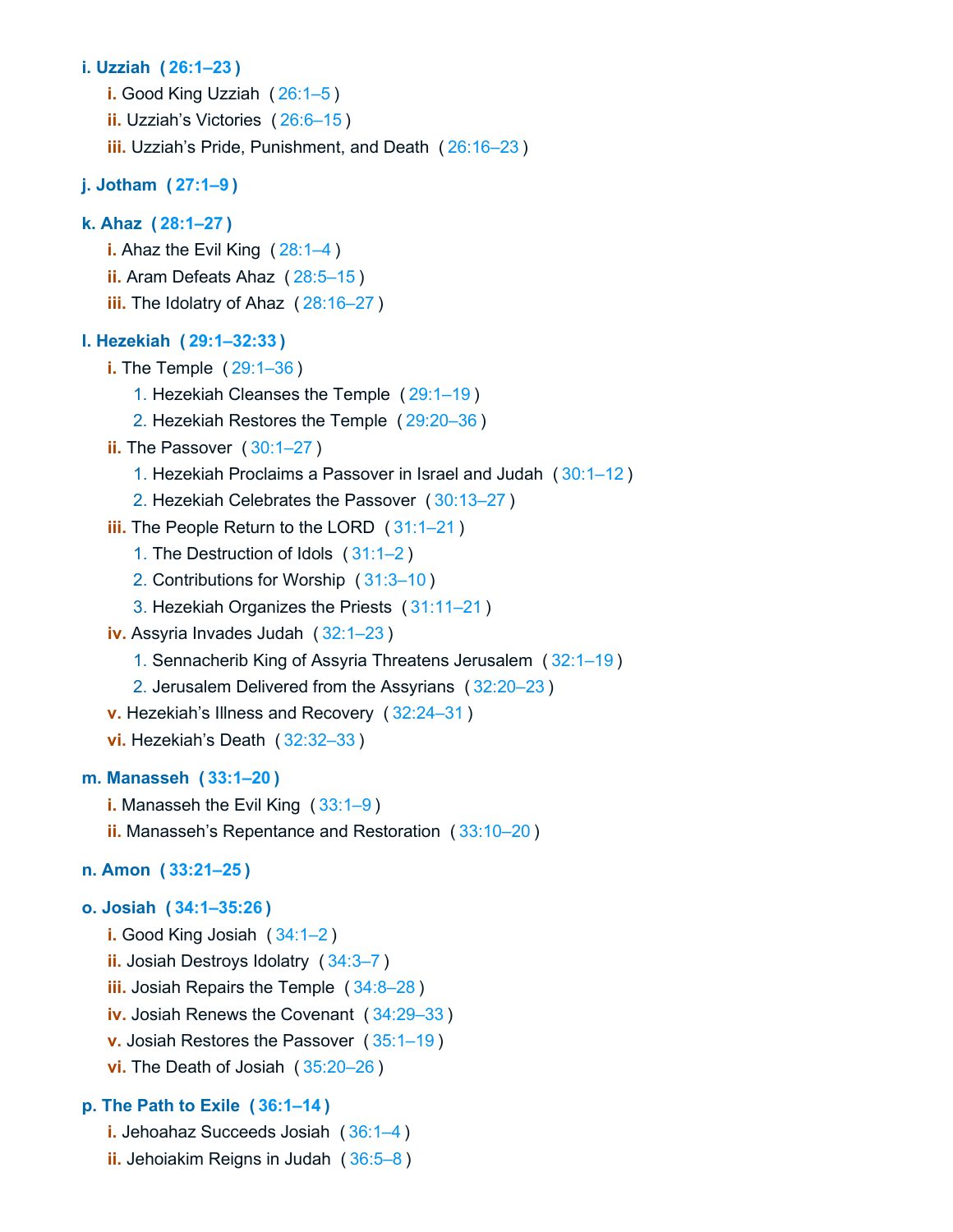- **iii.** Jehoiachin Reigns in Judah ( [36:9–10](https://biblehub.com/bsb/2_chronicles/36.htm#9) )
- **iv.** Zedekiah Reigns in Judah ( [36:11–14](https://biblehub.com/bsb/2_chronicles/36.htm#11) )
- **q. The Babylonian Exile ( [36:15–21](https://biblehub.com/bsb/2_chronicles/36.htm#15) )**
- **r. The Promise of Restoration ( [36:22–23](https://biblehub.com/bsb/2_chronicles/36.htm#22) )**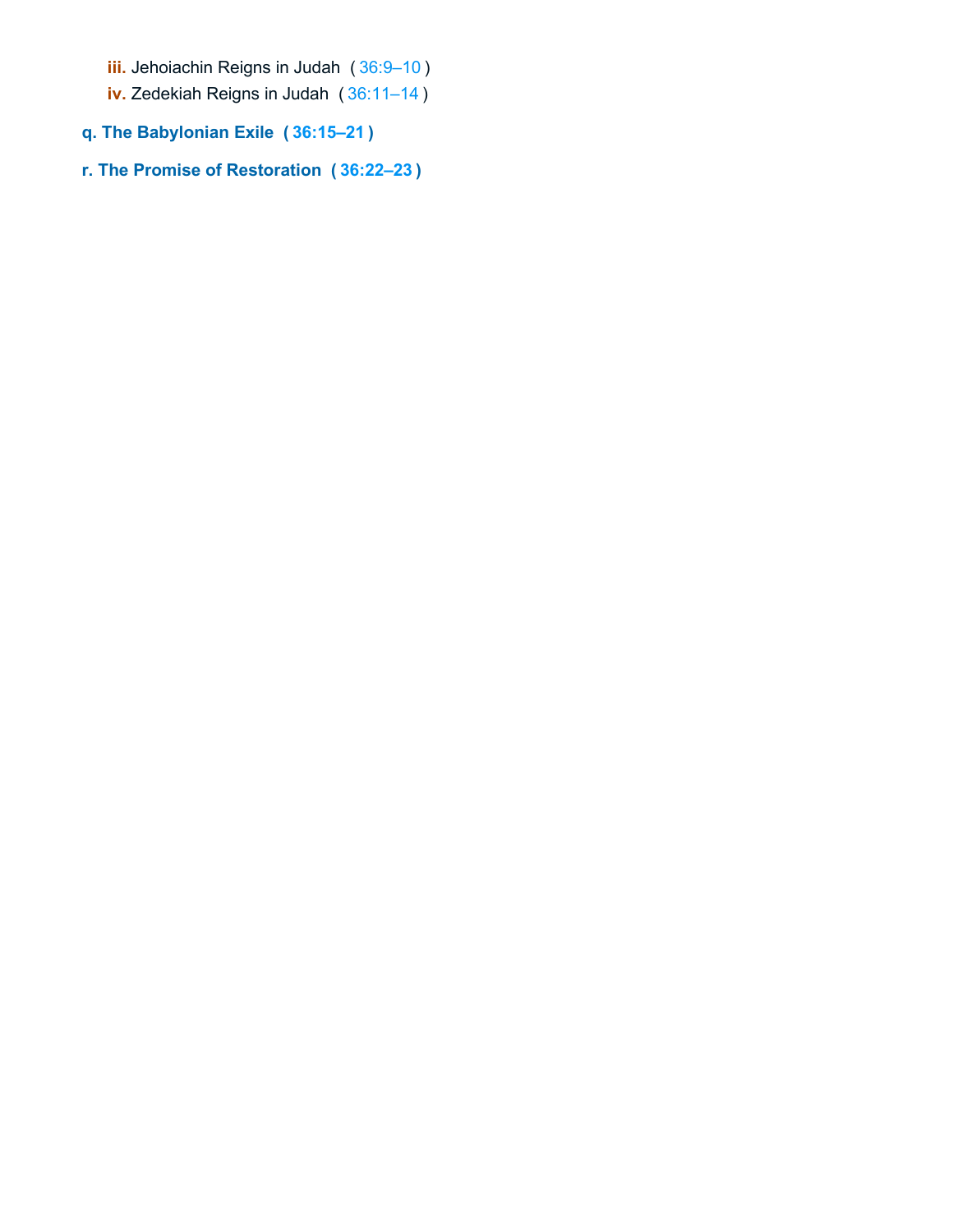# **b. Ezra's Revival ( [9:1–10:44](https://biblehub.com/bsb/ezra/9.htm#1) )**

- **i.** Intermarriage with Neighboring Peoples ( [9:1–4](https://biblehub.com/bsb/ezra/9.htm#1) )
- **ii.** Ezra's Prayer of Confession ( [9:5–15](https://biblehub.com/bsb/ezra/9.htm#5) )
- **iii.** Shecaniah Encourages Ezra ( [10:1–5](https://biblehub.com/bsb/ezra/10.htm#1) )
- **iv.** The People's Confession of Sin ( [10:6–17](https://biblehub.com/bsb/ezra/10.htm#6) )
- **v.** Those Guilty of Intermarriage ( [10:18–44](https://biblehub.com/bsb/ezra/10.htm#18) )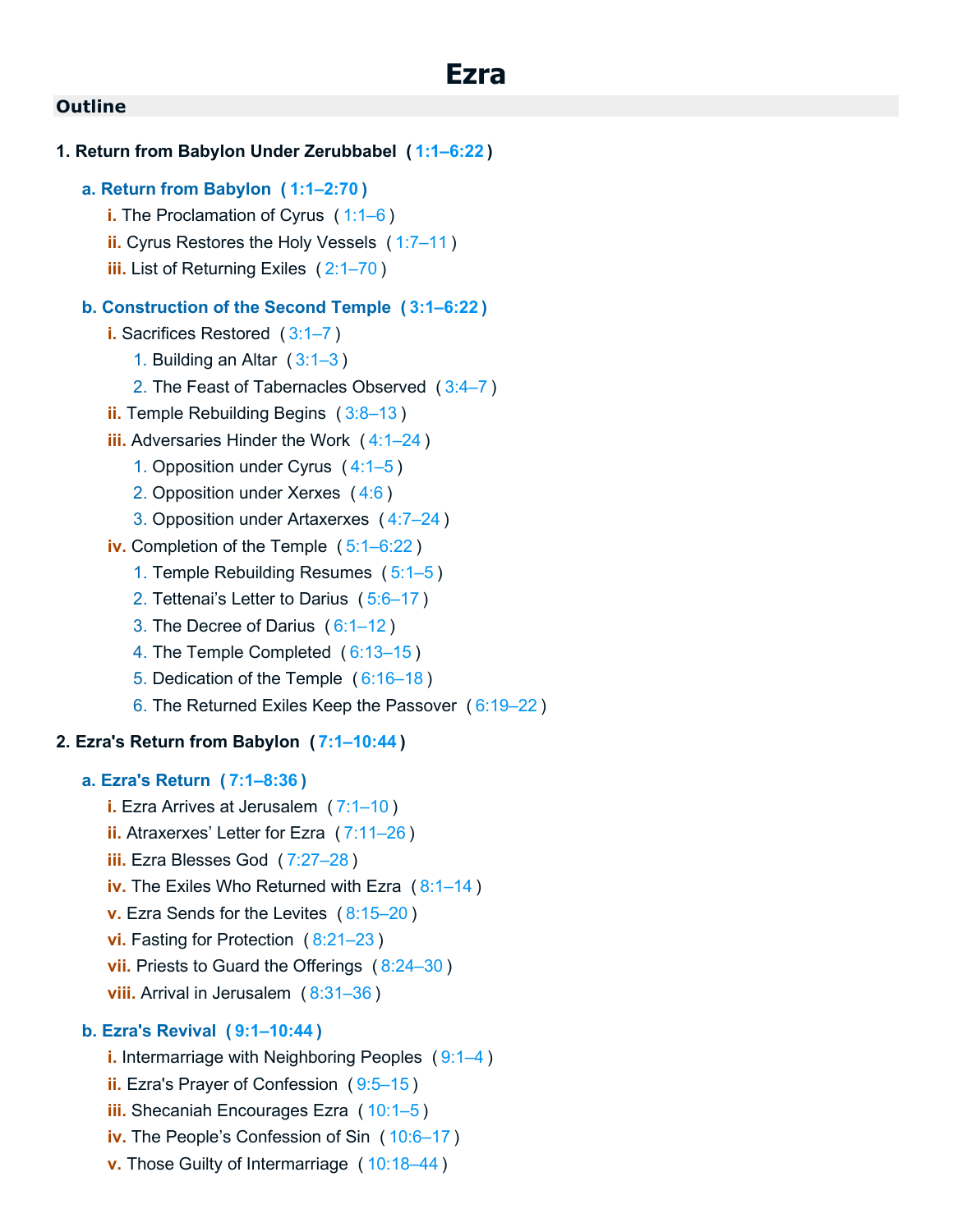# **Nehemiah**

## **Outline**

## **1. The Restoration of the City ( [1:1–7:73](https://biblehub.com/bsb/nehemiah/1.htm#1) )**

#### **a. Preparation to Restore Jerusalem ( [1:1–2:20](https://biblehub.com/bsb/nehemiah/1.htm#1) )**

- **i.** News of Jerusalem's Wall ([1:1–4](https://biblehub.com/bsb/nehemiah/1.htm#1))
- **ii.** Nehemiah Intercedes ( [1:5–2:10](https://biblehub.com/bsb/nehemiah/1.htm#5) )
	- 1. Nehemiah's Prayer ( [1:5–11](https://biblehub.com/bsb/nehemiah/1.htm#5) )
	- 2. Nehemiah Sent to Jerusalem ( [2:1–10](https://biblehub.com/bsb/nehemiah/2.htm#1) )
- **iii.** Nehemiah Inspects the Walls ([2:11–20](https://biblehub.com/bsb/nehemiah/2.htm#11))

#### **b. Restoration of Jerusalem ( [3:1–7:73](https://biblehub.com/bsb/nehemiah/3.htm#1) )**

- **i.** The Builders of the Walls ( [3:1–32](https://biblehub.com/bsb/nehemiah/3.htm#1) )
- **ii.** Opposition to Rebuilding the Wall ( [4:1–6:14](https://biblehub.com/bsb/nehemiah/4.htm#1) )
	- 1. The Work Ridiculed ( [4:1–23](https://biblehub.com/bsb/nehemiah/4.htm#1) )
		- a. Sanballat and Tobiah Mock the Rebuilding  $(4:1-8)$
		- b. Discouragement Overcome ( [4:9–15](https://biblehub.com/bsb/nehemiah/4.htm#9) )
		- c. The Work Continues ( [4:16–23](https://biblehub.com/bsb/nehemiah/4.htm#16) )
	- 2. Economic Problems ( [5:1–19](https://biblehub.com/bsb/nehemiah/5.htm#1) )
		- a. The Poor are Oppressed ( [5:1–5](https://biblehub.com/bsb/nehemiah/5.htm#1) )
		- b. The End of Usury ( [5:6–13](https://biblehub.com/bsb/nehemiah/5.htm#6) )
		- c. Nehemiah's Generosity ( [5:14–19](https://biblehub.com/bsb/nehemiah/5.htm#14) )
	- 3. The Hiring of False Prophets ( [6:1–14](https://biblehub.com/bsb/nehemiah/6.htm#1) )
- **iii.** Completion of the Wall ( [6:15–19](https://biblehub.com/bsb/nehemiah/6.htm#15) )
- **iv.** The List of Returning Exiles ( [7:1–73](https://biblehub.com/bsb/nehemiah/7.htm#1) )

#### **2. The Restoration of the People ( [8:1–13:31](https://biblehub.com/bsb/nehemiah/8.htm#1) )**

#### **a. Ezra's Revival ( [8:1–10:39](https://biblehub.com/bsb/nehemiah/8.htm#1) )**

- **i.** Ezra Reads the Law ( [8:1–12](https://biblehub.com/bsb/nehemiah/8.htm#1) )
- **ii.** The Feast of Tabernacles ( [8:13–18](https://biblehub.com/bsb/nehemiah/8.htm#13) )
- **iii.** The People Confess Their Sins ([9:1–37](https://biblehub.com/bsb/nehemiah/9.htm#1))
- **iv.** The People Make a Covenant ( [9:38–10:29](https://biblehub.com/bsb/nehemiah/9.htm#38) )
- **v.** The Vows of the Covenant ( [10:30–39](https://biblehub.com/bsb/nehemiah/10.htm#30) )

#### **b. The Land Resettled ( [11:1–36](https://biblehub.com/bsb/nehemiah/11.htm#1) )**

- **i.** Jerusalem's New Settlers ( [11:1–19](https://biblehub.com/bsb/nehemiah/11.htm#1) )
- **ii.** Residents Outside Jerusalem ( [11:20–36](https://biblehub.com/bsb/nehemiah/11.htm#20) )
- **c. The Priests and Levites Who Returned ( [12:1–26](https://biblehub.com/bsb/nehemiah/12.htm#1) )**
- **d. The Dedication of the Wall ( [12:27–43](https://biblehub.com/bsb/nehemiah/12.htm#27) )**
- **e. Provisions for Temple Worship ( [12:44–47](https://biblehub.com/bsb/nehemiah/12.htm#44) )**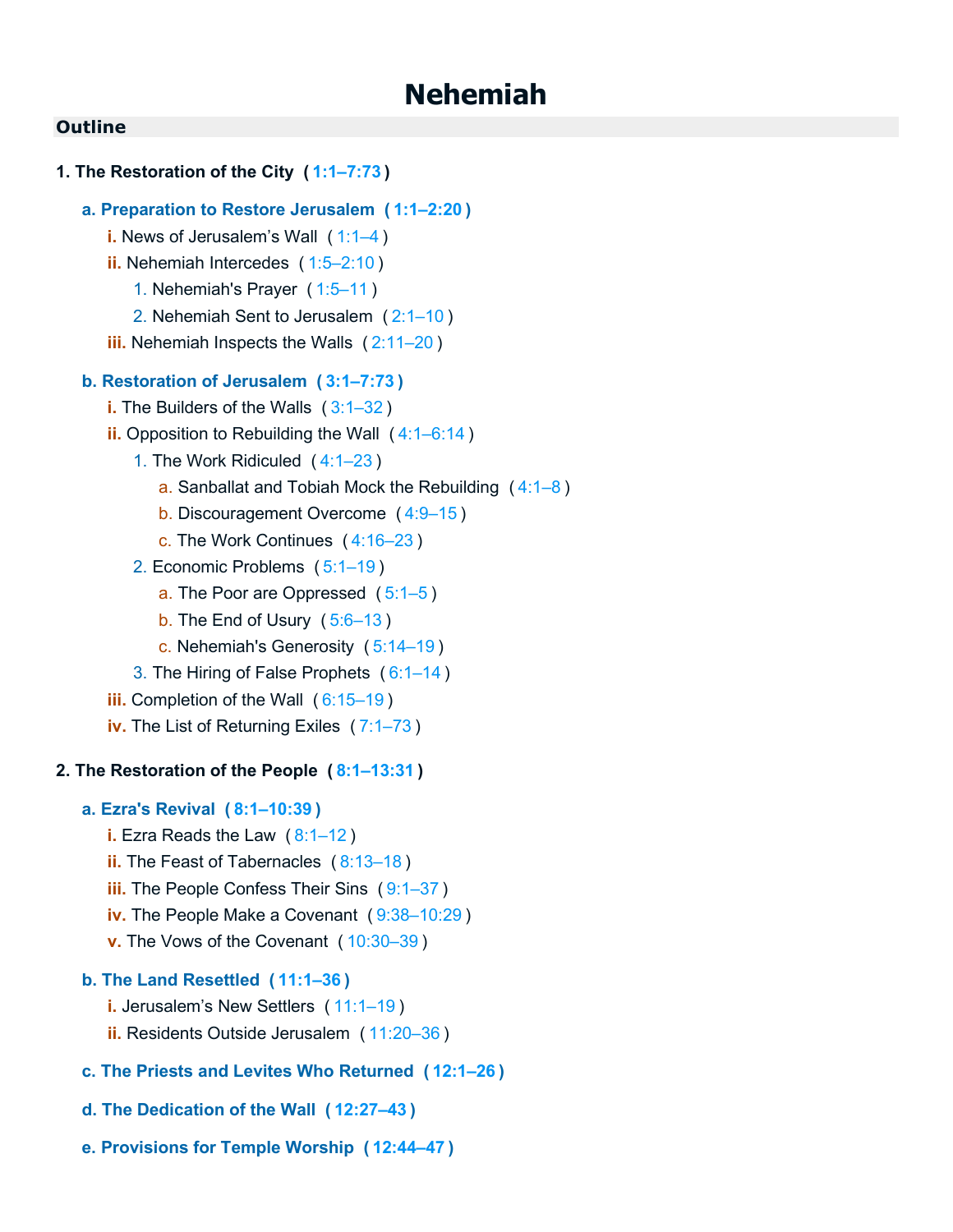## **f. The People's Failure and Nehemiah's Correction ( [13:1–31](https://biblehub.com/bsb/nehemiah/13.htm#1) )**

- **i.** The Temple Cleansed ([13:1–9](https://biblehub.com/bsb/nehemiah/13.htm#1))
- **ii.** Tithes Restored ([13:10–14](https://biblehub.com/bsb/nehemiah/13.htm#10))
- **iii.** The Sabbath Restored ([13:15–22](https://biblehub.com/bsb/nehemiah/13.htm#15))
- **iv.** Intermarriage Forbidden ( [13:23–31](https://biblehub.com/bsb/nehemiah/13.htm#23) )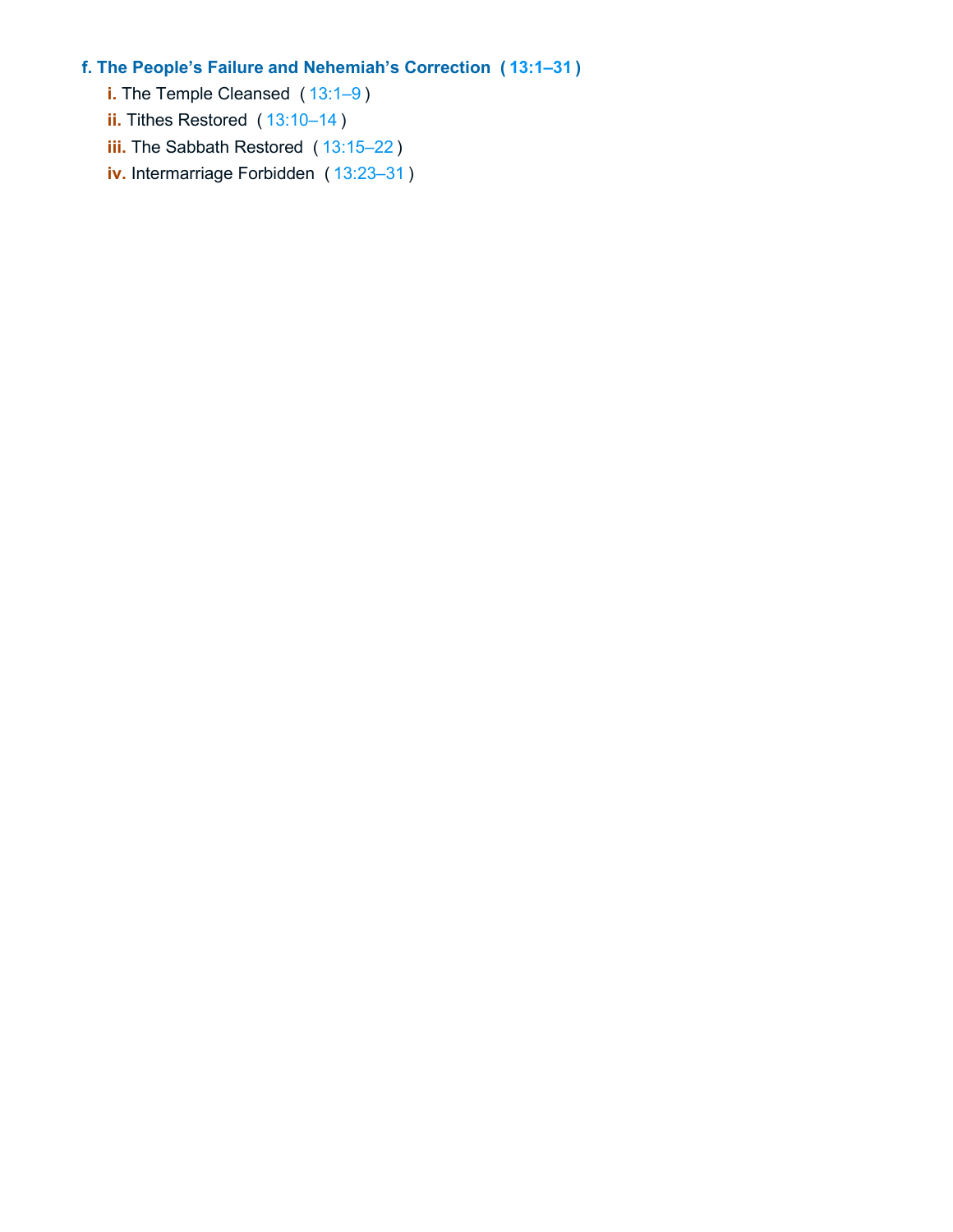- **1. Persian Festival and Ascension of Esther ( [1:1–2:23](https://biblehub.com/bsb/esther/1.htm#1) ) a. Xerxes' Royal Feast ( [1:1–22](https://biblehub.com/bsb/esther/1.htm#1) ) i.** Xerxes' Greatness ( [1:1–8](https://biblehub.com/bsb/esther/1.htm#1) ) **ii.** Queen Vashti's Refusal ( [1:9–12](https://biblehub.com/bsb/esther/1.htm#9) ) **iii.** Queen Vashti Deposed ( [1:13–22](https://biblehub.com/bsb/esther/1.htm#13) ) **b. The Rise of Esther ( [2:1–23](https://biblehub.com/bsb/esther/2.htm#1) ) i.** Seeking Vashti's Successor ( [2:1–4](https://biblehub.com/bsb/esther/2.htm#1) ) **ii.** Esther Finds Favor ( [2:5–16](https://biblehub.com/bsb/esther/2.htm#5) ) **iii.** Esther Becomes Queen ([2:17–20](https://biblehub.com/bsb/esther/2.htm#17)) **iv.** Mordecai Uncovers a Conspiracy ( [2:21–23](https://biblehub.com/bsb/esther/2.htm#21) ) **2. Haman's Plot against the Jews ( [3:1–15](https://biblehub.com/bsb/esther/3.htm#1) ) a. Haman Elevated ( [3:1–2](https://biblehub.com/bsb/esther/3.htm#1) ) b. Haman's Plot to Destroy His Enemies ( [3:3–15](https://biblehub.com/bsb/esther/3.htm#3) ) 3. Mordecai Appeals to Esther ( [4:1–17](https://biblehub.com/bsb/esther/4.htm#1) ) a. The Jews Lament Over the Royal Edict ( [4:1–3](https://biblehub.com/bsb/esther/4.htm#1) ) b. Mordecai Persuades Esther to Appeal to the King ( [4:4–17](https://biblehub.com/bsb/esther/4.htm#4) ) 4. Esther's First Banquet ( [5:1–8](https://biblehub.com/bsb/esther/5.htm#1) ) a. Esther Approaches the King ( [5:1–4](https://biblehub.com/bsb/esther/5.htm#1) ) b. Esther Defers Her Request ( [5:5–8](https://biblehub.com/bsb/esther/5.htm#5) ) 5. The Fall of Haman and Rise of Mordecai ( [5:9–6:14](https://biblehub.com/bsb/esther/5.htm#9) ) a. Haman's Plot Against Mordecai ( [5:9–14](https://biblehub.com/bsb/esther/5.htm#9) ) b. Mordecai is Honored ( [6:1–11](https://biblehub.com/bsb/esther/6.htm#1) ) c. Haman's Downfall Begins ( [6:12–14](https://biblehub.com/bsb/esther/6.htm#12) )**
- **6. Esther's Second Banquet ( [7:1–10](https://biblehub.com/bsb/esther/7.htm#1) )**
	- **a. Esther Pleads for Her People ( [7:1–6](https://biblehub.com/bsb/esther/7.htm#1) )**
	- **b. The Hanging of Haman ( [7:7–10](https://biblehub.com/bsb/esther/7.htm#7) )**
- **7. Esther Appeals for the Jews ( [8:1–17](https://biblehub.com/bsb/esther/8.htm#1) )**
	- **a. Esther and Mordecai Persuade the King to Issue New Edict ( [8:1–14](https://biblehub.com/bsb/esther/8.htm#1) )**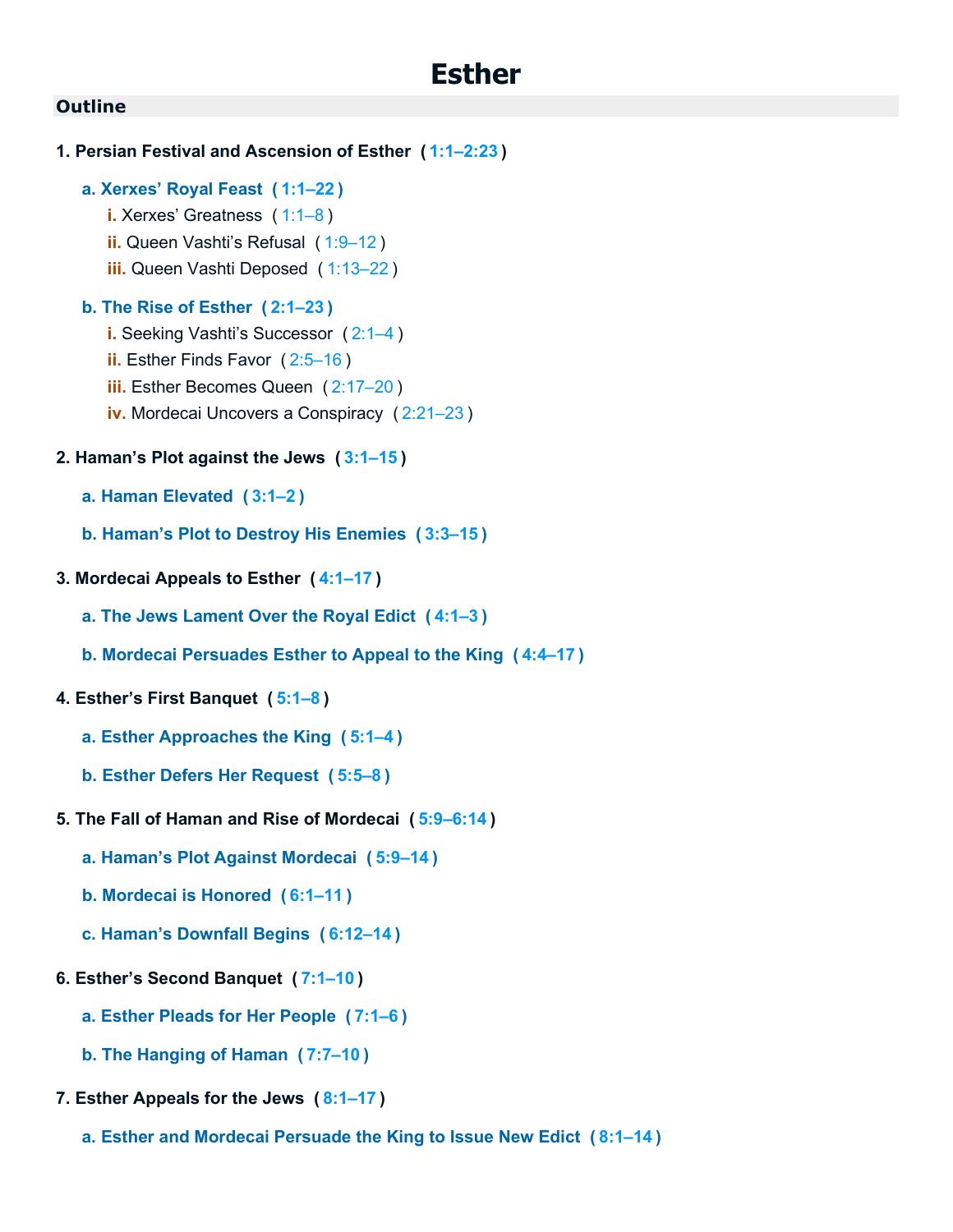- **b. The Jews Rejoice Over the New Royal Edict ( [8:15–17](https://biblehub.com/bsb/esther/8.htm#15) )**
- **8. The Jews Victorious over Their Enemies ( [9:1–17](https://biblehub.com/bsb/esther/9.htm#1) )**
	- **a. The Jews Destroy Their Enemies ( [9:1–10](https://biblehub.com/bsb/esther/9.htm#1) )**
	- **b. Haman's Sons Hanged ( [9:11–17](https://biblehub.com/bsb/esther/9.htm#11) )**
- **9. Jewish Festival and Ascension of Mordecai ( [9:18–10:3](https://biblehub.com/bsb/esther/9.htm#18) )**
	- **a. Feast of Purim Instituted ( [9:18–32](https://biblehub.com/bsb/esther/9.htm#18) )**
	- **b. Tribute to Xerxes and Mordecai ( [10:1–3](https://biblehub.com/bsb/esther/10.htm#1) )**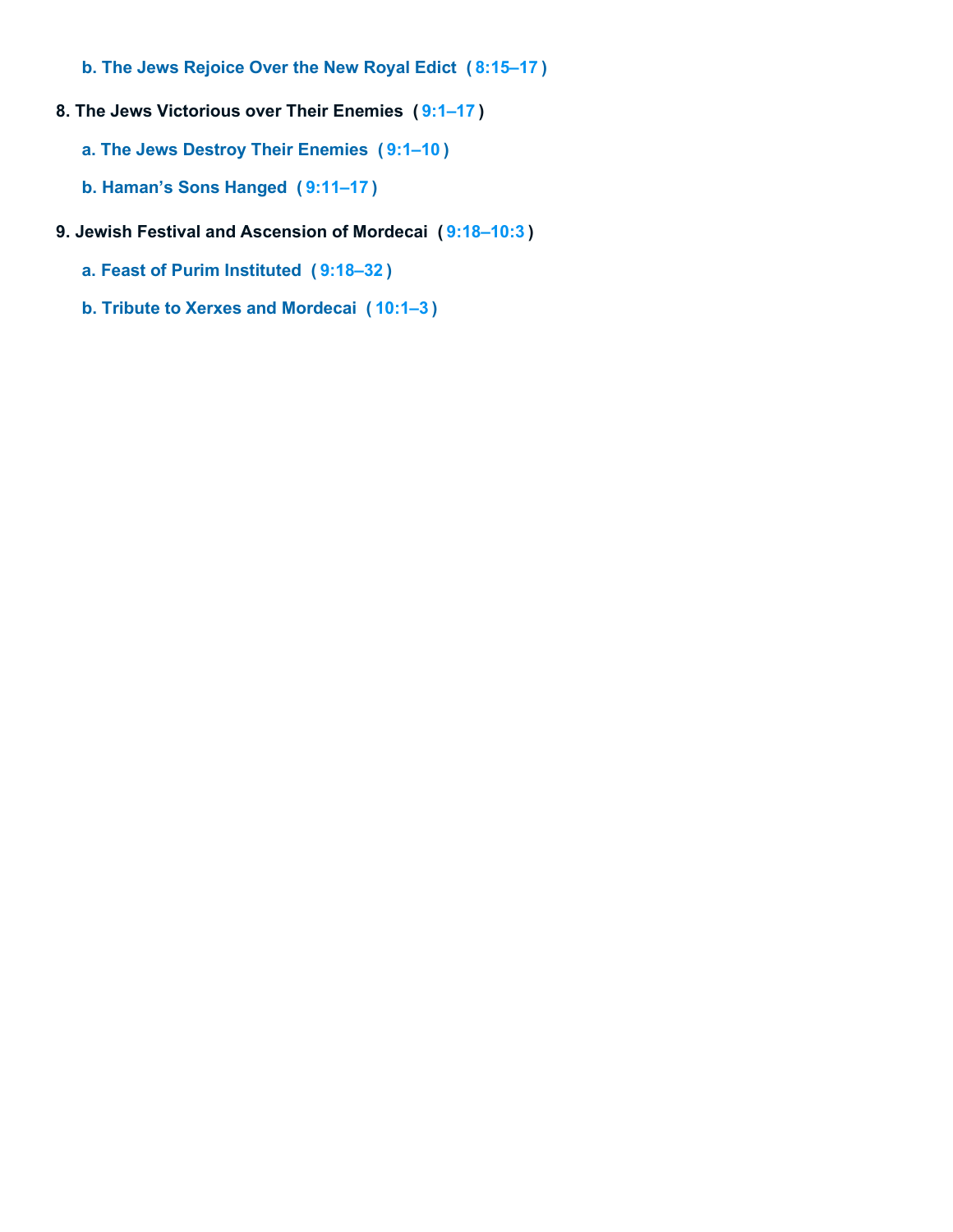**1. The Dilemma of Job ( [1:1–2:13](https://biblehub.com/bsb/job/1.htm#1) ) a. Job's Character and Wealth ( [1:1–1:5](https://biblehub.com/bsb/job/1.htm#1) ) b. Satan's First Attack ( [1:6–22](https://biblehub.com/bsb/job/1.htm#6) ) i.** Satan in the Throne Room ( [1:6–12](https://biblehub.com/bsb/job/1.htm#6) ) **ii.** Job Loses His Children and Possessions ( [1:13–22](https://biblehub.com/bsb/job/1.htm#13) ) **c. Satan's Second Attack ( [2:1–10](https://biblehub.com/bsb/job/2.htm#1) ) i.** Satan Back in the Throne Room ( [2:1–6](https://biblehub.com/bsb/job/2.htm#1) ) **ii.** Job Loses His Health ( [2:7–10](https://biblehub.com/bsb/job/2.htm#7) ) **d. Job's Three Friends ( [2:11–13](https://biblehub.com/bsb/job/2.htm#11) ) 2. The Debates of Job ( [3:1–37:24](https://biblehub.com/bsb/job/3.htm#1) ) a. Job's Opening Lament ( [3:1–26](https://biblehub.com/bsb/job/3.htm#1) ) b. The First Cycle of Debate ( [4:1–14:22](https://biblehub.com/bsb/job/4.htm#1) ) i.** Eliphaz's First Speech ( [4:1–7:21](https://biblehub.com/bsb/job/4.htm#1) ) 1. The Innocent Prosper ( [4:1–21](https://biblehub.com/bsb/job/4.htm#1) ) 2. God Blesses those Who Seek Him ( [5:1–27](https://biblehub.com/bsb/job/5.htm#1) ) 3. Job Replies to Eliphaz ( [6:1–7:21](https://biblehub.com/bsb/job/6.htm#1) ) a. My Complaint is Just  $(6:1-30)$ b. Life Seems Futile ( [7:1–21](https://biblehub.com/bsb/job/7.htm#1) ) **ii.** Bildad's First Speech ( [8:1–10:22](https://biblehub.com/bsb/job/8.htm#1) ) 1. Job Should Repent ( [8:1–22](https://biblehub.com/bsb/job/8.htm#1) ) 2. Job Replies to Bildad ( [9:1–10:22](https://biblehub.com/bsb/job/9.htm#1) ) a. How Can I Contend with God? ( [9:1–35](https://biblehub.com/bsb/job/9.htm#1) ) b. Job's Plea to God ( [10:1–22](https://biblehub.com/bsb/job/10.htm#1) ) **iii.** Zophar's First Speech ( [11:1–14:22](https://biblehub.com/bsb/job/11.htm#1) ) 1. Zophar Rebukes Job ( [11:1–20](https://biblehub.com/bsb/job/11.htm#1) ) 2. Job Replies to Zophar ( [12:1–14:22](https://biblehub.com/bsb/job/12.htm#1) ) a. Job presents His Case ( [12:1–25](https://biblehub.com/bsb/job/12.htm#1) ) b. Job Prepares His Case ( [13:1–28](https://biblehub.com/bsb/job/13.htm#1) ) c. Job Laments the Finality of Death ( [14:1–22](https://biblehub.com/bsb/job/14.htm#1) ) **c. The Second Cycle of Debates ( [15:1–21:34](https://biblehub.com/bsb/job/15.htm#1) ) i.** Eliphaz's Second Speech ( [15:1–17:16](https://biblehub.com/bsb/job/15.htm#1) ) 1. Job Does Not Fear God ( [15:1–35](https://biblehub.com/bsb/job/15.htm#1) ) 2. Job Replies to Eliphaz ( [16:1–17:16](https://biblehub.com/bsb/job/16.htm#1) ) a. Job Decries His Comforters ( [16:1–22](https://biblehub.com/bsb/job/16.htm#1) ) b. Job Prepares for Death ( [17:1–16](https://biblehub.com/bsb/job/17.htm#1) )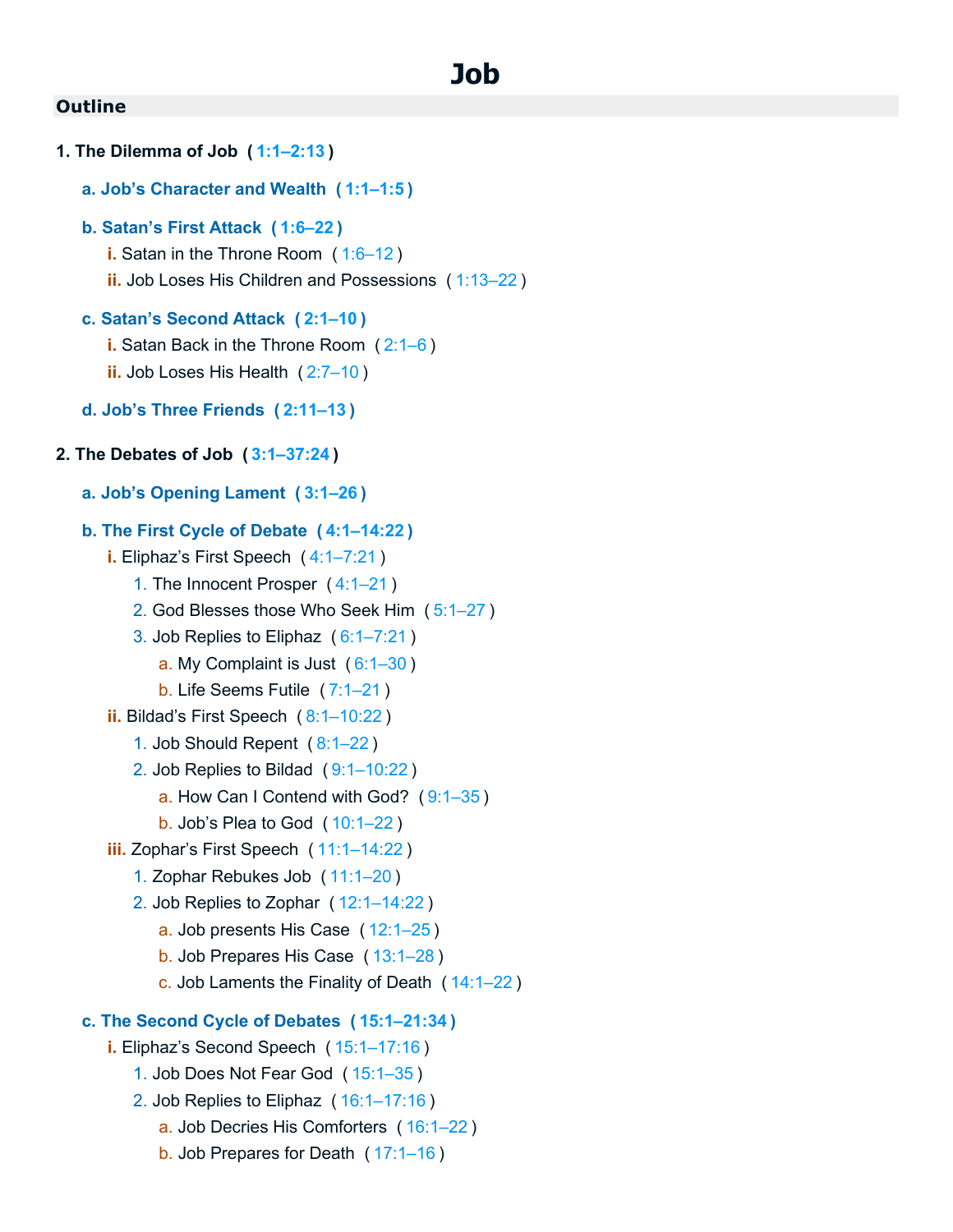- **ii.** Bildad's Second Speech ( [18:1–19:29](https://biblehub.com/bsb/job/18.htm#1) )
	- 1. God Punishes the Wicked ( [18:1–21](https://biblehub.com/bsb/job/18.htm#1) )
	- 2. Job Replies to Bildad ( [19:1–29](https://biblehub.com/bsb/job/19.htm#1) )
- **iii.** Zophar's Second Speech ( [20:1–21:34](https://biblehub.com/bsb/job/20.htm#1) )
	- 1. Destruction Awaits the Wicked ( [20:1–29](https://biblehub.com/bsb/job/20.htm#1) )
	- 2. Job Replies to Zophar ( [21:1–34](https://biblehub.com/bsb/job/21.htm#1) )

#### **d. The Third Cycle of Debates ( [22:1–26:14](https://biblehub.com/bsb/job/22.htm#1) )**

- **i.** Eliphaz's Third Speech ( [22:1–24:25](https://biblehub.com/bsb/job/22.htm#1) )
	- 1. Can a Man Be of Use to God? ( [22:1–30](https://biblehub.com/bsb/job/22.htm#1) )
	- 2. Job Replies to Eliphaz ( [23:1–24:25](https://biblehub.com/bsb/job/23.htm#1) )
		- a. Job Longs for God ( [23:1–17](https://biblehub.com/bsb/job/23.htm#1) )
		- b. Judgment for the Wicked ( [24:1–25](https://biblehub.com/bsb/job/24.htm#1) )
- **ii.** Bildad's Third Speech ( [25:1–26:14](https://biblehub.com/bsb/job/25.htm#1) )
	- 1. Man Cannot Be Righteous ( [25:1–6](https://biblehub.com/bsb/job/25.htm#1) )
	- 2. Job Replies to Bildad ( [26:1–14](https://biblehub.com/bsb/job/26.htm#1) )

## **e. The Final Defense of Job ( [27:1–31:40](https://biblehub.com/bsb/job/27.htm#1) )**

- **i.** Job's First Monologue ( [27:1–28:28](https://biblehub.com/bsb/job/27.htm#1) )
- **ii.** Job's Second Monologue ( [29:1–31:40](https://biblehub.com/bsb/job/29.htm#1) )

## **f. The Speeches of Elihu ( [32:1–37:24](https://biblehub.com/bsb/job/32.htm#1) )**

- **i.** Elihu Rebukes Job's Friends ( [32:1–22](https://biblehub.com/bsb/job/32.htm#1) )
- **ii.** Elihu Rebukes Job ( [33:1–33](https://biblehub.com/bsb/job/33.htm#1) )
- **iii.** Elihu Confirms God's Justice ( [34:1–37](https://biblehub.com/bsb/job/34.htm#1) )
- **iv.** Elihu Recalls God's Justice ( [35:1–16](https://biblehub.com/bsb/job/35.htm#1) )
- **v.** Elihu Describes God's Power ( [36:1–33](https://biblehub.com/bsb/job/36.htm#1) )
- **vi.** Elihu Proclaims God's Majesty ( [37:1–24](https://biblehub.com/bsb/job/37.htm#1) )
- **3. The Divine Discourses ( [38:1–42:17](https://biblehub.com/bsb/job/38.htm#1) )**
	- **a. God's First Challenge to Job ( [38:1–40:2](https://biblehub.com/bsb/job/38.htm#1) )**
	- **b. Job's First Reply to God ( [40:3–5](https://biblehub.com/bsb/job/40.htm#3) )**
	- **c. God's Second Challenge to Job ( [40:6–41:34](https://biblehub.com/bsb/job/40.htm#6) )**
	- **d. Job's Second Reply to God ( [42:1–6](https://biblehub.com/bsb/job/42.htm#1) )**
	- **e. The LORD Rebukes Job's Friends ( [42:7–9](https://biblehub.com/bsb/job/42.htm#7) )**
	- **f. The LORD Blesses Job ( [42:10–17](https://biblehub.com/bsb/job/42.htm#10) )**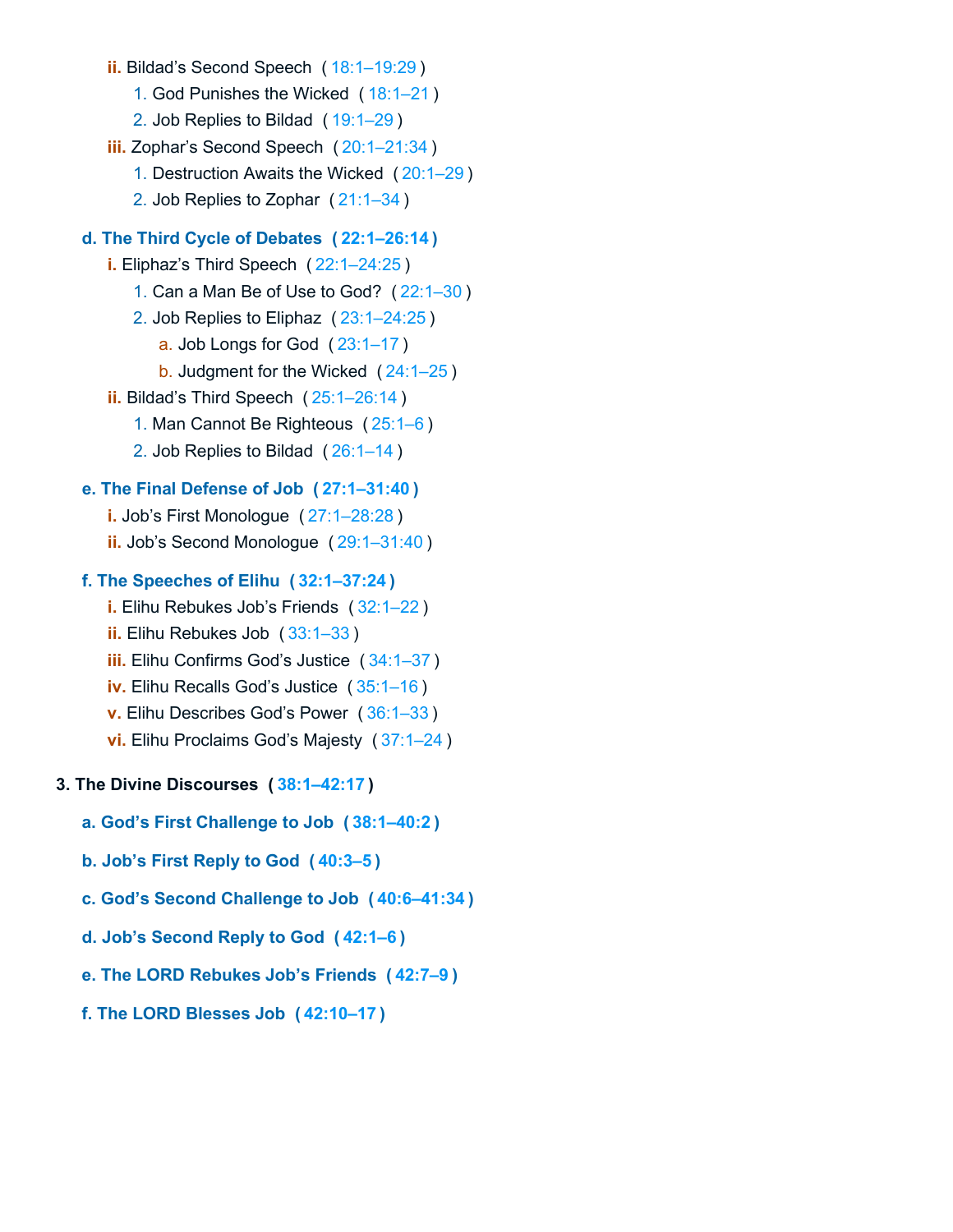# **Psalms**

# **Outline**

- **1. Book 1 ( [1:1–41:13](https://biblehub.com/bsb/psalms/1.htm#1) )**
- **2. Book 2 ( [42:1–72:20](https://biblehub.com/bsb/psalms/42.htm#1) )**
- **3. Book 3 ( [73:1–89:52](https://biblehub.com/bsb/psalms/73.htm#1) )**
- **4. Book 4 ( [90:1–106:48](https://biblehub.com/bsb/psalms/90.htm#1) )**
- **5. Book 5 ( [107:1–150:6](https://biblehub.com/bsb/psalms/107.htm#1) )**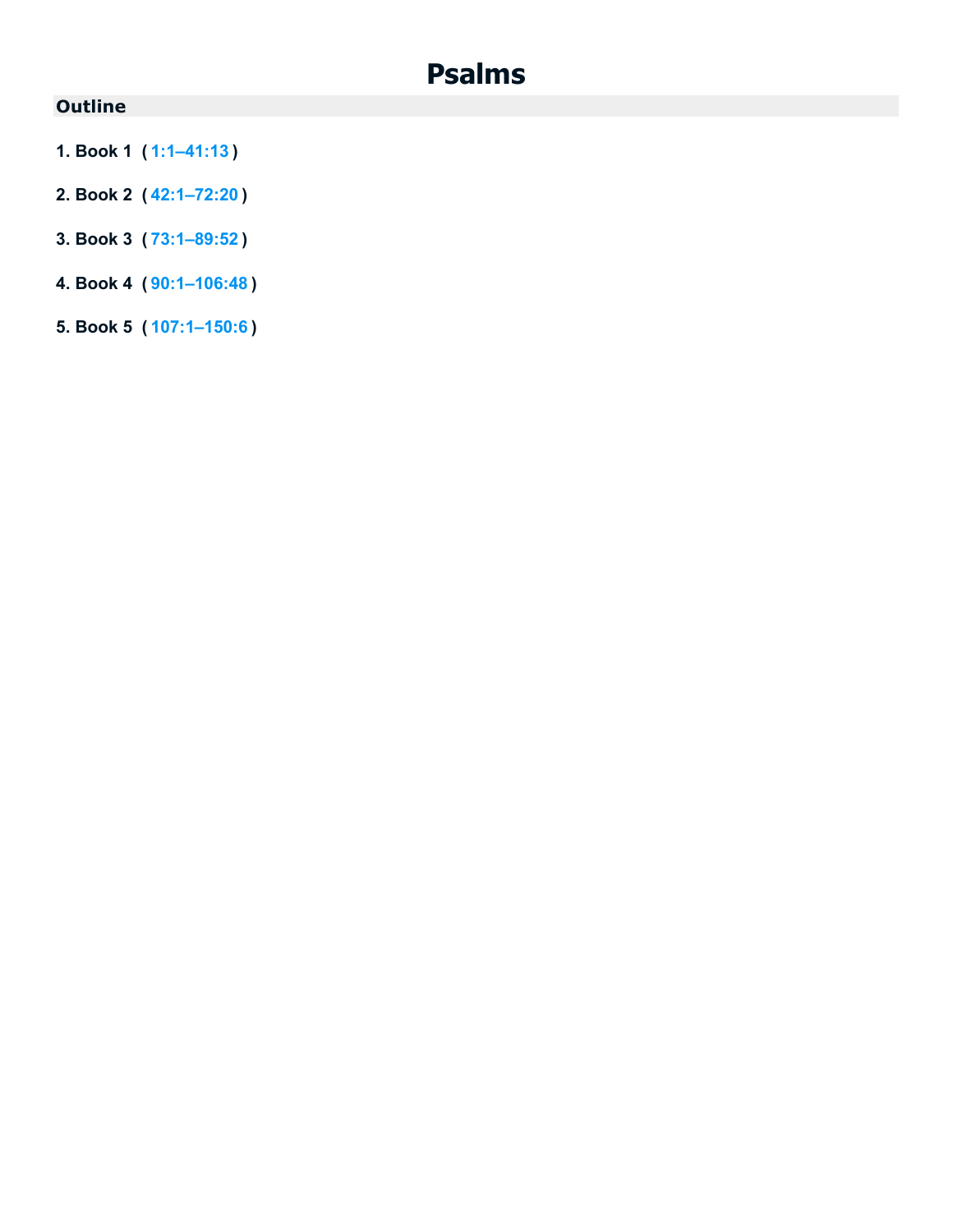## **1. The Beginning of Knowledge ( [1:1–7](https://biblehub.com/bsb/proverbs/1.htm#1) )**

## **2. The Way of Wisdom ( [1:8–9:18](https://biblehub.com/bsb/proverbs/1.htm#8) )**

- **a. Appeals and Warnings ( [1:8–33](https://biblehub.com/bsb/proverbs/1.htm#8) )**
	- **i.** The Enticement of Sin (1:8-19)
	- **ii.** Wisdom Calls Aloud ( [1:20–33](https://biblehub.com/bsb/proverbs/1.htm#20) )

#### **b. Wisdom ( [2:1–4:27](https://biblehub.com/bsb/proverbs/2.htm#1) )**

**i.** The Benefits of Wisdom ( [2:1–22](https://biblehub.com/bsb/proverbs/2.htm#1) ) **ii.** Trust in the LORD with All Your Heart ( [3:1–12](https://biblehub.com/bsb/proverbs/3.htm#1) ) **iii.** The Blessings of Wisdom ( [3:13–35](https://biblehub.com/bsb/proverbs/3.htm#13) ) **iv.** A Father's Instruction ( [4:1–27](https://biblehub.com/bsb/proverbs/4.htm#1) )

#### **c. Folly ( [5:1–7:27](https://biblehub.com/bsb/proverbs/5.htm#1) )**

**i.** Avoiding Immorality (5:1-23) **ii.** Warnings against Foolishness ( [6:1–19](https://biblehub.com/bsb/proverbs/6.htm#1) ) **iii.** Warnings against Adultery ( [6:20–35](https://biblehub.com/bsb/proverbs/6.htm#20) ) **iv.** Warning about the Adulteress ( [7:1–27](https://biblehub.com/bsb/proverbs/7.htm#1) )

#### **d. Appeals to Wisdom ( [8:1–9:18](https://biblehub.com/bsb/proverbs/8.htm#1) )**

- **i.** The Excellence of Wisdom ( [8:1–36](https://biblehub.com/bsb/proverbs/8.htm#1) )
- **ii.** The Way of Wisdom (9:1-12)
- **iii.** The Way of Folly ( [9:13–18](https://biblehub.com/bsb/proverbs/9.htm#13) )

#### **3. Solomon's Proverbs ( [10:1–22:16](https://biblehub.com/bsb/proverbs/10.htm#1) )**

- **a. The Wise Son ( [10:1–32](https://biblehub.com/bsb/proverbs/10.htm#1) )**
- **b. Dishonest Scales ( [11:1–31](https://biblehub.com/bsb/proverbs/11.htm#1) )**
- **c. Loving Discipline and Knowledge ( [12:1–28](https://biblehub.com/bsb/proverbs/12.htm#1) )**
- **d. A Father's Discipline ( [13:1–25](https://biblehub.com/bsb/proverbs/13.htm#1) )**
- **e. The Wise Woman ( [14:1–35](https://biblehub.com/bsb/proverbs/14.htm#1) )**
- **f. A Gentle Answer Turns Away Wrath ( [15:1–33](https://biblehub.com/bsb/proverbs/15.htm#1) )**
- **g. The Reply of the Tongue Is from the LORD ( [16:1–33](https://biblehub.com/bsb/proverbs/16.htm#1) )**
- **h. Better a Dry Morsel in Quietness ( [17:1–28](https://biblehub.com/bsb/proverbs/17.htm#1) )**
- **i. The Selfishness of the Unfriendly ( [18:1–24](https://biblehub.com/bsb/proverbs/18.htm#1) )**
- **j. The Man of Integrity ( [19:1–29](https://biblehub.com/bsb/proverbs/19.htm#1) )**
- **k. Wine is a Mocker ( [20:1–30](https://biblehub.com/bsb/proverbs/20.htm#1) )**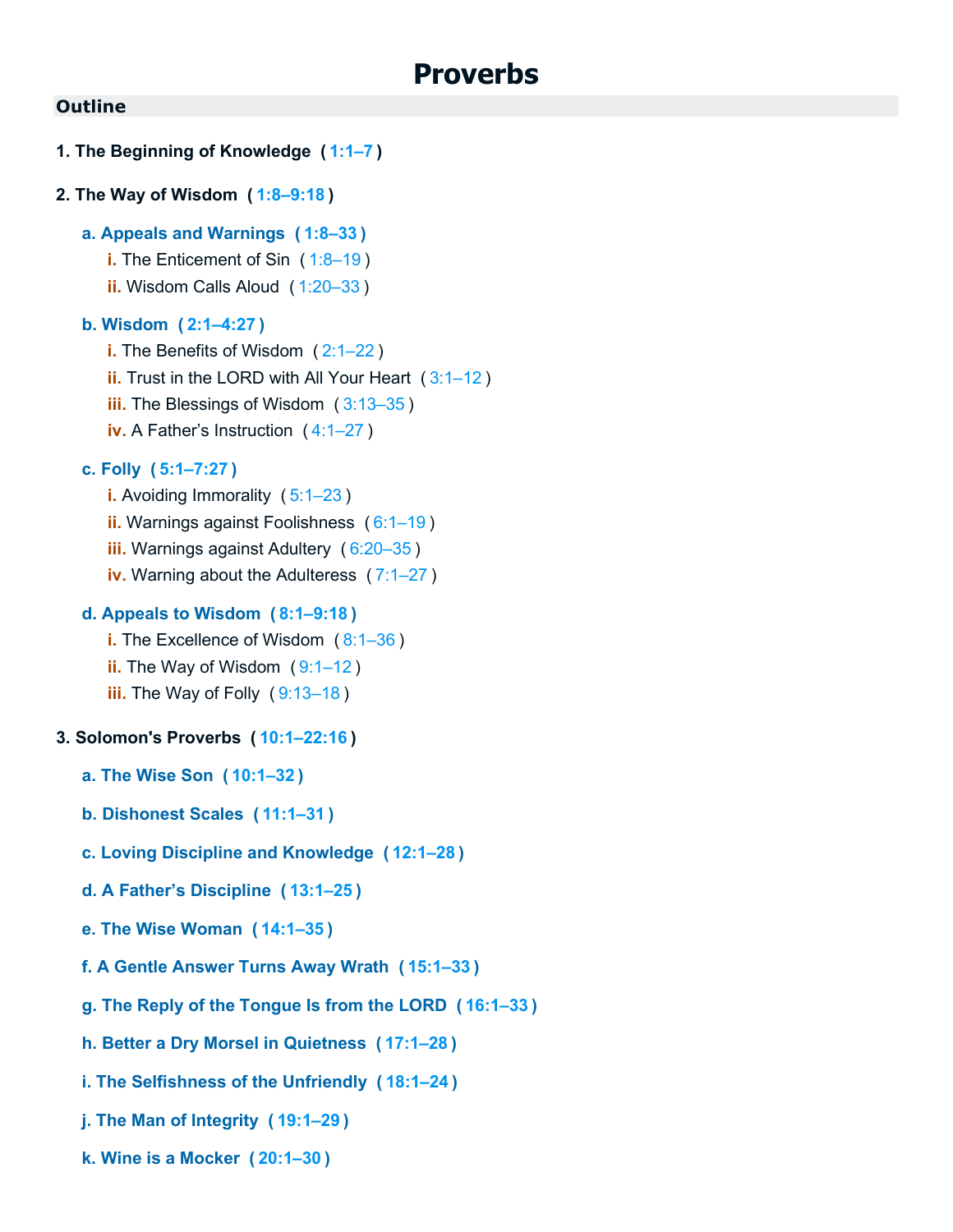- **l. The King's Heart ( [21:1–31](https://biblehub.com/bsb/proverbs/21.htm#1) )**
- **m. A Good Name ( [22:1–16](https://biblehub.com/bsb/proverbs/22.htm#1) )**
- **4. Thirty Sayings of the Wise ( [22:17–24:22](https://biblehub.com/bsb/proverbs/22.htm#17) )**
- **5. Further Sayings of the Wise ( [24:23–34](https://biblehub.com/bsb/proverbs/24.htm#23) )**
- **6. Hezekiah's Collection of Solomon's Proverbs ( [25:1—29:27](https://biblehub.com/bsb/proverbs/25.htm#1%E2%80%9429.htm#27) )**
- **7. The Words of Agur ( [30:1–33](https://biblehub.com/bsb/proverbs/30.htm#1) )**
- **8. The Sayings of King Lemuel ( [31:1–9](https://biblehub.com/bsb/proverbs/31.htm#1) )**
- **9. The Virtues of a Noble Woman ( [31:10–31](https://biblehub.com/bsb/proverbs/31.htm#10) )**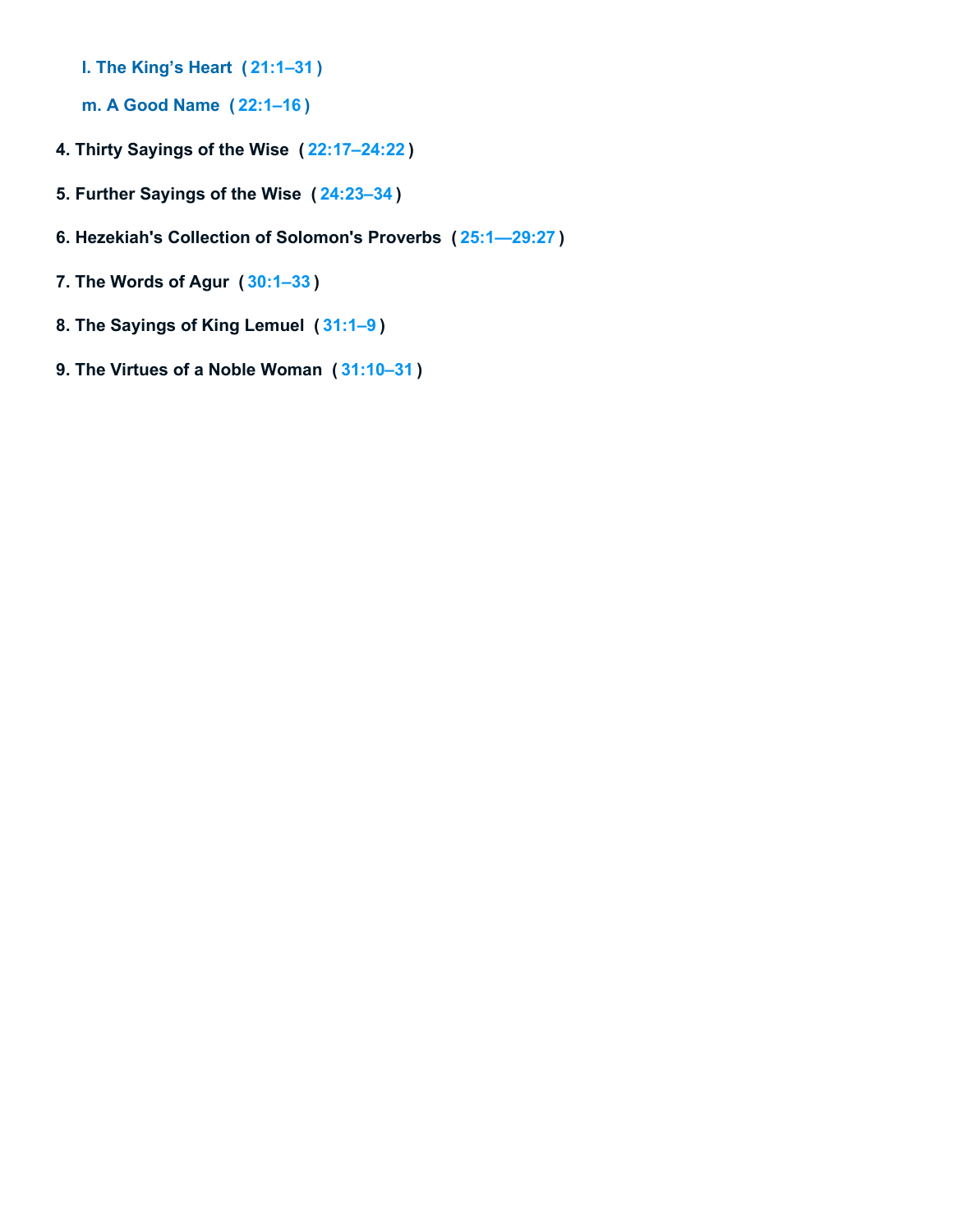- **1. Introduction ( [1:1–11](https://biblehub.com/bsb/ecclesiastes/1.htm#1) )**
	- **a. Introduction to The Teacher ( [1:1](https://biblehub.com/bsb/ecclesiastes/1.htm#1) )**
	- **b. Everything is Futile ( [1:2–11](https://biblehub.com/bsb/ecclesiastes/1.htm#2) )**
- **2. The Teacher's Investigation ( [1:12–6:12](https://biblehub.com/bsb/ecclesiastes/1.htm#12) )**
	- **a. With Wisdom Comes Sorrow ( [1:12–18](https://biblehub.com/bsb/ecclesiastes/1.htm#12) )**
	- **b. The Futility of Pleasure ( [2:1–11](https://biblehub.com/bsb/ecclesiastes/2.htm#1) )**
	- **c. The Wise and the Foolish ( [2:12–17](https://biblehub.com/bsb/ecclesiastes/2.htm#12) )**
	- **d. The Futility of Labor and Reward ( [2:18–6:12](https://biblehub.com/bsb/ecclesiastes/2.htm#18) )**
		- **i.** The Futility of Work ( [2:18–26](https://biblehub.com/bsb/ecclesiastes/2.htm#18) ) **ii.** To Everything There Is a Season ( [3:1–8](https://biblehub.com/bsb/ecclesiastes/3.htm#1) )
		- **iii.** God's Works Remain Forever ( [3:9–15](https://biblehub.com/bsb/ecclesiastes/3.htm#9) )
		- **iv.** From Dust to Dust ( [3:16–22](https://biblehub.com/bsb/ecclesiastes/3.htm#16) )
		- **v.** The Evil of Oppression ( [4:1–12](https://biblehub.com/bsb/ecclesiastes/4.htm#1) )
		- **vi.** The Futility of Power (4:13-16)
		- **vii.** Approaching God with Awe ( [5:1–7](https://biblehub.com/bsb/ecclesiastes/5.htm#1) )
		- **viii.** The Futility of Wealth ([5:8–20](https://biblehub.com/bsb/ecclesiastes/5.htm#8))
		- **ix.** The Futility of Life ([6:1–12](https://biblehub.com/bsb/ecclesiastes/6.htm#1))

## **3. The Teacher's Conclusions ( [7:1–12:14](https://biblehub.com/bsb/ecclesiastes/7.htm#1) )**

- **a. The Value of Wisdom ( [7:1–14](https://biblehub.com/bsb/ecclesiastes/7.htm#1) )**
- **b. The Limits of Human Wisdom ( [7:15–29](https://biblehub.com/bsb/ecclesiastes/7.htm#15) )**
- **c. The Wise Man and the King ( [8:1–17](https://biblehub.com/bsb/ecclesiastes/8.htm#1) )**
	- **i.** Obey the King ( [8:1–9](https://biblehub.com/bsb/ecclesiastes/8.htm#1) )
	- **ii.** Fear God ( [8:10–13](https://biblehub.com/bsb/ecclesiastes/8.htm#10) )
	- **iii.** God's Ways Are Mysterious ( [8:14–17](https://biblehub.com/bsb/ecclesiastes/8.htm#14) )

## **d. Life Is Fleeting ( [9:1–11:10](https://biblehub.com/bsb/ecclesiastes/9.htm#1) )**

**i.** Death Comes to Good and Bad ( [9:1–6](https://biblehub.com/bsb/ecclesiastes/9.htm#1) ) **ii.** Enjoy Your Portion in This Life ( [9:7–12](https://biblehub.com/bsb/ecclesiastes/9.htm#7) ) **iii.** Wisdom Is Better than Strength ( $9:13-18$ ) **iv.** Wisdom and Folly ([10:1–20](https://biblehub.com/bsb/ecclesiastes/10.htm#1)) **v.** Cast Your Bread upon the Waters ( [11:1–6](https://biblehub.com/bsb/ecclesiastes/11.htm#1) ) **vi.** Enjoy Your years ( [11:7–10](https://biblehub.com/bsb/ecclesiastes/11.htm#7) )

## **e. Final Conclusions ( [12:1–14](https://biblehub.com/bsb/ecclesiastes/12.htm#1) )**

- **i.** Remember Your Creator ([12:1–8](https://biblehub.com/bsb/ecclesiastes/12.htm#1))
- **ii.** The Whole Duty of Man ( [12:9–14](https://biblehub.com/bsb/ecclesiastes/12.htm#9) )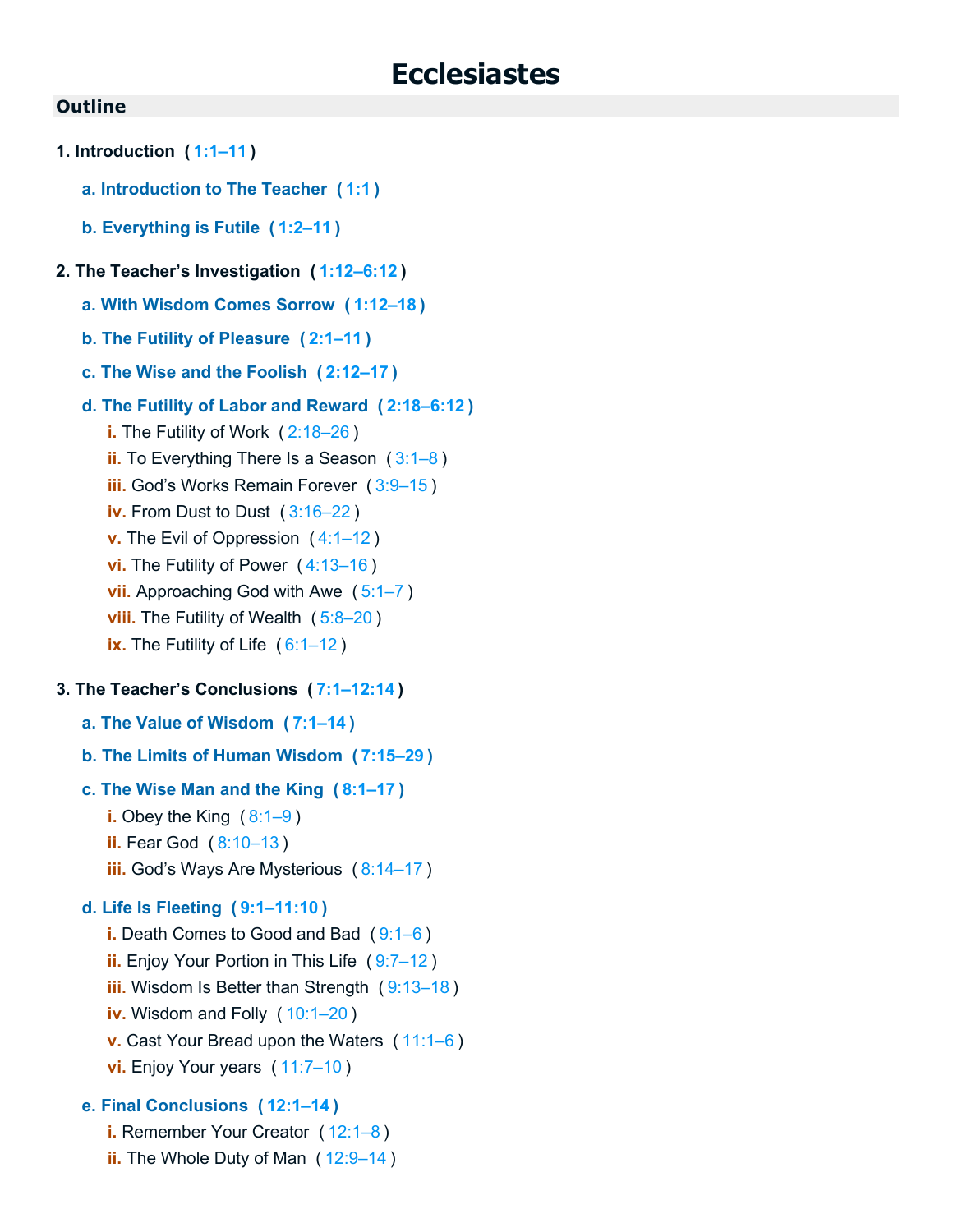- **1. The Courtship ( [1:1–3:5](https://biblehub.com/bsb/songs/1.htm#1) )**
	- **a. The Bride Confesses Her Love ( [1:1–17](https://biblehub.com/bsb/songs/1.htm#1) )**
	- **b. The Bride's Admiration ( [2:1–17](https://biblehub.com/bsb/songs/2.htm#1) )**
	- **c. The Bride's Dream ( [3:1–5](https://biblehub.com/bsb/songs/3.htm#1) )**
- **2. The Wedding ( [3:6–4:16](https://biblehub.com/bsb/songs/3.htm#6) )**
	- **a. Solomon Arrives on His Wedding Day ( [3:6–11](https://biblehub.com/bsb/songs/3.htm#6) )**
	- **b. Solomon Admires His Bride ( [4:1–16](https://biblehub.com/bsb/songs/4.htm#1) )**
- **3. The Marriage ( [5:1–8:14](https://biblehub.com/bsb/songs/5.htm#1) )**
	- **a. The Bride and Her Beloved ( [5:1–16](https://biblehub.com/bsb/songs/5.htm#1) )**
	- **b. Together in the Garden ( [6:1–13](https://biblehub.com/bsb/songs/6.htm#1) )**
	- **c. Admiration by the Bridegroom ( [7:1–13](https://biblehub.com/bsb/songs/7.htm#1) )**
	- **d. Longing for Her Beloved ( [8:1–14](https://biblehub.com/bsb/songs/8.htm#1) )**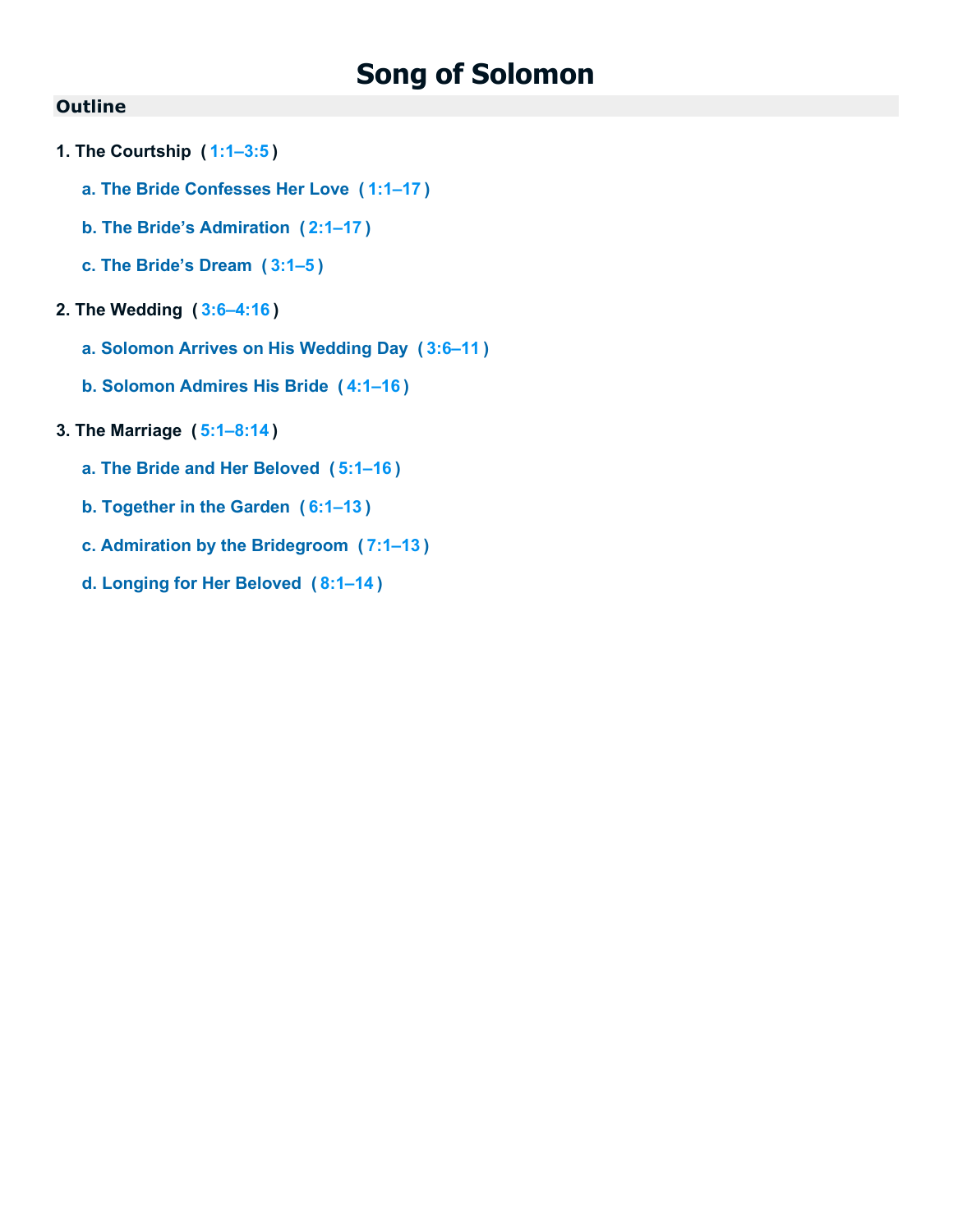# **1. The Judgments ( [1:1–35:10](https://biblehub.com/bsb/isaiah/1.htm#1) )**

## **a. Judgment and Hope for Judah ( [1:1–12:6](https://biblehub.com/bsb/isaiah/1.htm#1) )**

- **i.** Judgement for Sin ( [1:1–6:13](https://biblehub.com/bsb/isaiah/1.htm#1) )
	- 1. Judah's Rebellion ( [1:1–31](https://biblehub.com/bsb/isaiah/1.htm#1) )
	- 2. Hope for the Future ( [2:1–4:6](https://biblehub.com/bsb/isaiah/2.htm#1) )
		- a. The Mountain of the House of the LORD  $(2:1-5)$
		- b. Judgement on Jerusalem and Judah ( [2:6–3:26](https://biblehub.com/bsb/isaiah/2.htm#6) )
		- c. A Remnant in Zion  $(4:1-6)$
	- 3. The Song of the Vineyard ( [5:1–30](https://biblehub.com/bsb/isaiah/5.htm#1) )
	- 4. Isaiah's Commission ( [6:1–13](https://biblehub.com/bsb/isaiah/6.htm#1) )
- **ii.** Prophecies Concerning Political Threats against Judah ( [7:1–12:6](https://biblehub.com/bsb/isaiah/7.htm#1) )
	- 1. Message to Ahaz King of Judah ( [7:1–25](https://biblehub.com/bsb/isaiah/7.htm#1) )
		- a. Aram and Israel Advance ( [7:1–9](https://biblehub.com/bsb/isaiah/7.htm#1) )
		- b. The Sign of Immanuel ( [7:10–16](https://biblehub.com/bsb/isaiah/7.htm#10) )
		- c. Judgement to Come ( [7:17–25](https://biblehub.com/bsb/isaiah/7.htm#17) )
	- 2. Assyrian Invasion Prophesied ( [8:1–22](https://biblehub.com/bsb/isaiah/8.htm#1) )
	- 3. Unto Us a Child Is Born ( [9:1–7](https://biblehub.com/bsb/isaiah/9.htm#1) )
	- 4. Judgement against Israel ( [9:8–21](https://biblehub.com/bsb/isaiah/9.htm#8) )
		- a. For Pride ( [9:8–12](https://biblehub.com/bsb/isaiah/9.htm#8) )
		- b. For Hypocrisy ( [9:13–17](https://biblehub.com/bsb/isaiah/9.htm#13) )
		- c. For Unrepentance ( [9:18–21](https://biblehub.com/bsb/isaiah/9.htm#18) )
	- 5. The Destruction of the Assyrian Empire ( [10:1–34](https://biblehub.com/bsb/isaiah/10.htm#1) )
	- 6. Messiah's Kingdom through the Root of Jesse ( [11:1–16](https://biblehub.com/bsb/isaiah/11.htm#1) )
	- 7. Joyful Thanksgiving ( [12:1–6](https://biblehub.com/bsb/isaiah/12.htm#1) )

## **b. Judgment and Hope for the Nations ( [13:1–27:13](https://biblehub.com/bsb/isaiah/13.htm#1) )**

- **i.** Judgements ( [13:1–23:18](https://biblehub.com/bsb/isaiah/13.htm#1) )
	- 1. Against Babylon ( [13:1–14:23](https://biblehub.com/bsb/isaiah/13.htm#1) )
	- 2. Against Assyria ( [14:24–27](https://biblehub.com/bsb/isaiah/14.htm#24) )
	- 3. Against Philistia ( [14:28–32](https://biblehub.com/bsb/isaiah/14.htm#28) )
	- 4. Against Moab ( [15:1–16:13](https://biblehub.com/bsb/isaiah/15.htm#1) )
	- 5. Against Damascus ( [17:1–14](https://biblehub.com/bsb/isaiah/17.htm#1) )
	- 6. Against Cush ( [18:1–7](https://biblehub.com/bsb/isaiah/18.htm#1) )
	- 7. Against Egypt ( [19:1–20:6](https://biblehub.com/bsb/isaiah/19.htm#1) )
	- 8. Against Babylon Again ( [21:1–10](https://biblehub.com/bsb/isaiah/21.htm#1) )
	- 9. Against Edom ( [21:11–12](https://biblehub.com/bsb/isaiah/21.htm#11) )
	- 10. Against Arabia ( [21:13–17](https://biblehub.com/bsb/isaiah/21.htm#13) )
	- 11. Against the Valley of Vision ( [22:1–25](https://biblehub.com/bsb/isaiah/22.htm#1) )
	- 12. Against Tyre ( [23:1–18](https://biblehub.com/bsb/isaiah/23.htm#1) )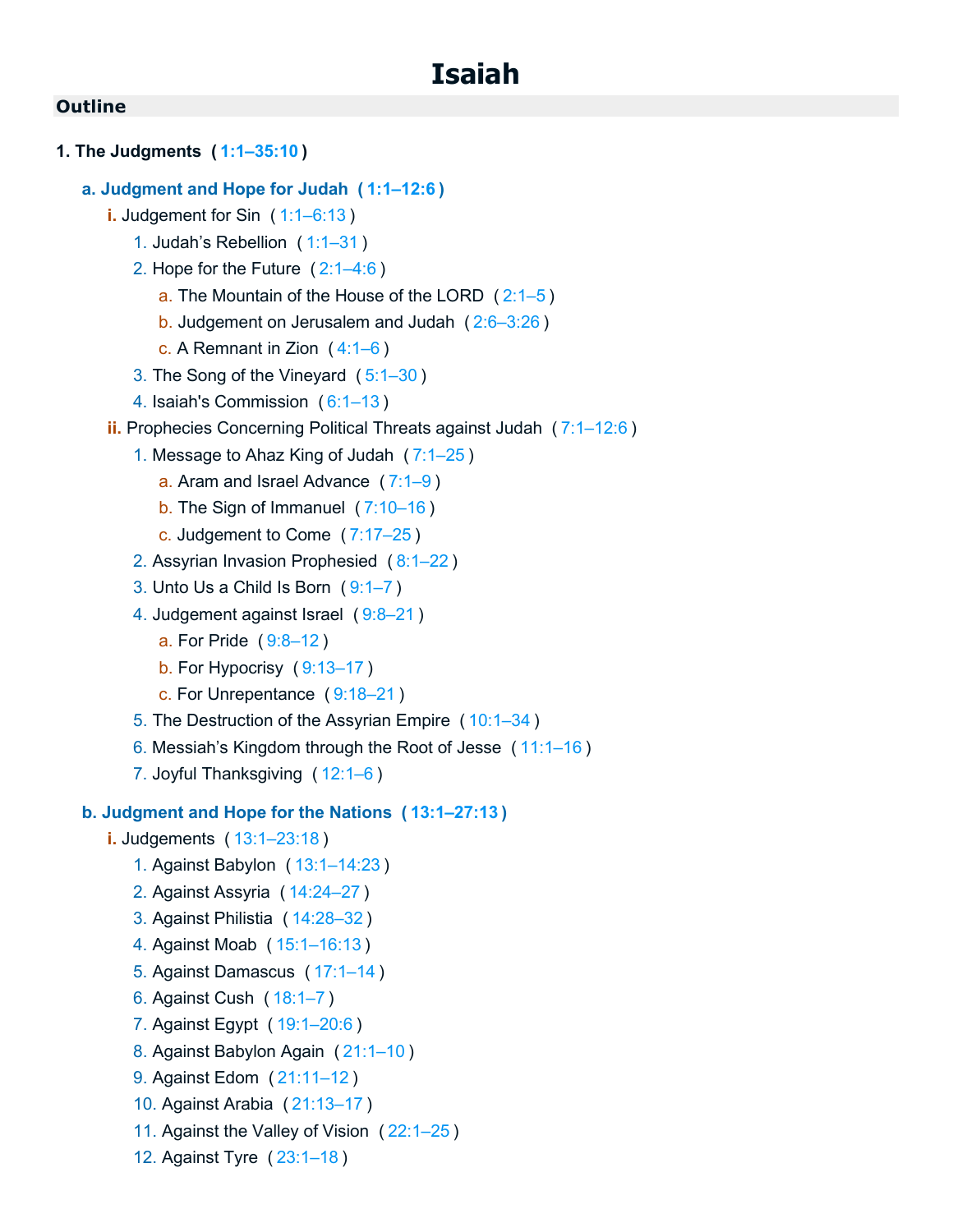- **ii.** Judgment and Promise for the Future ( [24:1–27:13](https://biblehub.com/bsb/isaiah/24.htm#1) )
	- 1. God's Judgement on the Earth ( [24:1–23](https://biblehub.com/bsb/isaiah/24.htm#1) )
	- 2. Praise to the Victorious God ( [25:1–12](https://biblehub.com/bsb/isaiah/25.htm#1) )
	- 3. A Song of Salvation ( [26:1–21](https://biblehub.com/bsb/isaiah/26.htm#1) )
	- 4. The LORD's Vineyard ( [27:1–13](https://biblehub.com/bsb/isaiah/27.htm#1) )

## **c. The Woes ( [28:1–33:24](https://biblehub.com/bsb/isaiah/28.htm#1) )**

- **i.** Woe to Ephraim ( [28:1–29](https://biblehub.com/bsb/isaiah/28.htm#1) )
- **ii.** Woe to David's City ( $29:1-14$ )
- **iii.** Woe to Those Who Rely on Foreign Alliances ( [29:15–24](https://biblehub.com/bsb/isaiah/29.htm#15) )
- **iv.** Woe to the Rebellious Children ( [30:1–33](https://biblehub.com/bsb/isaiah/30.htm#1) )
- **v.** Woe to Those Who Rely on Egypt ( [31:1–32:20](https://biblehub.com/bsb/isaiah/31.htm#1) )
- **vi.** Woe to Assyria ( [33:1–24](https://biblehub.com/bsb/isaiah/33.htm#1) )

#### **d. Conclusion of Judgments and Hope ( [34:1–35:10](https://biblehub.com/bsb/isaiah/34.htm#1) )**

- **i.** Judgement on the Nations ( [34:1–17](https://biblehub.com/bsb/isaiah/34.htm#1) )
- **ii.** The Glory of Zion ( [35:1–10](https://biblehub.com/bsb/isaiah/35.htm#1) )

## **2. The Nation of Judah from Assyria to Babylon ( [36:1–39:8](https://biblehub.com/bsb/isaiah/36.htm#1) )**

## **a. Judah Saved from the Assyrians ( [36:1–37:38](https://biblehub.com/bsb/isaiah/36.htm#1) )**

- **i.** Sennacherib Threatens Jerusalem ( [36:1–22](https://biblehub.com/bsb/isaiah/36.htm#1) )
- **ii.** The LORD Delivers Jerusalem ( [37:1–38](https://biblehub.com/bsb/isaiah/37.htm#1) )

## **b. Hezekiah's Illness and Recovery ( [38:1–22](https://biblehub.com/bsb/isaiah/38.htm#1) )**

## **c. Hezekiah's Error ( [39:1–8](https://biblehub.com/bsb/isaiah/39.htm#1) )**

**i.** Hezekiah Shows His Treasures to Babylon ( [39:1–2](https://biblehub.com/bsb/isaiah/39.htm#1) ) **ii.** Isaiah Prophesies the Babylonian Exile ( [39:3–8](https://biblehub.com/bsb/isaiah/39.htm#3) )

#### **3. The Salvation ( [40:1–66:24](https://biblehub.com/bsb/isaiah/40.htm#1) )**

## **a. The Deliverance from Exile ( [40:1–48:22](https://biblehub.com/bsb/isaiah/40.htm#1) )**

- **i.** Prepare the Way for the LORD ( [40:1–31](https://biblehub.com/bsb/isaiah/40.htm#1) )
- **ii.** God's Help to Israel ( [41:1–29](https://biblehub.com/bsb/isaiah/41.htm#1) )
- **iii.** God's Servant ([42:1–9](https://biblehub.com/bsb/isaiah/42.htm#1))
- **iv.** A New Song of Praise ( [42:10–25](https://biblehub.com/bsb/isaiah/42.htm#10) )
- **v.** Israel's Only Savior ( [43:1–28](https://biblehub.com/bsb/isaiah/43.htm#1) )
	- 1. The Holy One of Israel, your Savior ( [43:1–13](https://biblehub.com/bsb/isaiah/43.htm#1) )
	- 2. A Way in the Wilderness ( [43:14–21](https://biblehub.com/bsb/isaiah/43.htm#14) )
	- 3. Israel's Unfaithfulness ( [43:22–28](https://biblehub.com/bsb/isaiah/43.htm#22) )
- **vi.** The LORD Has Chosen Israel ( [44:1–20](https://biblehub.com/bsb/isaiah/44.htm#1) )
- **vii.** Jerusalem to Be Restored ( [44:21–28](https://biblehub.com/bsb/isaiah/44.htm#21) )
- **viii.** God Calls Cyrus ( [45:1–25](https://biblehub.com/bsb/isaiah/45.htm#1) )
- **ix.** The Judgement of Babylon ( [46:1–47:15](https://biblehub.com/bsb/isaiah/46.htm#1) )
	- 1. Babylon's Idols ( [46:1–13](https://biblehub.com/bsb/isaiah/46.htm#1) )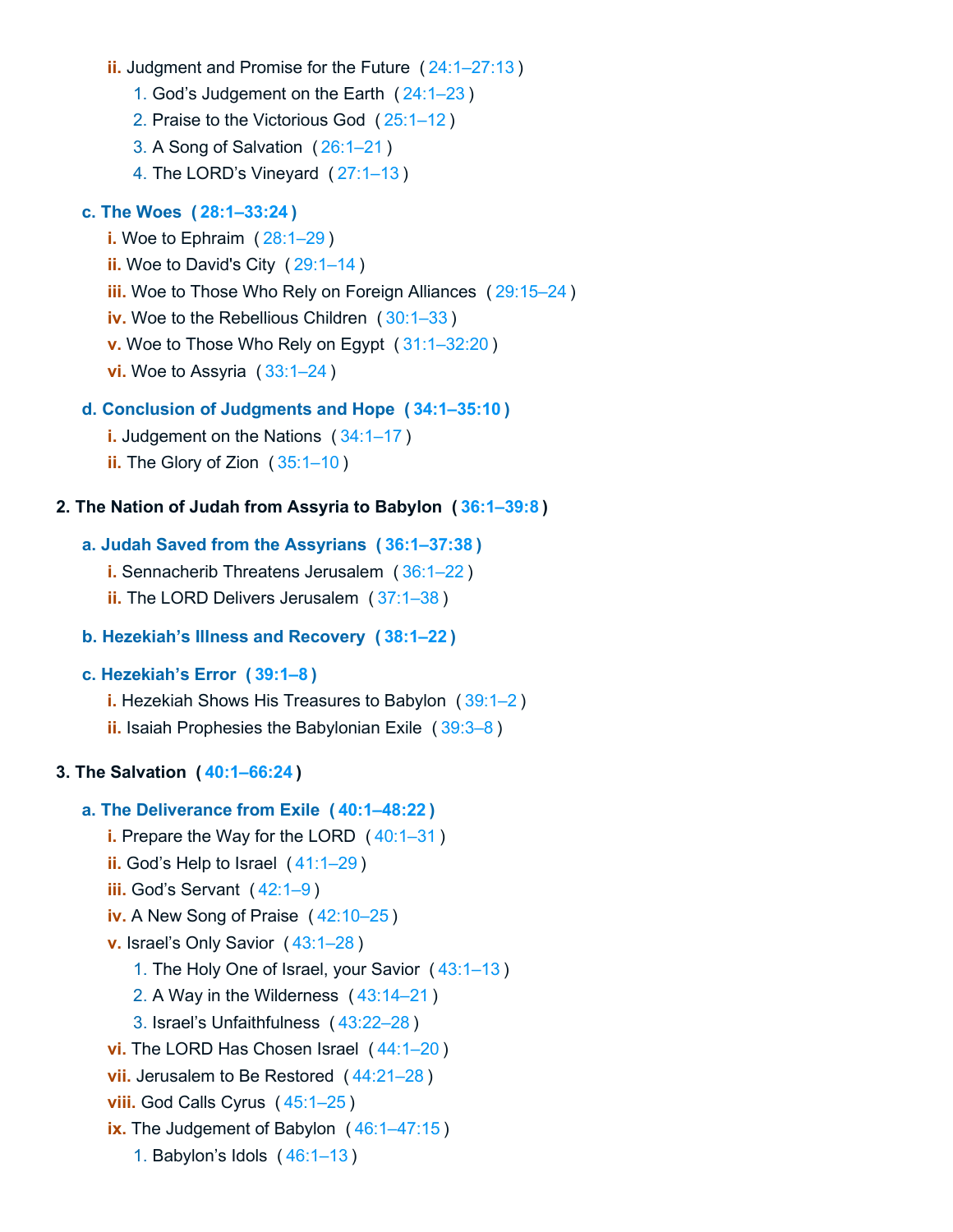- 2. The Humiliation of Babylon ( [47:1–15](https://biblehub.com/bsb/isaiah/47.htm#1) )
- **x.** Deliverance Promised to Israel ( [48:1–22](https://biblehub.com/bsb/isaiah/48.htm#1) )

#### **b. The Servant's Ministry ( [49:1–55:8](https://biblehub.com/bsb/isaiah/49.htm#1) )**

- **i.** The Servant and Light to the Gentiles ( [49:1–26](https://biblehub.com/bsb/isaiah/49.htm#1) ) **ii.** Israel's Sin ( [50:1–3](https://biblehub.com/bsb/isaiah/50.htm#1) ) **iii.** The Servant's Obedience (50:4-11) **iv.** Salvation for Zion ( [51:1–16](https://biblehub.com/bsb/isaiah/51.htm#1) ) **v.** God's Fury Removed ( [51:17–23](https://biblehub.com/bsb/isaiah/51.htm#17) ) **vi.** Deliverance for Jerusalem ( [52:1–12](https://biblehub.com/bsb/isaiah/52.htm#1) ) **vii.** The Servant Exalted (52:13-15) **viii.** The Suffering Servant ( [53:1–12](https://biblehub.com/bsb/isaiah/53.htm#1) ) **ix.** The Future Blessing for Zion ([54:1–17](https://biblehub.com/bsb/isaiah/54.htm#1))
- **x.** Invitation to the Needy ( [55:1–8](https://biblehub.com/bsb/isaiah/55.htm#1) )

## **c. The Servants Inherit God's Kingdom ( [56:1–66:24](https://biblehub.com/bsb/isaiah/56.htm#1) )**

- **i.** Salvation for the Nations ( [56:1–8](https://biblehub.com/bsb/isaiah/56.htm#1) )
- **ii.** The Wicked and the Servants ( [56:9–58:14](https://biblehub.com/bsb/isaiah/56.htm#9) )
	- 1. Israel's Sinful Leaders ( [56:9–12](https://biblehub.com/bsb/isaiah/56.htm#9) )
	- 2. The Blessed Death of the Righteous ( [57:1–2](https://biblehub.com/bsb/isaiah/57.htm#1) )
	- 3. God Condemns Idolatry ( [57:3–13](https://biblehub.com/bsb/isaiah/57.htm#3) )
	- 4. Healing for the Repentant ( [57:14–21](https://biblehub.com/bsb/isaiah/57.htm#14) )
	- 5. True Fasts and Sabbaths ( [58:1–14](https://biblehub.com/bsb/isaiah/58.htm#1) )
- **iii.** Prayer of Repentance ([59:1–21](https://biblehub.com/bsb/isaiah/59.htm#1))
	- 1. Sin Separates Us from God ( [59:1–15](https://biblehub.com/bsb/isaiah/59.htm#1) )
	- 2. Salvation is Only of God ( [59:16–19](https://biblehub.com/bsb/isaiah/59.htm#16) )
	- 3. The Covenant of the Redeemer ( [59:20–21](https://biblehub.com/bsb/isaiah/59.htm#20) )
- **iv.** God's Kingdom ( [60:1–62:12](https://biblehub.com/bsb/isaiah/60.htm#1) )
	- 1. Future Glory for Zion ( [60:1–22](https://biblehub.com/bsb/isaiah/60.htm#1) )
	- 2. The Year of the LORD's Favor ( [61:1–11](https://biblehub.com/bsb/isaiah/61.htm#1) )
	- 3. Zion's Salvation and New Name ( [62:1–12](https://biblehub.com/bsb/isaiah/62.htm#1) )
- **v.** Prayer for Mercy ( [63:1–64:12](https://biblehub.com/bsb/isaiah/63.htm#1) )
	- 1. God's Vengeance on the Nations ( [63:1–6](https://biblehub.com/bsb/isaiah/63.htm#1) )
	- 2. God's Mercies Recalled ( [63:7–14](https://biblehub.com/bsb/isaiah/63.htm#7) )
	- 3. The People Pray ( [63:15–64:12](https://biblehub.com/bsb/isaiah/63.htm#15) )
- **vi.** The Righteous and the Wicked ( [65:1–66:17](https://biblehub.com/bsb/isaiah/65.htm#1) )
	- 1. Judgement and Promises ( [65:1–16](https://biblehub.com/bsb/isaiah/65.htm#1) )
	- 2. A New Heaven and a New Earth ( [65:17–25](https://biblehub.com/bsb/isaiah/65.htm#17) )
	- 3. Heaven Is My Throne ( [66:1–6](https://biblehub.com/bsb/isaiah/66.htm#1) )
	- 4. Rejoice with Jerusalem ( [66:7–14](https://biblehub.com/bsb/isaiah/66.htm#7) )
	- 5. Final Judgments against the Wicked ( [66:15–17](https://biblehub.com/bsb/isaiah/66.htm#15) )
- **vii.** Call to the Nations ( [66:18–24](https://biblehub.com/bsb/isaiah/66.htm#18) )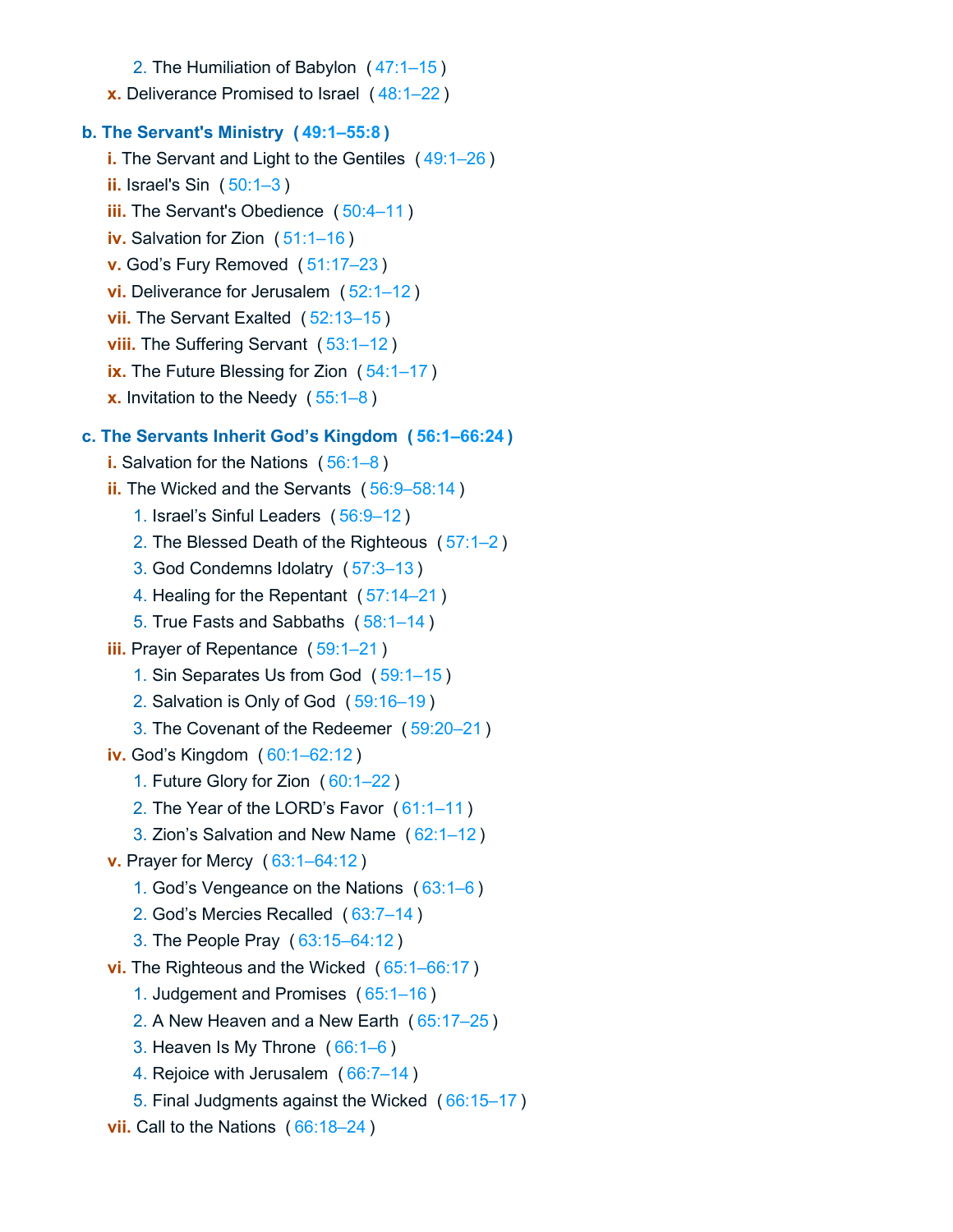# **1. The Call of Jeremiah ( [1:1–19](https://biblehub.com/bsb/jeremiah/1.htm#1) )**

#### **2. Prophesies for Judah ( [2:1–45:5](https://biblehub.com/bsb/jeremiah/2.htm#1) )**

#### **a. Warnings to Judah ( [2:1–29:32](https://biblehub.com/bsb/jeremiah/2.htm#1) )**

- **i.** The Sin of the People ([2:1–37](https://biblehub.com/bsb/jeremiah/2.htm#1))
- **ii.** A Plea for Repentance ([3:1–4:4](https://biblehub.com/bsb/jeremiah/3.htm#1))
- **iii.** Judgment is Coming ( [4:5–6:30](https://biblehub.com/bsb/jeremiah/4.htm#5) )
- **iv.** The Temple Sermon ( [7:1–10:25](https://biblehub.com/bsb/jeremiah/7.htm#1) )
- **v.** The Broken Covenant ( [11:1–12:17](https://biblehub.com/bsb/jeremiah/11.htm#1) )
- **vi.** Parables and Warning ( [13:1–27](https://biblehub.com/bsb/jeremiah/13.htm#1) )
- **vii.** Drought, Famine, Sword, and Plague ( [14:1–15:9](https://biblehub.com/bsb/jeremiah/14.htm#1) )
- **viii.** Jeremiah's Woes ( [15:10–17:27](https://biblehub.com/bsb/jeremiah/15.htm#10) )
- **ix.** Parables of Persecution ( [18:1–20:17](https://biblehub.com/bsb/jeremiah/18.htm#1) )
- **x.** Jeremiah and the Kings of Judah ( [21:1–23:40](https://biblehub.com/bsb/jeremiah/21.htm#1) )
	- 1. King Zedekiah and Jeremiah ( [21:1–10](https://biblehub.com/bsb/jeremiah/21.htm#1) )
	- 2. A Message to the House of David ( [21:11–23:8](https://biblehub.com/bsb/jeremiah/21.htm#11) )
		- a. To the Royal House of Judah ( [21:11–22:9](https://biblehub.com/bsb/jeremiah/21.htm#11) )
		- b. To Individual Kings of Judah ( [22:10–30](https://biblehub.com/bsb/jeremiah/22.htm#10) )
		- c. The Coming Righteous Branch of David ( [23:1–8](https://biblehub.com/bsb/jeremiah/23.htm#1) )
	- 3. The False Prophets ( [23:9–40](https://biblehub.com/bsb/jeremiah/23.htm#9) )
- **xi.** The Good and Bad Figs ( [24:1–10](https://biblehub.com/bsb/jeremiah/24.htm#1) )
- **xii.** Seventy Years of Captivity in Babylon ( [25:1–38](https://biblehub.com/bsb/jeremiah/25.htm#1) )
- **xiii.** Jeremiah Rejected by Leadership ( [26:1–28:17](https://biblehub.com/bsb/jeremiah/26.htm#1) )
	- 1. The Plot to Kill Jeremiah ( [26:1–24](https://biblehub.com/bsb/jeremiah/26.htm#1) )
	- 2. The Yoke of Nebuchadnezzar ( [27:1–28:17](https://biblehub.com/bsb/jeremiah/27.htm#1) )
- **xiv.** Letter to the Exiles in Babylon ( [29:1–32](https://biblehub.com/bsb/jeremiah/29.htm#1) )

#### **b. Hope for Israel and Judah ( [30:1–33:26](https://biblehub.com/bsb/jeremiah/30.htm#1) )**

- **i.** Restoration of Israel and Judah ( [30:1–31:25](https://biblehub.com/bsb/jeremiah/30.htm#1) )
- **ii.** The New Covenant ( [31:26–40](https://biblehub.com/bsb/jeremiah/31.htm#26) )
- **iii.** Jeremiah Buys Hanamel's Field ( [32:1–44](https://biblehub.com/bsb/jeremiah/32.htm#1) )
- **iv.** Promise of Future Restoration ( [33:1–13](https://biblehub.com/bsb/jeremiah/33.htm#1) )
- **v.** The Covenant with David ( [33:14–26](https://biblehub.com/bsb/jeremiah/33.htm#14) )

#### **c. Siege and Destruction of Jerusalem ( [34:1–45:5](https://biblehub.com/bsb/jeremiah/34.htm#1) )**

- **i.** Events Leading to the Fall of Jerusalem ( [34:1–38:28](https://biblehub.com/bsb/jeremiah/34.htm#1) )
	- 1. Prophecy against Zedekiah ( [34:1–7](https://biblehub.com/bsb/jeremiah/34.htm#1) )
	- 2. Freedom for Hebrew Slaves ( [34:8–22](https://biblehub.com/bsb/jeremiah/34.htm#8) )
	- 3. Obedience of the Rechabites ( [35:1–19](https://biblehub.com/bsb/jeremiah/35.htm#1) )
	- 4. Jeremiah's Scroll ( [36:1–32](https://biblehub.com/bsb/jeremiah/36.htm#1) )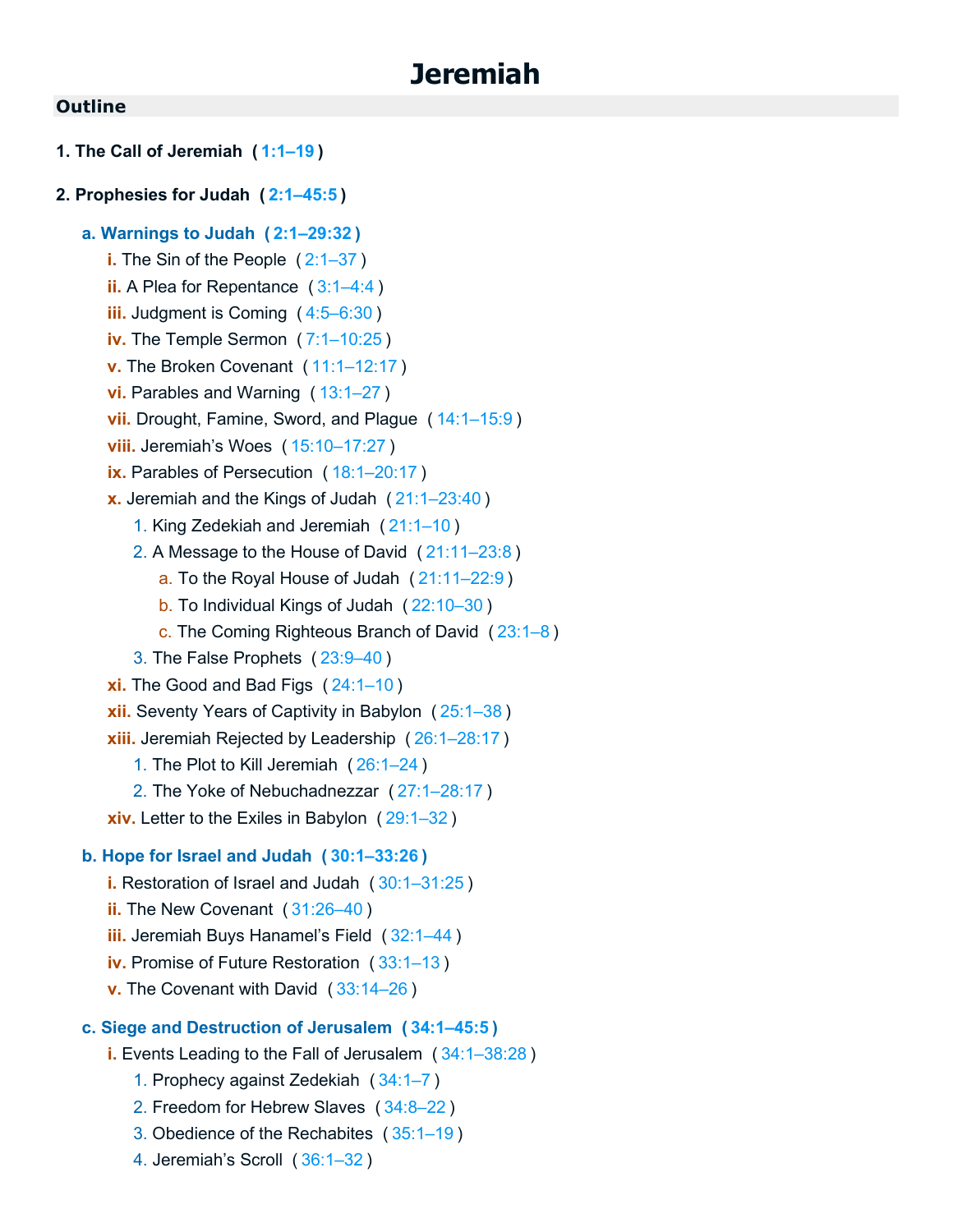- a. Scroll Read in the Temple ( [36:1–10](https://biblehub.com/bsb/jeremiah/36.htm#1) )
- b. Scroll Read in the Palace ( [36:11–19](https://biblehub.com/bsb/jeremiah/36.htm#11) )
- c. Jehoiakim Burns the Scroll ( [36:20–26](https://biblehub.com/bsb/jeremiah/36.htm#20) )
- d. Jeremiah Rewrites the Scroll ( [36:27–32](https://biblehub.com/bsb/jeremiah/36.htm#27) )
- 5. Final Warnings Before the Fall of Jerusalem ( [37:1–38:28](https://biblehub.com/bsb/jeremiah/37.htm#1) )
	- a. Jeremiah Warns Zedekiah ( [37:1–10](https://biblehub.com/bsb/jeremiah/37.htm#1) )
	- b. Jeremiah Imprisoned ( [37:11–21](https://biblehub.com/bsb/jeremiah/37.htm#11) )
	- c. Jeremiah Cast into the Cistern ( [38:1–28](https://biblehub.com/bsb/jeremiah/38.htm#1) )
- **ii.** The Fall of Jerusalem ( [39:1–18](https://biblehub.com/bsb/jeremiah/39.htm#1) )
- **iii.** Events After the Fall of Jerusalem ( [40:1–45:5](https://biblehub.com/bsb/jeremiah/40.htm#1) )
	- 1. The Remnant in Judah ( [40:1–42:22](https://biblehub.com/bsb/jeremiah/40.htm#1) )
		- a. Jeremiah Remains in Judah ( [40:1–6](https://biblehub.com/bsb/jeremiah/40.htm#1) )
		- b. Gedaliah Governs in Judah ( [40:7–41:18](https://biblehub.com/bsb/jeremiah/40.htm#7) )
		- i. Gedaliah Appointed by Nebuchadnezzar ( [40:7–12](https://biblehub.com/bsb/jeremiah/40.htm#7) )
		- ii. The Plot against Gedaliah ( [40:13–16](https://biblehub.com/bsb/jeremiah/40.htm#13) )
		- iii. The Assassination of Gedaliah ( [41:1–18](https://biblehub.com/bsb/jeremiah/41.htm#1) )
		- c. A Warning against Going to Egypt ( [42:1–22](https://biblehub.com/bsb/jeremiah/42.htm#1) )
	- 2. The Remnant Flees to Egypt ( [43:1–44:30](https://biblehub.com/bsb/jeremiah/43.htm#1) )
		- a. Jeremiah Taken to Egypt ( [43:1–13](https://biblehub.com/bsb/jeremiah/43.htm#1) )
		- b. Judgement on the Jews in Egypt ( [44:1–30](https://biblehub.com/bsb/jeremiah/44.htm#1) )
	- 3. Jeremiah's Message to Baruch ( [45:1–5](https://biblehub.com/bsb/jeremiah/45.htm#1) )

## **3. Prophesies for the Nations ( [46:1–51:64](https://biblehub.com/bsb/jeremiah/46.htm#1) )**

- **a. Judgment on Egypt ( [46:1–28](https://biblehub.com/bsb/jeremiah/46.htm#1) )**
- **b. Judgment on the Philistines ( [47:1–7](https://biblehub.com/bsb/jeremiah/47.htm#1) )**
- **c. Judgement on Moab ( [48:1–47](https://biblehub.com/bsb/jeremiah/48.htm#1) )**
- **d. Judgment on the Ammonites ( [49:1–6](https://biblehub.com/bsb/jeremiah/49.htm#1) )**
- **e. Judgement on Edom ( [49:7–22](https://biblehub.com/bsb/jeremiah/49.htm#7) )**
- **f. Judgment on Damascus ( [49:23–27](https://biblehub.com/bsb/jeremiah/49.htm#23) )**
- **g. Judgment on Kedar and Hazor ( [49:28–33](https://biblehub.com/bsb/jeremiah/49.htm#28) )**
- **h. Judgment on Elam ( [49:34–39](https://biblehub.com/bsb/jeremiah/49.htm#34) )**

## **i. Concerning Babylon ( [50:1–51:64](https://biblehub.com/bsb/jeremiah/50.htm#1) )**

- **i.** A Prophecy against Babylon ( [50:1–3](https://biblehub.com/bsb/jeremiah/50.htm#1) )
- **ii.** Hope for Israel and Judah ( [50:4–10](https://biblehub.com/bsb/jeremiah/50.htm#4) )
- **iii.** Babylon's Fall Is Certain ( [50:11–16](https://biblehub.com/bsb/jeremiah/50.htm#11) )
- **iv.** Redemption for God's People ( [50:17–20](https://biblehub.com/bsb/jeremiah/50.htm#17) )
- **v.** The Destruction of Babylon ( [50:21–51:14](https://biblehub.com/bsb/jeremiah/50.htm#21) )
- **vi.** Praise to the God of Jacob ( [51:15–19](https://biblehub.com/bsb/jeremiah/51.htm#15) )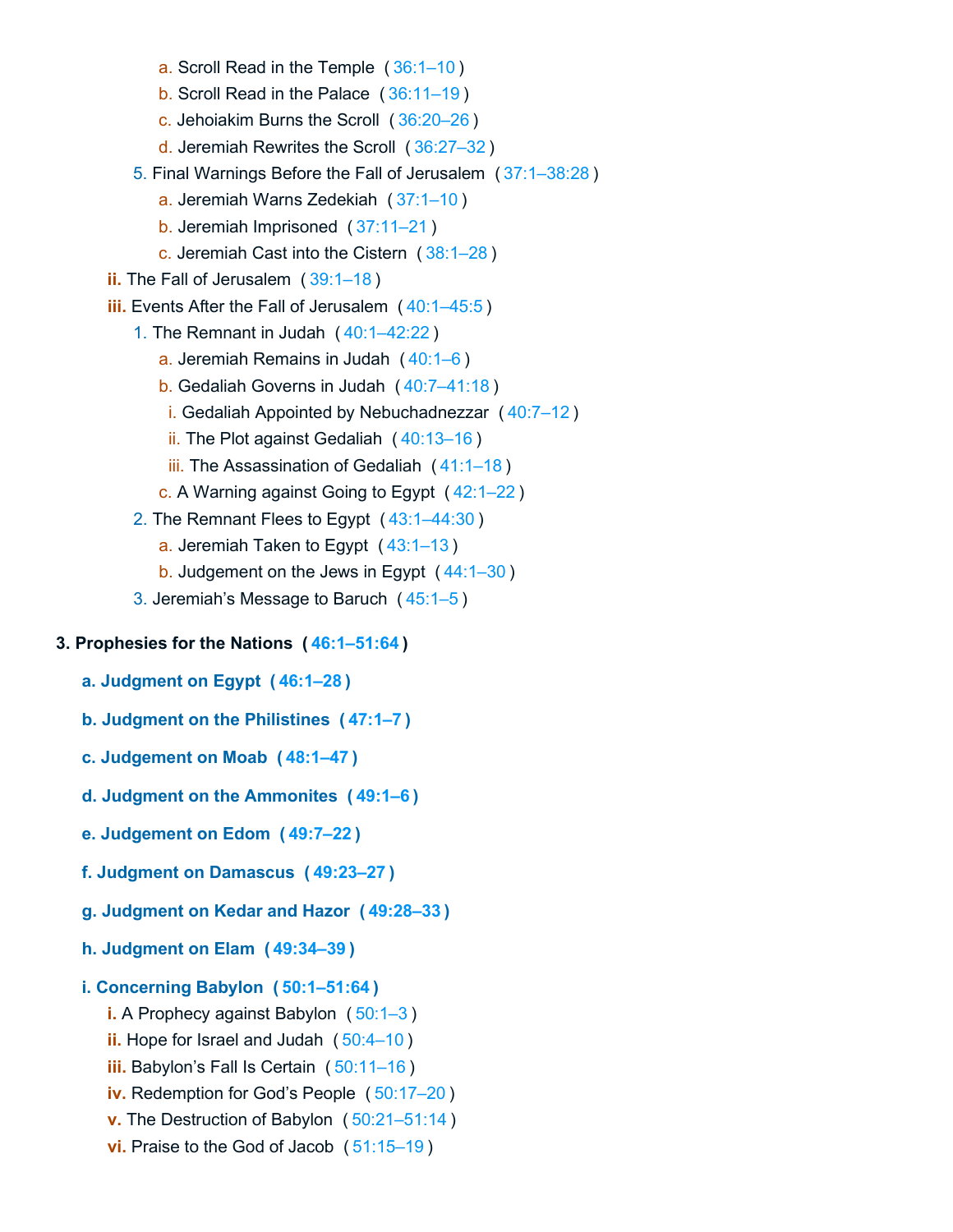**vii.** Babylon's Punishment ( [51:20–58](https://biblehub.com/bsb/jeremiah/51.htm#20) )

**viii.** Jeremiah's Prophecy to Seraiah ( [51:59–64](https://biblehub.com/bsb/jeremiah/51.htm#59) )

## **4. The Fall of Jerusalem Recounted ( [52:1–34](https://biblehub.com/bsb/jeremiah/52.htm#1) )**

- **a. Nebuchadnezzar Sieges Jerusalem ( [52:1–11](https://biblehub.com/bsb/jeremiah/52.htm#1) )**
- **b. The Temple Destroyed ( [52:12–23](https://biblehub.com/bsb/jeremiah/52.htm#12) )**
- **c. Captives Carried to Babylon ( [52:24–30](https://biblehub.com/bsb/jeremiah/52.htm#24) )**
- **d. Evil-merodach Releases Jehoiachin ( [52:31–34](https://biblehub.com/bsb/jeremiah/52.htm#31) )**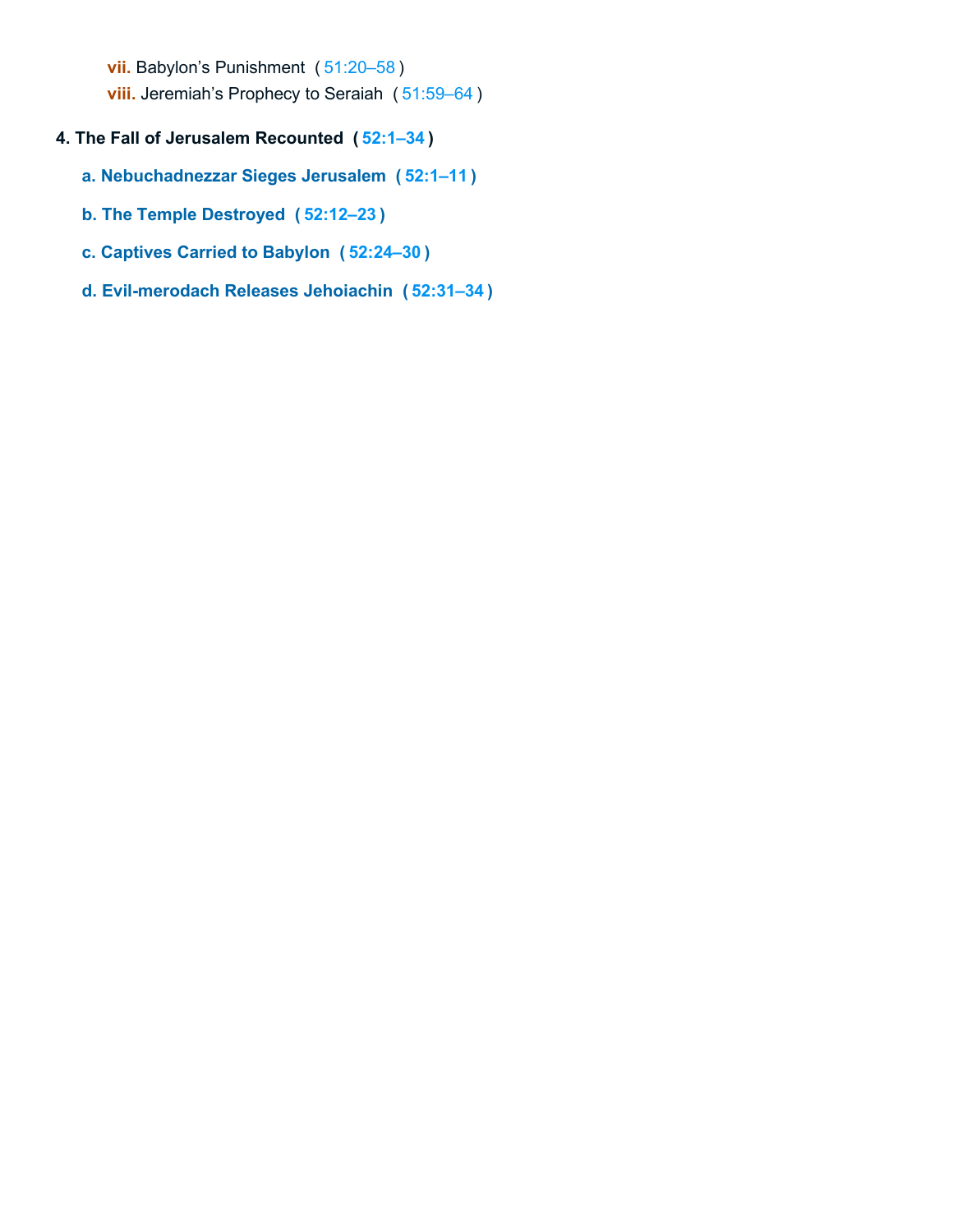# **Lamentations**

## **Outline**

- **1. The Sorrows of Zion ( [1:1–22](https://biblehub.com/bsb/lamentations/1.htm#1) )**
- **2. God's Anger over Jerusalem ( [2:1–22](https://biblehub.com/bsb/lamentations/2.htm#1) )**
- **3. The Suffering Servant ( [3:1–66](https://biblehub.com/bsb/lamentations/3.htm#1) )**
	- **a. The Prophet's Affliction ( [3:1–18](https://biblehub.com/bsb/lamentations/3.htm#1) )**
	- **b. The Prophet's Hope ( [3:19–36](https://biblehub.com/bsb/lamentations/3.htm#19) )**
	- **c. God's Justice ( [3:37–66](https://biblehub.com/bsb/lamentations/3.htm#37) )**
- **4. The Siege of Jerusalem ( [4:1–22](https://biblehub.com/bsb/lamentations/4.htm#1) )**
- **5. A Prayer for Restoration ( [5:1–22](https://biblehub.com/bsb/lamentations/5.htm#1) )**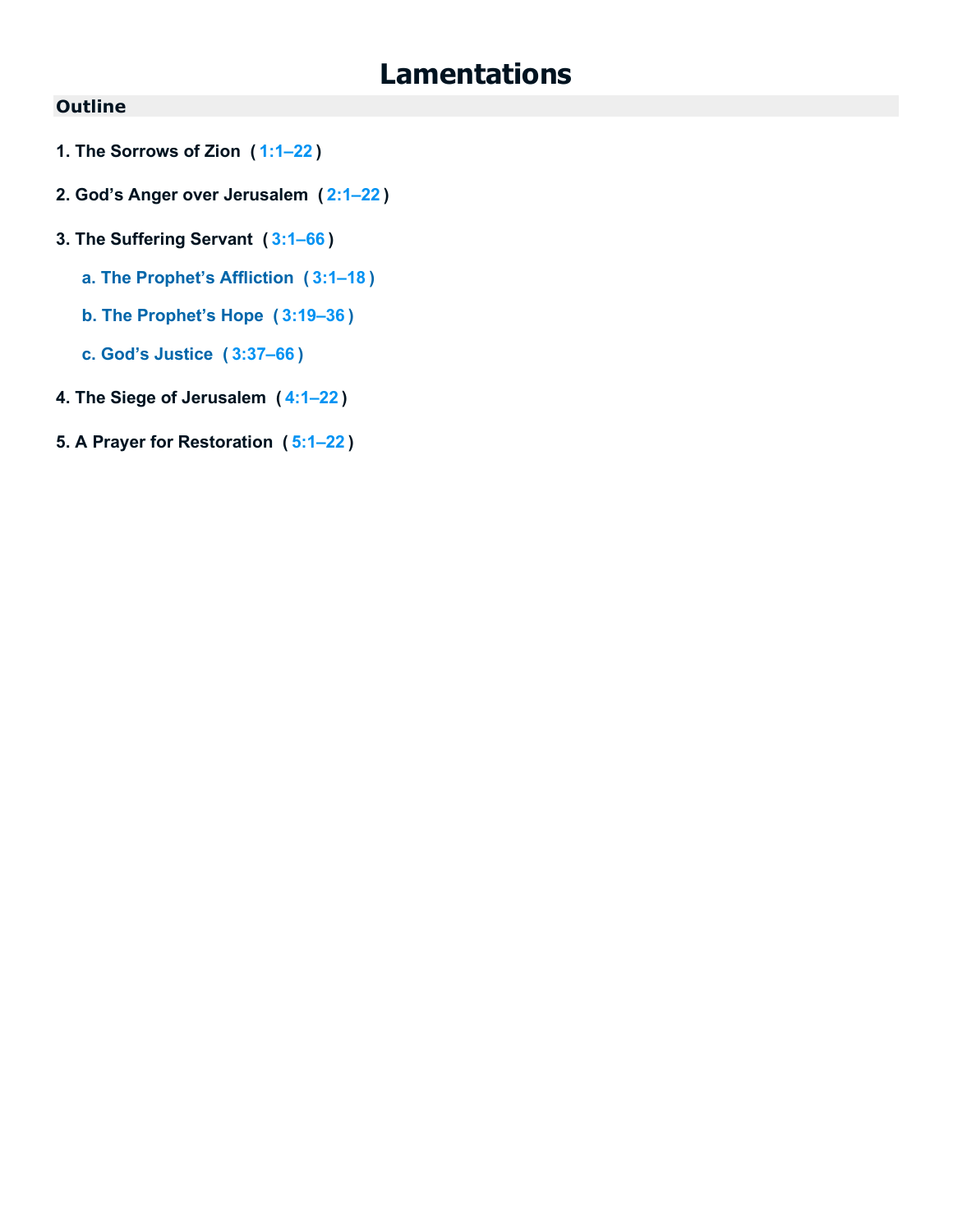# **1. Prophesies of Judgement ( [1:2–32:32](https://biblehub.com/bsb/ezekiel/1.htm#2) ) a. The Call of Ezekiel ( [1:1–3:27](https://biblehub.com/bsb/ezekiel/1.htm#1) ) i.** Appearance of the Glory of the LORD ([1:1–28](https://biblehub.com/bsb/ezekiel/1.htm#1)) **ii.** Ezekiel's Mission ( [2:1–3:27](https://biblehub.com/bsb/ezekiel/2.htm#1) ) 1. Ezekiel the Prophet ( [2:1–3:15](https://biblehub.com/bsb/ezekiel/2.htm#1) ) 2. Ezekiel the Watchman ( [3:16–27](https://biblehub.com/bsb/ezekiel/3.htm#16) ) **b. Ezekiel's Signs ( [4:1–5:17](https://biblehub.com/bsb/ezekiel/4.htm#1) ) i.** A Sign of Jerusalem's Siege ( [4:1–17](https://biblehub.com/bsb/ezekiel/4.htm#1) ) **ii.** The Razor of Judgment (5:1-17) **c. Judgment on the Land ( [6:1–7:27](https://biblehub.com/bsb/ezekiel/6.htm#1) ) i.** Judgment against Idolatry ( [6:1–7](https://biblehub.com/bsb/ezekiel/6.htm#1) ) **ii.** A Remnant to Be Blessed ( [6:8–14](https://biblehub.com/bsb/ezekiel/6.htm#8) ) **iii.** Desolation of the Land of Israel ([7:1–27](https://biblehub.com/bsb/ezekiel/7.htm#1)) **d. The Defiled Temple ( [8:1–11:25](https://biblehub.com/bsb/ezekiel/8.htm#1) ) i.** The Vision of Idolatry in the Temple ([8:1–18](https://biblehub.com/bsb/ezekiel/8.htm#1)) **ii.** Execution of the Idolaters ( [9:1–11](https://biblehub.com/bsb/ezekiel/9.htm#1) ) **iii.** God's Glory Exits the Temple ( [10:1–22](https://biblehub.com/bsb/ezekiel/10.htm#1) ) **iv.** Evil in High Places ( [11:1–12](https://biblehub.com/bsb/ezekiel/11.htm#1) ) **v.** A Promise of Restoration ( [11:13–21](https://biblehub.com/bsb/ezekiel/11.htm#13) ) **vi.** God's Glory Leaves Jerusalem ( [11:22–25](https://biblehub.com/bsb/ezekiel/11.htm#22) ) **e. Prophesies of Judgment on Judah ( [12:1–24:27](https://biblehub.com/bsb/ezekiel/12.htm#1) ) i.** Signs of the Coming Captivity ( [12:1–28](https://biblehub.com/bsb/ezekiel/12.htm#1) ) 1. Ezekiel's Baggage ( [12:1–16](https://biblehub.com/bsb/ezekiel/12.htm#1) ) 2. Eat Your Bread with Trembling ( [12:17–20](https://biblehub.com/bsb/ezekiel/12.htm#17) ) 3. A Presumptuous Proverb ( [12:21–28](https://biblehub.com/bsb/ezekiel/12.htm#21) ) **ii.** Reproof of False Prophets ( [13:1–23](https://biblehub.com/bsb/ezekiel/13.htm#1) ) **iii.** Idolatrous Elders Condemned ( [14:1–11](https://biblehub.com/bsb/ezekiel/14.htm#1) ) **iv.** Four Dire Judgments ( [14:12–23](https://biblehub.com/bsb/ezekiel/14.htm#12) ) **v.** Jerusalem the Useless Vine ( [15:1–8](https://biblehub.com/bsb/ezekiel/15.htm#1) ) **vi.** Jerusalem as a Rebellious Wife ( [16:1–63](https://biblehub.com/bsb/ezekiel/16.htm#1) ) **vii.** The Parable of Two Eagles and a Vine ( [17:1–24](https://biblehub.com/bsb/ezekiel/17.htm#1) ) **viii.** The Soul Who Sins Will Die ( [18:1–32](https://biblehub.com/bsb/ezekiel/18.htm#1) ) **ix.** A Lament for the Princes of Israel ([19:1–14](https://biblehub.com/bsb/ezekiel/19.htm#1)) **x.** Rebellious Israel ( [20:1–44](https://biblehub.com/bsb/ezekiel/20.htm#1) ) 1. Israel's Rebellion in Egypt ( [20:1–17](https://biblehub.com/bsb/ezekiel/20.htm#1) ) 2. Israel's Rebellion in the Wilderness ( [20:18–26](https://biblehub.com/bsb/ezekiel/20.htm#18) )

3. Israel's Rebellion in the Land ( [20:27–32](https://biblehub.com/bsb/ezekiel/20.htm#27) )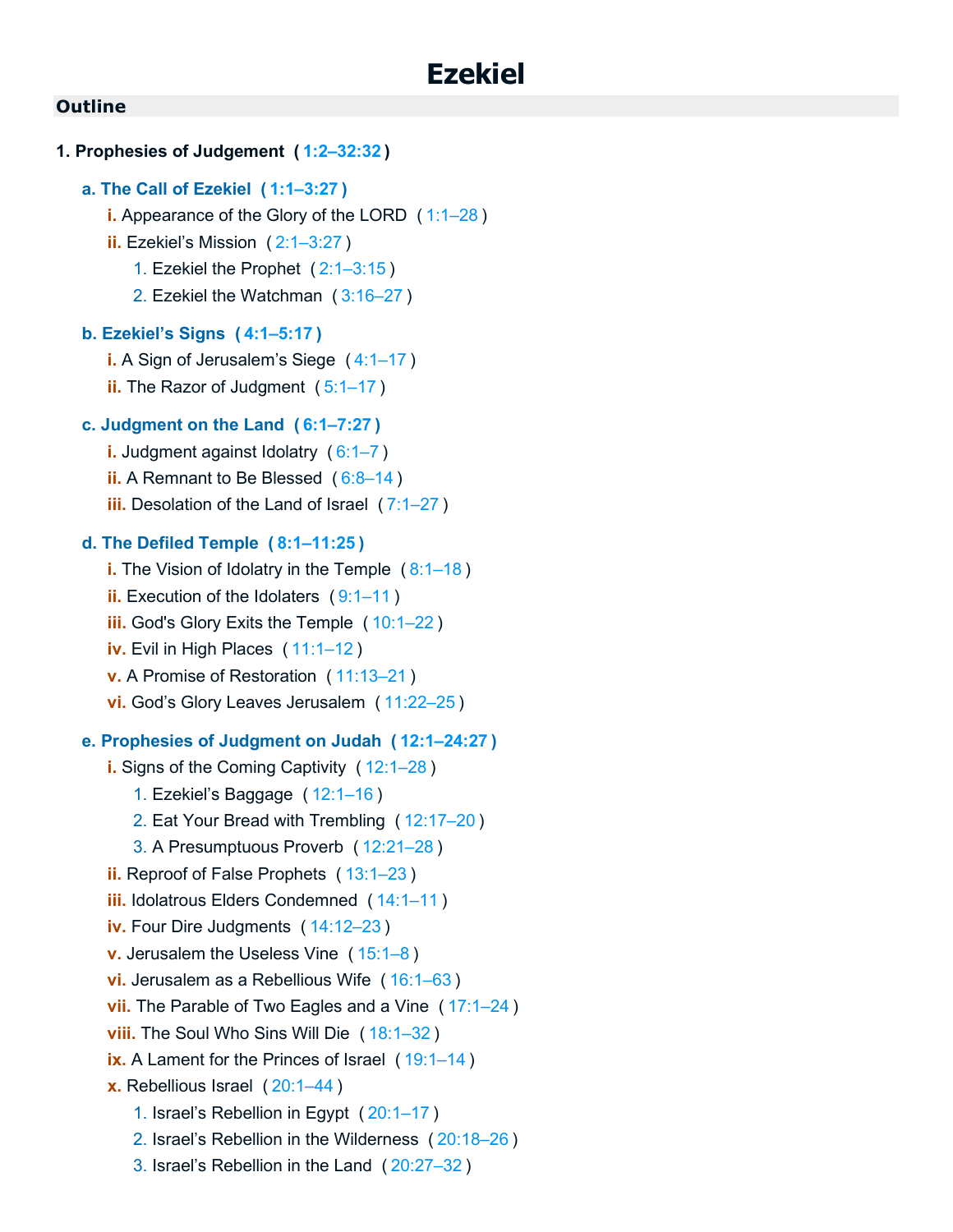- 4. Judgment and Restoration ( [20:33–44](https://biblehub.com/bsb/ezekiel/20.htm#33) )
- **xi.** Babylon, the Instrument of Judgment ( [20:45–21:32](https://biblehub.com/bsb/ezekiel/20.htm#45) )
	- 1. A Prophecy against the South ( [20:45–49](https://biblehub.com/bsb/ezekiel/20.htm#45) )
	- 2. God's Sword of Judgment ( [21:1–32](https://biblehub.com/bsb/ezekiel/21.htm#1) )
- **xii.** The Sin of Jerusalem ( [22:1–31](https://biblehub.com/bsb/ezekiel/22.htm#1) )
- **xiii.** The Two Adulterous Sisters: Jerusalem and Samaria ([23:1–49](https://biblehub.com/bsb/ezekiel/23.htm#1))
- **xiv.** The Parable of the Cooking Pot ( [24:1–14](https://biblehub.com/bsb/ezekiel/24.htm#1) )
- **xv.** Ezekiel's Wife Dies ( [24:15–27](https://biblehub.com/bsb/ezekiel/24.htm#15) )

## **f. Prophesies of Judgement on the Nations ( [25:1–32:32](https://biblehub.com/bsb/ezekiel/25.htm#1) )**

- **i.** A Prophecy against Ammon ( [25:1–7](https://biblehub.com/bsb/ezekiel/25.htm#1) )
- **ii.** A Prophecy against Moab ( [25:8–11](https://biblehub.com/bsb/ezekiel/25.htm#8) )
- **iii.** A Prophecy against Edom ( [25:12–14](https://biblehub.com/bsb/ezekiel/25.htm#12) )
- **iv.** A Prophecy against the Philistines ( [25:15–17](https://biblehub.com/bsb/ezekiel/25.htm#15) )
- **v.** A Prophecy against Tyre ( [26:1–28:19](https://biblehub.com/bsb/ezekiel/26.htm#1) )
	- 1. Proud Tyre to Fall ( [26:1–21](https://biblehub.com/bsb/ezekiel/26.htm#1) )
	- 2. A Lament for Tyre ( [27:1–36](https://biblehub.com/bsb/ezekiel/27.htm#1) )
	- 3. A Prophecy against the Ruler of Tyre ( [28:1–10](https://biblehub.com/bsb/ezekiel/28.htm#1) )
	- 4. A Lament for the King of Tyre ( [28:11–19](https://biblehub.com/bsb/ezekiel/28.htm#11) )
- **vi.** A Prophecy against Sidon ( [28:20–24](https://biblehub.com/bsb/ezekiel/28.htm#20) )
- **vii.** The Restoration of Israel ( [28:25–26](https://biblehub.com/bsb/ezekiel/28.htm#25) )
- **viii.** A Prophecy against Egypt ( [29:1–32:32](https://biblehub.com/bsb/ezekiel/29.htm#1) )
	- 1. A Prophecy against Pharaoh ( [29:1–7](https://biblehub.com/bsb/ezekiel/29.htm#1) )
	- 2. The Desolation of Egypt ( [29:8–16](https://biblehub.com/bsb/ezekiel/29.htm#8) )
	- 3. Egypt the Reward of Nebuchadnezzar ( [29:17–21](https://biblehub.com/bsb/ezekiel/29.htm#17) )
	- 4. A Lament for Egypt ( [30:1–19](https://biblehub.com/bsb/ezekiel/30.htm#1) )
	- 5. Pharaoh's Power Broken ( [30:20–26](https://biblehub.com/bsb/ezekiel/30.htm#20) )
	- 6. Egypt Will Fall like Assyria ( [31:1–18](https://biblehub.com/bsb/ezekiel/31.htm#1) )
	- 7. A Lament for Pharaoh King of Egypt ( [32:1–16](https://biblehub.com/bsb/ezekiel/32.htm#1) )
	- 8. Egypt Cast into the Pit ( [32:17–32](https://biblehub.com/bsb/ezekiel/32.htm#17) )

## **2. Prophecies of Restoration ( [33:1–48:35](https://biblehub.com/bsb/ezekiel/33.htm#1) )**

- **a. Ezekiel's the Watchman for Israel ( [33:1–20](https://biblehub.com/bsb/ezekiel/33.htm#1) )**
- **b. Word of Jerusalem's Fall ( [33:21–33](https://biblehub.com/bsb/ezekiel/33.htm#21) )**

## **c. Israel Will Return to the Land ( [34:1–37:28](https://biblehub.com/bsb/ezekiel/34.htm#1) )**

- **i.** A Prophecy for Shepherds ( [34:1–31](https://biblehub.com/bsb/ezekiel/34.htm#1) )
	- 1. Against Israel's Shepherds ( [34:1–10](https://biblehub.com/bsb/ezekiel/34.htm#1) )
	- 2. The Good Shepherd ( [34:11–24](https://biblehub.com/bsb/ezekiel/34.htm#11) )
	- 3. The Covenant of Peace ( [34:25–31](https://biblehub.com/bsb/ezekiel/34.htm#25) )
- **ii.** A Prophecy against Mount Seir ( [35:1–15](https://biblehub.com/bsb/ezekiel/35.htm#1) )
- **iii.** A Prophecy to the Mountains of Israel ([36:1–15](https://biblehub.com/bsb/ezekiel/36.htm#1))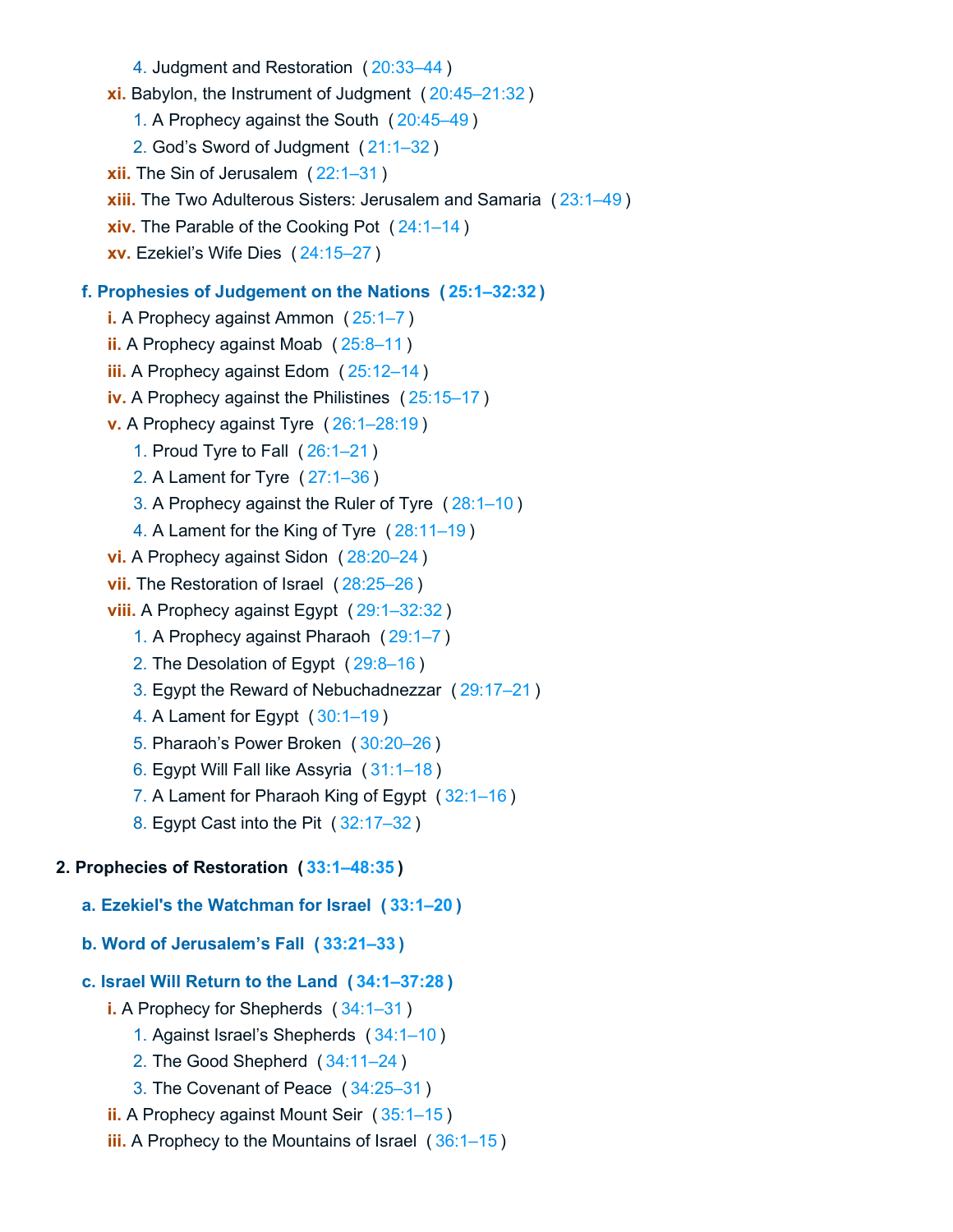**v.** The Valley of Dry Bones Restored ( [37:1–14](https://biblehub.com/bsb/ezekiel/37.htm#1) ) **vi.** One Nation with One King ( [37:15–28](https://biblehub.com/bsb/ezekiel/37.htm#15) ) **d. Removal of Israel's Enemies ( [38:1–39:29](https://biblehub.com/bsb/ezekiel/38.htm#1) ) i.** A Prophecy against Gog ( [38:1–23](https://biblehub.com/bsb/ezekiel/38.htm#1) ) **ii.** The Slaughter of Gog's Army ( [39:1–20](https://biblehub.com/bsb/ezekiel/39.htm#1) ) **iii.** Israel to Be Restored ( [39:21–29](https://biblehub.com/bsb/ezekiel/39.htm#21) ) **e. Reinstatement of True Worship ( [40:1–46:24](https://biblehub.com/bsb/ezekiel/40.htm#1) ) i.** Ezekiel Measures the New Temple ( [40:1–42:20](https://biblehub.com/bsb/ezekiel/40.htm#1) ) 1. The Man with a Measuring Rod ( [40:1–4](https://biblehub.com/bsb/ezekiel/40.htm#1) ) 2. The East Gate ( [40:5–16](https://biblehub.com/bsb/ezekiel/40.htm#5) ) 3. The Outer Court ( [40:17–19](https://biblehub.com/bsb/ezekiel/40.htm#17) ) 4. The North Gate ( [40:20–23](https://biblehub.com/bsb/ezekiel/40.htm#20) ) 5. The South Gate ( [40:24–27](https://biblehub.com/bsb/ezekiel/40.htm#24) ) 6. The Gates of the Inner Court ( [40:28–37](https://biblehub.com/bsb/ezekiel/40.htm#28) ) 7. Eight Tables for Sacrifices ( [40:38–43](https://biblehub.com/bsb/ezekiel/40.htm#38) ) 8. Chambers for Ministry ( [40:44–46](https://biblehub.com/bsb/ezekiel/40.htm#44) ) 9. The Inner Court ( [40:47–49](https://biblehub.com/bsb/ezekiel/40.htm#47) ) 10. Inside the Temple ( [41:1–4](https://biblehub.com/bsb/ezekiel/41.htm#1) ) 11. Outside the Temple ( [41:5–14](https://biblehub.com/bsb/ezekiel/41.htm#5) ) 12. The Interior Structures ( [41:15–26](https://biblehub.com/bsb/ezekiel/41.htm#15) ) 13. Chambers for the Priests ( [42:1–14](https://biblehub.com/bsb/ezekiel/42.htm#1) ) 14. The Outer Measurements ( [42:15–20](https://biblehub.com/bsb/ezekiel/42.htm#15) ) **ii.** Temple Worship Restored ( [43:1–46:24](https://biblehub.com/bsb/ezekiel/43.htm#1) ) 1. The Glory of the LORD Returns to the Temple ( [43:1–12](https://biblehub.com/bsb/ezekiel/43.htm#1) ) 2. The Altar of Sacrifice ( [43:13–27](https://biblehub.com/bsb/ezekiel/43.htm#13) ) 3. The East Gate Assigned to the Prince ( [44:1–5](https://biblehub.com/bsb/ezekiel/44.htm#1) ) 4. The Levitical Priesthood ( [44:6–31](https://biblehub.com/bsb/ezekiel/44.htm#6) ) a. Reproof of the Levites ( [44:6–14](https://biblehub.com/bsb/ezekiel/44.htm#6) ) b. The Duties of the Priests ( [44:15–31](https://biblehub.com/bsb/ezekiel/44.htm#15) ) 5. Consecration of the Land ( [45:1–6](https://biblehub.com/bsb/ezekiel/45.htm#1) ) 6. The Prince's Portion ( [45:7–9](https://biblehub.com/bsb/ezekiel/45.htm#7) ) 7. Honest Scales ( [45:10–12](https://biblehub.com/bsb/ezekiel/45.htm#10) ) 8. Offerings and Feasts ( [45:13–25](https://biblehub.com/bsb/ezekiel/45.htm#13) ) 9. The Prince's Offerings ( [46:1–18](https://biblehub.com/bsb/ezekiel/46.htm#1) ) 10. The Courts for Boiling and Baking ( [46:19–24](https://biblehub.com/bsb/ezekiel/46.htm#19) ) **iii.** The Land of Israel ( [47:1–48:35](https://biblehub.com/bsb/ezekiel/47.htm#1) ) 1. Waters from under the Temple ( [47:1–12](https://biblehub.com/bsb/ezekiel/47.htm#1) ) 2. The Borders of the Land ( [47:13–23](https://biblehub.com/bsb/ezekiel/47.htm#13) ) 3. Distribution of the Land ( [48:1–35](https://biblehub.com/bsb/ezekiel/48.htm#1) ) a. The Portions for the Tribes ( [48:1–7](https://biblehub.com/bsb/ezekiel/48.htm#1) )

**iv.** A New Heart and a New Spirit ( [36:16–38](https://biblehub.com/bsb/ezekiel/36.htm#16) )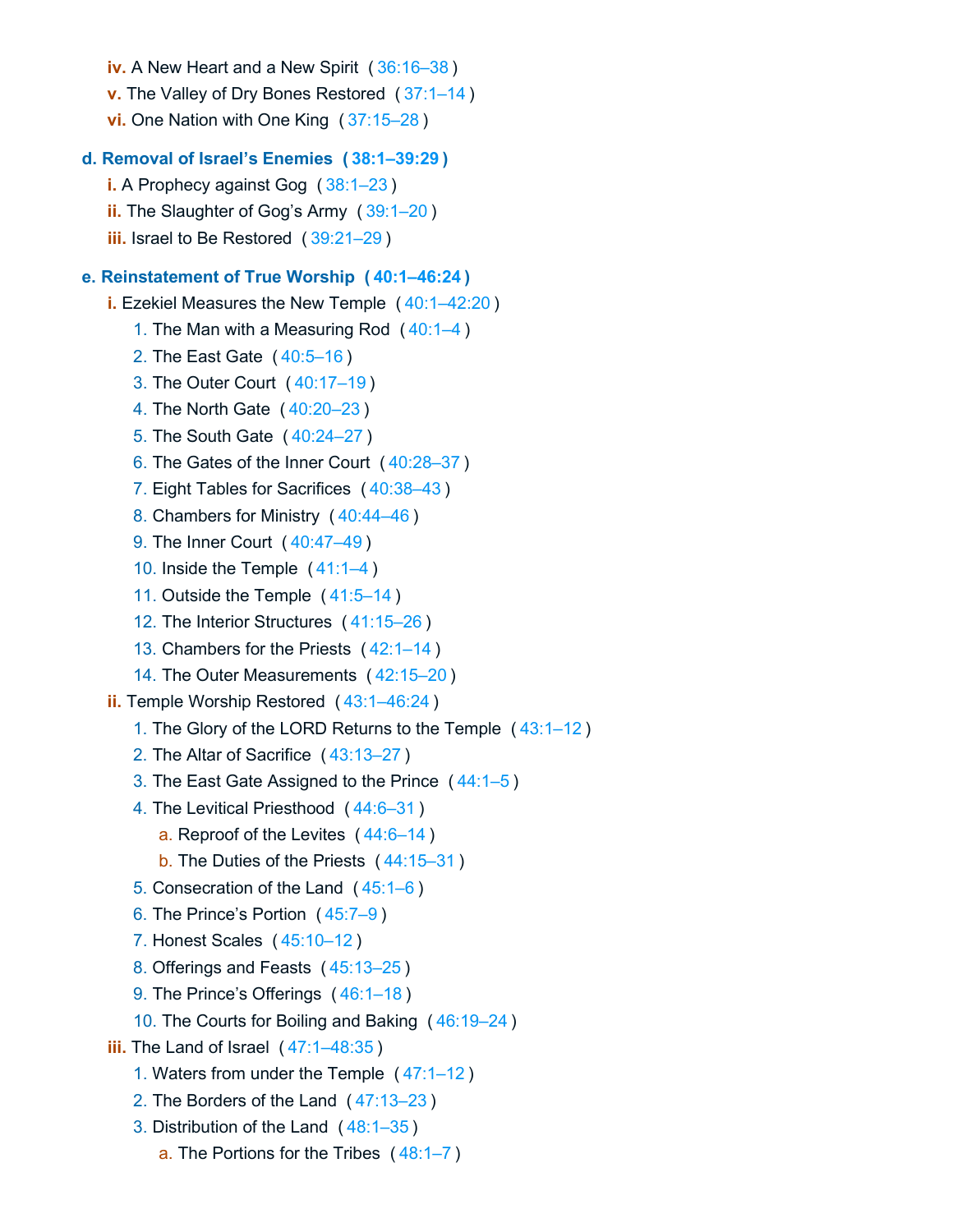- b. The Portions for the Priests and Levites ( [48:8–20](https://biblehub.com/bsb/ezekiel/48.htm#8) )
- c. The Portion for the Prince ( [48:21–22](https://biblehub.com/bsb/ezekiel/48.htm#21) )
- d. The Portions for the Remaining Tribes ( [48:23–29](https://biblehub.com/bsb/ezekiel/48.htm#23) )
- e. The City Gates and Dimensions ( [48:30–35](https://biblehub.com/bsb/ezekiel/48.htm#30) )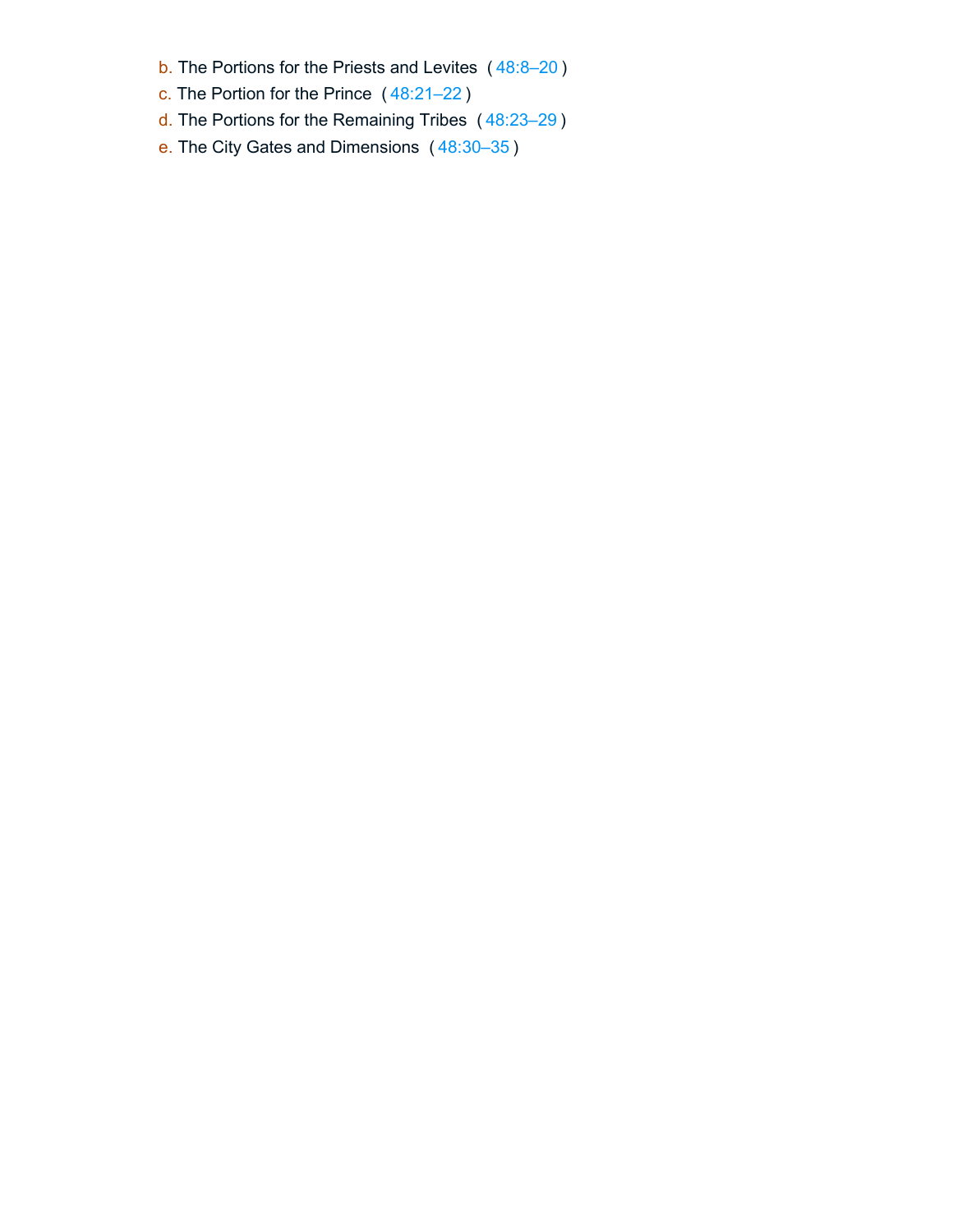## **1. Narrative of Daniel ( [1:1–6:28](https://biblehub.com/bsb/daniel/1.htm#1) )**

- **a. Under King Nebuchadnezzar of Babylon ( [1:1–4:37](https://biblehub.com/bsb/daniel/1.htm#1) )**
	- **i.** Exile to Babylon ( [1:1–21](https://biblehub.com/bsb/daniel/1.htm#1) )
		- 1. Daniel Removed to Babylon ( [1:1–7](https://biblehub.com/bsb/daniel/1.htm#1) )
		- 2. Daniel's Faithfulness ( [1:8–16](https://biblehub.com/bsb/daniel/1.htm#8) )
		- 3. Daniel's Wisdom ( [1:17–21](https://biblehub.com/bsb/daniel/1.htm#17) )
	- **ii.** Nebuchadnezzar's Dream of a Statue ( [2:1–49](https://biblehub.com/bsb/daniel/2.htm#1) )
		- 1. No One Can Interpret Nebuchadnezzar's Troubling Dream ( [2:1–13](https://biblehub.com/bsb/daniel/2.htm#1) )
		- 2. The Dream Revealed to Daniel ( [2:14–23](https://biblehub.com/bsb/daniel/2.htm#14) )
		- 3. Daniel Interprets the Dream ( [2:24–45](https://biblehub.com/bsb/daniel/2.htm#24) )
		- 4. Nebuchadnezzar Promotes Daniel ( [2:46–49](https://biblehub.com/bsb/daniel/2.htm#46) )
	- **iii.** Nebuchadnezzar's Golden Statue ( [3:1–30](https://biblehub.com/bsb/daniel/3.htm#1) )
		- 1. Golden Statue Erected ( [3:1–7](https://biblehub.com/bsb/daniel/3.htm#1) )
		- 2. Shadrach, Meshach, and Abednego Accused ( [3:8–18](https://biblehub.com/bsb/daniel/3.htm#8) )
		- 3. The Fiery Furnace ( [3:19–30](https://biblehub.com/bsb/daniel/3.htm#19) )
	- **iv.** Nebuchadnezzar's Pride ( [4:1–37](https://biblehub.com/bsb/daniel/4.htm#1) )
		- 1. Nebuchadnezzar Confesses God's Kingdom ( [4:1–3](https://biblehub.com/bsb/daniel/4.htm#1) )
		- 2. Nebuchadnezzar's Dream of a Great Tree ( [4:4–18](https://biblehub.com/bsb/daniel/4.htm#4) )
		- 3. Daniel Interprets the Second Dream ( [4:19–27](https://biblehub.com/bsb/daniel/4.htm#19) )
		- 4. The Second Dream Fulfilled ( [4:28–33](https://biblehub.com/bsb/daniel/4.htm#28) )
		- 5. Nebuchadnezzar Restored ( [4:34–37](https://biblehub.com/bsb/daniel/4.htm#34) )

#### **b. Under King Belshazzar of Babylon ( [5:1–31](https://biblehub.com/bsb/daniel/5.htm#1) )**

- **i.** Belshazzar's Feast ( [5:1–12](https://biblehub.com/bsb/daniel/5.htm#1) )
- **ii.** Daniel Interprets the Handwriting on the Wall ( [5:13–31](https://biblehub.com/bsb/daniel/5.htm#13) )

## **c. Under King Darius the Mede ( [6:1–28](https://biblehub.com/bsb/daniel/6.htm#1) )**

- **i.** The Plot against Daniel ( [6:1–9](https://biblehub.com/bsb/daniel/6.htm#1) )
- **ii.** Daniel in the Lions' Den ( [6:10–24](https://biblehub.com/bsb/daniel/6.htm#10) )
- **iii.** Darius Honors God ( [6:25–28](https://biblehub.com/bsb/daniel/6.htm#25) )

## **2. Visions of Daniel ( [7:1–12:13](https://biblehub.com/bsb/daniel/7.htm#1) )**

#### **a. Daniel's First Vision ( [7:1–28](https://biblehub.com/bsb/daniel/7.htm#1) )**

- **i.** Vision of The Four Beasts ( [7:1–8](https://biblehub.com/bsb/daniel/7.htm#1) )
- **ii.** Vision of the Ancient of Days ( [7:9–12](https://biblehub.com/bsb/daniel/7.htm#9) )
- **iii.** Vision of the Son of Man ( [7:13–14](https://biblehub.com/bsb/daniel/7.htm#13) )
- **iv.** Visions Interpreted ( [7:15–28](https://biblehub.com/bsb/daniel/7.htm#15) )

## **b. Daniel's Second Vision ( [8:1–27](https://biblehub.com/bsb/daniel/8.htm#1) )**

**i.** Vision of the Ram and the Goat ( [8:1–14](https://biblehub.com/bsb/daniel/8.htm#1) )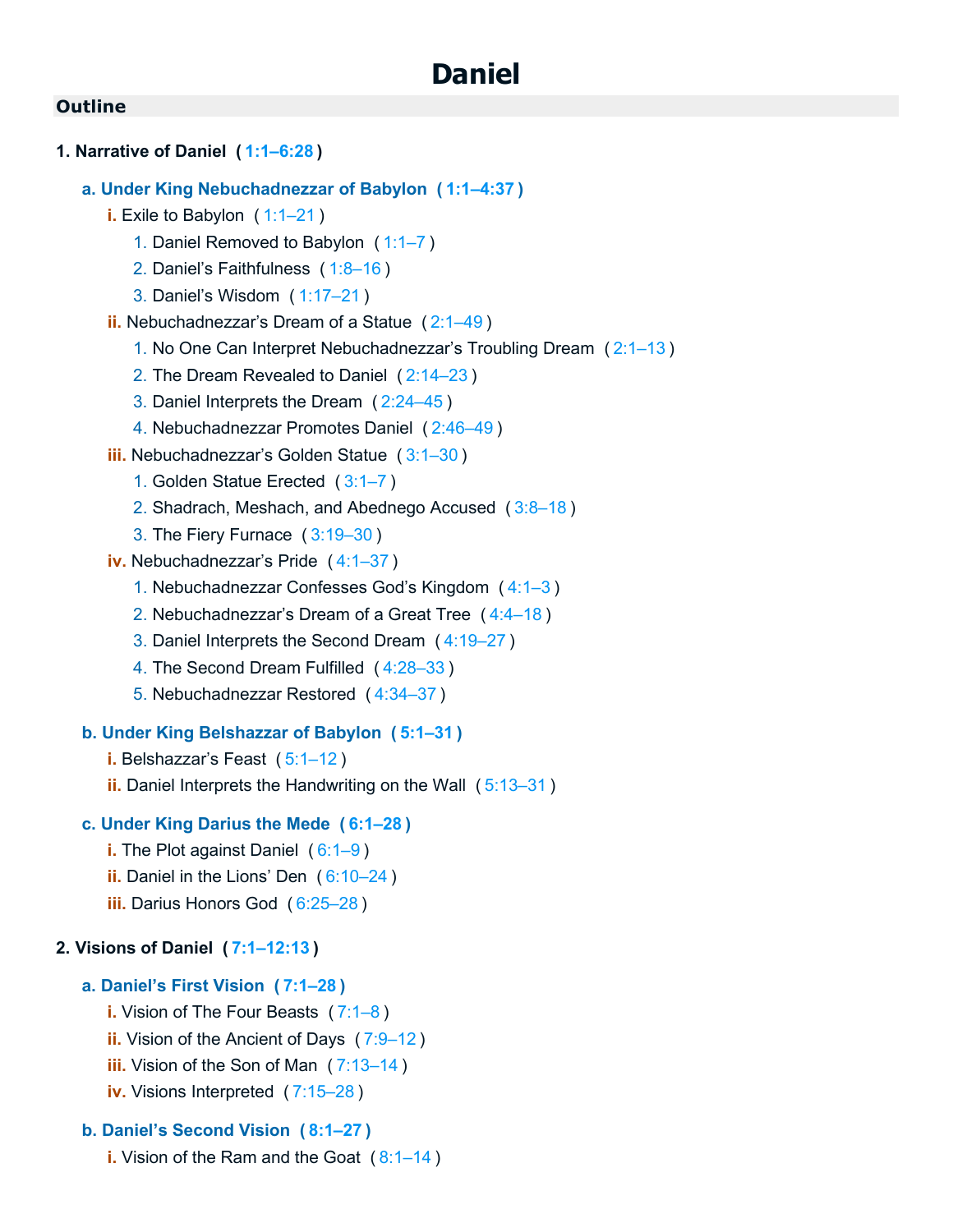**ii.** Gabriel Interprets Daniel's Vision ( [8:15–27](https://biblehub.com/bsb/daniel/8.htm#15) )

# **c. Daniel's Prayer ( [9:1–27](https://biblehub.com/bsb/daniel/9.htm#1) )**

- **i.** Prayer for His People (9:1-19)
- **ii.** Gabriel's Prophecy of the Seventy Weeks ( [9:20–27](https://biblehub.com/bsb/daniel/9.htm#20) )

## **d. Daniel's Third Vision ( [10:1–12:13](https://biblehub.com/bsb/daniel/10.htm#1) )**

- **i.** Daniel's Vision by the Tigris ([10:1–21](https://biblehub.com/bsb/daniel/10.htm#1))
- **ii.** Kings of the South and North ( [11:1–35](https://biblehub.com/bsb/daniel/11.htm#1) )
- **iii.** The King Who Exalts Himself ( [11:36–45](https://biblehub.com/bsb/daniel/11.htm#36) )
- **iv.** The End Times ( [12:1–13](https://biblehub.com/bsb/daniel/12.htm#1) )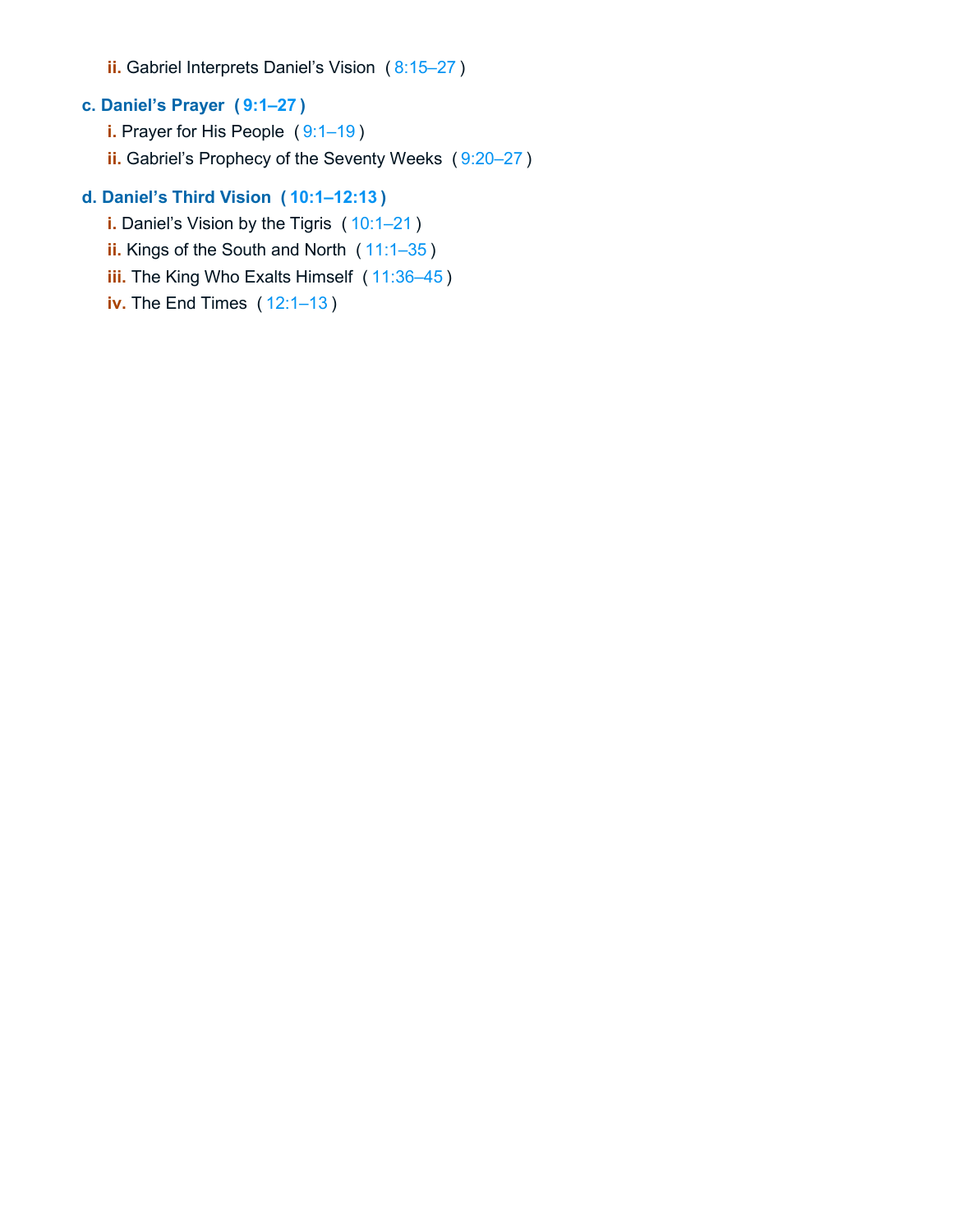```
1. Adulterous Wife and Faithful Husband ( 1:1–3:5 )
   a. Hosea's Wife and Children ( 1:1–11 )
   b. The Adulterous Wife ( 2:1–23 )
      i. Israel's Adultery Rebuked ( 2:1–13 )
      ii. God's Mercy to Israel ( 2:14–23 )
   c. Hosea Redeems His Wife ( 3:1–5 )
2. Adulterous Nation and Faithful God ( 4:1–14:9 )
   a. The Adulterous Nation ( 4:1–10:15 )
      i. God's Case against His People ( 4:1–19 )
      ii. Judgment on Israel and Judah ( 5:1–15 )
      iii. The Unrepentance of Israel and Judah (6:1-11)
      iv. Ephraim's Iniquity ( 7:1–16 )
      v. Israel Will Reap the Whirlwind ( 8:1–14 )
      vi. Israel's Punishment (9:1-17)
      vii. Retribution for Israel's Sin ( 10:1–15 )
   b. The Faithful God ( 11:1–14:9 )
      i. Out of Egypt I Called My Son ( 11:1–7 )
      ii. God's Love for Israel ( 11:8–12 )
      iii. A Reproof of Ephraim, Judah, and Jacob ( 12:1–14 )
      iv. God's Anger against Israel ( 13:1–8 )
      v. Death and Resurrection ( 13:9–14 )
      vi. Judgment on Samaria ( 13:15–16 )
```
**vii.** A Call to Repentance ([14:1–3](https://biblehub.com/bsb/hosea/14.htm#1)) **viii.** A Promise of God's Blessing ( [14:4–9](https://biblehub.com/bsb/hosea/14.htm#4) )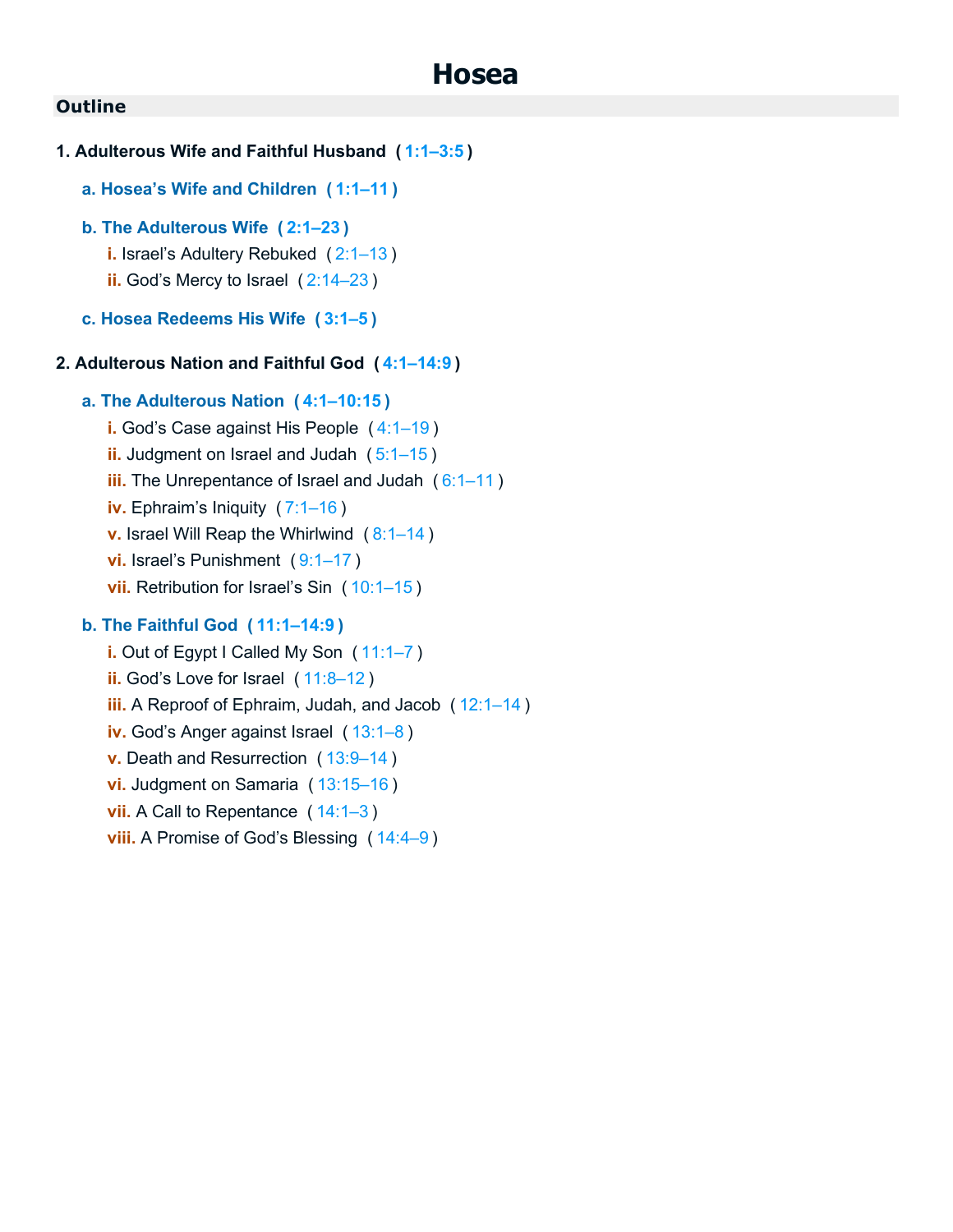# **Joel**

## **Outline**

- **1. A Past Day of the LORD ( [1:1–20](https://biblehub.com/bsb/joel/1.htm#1) )**
	- **a. The Invasion of Locusts ( [1:1–7](https://biblehub.com/bsb/joel/1.htm#1) )**
	- **b. A Call to Mourning ( [1:8–12](https://biblehub.com/bsb/joel/1.htm#8) )**
	- **c. A Call to Repentance ( [1:13–20](https://biblehub.com/bsb/joel/1.htm#13) )**

## **2. A Future Day of the LORD ( [2:1–32](https://biblehub.com/bsb/joel/2.htm#1) )**

- **a. The Army of Locusts ( [2:1–11](https://biblehub.com/bsb/joel/2.htm#1) )**
- **b. Return with All Your Heart ( [2:12–17](https://biblehub.com/bsb/joel/2.htm#12) )**
- **c. God's Response ( [2:18–32](https://biblehub.com/bsb/joel/2.htm#18) )**
	- **i.** Restoration Promised ( [2:18–27](https://biblehub.com/bsb/joel/2.htm#18) )
	- **ii.** I Will Pour Out My Spirit ( [2:28–32](https://biblehub.com/bsb/joel/2.htm#28) )
- **3. The Future Day of the LORD ( [3:1–21](https://biblehub.com/bsb/joel/3.htm#1) )**
	- **a. The LORD Judges the Nations ( [3:1–16](https://biblehub.com/bsb/joel/3.htm#1) )**
	- **b. Blessings for God's People ( [3:17–21](https://biblehub.com/bsb/joel/3.htm#17) )**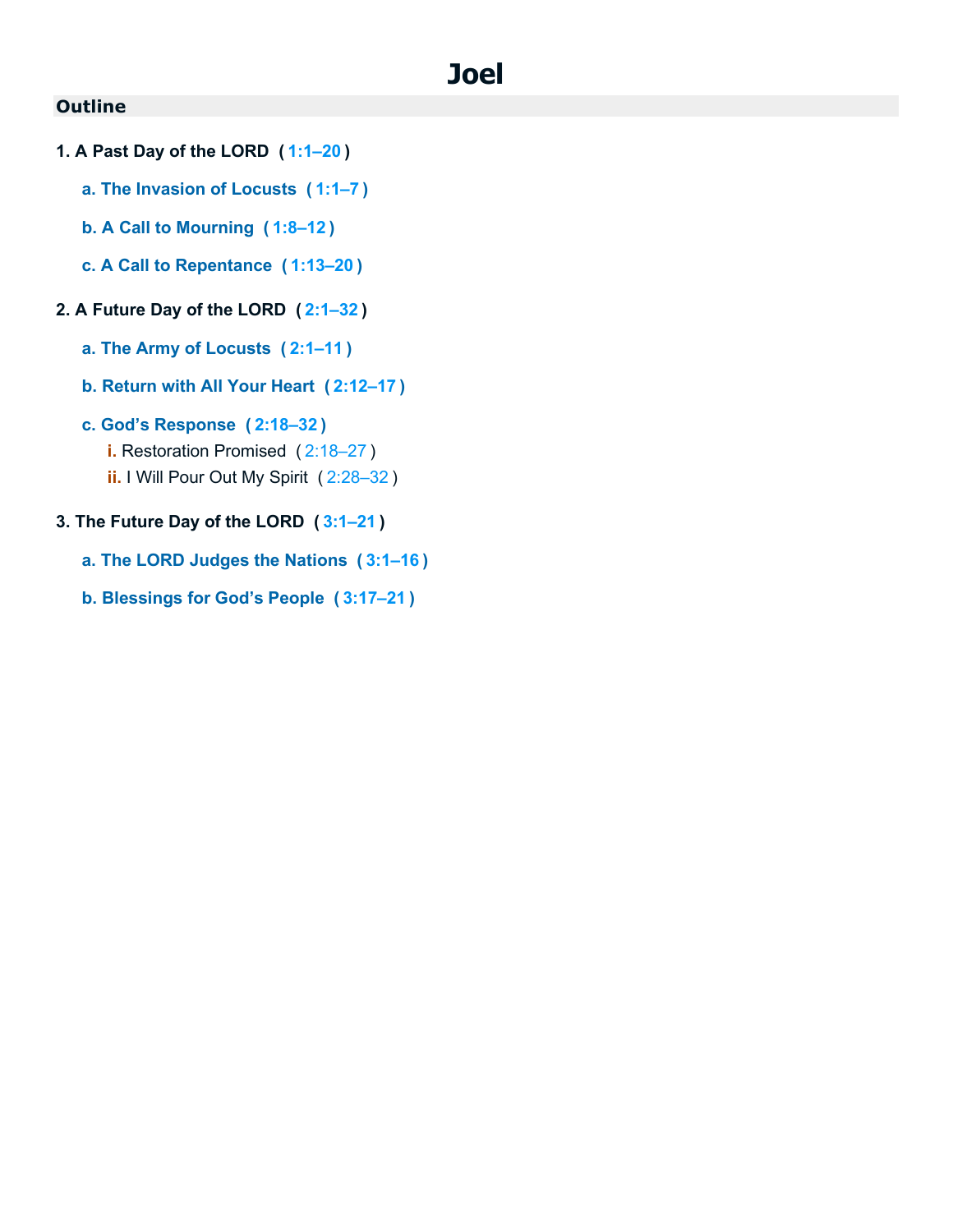## **1. Prophecy against All Nations ( [1:1–2:16](https://biblehub.com/bsb/amos/1.htm#1) )**

#### **a. Judgment on Israel's Neighbors ( [1:1–2:5](https://biblehub.com/bsb/amos/1.htm#1) )**

- **i.** Introduction ( [1:1–2](https://biblehub.com/bsb/amos/1.htm#1) ) **ii.** Judgment on Aram ([1:3–5](https://biblehub.com/bsb/amos/1.htm#3)) **iii.** Judgment on the Philistines ([1:6–8](https://biblehub.com/bsb/amos/1.htm#6)) **iv.** Judgment on Tyre (1:9-10) **v.** Judgment on Edom ( [1:11–12](https://biblehub.com/bsb/amos/1.htm#11) ) **vi.** Judgment on the Ammonites ( [1:13–15](https://biblehub.com/bsb/amos/1.htm#13) ) **vii.** Judgment on Moab ([2:1–3](https://biblehub.com/bsb/amos/2.htm#1)) **viii.** Judgment on Judah ([2:4–5](https://biblehub.com/bsb/amos/2.htm#4))
- **b. Judgment on Israel ( [2:6–16](https://biblehub.com/bsb/amos/2.htm#6) )**

#### **2. Prophecy against Israel ( [3:1–6:14](https://biblehub.com/bsb/amos/3.htm#1) )**

- **a. Witnesses against Israel ( [3:1–15](https://biblehub.com/bsb/amos/3.htm#1) )**
- **b. Punishment Brings No repentance ( [4:1–13](https://biblehub.com/bsb/amos/4.htm#1) )**
- **c. A Lamentation against Israel ( [5:1–3](https://biblehub.com/bsb/amos/5.htm#1) )**
- **d. A Call to Repentance ( [5:4–15](https://biblehub.com/bsb/amos/5.htm#4) )**
- **e. Woe to Rebellious Israel ( [5:16–27](https://biblehub.com/bsb/amos/5.htm#16) )**
- **f. Woe to Those at Ease in Zion ( [6:1–7](https://biblehub.com/bsb/amos/6.htm#1) )**
- **g. The Pride of Israel ( [6:8–14](https://biblehub.com/bsb/amos/6.htm#8) )**

## **3. Visions of Judgment ( [7:1–9:15](https://biblehub.com/bsb/amos/7.htm#1) )**

## **a. The LORD Relented ( [7:1–6](https://biblehub.com/bsb/amos/7.htm#1) )**

- **i.** The Locust Swarm ( [7:1–3](https://biblehub.com/bsb/amos/7.htm#1) )
- **ii.** Judgment by Fire ([7:4–6](https://biblehub.com/bsb/amos/7.htm#4))

## **b. The LORD Does Not Relent ( [7:7–9:10](https://biblehub.com/bsb/amos/7.htm#7) )**

- **i.** The Plumb Line ( [7:7–17](https://biblehub.com/bsb/amos/7.htm#7) )
	- 1. The Vision ( [7:7–9](https://biblehub.com/bsb/amos/7.htm#7) )
	- 2. Amaziah Accuses Amos ( [7:10–17](https://biblehub.com/bsb/amos/7.htm#10) )
- **ii.** The Basket of Summer Fruit ( [8:1–14](https://biblehub.com/bsb/amos/8.htm#1) )
- **iii.** The Destruction of Israel (9:1-10)

### **c. A Promise of Restoration ( [9:11–15](https://biblehub.com/bsb/amos/9.htm#11) )**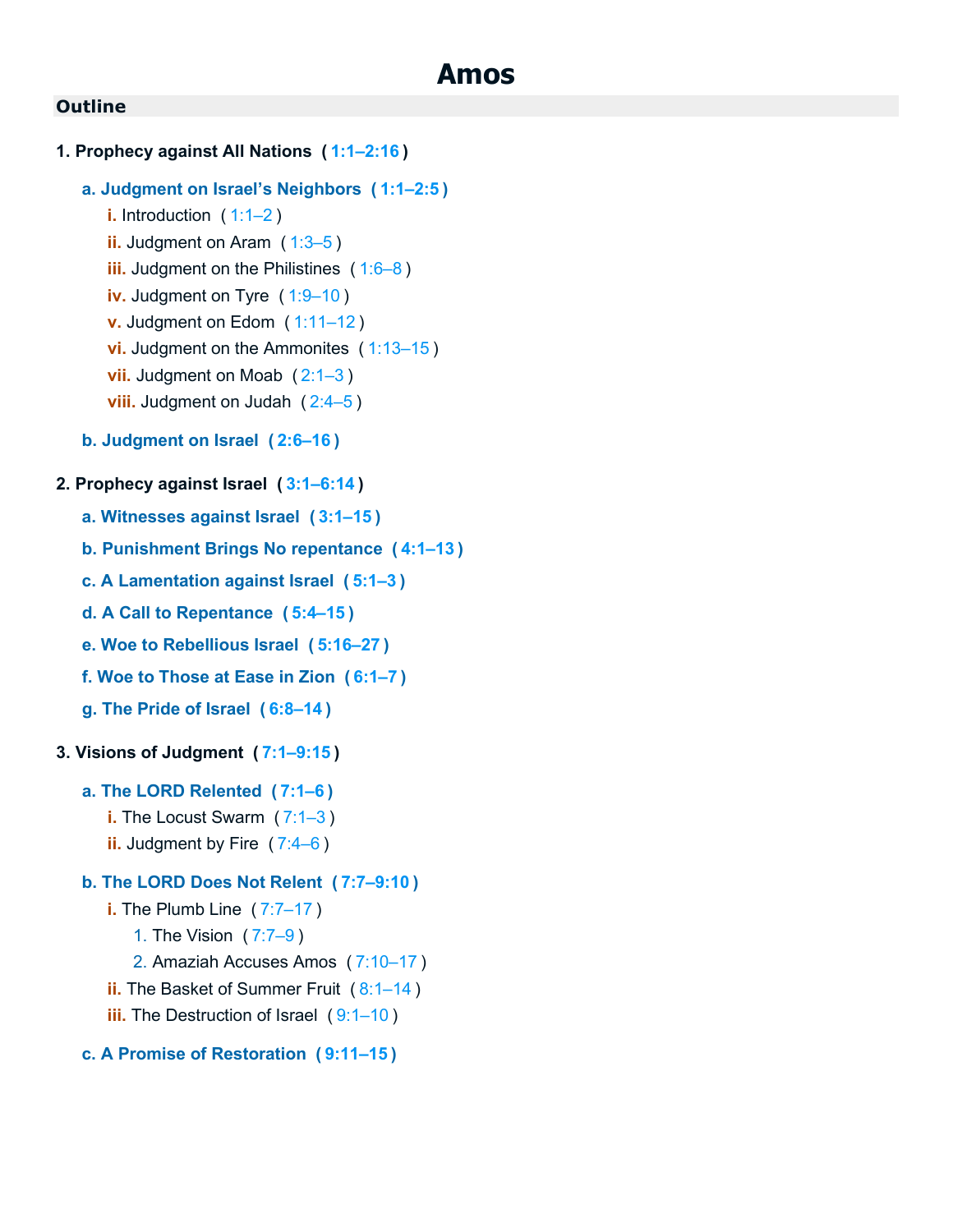# **Obadiah**

- **1. The Judgment of Edom ( [1:1–14](https://biblehub.com/bsb/obadiah/1.htm#1) )**
	- **a. The Destruction of Edom ( [1:1–9](https://biblehub.com/bsb/obadiah/1.htm#1) )**
	- **b. The Sin of Edom ( [1:10–14](https://biblehub.com/bsb/obadiah/1.htm#10) )**
- **2. The Day of the LORD for All Nations ( [1:15–21](https://biblehub.com/bsb/obadiah/1.htm#15) )**
	- **a. Destruction of the Nations ( [1:15–16](https://biblehub.com/bsb/obadiah/1.htm#15) )**
	- **b. The Deliverance of Israel ( [1:17–21](https://biblehub.com/bsb/obadiah/1.htm#17) )**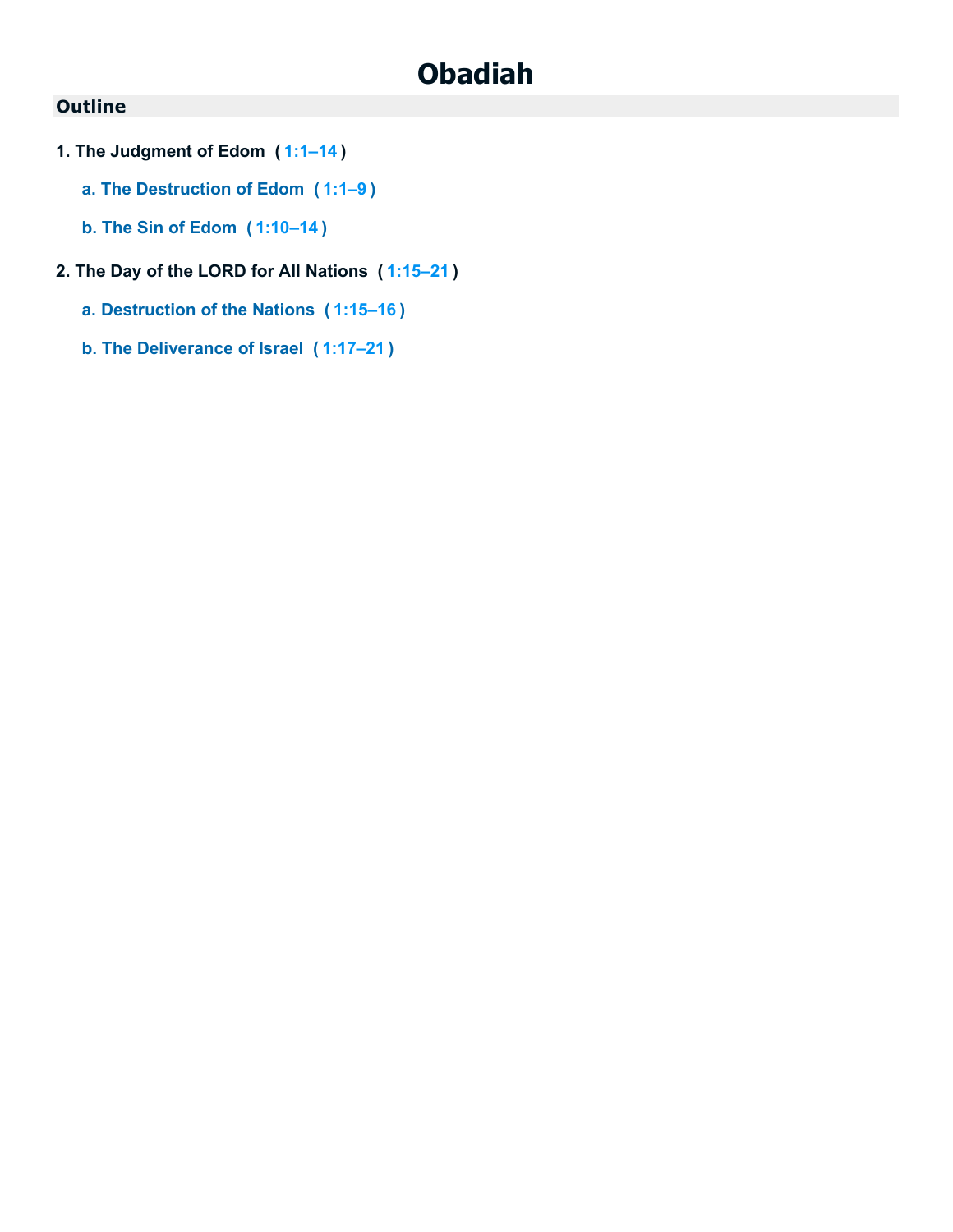# **Jonah**

- **1. Fleeing from God's Mission ( [1:1–17](https://biblehub.com/bsb/jonah/1.htm#1) )**
	- **a. Jonah's Call and Flight ( [1:1–3](https://biblehub.com/bsb/jonah/1.htm#1) )**
	- **b. The Great Storm ( [1:4–10](https://biblehub.com/bsb/jonah/1.htm#4) )**
	- **c. Jonah Cast into the Sea ( [1:11–17](https://biblehub.com/bsb/jonah/1.htm#11) )**
- **2. Jonah's Prayer of Repentance ( [2:1–10](https://biblehub.com/bsb/jonah/2.htm#1) )**
- **3. Fulfilling God's Mission ( [3:1–10](https://biblehub.com/bsb/jonah/3.htm#1) )**
	- **a. Jonah Preaches to the Ninevites ( [3:1–4](https://biblehub.com/bsb/jonah/3.htm#1) )**
	- **b. Nineveh Repents ( [3:5–10](https://biblehub.com/bsb/jonah/3.htm#5) )**
- **4. Questioning God's Mercy ( [4:1–11](https://biblehub.com/bsb/jonah/4.htm#1) )**
	- **a. Jonah's Anger ( [4:1–4](https://biblehub.com/bsb/jonah/4.htm#1) )**
	- **b. The Withering Plant ( [4:5–11](https://biblehub.com/bsb/jonah/4.htm#5) )**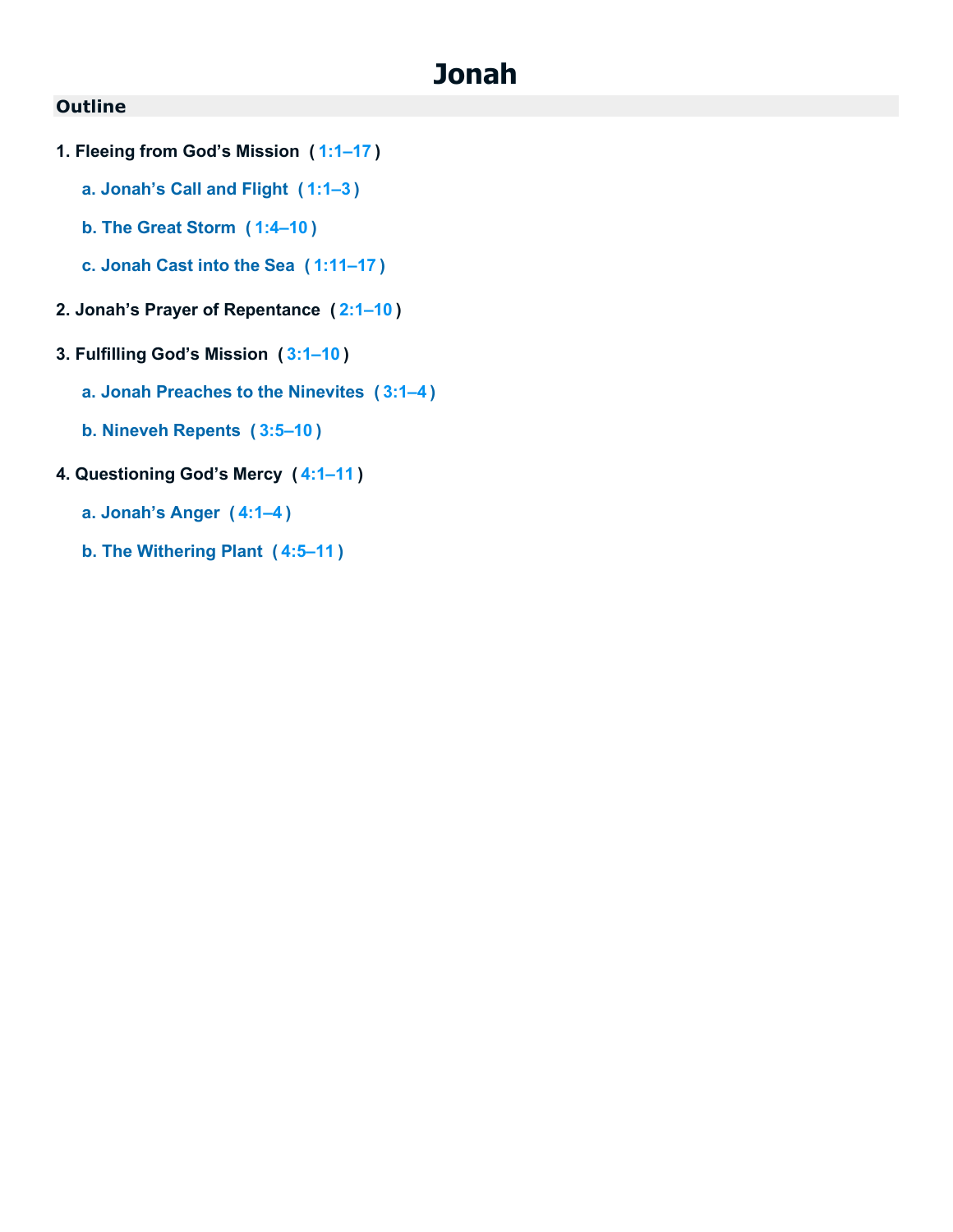- **1. First Cycle of Judgment and Restoration ( [1:1–2:13](https://biblehub.com/bsb/micah/1.htm#1) )**
	- **a. Judgment of Samaria and Jerusalem ( [1:1–2:11](https://biblehub.com/bsb/micah/1.htm#1) )**
		- **i.** Judgment to Come ([1:1–7](https://biblehub.com/bsb/micah/1.htm#1))
		- **ii.** Weeping and Mourning ( [1:8–16](https://biblehub.com/bsb/micah/1.htm#8) )
		- **iii.** Woe to Oppressors ([2:1–5](https://biblehub.com/bsb/micah/2.htm#1))
		- **iv.** Reproof of False Prophets ( [2:6–11](https://biblehub.com/bsb/micah/2.htm#6) )
	- **b. Restoration of a Remnant ( [2:12–13](https://biblehub.com/bsb/micah/2.htm#12) )**
- **2. Second Cycle of Judgment and Restoration ( [3:1–5:15](https://biblehub.com/bsb/micah/3.htm#1) )**
	- **a. Judgment of Rulers and Prophets ( [3:1–12](https://biblehub.com/bsb/micah/3.htm#1) )**
	- **b. Future Restoration ( [4:1–5:15](https://biblehub.com/bsb/micah/4.htm#1) )**
		- **i.** The Mountain of the House of the LORD ( [4:1–5](https://biblehub.com/bsb/micah/4.htm#1) )
		- **ii.** Restoration of Zion ( [4:6–13](https://biblehub.com/bsb/micah/4.htm#6) )
		- **iii.** A Ruler from Bethlehem ([5:1–6](https://biblehub.com/bsb/micah/5.htm#1))
		- **iv.** The Remnant of Jacob ( [5:7–15](https://biblehub.com/bsb/micah/5.htm#7) )

## **3. Third Cycle of Judgment and Restoration ( [6:1–7:20](https://biblehub.com/bsb/micah/6.htm#1) )**

## **a. Judgment on Israel ( [6:1–7:6](https://biblehub.com/bsb/micah/6.htm#1) )**

- **i.** The Case against Israel ( [6:1–8](https://biblehub.com/bsb/micah/6.htm#1) )
- **ii.** The Punishment of Israel ( [6:9–16](https://biblehub.com/bsb/micah/6.htm#9) )
- **iii.** Israel's Great Misery ( [7:1–6](https://biblehub.com/bsb/micah/7.htm#1) )

## **b. The Final Restoration of God's Kingdom ( [7:7–20](https://biblehub.com/bsb/micah/7.htm#7) )**

- **i.** Israel's Confession and Comfort ( [7:7–13](https://biblehub.com/bsb/micah/7.htm#7) )
- **ii.** God's Compassion on Israel ( [7:14–20](https://biblehub.com/bsb/micah/7.htm#14) )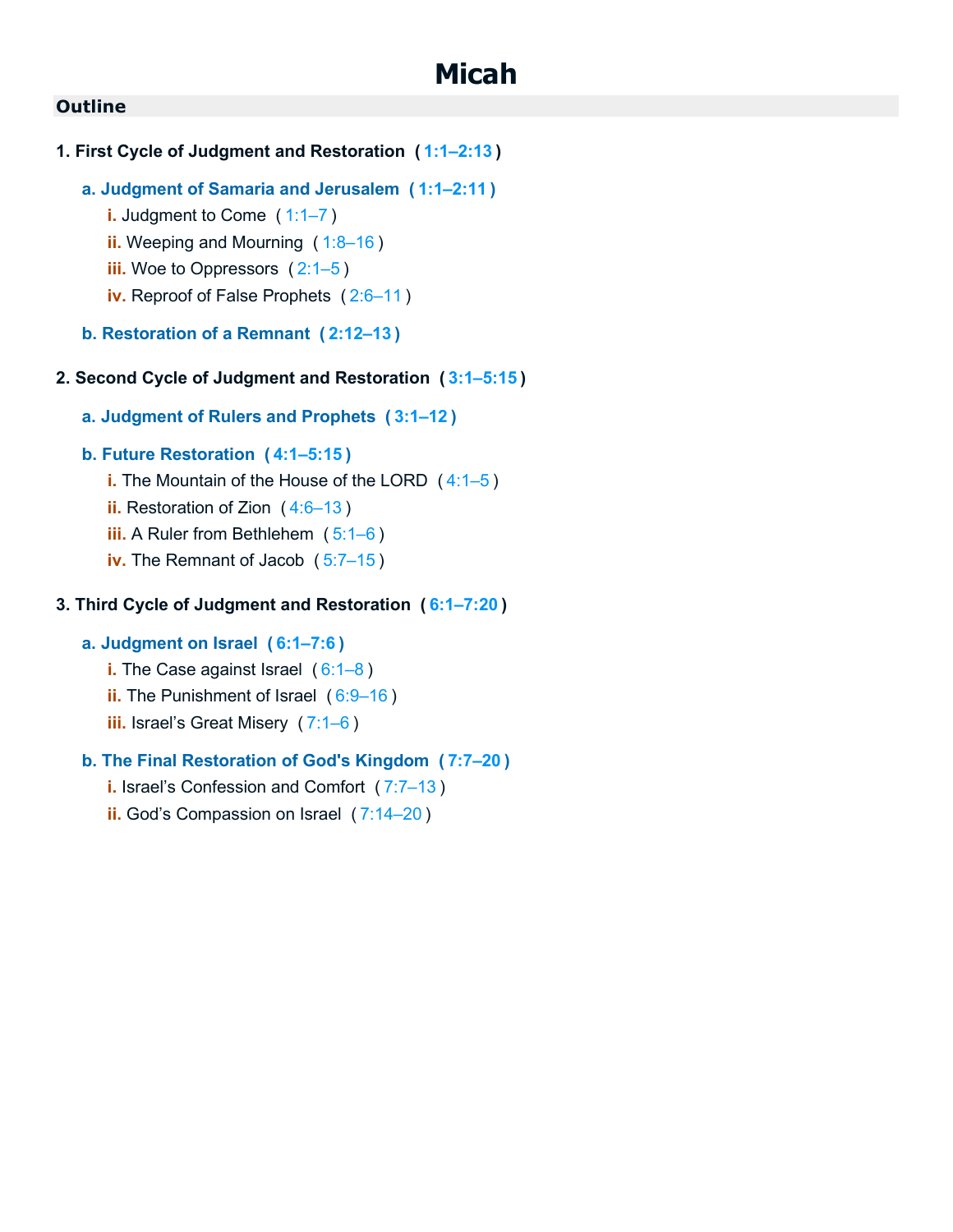## **Nahum**

- **1. The Burden against Nineveh ( [1:1–15](https://biblehub.com/bsb/nahum/1.htm#1) )**
	- **a. The LORD Appears ( [1:1–8](https://biblehub.com/bsb/nahum/1.htm#1) )**
	- **b. The Fate of the Nations ( [1:9–15](https://biblehub.com/bsb/nahum/1.htm#9) )**
- **2. The Overthrow of Nineveh ( [2:1–13](https://biblehub.com/bsb/nahum/2.htm#1) )**
	- **a. The Fall of the City ( [2:1–10](https://biblehub.com/bsb/nahum/2.htm#1) )**
	- **b. Reputation of Nineveh Destroyed ( [2:11–13](https://biblehub.com/bsb/nahum/2.htm#11) )**
- **3. Fall of Assyria ( [3:1–19](https://biblehub.com/bsb/nahum/3.htm#1) )**
	- **a. Woe to the City of Blood ( [3:1–4](https://biblehub.com/bsb/nahum/3.htm#1) )**
	- **b. Judgment of Assyria ( [3:5–19](https://biblehub.com/bsb/nahum/3.htm#5) )**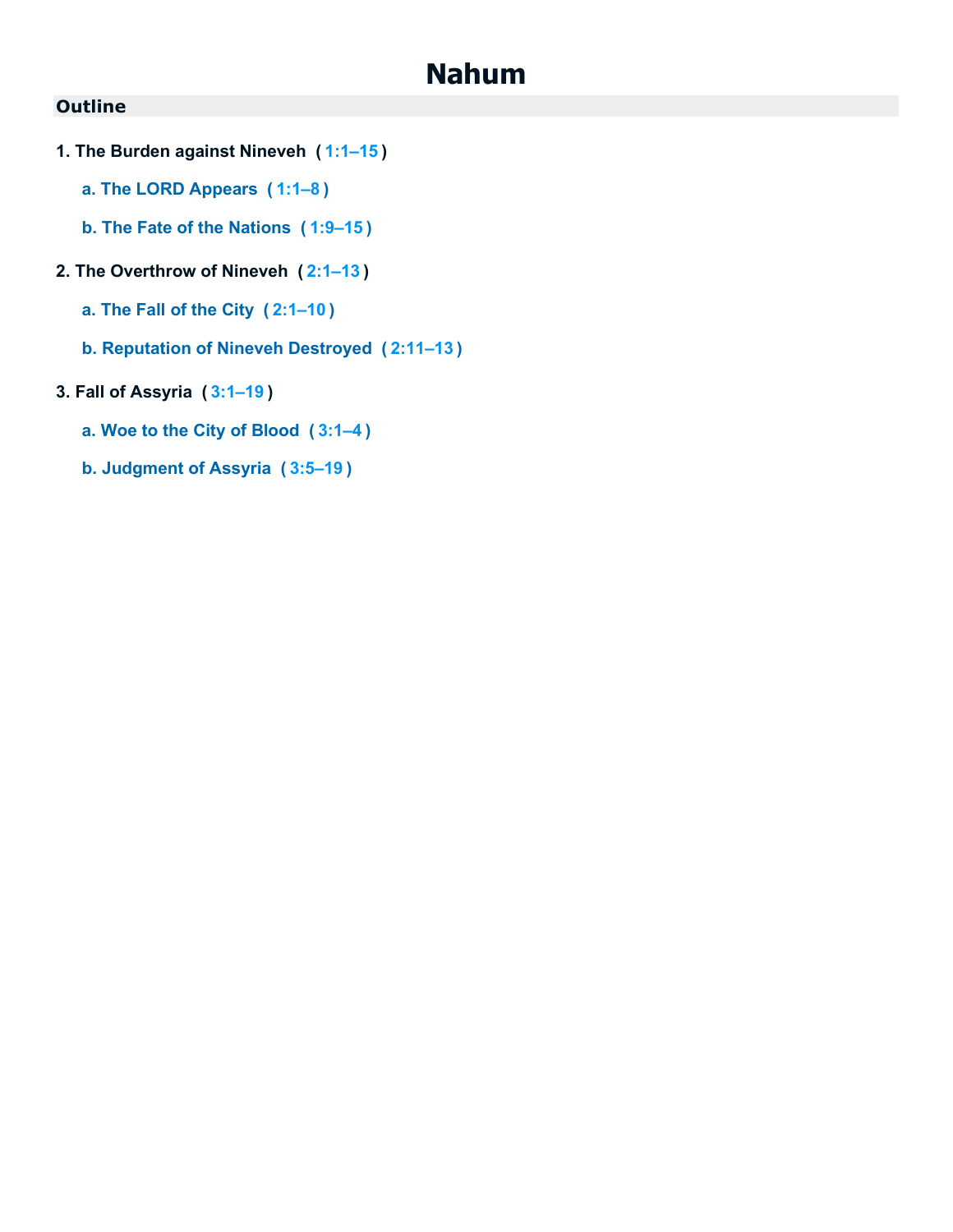# **Habakkuk**

- **1. Habakkuk's First Complaint ( [1:1–11](https://biblehub.com/bsb/habakkuk/1.htm#1) )**
	- **a. The Perversion of Justice ( [1:1–4](https://biblehub.com/bsb/habakkuk/1.htm#1) )**
	- **b. The LORD's Answer: I am Raising Up the Chaldeans ( [1:5–11](https://biblehub.com/bsb/habakkuk/1.htm#5) )**
- **2. Habakkuk's Second Complaint ( [1:12–2:20](https://biblehub.com/bsb/habakkuk/1.htm#12) )**
	- **a. Babylon is Worse than Israel ( [1:12–17](https://biblehub.com/bsb/habakkuk/1.htm#12) )**
	- **b. The LORD Answers Again: Woe to the Chaldeans ( [2:1–20](https://biblehub.com/bsb/habakkuk/2.htm#1) )**
- **3. Habakkuk's Prayer ( [3:1–19](https://biblehub.com/bsb/habakkuk/3.htm#1) )**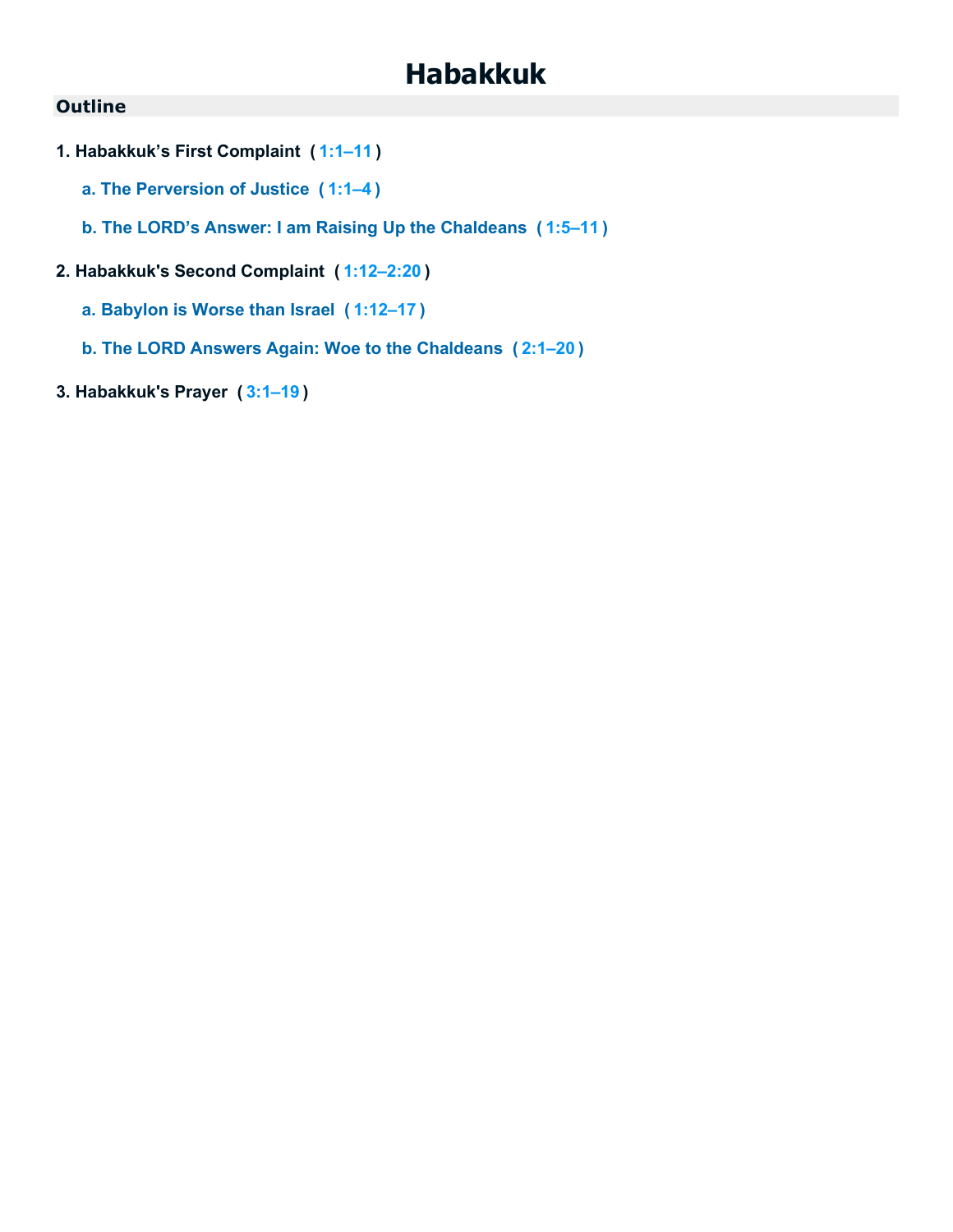# **Zephaniah**

- **1. Judgment on Jerusalem ( [1:1–2:3](https://biblehub.com/bsb/zephaniah/1.htm#1) )**
	- **a. Zephaniah Prophesies Judgment on Judah ( [1:1–6](https://biblehub.com/bsb/zephaniah/1.htm#1) )**
	- **b. The Day of the LORD ( [1:7–18](https://biblehub.com/bsb/zephaniah/1.htm#7) )**
	- **c. A Call to Repentance ( [2:1–3](https://biblehub.com/bsb/zephaniah/2.htm#1) )**
- **2. Judgment on the Nations (and Jerusalem) ( [2:4–3:8](https://biblehub.com/bsb/zephaniah/2.htm#4) )**
	- **a. Judgment on the Philistines ( [2:4–7](https://biblehub.com/bsb/zephaniah/2.htm#4) )**
	- **b. Judgment on Moab and Ammon ( [2:8–11](https://biblehub.com/bsb/zephaniah/2.htm#8) )**
	- **c. Judgment on Cush and Assyria ( [2:12–15](https://biblehub.com/bsb/zephaniah/2.htm#12) )**
	- **d. Judgment on Jerusalem ( [3:1–5](https://biblehub.com/bsb/zephaniah/3.htm#1) )**
	- **e. Purification of the Nations ( [3:6–8](https://biblehub.com/bsb/zephaniah/3.htm#6) )**
- **3. Hope for the Nations and Jerusalem ( [3:9–20](https://biblehub.com/bsb/zephaniah/3.htm#9) )**
	- **a. A Faithful Remnant ( [3:9–13](https://biblehub.com/bsb/zephaniah/3.htm#9) )**
	- **b. Israel's Restoration ( [3:14–20](https://biblehub.com/bsb/zephaniah/3.htm#14) )**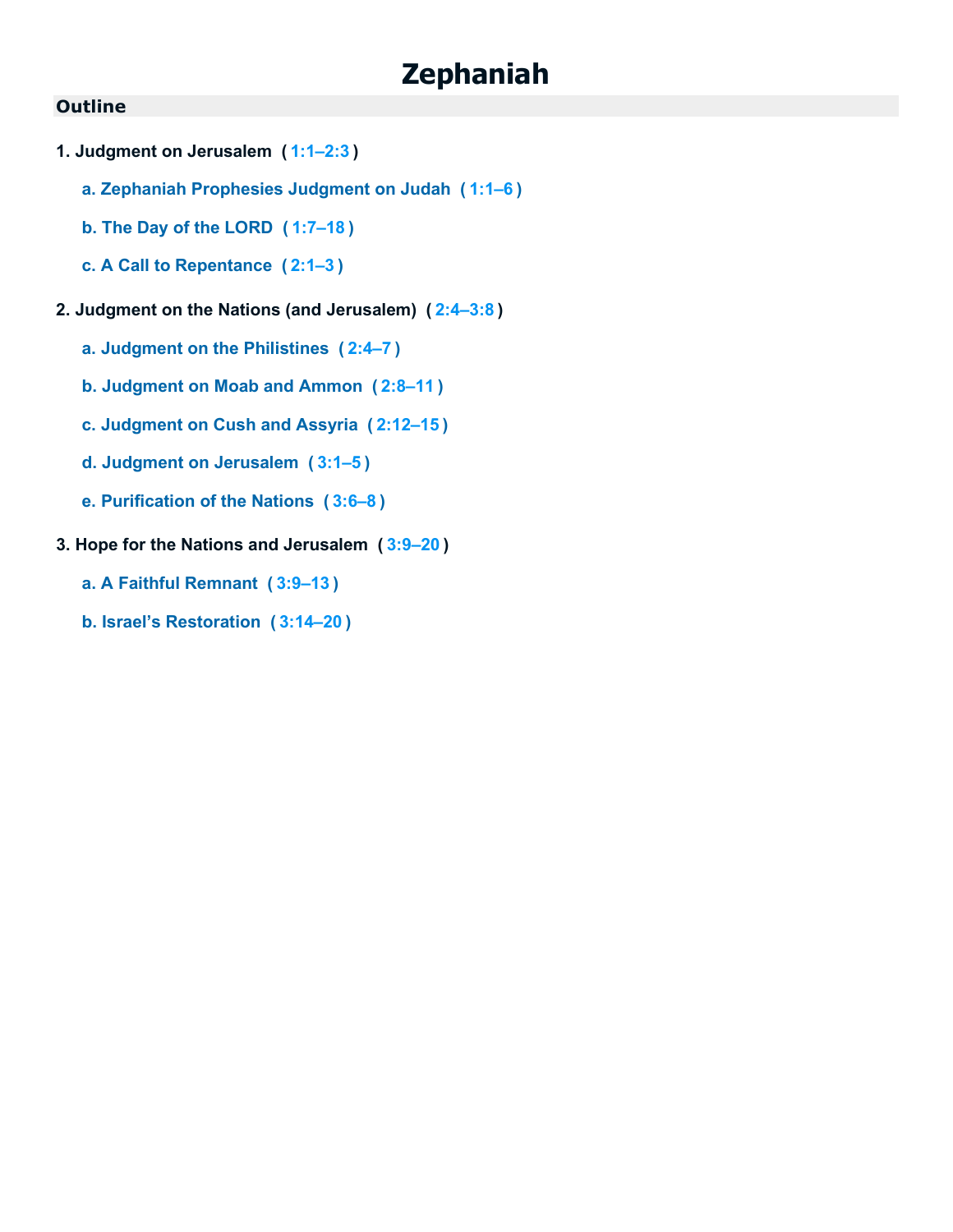# **Haggai**

- **1. A Call to Rebuild the Temple ( [1:1–11](https://biblehub.com/bsb/haggai/1.htm#1) )**
- **2. Zerubbabel and the People Obey ( [1:12–15](https://biblehub.com/bsb/haggai/1.htm#12) )**
- **3. The Coming Glory of God's House ( [2:1–9](https://biblehub.com/bsb/haggai/2.htm#1) )**
- **4. Blessings for a Defiled People ( [2:10–19](https://biblehub.com/bsb/haggai/2.htm#10) )**
- **5. Zerubbabel the LORD's Signet Ring ( [2:20–23](https://biblehub.com/bsb/haggai/2.htm#20) )**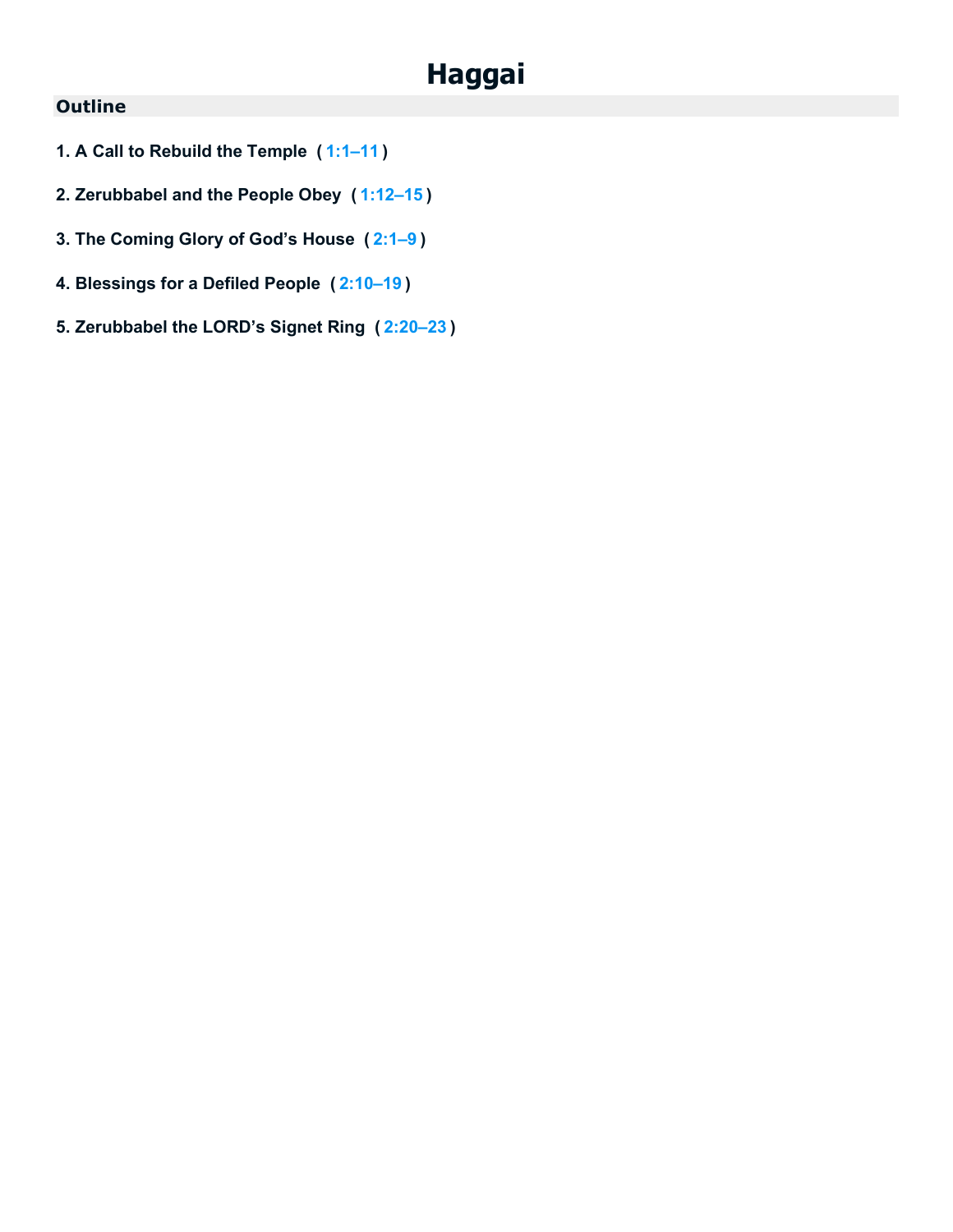## **Zechariah**

## **Outline**

- **1. A Call to Repentance ( [1:1–6](https://biblehub.com/bsb/zechariah/1.htm#1) )**
- **2. The Eight Visions ( [1:7–6:15](https://biblehub.com/bsb/zechariah/1.htm#7) )**
	- **a. The Vision of the Horses ( [1:7–17](https://biblehub.com/bsb/zechariah/1.htm#7) )**
	- **b. The Vision of the Horns ( [1:18–21](https://biblehub.com/bsb/zechariah/1.htm#18) )**
	- **c. The Vision of the Measuring Line ( [2:1–13](https://biblehub.com/bsb/zechariah/2.htm#1) )**
	- **d. The Vision of Joshua the High Priest ( [3:1–10](https://biblehub.com/bsb/zechariah/3.htm#1) )**
	- **e. The Vision of the Lampstand and Olive Trees ( [4:1–14](https://biblehub.com/bsb/zechariah/4.htm#1) )**
	- **f. The Vision of the Flying Scroll ( [5:1–4](https://biblehub.com/bsb/zechariah/5.htm#1) )**
	- **g. The Vision of the Woman in a Basket ( [5:5–11](https://biblehub.com/bsb/zechariah/5.htm#5) )**
	- **h. The Vision of the Four Chariots ( [6:1–8](https://biblehub.com/bsb/zechariah/6.htm#1) )**
	- **i. The Crown and the Temple ( [6:9–15](https://biblehub.com/bsb/zechariah/6.htm#9) )**

## **3. Fasting and Restoration ( [7:1–8:23](https://biblehub.com/bsb/zechariah/7.htm#1) )**

**a. Question about Weeping and Fasting ( [7:1–3](https://biblehub.com/bsb/zechariah/7.htm#1) )**

## **b. Four Answers ( [7:4–8:23](https://biblehub.com/bsb/zechariah/7.htm#4) )**

- **i.** Incorrect Motives ( [7:4–7](https://biblehub.com/bsb/zechariah/7.htm#4) )
- **ii.** True Justice (7:8-14)
- **iii.** Restoration of Jerusalem (8:1-17)
- **iv.** Future Feasts for All Nations ( [8:18–23](https://biblehub.com/bsb/zechariah/8.htm#18) )

#### **4. Prophecies of the Messiah ( [9:1–14:21](https://biblehub.com/bsb/zechariah/9.htm#1) )**

## **a. The Messiah's First Coming ( [9:1–11:17](https://biblehub.com/bsb/zechariah/9.htm#1) )**

- **i.** Judgment against Israel's Enemies ( [9:1–8](https://biblehub.com/bsb/zechariah/9.htm#1) )
- **ii.** Zion's Coming King ( [9:9–10:12](https://biblehub.com/bsb/zechariah/9.htm#9) )
- **iii.** The Rejected Shepherd ([11:1–9](https://biblehub.com/bsb/zechariah/11.htm#1))
- **iv.** Thirty Pieces of Silver ( [11:10–17](https://biblehub.com/bsb/zechariah/11.htm#10) )

## **b. The Messiah's Second Coming ( [12:1–14:21](https://biblehub.com/bsb/zechariah/12.htm#1) )**

- **i.** Jerusalem Will Be Attacked ( [12:1–9](https://biblehub.com/bsb/zechariah/12.htm#1) )
- **ii.** Mourning the One They Pierced ([12:10–14](https://biblehub.com/bsb/zechariah/12.htm#10))
- **iii.** An End to Idolatry ( [13:1–9](https://biblehub.com/bsb/zechariah/13.htm#1) )
- **iv.** The Destroyers of Jerusalem Destroyed ( [14:1–15](https://biblehub.com/bsb/zechariah/14.htm#1) )
- **v.** All Nations Will Worship the King ( [14:16–21](https://biblehub.com/bsb/zechariah/14.htm#16) )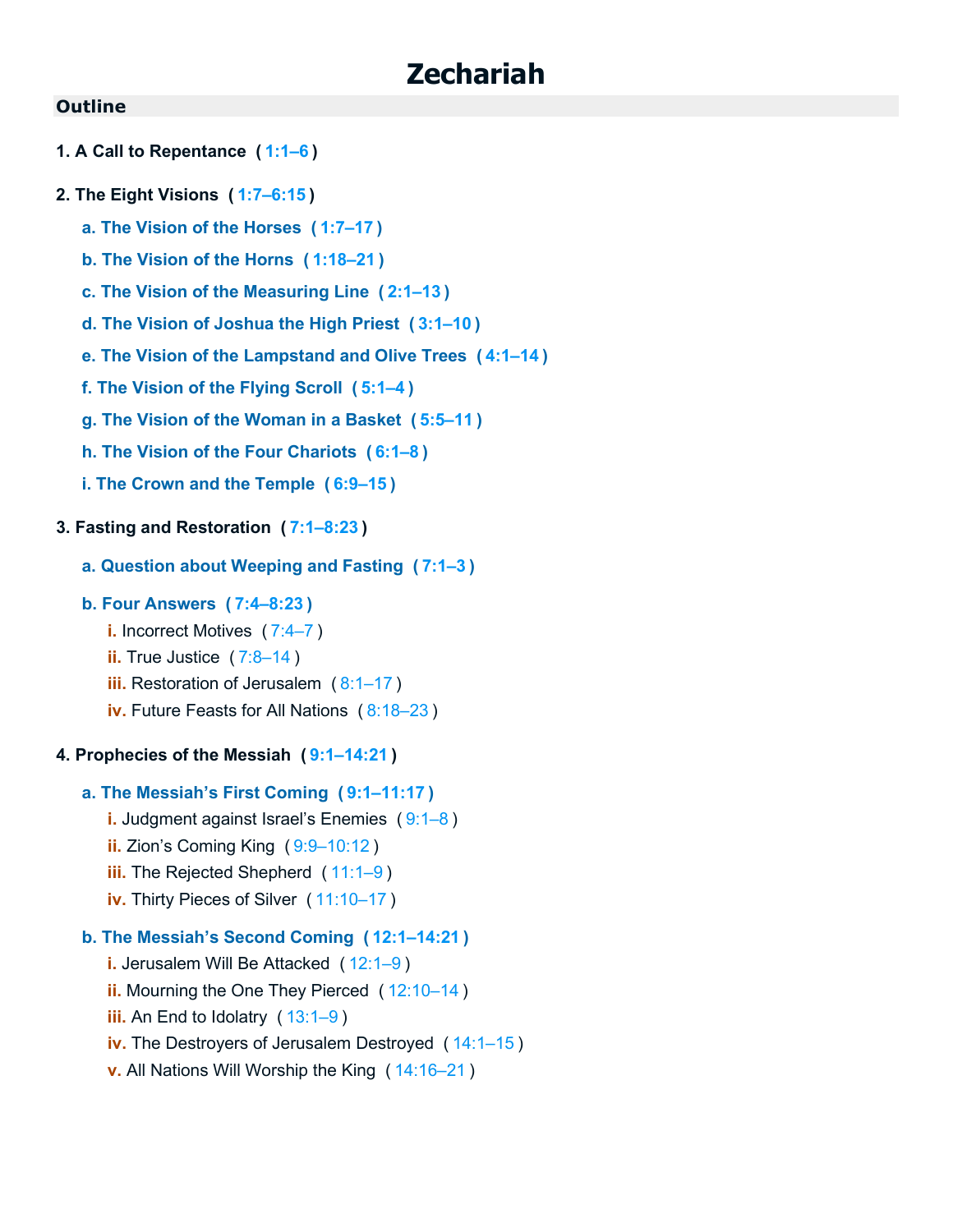## **Malachi**

- **1. The Six Disputes ( [1:1–3:18](https://biblehub.com/bsb/malachi/1.htm#1) )**
	- **a. The LORD's Love for Israel ( [1:1–5](https://biblehub.com/bsb/malachi/1.htm#1) )**
	- **b. The Polluted Offerings and Priesthood ( [1:6–2:9](https://biblehub.com/bsb/malachi/1.htm#6) )**
	- **c. Judah's Unfaithfulness ( [2:10–16](https://biblehub.com/bsb/malachi/2.htm#10) )**
	- **d. The Coming Day of Judgment ( [2:17–3:5](https://biblehub.com/bsb/malachi/2.htm#17) )**
	- **e. Robbing God ( [3:6–12](https://biblehub.com/bsb/malachi/3.htm#6) )**
	- **f. The Book of Remembrance ( [3:13–18](https://biblehub.com/bsb/malachi/3.htm#13) )**
- **2. The Day of the LORD ( [4:1–6](https://biblehub.com/bsb/malachi/4.htm#1) )**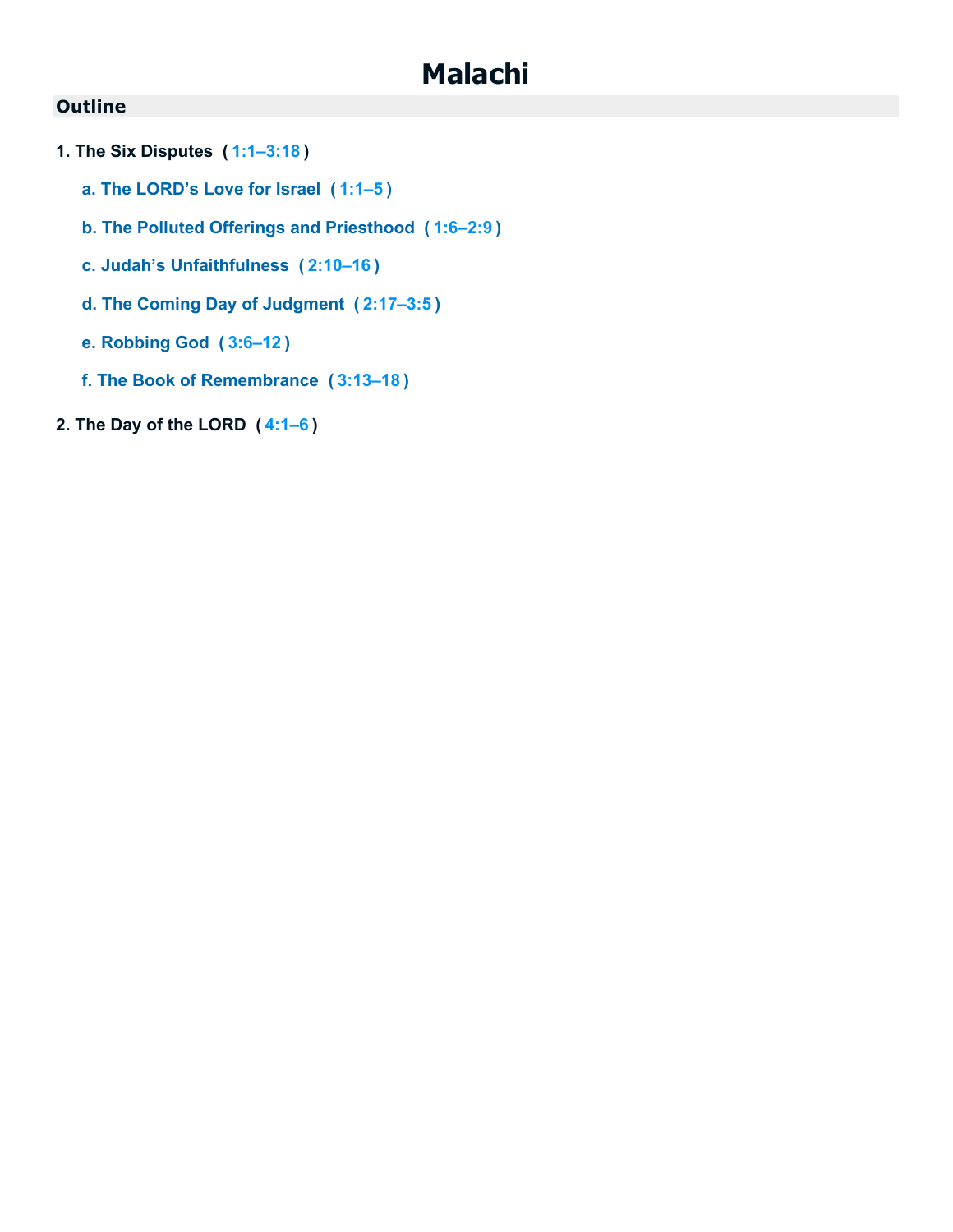## **1. Introduction ( [1:1–4:25](https://biblehub.com/bsb/matthew/1.htm#1) )**

## **a. The Birth of Jesus ( [1:1–2:23](https://biblehub.com/bsb/matthew/1.htm#1) )**

- **i.** The Genealogy of Jesus ( [1:1–17](https://biblehub.com/bsb/matthew/1.htm#1) )
- **ii.** The Birth of Jesus ([1:18–25](https://biblehub.com/bsb/matthew/1.htm#18))
- **iii.** The Pilgrimage of the Magi ( [2:1–12](https://biblehub.com/bsb/matthew/2.htm#1) )
- **iv.** The Flight to Egypt ( [2:13–23](https://biblehub.com/bsb/matthew/2.htm#13) )
	- 1. The Departure ( [2:13–15](https://biblehub.com/bsb/matthew/2.htm#13) )
	- 2. Rachel Weeping for Her Children ( [2:16–18](https://biblehub.com/bsb/matthew/2.htm#16) )
	- 3. The Return to Nazareth ( [2:19–23](https://biblehub.com/bsb/matthew/2.htm#19) )

## **b. The Start of Jesus' Public Ministry ( [3:1–4:25](https://biblehub.com/bsb/matthew/3.htm#1) )**

- **i.** The Mission of John the Baptist ( [3:1–12](https://biblehub.com/bsb/matthew/3.htm#1) )
- **ii.** The Baptism of Jesus ([3:13–17](https://biblehub.com/bsb/matthew/3.htm#13))
- **iii.** The Temptation of Jesus ( [4:1–11](https://biblehub.com/bsb/matthew/4.htm#1) )
- **iv.** Jesus Begins His Ministry ( [4:12–25](https://biblehub.com/bsb/matthew/4.htm#12) )

## **2. The Sermon on the Mount ( [5:1–9:38](https://biblehub.com/bsb/matthew/5.htm#1) )**

## **a. Jesus Announces the Kingdom of Heaven ( [5:1–7:29](https://biblehub.com/bsb/matthew/5.htm#1) )**

- **i.** The Kingdom of Heaven and Its King ( [5:1–20](https://biblehub.com/bsb/matthew/5.htm#1) )
	- 1. The Beatitudes ( [5:1–12](https://biblehub.com/bsb/matthew/5.htm#1) )
	- 2. Salt and Light ( [5:13–16](https://biblehub.com/bsb/matthew/5.htm#13) )
	- 3. The Fulfillment of the Law ( [5:17–20](https://biblehub.com/bsb/matthew/5.htm#17) )
- **ii.** The Laws of the Kingdom ( [5:21–6:34](https://biblehub.com/bsb/matthew/5.htm#21) )
	- 1. You Have Heard It Said… ( [5:21–48](https://biblehub.com/bsb/matthew/5.htm#21) )

#### **a. Anger and Reconciliation ( [5:21–26](https://biblehub.com/bsb/matthew/5.htm#21) )**

- **b. Adultery ( [5:27–30](https://biblehub.com/bsb/matthew/5.htm#27) )**
- **c. Divorce ( [5:31–32](https://biblehub.com/bsb/matthew/5.htm#31) )**
- **d. Oaths and Vows ( [5:33–37](https://biblehub.com/bsb/matthew/5.htm#33) )**
- **e. Love Your Enemies ( [5:38–48](https://biblehub.com/bsb/matthew/5.htm#38) )**
	- 2. The Lord Sees What is Done in Secret ( [6:1–34](https://biblehub.com/bsb/matthew/6.htm#1) )
- **a. Giving to the Needy ( [6:1–4](https://biblehub.com/bsb/matthew/6.htm#1) )**
- **b. The Lord's Prayer ( [6:5–15](https://biblehub.com/bsb/matthew/6.htm#5) )**
- **c. Proper Fasting ( [6:16–18](https://biblehub.com/bsb/matthew/6.htm#16) )**
- **d. Treasures in Heaven ( [6:19–21](https://biblehub.com/bsb/matthew/6.htm#19) )**
- **e. The Lamp of the Body ( [6:22–24](https://biblehub.com/bsb/matthew/6.htm#22) )**
- **f. Do Not Worry ( [6:25–34](https://biblehub.com/bsb/matthew/6.htm#25) )**
	- **iii.** Justice in the Kingdom of Heaven ([7:1–27](https://biblehub.com/bsb/matthew/7.htm#1))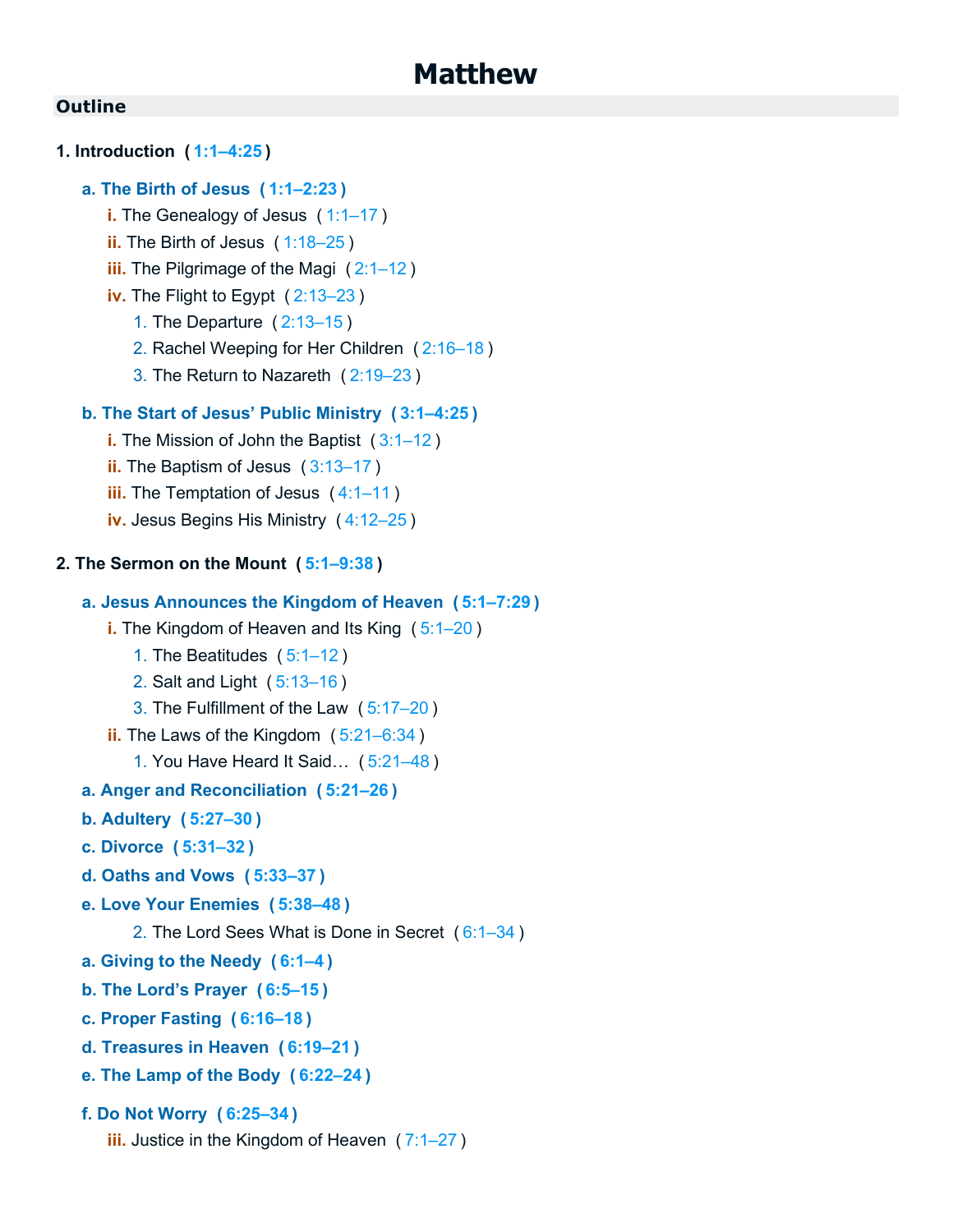- 1. Judging Others ( [7:1–6](https://biblehub.com/bsb/matthew/7.htm#1) )
- 2. Ask, Seek, Knock ( [7:7–12](https://biblehub.com/bsb/matthew/7.htm#7) )
- 3. The Narrow Gate ( [7:13–14](https://biblehub.com/bsb/matthew/7.htm#13) )
- 4. A Tree and Its Fruit ( [7:15–23](https://biblehub.com/bsb/matthew/7.htm#15) )
- 5. The House on the Rock ( [7:24–27](https://biblehub.com/bsb/matthew/7.htm#24) )
- **iv.** The Authority of Jesus ( [7:28–29](https://biblehub.com/bsb/matthew/7.htm#28) )

## **b. Jesus Lives Out the Kingdom of Heaven ( [8:1–9:38](https://biblehub.com/bsb/matthew/8.htm#1) )**

- **i.** Healing in the Kingdom (8:1-17)
	- 1. The Leper's Prayer ( [8:1–4](https://biblehub.com/bsb/matthew/8.htm#1) )
	- 2. The Faith of the Centurion ( [8:5–13](https://biblehub.com/bsb/matthew/8.htm#5) )
	- 3. Jesus Heals at Peter's House ( [8:14–17](https://biblehub.com/bsb/matthew/8.htm#14) )
- **ii.** The Authority of the King ( [8:18–9:8](https://biblehub.com/bsb/matthew/8.htm#18) )
	- 1. The Cost of Discipleship ( [8:18–22](https://biblehub.com/bsb/matthew/8.htm#18) )
	- 2. Jesus Calms the Storm ( [8:23–27](https://biblehub.com/bsb/matthew/8.htm#23) )
	- 3. The Demons and the Pigs ( [8:28–34](https://biblehub.com/bsb/matthew/8.htm#28) )
	- 4. Jesus Heals a Paralytic ( [9:1–8](https://biblehub.com/bsb/matthew/9.htm#1) )
- **iii.** Disciples in the Kingdom ([9:9–17](https://biblehub.com/bsb/matthew/9.htm#9))
	- 1. Jesus Calls Matthew ( [9:9–13](https://biblehub.com/bsb/matthew/9.htm#9) )
	- 2. Questions about Fasting ( [9:14–15](https://biblehub.com/bsb/matthew/9.htm#14) )
	- 3. The Patches and the Wineskins ( [9:16–17](https://biblehub.com/bsb/matthew/9.htm#16) )
- **iv.** Restoration in the Kingdom ( [9:18–31](https://biblehub.com/bsb/matthew/9.htm#18) )
	- 1. The Woman Suffering from Bleeding ( [9:18–22](https://biblehub.com/bsb/matthew/9.htm#18) )
	- 2. The Girl Raised from the Dead ( [9:23–26](https://biblehub.com/bsb/matthew/9.htm#23) )
	- 3. Jesus Heals the Blind and Mute ( [9:27–34](https://biblehub.com/bsb/matthew/9.htm#27) )
- **v.** The Lord of the Harvest ( [9:35–38](https://biblehub.com/bsb/matthew/9.htm#35) )

## **3. The Apostle's Discourse ( [10:1–12:50](https://biblehub.com/bsb/matthew/10.htm#1) )**

## **a. The Commissioning of the Twelve ( [10:1–42](https://biblehub.com/bsb/matthew/10.htm#1) )**

- **i.** The Twelve Apostles ([10:1–4](https://biblehub.com/bsb/matthew/10.htm#1))
- **ii.** The Ministry of the Twelve ([10:5–42](https://biblehub.com/bsb/matthew/10.htm#5))
	- 1. Jesus Sends Them Out ( [10:5–15](https://biblehub.com/bsb/matthew/10.htm#5) )
	- 2. Sheep among Wolves ( [10:16–25](https://biblehub.com/bsb/matthew/10.htm#16) )
	- 3. Fear God Alone ( [10:26–31](https://biblehub.com/bsb/matthew/10.htm#26) )
	- 4. Confessing Christ ( [10:32–33](https://biblehub.com/bsb/matthew/10.htm#32) )
	- 5. Not Peace but a Sword ( [10:34–39](https://biblehub.com/bsb/matthew/10.htm#34) )
	- 6. The reward of Service ( [10:40–42](https://biblehub.com/bsb/matthew/10.htm#40) )

## **b. Responses to Jesus ( [11:1–12:50](https://biblehub.com/bsb/matthew/11.htm#1) )**

- **i.** John the Baptist in Prison ([11:1–24](https://biblehub.com/bsb/matthew/11.htm#1))
	- 1. John's Inquiry ( [11:1–4](https://biblehub.com/bsb/matthew/11.htm#1) )
	- 2. Jesus Testifies about John ( [11:5–19](https://biblehub.com/bsb/matthew/11.htm#5) )
	- 3. Woe to the Unrepentant ( [11:20–24](https://biblehub.com/bsb/matthew/11.htm#20) )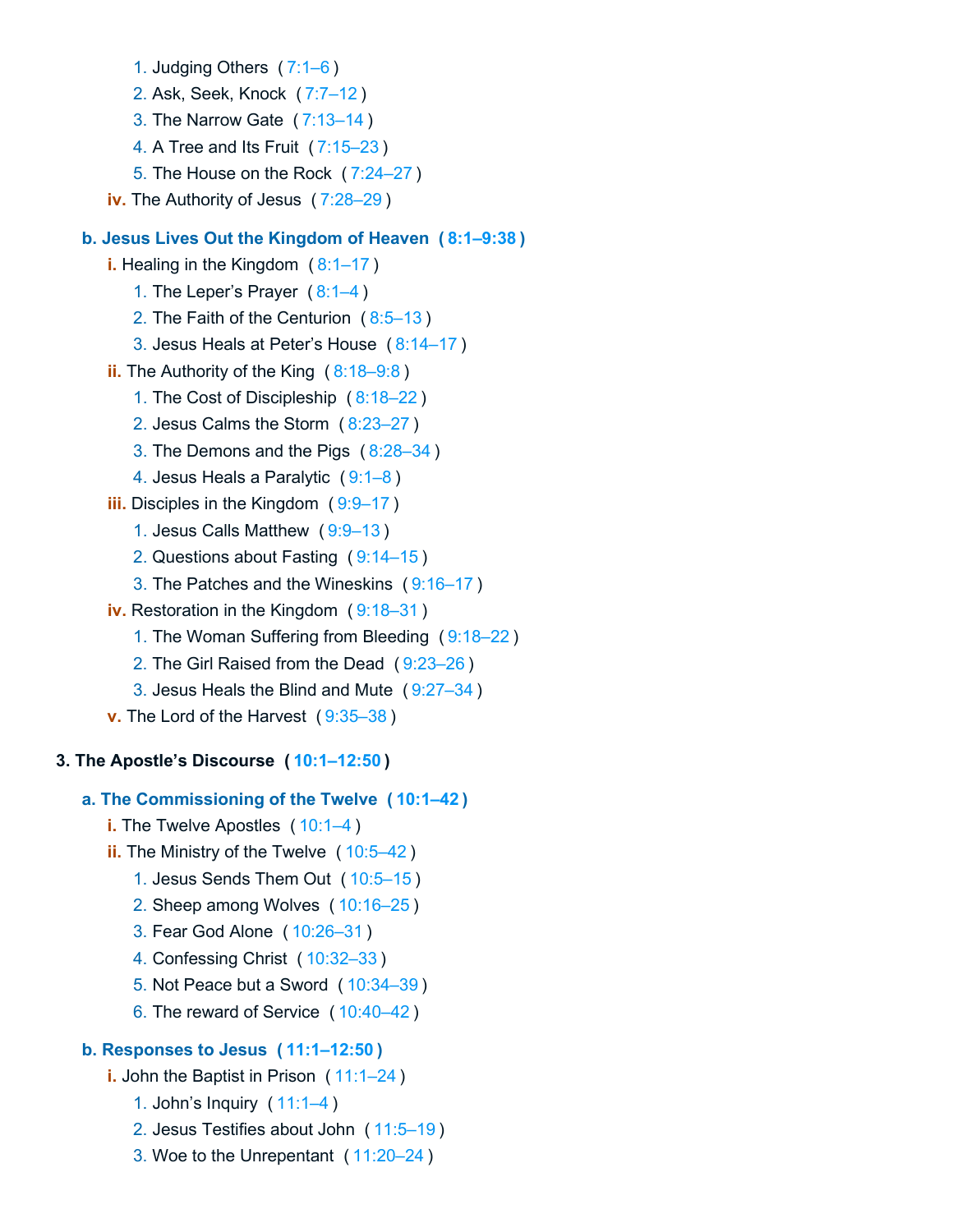- **ii.** The Lord of the Sabbath ( [11:25–12:14](https://biblehub.com/bsb/matthew/11.htm#25) )
	- 1. Rest for the Weary ( [11:25–30](https://biblehub.com/bsb/matthew/11.htm#25) )
	- 2. Jesus Heals on the Sabbath ( [12:1–14](https://biblehub.com/bsb/matthew/12.htm#1) )
- **iii.** Pharisees Oppose Jesus ( [12:15–45](https://biblehub.com/bsb/matthew/12.htm#15) )
	- 1. God's Chosen Servant ( [12:15–21](https://biblehub.com/bsb/matthew/12.htm#15) )
	- 2. A House Divided ( [12:22–30](https://biblehub.com/bsb/matthew/12.htm#22) )
	- 3. The Unpardonable Sin ( [12:31–32](https://biblehub.com/bsb/matthew/12.htm#31) )
	- 4. Good and Bad Fruit ( [12:33–37](https://biblehub.com/bsb/matthew/12.htm#33) )
	- 5. The Sign of Jonah ( [12:38–42](https://biblehub.com/bsb/matthew/12.htm#38) )
	- 6. An Unclean Spirit Returns ( [12:43–45](https://biblehub.com/bsb/matthew/12.htm#43) )
- **iv.** Jesus' Mother and Brothers ( [12:46–50](https://biblehub.com/bsb/matthew/12.htm#46) )

#### **4. The Kingdom of Heaven Revealed in Parables ( [13:1–17:27](https://biblehub.com/bsb/matthew/13.htm#1) )**

#### **a. Parables of the Kingdom ( [13:1–52](https://biblehub.com/bsb/matthew/13.htm#1) )**

- **i.** The Parable of the Sower ( [13:1–23](https://biblehub.com/bsb/matthew/13.htm#1) )
- **ii.** The Parable of the Weeds ( [13:24–30](https://biblehub.com/bsb/matthew/13.htm#24) )
- **iii.** The Parable of the Mustard Seed ([13:31–32](https://biblehub.com/bsb/matthew/13.htm#31))
- **iv.** The Parable of the Leaven ( [13:33](https://biblehub.com/bsb/matthew/13.htm#33) )
- **v.** I Will Open My Mouth in Parables ( [13:34–35](https://biblehub.com/bsb/matthew/13.htm#34) )
- **vi.** The Parable of the Weeds Explained ( [13:36–43](https://biblehub.com/bsb/matthew/13.htm#36) )
- **vii.** The Parables of the Treasure and the Pearl ( [13:44–46](https://biblehub.com/bsb/matthew/13.htm#44) )
- **viii.** The Parable of the Net ( [13:47–52](https://biblehub.com/bsb/matthew/13.htm#47) )

#### **b. The Identity of the King Revealed ( [13:53–17:27](https://biblehub.com/bsb/matthew/13.htm#53) )**

**i.** The Rejection at Nazareth ( [13:53–58](https://biblehub.com/bsb/matthew/13.htm#53) ) **ii.** The Beheading of John ( [14:1–12](https://biblehub.com/bsb/matthew/14.htm#1) ) **iii.** The Feeding of the Five Thousand ( [14:13–21](https://biblehub.com/bsb/matthew/14.htm#13) ) **iv.** Jesus Walks on Water ( [14:22–33](https://biblehub.com/bsb/matthew/14.htm#22) ) **v.** Jesus Heals at Gennesaret ( [14:34–36](https://biblehub.com/bsb/matthew/14.htm#34) ) **vi.** The Tradition of the Elders ( [15:1–9](https://biblehub.com/bsb/matthew/15.htm#1) ) **vii.** What Defiles a Man ( [15:10–20](https://biblehub.com/bsb/matthew/15.htm#10) ) **viii.** The Faith of the Canaanite Woman ( [15:21–28](https://biblehub.com/bsb/matthew/15.htm#21) ) **ix.** The Feeding of the Four Thousand ( [15:29–39](https://biblehub.com/bsb/matthew/15.htm#29) ) **x.** The Demand for a Sign ([16:1–4](https://biblehub.com/bsb/matthew/16.htm#1)) **xi.** The Leaven of the Pharisees and Sadducees ( [16:5–12](https://biblehub.com/bsb/matthew/16.htm#5) ) **xii.** At Caesarea Philippi ( [16:13–28](https://biblehub.com/bsb/matthew/16.htm#13) ) 1. Peter's Confession of Christ ( [16:13–20](https://biblehub.com/bsb/matthew/16.htm#13) ) 2. Christ's Passion Foretold ( [16:21–23](https://biblehub.com/bsb/matthew/16.htm#21) ) 3. Take Up Your Cross ( [16:24–28](https://biblehub.com/bsb/matthew/16.htm#24) ) **xiii.** The Transfiguration ( [17:1–13](https://biblehub.com/bsb/matthew/17.htm#1) ) **xiv.** The Boy with a Demon ( [17:14–18](https://biblehub.com/bsb/matthew/17.htm#14) ) **xv.** The Power of Faith ( [17:19–21](https://biblehub.com/bsb/matthew/17.htm#19) )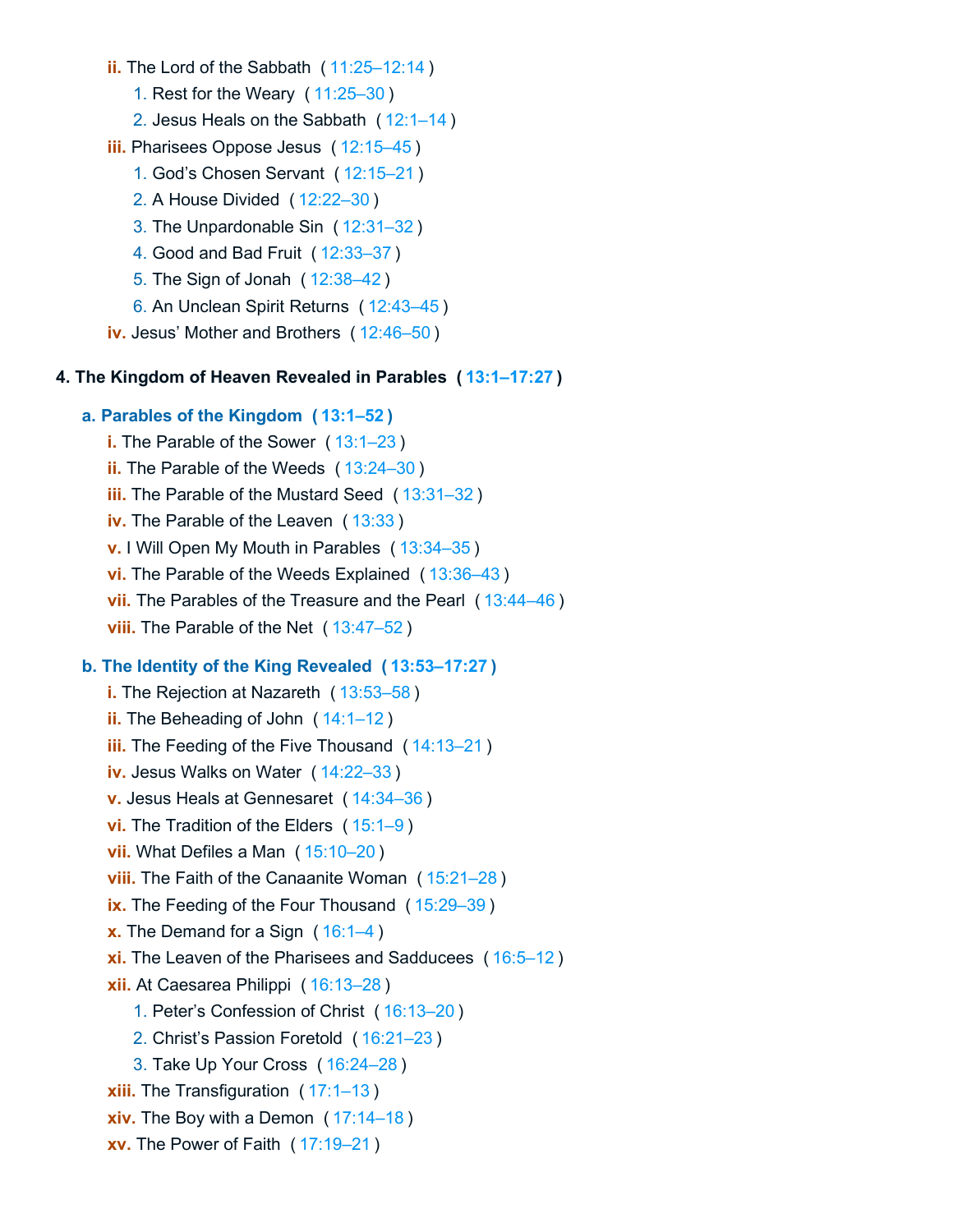**xvi.** The Second Prediction of the Passion ( [17:22–23](https://biblehub.com/bsb/matthew/17.htm#22) ) **xvii.** The Temple Tax ( [17:24–27](https://biblehub.com/bsb/matthew/17.htm#24) )

## **5. The Community of the Kingdom ( [18:1–23:39](https://biblehub.com/bsb/matthew/18.htm#1) )**

- **a. The Community Discourse ( [18:1–35](https://biblehub.com/bsb/matthew/18.htm#1) )**
	- **i.** The Greatest in the Kingdom ([18:1–5](https://biblehub.com/bsb/matthew/18.htm#1))
	- **ii.** Temptations and Trespasses ( [18:6–9](https://biblehub.com/bsb/matthew/18.htm#6) )
	- **iii.** The Parable of the Lost Sheep ( [18:10–14](https://biblehub.com/bsb/matthew/18.htm#10) )
	- **iv.** A Brother Who Sins ( [18:15–20](https://biblehub.com/bsb/matthew/18.htm#15) )
	- **v.** The Unforgiving Servant ( [18:21–35](https://biblehub.com/bsb/matthew/18.htm#21) )

## **b. Jesus Teaches in Judea ( [19:1–23:39](https://biblehub.com/bsb/matthew/19.htm#1) )**

- **i.** Teachings for the Community ( [19:1–20:34](https://biblehub.com/bsb/matthew/19.htm#1) )
	- 1. Teachings about Divorce ( [19:1–12](https://biblehub.com/bsb/matthew/19.htm#1) )
	- 2. Jesus Blesses the Children ( [19:13–15](https://biblehub.com/bsb/matthew/19.htm#13) )
	- 3. The Rich Young Man ( [19:16–30](https://biblehub.com/bsb/matthew/19.htm#16) )
	- 4. The Parable of the Workers ( [20:1–16](https://biblehub.com/bsb/matthew/20.htm#1) )
	- 5. The Third Prediction of the Passion ( [20:17–19](https://biblehub.com/bsb/matthew/20.htm#17) )
	- 6. The Two and the Ten ( [20:20–28](https://biblehub.com/bsb/matthew/20.htm#20) )
	- 7. The Blind Men by the Road ( [20:29–34](https://biblehub.com/bsb/matthew/20.htm#29) )
- **ii.** The King of the Community ( [21:1–22](https://biblehub.com/bsb/matthew/21.htm#1) )
	- 1. The Triumphal Entry ( [21:1–11](https://biblehub.com/bsb/matthew/21.htm#1) )
	- 2. Jesus Cleanses the Temple ( [21:12–17](https://biblehub.com/bsb/matthew/21.htm#12) )
	- 3. The Barren Fig Tree ( [21:18–22](https://biblehub.com/bsb/matthew/21.htm#18) )
- **iii.** The King Examined for Blemish ( [21:23–23:39](https://biblehub.com/bsb/matthew/21.htm#23) )
	- 1. The Chief Priests and Elders Question ( [21:23–22:14](https://biblehub.com/bsb/matthew/21.htm#23) )
		- a. Jesus' Authority Challenged ( [21:23–27](https://biblehub.com/bsb/matthew/21.htm#23) )
		- b. The Parable of the Two Sons ( [21:28–32](https://biblehub.com/bsb/matthew/21.htm#28) )
		- c. The Parable of the Wicked Tenants ( [21:33–46](https://biblehub.com/bsb/matthew/21.htm#33) )
		- d. The Parable of the Banquet ( [22:1–14](https://biblehub.com/bsb/matthew/22.htm#1) )
	- 2. The Herodians Question Taxes to Caesar ( [22:15–22](https://biblehub.com/bsb/matthew/22.htm#15) )
	- 3. The Sadducees Question the Resurrection ( [22:23–33](https://biblehub.com/bsb/matthew/22.htm#23) )
	- 4. The Pharisees Question the Greatest Commandment ( [22:34–40](https://biblehub.com/bsb/matthew/22.htm#34) )
	- 5. Jesus Questions the Pharisees ( [22:41–23:39](https://biblehub.com/bsb/matthew/22.htm#41) )
		- a. Whose Son Is the Christ? ( [22:41–46](https://biblehub.com/bsb/matthew/22.htm#41) )
		- b. Woe to Scribes and Pharisees ( [23:1–36](https://biblehub.com/bsb/matthew/23.htm#1) )
		- c. Lament over Jerusalem ( [23:37–39](https://biblehub.com/bsb/matthew/23.htm#37) )

## **6. The Last Things ( [24:1–27:66](https://biblehub.com/bsb/matthew/24.htm#1) )**

## **a. The Olivet Discourse ( [24:1–25:46](https://biblehub.com/bsb/matthew/24.htm#1) )**

- **i.** Temple Destruction Foretold ( [24:1–2](https://biblehub.com/bsb/matthew/24.htm#1) )
- **ii.** Signs of the End of the Age ( [24:3–35](https://biblehub.com/bsb/matthew/24.htm#3) )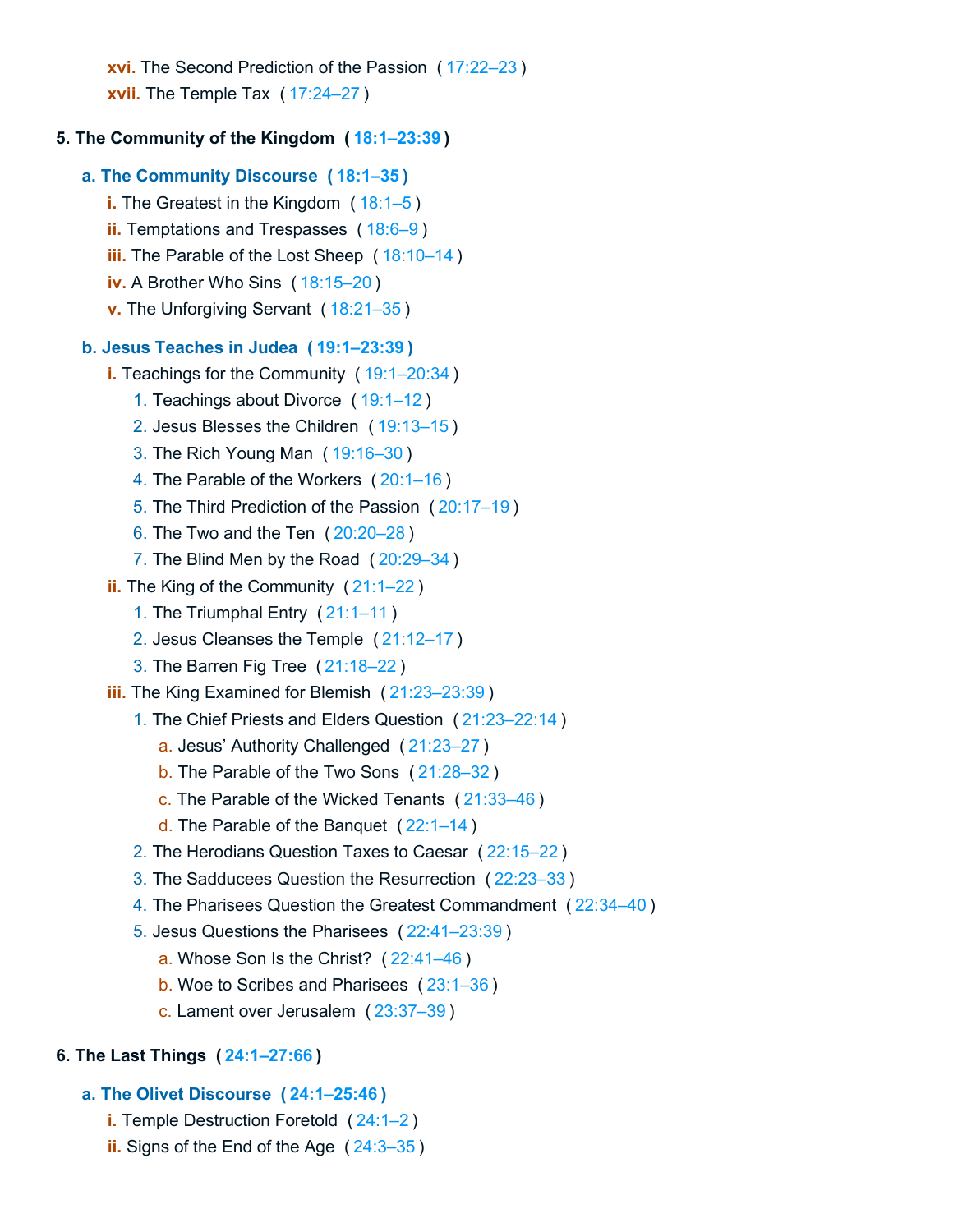- 1. Let No Man Deceive You ( [24:3–8](https://biblehub.com/bsb/matthew/24.htm#3) )
- 2. Witnessing to All Nations ( [24:9–14](https://biblehub.com/bsb/matthew/24.htm#9) )
- 3. The Abomination of Desolation ( [24:15–25](https://biblehub.com/bsb/matthew/24.htm#15) )
- 4. The Return of the Son of Man ( [24:26–31](https://biblehub.com/bsb/matthew/24.htm#26) )
- 5. The Lesson of the Fig Tree ( [24:32–35](https://biblehub.com/bsb/matthew/24.htm#32) )
- **iii.** Readiness at Any Hour ( [24:36–51](https://biblehub.com/bsb/matthew/24.htm#36) )
- **iv.** The Parable of the Ten Virgins ( [25:1–13](https://biblehub.com/bsb/matthew/25.htm#1) )
- **v.** The Parable of the Talents ( [25:14–30](https://biblehub.com/bsb/matthew/25.htm#14) )
- **vi.** The Sheep and the Goats ( [25:31–46](https://biblehub.com/bsb/matthew/25.htm#31) )

## **b. Jesus' Passover ( [26:1–27:66](https://biblehub.com/bsb/matthew/26.htm#1) )**

- **i.** Two Days Before the Passover ( [26:1–19](https://biblehub.com/bsb/matthew/26.htm#1) )
	- 1. The Plot to Kill Jesus ( [26:1–5](https://biblehub.com/bsb/matthew/26.htm#1) )
	- 2. Jesus anointed at Bethany ( [26:6–13](https://biblehub.com/bsb/matthew/26.htm#6) )
	- 3. Judas Agrees to Betray Jesus ( [26:14–16](https://biblehub.com/bsb/matthew/26.htm#14) )
	- 4. Preparing the Passover ( [26:17–19](https://biblehub.com/bsb/matthew/26.htm#17) )
- **ii.** The Last Supper ( [26:20–30](https://biblehub.com/bsb/matthew/26.htm#20) )
	- 1. Judas the Betrayer ( [26:20–25](https://biblehub.com/bsb/matthew/26.htm#20) )
	- 2. The Bread and Cup After Supper ( [26:26–30](https://biblehub.com/bsb/matthew/26.htm#26) )
- **iii.** On the Mount of Olives ( [26:31–56](https://biblehub.com/bsb/matthew/26.htm#31) )
	- 1. Jesus Predicts Peter's Denial ( [26:31–35](https://biblehub.com/bsb/matthew/26.htm#31) )
	- 2. Jesus Prays at Gethsemane ( [26:36–46](https://biblehub.com/bsb/matthew/26.htm#36) )
	- 3. The Betrayal of Jesus ( [26:47–56](https://biblehub.com/bsb/matthew/26.htm#47) )

**iv.** One Long Night ( [26:57–27:31](https://biblehub.com/bsb/matthew/26.htm#57) )

- 1. Jesus before the Sanhedrin ( [26:57–68](https://biblehub.com/bsb/matthew/26.htm#57) )
- 2. Peter Denies Jesus ( [26:69–75](https://biblehub.com/bsb/matthew/26.htm#69) )
- 3. Jesus Delivered to Pilate ( [27:1–2](https://biblehub.com/bsb/matthew/27.htm#1) )
- 4. Judas Hangs Himself ( [27:3–10](https://biblehub.com/bsb/matthew/27.htm#3) )
- 5. Jesus before Pilate ( [27:11–26](https://biblehub.com/bsb/matthew/27.htm#11) )
	- a. Pilate Questions Jesus ( [27:11–14](https://biblehub.com/bsb/matthew/27.htm#11) )
	- b. The Crowd Chooses Barabbas ( [27:15–23](https://biblehub.com/bsb/matthew/27.htm#15) )
	- c. Pilate Washes His Hands ( [27:24–26](https://biblehub.com/bsb/matthew/27.htm#24) )
- 6. The Soldiers Mock Jesus ( [27:27–31](https://biblehub.com/bsb/matthew/27.htm#27) )
- **v.** The Crucifixion ( [27:32–56](https://biblehub.com/bsb/matthew/27.htm#32) )
- **vi.** The Burial of Jesus ( [27:57–61](https://biblehub.com/bsb/matthew/27.htm#57) )
- **vii.** The Guards at the Tomb ( [27:62–66](https://biblehub.com/bsb/matthew/27.htm#62) )

## **7. The Resurrection ( [28:1–20](https://biblehub.com/bsb/matthew/28.htm#1) )**

- **a. The Women at the Tomb ( [28:1–10](https://biblehub.com/bsb/matthew/28.htm#1) )**
- **b. The Report of the Guards ( [28:11–15](https://biblehub.com/bsb/matthew/28.htm#11) )**
- **c. The Great Commission ( [28:16–20](https://biblehub.com/bsb/matthew/28.htm#16) )**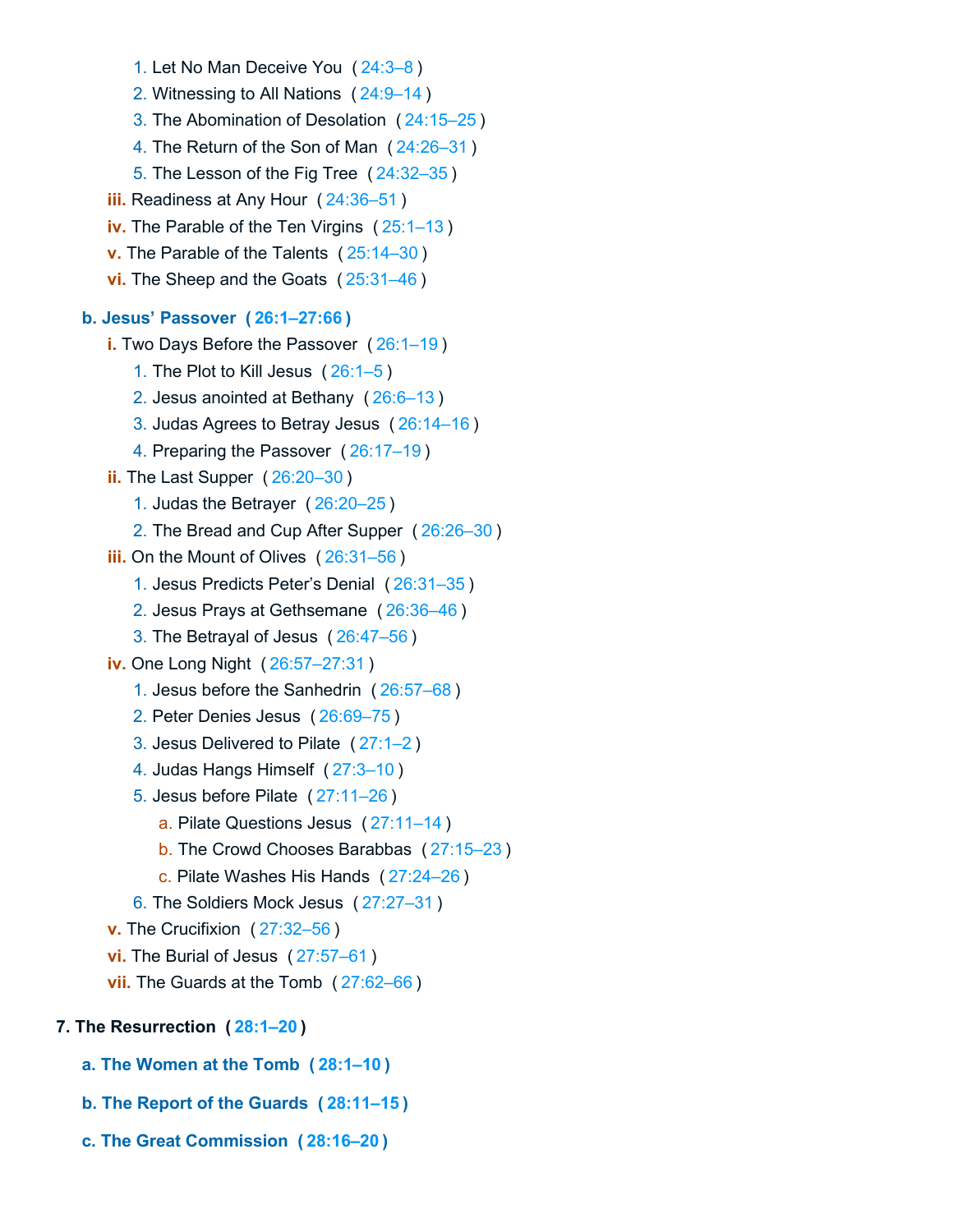**1. The Beginning of Jesus' Ministry ( [1:1–15](https://biblehub.com/bsb/mark/1.htm#1) ) a. The Mission of John the Baptist ( [1:1–11](https://biblehub.com/bsb/mark/1.htm#1) ) b. The Temptation and Preaching of Jesus ( [1:12–15](https://biblehub.com/bsb/mark/1.htm#12) ) 2. Jesus' Ministry in Galilee ( [1:16–7:23](https://biblehub.com/bsb/mark/1.htm#16) ) a. Early Ministry ( [1:16–3:19](https://biblehub.com/bsb/mark/1.htm#16) ) i.** The First Disciples ([1:16–20](https://biblehub.com/bsb/mark/1.htm#16)) **ii.** Miracles at Capernaum ( [1:21–34](https://biblehub.com/bsb/mark/1.htm#21) ) 1. Jesus Expels an Unclean Spirit ( [1:21–28](https://biblehub.com/bsb/mark/1.htm#21) ) 2. Jesus Heals at Peter's House ( [1:29–34](https://biblehub.com/bsb/mark/1.htm#29) ) **iii.** Jesus Prays and Preaches ( [1:35–39](https://biblehub.com/bsb/mark/1.htm#35) ) **iv.** The Leper's Prayer ( [1:40–45](https://biblehub.com/bsb/mark/1.htm#40) ) **v.** Ministry in Capernaum ( [2:1–22](https://biblehub.com/bsb/mark/2.htm#1) ) 1. Jesus Heals a Paralytic ( [2:1–12](https://biblehub.com/bsb/mark/2.htm#1) ) 2. Jesus Calls Levi ( [2:13–17](https://biblehub.com/bsb/mark/2.htm#13) ) 3. Questions about Fasting ( [2:18–20](https://biblehub.com/bsb/mark/2.htm#18) ) 4. The Patches and the Wineskins ( [2:21–22](https://biblehub.com/bsb/mark/2.htm#21) ) **vi.** The Lord of the Sabbath ( [2:23–3:6](https://biblehub.com/bsb/mark/2.htm#23) ) 1. Sabbath was Made for Man ( [2:23–27](https://biblehub.com/bsb/mark/2.htm#23) ) 2. Jesus Heals on the Sabbath ( [3:1–6](https://biblehub.com/bsb/mark/3.htm#1) ) **vii.** Multitudes Follow Jesus ( [3:7–12](https://biblehub.com/bsb/mark/3.htm#7) ) **viii.** The Twelve Apostles ([3:13–19](https://biblehub.com/bsb/mark/3.htm#13)) **b. Later Ministry ( [3:20–7:23](https://biblehub.com/bsb/mark/3.htm#20) ) i.** Opposition to Jesus ( [3:20–35](https://biblehub.com/bsb/mark/3.htm#20) ) 1. A House Divided ( [3:20–27](https://biblehub.com/bsb/mark/3.htm#20) ) 2. The Unpardonable Sin ( [3:28–30](https://biblehub.com/bsb/mark/3.htm#28) ) 3. Jesus' Mothers and Brothers ( [3:31–35](https://biblehub.com/bsb/mark/3.htm#31) ) **ii.** Parables of the Kingdom ( [4:1–34](https://biblehub.com/bsb/mark/4.htm#1) ) 1. The Parable of the Sower ( [4:1–9](https://biblehub.com/bsb/mark/4.htm#1) ) 2. The Purpose of Jesus' Parables ( [4:10–12](https://biblehub.com/bsb/mark/4.htm#10) ) 3. The Parable of the Sower Explained ( [4:13–20](https://biblehub.com/bsb/mark/4.htm#13) ) 4. The Lesson of the Lamp ( [4:21–25](https://biblehub.com/bsb/mark/4.htm#21) ) 5. The Seed Growing Secretly ( [4:26–29](https://biblehub.com/bsb/mark/4.htm#26) ) 6. The Parable of the Mustard Seed ( [4:30–34](https://biblehub.com/bsb/mark/4.htm#30) ) **iii.** The Authority of Jesus ( [4:35–5:20](https://biblehub.com/bsb/mark/4.htm#35) ) 1. Jesus Calms the Storm ( [4:35–41](https://biblehub.com/bsb/mark/4.htm#35) ) 2. The Demons and the Pigs ( [5:1–20](https://biblehub.com/bsb/mark/5.htm#1) )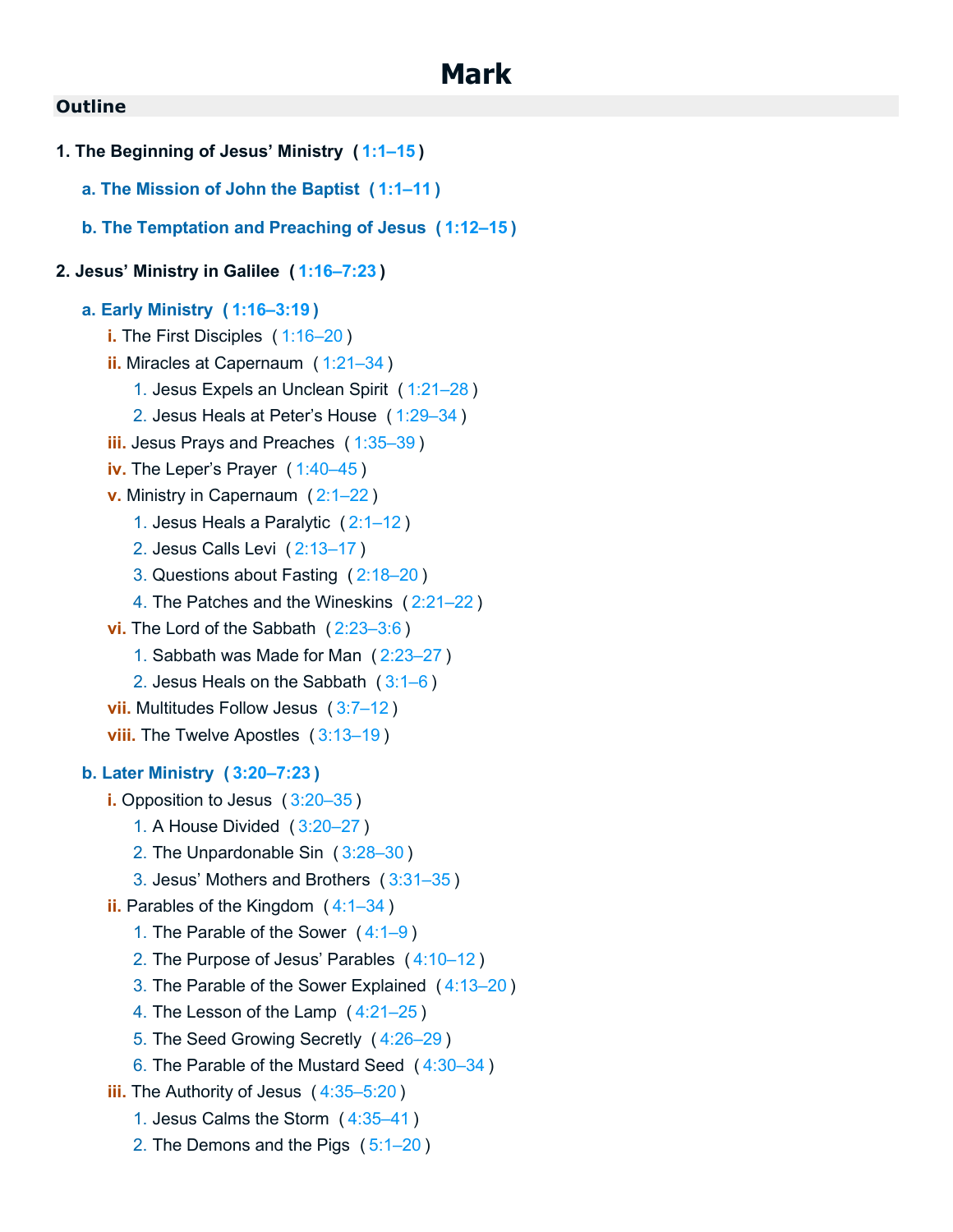**iv.** The Healing Touch of Jesus ( [5:21–43](https://biblehub.com/bsb/mark/5.htm#21) )

1. Jairus' Daughter is Near Death ( [5:21–23](https://biblehub.com/bsb/mark/5.htm#21) )

2. The Woman Suffering from Bleeding ( [5:24–34](https://biblehub.com/bsb/mark/5.htm#24) )

3. Jairus' Daughter Raised from the Dead ( [5:35–43](https://biblehub.com/bsb/mark/5.htm#35) )

**v.** The Rejection at Nazareth ( [6:1–6](https://biblehub.com/bsb/mark/6.htm#1) )

**vi.** The Ministry of the Twelve ( [6:7–13](https://biblehub.com/bsb/mark/6.htm#7) )

**vii.** The Beheading of John ( [6:14–29](https://biblehub.com/bsb/mark/6.htm#14) )

**viii.** The Feeding of the Five Thousand ([6:30–44](https://biblehub.com/bsb/mark/6.htm#30))

**ix.** Jesus Walks on Water ( [6:45–52](https://biblehub.com/bsb/mark/6.htm#45) )

**x.** Jesus Heals at Gennesaret ( [6:53–56](https://biblehub.com/bsb/mark/6.htm#53) )

**xi.** Tradition of the Elders ( $7:1-13$ )

**xii.** What Defiles a Man ( [7:14–23](https://biblehub.com/bsb/mark/7.htm#14) )

#### **3. Jesus' Ministry in Various Gentile Regions ( [7:24–9:50](https://biblehub.com/bsb/mark/7.htm#24) )**

- **i.** The Faith of the Gentile Woman ( [7:24–30](https://biblehub.com/bsb/mark/7.htm#24) )
- **ii.** The Deaf and Mute Man ( [7:31–37](https://biblehub.com/bsb/mark/7.htm#31) )

**iii.** The Feeding of the Four Thousand ([8:1–10](https://biblehub.com/bsb/mark/8.htm#1))

**iv.** The Demand for a Sign ( [8:11–13](https://biblehub.com/bsb/mark/8.htm#11) )

**v.** The Leaven of the Pharisees and of Herod ( [8:14–21](https://biblehub.com/bsb/mark/8.htm#14) )

- **vi.** The Blind Man at Bethsaida ( [8:22–26](https://biblehub.com/bsb/mark/8.htm#22) )
- **vii.** At Caesarea Philippi ( [8:27–38](https://biblehub.com/bsb/mark/8.htm#27) )

1. Peter's Confession of Christ ( [8:27–30](https://biblehub.com/bsb/mark/8.htm#27) )

- 2. The First Prediction of the Passion ( [8:31–33](https://biblehub.com/bsb/mark/8.htm#31) )
- 3. Take Up Your Cross ( [8:34–38](https://biblehub.com/bsb/mark/8.htm#34) )
- **viii.** The Transfiguration ([9:1–13](https://biblehub.com/bsb/mark/9.htm#1))
- **ix.** The Boy with an Evil Spirit ( [9:14–29](https://biblehub.com/bsb/mark/9.htm#14) )

**x.** The Second Prediction of the Passion ( [9:30–32](https://biblehub.com/bsb/mark/9.htm#30) )

- **xi.** The Greatest in the Kingdom ([9:33–41](https://biblehub.com/bsb/mark/9.htm#33))
- **xii.** Temptations and Trespasses ( [9:42–48](https://biblehub.com/bsb/mark/9.htm#42) )

**xiii.** Good Salt ( [9:49–50](https://biblehub.com/bsb/mark/9.htm#49) )

#### **4. The Way to Jerusalem ( [10:1–52](https://biblehub.com/bsb/mark/10.htm#1) )**

- **a. Teachings about Divorce ( [10:1–12](https://biblehub.com/bsb/mark/10.htm#1) )**
- **b. Jesus Blesses the Children ( [10:13–16](https://biblehub.com/bsb/mark/10.htm#13) )**
- **c. The Rich Young Man ( [10:17–31](https://biblehub.com/bsb/mark/10.htm#17) )**
- **d. The Third Prediction of the Passion ( [10:32–34](https://biblehub.com/bsb/mark/10.htm#32) )**
- **e. The Two and the Ten ( [10:35–45](https://biblehub.com/bsb/mark/10.htm#35) )**
- **f. Jesus Heals Bartimaeus ( [10:46–52](https://biblehub.com/bsb/mark/10.htm#46) )**
- **5. Jesus' Ministry in Jerusalem ( [11:1–16:20](https://biblehub.com/bsb/mark/11.htm#1) )**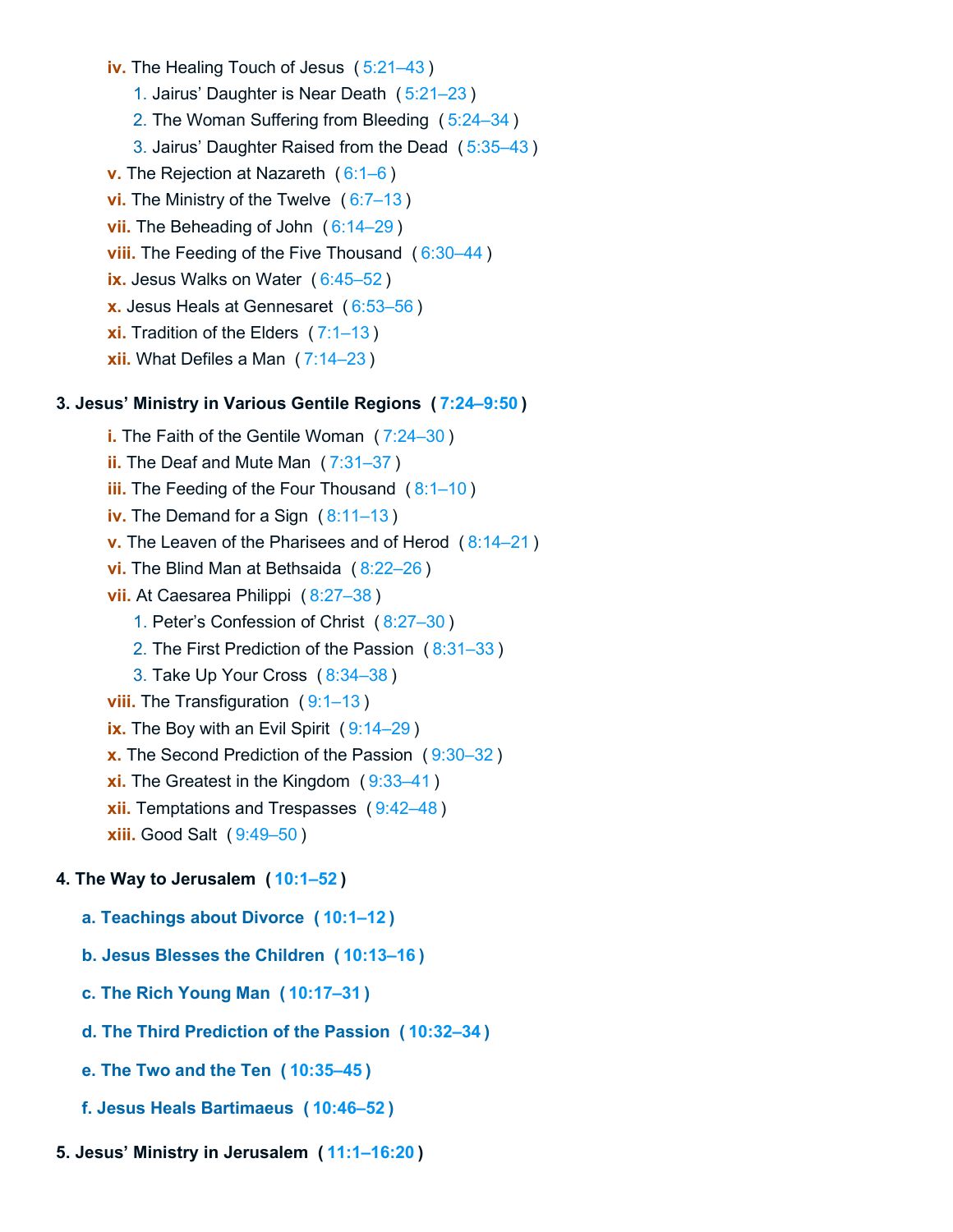#### **a. Jesus Arrives at Jerusalem ( [11:1–25](https://biblehub.com/bsb/mark/11.htm#1) )**

- **i.** The Triumphal Entry ([11:1–11](https://biblehub.com/bsb/mark/11.htm#1))
- **ii.** Jesus Curses the Fig Tree ( [11:12–14](https://biblehub.com/bsb/mark/11.htm#12) )
- **iii.** Jesus Cleanses the Temple ( [11:15–19](https://biblehub.com/bsb/mark/11.htm#15) )
- **iv.** The Withering Fig Tree ( [11:20–25](https://biblehub.com/bsb/mark/11.htm#20) )

#### **b. Jesus Examined for Blemish ( [11:27–12:44](https://biblehub.com/bsb/mark/11.htm#27) )**

- **i.** Chief Priests and Scribes Question Jesus ( [11:27–12:12](https://biblehub.com/bsb/mark/11.htm#27) )
	- 1. Jesus' Authority Challenged ( [11:27–33](https://biblehub.com/bsb/mark/11.htm#27) )
	- 2. The Parable of the Wicked Tenants ( [12:1–12](https://biblehub.com/bsb/mark/12.htm#1) )
- **ii.** Pharisees and Herodians Question Taxes to Caesar ( [12:13–17](https://biblehub.com/bsb/mark/12.htm#13) )
- **iii.** The Sadducees Question the Resurrection ( [12:18–27](https://biblehub.com/bsb/mark/12.htm#18) )
- **iv.** The Scribes Question the Greatest Commandment ( [12:28–34](https://biblehub.com/bsb/mark/12.htm#28) )
- **v.** Jesus Questions the Crowds ( [12:35–44](https://biblehub.com/bsb/mark/12.htm#35) )
	- 1. Whose Son Is the Christ? ( [12:35–37](https://biblehub.com/bsb/mark/12.htm#35) )
	- 2. Beware of the Scribes ( [12:38–40](https://biblehub.com/bsb/mark/12.htm#38) )
	- 3. The Widow's Offering ( [12:41–44](https://biblehub.com/bsb/mark/12.htm#41) )

#### **c. The Olivet Discourse ( [13:1–37](https://biblehub.com/bsb/mark/13.htm#1) )**

- **i.** Temple Destruction Foretold ([13:1–2](https://biblehub.com/bsb/mark/13.htm#1))
- **ii.** Signs of the End of the age ( [13:3–31](https://biblehub.com/bsb/mark/13.htm#3) )
	- 1. Let No Man Deceive You ( [13:3–8](https://biblehub.com/bsb/mark/13.htm#3) )
	- 2. Witnessing to All Nations ( [13:9–13](https://biblehub.com/bsb/mark/13.htm#9) )
	- 3. The Abomination of Desolation ( [13:14–23](https://biblehub.com/bsb/mark/13.htm#14) )
	- 4. The Return of the Son of Man ( [13:24–27](https://biblehub.com/bsb/mark/13.htm#24) )
	- 5. The Lesson of the Fig Tree ( [13:28–31](https://biblehub.com/bsb/mark/13.htm#28) )
- **iii.** Readiness at Any Hour ( [13:32–37](https://biblehub.com/bsb/mark/13.htm#32) )

#### **d. Jesus' Passover ( [14:1–15:47](https://biblehub.com/bsb/mark/14.htm#1) )**

- **i.** Two Days Before Passover ( [14:1–16](https://biblehub.com/bsb/mark/14.htm#1) )
	- 1. The Plot to Kill Jesus ( [14:1–2](https://biblehub.com/bsb/mark/14.htm#1) )
	- 2. Jesus Anointed at Bethany ( [14:3–9](https://biblehub.com/bsb/mark/14.htm#3) )
	- 3. Judas Agrees to Betray Jesus ( [14:10–11](https://biblehub.com/bsb/mark/14.htm#10) )
	- 4. Preparing the Passover ( [14:12–16](https://biblehub.com/bsb/mark/14.htm#12) )

#### **ii.** The Last Supper ( [14:17–31](https://biblehub.com/bsb/mark/14.htm#17) )

- 1. Judas the Betrayer ( [14:17–21](https://biblehub.com/bsb/mark/14.htm#17) )
- 2. The Bread and Cup After Supper ( [14:22–26](https://biblehub.com/bsb/mark/14.htm#22) )
- 3. Jesus Predicts Peter's Denial ( [14:27–31](https://biblehub.com/bsb/mark/14.htm#27) )
- **iii.** On the Mount of Olives ( [14:32–52](https://biblehub.com/bsb/mark/14.htm#32) )
	- 1. Jesus Prays at Gethsemane ( [14:32–42](https://biblehub.com/bsb/mark/14.htm#32) )
	- 2. The Betrayal of Jesus ( [14:43–52](https://biblehub.com/bsb/mark/14.htm#43) )
- **iv.** One Long Night ( [14:53–15:20](https://biblehub.com/bsb/mark/14.htm#53) )
	- 1. Jesus before the Sanhedrin ( [14:53–65](https://biblehub.com/bsb/mark/14.htm#53) )
	- 2. Peter Denies Jesus ( [14:66–72](https://biblehub.com/bsb/mark/14.htm#66) )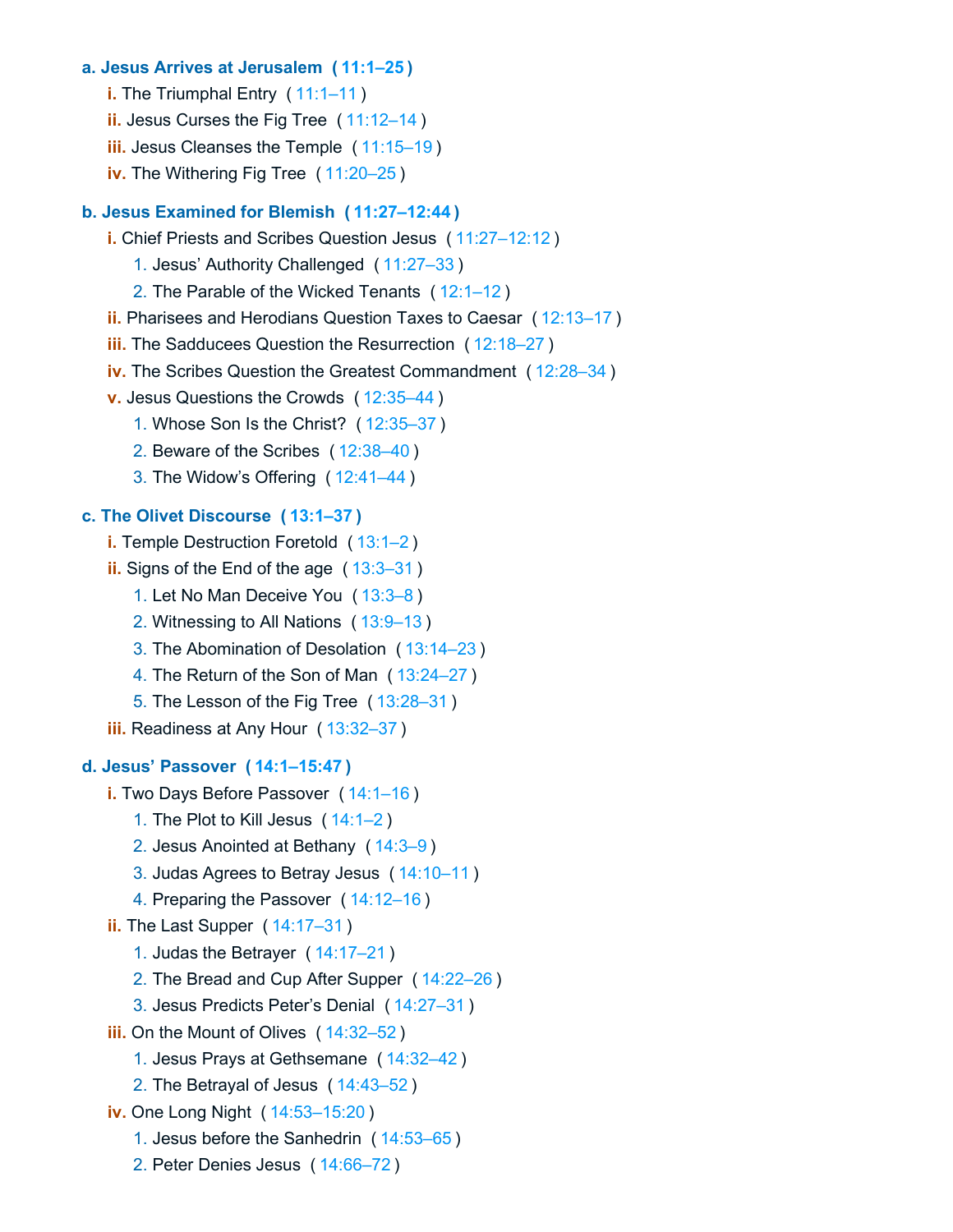- 3. Jesus before Pilate ( [15:1–15](https://biblehub.com/bsb/mark/15.htm#1) )
	- a. Jesus Delivered to Pilate ( [15:1–5](https://biblehub.com/bsb/mark/15.htm#1) )
	- b. The Crowd Chooses Barabbas ( [15:6–11](https://biblehub.com/bsb/mark/15.htm#6) )
	- c. Pilate Delivers Up Jesus ( [15:12–15](https://biblehub.com/bsb/mark/15.htm#12) )
- 4. The Soldiers Mock Jesus ( [15:16–20](https://biblehub.com/bsb/mark/15.htm#16) )
- **v.** The Crucifixion ( [15:21–41](https://biblehub.com/bsb/mark/15.htm#21) )
- **vi.** The Burial of Jesus ( [15:42–47](https://biblehub.com/bsb/mark/15.htm#42) )

## **e. The Resurrection ( [16:1–20](https://biblehub.com/bsb/mark/16.htm#1) )**

- **i.** The Women at the Tomb ( $16:1-8$ )
- **ii.** Jesus Appears to Mary Magdalene ( [16:9–11](https://biblehub.com/bsb/mark/16.htm#9) )
- **iii.** Jesus Appears to Two Disciples ( [16:12–13](https://biblehub.com/bsb/mark/16.htm#12) )
- **iv.** The Great Commission ( [16:14–18](https://biblehub.com/bsb/mark/16.htm#14) )
- **v.** The Ascension ( [16:19–20](https://biblehub.com/bsb/mark/16.htm#19) )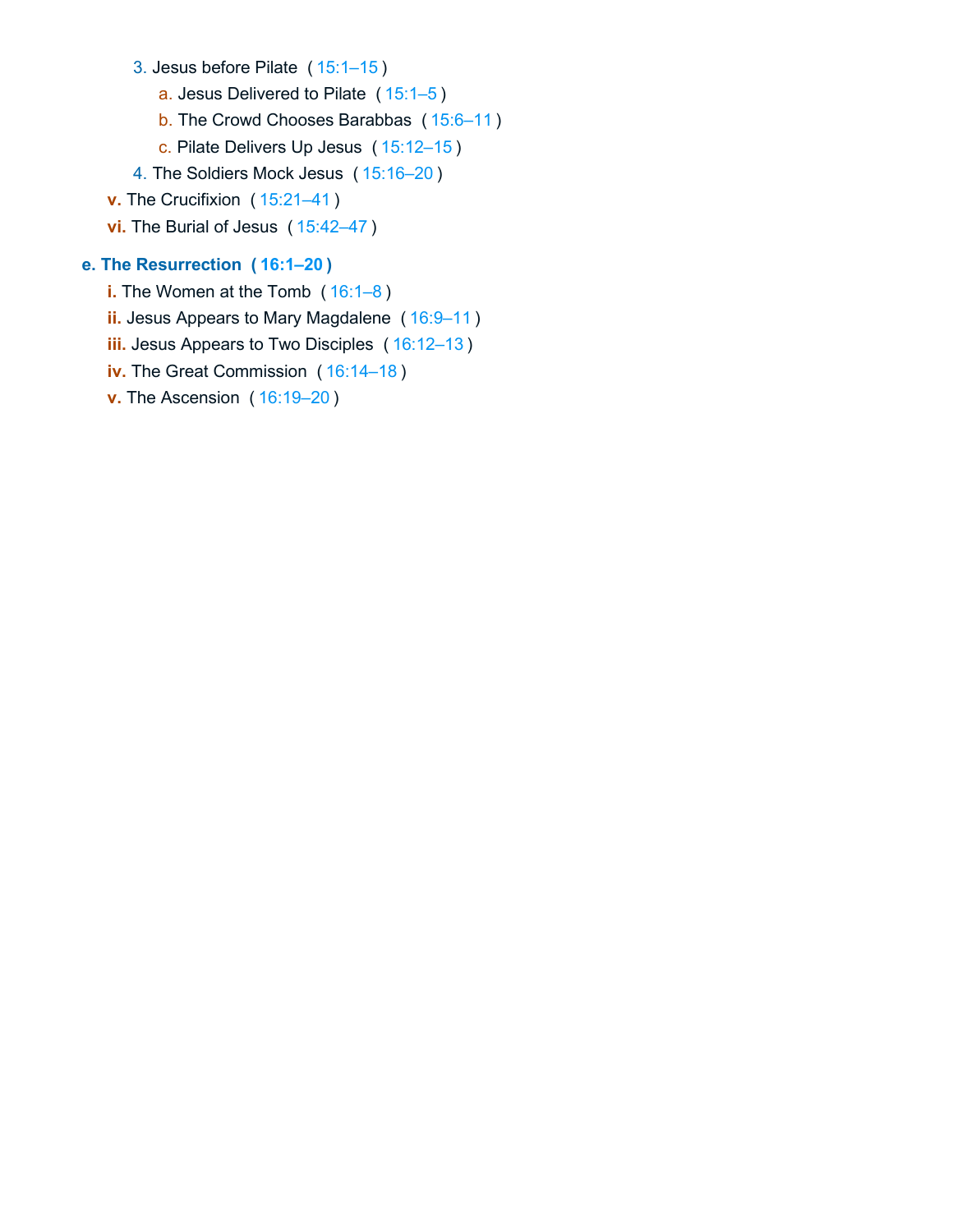**1. The Beginning of Jesus' Ministry ( [1:1–4:13](https://biblehub.com/bsb/luke/1.htm#1) ) a. Dedication to Theophilus ( [1:1–4](https://biblehub.com/bsb/luke/1.htm#1) ) b. The Births of John the Baptist and Jesus ( [1:5–2:40](https://biblehub.com/bsb/luke/1.htm#5) ) i.** Gabriel Foretells John's Birth ( [1:5–25](https://biblehub.com/bsb/luke/1.htm#5) ) **ii.** Gabriel Foretells Jesus' Birth ( [1:26–38](https://biblehub.com/bsb/luke/1.htm#26) ) **iii.** Mary Visits Elizabeth ( [1:39–45](https://biblehub.com/bsb/luke/1.htm#39) ) **iv.** Mary's Song ( [1:46–56](https://biblehub.com/bsb/luke/1.htm#46) ) **v.** The Birth of John the Baptist ( [1:57–66](https://biblehub.com/bsb/luke/1.htm#57) ) **vi.** Zechariah's Song ( [1:67–80](https://biblehub.com/bsb/luke/1.htm#67) ) **vii.** The Birth of Jesus ([2:1–40](https://biblehub.com/bsb/luke/2.htm#1)) 1. The Child Born in Bethlehem ( [2:1–7](https://biblehub.com/bsb/luke/2.htm#1) ) 2. The Shepherds and the Angels ( [2:8–20](https://biblehub.com/bsb/luke/2.htm#8) ) 3. Jesus Presented at the Temple ( [2:21–24](https://biblehub.com/bsb/luke/2.htm#21) ) 4. The Prophecy of Simeon ( [2:25–35](https://biblehub.com/bsb/luke/2.htm#25) ) 5. The Prophecy of Anna ( [2:36–38](https://biblehub.com/bsb/luke/2.htm#36) ) 6. The Return to Nazareth ( [2:39–40](https://biblehub.com/bsb/luke/2.htm#39) ) **c. The Boy Jesus at the Temple ( [2:41–52](https://biblehub.com/bsb/luke/2.htm#41) ) d. The Baptism of Jesus ( [3:1–38](https://biblehub.com/bsb/luke/3.htm#1) ) i.** The Mission of John the Baptist ([3:1–20](https://biblehub.com/bsb/luke/3.htm#1)) **ii.** The Baptism ( [3:21–22](https://biblehub.com/bsb/luke/3.htm#21) ) **iii.** The Genealogy of Jesus ( [3:23–38](https://biblehub.com/bsb/luke/3.htm#23) ) **e. The Temptation of Jesus ( [4:1–13](https://biblehub.com/bsb/luke/4.htm#1) ) 2. Jesus' Ministry in Galilee ( [4:14–9:50](https://biblehub.com/bsb/luke/4.htm#14) ) a. Early Ministry ( [4:14–6:16](https://biblehub.com/bsb/luke/4.htm#14) ) i.** Jesus Begins His Ministry ( [4:14–15](https://biblehub.com/bsb/luke/4.htm#14) ) **ii.** The Rejection at Nazareth ( [4:16–30](https://biblehub.com/bsb/luke/4.htm#16) ) **iii.** Miracles at Capernaum (4:31-44) 1. Jesus Expels an Unclean Spirit ( [4:31–37](https://biblehub.com/bsb/luke/4.htm#31) ) 2. Jesus Heals at Peter's House ( [4:38–41](https://biblehub.com/bsb/luke/4.htm#38) ) 3. Jesus Preaches in Judea ( [4:42–44](https://biblehub.com/bsb/luke/4.htm#42) ) **iv.** Jesus Calls His Disciples ( [5:1–6:16](https://biblehub.com/bsb/luke/5.htm#1) ) 1. The First Disciples ( [5:1–11](https://biblehub.com/bsb/luke/5.htm#1) ) 2. The Leper's Prayer ( [5:12–16](https://biblehub.com/bsb/luke/5.htm#12) ) 3. Jesus Heals a Paralytic ( [5:17–26](https://biblehub.com/bsb/luke/5.htm#17) ) 4. Jesus Calls Levi ( [5:27–32](https://biblehub.com/bsb/luke/5.htm#27) )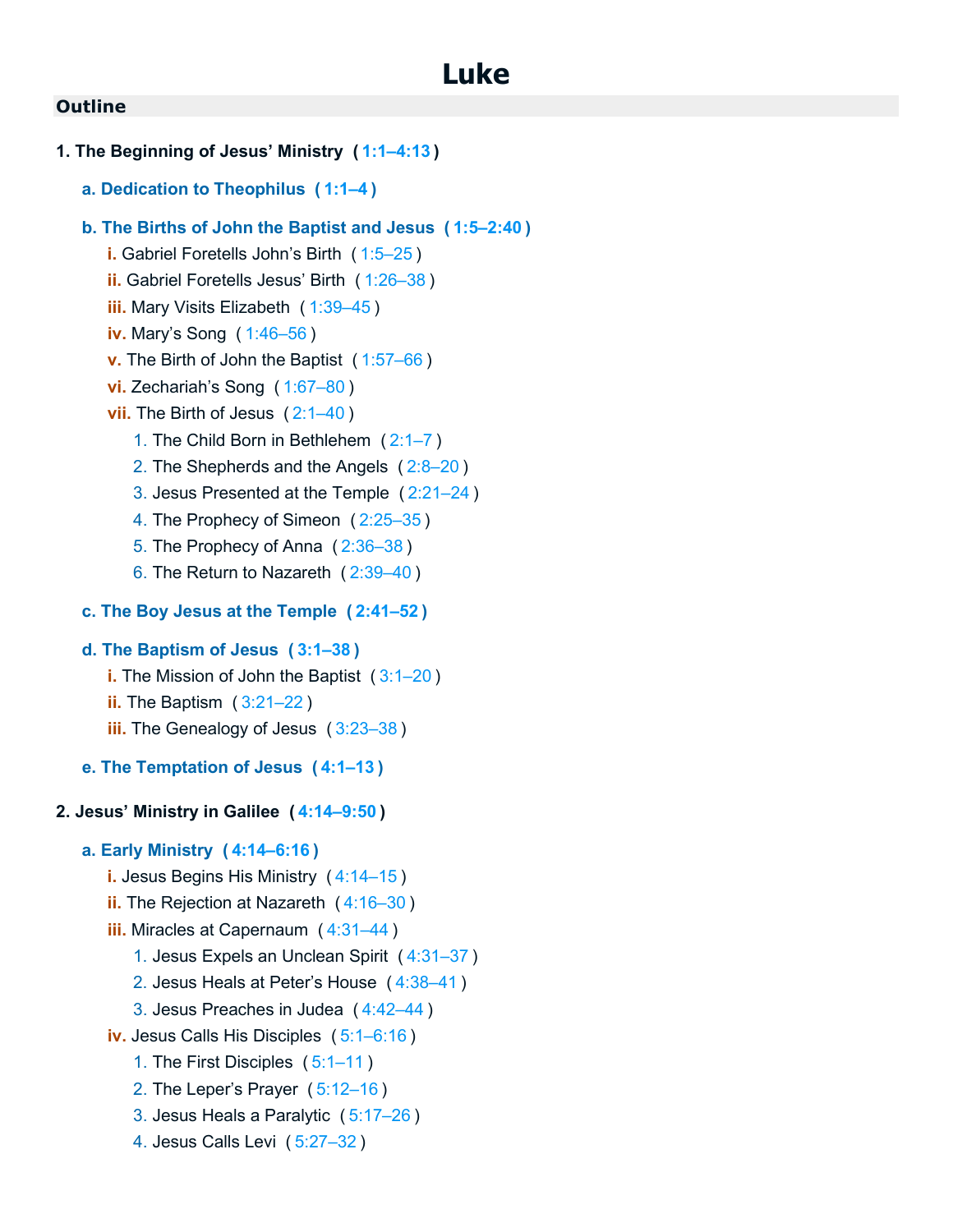- 5. Questions about Fasting ( [5:33–35](https://biblehub.com/bsb/luke/5.htm#33) )
- 6. The Patches and the Wineskins ( [5:36–39](https://biblehub.com/bsb/luke/5.htm#36) )
- 7. The Lord of the Sabbath  $(6:1-11)$ 
	- a. The Son of Man is Lord of the Sabbath  $(6:1-5)$
	- b. Jesus Heals on the Sabbath ( [6:6–11](https://biblehub.com/bsb/luke/6.htm#6) )
- 8. The Twelve Apostles ( [6:12–16](https://biblehub.com/bsb/luke/6.htm#12) )

#### **b. Later Ministry ( [6:17–9:50](https://biblehub.com/bsb/luke/6.htm#17) )**

- **i.** The Sermon on the Plain ( [6:17–49](https://biblehub.com/bsb/luke/6.htm#17) )
	- 1. Jesus Heals the Multitudes ( [6:17–19](https://biblehub.com/bsb/luke/6.htm#17) )
	- 2. The Beatitudes ( [6:20–23](https://biblehub.com/bsb/luke/6.htm#20) )
	- 3. Woes to the Satisfied ( [6:24–26](https://biblehub.com/bsb/luke/6.htm#24) )
	- 4. The Laws of the Kingdom ( [6:27–36](https://biblehub.com/bsb/luke/6.htm#27) )
	- 5. Justice in the Kingdom ( [6:37–49](https://biblehub.com/bsb/luke/6.htm#37) )
		- a. Judging Others ( [6:37–42](https://biblehub.com/bsb/luke/6.htm#37) )
		- b. A Tree and Its Fruit ( [6:43–45](https://biblehub.com/bsb/luke/6.htm#43) )
		- c. The House on the Rock ( [6:46–49](https://biblehub.com/bsb/luke/6.htm#46) )
- **ii.** Miracles in Capernaum and Nain ( [7:1–17](https://biblehub.com/bsb/luke/7.htm#1) )
	- 1. The Faith of the Centurion ( [7:1–10](https://biblehub.com/bsb/luke/7.htm#1) )
	- 2. Jesus Raises a Widow's Son ( [7:11–17](https://biblehub.com/bsb/luke/7.htm#11) )
- **iii.** John the Baptist in Prison ( [7:18–35](https://biblehub.com/bsb/luke/7.htm#18) )
	- 1. John's Inquiry ( [7:18–23](https://biblehub.com/bsb/luke/7.htm#18) )
	- 2. Jesus Testifies about John ( [7:24–35](https://biblehub.com/bsb/luke/7.htm#24) )
- **iv.** A Sinful Woman Anoints Jesus ( [7:36–50](https://biblehub.com/bsb/luke/7.htm#36) )
- **v.** Women Minister to Jesus ( [8:1–3](https://biblehub.com/bsb/luke/8.htm#1) )
- **vi.** Parables of the Kingdom ( [8:4–21](https://biblehub.com/bsb/luke/8.htm#4) )
	- 1. The Parable of the Sower ( [8:4–15](https://biblehub.com/bsb/luke/8.htm#4) )
	- 2. The Lesson of the Lamp ( [8:16–18](https://biblehub.com/bsb/luke/8.htm#16) )
	- 3. Jesus' Mother and Brothers ( [8:19–21](https://biblehub.com/bsb/luke/8.htm#19) )
- **vii.** The Authority of Jesus ( [8:22–39](https://biblehub.com/bsb/luke/8.htm#22) )
	- 1. Jesus calms the Storm ( [8:22–25](https://biblehub.com/bsb/luke/8.htm#22) )
	- 2. The Demons and the Pigs ( [8:26–39](https://biblehub.com/bsb/luke/8.htm#26) )
- **viii.** The Healing Touch of Jesus ( [8:40–56](https://biblehub.com/bsb/luke/8.htm#40) )
	- 1. Jairus' Daughter is Near Death ( [8:40–42](https://biblehub.com/bsb/luke/8.htm#40) )
	- 2. The Woman Suffering from Bleeding ( [8:43–48](https://biblehub.com/bsb/luke/8.htm#43) )
	- 3. Jairus' Daughter Raised from the Dead ( [8:49–56](https://biblehub.com/bsb/luke/8.htm#49) )
- **ix.** The Ministry of the Twelve ([9:1–6](https://biblehub.com/bsb/luke/9.htm#1))
- **x.** Herod Tries to See Jesus ( [9:7–9](https://biblehub.com/bsb/luke/9.htm#7) )
- **xi.** The Feeding of the Five Thousand ([9:10–17](https://biblehub.com/bsb/luke/9.htm#10))
- **xii.** Peter's Confession of Christ ( [9:18–20](https://biblehub.com/bsb/luke/9.htm#18) )
- **xiii.** Christ's Passion Foretold ( [9:21–22](https://biblehub.com/bsb/luke/9.htm#21) )
- **xiv.** Take Up Your Cross ( [9:23–27](https://biblehub.com/bsb/luke/9.htm#23) )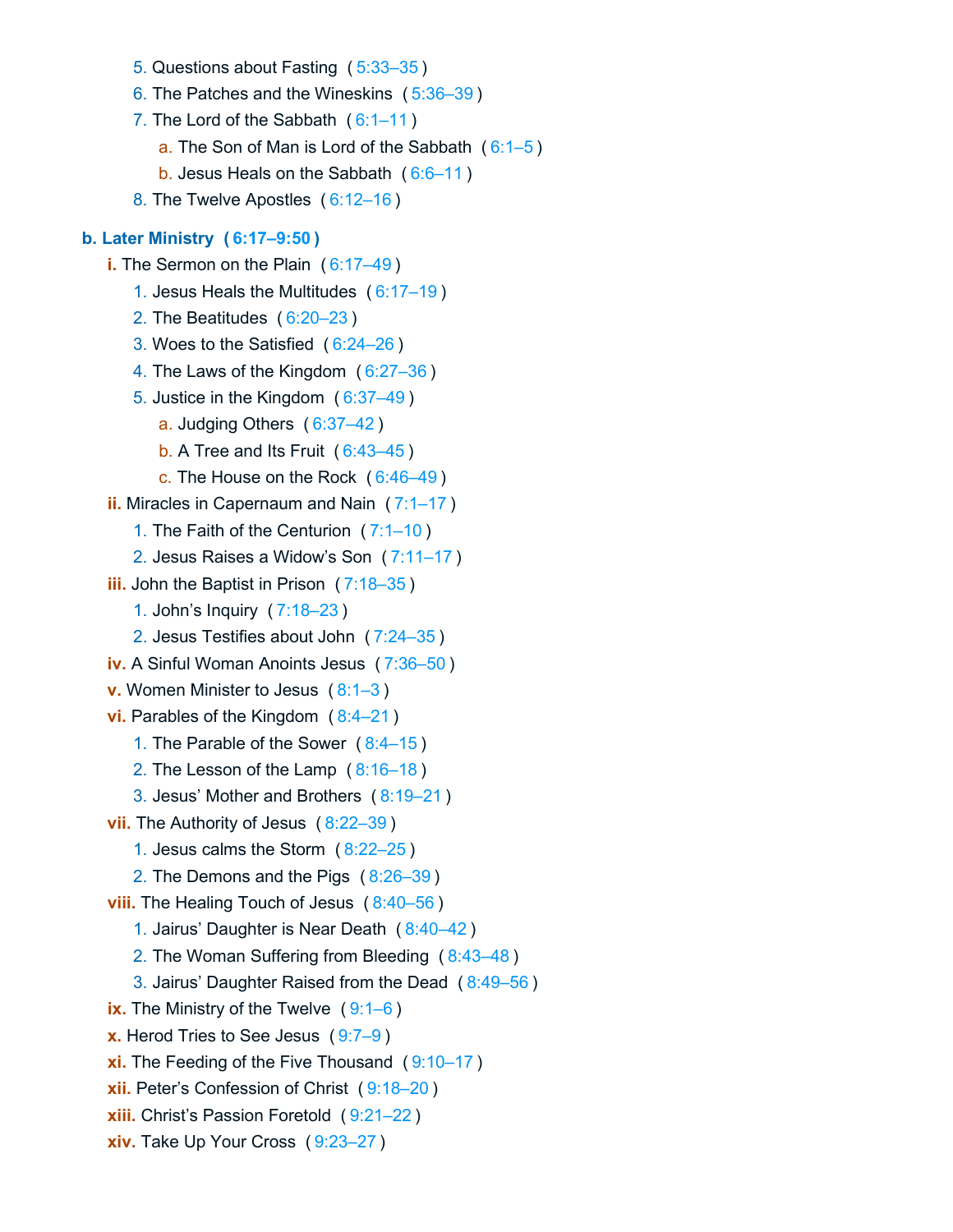**xv.** The Transfiguration ( [9:28–36](https://biblehub.com/bsb/luke/9.htm#28) ) **xvi.** The Boy with an Evil Spirit ( [9:37–42](https://biblehub.com/bsb/luke/9.htm#37) ) **xvii.** The Second Prediction of the Passion ( [9:43–45](https://biblehub.com/bsb/luke/9.htm#43) ) **xviii.** The Greatest in the Kingdom ( [9:46–50](https://biblehub.com/bsb/luke/9.htm#46) )

## **3. The Way to Jerusalem ( [9:51–19:27](https://biblehub.com/bsb/luke/9.htm#51) )**

## **a. The First Section of the Journey ( [9:51–13:21](https://biblehub.com/bsb/luke/9.htm#51) )**

- **i.** The Samaritans ( [9:51–10:42](https://biblehub.com/bsb/luke/9.htm#51) )
	- 1. The Samaritans Reject Jesus ( [9:51–56](https://biblehub.com/bsb/luke/9.htm#51) )
	- 2. The Cost of Discipleship ( [9:57–62](https://biblehub.com/bsb/luke/9.htm#57) )
	- 3. Preparing the Way of the Lord ( [10:1–24](https://biblehub.com/bsb/luke/10.htm#1) )
		- a. Jesus Sends the Seventy-Two ( [10:1–12](https://biblehub.com/bsb/luke/10.htm#1) )
		- b. Woe to the Unrepentant ( [10:13–16](https://biblehub.com/bsb/luke/10.htm#13) )
		- c. The Joyful Return ( [10:17–20](https://biblehub.com/bsb/luke/10.htm#17) )
		- d. Jesus' Prayer of Thanksgiving ( [10:21–24](https://biblehub.com/bsb/luke/10.htm#21) )
	- 4. The Parable of the Good Samaritan ( [10:25–37](https://biblehub.com/bsb/luke/10.htm#25) )
	- 5. Martha and Mary ( [10:38–42](https://biblehub.com/bsb/luke/10.htm#38) )

## **ii.** Jesus Teaches ( [11:1–13:21](https://biblehub.com/bsb/luke/11.htm#1) )

- 1. The Lord's Prayer ( [11:1–4](https://biblehub.com/bsb/luke/11.htm#1) )
- 2. Ask, Seek, Knock ( [11:5–13](https://biblehub.com/bsb/luke/11.htm#5) )
- 3. Opposition to Jesus ( [11:14–54](https://biblehub.com/bsb/luke/11.htm#14) )
	- a. A House Divided ( [11:14–23](https://biblehub.com/bsb/luke/11.htm#14) )
	- b. An Unclean Spirit Returns ( [11:24–26](https://biblehub.com/bsb/luke/11.htm#24) )
	- c. True Blessedness ( [11:27–28](https://biblehub.com/bsb/luke/11.htm#27) )
	- d. The Sign of Jonah ( [11:29–32](https://biblehub.com/bsb/luke/11.htm#29) )
	- e. The Lamp of the Body ( [11:33–36](https://biblehub.com/bsb/luke/11.htm#33) )
	- f. Woe to Pharisees and Experts in the Law ( [11:37–54](https://biblehub.com/bsb/luke/11.htm#37) )
- 4. Warnings against Worldly Living ( [12:1–13:9](https://biblehub.com/bsb/luke/12.htm#1) )
	- a. The Leaven of the Pharisees ([12:1–3](https://biblehub.com/bsb/luke/12.htm#1))
	- b. Fear God Alone ( [12:4–7](https://biblehub.com/bsb/luke/12.htm#4) )
	- c. Confessing Christ ( [12:8–12](https://biblehub.com/bsb/luke/12.htm#8) )
	- d. The Parable of the Rich Fool ( [12:13–21](https://biblehub.com/bsb/luke/12.htm#13) )
	- e. Do Not Worry ( [12:22–34](https://biblehub.com/bsb/luke/12.htm#22) )
	- f. Readiness at Any Hour ( [12:35–48](https://biblehub.com/bsb/luke/12.htm#35) )
	- i. The Parable of the Watchful Servant ( [12:35–38](https://biblehub.com/bsb/luke/12.htm#35) )
	- ii. The Parable of the Thief in the Night ( [12:39–40](https://biblehub.com/bsb/luke/12.htm#39) )
	- iii. The Parable of the Wise Managers ([12:41–48](https://biblehub.com/bsb/luke/12.htm#41))
	- g. Not Peace but Division ( [12:49–53](https://biblehub.com/bsb/luke/12.htm#49) )
	- h. Interpreting the Present Time ( [12:54–56](https://biblehub.com/bsb/luke/12.htm#54) )
	- i. Reconciling with an Adversary ( [12:57–59](https://biblehub.com/bsb/luke/12.htm#57) )
	- j. A Call to Repentance ( [13:1–5](https://biblehub.com/bsb/luke/13.htm#1) )
	- k. The Parable of the Barren Fig Tree  $(13:6-9)$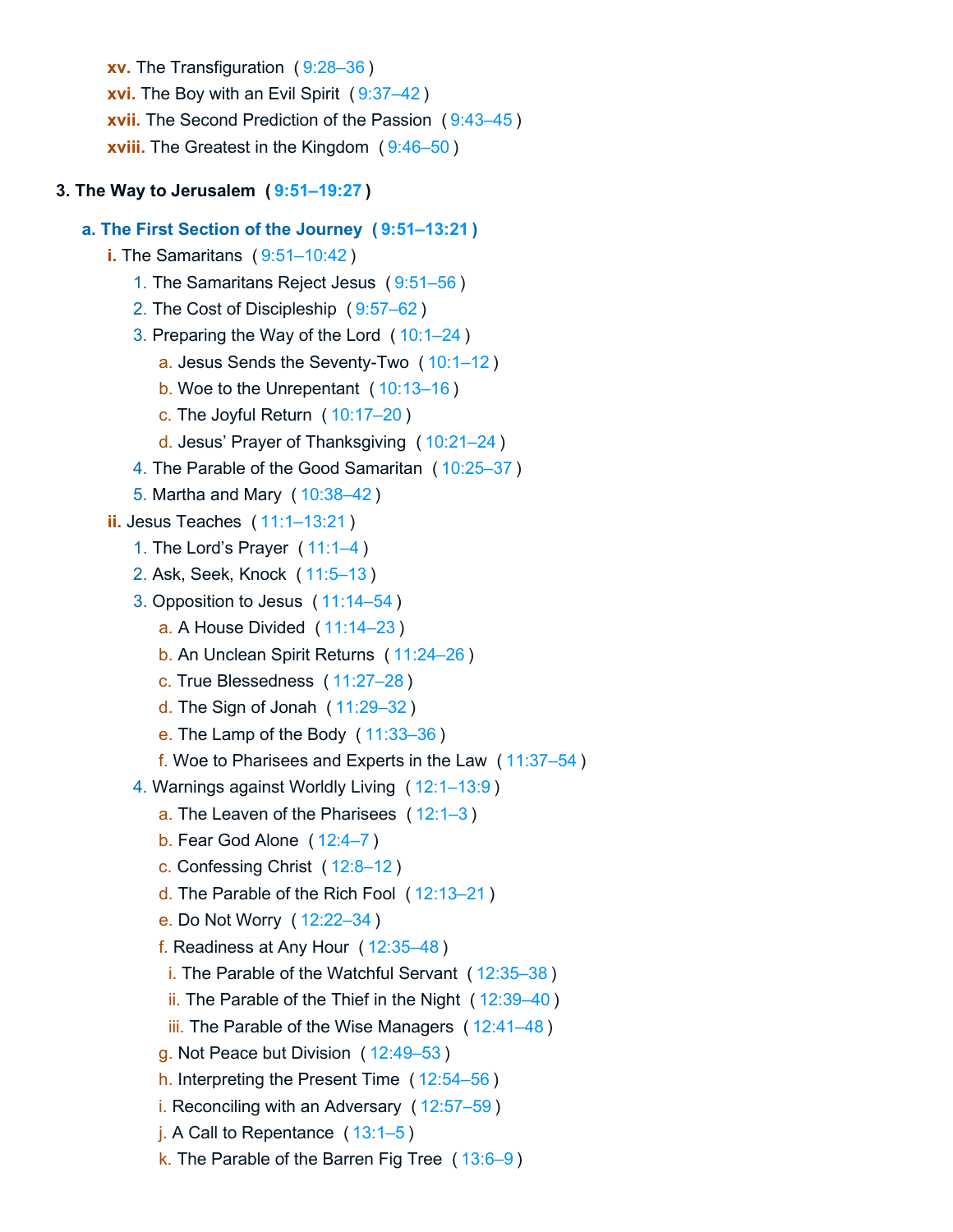- 5. The Kingdom of God Is Like… ( [13:10–21](https://biblehub.com/bsb/luke/13.htm#10) )
	- a. Jesus Heals a Woman on the Sabbath ( [13:10–17](https://biblehub.com/bsb/luke/13.htm#10) )
	- b. The Parable of the Mustard Seed ( [13:18–19](https://biblehub.com/bsb/luke/13.htm#18) )
	- c. The Parable of the Leaven ( [13:20–21](https://biblehub.com/bsb/luke/13.htm#20) )

#### **b. The Second Section of the Journey ( [13:22–17:10](https://biblehub.com/bsb/luke/13.htm#22) )**

- **i.** Living in the Kingdom of God ( [13:22–14:35](https://biblehub.com/bsb/luke/13.htm#22) )
	- 1. The Narrow Door ( [13:22–30](https://biblehub.com/bsb/luke/13.htm#22) )
	- 2. Lament over Jerusalem ( [13:31–35](https://biblehub.com/bsb/luke/13.htm#31) )
	- 3. Jesus Heals a Man with Dropsy ( [14:1–6](https://biblehub.com/bsb/luke/14.htm#1) )
	- 4. The Parable of the Guests ( [14:7–14](https://biblehub.com/bsb/luke/14.htm#7) )
	- 5. The Parable of the Banquet ( [14:15–24](https://biblehub.com/bsb/luke/14.htm#15) )
	- 6. The Cost of Discipleship ( [14:25–33](https://biblehub.com/bsb/luke/14.htm#25) )
	- 7. Good Salt ( [14:34–35](https://biblehub.com/bsb/luke/14.htm#34) )
- **ii.** "This Man Eats with Sinners" ( [15:1–16:13](https://biblehub.com/bsb/luke/15.htm#1) )
	- 1. The Parable of the Lost Sheep ( [15:1–7](https://biblehub.com/bsb/luke/15.htm#1) )
	- 2. The Parable of the Lost Coin ( [15:8–10](https://biblehub.com/bsb/luke/15.htm#8) )
	- 3. The Parable of the Prodigal Son ( [15:11–32](https://biblehub.com/bsb/luke/15.htm#11) )
	- 4. The Parable of the Shrewd Manager ( [16:1–13](https://biblehub.com/bsb/luke/16.htm#1) )
- **iii.** Lovers of Money ( [16:14–17:10](https://biblehub.com/bsb/luke/16.htm#14) )
	- 1. The Law and the Prophets ( [16:14–18](https://biblehub.com/bsb/luke/16.htm#14) )
	- 2. The Rich Man and Lazarus ( [16:19–31](https://biblehub.com/bsb/luke/16.htm#19) )
	- 3. Temptations and Trespasses ( [17:1–4](https://biblehub.com/bsb/luke/17.htm#1) )
	- 4. The Power of Faith ( [17:5–10](https://biblehub.com/bsb/luke/17.htm#5) )

## **c. The Third Section of the Journey ( [17:11–19:27](https://biblehub.com/bsb/luke/17.htm#11) )**

- **i.** The Coming of the Kingdom ( [17:11–18:8](https://biblehub.com/bsb/luke/17.htm#11) )
	- 1. The Ten Lepers ( [17:11–19](https://biblehub.com/bsb/luke/17.htm#11) )
	- 2. The Coming of the Kingdom ( [17:20–37](https://biblehub.com/bsb/luke/17.htm#20) )
	- 3. The Persistent Widow ( [18:1–8](https://biblehub.com/bsb/luke/18.htm#1) )
- **ii.** Entrance into the Kingdom ( [18:9–19:27](https://biblehub.com/bsb/luke/18.htm#9) )
	- 1. The Pharisee and the Tax Collector ( [18:9–14](https://biblehub.com/bsb/luke/18.htm#9) )
	- 2. Jesus Blesses the Children ( [18:15–17](https://biblehub.com/bsb/luke/18.htm#15) )
	- 3. The Rich Young Ruler ( [18:18–30](https://biblehub.com/bsb/luke/18.htm#18) )
	- 4. The Third Prediction of the Passion ( [18:31–34](https://biblehub.com/bsb/luke/18.htm#31) )
	- 5. Jesus Heals a Blind Beggar ( [18:35–43](https://biblehub.com/bsb/luke/18.htm#35) )
	- 6. Jesus and Zacchaeus ( [19:1–10](https://biblehub.com/bsb/luke/19.htm#1) )
	- 7. The Parable of the Ten Minas ( [19:11–27](https://biblehub.com/bsb/luke/19.htm#11) )

#### **4. Jesus' Ministry in Jerusalem ( [19:28–23:56](https://biblehub.com/bsb/luke/19.htm#28) )**

## **a. Jesus Arrives in Jerusalem ( [19:28–48](https://biblehub.com/bsb/luke/19.htm#28) )**

- **i.** The Triumphal Entry ( [19:28–40](https://biblehub.com/bsb/luke/19.htm#28) )
- **ii.** Jesus Weeps over Jerusalem ( [19:41–44](https://biblehub.com/bsb/luke/19.htm#41) )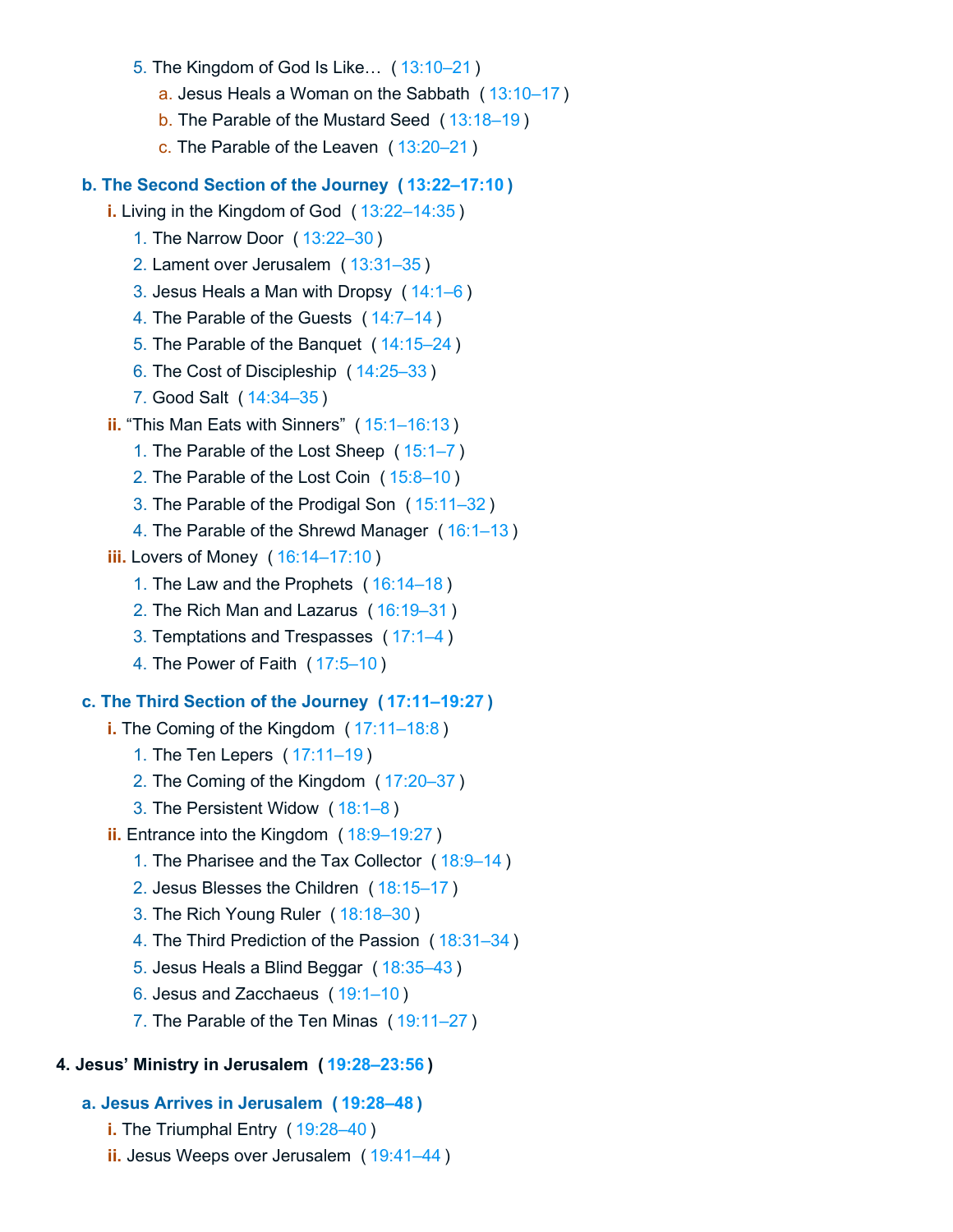**iii.** Jesus Cleanses the Temple ( [19:45–48](https://biblehub.com/bsb/luke/19.htm#45) )

#### **b. Jesus Examined for Blemish ( [20:1–21:4](https://biblehub.com/bsb/luke/20.htm#1) )**

**i.** The Chief Priests and Scribes Question Jesus ( [20:1–18](https://biblehub.com/bsb/luke/20.htm#1) )

- 1. Jesus' Authority Challenged ( [20:1–8](https://biblehub.com/bsb/luke/20.htm#1) )
- 2. The Parable of the Wicked Tenants ( [20:9–18](https://biblehub.com/bsb/luke/20.htm#9) )
- **ii.** Spies Question Paying Taxes to Caesar ( [20:19–26](https://biblehub.com/bsb/luke/20.htm#19) )
- **iii.** The Sadducees Question the Resurrection ( [20:27–40](https://biblehub.com/bsb/luke/20.htm#27) )
- **iv.** Jesus Questions the Crowd ( [20:41–21:4](https://biblehub.com/bsb/luke/20.htm#41) )
	- 1. Whose Son Is the Christ? ( [20:41–44](https://biblehub.com/bsb/luke/20.htm#41) )
	- 2. Beware the Scribes ( [20:45–47](https://biblehub.com/bsb/luke/20.htm#45) )
	- 3. The Poor Widow's Offering ( [21:1–4](https://biblehub.com/bsb/luke/21.htm#1) )

#### **c. Temple Destruction Foretold ( [21:5–38](https://biblehub.com/bsb/luke/21.htm#5) )**

- **i.** Let No Man Deceive You ( [21:5–9](https://biblehub.com/bsb/luke/21.htm#5) )
- **ii.** Witnessing to All Nations ( [21:10–19](https://biblehub.com/bsb/luke/21.htm#10) )
- **iii.** The Destruction of Jerusalem ( [21:20–24](https://biblehub.com/bsb/luke/21.htm#20) )
- **iv.** The Return of the Son of Man ( [21:25–28](https://biblehub.com/bsb/luke/21.htm#25) )
- **v.** The Lesson of the Fig Tree ( [21:29–33](https://biblehub.com/bsb/luke/21.htm#29) )
- **vi.** Be Watchful for the Day ( [21:34–38](https://biblehub.com/bsb/luke/21.htm#34) )

#### **d. Passover Approaching ( [22:1–13](https://biblehub.com/bsb/luke/22.htm#1) )**

**i.** The Plot to Kill Jesus ( [22:1–6](https://biblehub.com/bsb/luke/22.htm#1) )

**ii.** Preparing the Passover (22:7-13)

#### **e. The Last Supper ( [22:14–22:38](https://biblehub.com/bsb/luke/22.htm#14) )**

**i.** The Bread and the Cup ( [22:14–23](https://biblehub.com/bsb/luke/22.htm#14) ) **ii.** Who Is the Greatest? ( [22:24–30](https://biblehub.com/bsb/luke/22.htm#24) ) **iii.** Jesus Predicts Peter's Denial ( [22:31–38](https://biblehub.com/bsb/luke/22.htm#31) )

#### **f. On the Mount of Olives ( [22:39–53](https://biblehub.com/bsb/luke/22.htm#39) )**

**i.** Jesus Prays ( [22:39–46](https://biblehub.com/bsb/luke/22.htm#39) )

**ii.** The Betrayal of Jesus ( [22:47–53](https://biblehub.com/bsb/luke/22.htm#47) )

#### **g. One Long Night ( [22:54–23:25](https://biblehub.com/bsb/luke/22.htm#54) )**

- **i.** Peter Denies Jesus ( [22:54–62](https://biblehub.com/bsb/luke/22.htm#54) ) **ii.** The Soldiers Mock Jesus ( [22:63–65](https://biblehub.com/bsb/luke/22.htm#63) ) **iii.** Jesus before the Sanhedrin ( [22:66–71](https://biblehub.com/bsb/luke/22.htm#66) ) **iv.** Jesus before Pilate ( [23:1–5](https://biblehub.com/bsb/luke/23.htm#1) ) **v.** Jesus before Herod ( [23:6–12](https://biblehub.com/bsb/luke/23.htm#6) ) **vi.** The Crowd Chooses Barabbas ( [23:13–25](https://biblehub.com/bsb/luke/23.htm#13) )
- **h. The Crucifixion ( [23:26–49](https://biblehub.com/bsb/luke/23.htm#26) )**
- **i. The Burial of Jesus ( [23:50–56](https://biblehub.com/bsb/luke/23.htm#50) )**

#### **5. The Resurrection of Jesus ( [24:1–53](https://biblehub.com/bsb/luke/24.htm#1) )**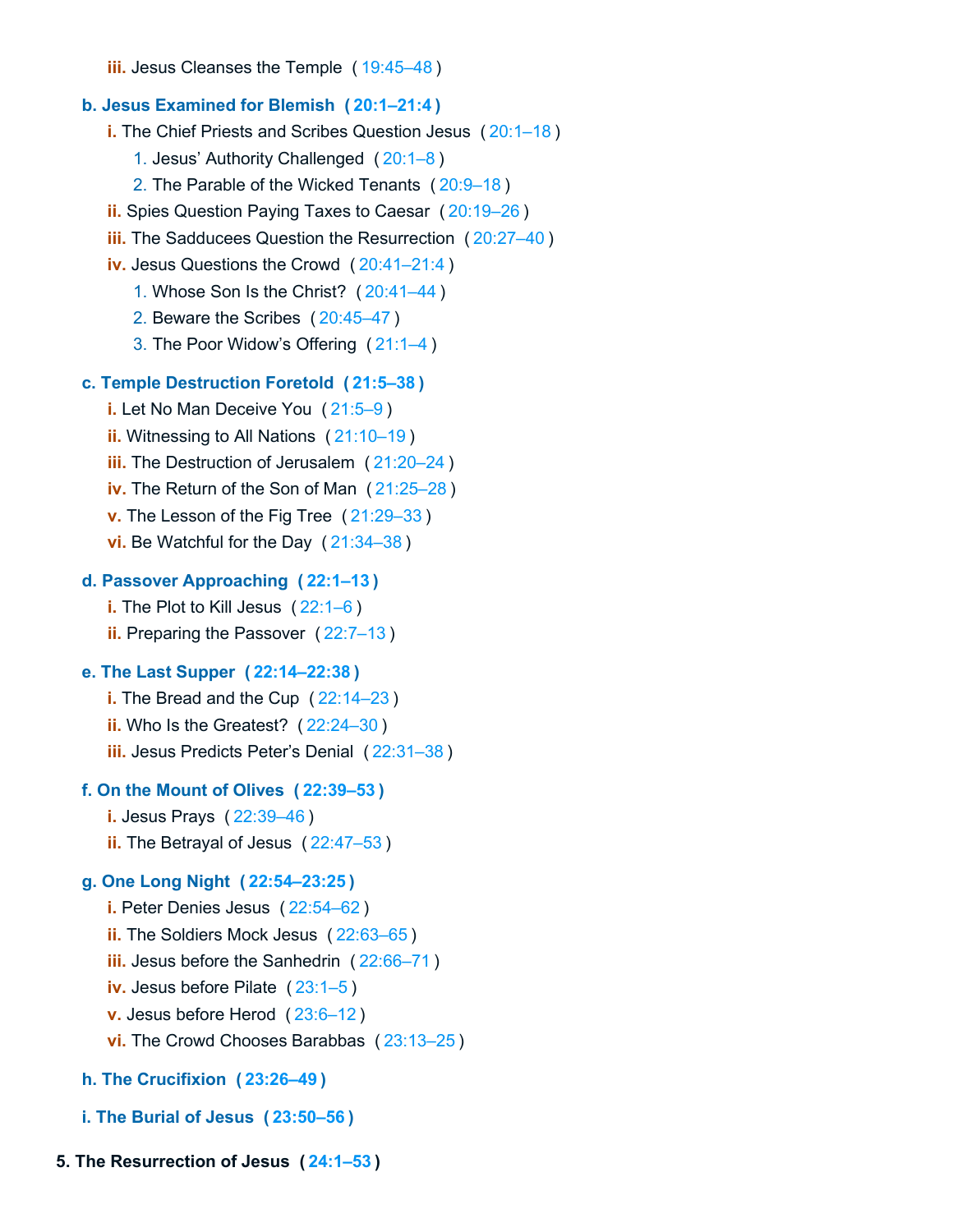- **a. The Empty Tomb ( [24:1–12](https://biblehub.com/bsb/luke/24.htm#1) )**
- **b. The Road to Emmaus ( [24:13–35](https://biblehub.com/bsb/luke/24.htm#13) )**
- **c. Jesus Appears to the Disciples ( [24:36–49](https://biblehub.com/bsb/luke/24.htm#36) )**
- **d. The Ascension ( [24:50–53](https://biblehub.com/bsb/luke/24.htm#50) )**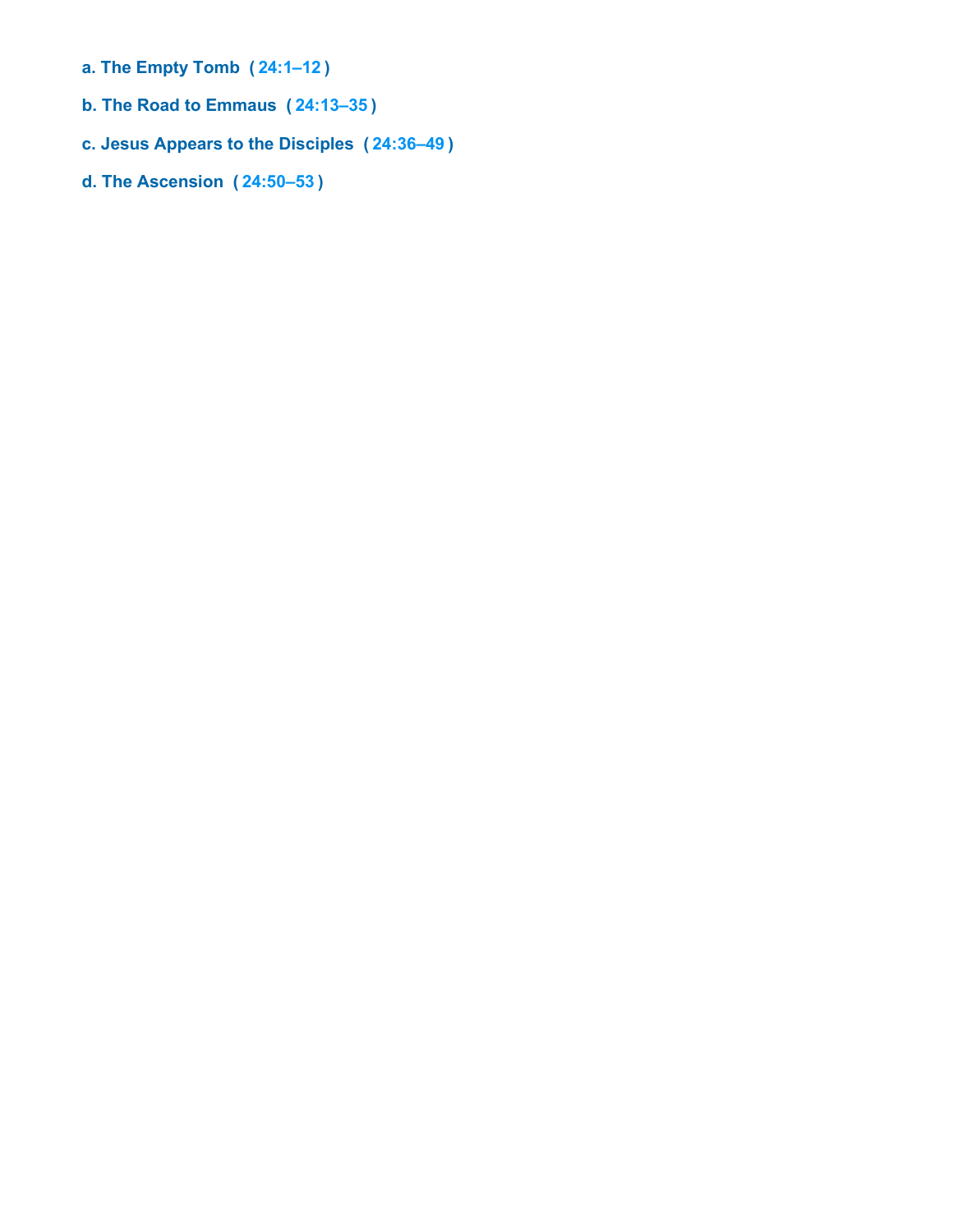## **John**

```
1. The Beginning of Jesus' Ministry ( 1:1–51 )
   a. The Beginning ( 1:1–5 )
   b. The Witness of John ( 1:6–13 )
   c. The Word Became Flesh ( 1:14–18 )
   d. John the Baptist ( 1:19–34 )
      i. The Mission of John the Baptist ( 1:19–28 )
      ii. Jesus the Lamb of God ( 1:29–34 )
   e. The Calling of Disciples ( 1:35–51 )
      i.1:35–42)
      ii. Jesus Calls Philip and Nathanael ( 1:43–51 )
2. Miraculous Signs and Controversies ( 2:1–10:42 )
   a. Four Traditions ( 2:1–4:54 )
      i.2:1–11)
      ii. Jesus Cleanses the Temple ( 2:12–25 )
      iii. On Baptism ( 3:1–36 )
         1. Jesus and Nicodemus ( 3:1–21 )
         2. John's Testimony about Jesus ( 3:22–36 )
      iv.4:1–54)
         1. The Samaritans ( 4:1–42 )
            a. Jesus and the Samaritan Woman (4:1-26)b. The Disciples Return and Marvel ( 4:27–38 )
            c. Many Samaritans Believe ( 4:39–42 )
         2. Jesus Heals the Official's Son ( 4:43–54 )
   b. Four Feasts ( 5:1–10:42 )
      i. The Sabbath ( 5:1–47 )
         1. The Pool of Bethesda ( 5:1–15 )
         2. The Father and the Son ( 5:16–30 )
```
- 3. Testimonies about Jesus ( [5:31–38](https://biblehub.com/bsb/john/5.htm#31) )
- 4. The Witness of Scripture ( [5:39–47](https://biblehub.com/bsb/john/5.htm#39) )
- **ii.** The Passover ([6:1–71](https://biblehub.com/bsb/john/6.htm#1))
	- 1. The Feeding of the Five Thousand ( [6:1–15](https://biblehub.com/bsb/john/6.htm#1) )
	- 2. Jesus Walks on Water ( [6:16–21](https://biblehub.com/bsb/john/6.htm#16) )
	- 3. Jesus the Bread of Life ( [6:22–58](https://biblehub.com/bsb/john/6.htm#22) )
	- 4. Many Disciples Turn Back ( [6:59–65](https://biblehub.com/bsb/john/6.htm#59) )
	- 5. Peter's Confession of Faith ( [6:66–71](https://biblehub.com/bsb/john/6.htm#66) )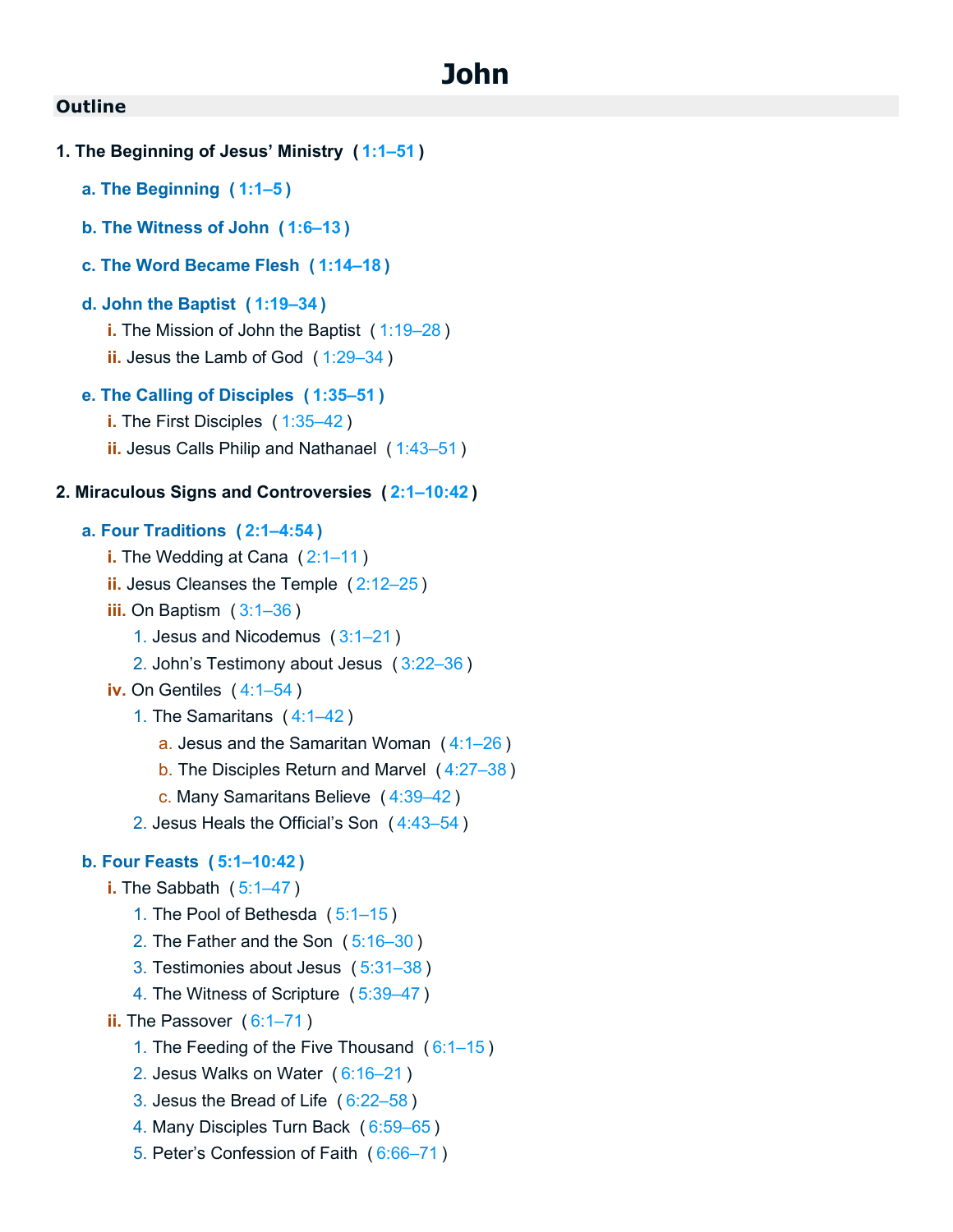- **iii.** The Feast of Tabernacles ( [7:1–10:21](https://biblehub.com/bsb/john/7.htm#1) )
	- 1. Jesus Teaches at the Feast ( [7:1–53](https://biblehub.com/bsb/john/7.htm#1) )
		- a. Jesus Goes to Jerusalem in Secret ( [7:1–24](https://biblehub.com/bsb/john/7.htm#1) )
		- b. Is Jesus the Christ? ( [7:25–36](https://biblehub.com/bsb/john/7.htm#25) )
		- c. Living Water ( [7:37–39](https://biblehub.com/bsb/john/7.htm#37) )
		- d. Division regarding Jesus ( [7:40–44](https://biblehub.com/bsb/john/7.htm#40) )
		- e. The Unbelief of the Jewish Leaders ( [7:45–53](https://biblehub.com/bsb/john/7.htm#45) )
	- 2. The Woman Caught in Adultery ( [8:1–11](https://biblehub.com/bsb/john/8.htm#1) )
	- 3. Questions of Paternity ( [8:12–59](https://biblehub.com/bsb/john/8.htm#12) )
		- a. Jesus the Light of the World ( [8:12–29](https://biblehub.com/bsb/john/8.htm#12) )
		- b. The Truth Will Set You Free ( [8:30–36](https://biblehub.com/bsb/john/8.htm#30) )
		- c. The Children of the Devil ( [8:37–47](https://biblehub.com/bsb/john/8.htm#37) )
		- d. Before Abraham Was Born, I Am ( [8:48–59](https://biblehub.com/bsb/john/8.htm#48) )
	- 4. Physical and Spiritual Blindness ( [9:1–41](https://biblehub.com/bsb/john/9.htm#1) )
		- a. Jesus Heals the Man Born ( [9:1–12](https://biblehub.com/bsb/john/9.htm#1) )
		- b. The Pharisees Investigate the Healing ( [9:13–34](https://biblehub.com/bsb/john/9.htm#13) )
		- c. Spiritual Blindness ( [9:35–41](https://biblehub.com/bsb/john/9.htm#35) )
	- 5. Jesus the Good Shepherd ( [10:1–21](https://biblehub.com/bsb/john/10.htm#1) )
- **iv.** The Feast of Dedication (Hanukkah) ( [10:22–42](https://biblehub.com/bsb/john/10.htm#22) )
	- 1. Questions of Divinity ( [10:22–39](https://biblehub.com/bsb/john/10.htm#22) )
	- 2. John's Testimony Confirmed ( [10:40–42](https://biblehub.com/bsb/john/10.htm#40) )

#### **3. Raising Lazarus ( [11:1–12:11](https://biblehub.com/bsb/john/11.htm#1) )**

- **a. The Death of Lazarus ( [11:1–16](https://biblehub.com/bsb/john/11.htm#1) )**
- **b. Jesus Comforts Martha and Mary ( [11:17–37](https://biblehub.com/bsb/john/11.htm#17) )**
- **c. Jesus Raises Lazarus ( [11:38–44](https://biblehub.com/bsb/john/11.htm#38) )**
- **d. The Plot to Kill Jesus ( [11:45–57](https://biblehub.com/bsb/john/11.htm#45) )**
- **e. Mary Anoints Jesus ( [12:1–8](https://biblehub.com/bsb/john/12.htm#1) )**
- **f. The Plot to Kill Lazarus ( [12:9–11](https://biblehub.com/bsb/john/12.htm#9) )**

#### **4. Jesus' Ministry in Jerusalem ( [12:12–21:25](https://biblehub.com/bsb/john/12.htm#12) )**

#### **a. Jesus Arrives in Jerusalem ( [12:12–50](https://biblehub.com/bsb/john/12.htm#12) )**

- **i.** The Triumphal Entry ( [12:12–19](https://biblehub.com/bsb/john/12.htm#12) )
- **ii.** Jesus Predicts His Death ( [12:20–36](https://biblehub.com/bsb/john/12.htm#20) )
- **iii.** Belief and Unbelief ( [12:37–50](https://biblehub.com/bsb/john/12.htm#37) )

## **b. The Last Supper ( [13:1–17:26](https://biblehub.com/bsb/john/13.htm#1) )**

- **i.** Jesus Washes His Disciples' Feet ( [13:1–17](https://biblehub.com/bsb/john/13.htm#1) )
- **ii.** Jesus Predicts His Betrayal ( [13:18–30](https://biblehub.com/bsb/john/13.htm#18) )
- **iii.** The Farewell Discourse ( [13:31–16:33](https://biblehub.com/bsb/john/13.htm#31) )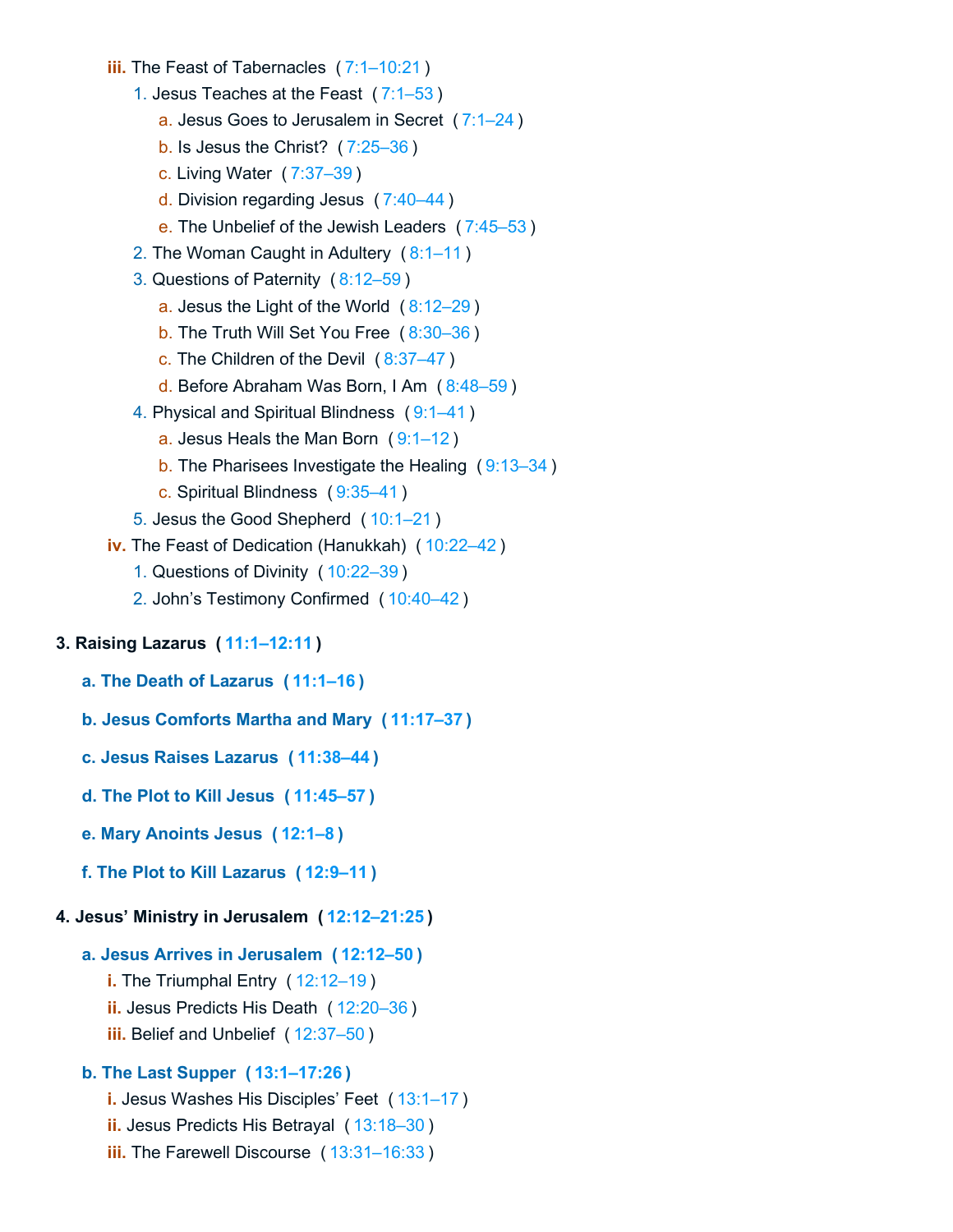1. "Where I Am Going, You Cannot Come" ( [13:31–14:31](https://biblehub.com/bsb/john/13.htm#31) )

a. Love One Another ( [13:31–35](https://biblehub.com/bsb/john/13.htm#31) )

b. Jesus Predicts Peter's Denial ( [13:36–38](https://biblehub.com/bsb/john/13.htm#36) )

c. In My Father's House Are Many Rooms ( [14:1–4](https://biblehub.com/bsb/john/14.htm#1) )

d. The Way, the Truth, and the Life ( [14:5–14](https://biblehub.com/bsb/john/14.htm#5) )

e. Jesus Promises the Holy Spirit ( [14:15–26](https://biblehub.com/bsb/john/14.htm#15) )

f. Peace I Leave with You ( [14:27–31](https://biblehub.com/bsb/john/14.htm#27) )

2. Instructions for the Disciples ( [15:1–16:33](https://biblehub.com/bsb/john/15.htm#1) )

a. Jesus the True Vine ( [15:1–8](https://biblehub.com/bsb/john/15.htm#1) )

b. No Greater Love ( [15:9–17](https://biblehub.com/bsb/john/15.htm#9) )

c. The Hatred of the World ( [15:18–27](https://biblehub.com/bsb/john/15.htm#18) )

d. Persecution Foretold ( [16:1–4](https://biblehub.com/bsb/john/16.htm#1) )

e. The Promise of the Holy Spirit ( [16:5–16](https://biblehub.com/bsb/john/16.htm#5) )

f. Grief Will Turn to Joy ( [16:17–22](https://biblehub.com/bsb/john/16.htm#17) )

g. Ask and You Will Receive ( [16:23–33](https://biblehub.com/bsb/john/16.htm#23) )

**iv.** Jesus' Prayer ( [17:1–26](https://biblehub.com/bsb/john/17.htm#1) )

1. Prayer for the Son ( [17:1–5](https://biblehub.com/bsb/john/17.htm#1) )

2. Prayer for the Disciples ( [17:6–19](https://biblehub.com/bsb/john/17.htm#6) )

3. Prayer for All Believers ( [17:20–26](https://biblehub.com/bsb/john/17.htm#20) )

#### **c. One Long Night ( [18:1–19:15](https://biblehub.com/bsb/john/18.htm#1) )**

**i.** The Betrayal of Jesus ( [18:1–14](https://biblehub.com/bsb/john/18.htm#1) )

**ii.** Peter's First Denial ( [18:15–18](https://biblehub.com/bsb/john/18.htm#15) )

**iii.** Jesus before the High Priest ( [18:19–24](https://biblehub.com/bsb/john/18.htm#19) )

**iv.** Peter's Second and Third Denials ( [18:25–27](https://biblehub.com/bsb/john/18.htm#25) )

**v.** Jesus before Pilate ( [18:28–40](https://biblehub.com/bsb/john/18.htm#28) )

**vi.** The Soldiers Mock Jesus ( [18:41–19:15](https://biblehub.com/bsb/john/18.htm#41) )

#### **d. The Crucifixion ( [19:16–37](https://biblehub.com/bsb/john/19.htm#16) )**

**i.** The King of the Jews ( [19:16–27](https://biblehub.com/bsb/john/19.htm#16) )

**ii.** The Death of Jesus ( [19:28–30](https://biblehub.com/bsb/john/19.htm#28) )

**iii.** Jesus' Side is Pierced ( [19:31–37](https://biblehub.com/bsb/john/19.htm#31) )

## **e. The Burial of Jesus ( [19:38–42](https://biblehub.com/bsb/john/19.htm#38) )**

#### **f. The Resurrection ( [20:1–21:25](https://biblehub.com/bsb/john/20.htm#1) )**

**i.** The Empty Tomb ( [20:1–9](https://biblehub.com/bsb/john/20.htm#1) ) **ii.** Jesus Appears to Mary Magdalene ( [20:10–18](https://biblehub.com/bsb/john/20.htm#10) ) **iii.** Jesus Appears to the Disciples ( [20:19–23](https://biblehub.com/bsb/john/20.htm#19) ) **iv.** Jesus Appears to Thomas ( [20:24–29](https://biblehub.com/bsb/john/20.htm#24) ) **v.** The Purpose of John's Book ( [20:30–31](https://biblehub.com/bsb/john/20.htm#30) ) **vi.** Jesus Appears by the Sea of Tiberias ( [21:1–14](https://biblehub.com/bsb/john/21.htm#1) ) **vii.** Jesus and Peter ( [21:15–19](https://biblehub.com/bsb/john/21.htm#15) ) **viii.** Jesus and the Beloved Disciple ( [21:20–25](https://biblehub.com/bsb/john/21.htm#20) )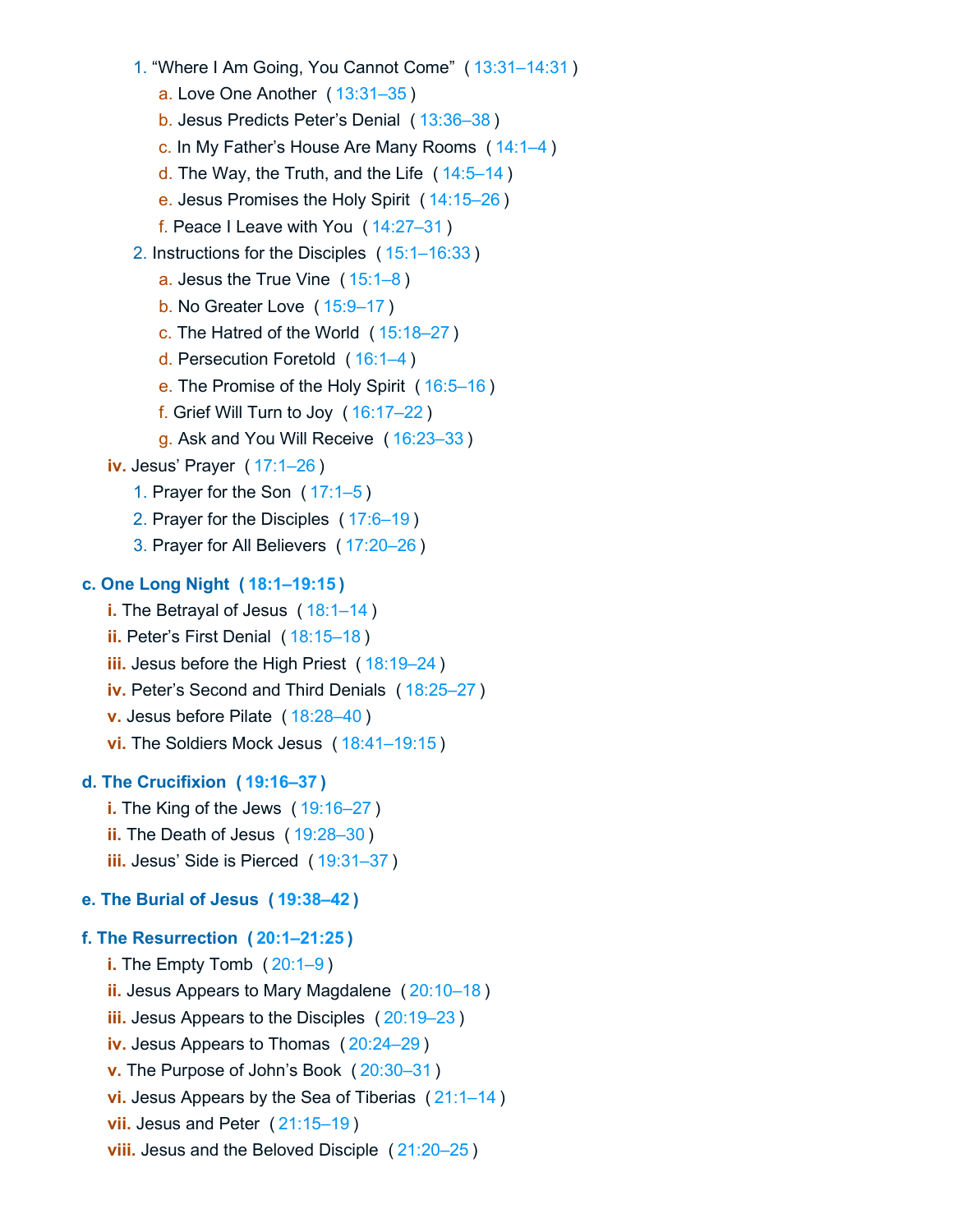```
1. Introduction ( 1:1–26 )
```
- **a. Dedication to Theophilus ( [1:1–5](https://biblehub.com/bsb/acts/1.htm#1) )**
- **b. The Ascension ( [1:6–11](https://biblehub.com/bsb/acts/1.htm#6) )**
- **c. Matthias Replaces Judas ( [1:12–26](https://biblehub.com/bsb/acts/1.htm#12) )**

## **2. Witnesses in Jerusalem ( [2:1–8:3](https://biblehub.com/bsb/acts/2.htm#1) )**

#### **a. Pentecost ( [2:1–47](https://biblehub.com/bsb/acts/2.htm#1) )**

- **i.** The Holy Spirit at Pentecost ( [2:1–13](https://biblehub.com/bsb/acts/2.htm#1) )
- **ii.** Peter Addresses the Crowd ( [2:14–36](https://biblehub.com/bsb/acts/2.htm#14) )
- **iii.** Three Thousand Believe ( [2:37–41](https://biblehub.com/bsb/acts/2.htm#37) )
- **iv.** The Fellowship of Believers ( [2:42–47](https://biblehub.com/bsb/acts/2.htm#42) )

## **b. The Early Church in Jerusalem ( [3:1–8:3](https://biblehub.com/bsb/acts/3.htm#1) )**

- **i.** First Controversy at the Temple ( [3:1–4:31](https://biblehub.com/bsb/acts/3.htm#1) )
	- 1. A Lame Man Walks ( [3:1–10](https://biblehub.com/bsb/acts/3.htm#1) )
	- 2. Peter Speaks in Solomon's Colonnade ( [3:11–26](https://biblehub.com/bsb/acts/3.htm#11) )
	- 3. Peter and John before the Sanhedrin ( [4:1–12](https://biblehub.com/bsb/acts/4.htm#1) )
	- 4. The Name Forbidden ( [4:13–22](https://biblehub.com/bsb/acts/4.htm#13) )
	- 5. The Believer's Prayer ( [4:23–31](https://biblehub.com/bsb/acts/4.htm#23) )
- **ii.** The Church Community ( [4:32–5:11](https://biblehub.com/bsb/acts/4.htm#32) )
	- 1. Sharing among Believers ( [4:32–37](https://biblehub.com/bsb/acts/4.htm#32) )
	- 2. Ananias and Sapphira ( [5:1–11](https://biblehub.com/bsb/acts/5.htm#1) )
- **iii.** Second Controversy at the Temple ([5:12–](https://biblehub.com/bsb/acts/5.htm#12))
	- 1. The Apostles Heal Many ( [5:12–16](https://biblehub.com/bsb/acts/5.htm#12) )
	- 2. The Apostles Arrested and Freed ( [5:17–23](https://biblehub.com/bsb/acts/5.htm#17) )
	- 3. The Apostles before the Sanhedrin ( [5:24–32](https://biblehub.com/bsb/acts/5.htm#24) )
	- 4. Gamaliel's Advice ( [5:33–42](https://biblehub.com/bsb/acts/5.htm#33) )
- **iv.** Early Persecutions ( [6:1–8:3](https://biblehub.com/bsb/acts/6.htm#1) )
	- 1. The Choosing of the Seven ( [6:1–7](https://biblehub.com/bsb/acts/6.htm#1) )
	- 2. The Arrest of Stephen ( [6:8–15](https://biblehub.com/bsb/acts/6.htm#8) )
	- 3. Stephen's Defense ( [7:1–53](https://biblehub.com/bsb/acts/7.htm#1) )
		- a. Patriarchal Narratives ( [7:1–19](https://biblehub.com/bsb/acts/7.htm#1) )
		- i. The Call of Abraham ( [7:1–8](https://biblehub.com/bsb/acts/7.htm#1) )
		- ii. Joseph Sold into Egypt ( [7:9–14](https://biblehub.com/bsb/acts/7.htm#9) )
		- iii. Israel Oppressed in Egypt ( [7:15–19](https://biblehub.com/bsb/acts/7.htm#15) )
		- b. Moses Narrative ( [7:20–38](https://biblehub.com/bsb/acts/7.htm#20) )
		- i. The Birth and Adoption of Moses ( [7:20–22](https://biblehub.com/bsb/acts/7.htm#20) )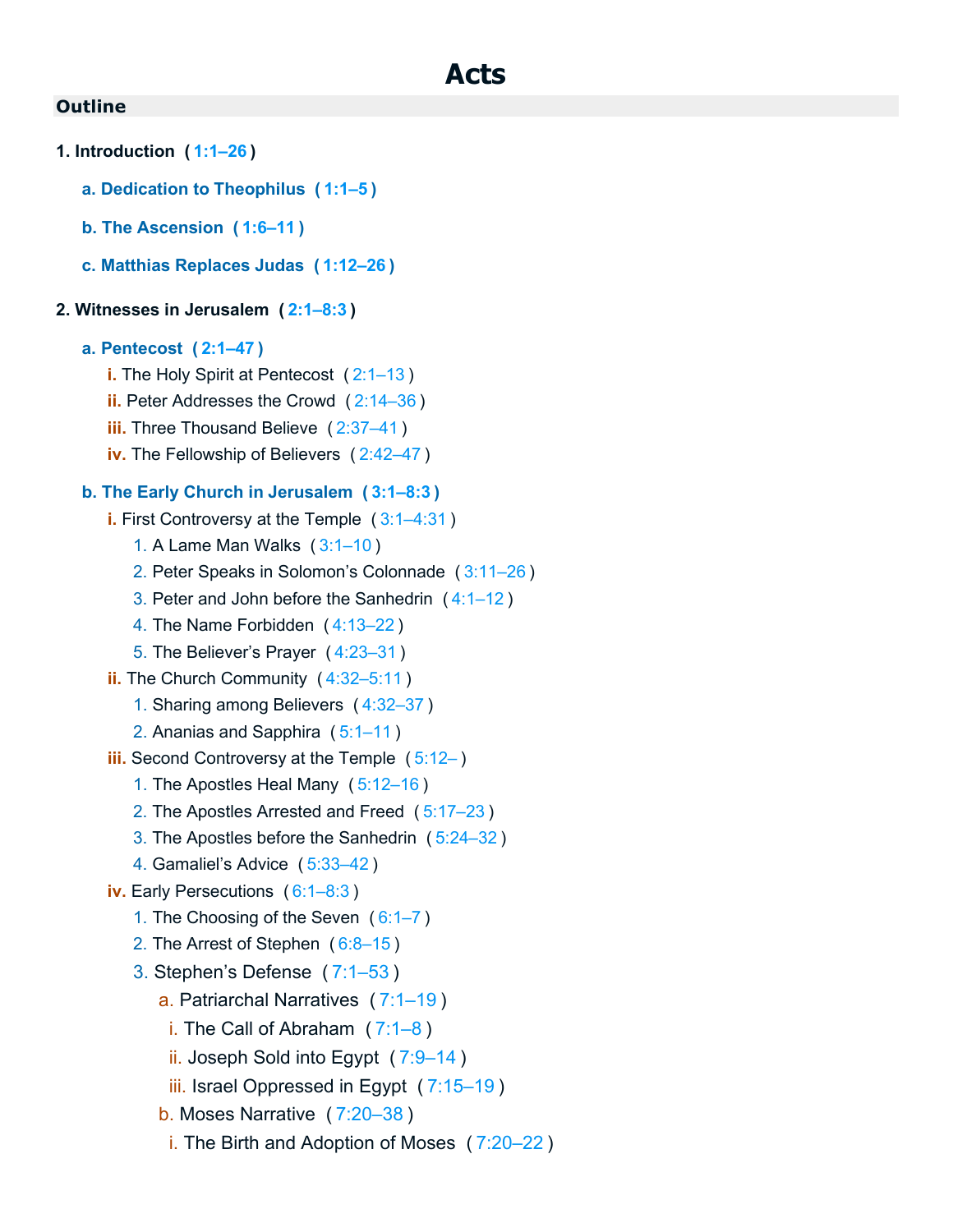- ii. The Rejection and Flight of Moses ( [7:23–29](https://biblehub.com/bsb/acts/7.htm#23) )
- iii. The Call of Moses ( [7:30–38](https://biblehub.com/bsb/acts/7.htm#30) )
- c. The Rebellion of Israel ( [7:39–43](https://biblehub.com/bsb/acts/7.htm#39) )
- d. The Tabernacle of the Testimony ( [7:44–50](https://biblehub.com/bsb/acts/7.htm#44) )
- e. The Accused becomes the Accuser ( [7:51–53](https://biblehub.com/bsb/acts/7.htm#51) )
- 4. The Stoning of Stephen ( [7:54–60](https://biblehub.com/bsb/acts/7.htm#54) )
- 5. Saul Persecutes the Church ( [8:1–3](https://biblehub.com/bsb/acts/8.htm#1) )

#### **3. Witnesses in Judea and Samaria ( [8:4–12:25](https://biblehub.com/bsb/acts/8.htm#4) )**

#### **a. Philip's Ministry ( [8:4–40](https://biblehub.com/bsb/acts/8.htm#4) )**

- **i.** Philip Goes to Samaria ( [8:4–8](https://biblehub.com/bsb/acts/8.htm#4) )
- **ii.** Simon the Sorcerer (8:9-25)
- **iii.** Philip and the Ethiopian ([8:26–40](https://biblehub.com/bsb/acts/8.htm#26))

### **b. Conversion of Saul of Tarsus ( [9:1–30](https://biblehub.com/bsb/acts/9.htm#1) )**

- **i.** The Road to Damascus ([9:1–9](https://biblehub.com/bsb/acts/9.htm#1))
- **ii.** Ananias Baptizes Saul ( [9:10–19](https://biblehub.com/bsb/acts/9.htm#10) )
- **iii.** Saul Preaches at Damascus ( [9:20–22](https://biblehub.com/bsb/acts/9.htm#20) )
- **iv.** The Escape from Damascus ( [9:23–25](https://biblehub.com/bsb/acts/9.htm#23) )
- **v.** Saul in Jerusalem ( [9:26–30](https://biblehub.com/bsb/acts/9.htm#26) )

#### **c. Peter's Ministry ( [9:31–11:18](https://biblehub.com/bsb/acts/9.htm#31) )**

- **i.** The Healing of Aeneas ( $9:31-35$ )
- **ii.** The Raising of Tabitha ( [9:36–43](https://biblehub.com/bsb/acts/9.htm#36) )
- **iii.** Cornelius, the God-Fearing Gentile ( [10:1–11:18](https://biblehub.com/bsb/acts/10.htm#1) )
	- 1. Cornelius Sends for Peter ( [10:1–8](https://biblehub.com/bsb/acts/10.htm#1) )
	- 2. Peter's Vision ( [10:9–16](https://biblehub.com/bsb/acts/10.htm#9) )
	- 3. Peter Called to Caesarea ( [10:17–23](https://biblehub.com/bsb/acts/10.htm#17) )
	- 4. Peter Visits Cornelius ( [10:24–33](https://biblehub.com/bsb/acts/10.htm#24) )
	- 5. Good News for Gentiles ( [10:34–43](https://biblehub.com/bsb/acts/10.htm#34) )
	- 6. The Gentiles Receive the Holy Spirit ( [10:44–48](https://biblehub.com/bsb/acts/10.htm#44) )
	- 7. Peter's Report at Jerusalem ( [11:1–18](https://biblehub.com/bsb/acts/11.htm#1) )

#### **d. The Church at Antioch ( [11:19–30](https://biblehub.com/bsb/acts/11.htm#19) )**

#### **e. Herod Persecutes the Church ( [12:1–25](https://biblehub.com/bsb/acts/12.htm#1) )**

- **i.** James Killed, Peter Imprisoned ( [12:1–4](https://biblehub.com/bsb/acts/12.htm#1) )
- **ii.** The Rescue of Peter (12:5-19)
- **iii.** The Death of Herod ( [12:20–25](https://biblehub.com/bsb/acts/12.htm#20) )

## **4. Witnesses to the Ends of the Earth ( [13:1–28:31](https://biblehub.com/bsb/acts/13.htm#1) )**

- **a. Paul's First Missionary Journey to Asia Minor ( [13:1–14:28](https://biblehub.com/bsb/acts/13.htm#1) )**
	- **i.** The Journey Begins (13:1-3)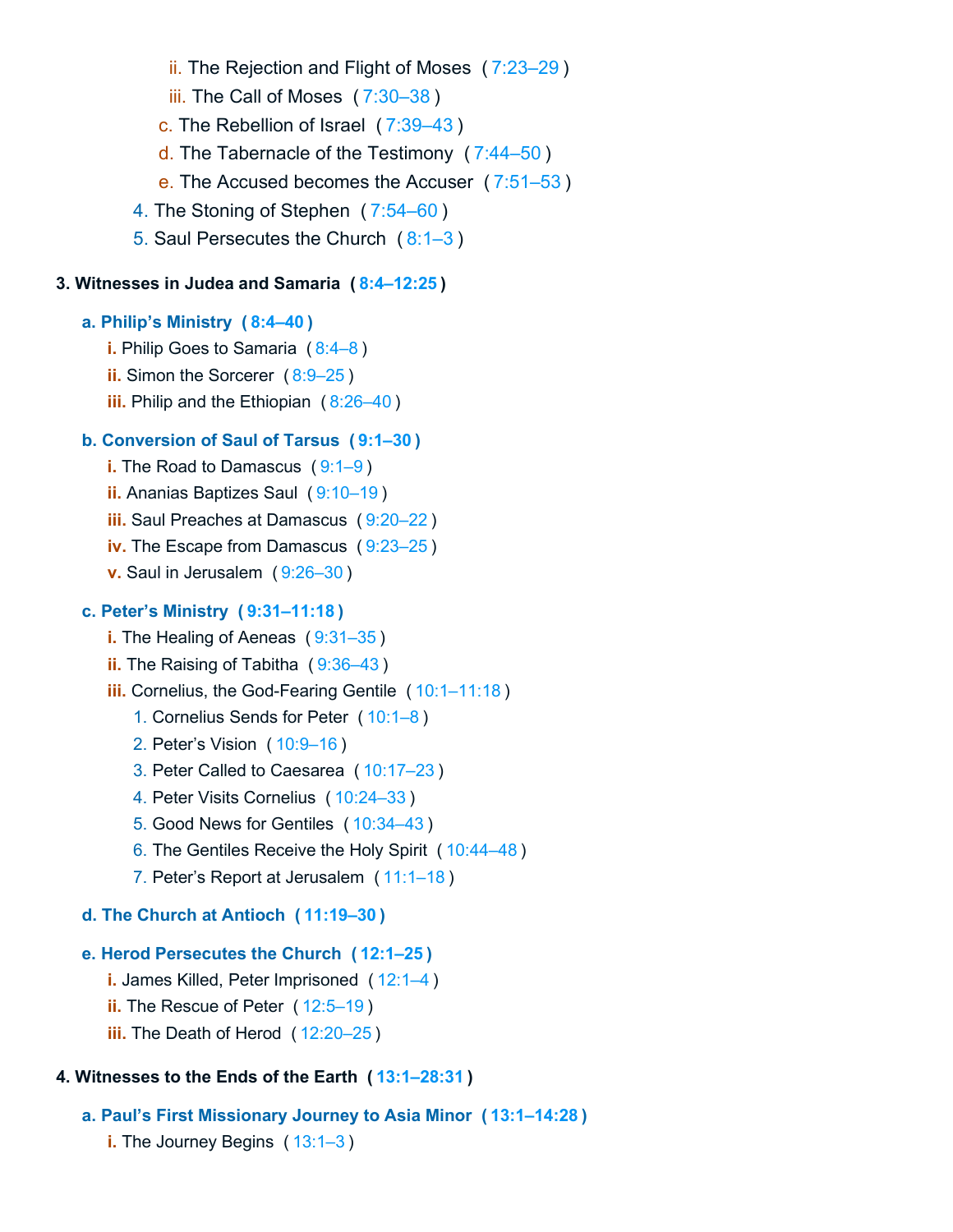**ii.** On Cyprus ( [13:4–12](https://biblehub.com/bsb/acts/13.htm#4) ) **iii.** In Pisidian Antioch ( [13:13–52](https://biblehub.com/bsb/acts/13.htm#13) ) **iv.** At Iconium ( [14:1–7](https://biblehub.com/bsb/acts/14.htm#1) ) **v.** In Lystra and Derbe ( [14:8–20](https://biblehub.com/bsb/acts/14.htm#8) ) **vi.** The Return to Pisidian Antioch ( [14:21–25](https://biblehub.com/bsb/acts/14.htm#21) ) **vii.** The Report to the Church at Antioch ( [14:26–28](https://biblehub.com/bsb/acts/14.htm#26) ) **b. The Jerusalem Council ( [15:1–35](https://biblehub.com/bsb/acts/15.htm#1) ) i.** The Dispute over Circumcision ([15:1–6](https://biblehub.com/bsb/acts/15.htm#1)) **ii.** Peter, Barnabas, and Paul Make Their Arguments ( [15:7–12](https://biblehub.com/bsb/acts/15.htm#7) ) **iii.** James, the Brother of Jesus, Makes the Ruling ( [15:13–29](https://biblehub.com/bsb/acts/15.htm#13) ) 1. The Fallen Tent of David ( [15:13–18](https://biblehub.com/bsb/acts/15.htm#13) ) 2. The Four Things ( [15:19–21](https://biblehub.com/bsb/acts/15.htm#19) ) 3. The Letter to the Gentile Believers ( [15:22–29](https://biblehub.com/bsb/acts/15.htm#22) ) **iv.** The Believers at Antioch Rejoice ( [15:30–35](https://biblehub.com/bsb/acts/15.htm#30) ) **c. Paul's Second Missionary Journey to Asia Minor and Greece ( [15:36–18:22](https://biblehub.com/bsb/acts/15.htm#36) ) i.** Division between Paul and Barnabas ( [15:36–41](https://biblehub.com/bsb/acts/15.htm#36) ) **ii.** Timothy Joins Paul and Silas ( [16:1–5](https://biblehub.com/bsb/acts/16.htm#1) ) **iii.** Paul's Vision of the Macedonian (16:6-10) **iv.** Lydia's Conversion in Philippi ( [16:11–15](https://biblehub.com/bsb/acts/16.htm#11) ) **v.** Persecution on the Road ( [16:16–40](https://biblehub.com/bsb/acts/16.htm#16) ) 1. The Girl with a Spirit of Divination ( [16:16–21](https://biblehub.com/bsb/acts/16.htm#16) ) 2. Paul and Silas Imprisoned ( [16:22–24](https://biblehub.com/bsb/acts/16.htm#22) ) 3. The Conversion of the Jailer ( [16:25–34](https://biblehub.com/bsb/acts/16.htm#25) ) 4. An Official Apology ( [16:35–40](https://biblehub.com/bsb/acts/16.htm#35) ) **vi.** The Uproar in Thessalonica ( [17:1–9](https://biblehub.com/bsb/acts/17.htm#1) ) **vii.** The Character of the Bereans ( [17:10–15](https://biblehub.com/bsb/acts/17.htm#10) ) **viii.** In Athens ( [17:16–34](https://biblehub.com/bsb/acts/17.htm#16) ) 1. The Epicurean and Stoic Philosophers ( [17:16–21](https://biblehub.com/bsb/acts/17.htm#16) ) 2. Paul's Address in the Areopagus ( [17:22–34](https://biblehub.com/bsb/acts/17.htm#22) ) **ix.** In Corinth ( $18:1-11$ ) **x.** Paul before Gallio ( [18:12–17](https://biblehub.com/bsb/acts/18.htm#12) ) **xi.** Paul Returns to Antioch ( [18:18–22](https://biblehub.com/bsb/acts/18.htm#18) ) **d. Paul's Third Missionary Journey to Asia Minor and Greece ( [18:23–20:38](https://biblehub.com/bsb/acts/18.htm#23) ) i.** Apollos ( [18:23–28](https://biblehub.com/bsb/acts/18.htm#23) ) **ii.** In Ephesus ( [19:1–41](https://biblehub.com/bsb/acts/19.htm#1) )

- 1. The Holy Spirit Received ( [19:1–7](https://biblehub.com/bsb/acts/19.htm#1) )
- 2. Paul Ministers ( [19:8–12](https://biblehub.com/bsb/acts/19.htm#8) )
- 3. The Sons of Sceva ( [19:13–20](https://biblehub.com/bsb/acts/19.htm#13) )
- 4. The Riot ( [19:21–41](https://biblehub.com/bsb/acts/19.htm#21) )
- **iii.** Paul in Macedonia and Greece ( [20:1–6](https://biblehub.com/bsb/acts/20.htm#1) )
- **iv.** Eutychus Revived at Troas ( [20:7–12](https://biblehub.com/bsb/acts/20.htm#7) )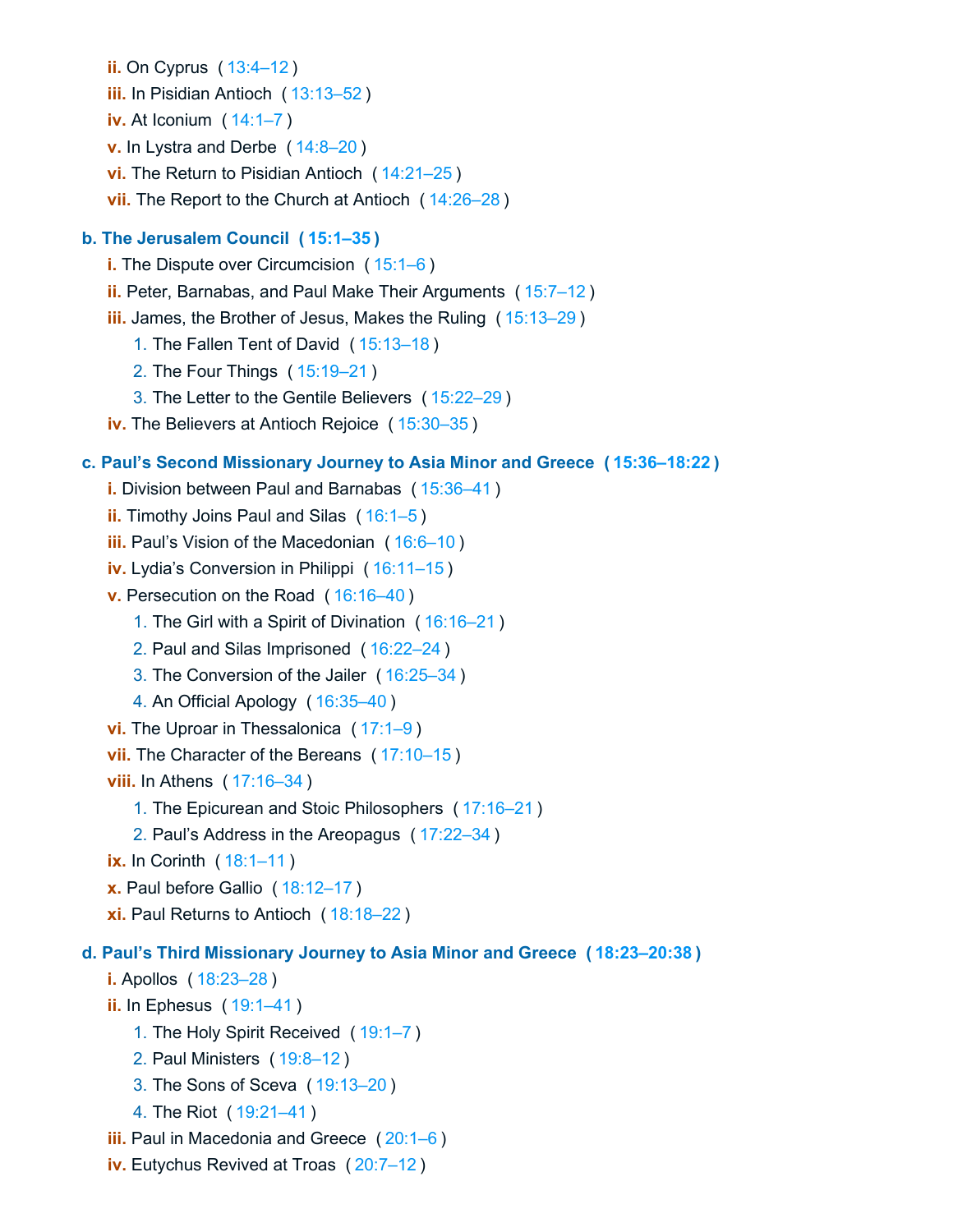**v.** From Troas to Miletus ( [20:13–16](https://biblehub.com/bsb/acts/20.htm#13) )

**vi.** Paul's Farewell to the Ephesians ( [20:17–38](https://biblehub.com/bsb/acts/20.htm#17) )

## **e. Paul Travels to Jerusalem ( [21:1–22:30](https://biblehub.com/bsb/acts/21.htm#1) )**

- **i.** The Journey to Jerusalem ( [21:1–7](https://biblehub.com/bsb/acts/21.htm#1) )
- **ii.** Paul Visits Philip the Evangelist ( [21:8–16](https://biblehub.com/bsb/acts/21.htm#8) )
- **iii.** Paul's Arrival at Jerusalem ( [21:17–26](https://biblehub.com/bsb/acts/21.htm#17) )
- **iv.** Paul Seized at the Temple ( [21:27–36](https://biblehub.com/bsb/acts/21.htm#27) )
- **v.** Paul Addresses the Crowd ( [21:37–22:30](https://biblehub.com/bsb/acts/21.htm#37) )
	- 1. Permission to Speak ( [21:37–40](https://biblehub.com/bsb/acts/21.htm#37) )
	- 2. Paul's Defense to the Crowd ( [22:1–21](https://biblehub.com/bsb/acts/22.htm#1) )
	- 3. Paul the Roman Citizen ( [22:22–30](https://biblehub.com/bsb/acts/22.htm#22) )

## **f. Paul on Trial ( [23:1–26:32](https://biblehub.com/bsb/acts/23.htm#1) )**

- **i.** Paul before the Sanhedrin ( [23:1–22](https://biblehub.com/bsb/acts/23.htm#1) )
	- 1. On Trial for the Hope in the Resurrection of the Dead ( [23:1–11](https://biblehub.com/bsb/acts/23.htm#1) )
	- 2. The Plot to Kill Paul ( [23:12–22](https://biblehub.com/bsb/acts/23.htm#12) )
- **ii.** Paul before Felix ( [23:23–24:27](https://biblehub.com/bsb/acts/23.htm#23) )
	- 1. Paul Sent to Felix ( [23:23–35](https://biblehub.com/bsb/acts/23.htm#23) )
	- 2. Tertullus Prosecutes Paul ( [24:1–9](https://biblehub.com/bsb/acts/24.htm#1) )
	- 3. Paul's Defense to Felix ( [24:10–21](https://biblehub.com/bsb/acts/24.htm#10) )
	- 4. The Verdict Postposed ( [24:22–27](https://biblehub.com/bsb/acts/24.htm#22) )
- **iii.** Paul before Festus ( [25:1–22](https://biblehub.com/bsb/acts/25.htm#1) )
	- 1. Paul's Trial ( [25:1–9](https://biblehub.com/bsb/acts/25.htm#1) )
	- 2. Paul Appeals to Caesar ( [25:10–12](https://biblehub.com/bsb/acts/25.htm#10) )
	- 3. Festus Consults Agrippa ( [25:13–22](https://biblehub.com/bsb/acts/25.htm#13) )
- **iv.** Paul before Agrippa ( [25:23–26:32](https://biblehub.com/bsb/acts/25.htm#23) )
	- 1. Agrippa and Bernice Arrive ( [25:23–27](https://biblehub.com/bsb/acts/25.htm#23) )
	- 2. Paul's Testimony to Agrippa ( [26:1–23](https://biblehub.com/bsb/acts/26.htm#1) )
	- 3. Festus Interrupts Paul's Defense ( [26:24–32](https://biblehub.com/bsb/acts/26.htm#24) )

## **g. Paul Travels to Rome ( [27:1–28:31](https://biblehub.com/bsb/acts/27.htm#1) )**

- **i.** The Journey ( [27:1–28:15](https://biblehub.com/bsb/acts/27.htm#1) )
	- 1. Sailing to Rome ( [27:1–12](https://biblehub.com/bsb/acts/27.htm#1) )
	- 2. The Storm at Sea ( [27:13–26](https://biblehub.com/bsb/acts/27.htm#13) )
	- 3. The Shipwreck ( [27:27–44](https://biblehub.com/bsb/acts/27.htm#27) )
	- 4. Ashore on Malta ( [28:1–10](https://biblehub.com/bsb/acts/28.htm#1) )
	- 5. Paul Arrives in Italy ( [28:11–15](https://biblehub.com/bsb/acts/28.htm#11) )
- **ii.** Paul Preaches at Rome ( [28:16–31](https://biblehub.com/bsb/acts/28.htm#16) )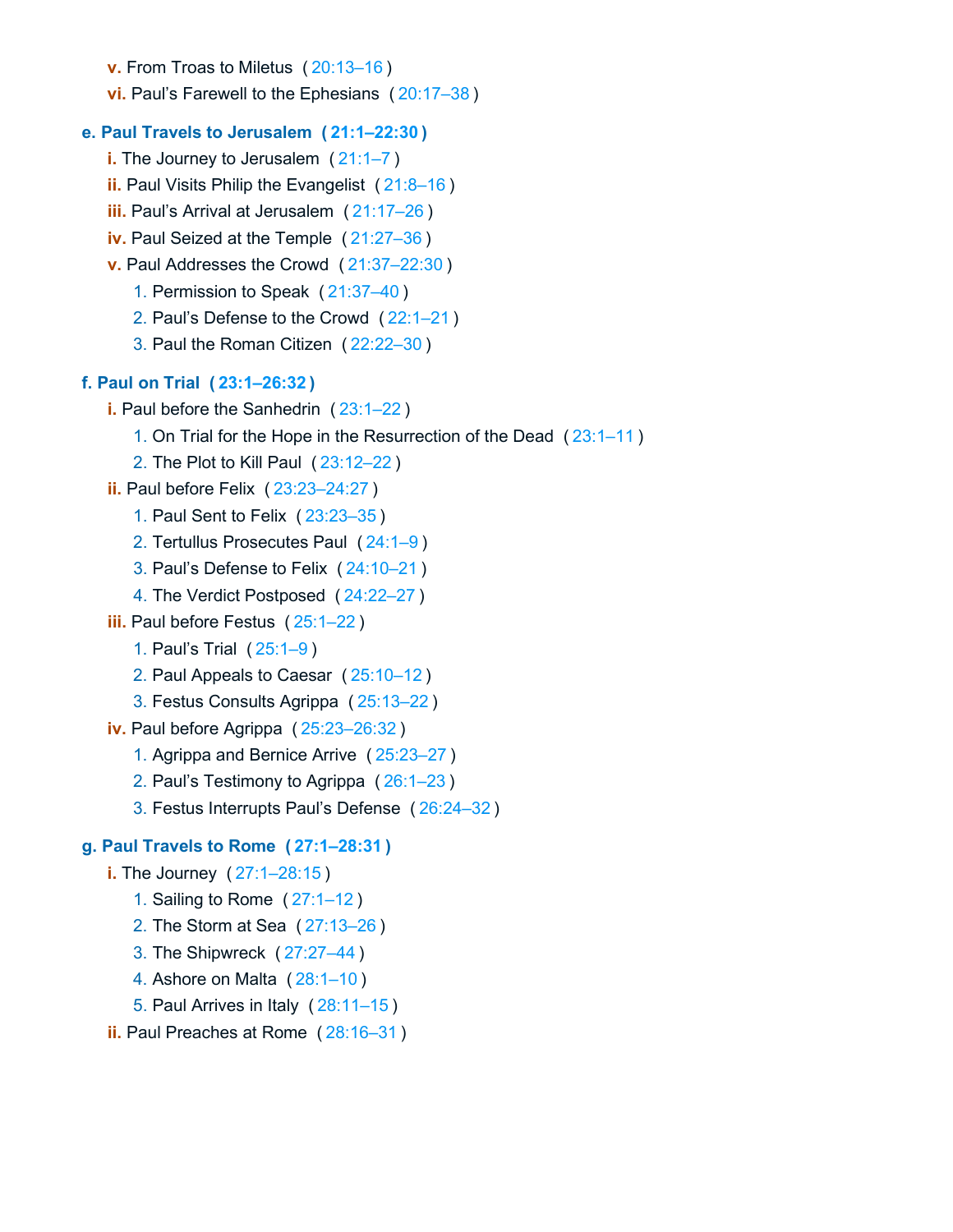## **Romans**

## **Outline**

- **1. Condemnation: The Need for a Savior ( [1:1–3:20](https://biblehub.com/bsb/romans/1.htm#1) )**
	- **a. Paul Greets the Saints in Rome ( [1:1–7](https://biblehub.com/bsb/romans/1.htm#1) )**
	- **b. Unashamed of the Gospel ( [1:8–17](https://biblehub.com/bsb/romans/1.htm#8) )**

#### **c. God's Wrath against Sin ( [1:18–3:20](https://biblehub.com/bsb/romans/1.htm#18) )**

- **i.** Unrighteous Nations ( [1:18–32](https://biblehub.com/bsb/romans/1.htm#18) )
- **ii.** Unrighteous Israel ( [2:1–3:8](https://biblehub.com/bsb/romans/2.htm#1) )
	- 1. God's Righteous Judgment ( [2:1–16](https://biblehub.com/bsb/romans/2.htm#1) )
	- 2. The Jews and the Law ( [2:17–29](https://biblehub.com/bsb/romans/2.htm#17) )
	- 3. God Remains Faithful ( [3:1–8](https://biblehub.com/bsb/romans/3.htm#1) )
- **iii.** There is No One Righteous ( [3:9–20](https://biblehub.com/bsb/romans/3.htm#9) )

#### **2. Justification: Faith in the Savior ( [3:21–5:21](https://biblehub.com/bsb/romans/3.htm#21) )**

#### **a. Righteousness through Faith in Christ ( [3:21–31](https://biblehub.com/bsb/romans/3.htm#21) )**

#### **b. The Faith of Abraham ( [4:1–25](https://biblehub.com/bsb/romans/4.htm#1) )**

- **i.** Justification by Faith (4:1-12)
- **ii.** Abraham Receives the Promise ( [4:13–25](https://biblehub.com/bsb/romans/4.htm#13) )

#### **c. From Death to Life ( [5:1–21](https://biblehub.com/bsb/romans/5.htm#1) )**

- **i.** The Triumph of Faith ([5:1–5](https://biblehub.com/bsb/romans/5.htm#1))
- **ii.** Christ's Sacrifice for the Ungodly ( [5:6–11](https://biblehub.com/bsb/romans/5.htm#6) )
- **iii.** Death in Adam, Life in Christ ( [5:12–21](https://biblehub.com/bsb/romans/5.htm#12) )

#### **3. Sanctification: How Ought We to Live ( [6:1–8:39](https://biblehub.com/bsb/romans/6.htm#1) )**

- **a. Dead to Sin, Alive to God ( [6:1–14](https://biblehub.com/bsb/romans/6.htm#1) )**
- **b. The Wages of Sin ( [6:15–23](https://biblehub.com/bsb/romans/6.htm#15) )**
- **c. Function of the Law ( [7:1–25](https://biblehub.com/bsb/romans/7.htm#1) )**
- **d. Walking by the Spirit ( [8:1–39](https://biblehub.com/bsb/romans/8.htm#1) )**
	- **i.** Flesh vs. Spirit ( [8:1–11](https://biblehub.com/bsb/romans/8.htm#1) )
	- **ii.** Heirs with Christ ( [8:12–17](https://biblehub.com/bsb/romans/8.htm#12) )
	- **iii.** Future Glory ([8:18–27](https://biblehub.com/bsb/romans/8.htm#18))
	- **iv.** God Works in All Things ( [8:28–34](https://biblehub.com/bsb/romans/8.htm#28) )
	- **v.** More than Conquerors ( [8:35–39](https://biblehub.com/bsb/romans/8.htm#35) )

#### **4. Restoration: The Plan and Future for Israel ( [9:1–11:36](https://biblehub.com/bsb/romans/9.htm#1) )**

#### **a. Israel In the Past ( [9:1–33](https://biblehub.com/bsb/romans/9.htm#1) )**

**i.** Paul's Concern for the Jews ( [9:1–5](https://biblehub.com/bsb/romans/9.htm#1) )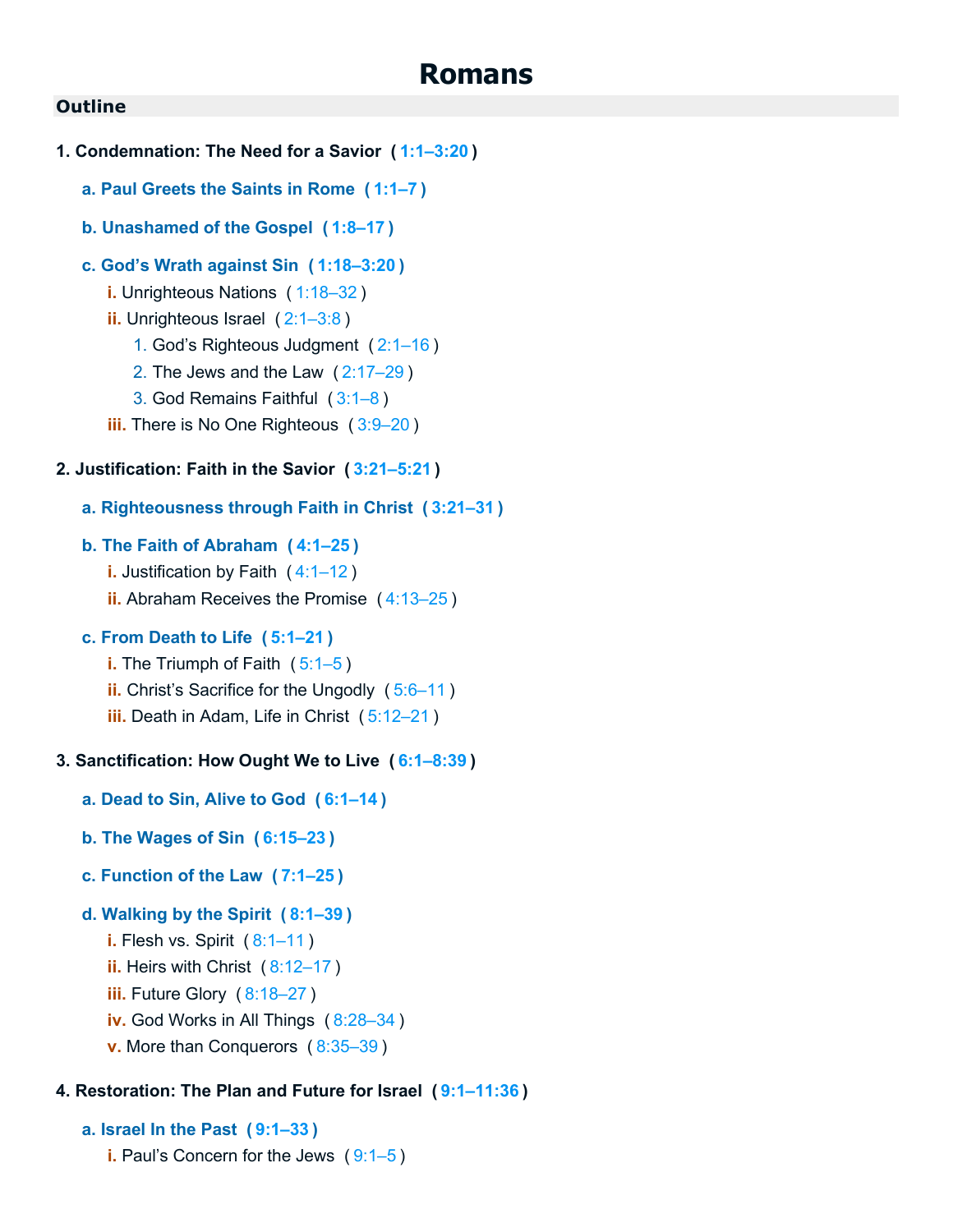**ii.** God's Sovereign Choice ( [9:6–29](https://biblehub.com/bsb/romans/9.htm#6) )

**iii.** Israel's Unbelief (9:30-33)

## **b. Israel in the Present ( [10:1–21](https://biblehub.com/bsb/romans/10.htm#1) )**

## **c. Israel in the Future ( [11:1–36](https://biblehub.com/bsb/romans/11.htm#1) )**

**i.** A Remnant Chosen by Grace (11:1-10) **ii.** The Ingrafting of the Gentiles ( [11:11–24](https://biblehub.com/bsb/romans/11.htm#11) ) **iii.** All Israel Will Be Saved ( [11:25–32](https://biblehub.com/bsb/romans/11.htm#25) ) **iv.** A Hymn of Praise ( [11:33–36](https://biblehub.com/bsb/romans/11.htm#33) )

## **5. Unification: The Body of Believers ( [12:1–15:13](https://biblehub.com/bsb/romans/12.htm#1) )**

## **a. Love and Forgiveness ( [12:1–13:14](https://biblehub.com/bsb/romans/12.htm#1) )**

- **i.** Living Sacrifices ( [12:1–8](https://biblehub.com/bsb/romans/12.htm#1) ) **ii.** Love, Zeal, Hope, Hospitality ( [12:9–13](https://biblehub.com/bsb/romans/12.htm#9) )
- **iii.** Forgiveness ( [12:14–21](https://biblehub.com/bsb/romans/12.htm#14) )
- **iv.** Submission to Authorities ( [13:1–7](https://biblehub.com/bsb/romans/13.htm#1) )
- **v.** Love Fulfills the Law ( [13:8–10](https://biblehub.com/bsb/romans/13.htm#8) )
- **vi.** The Day is Near ( [13:11–14](https://biblehub.com/bsb/romans/13.htm#11) )

## **b. Grace in Jew and Gentile Relationship ( [14:1–15:13](https://biblehub.com/bsb/romans/14.htm#1) )**

- **i.** The Law of Liberty ([14:1–12](https://biblehub.com/bsb/romans/14.htm#1))
- **ii.** The Law of Love ( [14:13–23](https://biblehub.com/bsb/romans/14.htm#13) )
- **iii.** Accept One Another ([15:1–6](https://biblehub.com/bsb/romans/15.htm#1))
- **iv.** Christ the Servant of Jews and Gentiles ( [15:7–13](https://biblehub.com/bsb/romans/15.htm#7) )

## **6. Paul's Salutation ( [5:14–16:27](https://biblehub.com/bsb/romans/5.htm#14) )**

- **a. Paul the Minister to the Gentiles ( [15:14–22](https://biblehub.com/bsb/romans/15.htm#14) )**
- **b. Paul's Travel Plans ( [15:23–33](https://biblehub.com/bsb/romans/15.htm#23) )**
- **c. Personal Greetings and Love ( [16:1–16](https://biblehub.com/bsb/romans/16.htm#1) )**
- **d. Avoid Divisions ( [16:17–20](https://biblehub.com/bsb/romans/16.htm#17) )**

## **e. Greetings from Paul's Fellow Workers ( [16:21–23](https://biblehub.com/bsb/romans/16.htm#21) )**

**f. Doxology ( [16:25–27](https://biblehub.com/bsb/romans/16.htm#25) )**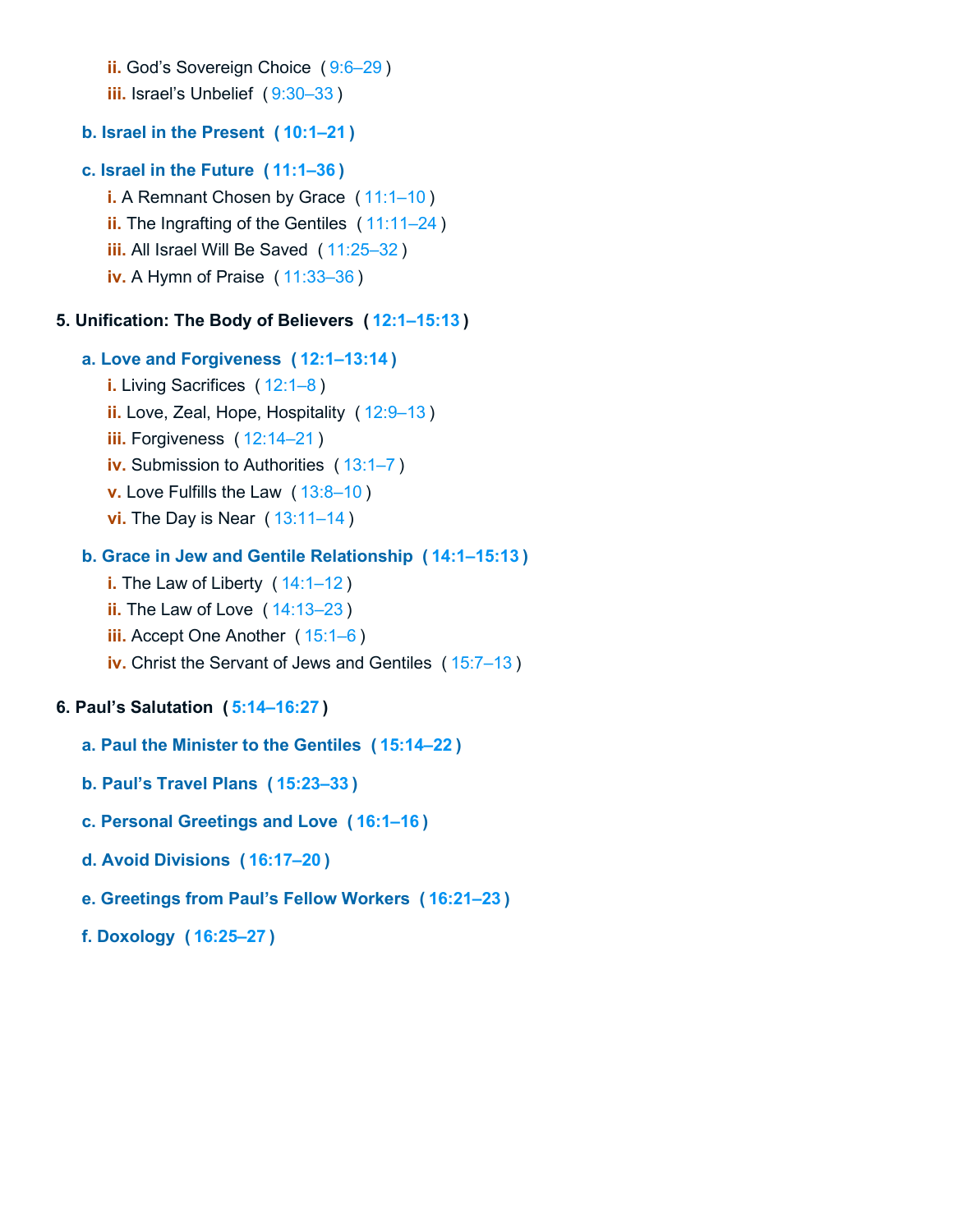- **1. Introduction ( [1:1–9](https://biblehub.com/bsb/1_corinthians/1.htm#1) )**
	- **a. Greetings from Paul and Sosthenes ( [1:1–3](https://biblehub.com/bsb/1_corinthians/1.htm#1) )**
	- **b. Thanksgiving ( [1:4–9](https://biblehub.com/bsb/1_corinthians/1.htm#4) )**

## **2. Divisions Within the Church ( [1:10–4:5](https://biblehub.com/bsb/1_corinthians/1.htm#10) )**

## **a. Call for Unity in the Church ( [1:10–31](https://biblehub.com/bsb/1_corinthians/1.htm#10) )**

- **i.** Is Christ Divided? ( [1:10–17](https://biblehub.com/bsb/1_corinthians/1.htm#10) )
- **ii.** The Message of the Cross ( [1:18–25](https://biblehub.com/bsb/1_corinthians/1.htm#18) )
- **iii.** Wisdom from God ([1:26–31](https://biblehub.com/bsb/1_corinthians/1.htm#26))
- **b. Spiritual Wisdom ( [2:1–16](https://biblehub.com/bsb/1_corinthians/2.htm#1) )**

## **c. Follow Christ, Not Man ( [3:1–4:5](https://biblehub.com/bsb/1_corinthians/3.htm#1) )**

- **i.** God's Fellow Workers ( [3:1–9](https://biblehub.com/bsb/1_corinthians/3.htm#1) )
- **ii.** Christ Our Foundation ( [3:10–15](https://biblehub.com/bsb/1_corinthians/3.htm#10) )
- **iii.** God's Temple and God's Wisdom ( [3:16–23](https://biblehub.com/bsb/1_corinthians/3.htm#16) )
- **iv.** Spiritual Servants ( [4:1–5](https://biblehub.com/bsb/1_corinthians/4.htm#1) )

## **3. Pride Leads to Sin ( [4:6–6:20](https://biblehub.com/bsb/1_corinthians/4.htm#6) )**

- **a. Do Not Be Proud ( [4:6–13](https://biblehub.com/bsb/1_corinthians/4.htm#6) )**
- **b. Paul Warns against Arrogance ( [4:14–21](https://biblehub.com/bsb/1_corinthians/4.htm#14) )**
- **c. Sexual Immorality ( [5:1–6:20](https://biblehub.com/bsb/1_corinthians/5.htm#1) )**
	- **i.** Immorality Rebuked ( [5:1–5](https://biblehub.com/bsb/1_corinthians/5.htm#1) )
	- **ii.** Your Boasting is Not Good ( [5:6–8](https://biblehub.com/bsb/1_corinthians/5.htm#6) )
	- **iii.** The One Who Claims to be a Brother ( [5:9–6:17](https://biblehub.com/bsb/1_corinthians/5.htm#9) )
		- 1. Expel the Immoral Brother ( [5:9–13](https://biblehub.com/bsb/1_corinthians/5.htm#9) )
		- 2. Lawsuits among Believers ( [6:1–8](https://biblehub.com/bsb/1_corinthians/6.htm#1) )
		- 3. Members of Christ ( [6:9–17](https://biblehub.com/bsb/1_corinthians/6.htm#9) )
	- **iv.** The Temple of the Holy Spirit ( [6:18–20](https://biblehub.com/bsb/1_corinthians/6.htm#18) )

## **4. The Marriage Covenant ( [7:1–40](https://biblehub.com/bsb/1_corinthians/7.htm#1) )**

- **a. Principles of Marriage ( [7:1–16](https://biblehub.com/bsb/1_corinthians/7.htm#1) )**
- **b. Live Your Calling ( [7:17–24](https://biblehub.com/bsb/1_corinthians/7.htm#17) )**
- **c. The Unmarried and Widowed ( [7:25–40](https://biblehub.com/bsb/1_corinthians/7.htm#25) )**

## **5. Sanctified Living ( [8:1–11:1](https://biblehub.com/bsb/1_corinthians/8.htm#1) )**

**a. Food Sacrificed to Idols ( [8:1–13](https://biblehub.com/bsb/1_corinthians/8.htm#1) )**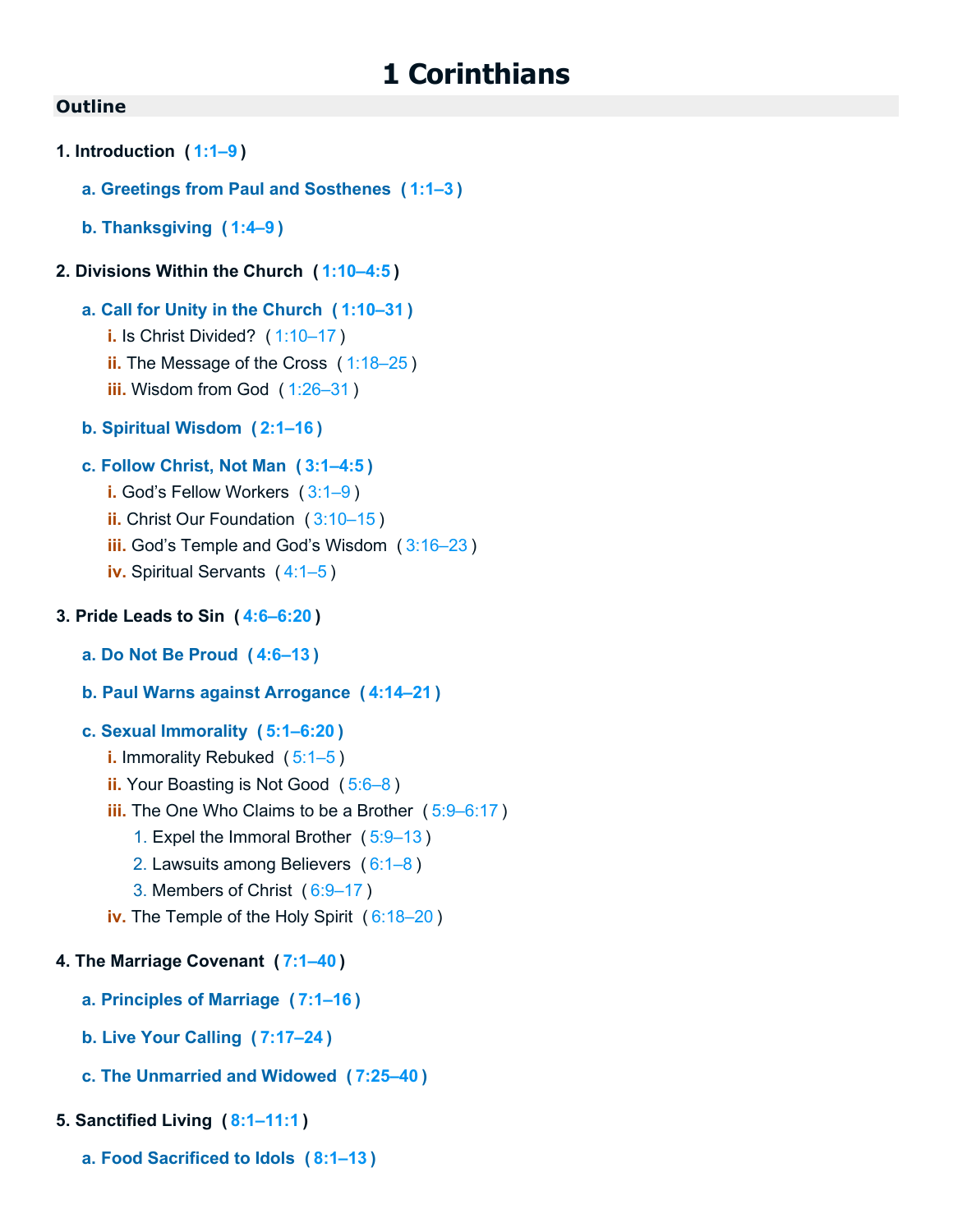## **b. Apostleship ( [9:1–27](https://biblehub.com/bsb/1_corinthians/9.htm#1) )**

- **i.** The Rights of an Apostle ( $9:1-18$ )
- **ii.** Paul the Servant to All ( $9:19-23$ )
- **iii.** Run Your Race to Win ([9:24–27](https://biblehub.com/bsb/1_corinthians/9.htm#24))

## **c. Warnings from Israel's Past ( [10:1–11:1](https://biblehub.com/bsb/1_corinthians/10.htm#1) )**

**i.** Lessons from the Exodus from Egypt (10:1-13) **ii.** Flee from Idolatry ( [10:14–22](https://biblehub.com/bsb/1_corinthians/10.htm#14) ) **iii.** All to God's Glory ( [10:23–11:1](https://biblehub.com/bsb/1_corinthians/10.htm#23) )

## **6. Instructions for Worship ( [11:2–14:40](https://biblehub.com/bsb/1_corinthians/11.htm#2) )**

- **a. Roles in Worship ( [11:2–16](https://biblehub.com/bsb/1_corinthians/11.htm#2) )**
- **b. Sharing in the Lord's Supper ( [11:17–34](https://biblehub.com/bsb/1_corinthians/11.htm#17) )**

## **c. Spiritual Gifts ( [12:1–14:25](https://biblehub.com/bsb/1_corinthians/12.htm#1) )**

- **i.** Different Gifts, Same Spirit ( [12:1–11](https://biblehub.com/bsb/1_corinthians/12.htm#1) )
- **ii.** The Body of Christ is Composed of Many Parts ( [12:12–26](https://biblehub.com/bsb/1_corinthians/12.htm#12) )
- **iii.** The Greater Gifts ( [12:27–31](https://biblehub.com/bsb/1_corinthians/12.htm#27) )
- **iv.** Love ( [13:1–13](https://biblehub.com/bsb/1_corinthians/13.htm#1) )
- **v.** Prophecy and Tongues ( [14:1–25](https://biblehub.com/bsb/1_corinthians/14.htm#1) )
- **d. Orderly Worship ( [14:26–40](https://biblehub.com/bsb/1_corinthians/14.htm#26) )**

## **7. The Resurrection of the Dead ( [15:1–58](https://biblehub.com/bsb/1_corinthians/15.htm#1) )**

- **a. The Resurrection of Christ ( [15:1–11](https://biblehub.com/bsb/1_corinthians/15.htm#1) )**
- **b. Our Hope in the Resurrection ( [15:12–19](https://biblehub.com/bsb/1_corinthians/15.htm#12) )**
- **c. The Order of Resurrection ( [15:20–34](https://biblehub.com/bsb/1_corinthians/15.htm#20) )**
- **d. The Resurrection of the Body ( [15:35–49](https://biblehub.com/bsb/1_corinthians/15.htm#35) )**
- **e. Where, O Death, Is Your Victory? ( [15:50–58](https://biblehub.com/bsb/1_corinthians/15.htm#50) )**

## **8. Paul's Salutation ( [16:1–24](https://biblehub.com/bsb/1_corinthians/16.htm#1) )**

- **a. The Collection for the Saints ( [16:1–4](https://biblehub.com/bsb/1_corinthians/16.htm#1) )**
- **b. Paul's Travel Plans ( [16:5–9](https://biblehub.com/bsb/1_corinthians/16.htm#5) )**
- **c. Timothy and Apollos ( [16:10–12](https://biblehub.com/bsb/1_corinthians/16.htm#10) )**
- **d. Concluding Exhortations ( [16:13–18](https://biblehub.com/bsb/1_corinthians/16.htm#13) )**
- **e. Signature and Final Greetings ( [16:19–24](https://biblehub.com/bsb/1_corinthians/16.htm#19) )**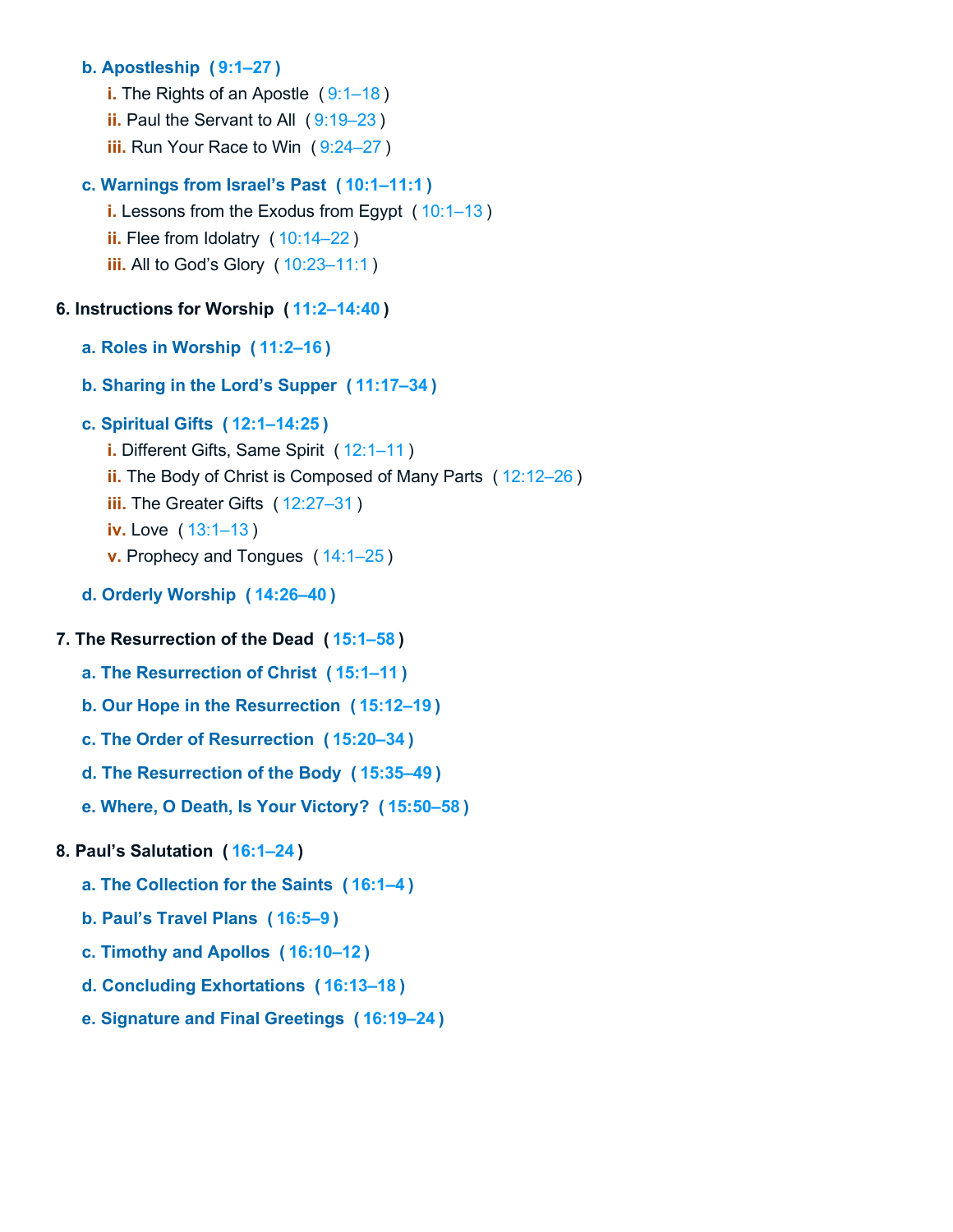| 1. Paul Reconciles with the Corinthians (1:1-7:16)                                                                                                                                                                                                                                                                                           |
|----------------------------------------------------------------------------------------------------------------------------------------------------------------------------------------------------------------------------------------------------------------------------------------------------------------------------------------------|
| a. Introduction $(1:1-11)$<br>i. Paul Greets the Corinthians $(1:1-2)$<br>ii. The God of All Comfort (1:3-11)                                                                                                                                                                                                                                |
| b. Paul's Integrity (1:12-2:11)<br>i. Paul's Changed Plans (1:12-2:4)<br><b>ii.</b> Forgiveness for the Offender (2:5-11)                                                                                                                                                                                                                    |
| c. Paul's Ministry (2:12-6:10)<br>i. Triumph in Christ (2:12-17)<br>ii. Ministers of a New Covenant $(3:1-18)$<br>iii. The Light of the Gospel $(4:1-6)$<br>iv. Treasure in Jars of Clay (4:7-18)<br><b>v.</b> Our Eternal Dwelling $(5:1-10)$<br>vi. Ambassadors for Christ $(5:11-21)$<br><b>vii.</b> Hardships and God's Grace $(6:1-10)$ |
| d. Paul's Exhortation (6:11-7:16)<br>i. Open Your Hearts $(6:11-13)$<br><b>ii.</b> Do Not Be Unequally Yoked with Unbelievers (6:14-18)<br><b>iii.</b> Paul's Joy in the Corinthians $(7:1-16)$                                                                                                                                              |
| 2. The Collection for Jerusalem (8:1-9:15)                                                                                                                                                                                                                                                                                                   |
| a. Generosity Commended (8:1-15)                                                                                                                                                                                                                                                                                                             |
| b. Titus Commended (8:16-24)                                                                                                                                                                                                                                                                                                                 |
| c. God Loves a Cheerful Giver (9:1-15)                                                                                                                                                                                                                                                                                                       |
| 3. Paul's Final Challenge (10:1-13:14)                                                                                                                                                                                                                                                                                                       |
| a. Paul's Apostolic Authority (10:1-12:21)<br>i. Let Him Who Boasts Boast in the Lord (10:1-18)<br>ii. Paul and the False Apostles $(11:1-15)$<br>iii. Paul's Suffering and Service (11:16-33)<br><b>iv.</b> Paul's Revelation (12:1-4)<br>v. Paul's Thorn and God's Grace (12:5-10)<br>vi. Concern for the Corinthians $(12:11-21)$         |

- **b. Examine Yourselves ( [13:1–10](https://biblehub.com/bsb/2_corinthians_/13.htm#1) )**
- **c. Benediction and Farewell ( [13:11–14](https://biblehub.com/bsb/2_corinthians_/13.htm#11) )**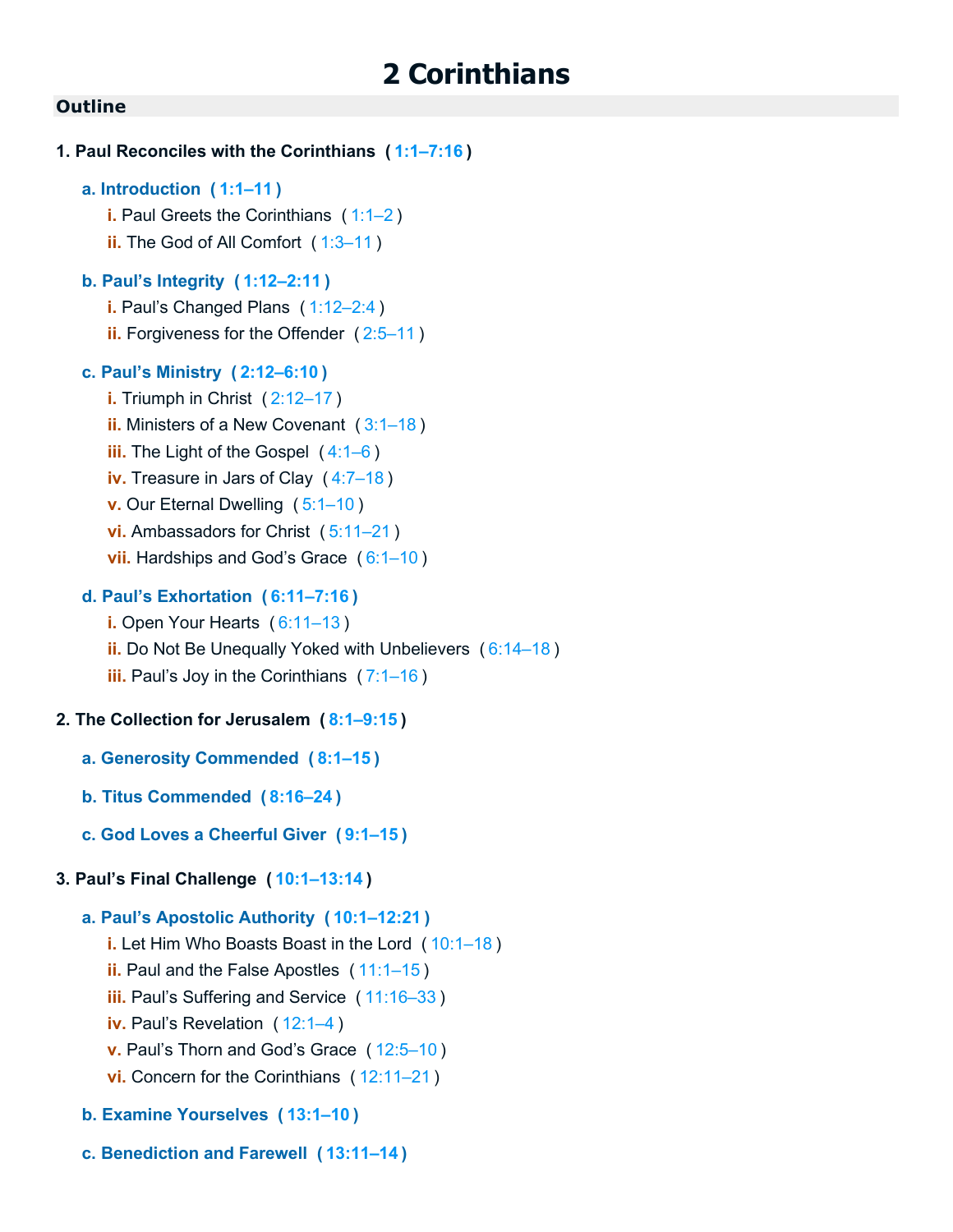#### **Outline**

- **1. Personal: Authentication of the Message and the Messenger ( [1:1–2:21](https://biblehub.com/bsb/galatians/1.htm#1) )**
	- **a. Introduction ( [1:1–9](https://biblehub.com/bsb/galatians/1.htm#1) )**
		- **i.** Paul's Greeting to the Galatians ( [1:1–5](https://biblehub.com/bsb/galatians/1.htm#1) )
		- **ii.** No Other Gospel ([1:6–9](https://biblehub.com/bsb/galatians/1.htm#6))

#### **b. Authentication of the Messenger ( [1:10–24](https://biblehub.com/bsb/galatians/1.htm#10) )**

- **i.** Gospel Not According to Man ( [1:10–12](https://biblehub.com/bsb/galatians/1.htm#10) )
- **ii.** Former Life and Conversion ( [1:13–17](https://biblehub.com/bsb/galatians/1.htm#13) )
- **iii.** Paul's Reputation ( [1:18–24](https://biblehub.com/bsb/galatians/1.htm#18) )
	- 1. In Jerusalem ( [1:18–20](https://biblehub.com/bsb/galatians/1.htm#18) )
	- 2. The Churches in Judea ( [1:21–24](https://biblehub.com/bsb/galatians/1.htm#21) )

#### **c. Authentication of the Message ( [2:1–21](https://biblehub.com/bsb/galatians/2.htm#1) )**

- **i.** The Council at Jerusalem ( $2:1-10$ )
- **ii.** Paul Confronts Cephas ( [2:11–21](https://biblehub.com/bsb/galatians/2.htm#11) )

#### **2. Doctrinal: Justification ( [3:1–4:31](https://biblehub.com/bsb/galatians/3.htm#1) )**

#### **a. Faith and Belief ( [3:1–9](https://biblehub.com/bsb/galatians/3.htm#1) )**

**i.** Who Has Bewitched You? ( [3:1–5](https://biblehub.com/bsb/galatians/3.htm#1) )

- **ii.** The Faith of Abraham ([3:6–9](https://biblehub.com/bsb/galatians/3.htm#6))
- **b. Christ Has Redeemed Us ( [3:10–14](https://biblehub.com/bsb/galatians/3.htm#10) )**
- **c. The Purpose of the Law ( [3:15–25](https://biblehub.com/bsb/galatians/3.htm#15) )**

#### **d. Sons through Faith in Christ ( [3:26–4:31](https://biblehub.com/bsb/galatians/3.htm#26) )**

- **i.** Sons of Abraham by Faith ( [3:26–29](https://biblehub.com/bsb/galatians/3.htm#26) )
- **ii.** Sons and Heirs ( [4:1–7](https://biblehub.com/bsb/galatians/4.htm#1) )
- **iii.** Paul's Concern for the Galatians ([4:8–20](https://biblehub.com/bsb/galatians/4.htm#8))
- **iv.** Hagar and Sarah: Sons of Promise vs. Sons of Flesh ( [4:21–31](https://biblehub.com/bsb/galatians/4.htm#21) )

#### **3. Practical: A Life of Justification ( [5:1–6:18](https://biblehub.com/bsb/galatians/5.htm#1) )**

- **a. Freedom in Christ ( [5:1–15](https://biblehub.com/bsb/galatians/5.htm#1) )**
- **b. Walking by the Spirit ( [5:16–26](https://biblehub.com/bsb/galatians/5.htm#16) )**
- **c. Carry One Another's Burdens ( [6:1–10](https://biblehub.com/bsb/galatians/6.htm#1) )**
- **d. Final Warnings and Blessings ( [6:11–18](https://biblehub.com/bsb/galatians/6.htm#11) )**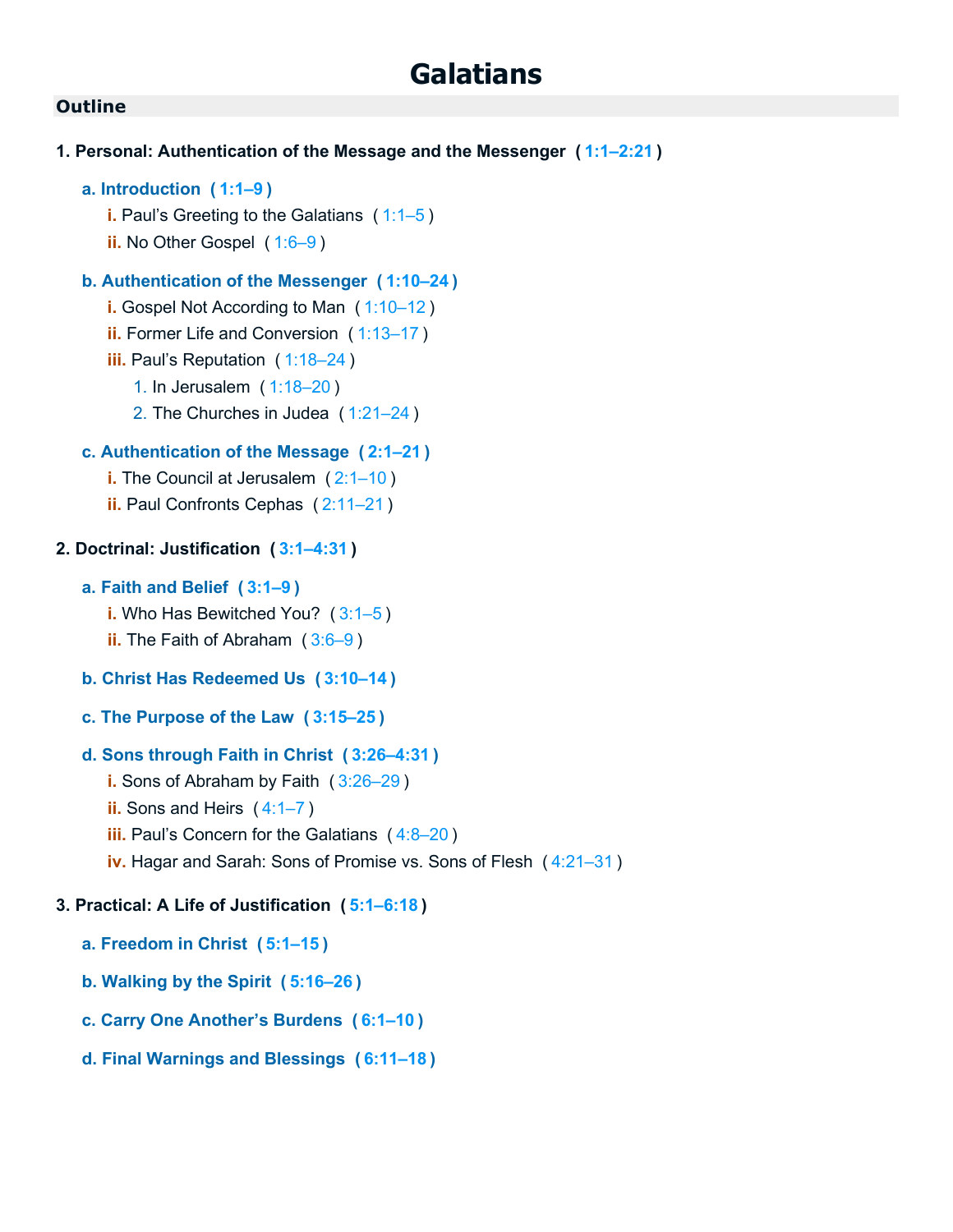# **Ephesians**

#### **Outline**

- **1. Paul's Greeting to the Ephesians ( [1:1–2](https://biblehub.com/bsb/ephesians/1.htm#1) )**
- **2. God's Purpose for the Church ( [1:3–3:21](https://biblehub.com/bsb/ephesians/1.htm#3) )**
	- **a. Spiritual Blessings ( [1:3–14](https://biblehub.com/bsb/ephesians/1.htm#3) )**
	- **b. Spiritual Wisdom ( [1:15–23](https://biblehub.com/bsb/ephesians/1.htm#15) )**
	- **c. Alive with Christ ( [2:1–10](https://biblehub.com/bsb/ephesians/2.htm#1) )**
	- **d. One in Christ ( [2:11–18](https://biblehub.com/bsb/ephesians/2.htm#11) )**
	- **e. Christ Our Cornerstone ( [2:19–22](https://biblehub.com/bsb/ephesians/2.htm#19) )**
	- **f. The Mystery of the Gospel ( [3:1–13](https://biblehub.com/bsb/ephesians/3.htm#1) )**
	- **g. Paul's Prayer for the Ephesians ( [3:14–21](https://biblehub.com/bsb/ephesians/3.htm#14) )**

#### **3. Fulfilling God's Purpose for the Church ( [4:1–6:20](https://biblehub.com/bsb/ephesians/4.htm#1) )**

- **a. Unity in the Body ( [4:1–16](https://biblehub.com/bsb/ephesians/4.htm#1) )**
- **b. Righteous Living ( [4:17–5:20](https://biblehub.com/bsb/ephesians/4.htm#17) )**
	- **i.** New Life in Christ ( [4:17–32](https://biblehub.com/bsb/ephesians/4.htm#17) )
	- **ii.** Imitators of God ( [5:1–7](https://biblehub.com/bsb/ephesians/5.htm#1) )
	- **iii.** Children of Light (5:8-20)

#### **c. Authority and Submission ( [5:21–6:9](https://biblehub.com/bsb/ephesians/5.htm#21) )**

- **i.** Submit to One Another ([5:21](https://biblehub.com/bsb/ephesians/5.htm#21))
- **ii.** Wives and Husbands ( [5:22–33](https://biblehub.com/bsb/ephesians/5.htm#22) )
- **iii.** Children and Parents ([6:1–4](https://biblehub.com/bsb/ephesians/6.htm#1))
- **iv.** Serving with Honor ( [6:5–9](https://biblehub.com/bsb/ephesians/6.htm#5) )
- **d. The Full Armor of God ( [6:10–20](https://biblehub.com/bsb/ephesians/6.htm#10) )**

#### **4. Final Greetings ( [6:21–24](https://biblehub.com/bsb/ephesians/6.htm#21) )**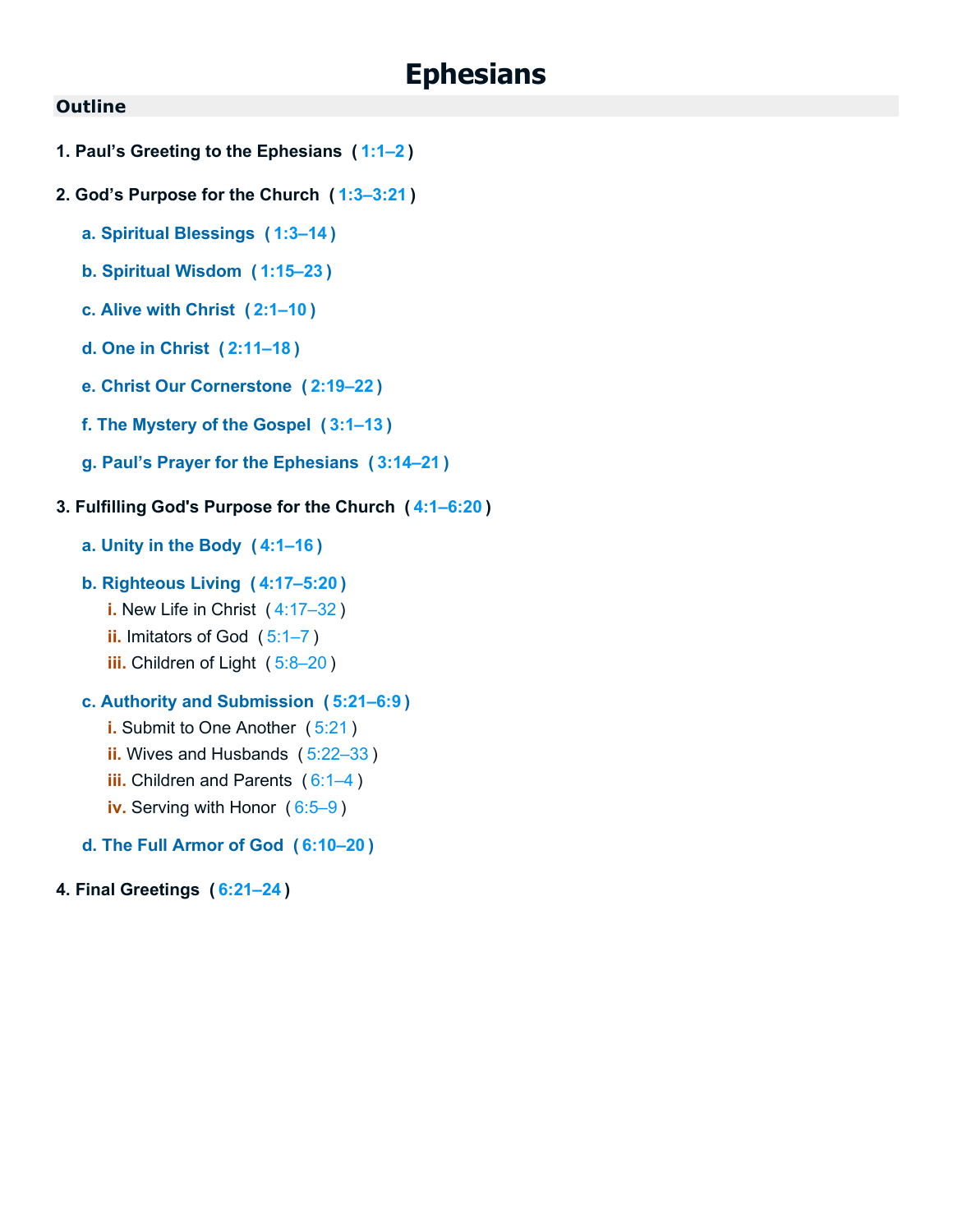# **Philippians**

- **1. Introduction ( [1:1–11](https://biblehub.com/bsb/philippians/1.htm#1) )**
	- **a. Greetings from Paul and Timothy ( [1:1–2](https://biblehub.com/bsb/philippians/1.htm#1) )**
	- **b. Thanksgiving and Prayer ( [1:3–11](https://biblehub.com/bsb/philippians/1.htm#3) )**
- **2. Paul's Imprisonment ( [1:12–26](https://biblehub.com/bsb/philippians/1.htm#12) )**
	- **a. Trial's Advance the Gospel ( [1:12–20](https://biblehub.com/bsb/philippians/1.htm#12) )**
	- **b. To Live Is Christ ( [1:21–26](https://biblehub.com/bsb/philippians/1.htm#21) )**
- **3. Following Jesus' Example ( [1:27–2:18](https://biblehub.com/bsb/philippians/1.htm#27) )**
	- **a. Worthy of the Gospel ( [1:27–30](https://biblehub.com/bsb/philippians/1.htm#27) )**
	- **b. One in Christ ( [2:1–4](https://biblehub.com/bsb/philippians/2.htm#1) )**
	- **c. The Mind of Christ ( [2:5–11](https://biblehub.com/bsb/philippians/2.htm#5) )**
	- **d. Lights of the World ( [2:12–18](https://biblehub.com/bsb/philippians/2.htm#12) )**
- **4. Two Examples to Follow ( [2:19–30](https://biblehub.com/bsb/philippians/2.htm#19) )**
	- **a. Timothy ( [2:19–24](https://biblehub.com/bsb/philippians/2.htm#19) )**
	- **b. Epaphroditus ( [2:25–30](https://biblehub.com/bsb/philippians/2.htm#25) )**
- **5. Warnings against False Examples ( [3:1–21](https://biblehub.com/bsb/philippians/3.htm#1) )**
	- **a. Righteousness through Faith in Christ ( [3:1–11](https://biblehub.com/bsb/philippians/3.htm#1) )**
	- **b. Pressing on Toward the Goal ( [3:12–16](https://biblehub.com/bsb/philippians/3.htm#12) )**
	- **c. Citizenship in Heaven ( [3:17–21](https://biblehub.com/bsb/philippians/3.htm#17) )**
- **6. Challenge to Live the Example ( [4:1–23](https://biblehub.com/bsb/philippians/4.htm#1) )**
	- **a. Rejoice in the Lord ( [4:1–9](https://biblehub.com/bsb/philippians/4.htm#1) )**
	- **b. The Generosity of the Philippians ( [4:10–20](https://biblehub.com/bsb/philippians/4.htm#10) )**
	- **c. Final Greetings ( [4:21–23](https://biblehub.com/bsb/philippians/4.htm#21) )**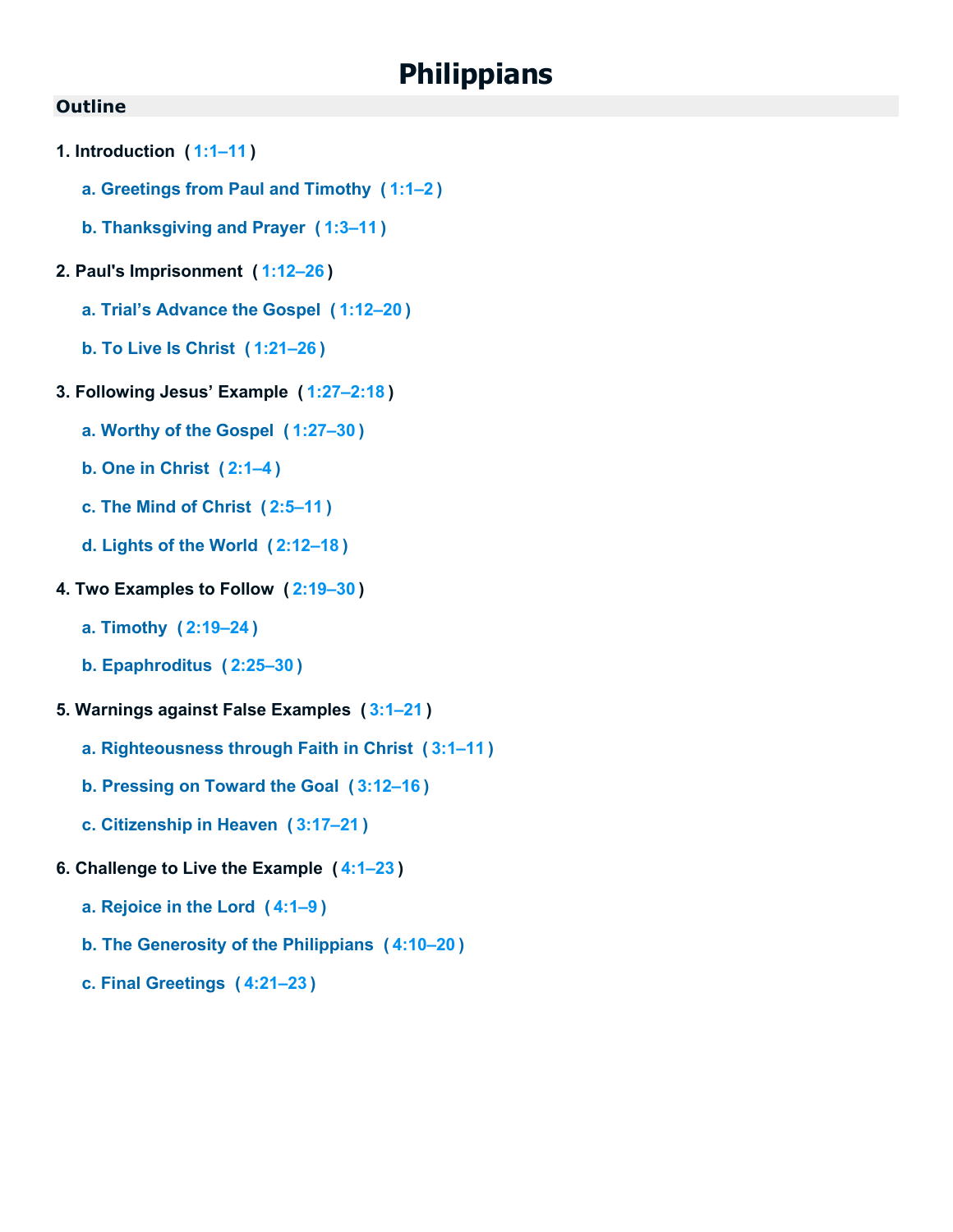# **Colossians**

- **1. Introduction ( [1:1–14](https://biblehub.com/bsb/colossians/1.htm#1) )**
	- **a. Greetings from Paul and Timothy ( [1:1–2](https://biblehub.com/bsb/colossians/1.htm#1) )**
	- **b. Thanksgiving and Prayer ( [1:3–14](https://biblehub.com/bsb/colossians/1.htm#3) )**
- **2. The Supremacy of the Son ( [1:15–23](https://biblehub.com/bsb/colossians/1.htm#15) )**
- **3. The Suffering Apostle ( [1:24–2:5](https://biblehub.com/bsb/colossians/1.htm#24) )**
	- **a. Paul's Suffering for the Church ( [1:24–29](https://biblehub.com/bsb/colossians/1.htm#24) )**
	- **b. Absent in Body, Present in Spirit ( [2:1–5](https://biblehub.com/bsb/colossians/2.htm#1) )**
- **4. Alive with Christ ( [2:6–23](https://biblehub.com/bsb/colossians/2.htm#6) )**
	- **a. Warning against False Philosophy ( [2:6–15](https://biblehub.com/bsb/colossians/2.htm#6) )**
	- **b. Reject False Teachers ( [2:16–23](https://biblehub.com/bsb/colossians/2.htm#16) )**
- **5. Rules for Holy Living ( [3:1–4:6](https://biblehub.com/bsb/colossians/3.htm#1) )**
	- **a. Put on the New Self ( [3:1–17](https://biblehub.com/bsb/colossians/3.htm#1) )**
	- **b. Christian Households ( [3:18–21](https://biblehub.com/bsb/colossians/3.htm#18) )**
	- **c. Serving with Honor ( [3:22–25](https://biblehub.com/bsb/colossians/3.htm#22) )**
	- **d. Prayerful Speech and Actions ( [4:1–6](https://biblehub.com/bsb/colossians/4.htm#1) )**
- **6. Final Greetings ( [4:7–18](https://biblehub.com/bsb/colossians/4.htm#7) )**
	- **a. Greetings from Paul's Fellow Workers ( [4:7–14](https://biblehub.com/bsb/colossians/4.htm#7) )**
	- **b. Signature and Final Instructions ( [4:15–18](https://biblehub.com/bsb/colossians/4.htm#15) )**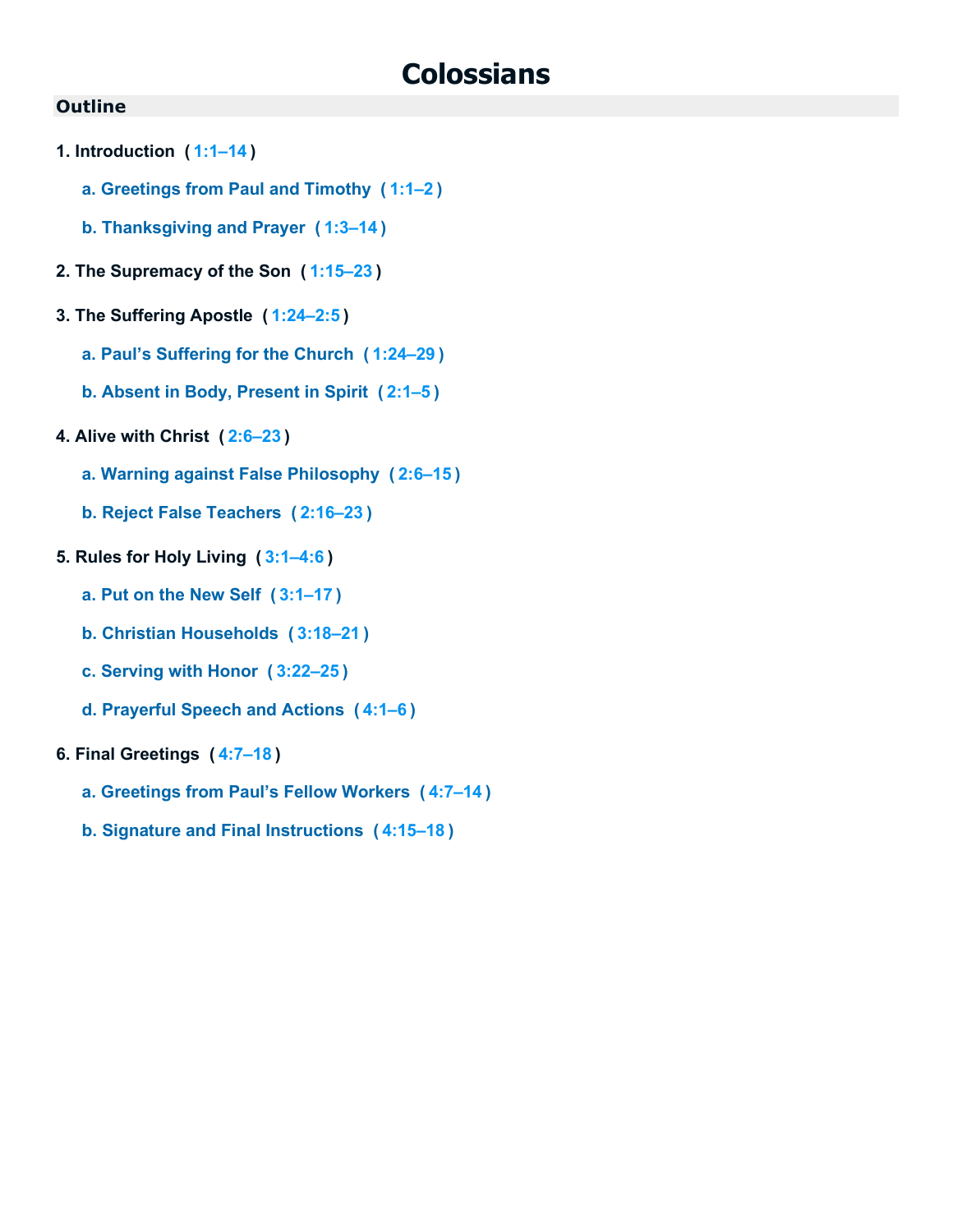### **Outline**

- **1. A Celebration of Faith ( [1:1–3:13](https://biblehub.com/bsb/1_thessalonians/1.htm#1) )**
	- **a. Greetings to the Thessalonians ( [1:1–10](https://biblehub.com/bsb/1_thessalonians/1.htm#1) )**
	- **b. Paul's Ministry ( [2:1–20](https://biblehub.com/bsb/1_thessalonians/2.htm#1) )**
		- **i.** Paul Recalls His Visit ( [2:1–16](https://biblehub.com/bsb/1_thessalonians/2.htm#1) )
		- **ii.** Paul's Longing to Visit Again ( [2:17–20](https://biblehub.com/bsb/1_thessalonians/2.htm#17) )
	- **c. Timothy's Ministry ( [3:1–10](https://biblehub.com/bsb/1_thessalonians/3.htm#1) )**
		- **i.** Timothy's Visit (3:1-5)
		- **ii.** Timothy's Encouraging Report ( [3:6–10](https://biblehub.com/bsb/1_thessalonians/3.htm#6) )
	- **d. Prayer for Endurance ( [3:11–13](https://biblehub.com/bsb/1_thessalonians/3.htm#11) )**

### **2. A Call to Righteous Living ( [4:1–5:28](https://biblehub.com/bsb/1_thessalonians/4.htm#1) )**

- **a. Living to Please God ( [4:1–12](https://biblehub.com/bsb/1_thessalonians/4.htm#1) )**
- **b. The Return of the Lord ( [4:13–18](https://biblehub.com/bsb/1_thessalonians/4.htm#13) )**
- **c. The Day of the Lord ( [5:1–11](https://biblehub.com/bsb/1_thessalonians/5.htm#1) )**
- **d. Christian Living ( [5:12–22](https://biblehub.com/bsb/1_thessalonians/5.htm#12) )**
- **e. Final Blessings and Instruction ( [5:23–28](https://biblehub.com/bsb/1_thessalonians/5.htm#23) )**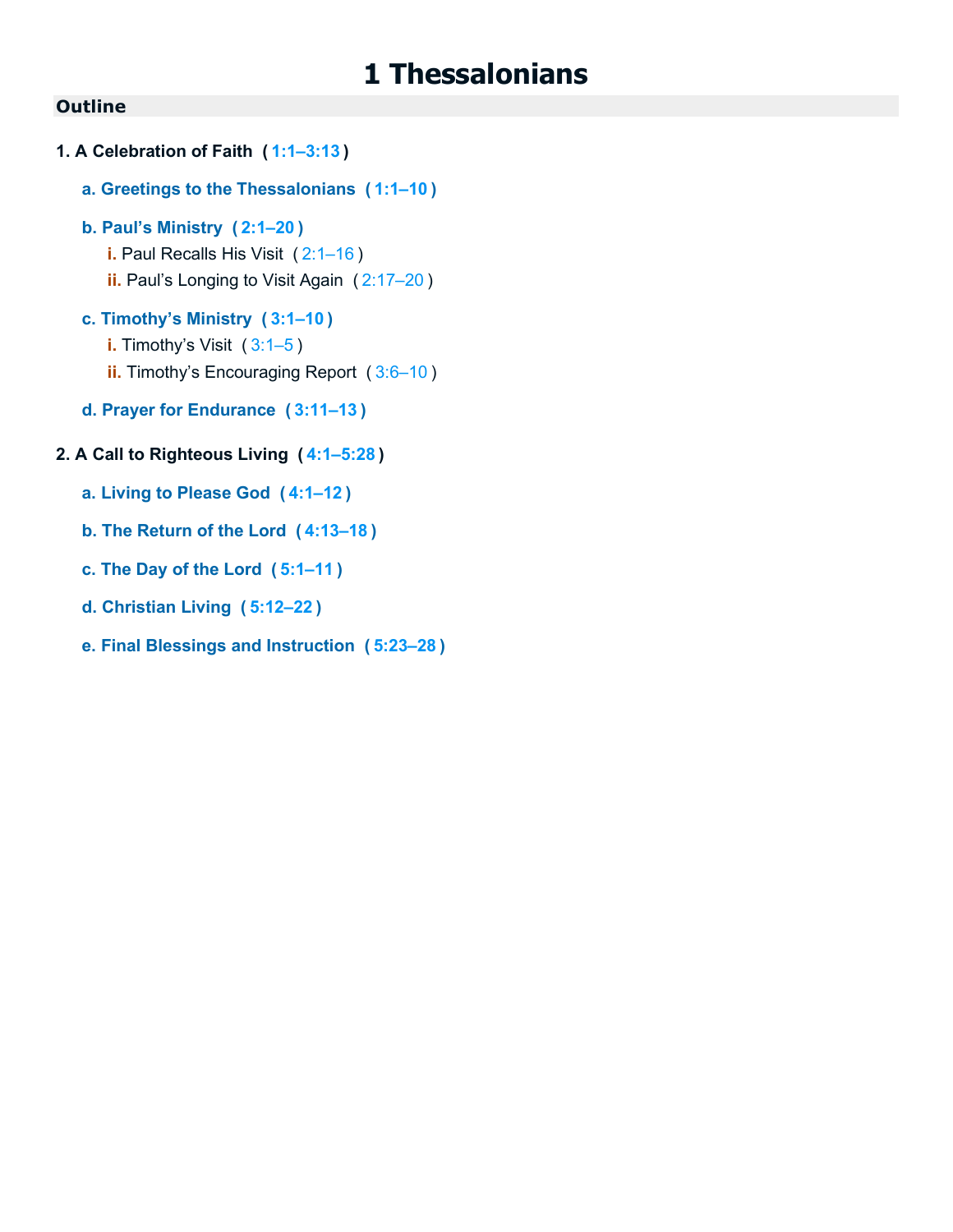# **2 Thessalonians**

- **1. Comfort During Persecution ( [1:1–12](https://biblehub.com/bsb/2_thessalonians/1.htm#1) )**
	- **a. Greetings to the Thessalonians ( [1:1–4](https://biblehub.com/bsb/2_thessalonians/1.htm#1) )**
	- **b. Worthy of the Kingdom of God ( [1:5–12](https://biblehub.com/bsb/2_thessalonians/1.htm#5) )**
- **2. The Day of the Lord ( [2:1–17](https://biblehub.com/bsb/2_thessalonians/2.htm#1) )**
	- **a. The Man of Lawlessness ( [2:1–12](https://biblehub.com/bsb/2_thessalonians/2.htm#1) )**
	- **b. Stand Firm ( [2:13–17](https://biblehub.com/bsb/2_thessalonians/2.htm#13) )**
- **3. Concern for the Church ( [3:1–18](https://biblehub.com/bsb/2_thessalonians/3.htm#1) )**
	- **a. Request for Prayer ( [3:1–5](https://biblehub.com/bsb/2_thessalonians/3.htm#1) )**
	- **b. A Warning against Idleness ( [3:6–15](https://biblehub.com/bsb/2_thessalonians/3.htm#6) )**
	- **c. Signature and Final Greetings ( [3:16–18](https://biblehub.com/bsb/2_thessalonians/3.htm#16) )**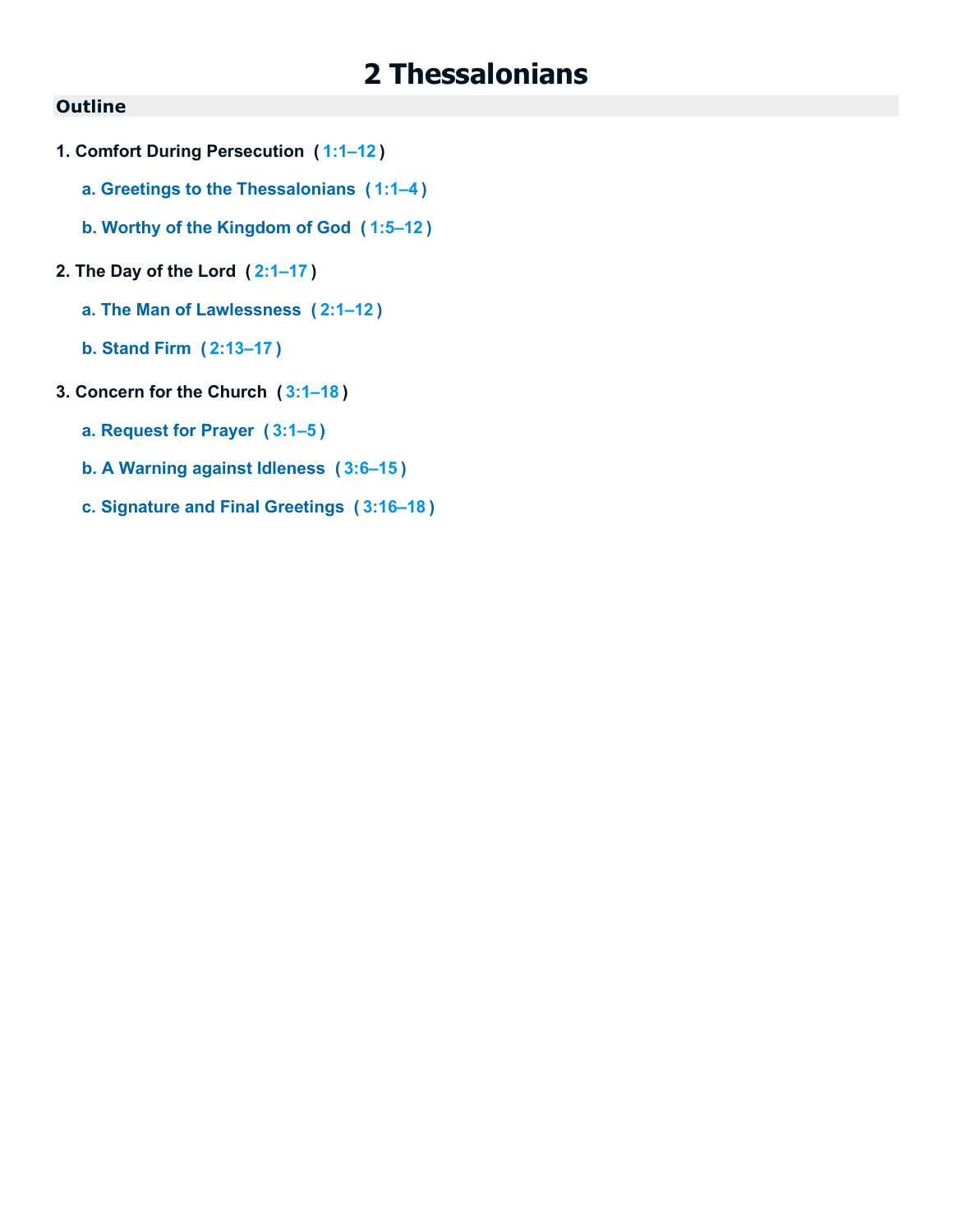# **1 Timothy**

#### **Outline**

- **1. Timothy's Commission ( [1:1–20](https://biblehub.com/bsb/1_timothy/1.htm#1) )**
	- **a. Paul's Greeting to Timothy ( [1:1–2](https://biblehub.com/bsb/1_timothy/1.htm#1) )**
	- **b. Correcting False Teachers ( [1:3–11](https://biblehub.com/bsb/1_timothy/1.htm#3) )**
	- **c. God's Grace to Paul ( [1:12–17](https://biblehub.com/bsb/1_timothy/1.htm#12) )**
	- **d. Paul's Charge to Timothy ( [1:18–20](https://biblehub.com/bsb/1_timothy/1.htm#18) )**

#### **2. Instructions concerning the Church ( [2:1–6:21](https://biblehub.com/bsb/1_timothy/2.htm#1) )**

- **a. A Call to Prayer ( [2:1–8](https://biblehub.com/bsb/1_timothy/2.htm#1) )**
- **b. Instructions to Women ( [2:9–15](https://biblehub.com/bsb/1_timothy/2.htm#9) )**
- **c. Qualifications for Leaders ( [3:1–13](https://biblehub.com/bsb/1_timothy/3.htm#1) )**
	- **i.** Overseers ( [3:1–7](https://biblehub.com/bsb/1_timothy/3.htm#1) )
	- **ii.** Deacons ( [3:8–13](https://biblehub.com/bsb/1_timothy/3.htm#8) )
- **d. The Mystery of Godliness ( [3:14–16](https://biblehub.com/bsb/1_timothy/3.htm#14) )**

#### **e. Instructions concerning False Teaching ( [4:1–16](https://biblehub.com/bsb/1_timothy/4.htm#1) )**

**i.** A Warning against Apostasy ( [4:1–5](https://biblehub.com/bsb/1_timothy/4.htm#1) )

**ii.** A Good Servant of Jesus Christ ( [4:6–16](https://biblehub.com/bsb/1_timothy/4.htm#6) )

#### **f. Instructions concerning Different Groups ( [5:1–6:2](https://biblehub.com/bsb/1_timothy/5.htm#1) )**

**i.** Reproof and Respect: The Older and Younger ( [5:1–2](https://biblehub.com/bsb/1_timothy/5.htm#1) ) **ii.** Honoring True Widows (5:3-16) **iii.** Honoring Elders ( [5:17–20](https://biblehub.com/bsb/1_timothy/5.htm#17) ) **iv.** A Charge to Timothy ( [5:21–25](https://biblehub.com/bsb/1_timothy/5.htm#21) ) **v.** Serving with Honor ( [6:1–2](https://biblehub.com/bsb/1_timothy/6.htm#1) ) **g. Other Matters of Concern ( [6:3–19](https://biblehub.com/bsb/1_timothy/6.htm#3) )**

**i.** Reject False Doctrines ( [6:3–5](https://biblehub.com/bsb/1_timothy/6.htm#3) ) **ii.** Godliness with Contentment (6:6-10) **iii.** Fight the Good Fight: A Charge to Timothy ( [6:11–16](https://biblehub.com/bsb/1_timothy/6.htm#11) ) **iv.** A Charge to the Rich ( [6:17–19](https://biblehub.com/bsb/1_timothy/6.htm#17) )

#### **h. Guard the Faith ( [6:20–21](https://biblehub.com/bsb/1_timothy/6.htm#20) )**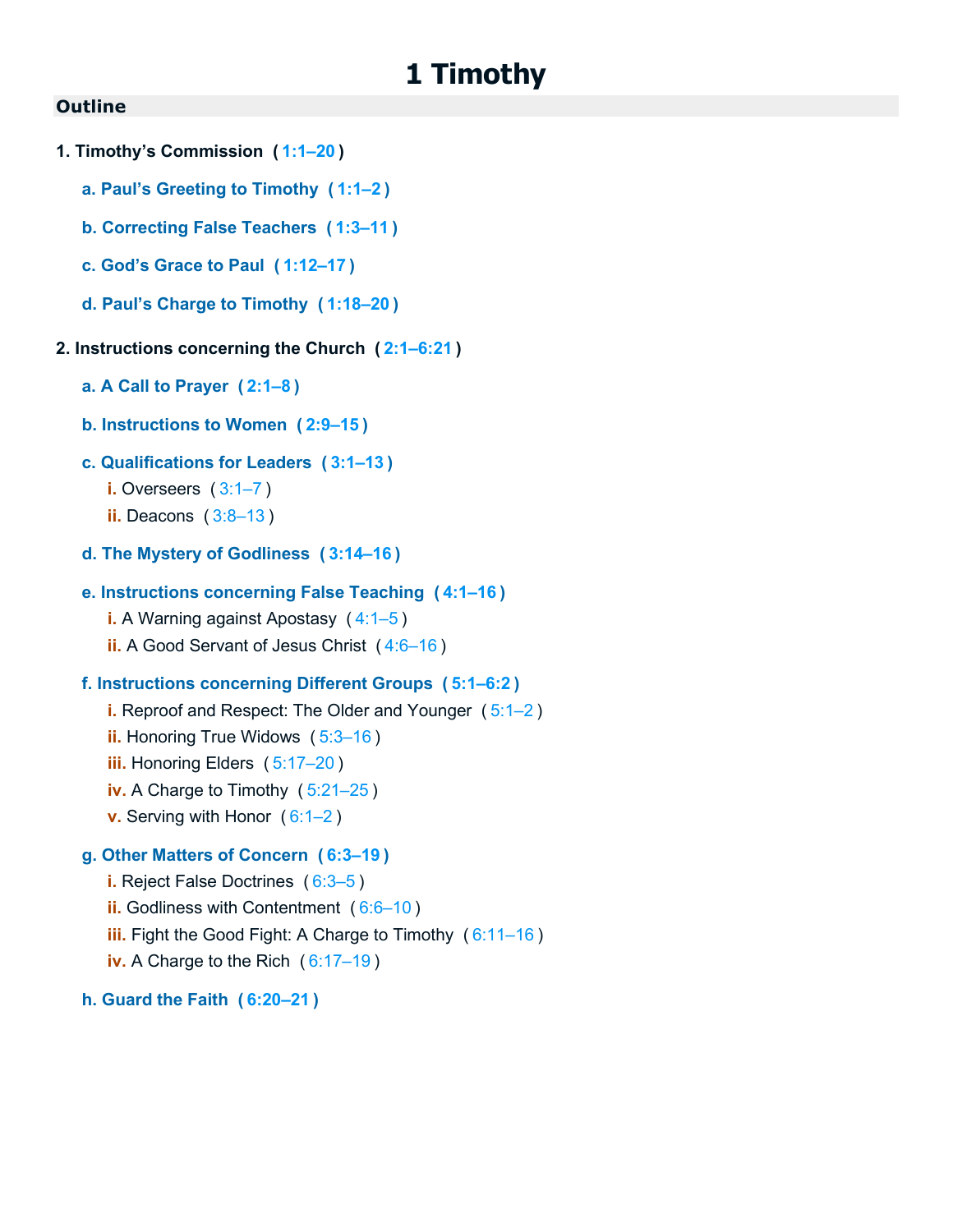# **2 Timothy**

#### **Outline**

- **1. Encouragement for Timothy ( [1:1–2:26](https://biblehub.com/bsb/2_timothy/1.htm#1) )**
	- **a. Paul's Greeting to Timothy ( [1:1–2](https://biblehub.com/bsb/2_timothy/1.htm#1) )**
	- **b. Faithfulness under Persecution ( [1:3–12](https://biblehub.com/bsb/2_timothy/1.htm#3) )**
	- **c. Holding to Sound Teaching ( [1:13–18](https://biblehub.com/bsb/2_timothy/1.htm#13) )**

### **d. Instructions for Timothy ( [2:1–26](https://biblehub.com/bsb/2_timothy/2.htm#1) )**

- **i.** Grace and Perseverance (2:1-13)
- **ii.** The Lord's Approved Workman ( [2:14–26](https://biblehub.com/bsb/2_timothy/2.htm#14) )
- **2. Warning of Difficulties Ahead ( [3:1–4:22](https://biblehub.com/bsb/2_timothy/3.htm#1) )**
	- **a. Evil in the Last Days ( [3:1–9](https://biblehub.com/bsb/2_timothy/3.htm#1) )**

### **b. The Means to Overcome Apostasy ( [3:10–4:8](https://biblehub.com/bsb/2_timothy/3.htm#10) )**

- **i.** All Scripture is God-Breathed ( [3:10–17](https://biblehub.com/bsb/2_timothy/3.htm#10) ) **ii.** Preach the Word ([4:1–8](https://biblehub.com/bsb/2_timothy/4.htm#1))
- **c. Personal Concerns ( [4:9–15](https://biblehub.com/bsb/2_timothy/4.htm#9) )**
- **d. The Lord Remains Faithful ( [4:16–18](https://biblehub.com/bsb/2_timothy/4.htm#16) )**
- **e. Final Greetings ( [4:19–22](https://biblehub.com/bsb/2_timothy/4.htm#19) )**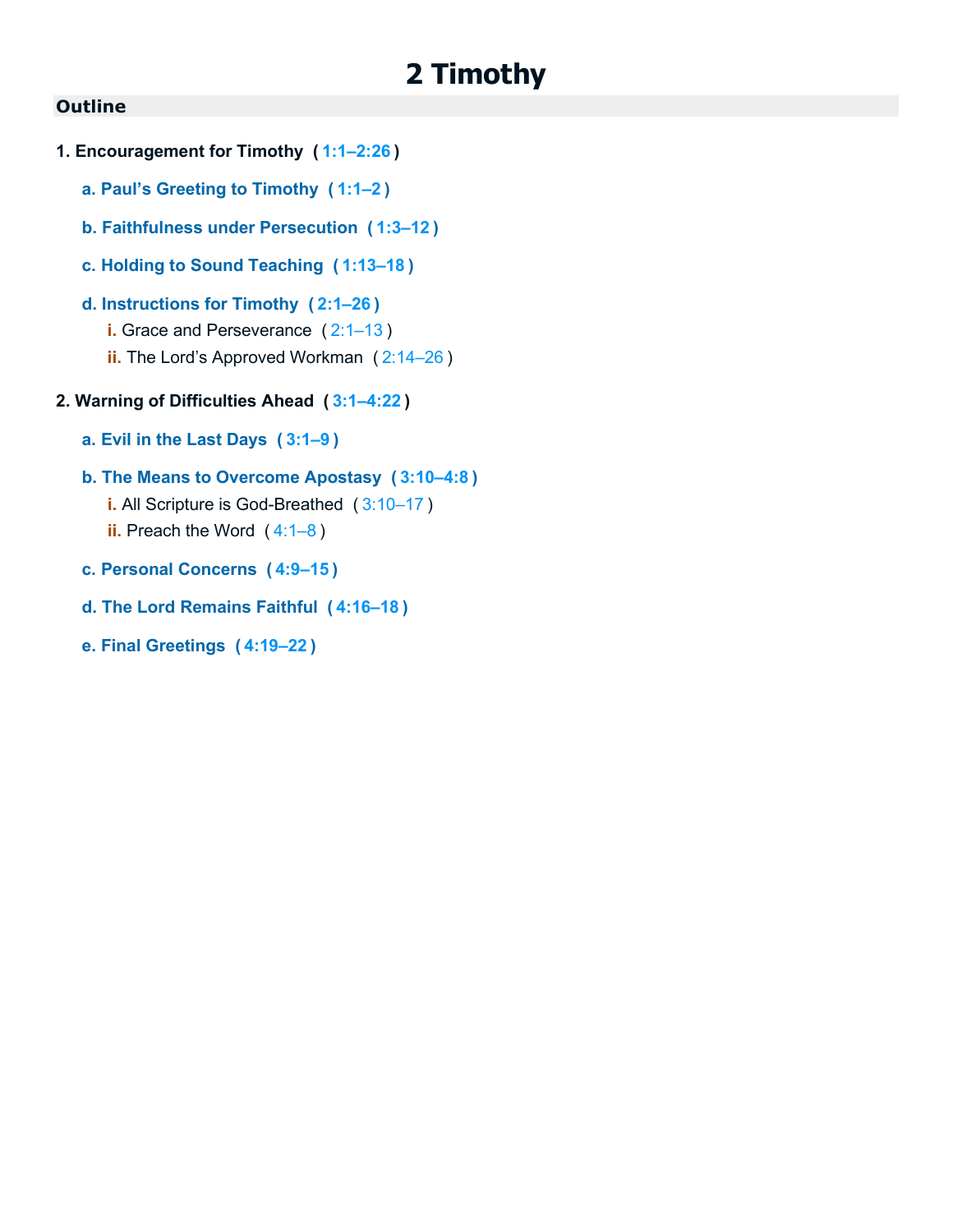# **Titus**

- **1. Paul's Greeting to Titus ( [1:1–4](https://biblehub.com/bsb/titus/1.htm#1) )**
- **2. For the Leaders ( [1:5–16](https://biblehub.com/bsb/titus/1.htm#5) )**
	- **a. Appointing Elders on Crete ( [1:5–9](https://biblehub.com/bsb/titus/1.htm#5) )**
	- **b. Correcting False Teachers ( [1:10–16](https://biblehub.com/bsb/titus/1.htm#10) )**
- **3. In the Household ( [2:1–15](https://biblehub.com/bsb/titus/2.htm#1) )**
	- **a. Teaching Sound Doctrine ( [2:1–10](https://biblehub.com/bsb/titus/2.htm#1) )**
	- **b. God's Grace Brings Salvation ( [2:11–15](https://biblehub.com/bsb/titus/2.htm#11) )**
- **4. In the World ( [3:1–11](https://biblehub.com/bsb/titus/3.htm#1) )**
	- **a. Heirs of Grace ( [3:1–8](https://biblehub.com/bsb/titus/3.htm#1) )**
	- **b. Avoid Divisions ( [3:9–11](https://biblehub.com/bsb/titus/3.htm#9) )**
- **5. Final Remarks and Greetings ( [3:12–15](https://biblehub.com/bsb/titus/3.htm#12) )**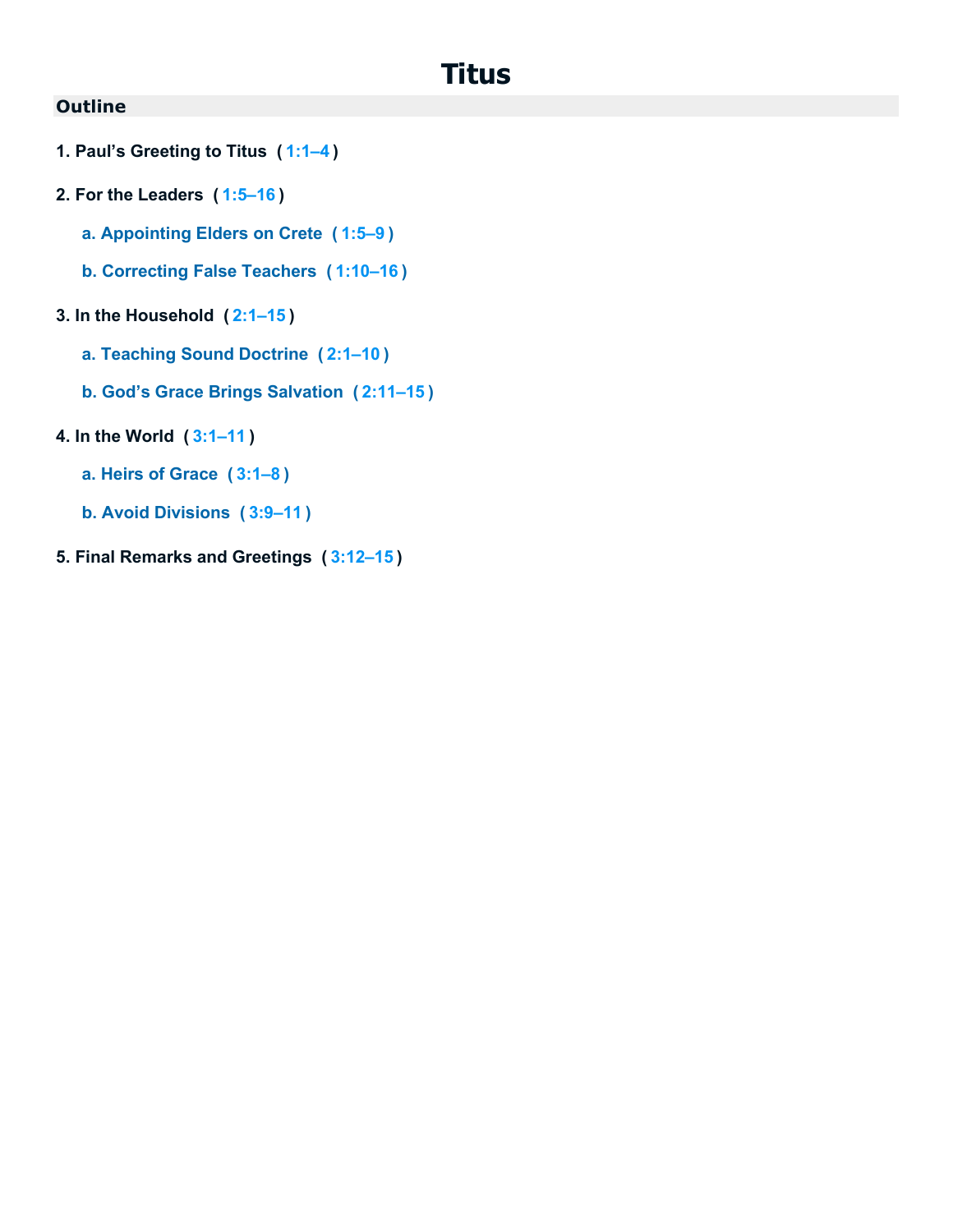# **Philemon**

- **1. Greetings from Paul and Timothy ( [1:1–3](https://biblehub.com/bsb/philemon/1.htm#1) )**
- **2. Philemon's Faith and Love ( [1:4–7](https://biblehub.com/bsb/philemon/1.htm#4) )**
- **3. Paul's Appeal for Onesimus ( [1:8–22](https://biblehub.com/bsb/philemon/1.htm#8) )**
- **4. Final Greetings ( [1:23–25](https://biblehub.com/bsb/philemon/1.htm#23) )**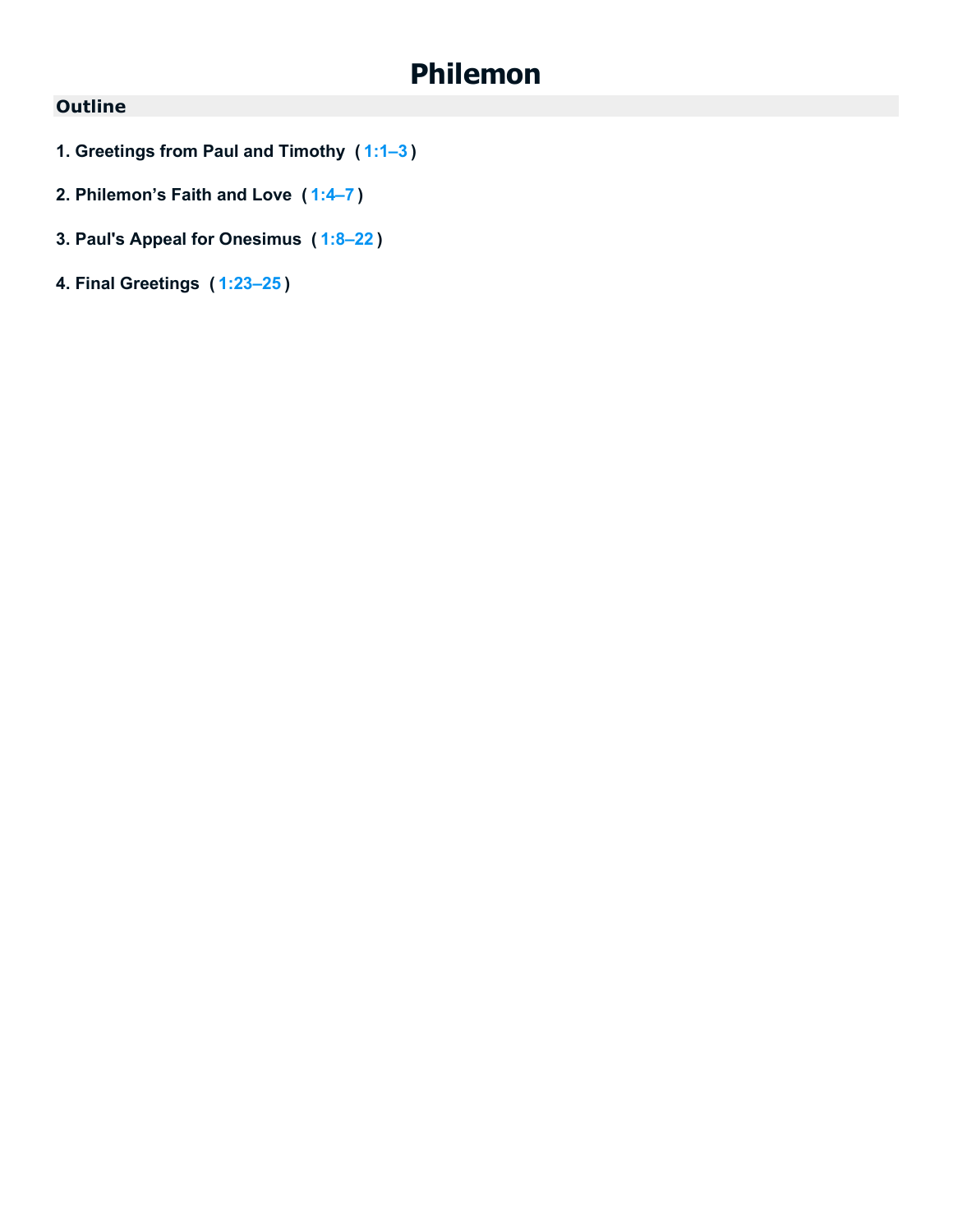### **Hebrews**

- **1. Jesus is Above the Angels ( [1:1–2:18](https://biblehub.com/bsb/hebrews/1.htm#1) )**
	- **a. The Supremacy of the Son ( [1:1–14](https://biblehub.com/bsb/hebrews/1.htm#1) )**
	- **b. Salvation Confirmed ( [2:1–4](https://biblehub.com/bsb/hebrews/2.htm#1) )**
	- **c. Jesus like His Brothers ( [2:5–18](https://biblehub.com/bsb/hebrews/2.htm#5) )**
- **2. Jesus is Above Moses ( [3:1–4:13](https://biblehub.com/bsb/hebrews/3.htm#1) )**
	- **a. Jesus Our Apostle and High Priest ( [3:1–6](https://biblehub.com/bsb/hebrews/3.htm#1) )**
	- **b. Do Not Harden Your Hearts ( [3:7–11](https://biblehub.com/bsb/hebrews/3.htm#7) )**
	- **c. The Peril of Unbelief ( [3:12–19](https://biblehub.com/bsb/hebrews/3.htm#12) )**
	- **d. The Sabbath Rest ( [4:1–13](https://biblehub.com/bsb/hebrews/4.htm#1) )**
- **3. Jesus As High Priest ( [4:14–7:28](https://biblehub.com/bsb/hebrews/4.htm#14) )**
	- **a. The Perfect High Priest ( [4:14–5:10](https://biblehub.com/bsb/hebrews/4.htm#14) )**
	- **b. Much to Say About This ( [5:11–6:12](https://biblehub.com/bsb/hebrews/5.htm#11) )**
		- **i.** Milk and Solid Food ( [5:11–14](https://biblehub.com/bsb/hebrews/5.htm#11) ) **ii.** A Call to Maturity ( [6:1–12](https://biblehub.com/bsb/hebrews/6.htm#1) )
	- **c. A Priest in the Order of Melchizedek ( [6:13–7:28](https://biblehub.com/bsb/hebrews/6.htm#13) )**
		- **i.** God's Unchangeable Promise ( [6:13–20](https://biblehub.com/bsb/hebrews/6.htm#13) )
		- **ii.** Melchizedek and Abraham ( [7:1–10](https://biblehub.com/bsb/hebrews/7.htm#1) )
		- **iii.** A Superior Priesthood ( [7:11–28](https://biblehub.com/bsb/hebrews/7.htm#11) )
- **4. The New Covenant ( [8:1–9:28](https://biblehub.com/bsb/hebrews/8.htm#1) )**
	- **a. Christ's Eternal Priesthood ( [8:1–5](https://biblehub.com/bsb/hebrews/8.htm#1) )**
	- **b. The Terms of the New Covenant ( [8:6–13](https://biblehub.com/bsb/hebrews/8.htm#6) )**
	- **c. The Earthly Tabernacle ( [9:1–10](https://biblehub.com/bsb/hebrews/9.htm#1) )**
	- **d. Redemption through His Blood ( [9:11–28](https://biblehub.com/bsb/hebrews/9.htm#11) )**
- **5. The Perfect Sacrifice ( [10:1–39](https://biblehub.com/bsb/hebrews/10.htm#1) )**
	- **a. Christ's Perfect Sacrifice ( [10:1–18](https://biblehub.com/bsb/hebrews/10.htm#1) )**
	- **b. A Call to Persevere ( [10:19–39](https://biblehub.com/bsb/hebrews/10.htm#19) )**
- **6. Follow Great Models of Faith ( [11:1–13:25](https://biblehub.com/bsb/hebrews/11.htm#1) )**
	- **a. Faith and Assurance ( [11:1–3](https://biblehub.com/bsb/hebrews/11.htm#1) )**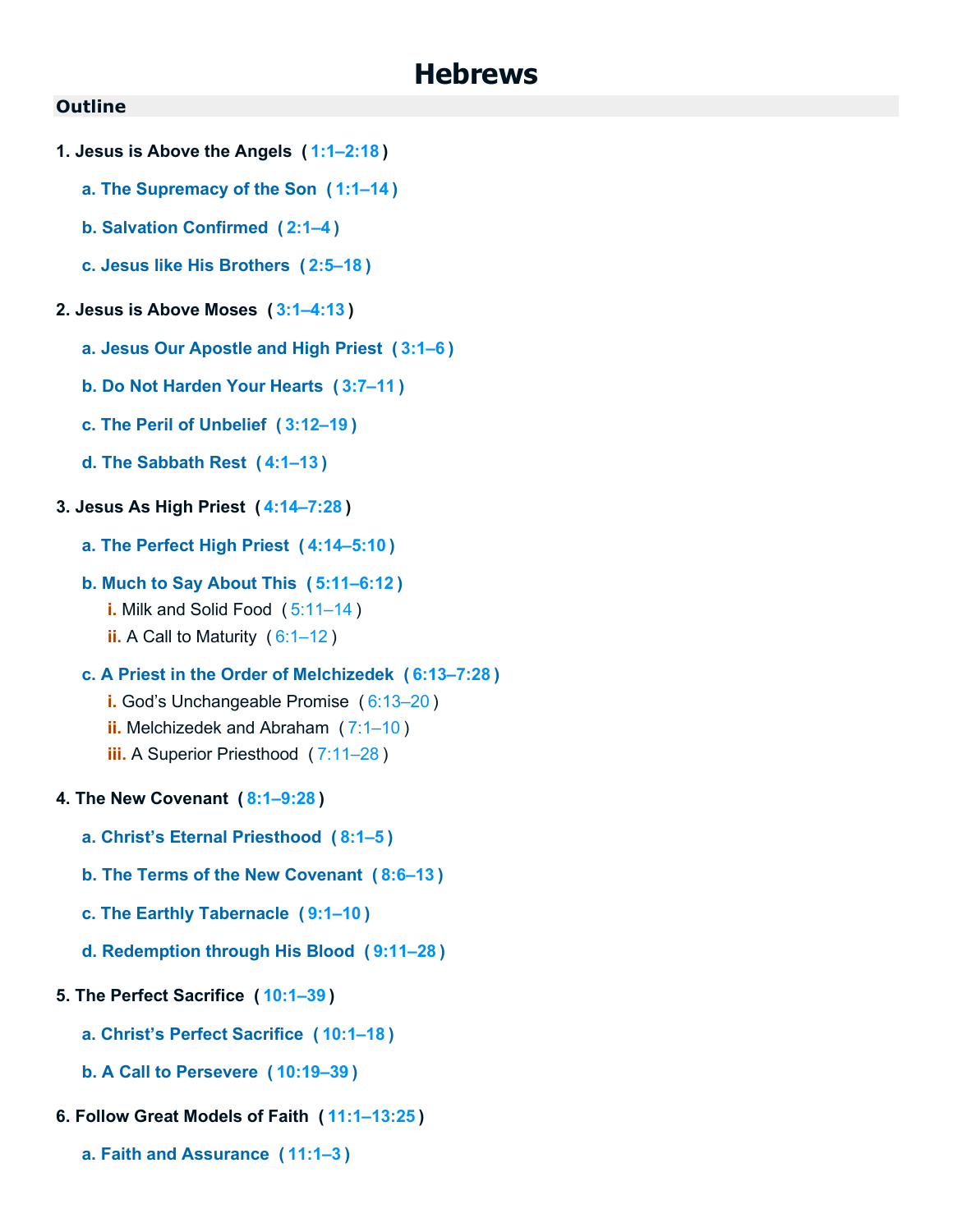### **b. The Greatest Men and Women of Faith ( [11:4–40](https://biblehub.com/bsb/hebrews/11.htm#4) )**

**i.** Able, Enoch, and Noah ( [11:4–7](https://biblehub.com/bsb/hebrews/11.htm#4) ) **ii.** Abraham and Sarah ([11:8–19](https://biblehub.com/bsb/hebrews/11.htm#8)) **iii.** Isaac, Jacob, and Joseph ( [11:20–22](https://biblehub.com/bsb/hebrews/11.htm#20) ) **iv.** Moses ( [11:23–29](https://biblehub.com/bsb/hebrews/11.htm#23) ) **v.** Many Others ( [11:30–40](https://biblehub.com/bsb/hebrews/11.htm#30) )

### **c. The Practice of Faith ( [12:1–13:25](https://biblehub.com/bsb/hebrews/12.htm#1) )**

**i.** A Call to Endurance ([12:1–3](https://biblehub.com/bsb/hebrews/12.htm#1)) **ii.** God Disciplines His Sons ( [12:4–13](https://biblehub.com/bsb/hebrews/12.htm#4) ) **iii.** A Call to Holiness ( [12:14–17](https://biblehub.com/bsb/hebrews/12.htm#14) ) **iv.** An Unshakable Kingdom ( [12:18–29](https://biblehub.com/bsb/hebrews/12.htm#18) ) **v.** Brotherly Love ( [13:1–4](https://biblehub.com/bsb/hebrews/13.htm#1) ) **vi.** Christ's Unchanging Nature ( [13:5–14](https://biblehub.com/bsb/hebrews/13.htm#5) ) **vii.** Sacrifice, Obedience, and Prayer ( [13:15–19](https://biblehub.com/bsb/hebrews/13.htm#15) ) **viii.** Benediction and Farewell ( [13:20–25](https://biblehub.com/bsb/hebrews/13.htm#20) )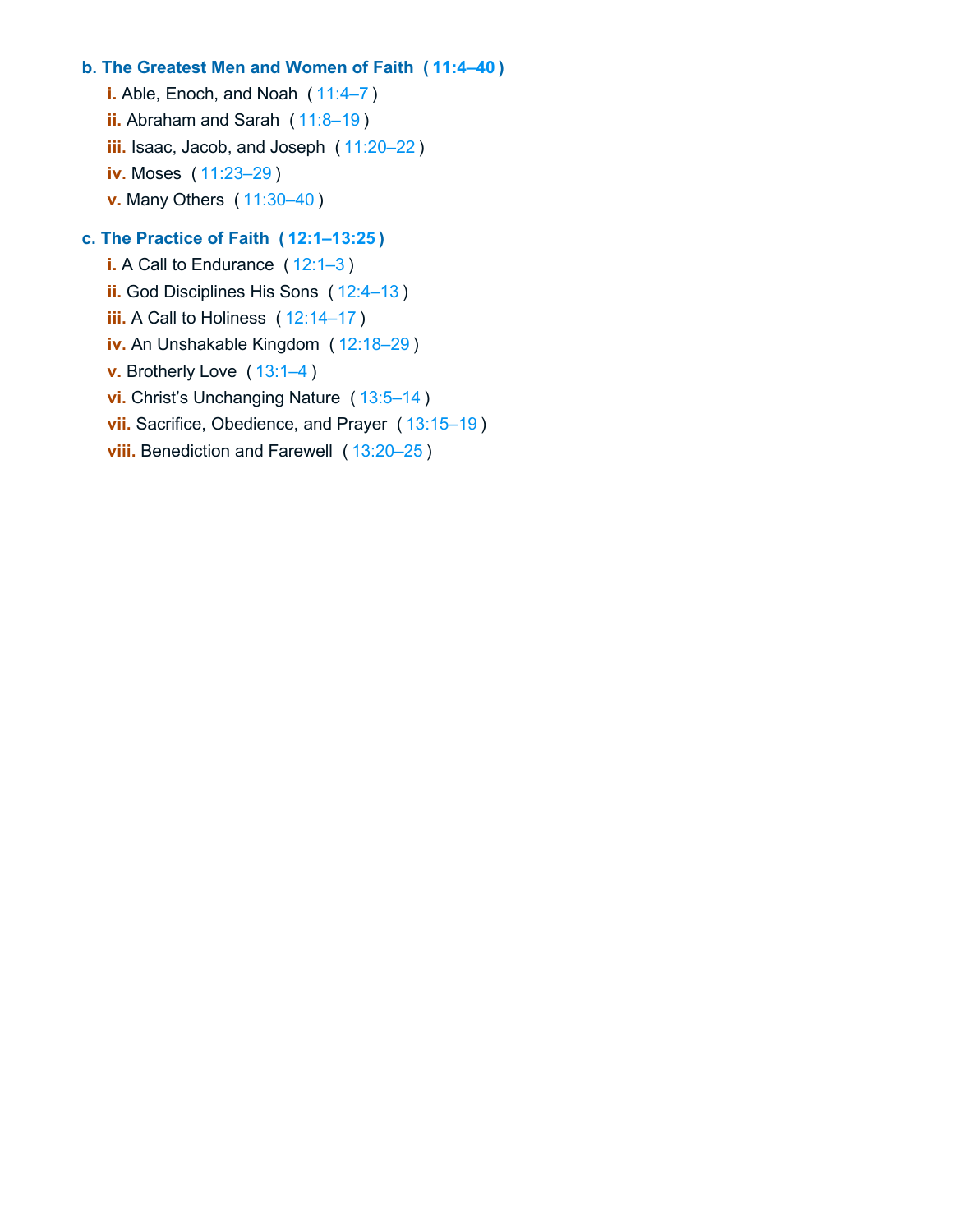### **James**

- **1. Genuine Faith ( [1:1–3:18](https://biblehub.com/bsb/james/1.htm#1) )**
	- **a. A Greeting from James ( [1:1](https://biblehub.com/bsb/james/1.htm#1) )**
	- **b. The Testing of Faith ( [1:2–18](https://biblehub.com/bsb/james/1.htm#2) )**
		- **i.** Rejoicing in Trials ( [1:2–12](https://biblehub.com/bsb/james/1.htm#2) ) **ii.** Good and Perfect Gifts ( [1:13–18](https://biblehub.com/bsb/james/1.htm#13) )
		-
	- **c. Hearing and Doing ( [1:19–27](https://biblehub.com/bsb/james/1.htm#19) )**
	- **d. A Warning against Favoritism ( [2:1–13](https://biblehub.com/bsb/james/2.htm#1) )**
	- **e. Faith and Works ( [2:14–26](https://biblehub.com/bsb/james/2.htm#14) )**
	- **f. Taming the Tongue ( [3:1–12](https://biblehub.com/bsb/james/3.htm#1) )**
	- **g. The Wisdom from Above ( [3:13–18](https://biblehub.com/bsb/james/3.htm#13) )**
- **2. Warnings against Worldliness ( [4:1–5:6](https://biblehub.com/bsb/james/4.htm#1) )**
	- **a. A Warning against Pride ( [4:1–6](https://biblehub.com/bsb/james/4.htm#1) )**
	- **b. Drawing Near to God ( [4:7–12](https://biblehub.com/bsb/james/4.htm#7) )**
	- **c. Do Not Boast about Tomorrow ( [4:13–17](https://biblehub.com/bsb/james/4.htm#13) )**
	- **d. A Warning to the Rich ( [5:1–6](https://biblehub.com/bsb/james/5.htm#1) )**
- **3. The Return of the Lord ( [5:7–20](https://biblehub.com/bsb/james/5.htm#7) )**
	- **a. Patience in Suffering ( [5:7–12](https://biblehub.com/bsb/james/5.htm#7) )**
	- **b. The Prayer of Faith ( [5:13–18](https://biblehub.com/bsb/james/5.htm#13) )**
	- **c. Restoring a Sinner ( [5:19–20](https://biblehub.com/bsb/james/5.htm#19) )**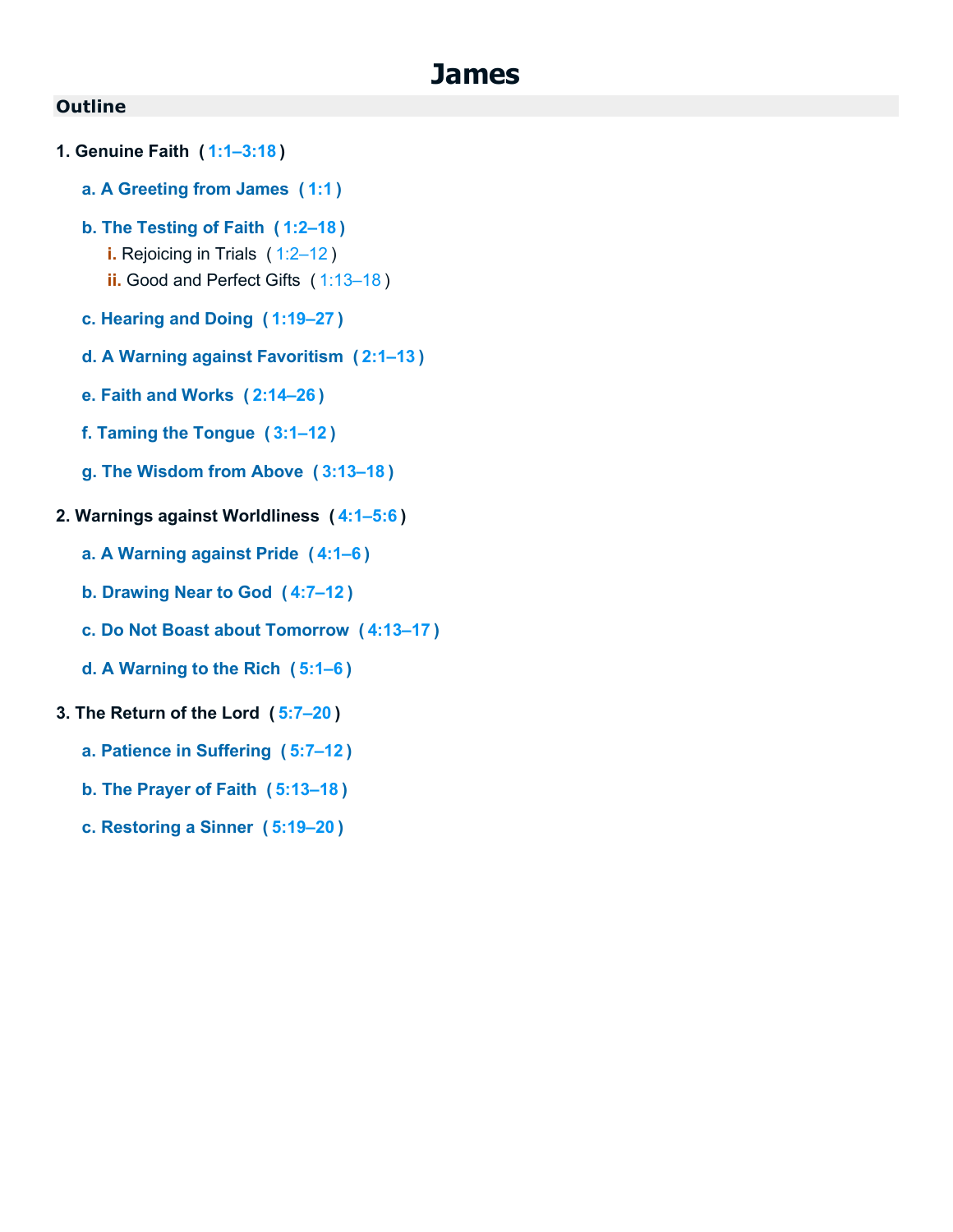### **1 Peter**

- **1. A Greeting from Peter ( [1:1–2](https://biblehub.com/bsb/1_peter/1.htm#1) )**
- **2. A Living Hope: A Song of Praise ( [1:3–12](https://biblehub.com/bsb/1_peter/1.htm#3) )**
- **3. A Call to Holiness ( [1:13–21](https://biblehub.com/bsb/1_peter/1.htm#13) )**
- **4. The Enduring Word ( [1:22–25](https://biblehub.com/bsb/1_peter/1.htm#22) )**
- **5. The Living Stone and Chosen People ( [2:1–12](https://biblehub.com/bsb/1_peter/2.htm#1) )**
- **6. Submission to Authority ( [2:13–3:7](https://biblehub.com/bsb/1_peter/2.htm#13) )**
	- **a. Governments and Masters ( [2:13–20](https://biblehub.com/bsb/1_peter/2.htm#13) )**
	- **b. Christ's Example of Suffering ( [2:21–25](https://biblehub.com/bsb/1_peter/2.htm#21) )**
	- **c. Wives and Husbands ( [3:1–7](https://biblehub.com/bsb/1_peter/3.htm#1) )**
- **7. Turning from Evil ( [3:8–13](https://biblehub.com/bsb/1_peter/3.htm#8) )**
- **8. Holy Living while Suffering ( [3:14–4:19](https://biblehub.com/bsb/1_peter/3.htm#14) )**
	- **a. Suffering for Righteousness ( [3:14–22](https://biblehub.com/bsb/1_peter/3.htm#14) )**
	- **b. Living for God's Glory ( [4:1–11](https://biblehub.com/bsb/1_peter/4.htm#1) )**
	- **c. Suffering as Christians ( [4:12–19](https://biblehub.com/bsb/1_peter/4.htm#12) )**
- **9. Instruction to Elders ( [5:1–4](https://biblehub.com/bsb/1_peter/5.htm#1) )**
- **10. Cast Your Cares on Him ( [5:5–9](https://biblehub.com/bsb/1_peter/5.htm#5) )**
- **11. Benediction and Farewell ( [5:10–14](https://biblehub.com/bsb/1_peter/5.htm#10) )**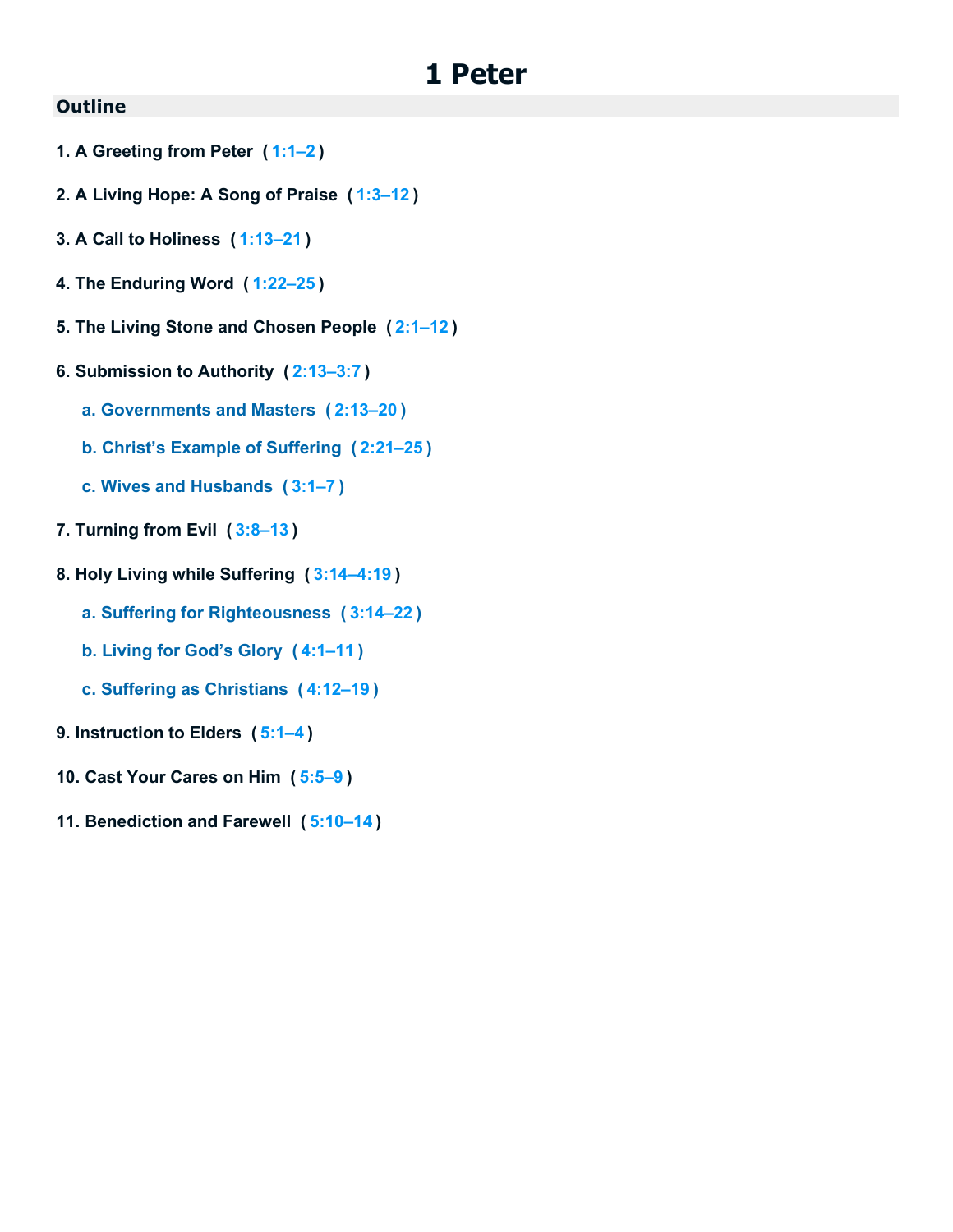# **2 Peter**

- **1. Peter's Final Challenge ( [1:1–21](https://biblehub.com/bsb/2_peter/1.htm#1) )**
	- **a. A Greeting from Peter ( [1:1–2](https://biblehub.com/bsb/2_peter/1.htm#1) )**
	- **b. Partakers of the Divine Nature ( [1:3–15](https://biblehub.com/bsb/2_peter/1.htm#3) )**
	- **c. Eyewitnesses of His Majesty ( [1:16–21](https://biblehub.com/bsb/2_peter/1.htm#16) )**
- **2. Deliverance from False Prophets ( [2:1–22](https://biblehub.com/bsb/2_peter/2.htm#1) )**
	- **a. False Teachers Among You ( [2:1–3](https://biblehub.com/bsb/2_peter/2.htm#1) )**
	- **b. Historic Evidence for Their Judgement ( [2:4–9](https://biblehub.com/bsb/2_peter/2.htm#4) )**
	- **c. Characteristics of the False Teachers ( [2:10–22](https://biblehub.com/bsb/2_peter/2.htm#10) )**
- **3. The Return of Jesus ( [3:1–18](https://biblehub.com/bsb/2_peter/3.htm#1) )**
	- **a. The Coming Judgement ( [3:1–7](https://biblehub.com/bsb/2_peter/3.htm#1) )**
	- **b. The Day of the Lord ( [3:8–13](https://biblehub.com/bsb/2_peter/3.htm#8) )**
	- **c. Final Exhortations ( [3:14–18](https://biblehub.com/bsb/2_peter/3.htm#14) )**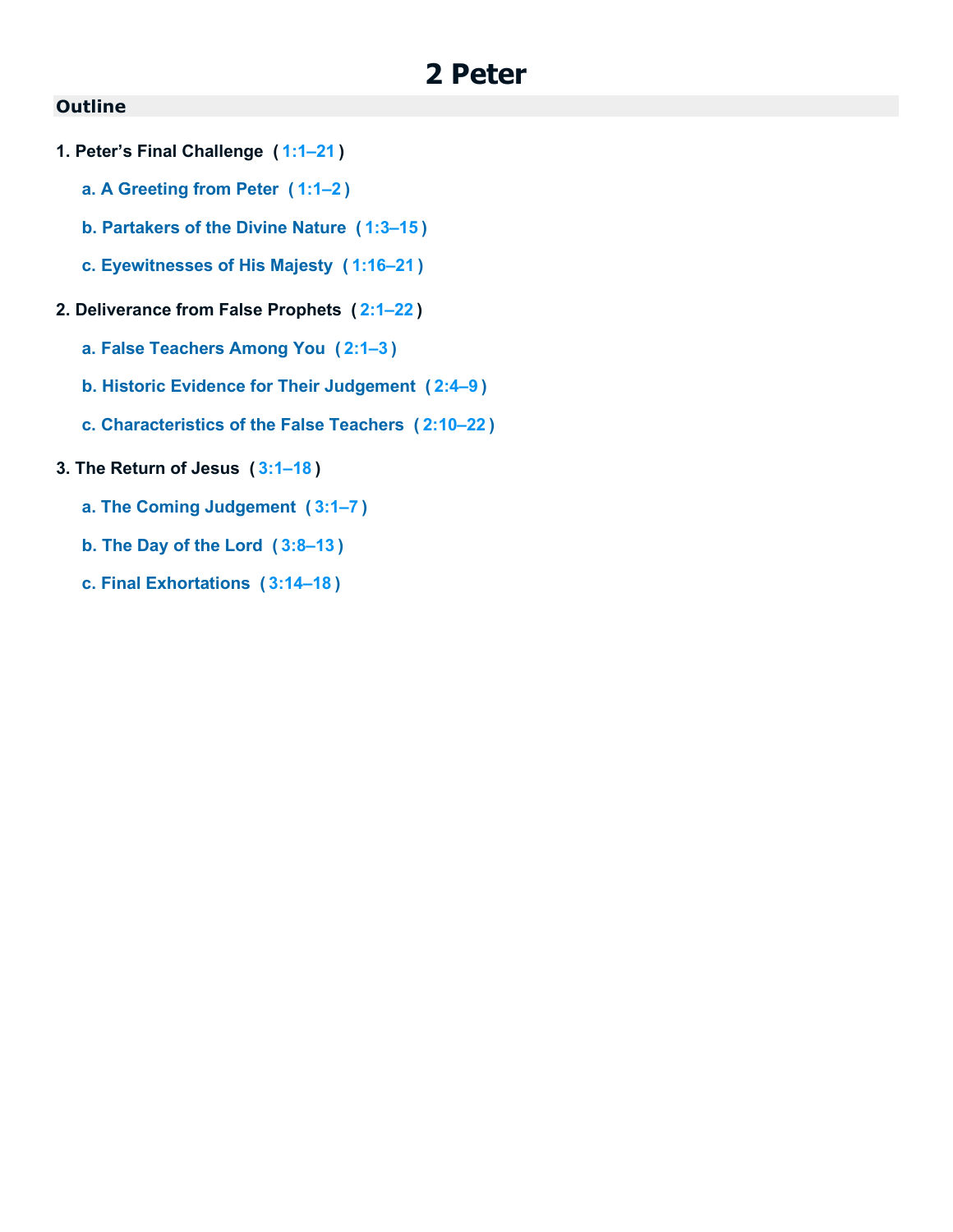# **1 John**

#### **Outline**

```
1. The First Test of Fellowship ( 1:1–2:17 )
   a. Understanding Christ and Sin ( 1:1–10 )
      i.1:1–4)
      ii. Walking in the Light: View of Sin ( 1:5–10 )
   b. Outward Displays of Understanding ( 2:1–17 )
      i. Jesus Our Advocate: Obedience ( 2:1–6 )
      ii. Love Properly (2:7-17)
         1. A New Commandment: Love One Another ( 2:7–14 )
         2. Do Not Love the World ( 2:15–17 )
2. The Second Test of Fellowship ( 2:18–3:24 )
   a. Understanding Antichrists ( 2:18–23 )
   b. Outward Displays of Understanding ( 2:24–3:24 )
      i. Remain in Christ: Do Not Be Deceived ( 2:24–29 )
      ii. Children of God ( 3:1–24 )
         1. Practice Righteousness ( 3:1–10 )
         2. Love One Another ( 3:11–24 )
```
#### **3. The Third Test of Fellowship ( [4:1–21](https://biblehub.com/bsb/1_john/4.htm#1) )**

**a. Testing the Spirits ( [4:1–6](https://biblehub.com/bsb/1_john/4.htm#1) )**

#### **b. Outward Display of Understanding ( [4:7–21](https://biblehub.com/bsb/1_john/4.htm#7) )**

- **i.** Love Comes from God ( [4:7–10](https://biblehub.com/bsb/1_john/4.htm#7) )
- **ii.** Love One Another ( [4:11–21](https://biblehub.com/bsb/1_john/4.htm#11) )

#### **4. The Fourth Test of Fellowship ( [5:1–21](https://biblehub.com/bsb/1_john/5.htm#1) )**

#### **a. Understanding Christ's Victory ( [5:1–12](https://biblehub.com/bsb/1_john/5.htm#1) )**

- **i.** Overcoming the World ([5:1–8](https://biblehub.com/bsb/1_john/5.htm#1))
- **ii.** God's Testimony about His Son ( [5:9–12](https://biblehub.com/bsb/1_john/5.htm#9) )

#### **b. Outward Displays of Understanding ( [5:13–21](https://biblehub.com/bsb/1_john/5.htm#13) )**

- **i.** Effective Prayer ( [5:13–17](https://biblehub.com/bsb/1_john/5.htm#13) )
- **ii.** The True God ( $5:18-21$ )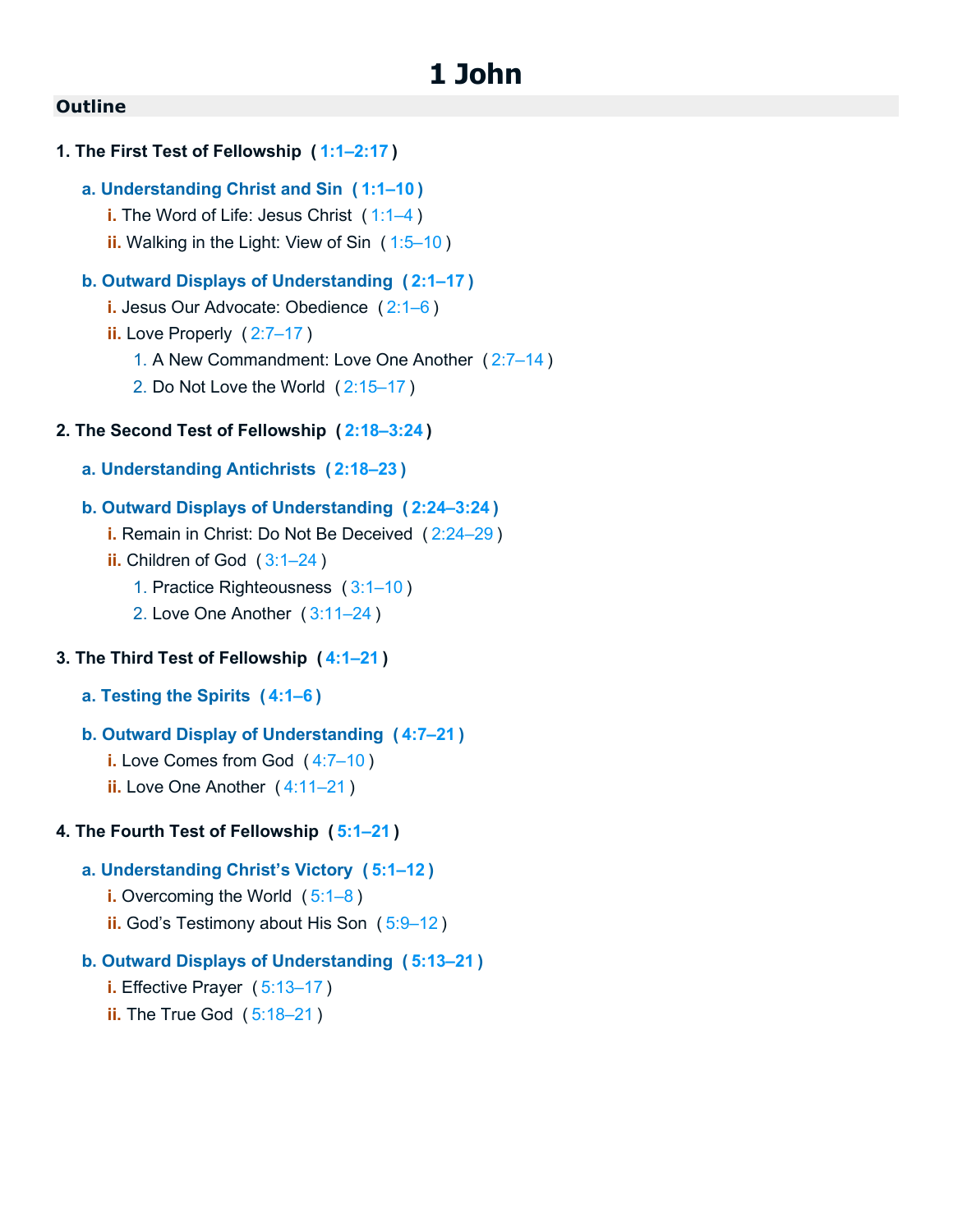# **2 John**

- **1. A Greeting from the Elder ( [1:1–3](https://biblehub.com/bsb/2_john/1.htm#1) )**
- **2. Walking in Truth: Love One Another ( [1:4–6](https://biblehub.com/bsb/2_john/1.htm#4) )**
- **3. Beware Deceivers ( [1:7–11](https://biblehub.com/bsb/2_john/1.htm#7) )**
- **4. Conclusion ( [1:12–13](https://biblehub.com/bsb/2_john/1.htm#12) )**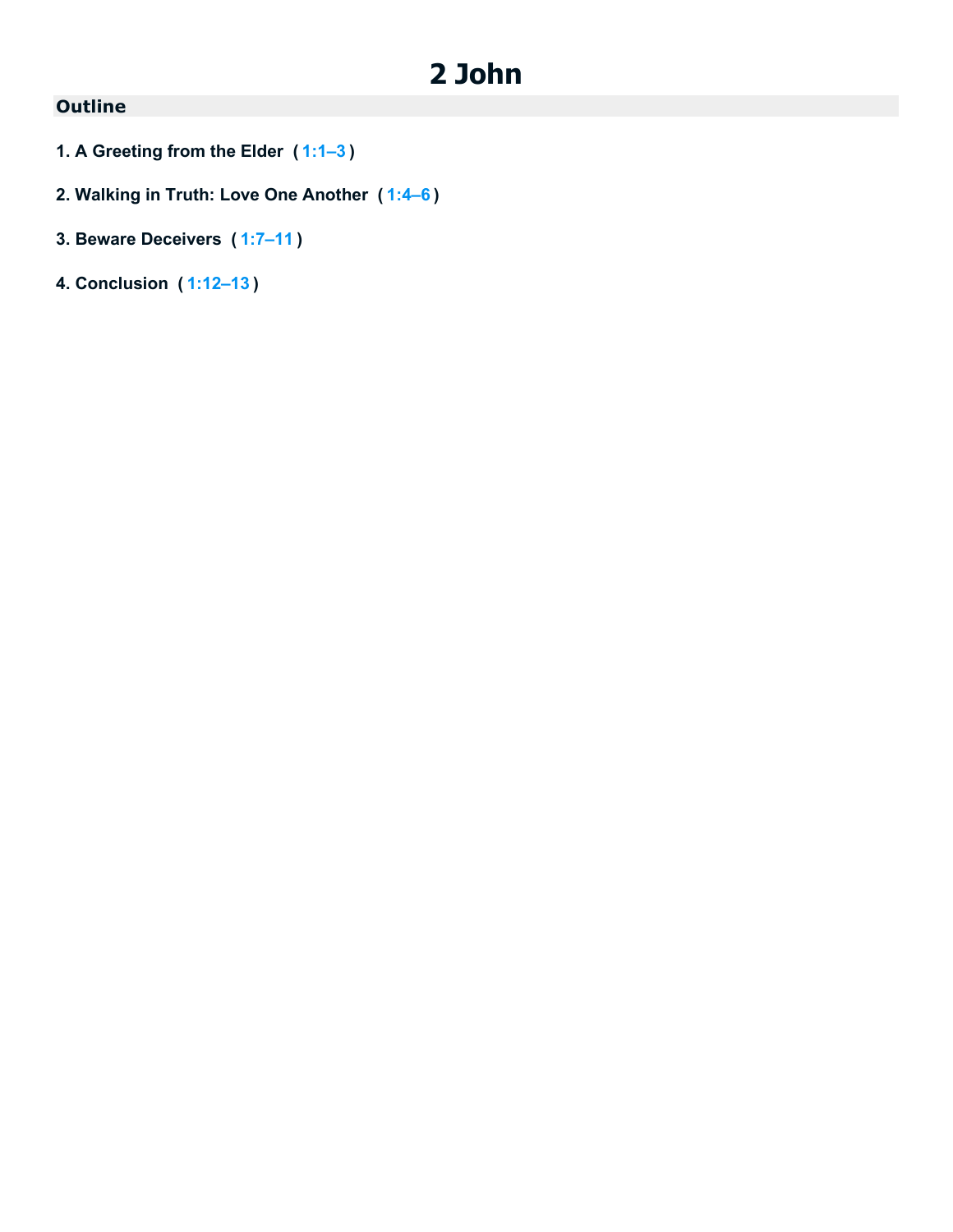# **3 John**

- **1. A Greeting from the Elder ( [1:1–4](https://biblehub.com/bsb/3_john/1.htm#1) )**
- **2. Gaius Commended for Hospitality: Love One Another ( [1:5–8](https://biblehub.com/bsb/3_john/1.htm#5) )**
- **3. Diotrephes and Demetrius: Beware Deceivers ( [1:9–11](https://biblehub.com/bsb/3_john/1.htm#9) )**
	- **a. Diotrephes the Slanderer ( [1:9–11](https://biblehub.com/bsb/3_john/1.htm#9) )**
	- **b. Demetrius the True ( [1:12](https://biblehub.com/bsb/3_john/1.htm#12) )**
- **4. Conclusion ( [1:13–14](https://biblehub.com/bsb/3_john/1.htm#13) )**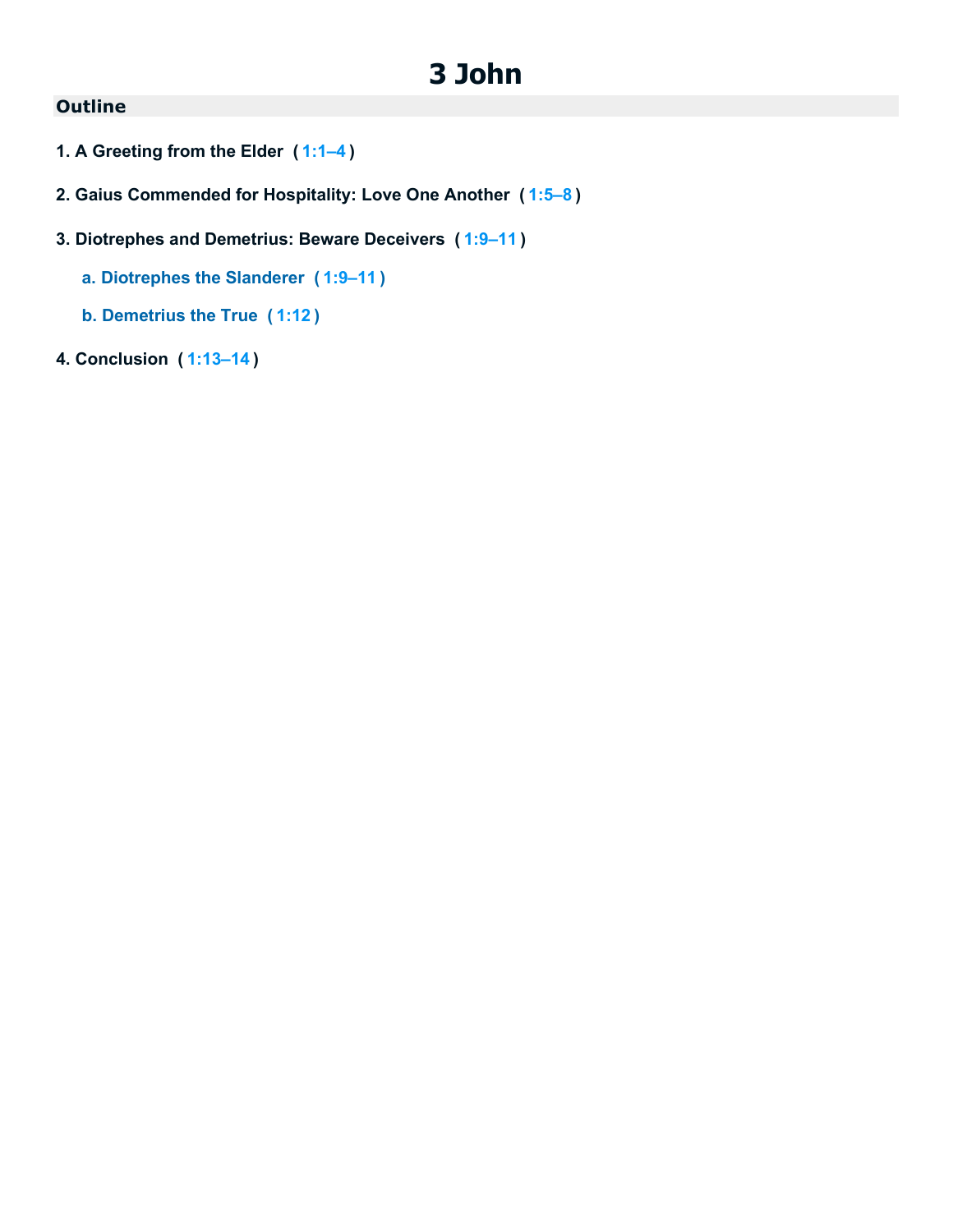# **Jude**

### **Outline**

- **1. Opening Charge ( [1:1–4](https://biblehub.com/bsb/jude/1.htm#1) )**
	- **a. A Greeting from Jude ( [1:1–2](https://biblehub.com/bsb/jude/1.htm#1) )**
	- **b. Contend Earnestly for the Faith ( [1:3–4](https://biblehub.com/bsb/jude/1.htm#3) )**

### **2. God's Judgment on the Ungodly ( [1:5–16](https://biblehub.com/bsb/jude/1.htm#5) )**

#### **a. Historic Judgements ( [1:5–7](https://biblehub.com/bsb/jude/1.htm#5) )**

- **i.** After the Exodus ([1:5](https://biblehub.com/bsb/jude/1.htm#5))
- **ii.** Angels Who Fell ( [1:6](https://biblehub.com/bsb/jude/1.htm#6) )
- **iii.** Sodom and Gomorrah ([1:7](https://biblehub.com/bsb/jude/1.htm#7))

### **b. The Ungodly of Jude's Day ( [1:8–16](https://biblehub.com/bsb/jude/1.htm#8) )**

- **i.** Judgement for Slanderous Speech (1:8-11) **ii.** Description of the Ungodly (1:12-13)
- **iii.** Enoch's Prophecy ( [1:14–16](https://biblehub.com/bsb/jude/1.htm#14) )

### **3. A Call to Persevere ( [1:17–23](https://biblehub.com/bsb/jude/1.htm#17) )**

**4. Doxology ( [1:24–25](https://biblehub.com/bsb/jude/1.htm#24) )**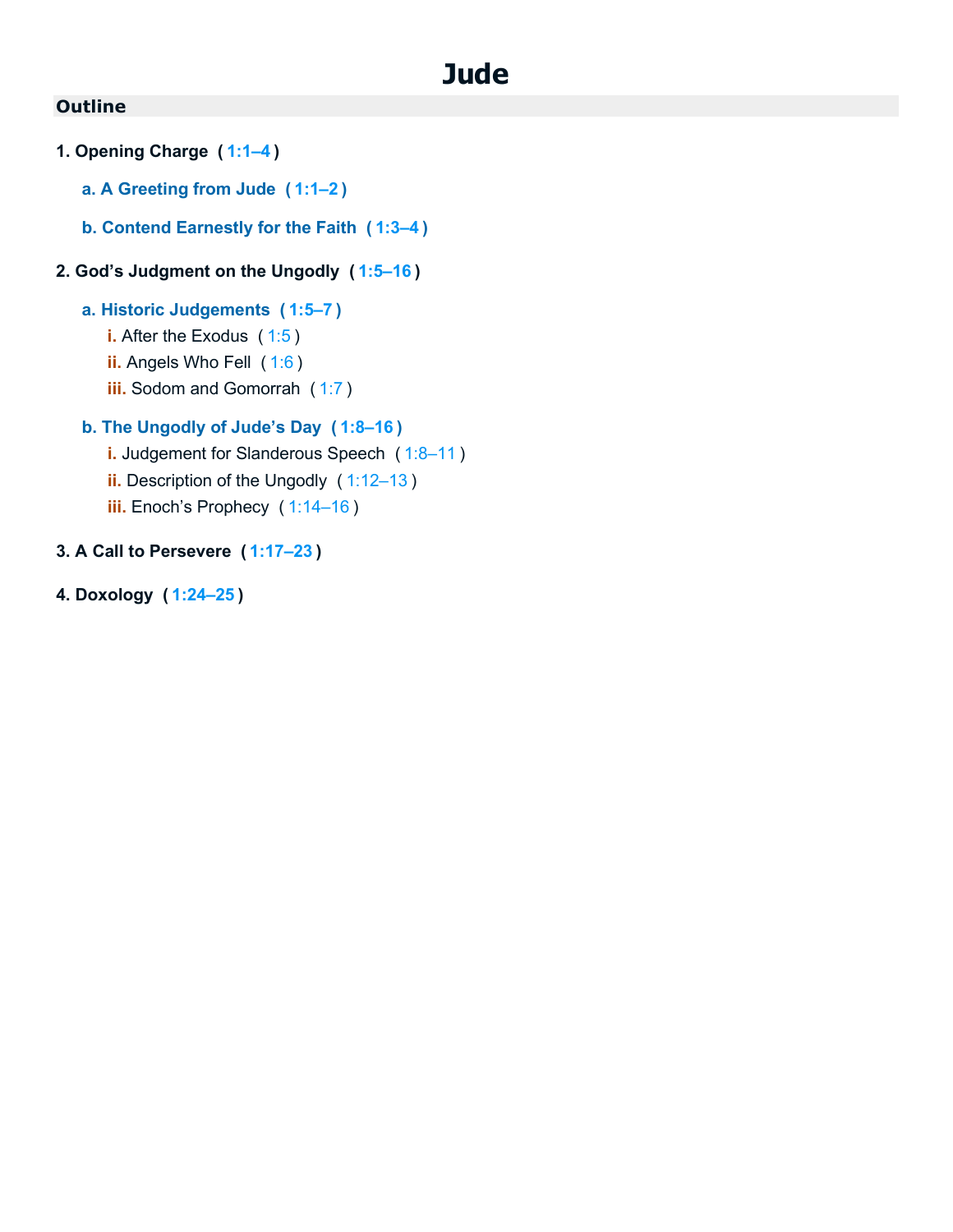### **Revelation**

#### **Outline**

- **1. Opening ( [1:1–20](https://biblehub.com/bsb/revelation/1.htm#1) )**
	- **a. Prologue ( [1:1–3](https://biblehub.com/bsb/revelation/1.htm#1) )**
	- **b. John Greets the Seven Churches ( [1:4–8](https://biblehub.com/bsb/revelation/1.htm#4) )**
	- **c. John's Vision on Patmos ( [1:9–20](https://biblehub.com/bsb/revelation/1.htm#9) )**

#### **2. The Letters to the Seven Churches ( [2:1–3:22](https://biblehub.com/bsb/revelation/2.htm#1) )**

#### **a. Ephesus ( [2:1–7](https://biblehub.com/bsb/revelation/2.htm#1) )**

- **i.** The Authority ([2:1](https://biblehub.com/bsb/revelation/2.htm#1))
- **ii.** The Praise ( [2:2–3](https://biblehub.com/bsb/revelation/2.htm#2) )
- **iii.** The Grievance ([2:4](https://biblehub.com/bsb/revelation/2.htm#4))
- **iv.** The Warning ( [2:5](https://biblehub.com/bsb/revelation/2.htm#5) )
- **v.** The Second Praise ( [2:6](https://biblehub.com/bsb/revelation/2.htm#6) )
- **vi.** The Promise ( [2:7](https://biblehub.com/bsb/revelation/2.htm#7) )

#### **b. Smyrna ( [2:8–11](https://biblehub.com/bsb/revelation/2.htm#8) )**

**i.** The Authority ([2:8](https://biblehub.com/bsb/revelation/2.htm#8)) **ii.** The Praise ([2:9](https://biblehub.com/bsb/revelation/2.htm#9)) **iii.** The Grievance ([2:9](https://biblehub.com/bsb/revelation/2.htm#9)) **iv.** The Warning ( [2:10](https://biblehub.com/bsb/revelation/2.htm#10) ) **v.** The Promise ( [2:11](https://biblehub.com/bsb/revelation/2.htm#11) )

#### **c. Pergamum ( [2:12–17](https://biblehub.com/bsb/revelation/2.htm#12) )**

- **i.** The Authority ( [2:12](https://biblehub.com/bsb/revelation/2.htm#12) ) **ii.** The Praise ([2:13](https://biblehub.com/bsb/revelation/2.htm#13))
- **iii.** The Grievance ([2:14–15](https://biblehub.com/bsb/revelation/2.htm#14))
- **iv.** The Warning ([2:16](https://biblehub.com/bsb/revelation/2.htm#16))
- **v.** The Promise ( [2:17](https://biblehub.com/bsb/revelation/2.htm#17) )

#### **d. Thyatira ( [2:18–29](https://biblehub.com/bsb/revelation/2.htm#18) )**

**i.** The Authority ([2:18](https://biblehub.com/bsb/revelation/2.htm#18)) **ii.** The Praise ([2:19](https://biblehub.com/bsb/revelation/2.htm#19)) **iii.** The Grievance ([2:20–21](https://biblehub.com/bsb/revelation/2.htm#20)) **iv.** The Warning ( [2:22–23](https://biblehub.com/bsb/revelation/2.htm#22) ) **v.** The Promise ( [2:24–29](https://biblehub.com/bsb/revelation/2.htm#24) )

#### **e. Sardis ( [3:1–6](https://biblehub.com/bsb/revelation/3.htm#1) )**

**i.** The Authority ([3:1](https://biblehub.com/bsb/revelation/3.htm#1)) **ii.** The Grievance ([3:1](https://biblehub.com/bsb/revelation/3.htm#1)) **iii.** The Warning ( [3:2–3](https://biblehub.com/bsb/revelation/3.htm#2) ) **iv.** Few Praised ( [3:4](https://biblehub.com/bsb/revelation/3.htm#4) )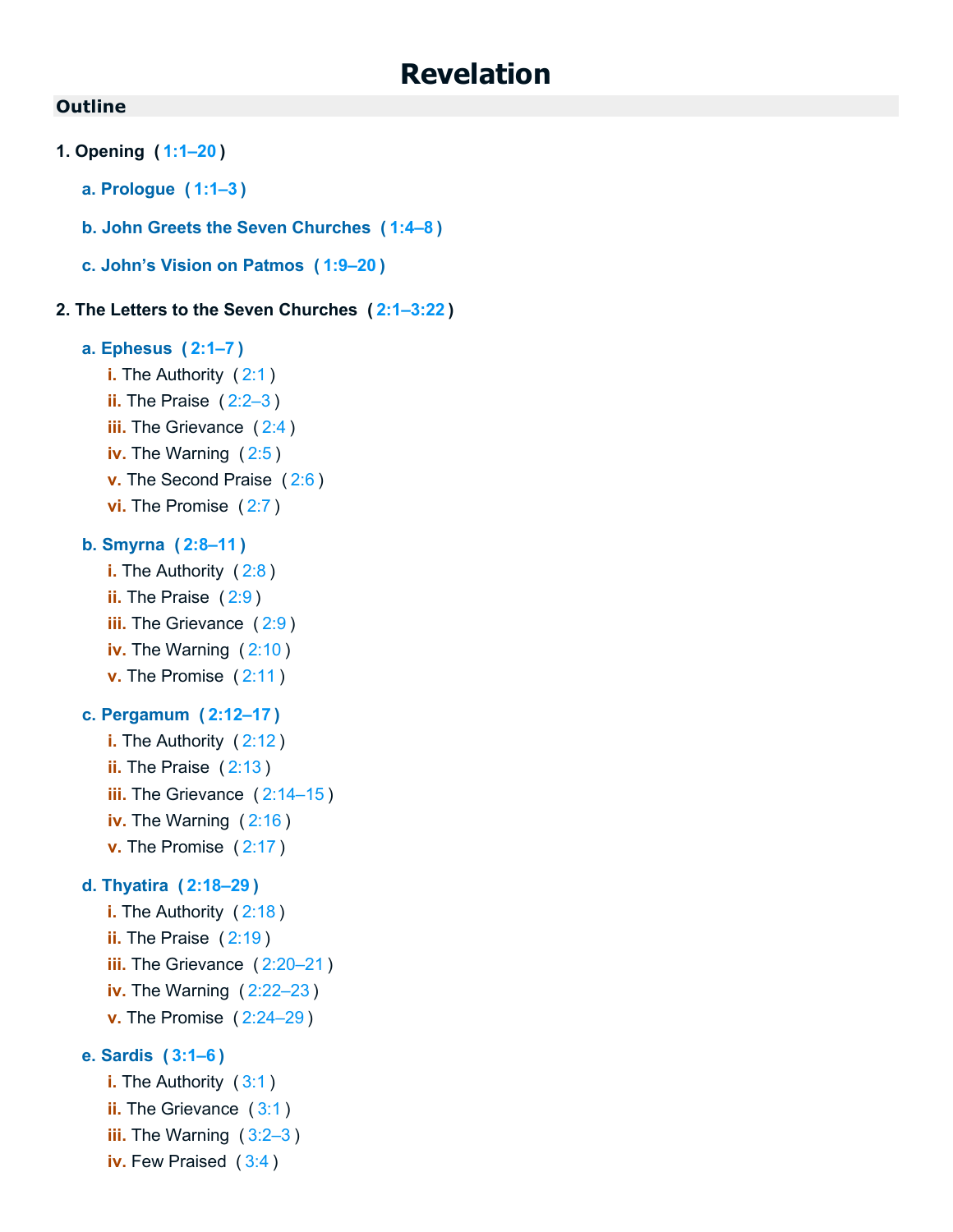```
v. The Promise ( 3:5–6 )
```
#### **f. Philadelphia ( 3:7–13 )**

- **i.** The Authority (3:7)
- **ii.** The Praise (3:8)
- **iii.** The Promise (3:9–13)

#### **g. Laodicea ( 3:14–22 )**

- **i.** The Authority ( 3:14 )
- **ii.** The Grievance ( 3:15 )
- **iii.** The Warning (3:16–17)
- **iv.** The Counsel ( 3:18 )
- **v.** The Promise ( 3:19–22 )

### **3. The Throne and the Lamb ( 4:1–5:14 )**

### **a. The Throne in Heaven ( 4:1–11 )**

- **i.** In the Throne Room (4:1–4)
- **ii.** Worship of the Creator ( 4:5–11 )

### **b. The Lamb ( 5:1–14 )**

- **i.** The Lamb Takes the Scroll ( 5:1–10 )
- **ii.** The Lamb Exalted (5:11–14)

#### **4. Three Sets of Seven Divine Judgments ( 6:1–16:21 )**

### **a. The Seven Seals ( 6:1–8:5 )**

- **i.** The First Seal: The White Horse ( 6:1–2 ) **ii.** The Second Seal: War (6:3-4) **iii.** The Third Seal: Famine ( 6:5–6 )
- **iv.** The Fourth Seal: Death ( 6:7–8 )
- **v.** The Fifth Seal: The Martyrs ( 6:9–11 )
- **vi.** The Sixth Seal: Terror ( 6:12–17 )
- **vii.** 144,000 Sealed ( 7:1–8 )
- **viii.** Praise from the Great Multitude (7:9–17)
- **ix.** The Seventh Seal: Silence in Heaven (8:1–5)

### **b. The Seven Trumpets ( 8:6–11:19 )**

**i.** The First Trumpet: Hail and Fire Mixed with Blood ( 8:6–7 ) **ii.** The Second Trumpet: A Mountain Thrown into the Sea ( $8:8-9$ ) **iii.** The Third Trumpet: The Star Named Wormwood ( 8:10–11 ) **iv.** The Fourth Trumpet: A Third of the Sun, Moon, and Stars Struck ( 8:12–13 ) **v.** The Fifth Trumpet: The Locusts ( 9:1–12 ) **vi.** The Sixth Trumpet: Release of the Four Angels ( 9:13–21 ) **vii.** The Angel and the Small Scroll (10:1-11) **viii.** The Two Witnesses (11:1–14)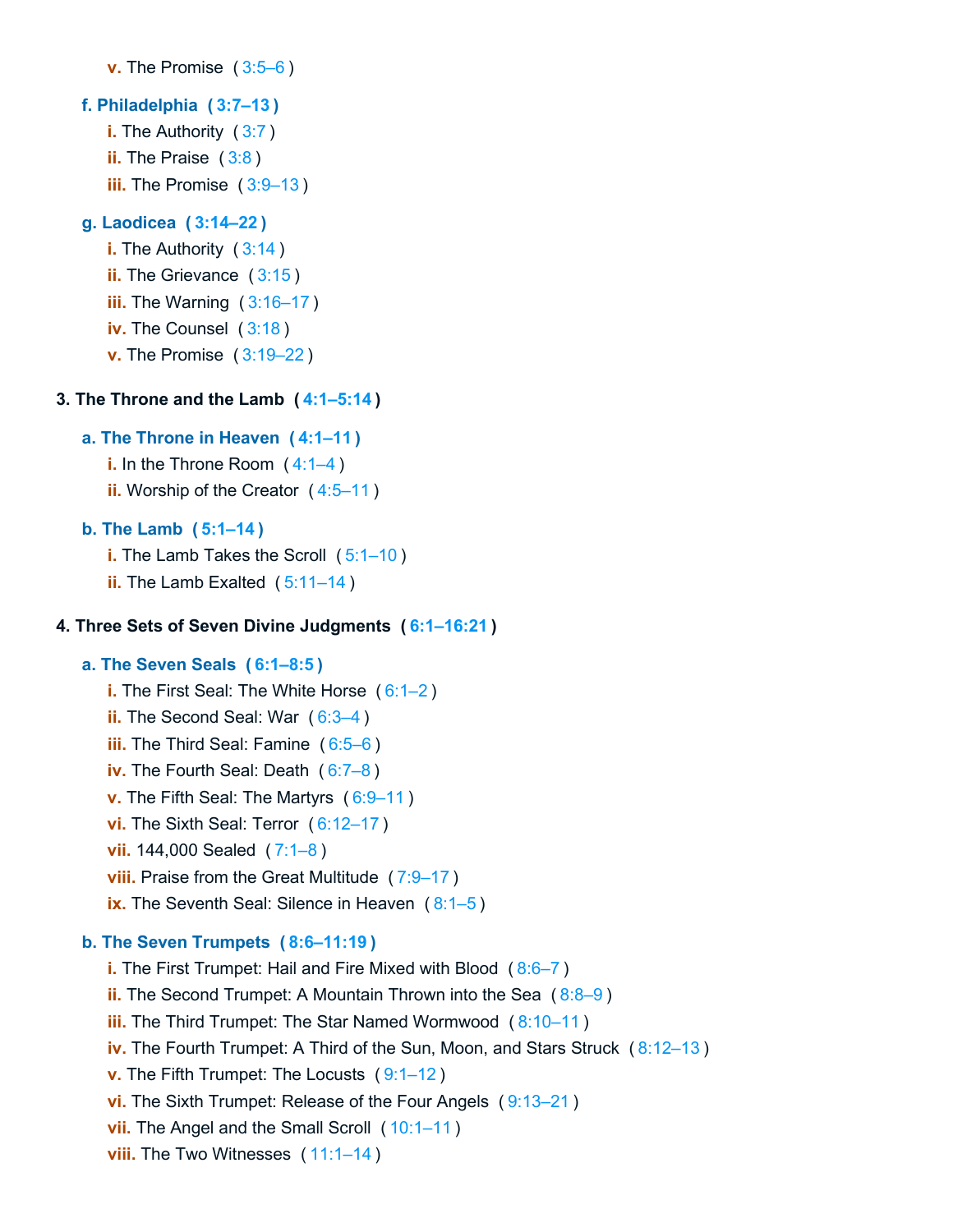**ix.** The Seventh Trumpet (11:15-19)

#### **c. The Great Conflict ( 12:1–14:20 )**

**i.** The Woman and the Dragon ( 12:1–17 )

- 1. The Woman, the Dragon, and the Child ( 12:1–6 )
- 2. The War in Heaven ( 12:7–12 )
- 3. The Woman Persecuted ( 12:13–17 )
- **ii.** The Two Beasts ( 13:1–18 )
	- 1. The Beast from the Sea ( 13:1–10 )
	- 2. The Beast from the Earth ( 13:11–15 )
	- 3. The Mark of the Beast ( 13:16–18 )
- **iii.** The Lamb and the 144,000 ( 14:1–5 )
- **iv.** Final Justice ( 14:6–20 )
	- 1. The Three Angels and Babylon's Fall ( 14:6–13 )
	- 2. The Harvest of the Earth ( 14:14–20 )

#### **d. The Seven Bowls of Wrath ( 15:1–16:21 )**

**i.** The Song of Moses and the Lamb ( 15:1–4 ) **ii.** Preparation for Judgment ( 15:5–8 ) **iii.** The First Bowl: Sores (16:1–2) **iv.** The Second Bowl: Sea to Blood ( 16:3 ) **v.** The Third Bowl: Rivers to Blood ( 16:4–7 ) **vi.** The Fourth Bowl: Fire (16:8–9) **vii.** The Fifth Bowl: Darkness ( 16:10–11 ) **viii.** The Sixth Bowl: Battle of Armageddon ( 16:12–16 ) **ix.** The Seventh Bowl: Earthquake and Hail ( 16:17–21 )

#### **5. The Fall of Babylon ( 17:1–19:10 )**

#### **a. Babylon the Great ( 17:1–18 )**

**i.** The Woman on the Beast ( 17:1–5 ) **ii.** The Mystery Explained ( 17:6–13 ) **iii.** The Victory of the Lamb ( 17:14–18 )

#### **b. The Fall of Babylon ( 18:1–24 )**

- **i.** Babylon is Fallen (18:1–8) **ii.** Lament over Babylon (18:9–20) **iii.** The Doom of Babylon ( 18:21–24 )
- **c. Rejoicing in Heaven ( 19:1–5 )**
- **d. The Marriage of the Lamb ( 19:6–10 )**

#### **6. The Future and Beyond ( 19:11–22:5 )**

**a. The Return of Jesus ( 19:11–21 )**